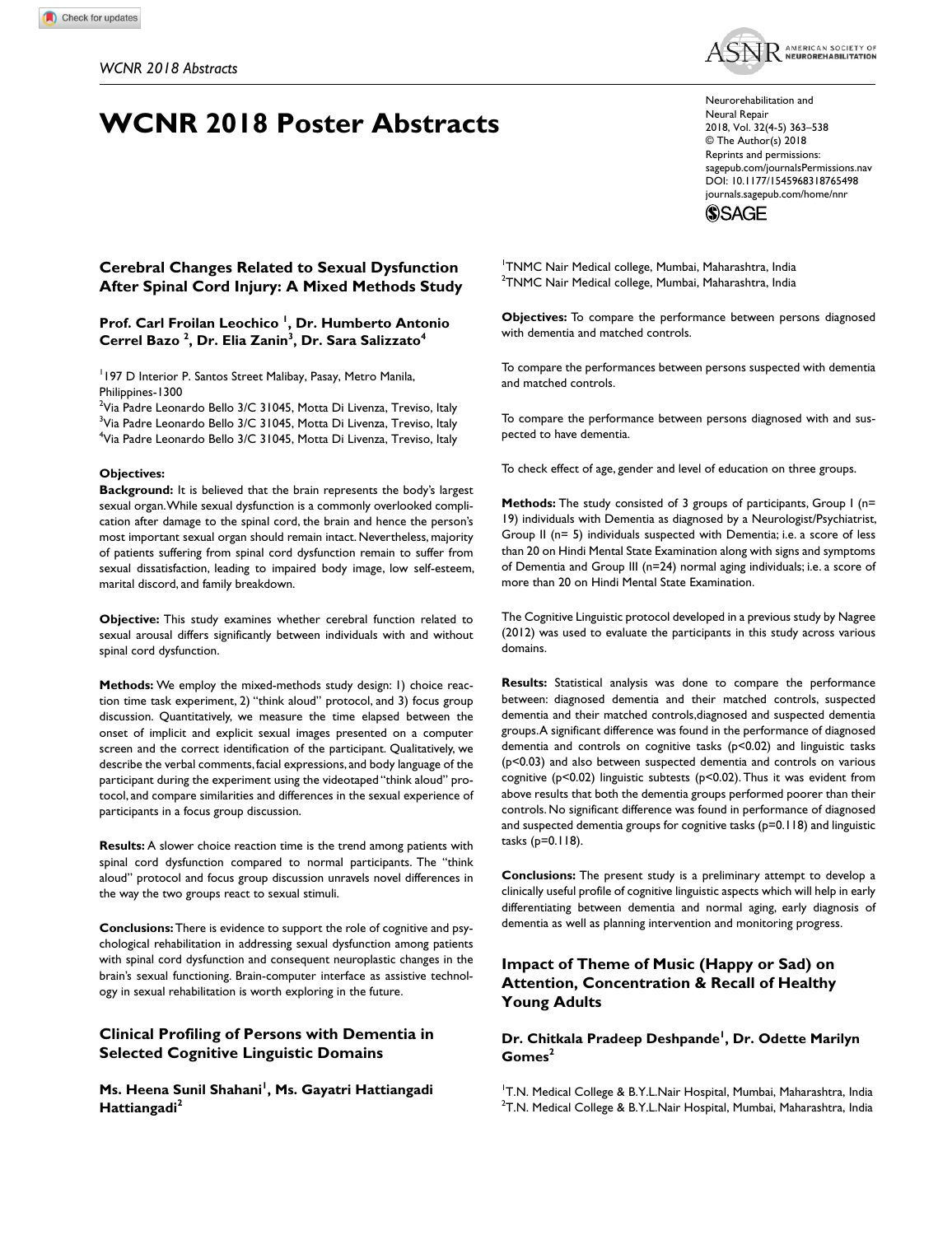#### **Objectives:**

- 1. To assess the effect of happy theme of music on attention, concentration & recall of healthy adult subjects
- 2. To assess the effect of sad theme of music on attention, concentration & recall of healthy adult subjects.

**Methods:** Scientific literature gives lot of evidence that Music with its combinations of qualities like tone, rhythm, tempo, melody can lead to many effects on human emotions, also studies support the effect of Music on cognitive abilities both short term and long term. Hence an attempt is made to assess the effect of happy or sad theme of music on abilities like attention, concentration and recall, 2 groups of consenting healthy young adults (age group 18 to 30, both male and female) are made and each group is given a Digit Span test and Free Recall Test for baseline assessment and then one group is made to listen to a piece of music with happy theme whereas other to a sad theme music piece and then the tests are repeated for each group. Statistical analysis of obtained data will be done.

**Results:** As the study is an ongoing study, results might/ might not show that theme of music does have impact on abilities like attention, concentration and recall

**Conclusions:** The results might show the significant impact of theme of music on cognitive abilities like attention, concentration & recall which will help us get a deeper insight into impact of music on human brain and its effective use as a treatment tool in rehabilitation of persons with neurocognitive disorders.

### **Interpreting Spatial Dysgraphia After Stroke: Straight Ahead or Straight Above?**

Prof. Dominic Pérennou<sup>1</sup>, Dr. Laure Mathevon<sup>2</sup>, Dr. **Celine Piscicelli3 , Mrs. Claire Bérenger4 , Dr. Anne Chrispin 5 , Dr. Caroline Jolly6**

<sup>1</sup>Grenoble-Alpes University Hospital & University, Grenoble, X, France  $^2$ Grenoble-Alpes University Hospital, Grenoble, X, France  $^3$ Grenoble-Alpes University Hospital & University, Grenoble, X, France 4 Grenoble-Alpes University Hospital, Grenoble, X, France <sup>5</sup>Grenoble-Alpes University Hospital, Grenoble, X, France  $\mathrm{^6}$ Grenoble-Alpes University, Grenoble, X, France

**Objectives:** Spatial dysgraphia, frequent after a right hemisphere(RH) stroke, associates signs of spatial compression in relation to spatial neglect(SN), and a tilted writing which remains to be explained.We present a case study on the link between tilted writing and verticality representation.

**Methods:** JW, a 75 year-old RH stroke patient showed a writing tilted 11.1° upwardly, without other signs of spatial dysgraphia.We assessed and followed spatial cognition, until nine months post-stroke. For writing assessments (orientation and time), head and trunk were kept upright, JW wrote with the non-paretic hand on a paper sheet affixed onto a graphic tablet positioned in front him on a slanted table (30°).The writing was tested with or without visual clues, and after a modulation of verticality perception.

**Results:** One month post-stroke, SN was severe, subjective straightahead was normal.Visual and postural (PV) verticality perceptions were tilted of 11°, counterclockwise.This transmodal tilt was similar both in direction and magnitude to the tilt congruent on all features of writing: margin, lines, letters. At three months, the writing was found slower than a control subject when JW wrote on blank paper(1.67 vs 0.82sec/letter;

p<0.001), and faster when wrote on lines inclined 24° upwardly(1.11sec/ letter; p<0.05).When JW was himself tilted, in sitting for 10min at 30° to right side in the darkness using the wheel Test, PV was normalized for several min.This PV modulation significantly reduced the writing tilt(6.2°; p=0.001) and increased the writing speed(0.89sec/letter; p=0.002) measured 20min later.Nine months post-stroke, we found a dissociation between SN, which disappeared, and a tilt remaining both in verticality perception(5°) and writing(8.8°).

**Conclusions:** Tilted writing after RHstroke is likely a sign of a tilted verticality representation.

# **Neurofeedback Training with Mu Rhythm for Social Cognitive Deficits: A Systematic Review**

#### **Ms. Manju Kumari1 , Dr. Ankita Sharma2**

<sup>1</sup>Indian Institute of Technology, Jodhpur, Rajasthan, India  $^2$ Indian Institute of Technology, Jodhpur, Rajasthan, India

**Objectives:** Neurofeedback therapy (NFT) has been used with diverse clinical and normal population; Gruzelier and Egner (2005) commented that the field of NFT has proceeded largely without validation. The objective of the present article is to provide a systematic review of 1) how NFT is utilized to treat social cognitive deficits, 2) how NFT is utilized to target Mu-MNS-Social Cognition Deficit especially in Autism, 3) examining the directions, strengths, and quality of evidence to support the use of NFT.

**Methods**: The databases for studies were searched in PubMed, MEDLINE, EMBASE, Springer, Science Direct, Psychinfo and Google Scholar, using combinations of the following keywords: 'Neurofeedback', 'Autism', 'Mu Rhythm' and 'Social Cognition'. Studies were eligible for inclusion if they were specific to 1) autistic and typically developed population, 2) intervened on Mu rhythm protocol, 3) Delivered by NFT, 4) included participants who showed social cognition deficit. Present article includes papers published until May 2017.

**Results:** Total seventy-three papers were found of key interest; out of which 26 studies were eligible for inclusion in this review. Some studies showed social impairment as a main social cognitive deficit in Autism, while other showed that Social impairment is also core symptom of the deficit in executive functioning, observation, and imitation related behavior. The majority of studies found improvement in participant's deficits. However the conclusive evidence was meager, there was only one study which showed the long-term effect of Neurofeedback.

**Conclusions:** The conclusion of the present review is in line with comments of Marzbani, Marateb, and Mansourian (2016) that, 'current research does not provide sufficient conclusive results about its efficacy'. The patterns and directions concluded from studies related to the protocol, methodology and results are discussed in detail in the present review.

**Keywords:** Neurofeedback, Autism, Mu Rhythm, Social Cognition

### **Subliminal Sexual Perception: The Role of Spinal Cord**

**Dr. Carl Froilan Leochico 1 , Prof. Jose Alvin Mojica2 ,**  Dr. Elia Zanin<sup>3</sup>, Prof. Reynaldo Reyes Rey Matias<sup>4</sup>, Dr. **Humberto Antonio Cerrel Bazo 5**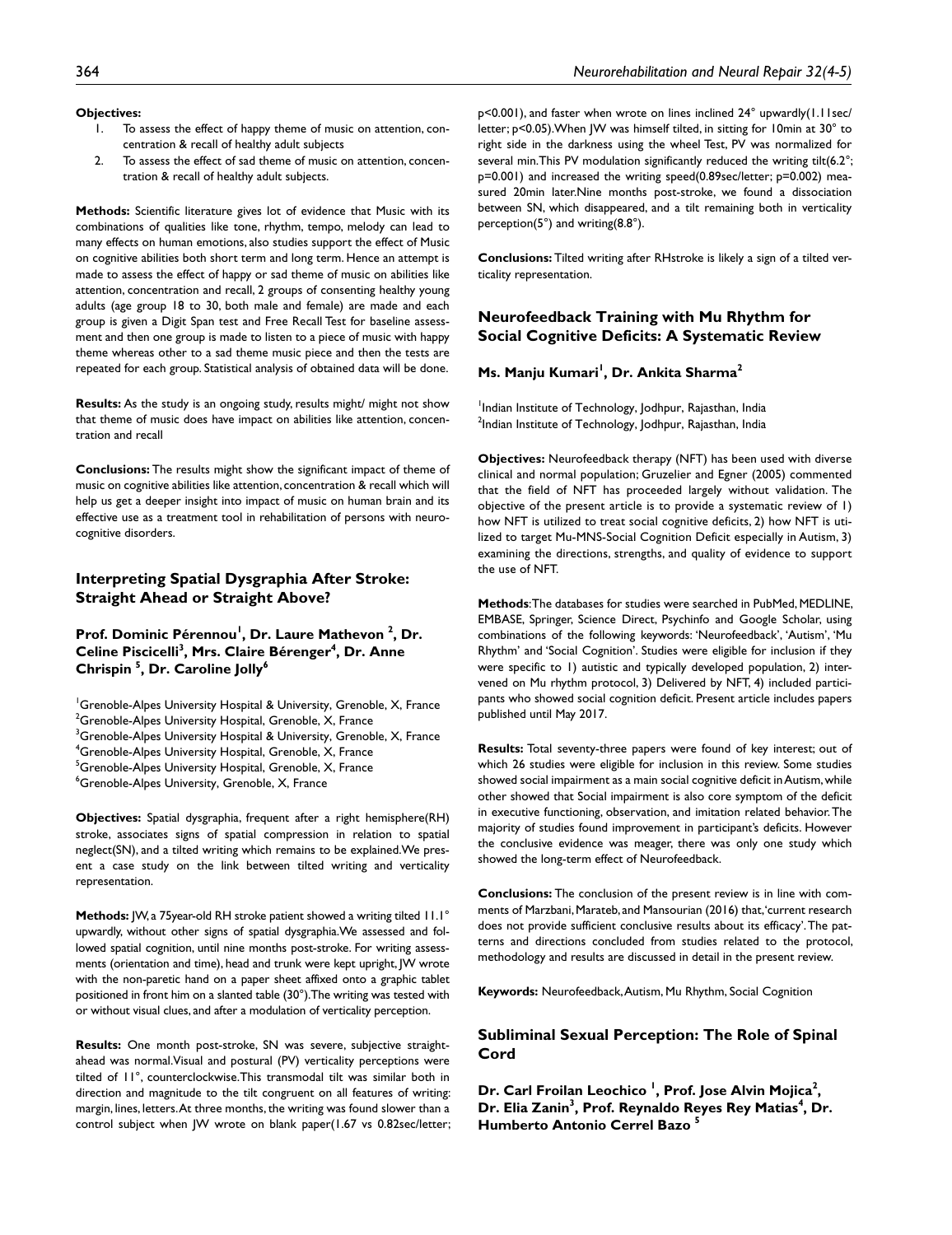<sup>1</sup>RMR Physical Therapy Clinic, Manila, Metro Manila, Philippines <sup>2</sup>Philippine General Hospital, Manila, Metro Manila, Philippines  $3$ Ospedale Riabilitativo di Alta Specializzazione, Motta di Livenza, Treviso, Philippines

4 St Luke's Medical Center, Quezon City, Metro Manila, Philippines <sup>5</sup>Ospedale Riabilitativo di Alta Specializzazione, Motta di Livenza, Treviso, Italy

#### **Objectives:**

**Background:** According to the literature regaining sexual functioning is one of the most important priorities for spinal cord injury (SCI) patients. As SCI affects sensory pathways, there is evidence that the emotional processing is experienced differently from normal people. However, little is known about the differences in sexual system between SCI people and normal population.

**Objective:** We aimed at investigating whether SCI people experience differently sexual arousal than previously thought if compared to normal population.

**Methods:** We investigated implicit versus explicit activation of sexual arousal in patients with SCI and normal population with brief exposure to sexual stimuli. We measured RTs and pictorial judgment task.

**Results:** Although preliminary, our results suggest that there are differences in the way subliminal sexual pictures modulated sexual arousal of SCI and normal population in terms of behavioral correlates.

**Conclusions:** These results provide important hints about the role of spinal cord lesion in causing different mechanisms underlying sexual system of normal and SCI patients. In particular, these findings indicate that sexual arousal does interfere with cognitive processing in different manners between normal and SCI people. These results thus highlight the importance of spinal cord for first-hand emotions and feelings in the way we experience the perception of sexual arousal.

# **Construction of Questionnaire to Asses Third Party Disability in Mothers of Children with Autism Spectrum Disorder (CWASD)**

#### **Mr. Rishidhar Ashokkumar Dubey1 , Mrs. Alpana Pagare2**

1 TNMC, Mumbai, Maharashtra, India <sup>2</sup>TNMC, Mumbai, Maharashtra, India

**Objectives:** 1. To develop questionnaire in ICF domains of activity, limitations, participation restrictions (AL/ PR) and environmental factors (EF) for assessing third party disability in mothers of children with Autism Spectrum Disorder (CWASD). 2. To establish face and content validity; intra-tester and inter-tester reliability of the questionnaire.

**Methods:** Chapters of ICF consist of sub domains and codes i.e. AL & PR consists of 9 sub domains, EF consists of 4 domains. This domain explains difficulties faced by the mothers in her personal, social and professional life and also daily living activity gets affected. After the questionnaire was developed by the researcher using ICF domains, it was given to 08 Audiologist and Speech and Language Pathologist and 02 Psychologists for the validation. Further the questionnaire was translated in Hindi and Marathi language and reverse translation was done. Pilot testing was done on 30 mothers having their child diagnosed with ASD between age range of 3 to 16 years as per inclusion and exclusion criteria. The validated questionnaire consists 62 questions was administered on mothers. Mothers

had to choose the correct option on 5 point rating scale indicative of level of difficulty.

**Results:** High internal consistency was obtained with moderate to strong correlation for inter-tester and intra-tester reliability. Disability percentage showed moderate difficulty Communication, Interpersonal Interactions and Relationship, Major Life Areas, Support and Relationships, Attitudes, Domestic Life, LAK, Mobility, GTD. Other domains like Self Care, Products and Technology, Community Social and Civic Life showed severe disability. Few domains showed significant difference in disability between the groups, first group showed more percentage of disability compared to second group.

**Conclusions:** Thus questionnaire to asses third party disability in mothers of CWASD was constructed with validity and reliability measures. The result shows that mothers with CWASD face difficulty in rearing up the child.

#### **Neuropsychological Contribution to the Diagnosis of Nonverbal Learning Disorder: A Review**

# **Ms. Daiane da Silva Pinson1 , Mrs. Isabela Chicarelli**  Amaro Santos<sup>2</sup>, Prof. Bruna Tonietti Trevisan<sup>3</sup>, Dr. **Eliane Correa Miotto4**

<sup>1</sup> Center for Neurology Studies, Division of Neurological Clinic, Hospital das Clínicas, FMUSP, Sao Paulo, Sao Paulo, Brazil  $2$ Center for Neurology Studies, Division of Neurological Clinic, Hospital das Clínicas, FMUSP, Sao Paulo, Sao Paulo, Brazil <sup>3</sup> Center for Neurology Studies, Division of Neurological Clinic, Hospital das Clínicas, FMUSP, Sao Paulo, Sao Paulo, Brazil <sup>4</sup>Center for Neurology Studies, Division of Neurological Clinic, Hospital das Clínicas, FMUSP, Sao Paulo, Sao Paulo, Brazil

**Objectives:** This study aimed to present a literature review about the importance of neuropsychological assessment for the diagnosis of children with Nonverbal Learning Disorder (NVLD).

**Methods:** We carried out a literature review of studies published until the year 2016. Based on the objective of this research, the studies found with the terms *neuropsychological contribution* and *diagnosis*, combined with the term *nonverbal learning disorder*, were searched in the indexes LILACS, Medline, PubMed and Scielo.

**Results:** The analysis of the five studies found that Nonverbal learning disorder (NVLD) is characterized by a change in the functioning of the nervous system, which causes impairments in mathematical reasoning, visuospatial cognition, motor coordination, sensory perception and social skills. In Brazil, the studies on Nonverbal learning disorder (NVLD) began in the 80's and is still a poorly studied profile, which makes it difficult to elaborate a diagnosis and an adequate treatment.

**Conclusions:** That Nonverbal learning disorder (NVLD) affects children from birth, entails significant impairment in cognitive, social, emotional, psychomotor, spatial, tactile, and visual functions, and has a significant impact on learning. These findings demonstrate the importance of the neuropsychological assessment in establishing a reliable diagnosis and enabling an adequate intervention, thus corroborating with the data of the studies used in this research. Faced with the complexity of the topic, new studies are needed.

**Keywords:** Learning Disorder; Nonverbal Learning Disorder; Neuropsychological evaluation; Cognition.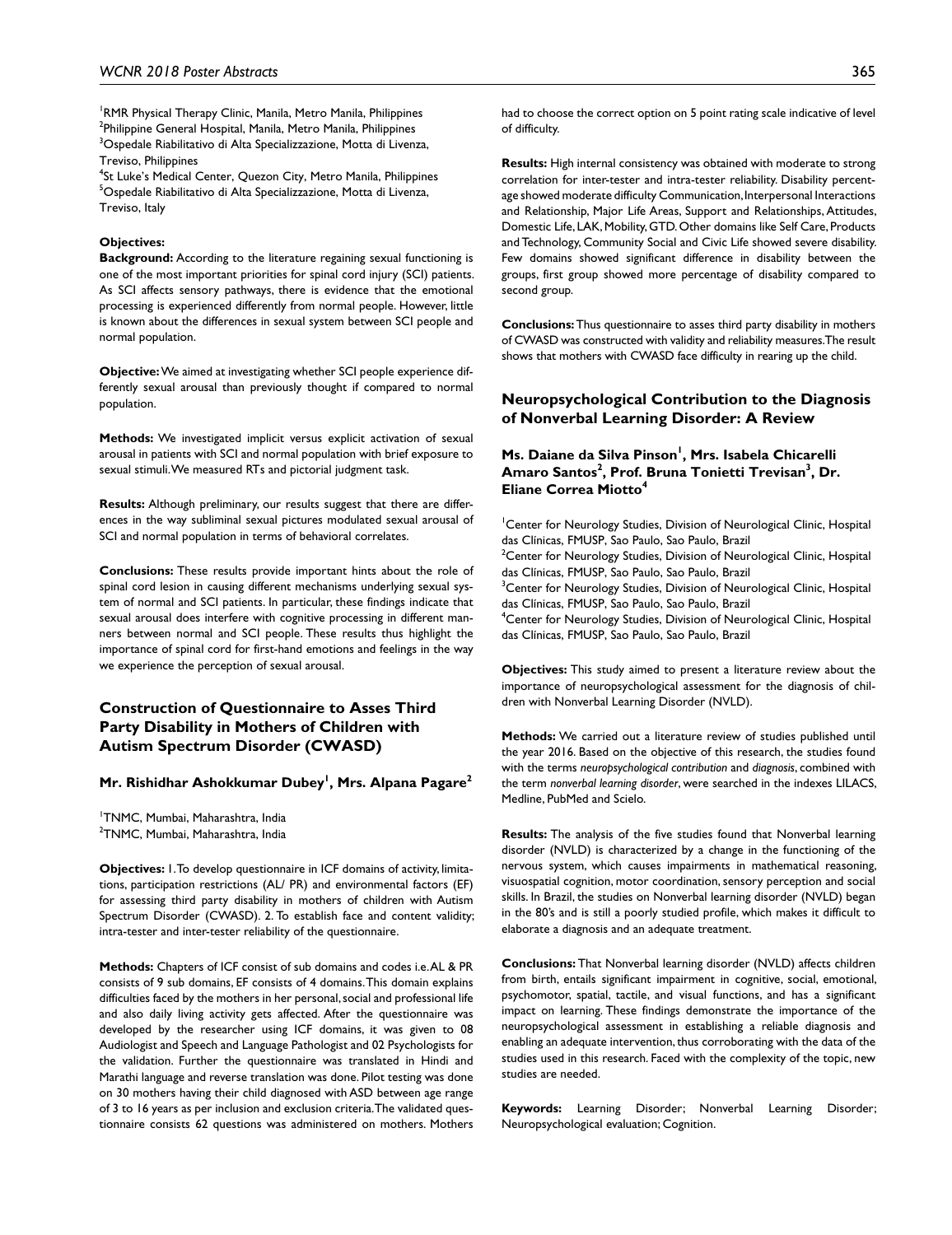**Neurorehabilitation in Two Adults with Hurler Syndrome and Morquio A Syndrome due to Attentional Difficulties**

Prof. Nolly Nataly Castañeda Ibáñez<sup>i</sup>, Mr. Oscar **Alejandro Gómez Suarez<sup>2</sup> , Prof. Mayerli Andrea Prado**  Rivera<sup>3</sup>, Prof. Alejandra Rizo Arévalo<sup>4</sup>, Prof. Diana **Carolina Cárdenas Poveda5 , Ms. Angie Paola Beltrán Beltrán <sup>6</sup> , Mr. Jonathan Ferney Lamprea Garzón7**

<sup>1</sup> Corporación Universitaria Minuto De Dios Uniminuto, Bogota D.C., Bogota, Colombia

 $^{2}$ Corporación Universitaria Minuto De Dios Uniminuto, Bogota D.C., Bogota, Colombia

<sup>3</sup>Corporación Universitaria Minuto De Dios Uniminuto, Bogota D.C., Bogota, Colombia

4 Corporación Universitaria Minuto De Dios Uniminuto, Bogota D.C., Bogota, Colombia

<sup>5</sup>Corporación Universitaria Minuto De Dios Uniminuto, Bogota D.C., Bogota, Colombia

6 Corporación Universitaria Minuto De Dios Uniminuto, Bogota D.C., Bogota, Colombia

 $7$ Corporación Universitaria Minuto De Dios Uniminuto, Bogota D.C., Bogota, Colombia

**Objectives:** To evaluate and describe the attentional mechanisms neuropsychological functioning in two adults diagnosed with Morquio A Syndrome and Hurler Syndrome before and after a cognitive stimulation program.

**Methods:** Descriptive and cross-sectional case reports with a pre and post test. A 35 years old man with Hurler Syndrome and a 30 years old woman with Morquio A Syndrome who live in Bogotá-Colombia, with scholar skills and a career as a system engineer both of them. The neuropsychological tests used was based on previous studies to assess neuropsychological domains such auditory, visual attention and processing speed, taking the native language of the participants (Spanish) and scales for Hispanic and Colombian population. The cognitive stimulation program was based on the principles of neuropsychological rehabilitation (enhanced learning) whereby the adults work together with a student group to improve attentional mechanisms during 2 weeks, 3 times per week with 12 sessions. Activities were adapted to them, thinking on the physical and cognitive manifestation of the syndromes (Mucopolysaccharidosis). After the program the adults was assessed again with the same neuropsychological tests.

#### **Results:**

|             |             |       |              | Pre Test Pre Test Post Test Post Test |    |
|-------------|-------------|-------|--------------|---------------------------------------|----|
| Participant | Test        | RS    | SS           | <b>RS</b>                             | SS |
| Man         | TMT-A       | 3'82" | 2            | 112"                                  | 2  |
|             | TMT-B       | 4'57" | 2            | 123"                                  | 5  |
|             | Digit Spam* | 4     | 4            | 6                                     | 10 |
|             | Coding*     | 17    | 3            | 34                                    | 7  |
| Woman       | TMT-A       | 93"   | $\mathbf{2}$ | 73"                                   | 2  |
|             | TMT-B       | 79"   | 7            | 126"                                  | 5  |
|             | Digit Spam* | 4     | 4            | 4                                     | 4  |
|             | Coding*     | 36    | 5            | 41                                    | 7  |

SS:Scalar Score, RS:Raw score. Average Score:SS> 6. \*WAIS-III, SS>8

**Conclusions:** The cognitive stimulation program was effective in some attentional areas; these results suggest that there are possible improving attentional skills in Hurler and Morquio A patients by different tasks based on the principles of neuropsychological rehabilitation. Even so, it is necessary to extend population and interventions programs.

# **Rehabilitation Challenges in an Elderly Cauda Equina Syndrome with Concurrent Normal Pressure Hydrocephalus a Case Report**

### Dr. Wan Najwa Wan Mohd Zohdi<sup>!</sup>, Dr. Nur Nadia Abd **Rahim<sup>2</sup> , Dr. Nadia Mohd Mustafah3**

1 Universiti Teknologi MARA, Sungai Buloh, Selangor, Malaysia  $^{2}$ Universiti Teknologi MARA, Sungai Buloh, Selangor, Malaysia <sup>3</sup>Universiti Teknologi MARA, Sungai Buloh, Selangor, Malaysia

#### **Objectives:**

**Introduction:** Cauda equina syndrome is a known diagnosis that entails neurogenic bladder, neurogenic bowel with or without lower limb neurological impairment. In medically stable and otherwise healthy patients, the functional outcome after optimum rehabilitation are mostly successful with subsequent ability to return to community and premorbid job.

#### **Methods:**

**Case Report:** We present a case of a 70 year-old lady with underlying diabetes mellitus type 2 and cauda equina syndrome secondary to degenerative L4/L5 anterolisthesis who had undergone surgical correction with posterior instrumentation. At one month post-surgery, she developed delirium secondary to urinary tract infection which was treated with antibiotic. Post treatment, she only showed partial improvement in cognitive function, with residual disorientation to place and person, poor focus and recall as well as inconsistent comprehension. Training for bed mobility, basic activities of daily living including bowel and bladder care were not attainable. Magnetic resonance imaging of the brain and whole spine revealed communicating hydrocephalus with no obvious cause. With presence of dementia features, she was diagnosed with normal pressure hydrocephalus (NPH) since abnormal gait and urinary incontinence as part of the classic signs of NPH could not be assessed due to the masking cauda equina syndrome. Subsequent assessment predicted poor response to shunt surgery, hence it was not performed.

**Conclusions:** The challenges to organize rehabilitation in elderly cauda equina syndrome is not only affected by the age factor but also due to the concurrent presence of brain organic condition that affects cognition and motivation significantly. This has resulted in unfavorable rehabilitation potential and outcome. Multidisciplinary approach, caregiver training, social support and serial counselling to the family are the key elements in rehabilitation phase to avoid depression and further deterioration in both the patient and caregiver.

# **To Test if Separation Anxiety(SA) is Absent/ Attenuated in Autistic Children**

#### **Dr. Nisreen Bohra1 , Dr. Vrajesh Udani2**

<sup>1</sup>PD Hinduja National Hospital & MRC, Mumbai, Maharashtra, India <sup>2</sup>PD Hinduja National Hospital & MRC, Mumbai, Maharashtra, India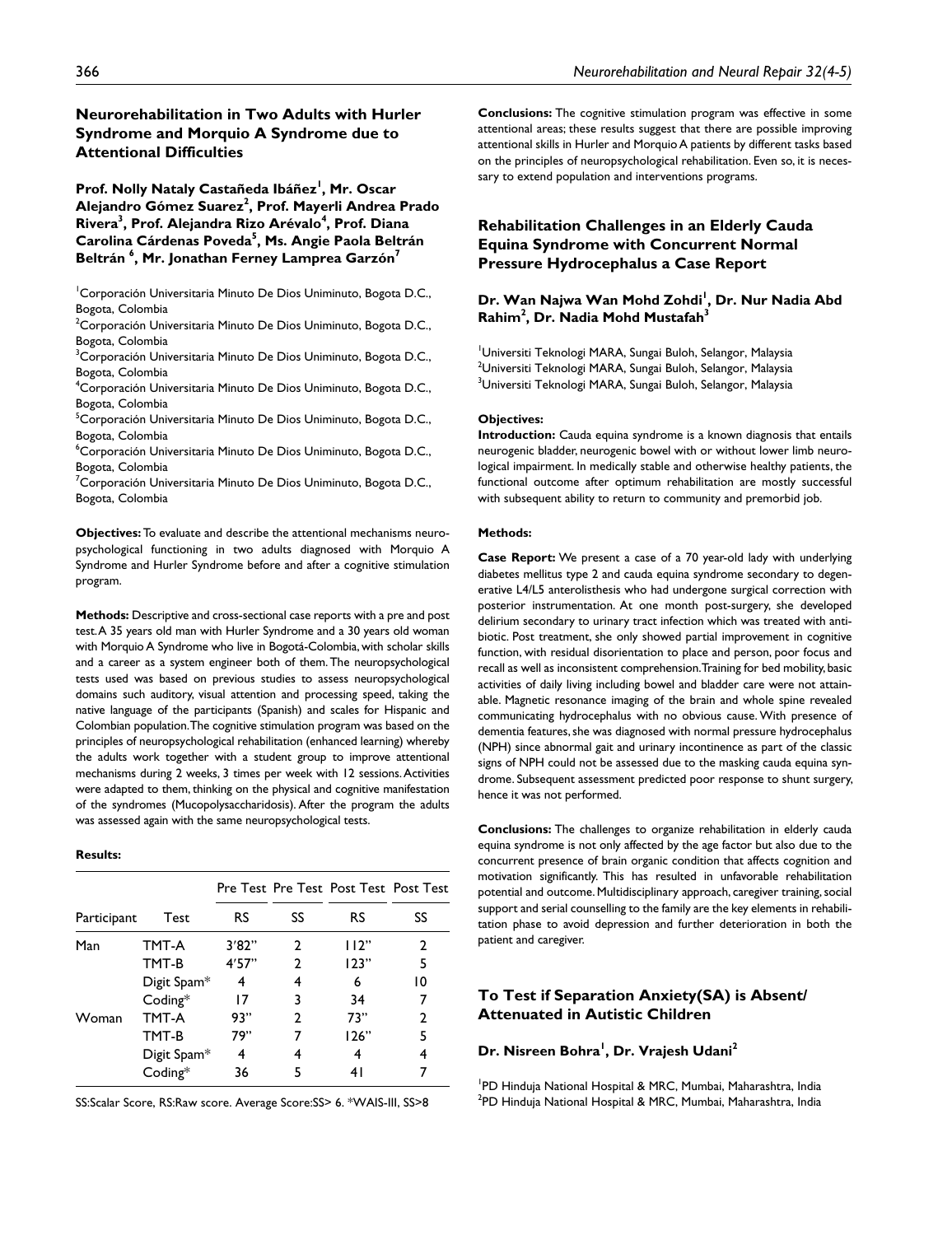**Objectives:** Autism is a common neurodevelopmental disorder with mean age of diagnosis around four years.Routine screening enables early diagnosis and interventionleading to significant improvement.Modified Checklist for Autism in Toddlers (MCHAT), most commonly used screening testin toddlers is very subjective and relies completely on the parent's observations. One of the authors (V.P.U) observed SA, a normal developmental milestone is absent/attenuated in autistic children.Hence this study was carried out to confirm this observation.

**Methods:** This was a prospective study in a paediatric neurology clinic.30 toddlers between 1-3 years suspected with autism were recruited as cases and 30 age matched normally developing toddlers as controls after informed consent.Exclusion criteria were motor disability, secondary causes of autism eg epilepsy, syndromes etc.

We devised separation anxiety score (SAS) modified from Ainsworth's attachment scale. Higher scores(>/= 3) indicate absent/attenuated SA. Cases classified as "At risk" on MCHAT were subjected to SAS.Cases were observed on Childhood Autism Rating Scale/Autism Diagnostic Interview-Revised to confirm autism.Controls who passed the MCHAT were subjected to SAS.

**Results:** 28/30 cases vis-à-vis 2/30 controls had absent attenuated SA which was statistically significant.The median SAS was 4 for the cases and 2 for the controls. Specificity, sensitivity, Positive and negative predictive value was 93 % each for SAS. Socio demographic factors like gender, birth order, joint/nuclear family, parents education and socio-economic status did not show a significant difference.

**Conclusions:** The evaluation of SA using SAS is a helpful clinical sign in the early diagnosis of autism in toddlers, and can be easily performed in a busy OPD.

# **Usefulness of a Brief Cognitive Tool to Predict Progression of Amnestic Mild Cognitive Impairment to Alzheimer's Disease**

#### Ms. Jwala Narayanan<sup>I</sup>, Dr. Ratnavalli Ellajosyula<sup>2</sup>, Ms. **Nidhi Dev<sup>3</sup>**

1 Manipal Hospitals, Bangalore, Karnataka, India <sup>2</sup>Manipal Hospitals, Bangalore, Karnataka, India <sup>3</sup>Manipal Hospitals, Bangalore, Karnataka, India

**Objectives:** To evaluate the usefulness of a brief cognitive tool in predicting progression of patients with amnestic mild cognitive impairment (aMCI) to Alzheimer's disease (AD). Currently various biomarkers are used to predict conversion of amnestic MCI to Alzheimer's disease (AD). We investigated the usefulness of a brief cognitive tool as an alternative to predict the conversion.

**Methods:** Standard neuropsychological tests and the brief cognitive tool, the Addenbrooke's Cognitive Examination (ACE-III) were administered to a group of aMCI patients (n=55) and healthy controls (n=83). The diagnosis of MCI, aMCI and AD were based on standard criteria and patients were followed over 3 years. Performance at baseline was retrospectively analysed to differentiate aMCI patients who had either progressed (pMCI) to develop AD or remained stable (npMCI). One-way ANOVA and ROC curves were used to analyze data.

**Results:** The ACE-III total score (p= 0.025), ACE-III memory sub-component ( $p=0.00$ ) and the visual association test [VAT] ( $p=0.00$ ) significantly differentiated between the pMCI and npMCI groups. While the verbal and visual memory tests significantly differentiated the healthy controls from other groups, they were not able to differentiate between the pMCI and npMCI.

**Conclusions:** Our finding suggests that simple bedside cognitive tool like the ACE can be useful in the clinic to identify patients with aMCI who progress to develop AD. This is non-invasive, quick, cost-effective and easily available as compared to biomarkers. Early recognition is the key to therapy and carries prognostic implications.

Is the abstract presented earlier?: Yes

# **Demography of Cases Referred for Psychological Support and Counselling in a Developing Country a Descriptive Study**

# Dr. Intan Sabrina Mohamad<sup>i</sup>, Mr. Hairol Kamal Ab Rahman<sup>2</sup>, Mrs. Wan Norizan Wan Othman<sup>3</sup>, Mrs. **Norhazniza Mohammad4 , Ms. Nur Adhelia Alisa**  Abdullah<sup>5</sup>, Ms. Noor Hazwani Zulkifli<sup>6</sup>, Mrs. Farawahida **Ahmad7 , Mrs. Zaliah Jusoh8 , Ms. Kong Lai Tee9**

<sup>1</sup>Hospital Rehabilitasi Cheras, Kuala Lumpur, Federal Territory, Malaysia  $^{2}$ Hospital Rehabilitasi Cheras, Kuala Lumpur, Federal Territory, Malaysia  $^3$ Hospital Rehabilitasi Cheras, Kuala Lumpur, Federal Territory, Malaysia 4 Hospital Rehabilitasi Cheras, Kuala Lumpur, Federal Territory, Malaysia <sup>5</sup>Hospital Rehabilitasi Cheras, Kuala Lumpur, Federal Territory, Malaysia  $^6$ Hospital Rehabilitasi Cheras, Kuala Lumpur, Federal Territory, Malaysia  $^7$ Hospital Rehabilitasi Cheras, Kuala Lumpur, Federal Territory, Malaysia <sup>8</sup>Hospital Rehabilitasi Cheras, Kuala Lumpur, Federal Territory, Malaysia  $^9$ Hospital Rehabilitasi Cheras, Kuala Lumpur, Federal Territory, Malaysia

**Objectives:** To determine the demographic features of the cases referred for psychological support and counselling in the Ministry of Health, Malaysia.

**Methods:** A retrospective descriptive study was performed using data obtained from an online-based Case Management System (KesMS) by the Psychological Counselling Unit, Ministry of Health (MoH), Malaysia from January 2013 to October 2017. All cases referred for counselling are entered daily by counsellors from the MoH based on their diagnoses or reason for the referral. Data and graphs were analysed using Excel Version 2010.

**Results:** A total of 54,943 cases were referred from 14 states nationwide. Two third of the cases comprised Malay Muslim females. The most common causes were depression (10-15%), stress (5-6%), adjustment disorder and unmarried pregnancies (2-5%). Married and single persons were 14 times more likely to seek psychological support compared with divorcees or widows. Muslims were eight times more likely to seek psychological support compared with those from other faiths. The majority of clients were government servants (32.3%), unemployed (30%) and students (8.8%).

**Conclusions:** Malay Muslim females were more likely to seek psychological support and counselling compared with other ethnic and religious groups. Depression is the most common cause, followed by stress and adjustment disorders. Resources should be allocated for these target groups. Further studies need to be conducted to manage life stressors.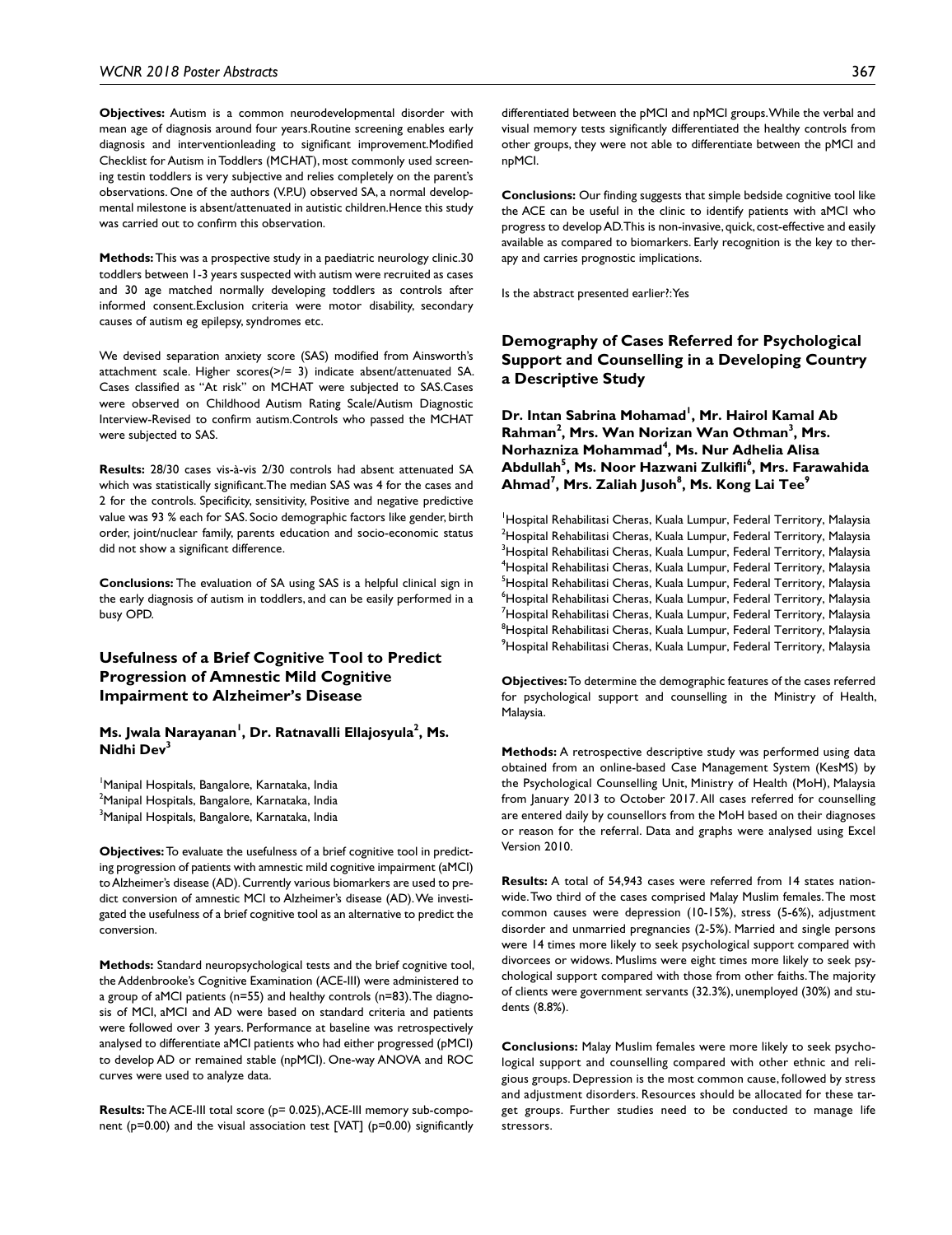#### **Investigating Causes**

#### **Dr. Sumeet Gurunath Sarang1 , Dr. Dhruv Suryakant Mehta<sup>2</sup>**

1 MGM School of Physiotherapy, Mumbai, Maharashtra, India 2 MGM School of Physiotherapy, Mumbai, Maharashtra, India

**Objectives:** To study in the Indian Context, owing to tremendous constraints of accessibility and architectural barriers how cerebral palsy patients have coped up with their ambulation adult life.

**Methods:** A questionnaire concerning demographic facts, active participation, environmental factors and structural impairments were investigated. Data was collected through an interview in the area of Mumbai. Thirty five patients answered the questionnaire out of which eight patients were female and twenty seven patients were male, with standard deviation of 5. Mean Age was twenty five years with range of 17 to 40 years. 24 patients were Spastic Diplegic, 5 patients were spastic quadriplegia, 4 patients were spastic triplegia, 1 patient was spastic hemiplegia and mixed cerebral palsy was one.

**Results:** 54% of the patients reported they were walking independently and 46% patients were using assistive devices, 82% of patients reported having balance problem. 57% patients reported that their strength has improved 31% reported strength has remained same; 9% patients reported they are deteriorating. 82% patients reported they were able to walk on uneven surface, and 97% were able to climb stairs and walk in crowded places but only 34% of patients were able to climb stairs independently and 28% of patients needed railing for support while rest 28% of patients needed assistive device or others assistance

**Conclusions:** Considering results of the patients, majority of the patients were able to maintain their GMFCS level, It has been seen that few patients, (n=5) who were GMFCS 3 have now become GMFCS 4, (that is now functioning one level lower on mobility). Because of lack of phyiotherapy, caregivers assistance and illness. Special care should be taken for the patient of GMFCS 3 and 4 that as these group of patients  $(n=5)$  are going down in their level of GMFCS.

# **Magnitude of Co-Morbidities in Pediatric Epilepsy: Need for Neuropsychological Rehabilitation**

**Ms. Somini Haresh Mehta<sup>1</sup>, Ms. Somini Haresh Mehta** $^2$ **,** Dr. Urvashi Rupin Shah<sup>3</sup>, Ms. Mayuri Kalika<sup>4</sup>, Ms. Tanvi **Dingankar5 , Ms. Yuvika Kamdar6 , Dr. Sangeeta Ravat7**

<sup>1</sup> K.E.M Hospital, Mumbai, Maharashtra, India  $^{2}$ K.E.M Hospital, Mumbai, Maharashtra, India <sup>3</sup>K.E.M Hospital, Mumbai, Maharashtra, India 4 K.E.M Hospital, Mumbai, Maharashtra, India <sup>5</sup>K.E.M Hospital, Mumbai, Maharashtra, India 6 K.E.M. Hospital, Mumbai, Maharashtra, India <sup>7</sup>K.E.M. Hospital, Mumbai, Maharashtra, India

**Objectives:** Chronic epilepsy is associated with significant co-morbidities that are often more disabling than the seizure itself. Children with epilepsy often present with neuropsychiatric issues and cognitive impairments (memory, speed of processing and attention deficits) despite having normal global intellectual functioning. These impairments affect academic performance and overall quality of life yet remain unacknowledged and

unaddressed. There is a growing need for early identification to plan effective interventions.

The objective of the study was to examine the prevalence and spectrum of cognitive, mood, behavioural issues and academic difficulties in a group of children with chronic epilepsy in a tertiary hospital epilepsy clinic.

**Methods:** Retrospective data analysis of 30 children with focal epilepsy with normal intelligence underwent standardised, domain specific neuropsychological evaluation. Cognitive impairments as per the test score percentiles; mood, behaviour rating as per scales and parent report and academic difficulties as per the grades and teacher report were analysed.

**Results:** The mean duration of seizures was 5.64 years and the mean general intelligence (IQ) was 93.6. 80% had mood and behaviour difficulties (irritability, anger outbursts, oppositional defiant behaviour). 43% had academic challenges and 40% presented with cognitive complaints. On objective testing impairments were seen in executive functioning (73%), attention (>50%), and speed of processing (50%).

**Conclusions:** Early identification, monitoring, and appropriate intervention and rehabilitation for neuropsychological problems are required. Long-term risk of academic underperformance exists despite normal global intelligence. This study underscores an urgent need for psychoeducation and awareness programmes for parents, teachers and health professionals to plan effective neuropsychological rehabilitation.

# **Effect of Medical Welfare Cooperation of "Vocational Rehabilitation Planning Sheet for People with Cognitive Disorders After Acquired Brain Injury"**

#### **Dr. Tamami Aida1 , Dr. Takashi Yamada2**

<sup>1</sup>Mejiro University, Saitama Shi, Saitama Pref., Japan <sup>2</sup>Mejiro University, Saitama Shi, Saitama Pref., Japan

**Objectives:** In Japan, social supports in daily living and social activities for clients with Cognitive disorders (CDs) after acquired brain injuries (ABI) were started in 2011. However, VR services were not effectively used by clients with CDs. The purpose of this study is to verify the effect of promoting transition to Vocational rehabilitation (VR), according to professionals' use of the brochure for consulting clients at hospitals.

**Methods:** We printed an 8-page brochure in B5 size about the processes for clients and professionals which we found by a qualitative analysis from 12 professionals' interviews.

Objects are professionals for CDs at seven hospitals who are members of support councils for CDs in Itabashi, Tokyo. We surveyed before and one month after the use of the brochure by the placement method. We constructed a questionnaire that has 20 items, 7 items about the Capacity of VR, 7 items about the Knowledge of VR, 6 items about the Experience of VR. We gave a presentation about the brochure at hospitals that the used it to consult about VR with clients who need RTW or reemployment. We used Mann-Whitney U for comparing before and after using the brochure. This study has been approved by the research ethics committee of Mejiro University (Permission number: 14-016).

**Results:** The survey period was August to September, 2016. Of 78 people, 68% were Occupational Therapists, 21% were Speech Therapists. 69 people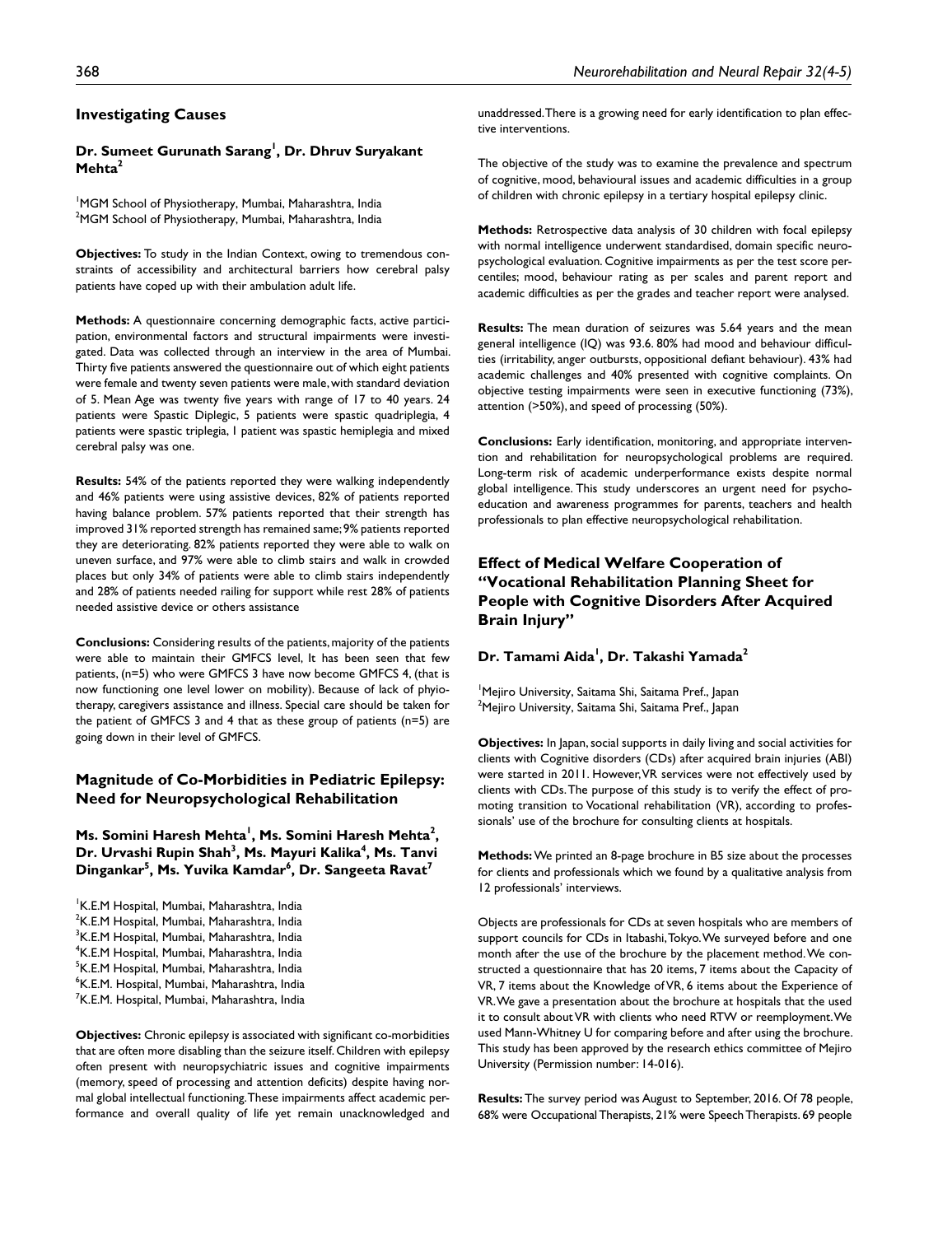answered again after a month. 30% used the brochure, 70% didn't have clients who must use the brochure. After using the brochure, knowledges about VR transfer items were significantly increased. There weren't significantly decreased items. Also, offering VR wasn't significantly different.

**Conclusions:** The brochure was effective for improvement of VR knowledge.

#### **Neuropsychology Practice in India: Online Survey Based Study**

### **Ms. Farzana Mulla<sup>l</sup>, Dr. Aparna Dutt<sup>2</sup>, Prof. Jonathan** Evans<sup>3</sup>

1 Jehangir Hospital, Pune, Maharashtra, India  $^{\rm 2}$ Duttnagar Mental Health Hospital, Kolkatta, Maharashtra, India <sup>3</sup>University of Glasgow, Glasgow, Scotland, United Kingdom

**Objectives:** Neuropsychology is a relatively young profession in India. To date, no study has examined aspects of neuropsychological practice in India. Hence, the purpose of this online study was to identify characteristics of individuals working in the area of neuropsychology with a view to understanding their educational background, current work situation, referral pattern, existing professional and organizational support and future needs.

**Methods:** An online survey was administered to participants via an email link. Participants who completed the online survey were self-identified psychologists who carried out neuropsychology related work. 36 participants from geographically different parts of India completed the survey. The data was analyzed into frequencies.

**Results:** Findings from the online survey suggested that those practicing in neuropsychology are predominantly females, have limited training in neuropsychology in India, formally through placement during MPhil in clinical psychology or informally through guidance from senior neuropsychologists and/or through attending workshops. Majority are relatively new to the field with less than 5 years of experience and mainly practicing in the private sector. Those practicing in government or teaching hospitals constitute a minor segment. Referral numbers are currently low, and these are primarily for neuropsychological assessment rather than rehabilitation. The findings further identified a huge gap, namely a significant need for formal courses or training in neuropsychology and neuropsychological rehabilitation in India.

**Conclusions:** Despite some limitations, the online survey was the first evidence based exploration of the environment and needs of those practicing in neuropsychology. It provides an early insight into current working conditions, identifying future needs and direction.

# **Validation and Proof of Concept Pilot Study on Cognitive Retraining Strategies in Early Dementia**

Ms. Nandini Mohanan<sup>1</sup>, Ms. Mrudula Mathew<sup>2</sup>, Ms. Indupriya B<sup>3</sup>, Ms. Manju Mohan<sup>4</sup>, Ms. Elshal Bava<sup>5</sup>, Ms. **PG Rajesh Pillai6 , Dr. Ramshekhar Menon7**

<sup>1</sup>Sree Chitra Tirunal Institute For Medical Sciences And Technology, Trivandrum, Kerala, India-695011

<sup>2</sup>Sree Chitra Tirunal Institute for Medical Sciences, Trivandrum, Kerala, India

<sup>3</sup>Sree Chitra Tirunal Institute for Medical Sciences, Trivandrum, Kerala, India

4 Sree Chitra Tirunal Institute for Medical Sciences, Trivandrum, Kerala, India

<sup>5</sup>Sree Chitra Tirunal Institute for Medical Sciences, Trivandrum, Kerala, India

6 Sree Chitra Tirunal Institute for Medical Sciences, Trivandrum, Kerala, India

<sup>7</sup>Sree Chitra Tirunal Institute for Medical Sciences, Trivandrum, Kerala, India

**Objectives:** Literature from India on cognitive retraining (CR) in mild cognitive impairment (MCI) and early dementia is sparse. To develop and validate a CR strategy and to examine its utility in rehabilitation of subjects with MCI and Early Dementia.

**Methods:** A CR strategy was devised across multiple domains (attention, orientation, memory, executive function, language, visuospatial). Interexaminer reliability was calculated and estimated at 0.80. Subjects were evaluated using the Malayalam versions of Addenbrooke's cognitive examination (ACE), and standard neuropsychological tests to identify the maximal affected domain. Individualised domain-deficit specific cognitive retraining was given with weekly one hour therapy sessions. Clinical dementia rating scale (CDR) and instrumental activities of daily living (IADL) assessments were done on a monthly basis to assess the efficacy of the therapy in addition to follow-up neuropsychology tests at 6 months and 1 year.

**Results:** Out of a total of 60 early dementia with CDR is less than 2, 13 patients consented for CR therapy (amnestic MCI-6, multi-domain MCI-1; early AD-5; limbic encephalitis-1), based on the scores in neuropsychological test evaluation. CDR ranged from 0.5- 4 (calculated as sum of boxes); ACE ranged from 65-89; age at evaluationranged from 60- 85. Post retraining CDR change ranged from 0.5- 1 in more than 50% of the cohort, with stability and no further decline in the remaining participants. Subjects with amnestic MCI and the single subject with multi-domain MCI were more likely to demonstrate improvement on neuropsychological functions of attention, memory, executive functioning, planning and visuo-spatial skills.

**Conclusions:** This is a unique validation and proof of concept case series from India on the efficacy of CR in MCI and early dementia.

#### **A New Computer-Based Saccade Training Program for Patients with Hemianopia Preliminary Results**

# Prof. René M Müri<sup>!</sup>, Ms. Nadia Schweizer<sup>2</sup>, Prof. **Klemens Gutbrod3 , Prof. Tobias Nef4**

<sup>1</sup>University Hospital Inselspital, Bern, BE, Switzerland <sup>2</sup>University of Bern, Bern, BE, Switzerland  $^3$ University Hospital Inselspital, Bern, Be, Switzerland 4 University of Bern, Bern, BE, Switzerland

**Objectives:** Stroke is the most common cause for hemianopia followed by traumatic brain injury and brain tumors. Though early recovery is expected in around half of cases within the first 3 months after injury, patients with persistent hemianopia are often disabled in activities of daily living. Rehabilitative compensatory approaches generally target eye movement training which are needed to improve explorative behavior in the hemianopic visual field. We developed and evaluated a computer based training tool for patients with homonymous hemianopia that is portable, inexpensive, and easy to deploy.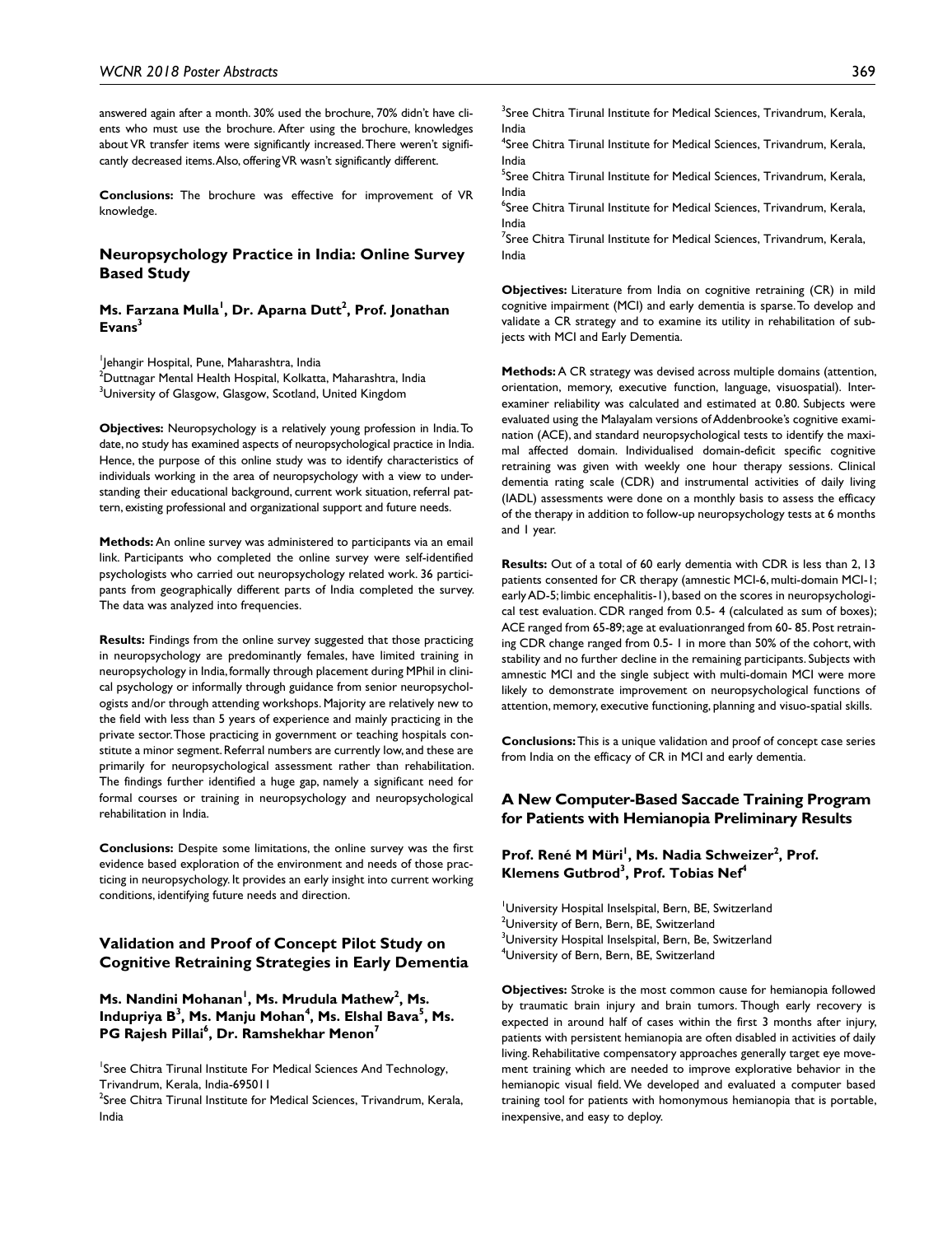**Methods:** The computer based training program consists of two client interfaces, "Therapist" and "Patient" with an automatic difficulty adjustment. The task is a visual search task, presented on pictures or videos during 20-30 seconds. A server based user management system is used to store and synchronize data between both interfaces. The complete application was evaluated with four patients. Participants were instructed to press either the right or left arrow key depending on the stimuli presented on the background. Upon improvement, the background changed from images to videos. Patient's feedback was collected via the System Usability Score and the Saccadic Eye Training questionnaire.

**Results:** The average usability score was 96.875. Patients who claimed to work more often with computers, and have better computer knowledge show higher SUS scores. As the difficulty increases, the completion time is longer. The reaction time in the impaired quadrants is slower compared to the other quadrants.

**Conclusions:** An advantage of the new training program is the automatic adjustment of the difficulty level in par with the performance and individual capacity of the patient, which will insure patient motivation and participation. The new training program will insure patient compliance and improve quality of life of patients suffering from visual field deficits.

# **Case Study Highlighting the Effectiveness of Intensive Neuropsychological Rehabilitation 13 Years Since Brain Injury**

# **Ms. Shraddha Shah<sup>1</sup> , Ms. Pooja Gala<sup>2</sup> , Ms. Vaishnavi Trivedi<sup>3</sup>**

1 Synapsium Brain Health Clinic, Mumbai, Maharashtra, India <sup>2</sup>Synapsium Brain Health Clinic, Mumbai, Maharashtra, India <sup>3</sup>Synapsium Brain Health Clinic, Mumbai, Maharashtra, India

**Objectives:** To highlight the relevance of rehabilitation interventions even after several years of initial injury. In the present case, neuropsychological rehabilitation began 13 years after injury and therefore, presented with various challenges including, significant amnesia and depression.

**Methods:** NS, a 47-year old gentleman was a high-functioning businessman prior to contracting TB Meningitis and suffering secondary hydrocephalus in 2002. He suffered several medical complications and remained in intensive care for 8 months.

Cognitively, his profile revealed improvement from 2003 to 2013. However, he remained in a state of posttraumatic amnesia and displayed significant global impairment.

Behaviourally, NS had been severely depressed and frequently threatened suicide. A neuropsychiatrist was treating him with pharmacotherapy but the symptoms persisted.

He was anxious about his right-sided hemiparesis and walking disability. He was severely apathetic, gave up easily and was not cooperative during therapy. His mood and behaviour led to significant strain on the family relations over the years.

In terms of ADLs and IADLs, NS remained dependent on the family and was largely homebound.

In July 2015, an intensive rehabilitation plan was strategized. The daily plan included 4 hours of cognitive therapy and an additional 1-hour of physical therapy from Monday to Friday spanning over 4 months.

The neuropsychological rehabilitation included cognitive stimulation, emotion-oriented psychotherapy, positive psychology interventions, social participation and mindfulness meditation.

**Results:** After completion of the intervention, there was an improvement in mood as well as social and occupational participation leading to better Quality of Life (QOL). He also displayed an improvement in several cognitive domains. The gains remained even 5 months after discontinuing rehabilitation.

**Conclusions:** This case highlights the importance of beginning rehabilitative interventions despite several years since injury. Customising rehabilitation sessions according to the patient's injury profile and functioning can lead to improvement in spite of significant global cognitive impairment.

Is the abstract presented earlier?: Yes

# **Designing New Technologies to Assist Memory in Patients with Neurological Disorders**

Dr. Laurie Ann Miller<sup>i</sup>, Prof. Elise van den Hoven<sup>2</sup>, Ms.  $N$ atasha Boyle<sup>3</sup>, Ms. Nicola Charlesworth<sup>4</sup>, Mr. Matthew **Simpson5**

<sup>1</sup>Royal Prince Alfred Hospital, University of Sydney, Sydney, New South Wales, Australia

 $^2$ University of Technology, Sydney, New South Wales, Australia  $^3$ University of Technology, Sydney, New South Wales, Australia  $^4$ University of Technology, Sydney, New South Wales, Australia 5 University of Technology, Sydney, New South Wales, Australia

**Objectives:** Memory deficits associated with stroke, mild cognitive impairment or early dementia can include problems with wayfinding, remembering to do things and recalling people's names. A team of neuropsychologists and designers sought to create appropriate implements to compensate for these deficits.

**Methods:** Male and female outpatients (and their partners), aged 38 to 69, who had recently been assessed in the hospital's neuropsychology unit were selected because they were still living at home, but had a memory disorder causing mild-moderate functional impairment. Design students interviewed the subjects to clarify their everyday memory problems and then built three prototype devices. The devices were designed to maximise patient independence, improve quality of life, be easy to use and have visual/tactile appeal.

**Results:** Design 1 was a compass-like object that provided a simple arrow to indicate the direction home from any location within a specified area. The device would vibrate when the patient wandered outside a designated "safe" zone and also provide reminders of the nature of the outing. Design 2 was a prospective memory (PM) watch-like device. This provided the opportunity to record specific tasks to be carried out at particular times. (These tasks were programmed to reset each night when the PM-watch was re-charged.) Tasks could be recorded and listened to with a press of one of 12 buttons circling the watch face. Design 3 was a tablet-based system for recording names, faces and factual information about individuals in the patients' network. Specific social settings (e.g., work, sport or relative) could be created to store individuals in relationship-groups. An errorless learning component provided the opportunity to practice the information.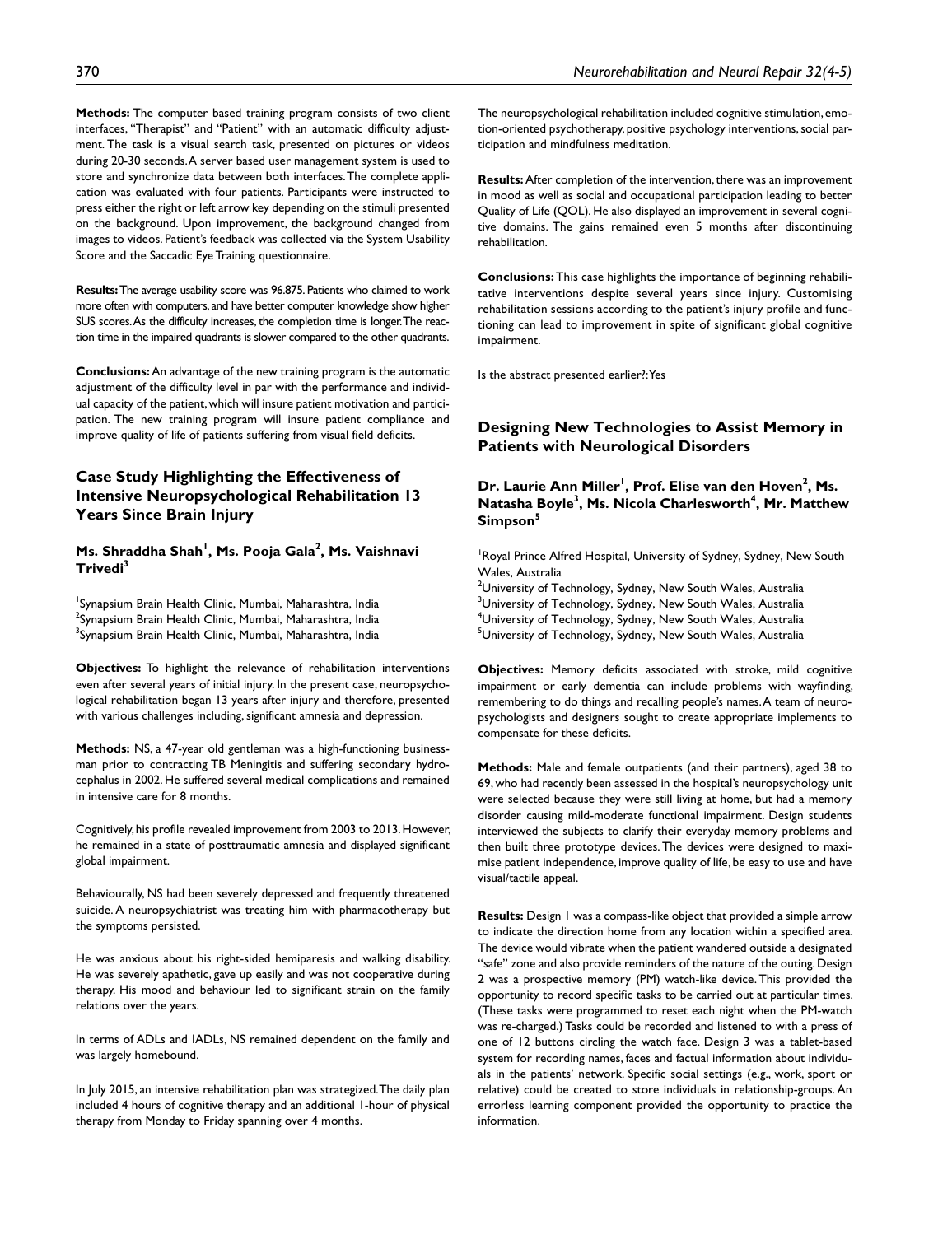**Conclusions:** There are a number of exciting possible devices that could assist memory in people with neurological impairment. Testing their effectiveness in everyday life is the logical next step.

# **Diagnosis and Management of Anti-NMDA Receptor Limbic Encephalitis in a Young Filipino Woman: A Case Report**

### Dr. Ma Nessa Buniel Gelvosa<sup>l</sup>, Dr. Mark Edmon **Figuerra Tan<sup>2</sup> , Dr. Patrick Wendel Salonga Zamora3**

<sup>1</sup>Veterans Memorial Medical Center, Quezon City, Metro Manila, Philippines

<sup>2</sup>Veterans Memorial Medical Center, Quezon City, Metro Manila, Philippines

<sup>3</sup>Veterans Memorial Medical Center, Quezon City, Metro Manila, Philippines

**Objectives:** Autoimmune limbic encephalitis is a rare and complex disorder affecting the limbic system. Neurologic manifestations include confusion, seizures, short-term memory loss, and psychiatric disturbances. This report aims to present the case of a 27 year-old female diagnosed with anti-NMDA receptor autoimmune encephalitis confirmed with CSF antibody testing, including the medical and physiatric management done.

**Methods:** This case report describes a 27 year-old female computer engineer diagnosed with autoimmune encephalitis, referred by her neurologist for rehabilitation. Patient initially experienced short-term memory loss, anorexia, anhedonia, insomnia and mood changes and was treated as a case of depression. However, patient later developed blepharospasms of both eyes and left sided involuntary movements. Cranial CT scan, MRI and EEG were unremarkable. Treatment with IVIg was immediately started while awaiting CSF analysis sent abroad which eventually revealed anti-NMDA receptor antibodies. Tumor work-up was negative. Rehabilitation interventions included speech therapy which addressed problems in cognition, articulation and voice production, as well as occupational therapy which focused on improvement of social and leisure participation.

**Results:** Involuntary movements decreased with IVIg treatment, however blepahospasm persisted. Improvements have been achieved in communication, social participation and overall function.

**Conclusions:** Autoimmune encephalitis requires a multidisciplinary approach and involvement of various specialists. Since behavioral and psychiatric symptoms are common presentations of this disease affecting patient's function, communication and social interaction, physiatric interventions are essential in the management of autoimmune encephalitis.

# **Efficacy of Cognitive Corrective Therapy in Patients with Mild Cognitive Impaiment**

**Mrs. Nan Haiou<sup>1</sup>, Dr. Ma Wen Juan<sup>2</sup>, Dr. Liu Shuai<sup>3</sup>, Mrs. Wang Yan4 , Mrs. Lu Yanli5**

<sup>1</sup>The Affiliated Hospital of Inner Mongolia Medical University, Huhhot, Inner Mongolia, China

 $^{2}$ The Affiliated Hospital of Inner Mongolia Medical University, Huhhot, Inner Mongolia, China

<sup>3</sup>The Affiliated Hospital of Inner Mongolia Medical University, Huhhot, Inner Mongolia, China

<sup>4</sup>The Affiliated Hospital of Inner Mongolia Medical University, Huhhot, Inner Mongolia, China

<sup>5</sup>The Affiliated Hospital of Inner Mongolia Medical University, Huhhot, Inner Mongolia, China

**Objective:** To evaluate the efficacy and safety of Computerized Cognitive Remediation Therapy (CCRT) in patients with mild cognitive impairment.

**Methods:** In April 2017 August 2017, a total of 124 subjects were enrolled according to sample size calculation by the statistical superiority design in three rehabilitation centers, and assigned randomly to the experimental group ( $n = 61$ ) and the control group ( $n = 63$ ). The CCRT were performed in experimental group in addition to regular treatments including exercise therapy and occupational therapy for four weeks. The control group received only regular treatments without CCRT. After the treatment, Minimental State Examination (MMSE) and its latitude scores, Montreal Cognitive Assessment (MoCA), Clinical Dementia Rating (CDR) and Global Deterioration Scale (GDS) were used to evaluate the symptom improvement, and MMSE score changes as the primary outcome. The vital signs and adverse events were applied as safety outcomes.

**Results:** After treatment, the change of MMSE in experimental group (3.37  $\pm$  1.55) was significantly higher than that in control group (1.26  $\pm$ 1.34), and statistically significant superiority test (P <0.05). Among them, the experimental group in MMSE changes in all dimensions compared with the control group were statistically significant (both P <0.05). The evaluation indexes such as CDR score, MoCA score and GDS score improved in both experimental group and control group, but also the improvement in experimental group was more obvious than that in control group (P <0.05). There were no adverse events associated with the trial in both groups throughout the trial.

**Conclusions:** Computerized Cognitive Correction Therapy System software can effectively treat patients with mild cognitive impairment and is easy and safe to be operatedoperate.

**Keywords:** Cognitive Remediation Therapy; Mild cognitive impairment

# **Impact of Electroacupuncture Combined with Behavior Training on Event Related Potential P300 in Rats with Mid/ Advanced Cerebral Infarction**

# Dr. Qian Yu<sup>l</sup>, Dr. Hong Xiao Li<sup>2</sup>, Mr. Wei Jiang<sup>3</sup>, Dr. Mei **Ya Li4 , Mrs. Jing Fu5 , Mr. Lin Huang6**

<sup>1</sup>The Sichuan Academy of Medical Sciences & Sichuan Provincial People's Hospital, Chengdu, Sichuan, China

 $^{2}$ The Affiliated Hospital of Southwest Medical University, Luzhou, Sichuan, China

 $3$ The Affiliated Hospital of Southwest Medical University, Luzhou, Sichuan, China

4 The Sichuan Academy of Medical Sciences & Sichuan Provincial People's Hospital, Chengdu, Sichuan, China

<sup>5</sup>The Sichuan Academy of Medical Sciences & Sichuan Provincial People's Hospital, Chengdu, Sichuan, China

6 The Sichuan Academy of Medical Sciences & Sichuan Provincial People's Hospital, Chengdu, Sichuan, China

**Objectives:** To investigate the impact of electroacupuncture combined with behavioral training (EA-BT) on the learning-memory ability and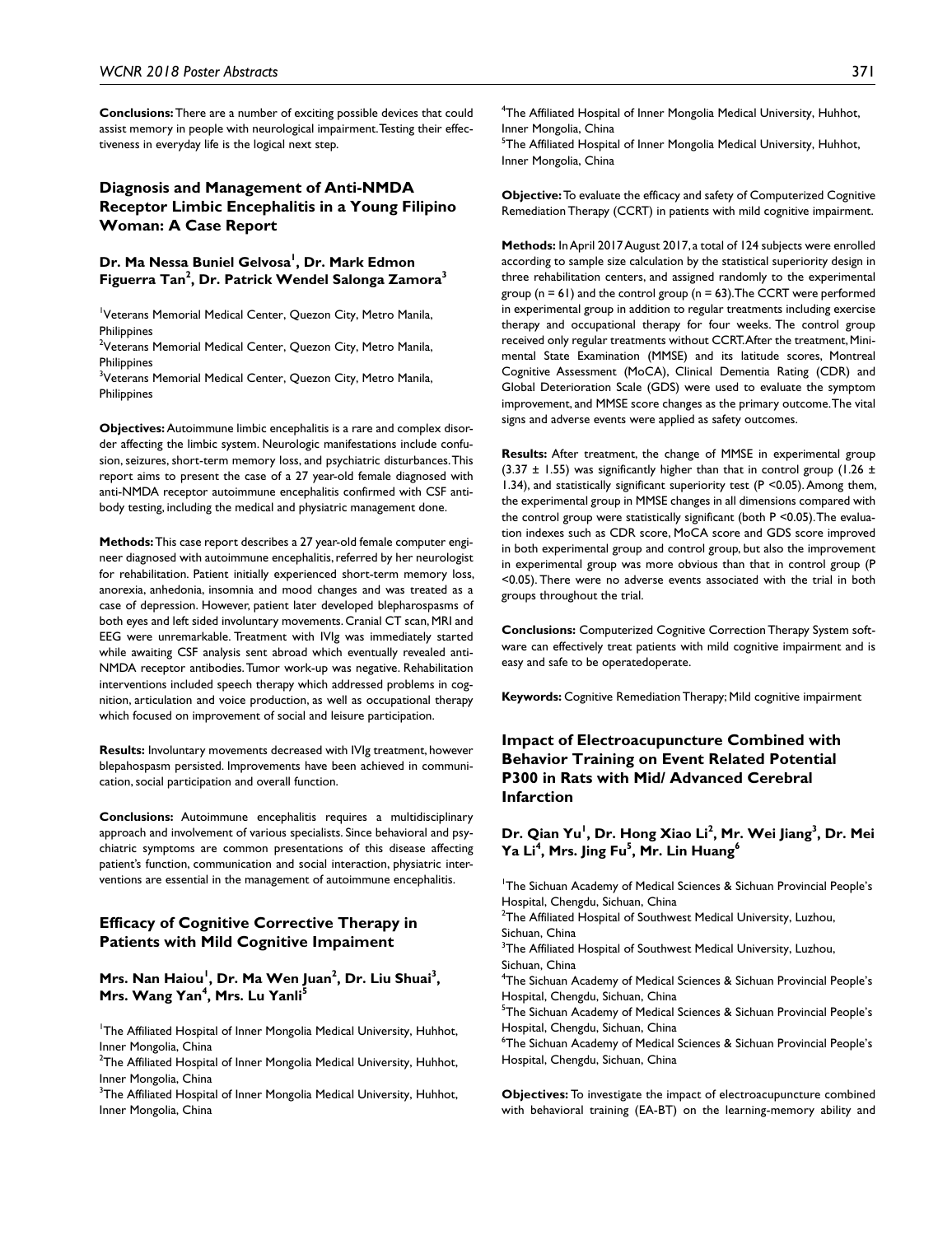event related potential P300 in rats with mid/ advanced cerebral infarction (M/ACI).

**Methods:** The rat M/ACI models were grouped according to different treatment methods and recorded the P300 and Y-maze learning ability using the cranial crest electrode implantation technique.

**Results:** There existed significant differences in P300 among different intervention groups before and after intervention (P<0.01); there was no significant difference in Group Model between the data before and 4 days after surgery (P> 0.05), but the amplitude exhibited the trend of increase, the latency period exhibited the trend of decrease, and there existed significant differences between Group Model and different intervention groups (P <0.01). There existed significant difference between Group EA-BT and Group EA (P <0.01); Compared with Group BT, the differences were statistically significant (P <0.05). There were significant differences between Group BT and Group EA (P <0.05). The changing trend of Y-maze learning ability was consistent with that of P300 in all the groups before and after intervention.

**Conclusions:** EA or BT can affect P300 in rats with M/ACI, and the combination of these two methods can significantly improve the learningmemory ability.

**Impact of Electroacupuncture Combined with Behavioral Training on Learning Memory and In Vivo LTP in Rats with Advanced Cerebral Infarction**

**Dr. Qian Yu<sup>1</sup> , Dr. Qian Yu<sup>2</sup> , Dr. Hong Xiao Li<sup>3</sup> , Dr. Mei Ya Li<sup>4</sup> , Dr. Dong Xiao Duan<sup>5</sup> , Mr. Wei Jiang<sup>6</sup> , Dr. Hu Ke Hui <sup>7</sup>**

<sup>1</sup>The Sichuan Academy of Medical Sciences & Sichuan Provincial People's Hospital, Chengdu, Sichuan, China

 $^{2}$ The Sichuan Academy of Medical Sciences & Sichuan Provincial People's Hospital, Chengdu, Sichuan, China

 $3$ The Affiliated Hospital of Southwest Medical University, Luzhou, Sichuan, China

4 The Sichuan Academy of Medical Sciences & Sichuan Provincial People's Hospital, Chengdu, Sichuan, China

<sup>5</sup>The Affiliated Hospital of Southwest Medical University, Luzhou, Sichuan, China

6 The Affiliated Hospital of Southwest Medical University, Luzhou,

Sichuan, China

<sup>7</sup>Suining Central Hospital, Suining, Sichuan, China

**Objectives:** To investigate the impact of electroacupuncture combined with behavioral training on the learning memory and *in vivo* long-term potentiation (LTP) in rats with advanced cerebral infarction (ACI).

**Methods:** The ACI rats were randomly divided into several groups for comparing the synaptic effects and behavioral acquisition in the hippocampal CA3 region after related treatments.

**Results:** The formation speeds of LTP of the synaptic effects in the hippocampal CA3 region in various interference groups were significantly faster than the model group (P<0.05). The formation speeds of LTP in Group EA-BT was significantly faster than those in Group BT and EA (P<0.05). The formation speeds of LTP in BT groups were faster than those in EA groups (P<0.05). The results of related Y-maze learning were consistent with those of LTP.

**Conclusions:** EA-BT can accelerate the formation of LTP in the hippocampal CA3 region of the rats with middle/advanced cerebral infarction (M/ACI). The combination of these two methods can accelerate the formation speed of LTP and improve the learning efficiencies.

#### **Impact of Heartfulness Meditation on Transmission of Brain Waves**

# Dr. Snehal Deshpande<sup>l</sup>, Dr. Mansi Bhartiya<sup>2</sup>, Dr. **Kamlesh Patel3 , Dr. Ali Irani4 , Mrs. Sukhada Bhatte-Paralkar5**

1 SNEH Rehabilitation, Education and Research Centre, Mumbai, Maharashtra, India  $^2$ Divatia School of Science, SVKM's NMIMS, Mumbai, Maharashtra, India <sup>3</sup>Sri Ramchandra Mission, Mumbai, Maharashtra, India 4 Nanavati Hospital, Mumbai, Maharashtra, India <sup>5</sup>College of Home Science, Nirmala Niketan, University of Mumbai, Mumbai, Maharashtra, India

**Objectives:** Heartfulness is a simple meditation practice that relaxes the mind from stress. The study objective was to evaluate the effect of the heartfulness transmission on the wave pattern in the brain.

**Methods:** A group of 33 practicing and non-practicing individuals were randomly allotted to the study. The preceptors or experienced practitioners assisted the new practitioners to achieve this journey of transmission. They explained the meditation to the participants who had provided written consent to participate in the study. A brief medical history was taken for each participant, and blood pressure and heart rate were monitored before the procedure. Electrodes were applied on the forehead of each participant before beginning the meditation, and the EEG recording was monitored.

**Results:** After a session of Heartfulness Meditation, a delta wave pattern was observed in all the subjects with a prominent delta wave pattern, in both the hemispheres, seen in 70% subjects (24/33). About 71% of subjects with a prominent delta wave were females. The average time taken to spot the delta wave in the subjects in either hemisphere was 60 seconds or less. Approximately 17 (71%) experienced practitioners (5-36 years practice) had prominent delta wave pattern and about 10 (63%) novice practitioners (with 1-5 years practice) also showed a prominent delta wave pattern. Delta and Theta wave patterns were prominently seen in working professionals (78%) and students (100%) while home makers (46%) showed prominent Beta waves. One's profession might have a bearing on the utility of the brain, and hence, specific wave patterns are associated with different professionals.

**Conclusions:** The delta wave pattern in the brain is synonymous with deep sleep, and hence may show physiological benefits in working individuals experiencing stress. The effect of Heartfulness meditation on combating stress in different situations needs further evaluation.

### **L- Carnosine in Pediatric Cognitive Disorders**

### Dr. Moses P Moorthy<sup>1</sup>, Prof. Srinivasan A.V<sup>2</sup>, Prof. **Bhanu K3 , Dr. Mugundan K4 , Prof. Sivakumar S5**

1 The Tamilnadu D.R. MGR Medical University, Chennai, Tamilnadu, India  $^{2}$ The Tamilnadu D.R. MGR Medical University, Chennai, Tamilnadu, India  $^3$ The Tamilnadu D.R. MGR Medical University, Chennai, Tamilnadu, India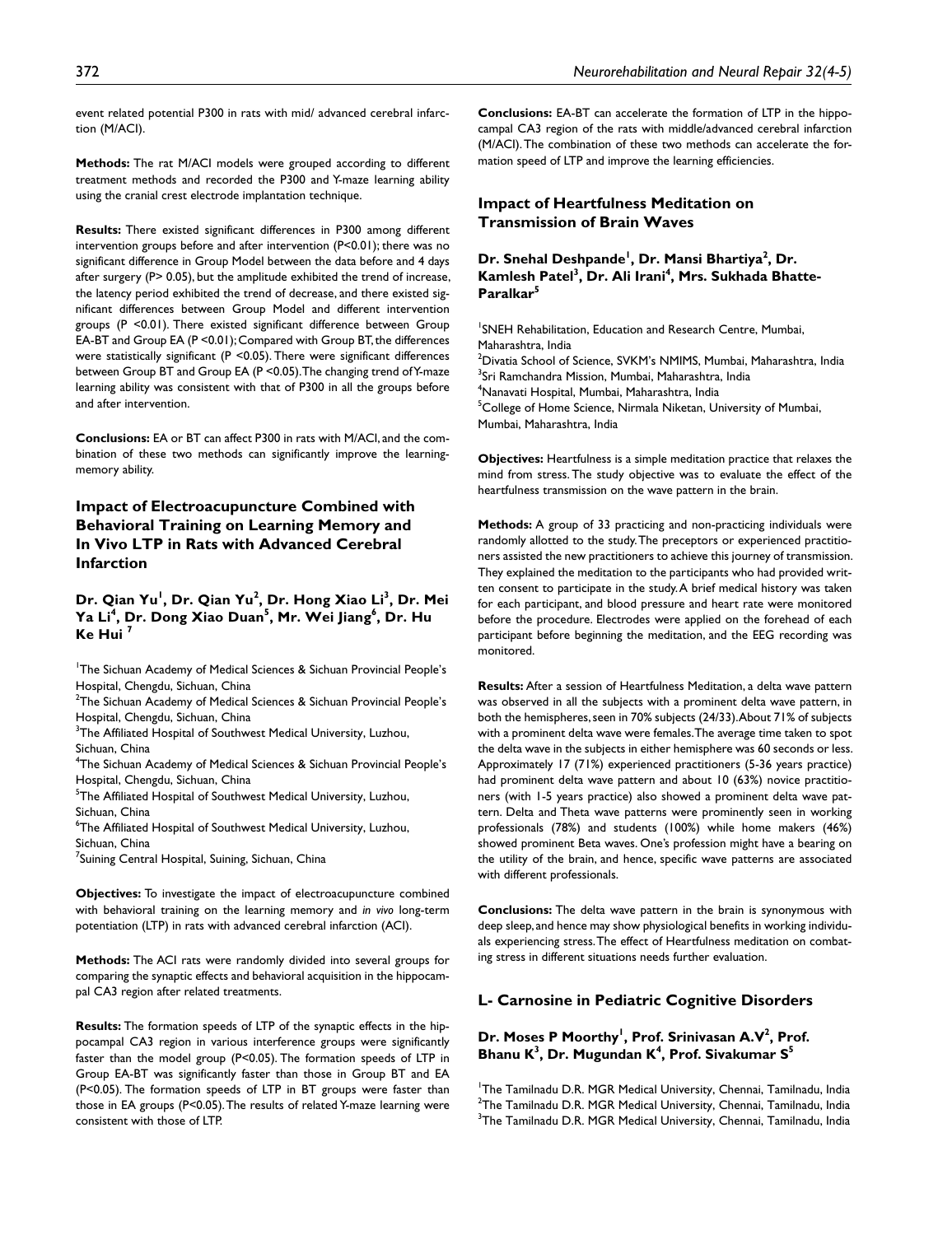4 The Tamilnadu D.R. MGR Medical University, Chennai, Tamilnadu, India <sup>5</sup>The Tamilnadu D.R. MGR Medical University, Chennai, Tamilnadu, India

**Objectives:** This is a double blind placebo controlled study done in pediatric neurology division of Govt Mohan Kumaramangalam Medical College, Salem from January 2016 to December 2016.

Children presented with cognition disorders due to autistic spectrum disorders (ASD), attention deficit hyperactivity disorder (ADHD), cerebral palsy (CP), epilepsy and dyslexia were included.

**Methods:** L-Carnosine is given as liquid form in the dose of 30-50 mg/kg from 3-12 years of children presented with ASD, ADHD, CP, Epilepsy, and Dyslexia for 10 weeks.

Placebo children were treated with multivitamin supplement for period of 10 weeks, monitored and compared with children on L-Carnosine therapy.

**Results:** In this study 300 children were studied. L-Carnosine therapy (n=150), placebo therapy (n=150) male children (70%) mean age (7.1years). Female children (30%) mean age (8years) children on placebo therapy didn't so statistically significant changes in cognitive outcome. Children on L-Carnosine therapy showed statistically significant improvement in cognition in ASD (p<0.00001), ADHD (p<0.00001), CP (p<0.0001), Epilepsy (P<0.00001) and Dyslexia (P<0.00001). Language domains, social communications, memory, behavior, learning ability showed statistically significant improvement. Gross motor ability also showed improvement and treatment of associated co-illness with anti-psychotics, CNS Psycho stimulants gives good clinical outcome.

**Conclusions:** L-Carnosine acts as neuroprotector; therapy shows statistically significant improvement in cognitive function in pediatric cognitive disorders when compared with placebo therapy.

### **Marital Quality After Acquired Brain Injury: An Indian Perspective**

### **Ms. Shraddha Shah<sup>1</sup>, Ms. Rowena Sait<sup>2</sup>, Mr. Archisman Dash3 , Ms. Karishma Jethmalani4**

1 Synapsium Brain Health Clinic, Mumbai, Maharashtra, India <sup>2</sup>Synapsium Brain Health Clinic, Mumbai, Maharashtra, India <sup>3</sup>Synapsium Brain Health Clinic, Mumbai, Maharashtra, India 4 Synapsium Brain Health Clinic, Mumbai, Maharashtra, India

**Objectives:** There is a dearth of information about marital quality after Acquired Brain Injury (ABI) in the Indian context. However, Western studies have revealed significant findings about increased marital instability and caregiver burden, and poorer marital quality and life satisfaction after ABI. Given the importance of the family as part of holistic rehabilitation, it is vital that clinicians become aware of these issues and are equipped to address them.

This study is designed to investigate the relationship between various demographics, ABI sequelae, life satisfaction and financial burden with marital quality. Unlike previous studies, both spouse and survivor perspectives will be investigated.

**Methods:** Couples will be contacted at least 4 months after injury through Neurology Departments of 2 hospitals. Demographic, marital, family data will be obtained from the couple while injury information will

be sourced from medical records. Five standardized questionnaires: European Brain Injury Questionnaire (EBIQ), Community Integration Questionnaire-Revised, Satisfaction with Life Scale, Financial Impact Scale and the Dyadic Adjustment Scale-Revised will be administered. Etiologies include non-traumatic cerebrovascular accidents, traumatic and hypoxic injuries. Data from a projected sample size of 30 couples will be analysed using regression and correlational models to evaluate associations between the aforementioned factors and marital quality.

**Results:** The researchers hypothesize that there will be poorer congruence between patient- and spouse-report EBIQ scores as an effect of severity of injury. Poor marital quality will be correlated with greater financial burden, poor community integration and more severe injury outcomes. Marital length will be associated with poorer marital quality when present with poor community integration. Neurobehavioural sequelae are expected to correlate with poorer marital quality.

Actual results will be discussed after data collection.

**Conclusions:** The findings will address the need for family psychoeducational models about extent and consequences of injury and its impact on marital relationships.

# **Meta-Cognition in Children with Attention Deficit Hyperactivity Disorder an Occupational Therapy Cohort Study**

#### **Dr. Aishwarya Swaminathan Iyer 1 , Dr. Hemant Nandgaonkar<sup>2</sup>**

Lokmanya Tilak Medical College and Hospital, Sion, Mumbai, Maharashtra, India  $^{2}$ Seth GSMC and KEMH, Mumbai, Maharashtra, India

**Objectives:** ADHD is also considered as a disorder of executive functions. (Russell Barkley PhD). The objective of this study is to understand the role of occupational therapy in managing meta cognitive functions in children with ADHD

**Methods:** 10 children with ADHD in the age range 6-10 years participated in the study. They were assessed on Sensory Profile Caregiver Questionnaire (SPCQ). Individualized goals were set for each child using Goal Attainment Scaling (GAS). Occupational therapy program targeting meta cognitive skills/executive functions was provided for 12 weeks. Alert Program © was also used as an adjunct.

**Results:** 1) SPCQ shows significant improvement as per paired t test (P < 0.05) in sub sections post intervention. The percentage changes being Sensory Processing (4.5%), Modulation (9.2%), Behavior & Emotional Responses (7.9%). SPCQ ADHD worksheet also showed changes post intervention. 2) As per GAS 20% less than expected outcomes, 54% expected outcomes and 22% more than expected outcomes achieved post intervention.

**Conclusions:** This study, gave an insight into the role of the comprehensive occupational therapy program in facilitating better meta cognitive/ executive functions in children with ADHD which was seen in the form of decreased inattention/distractibility, improved on-task behaviors and improved social behaviors at home and school.

Is the abstract presented earlier?: Yes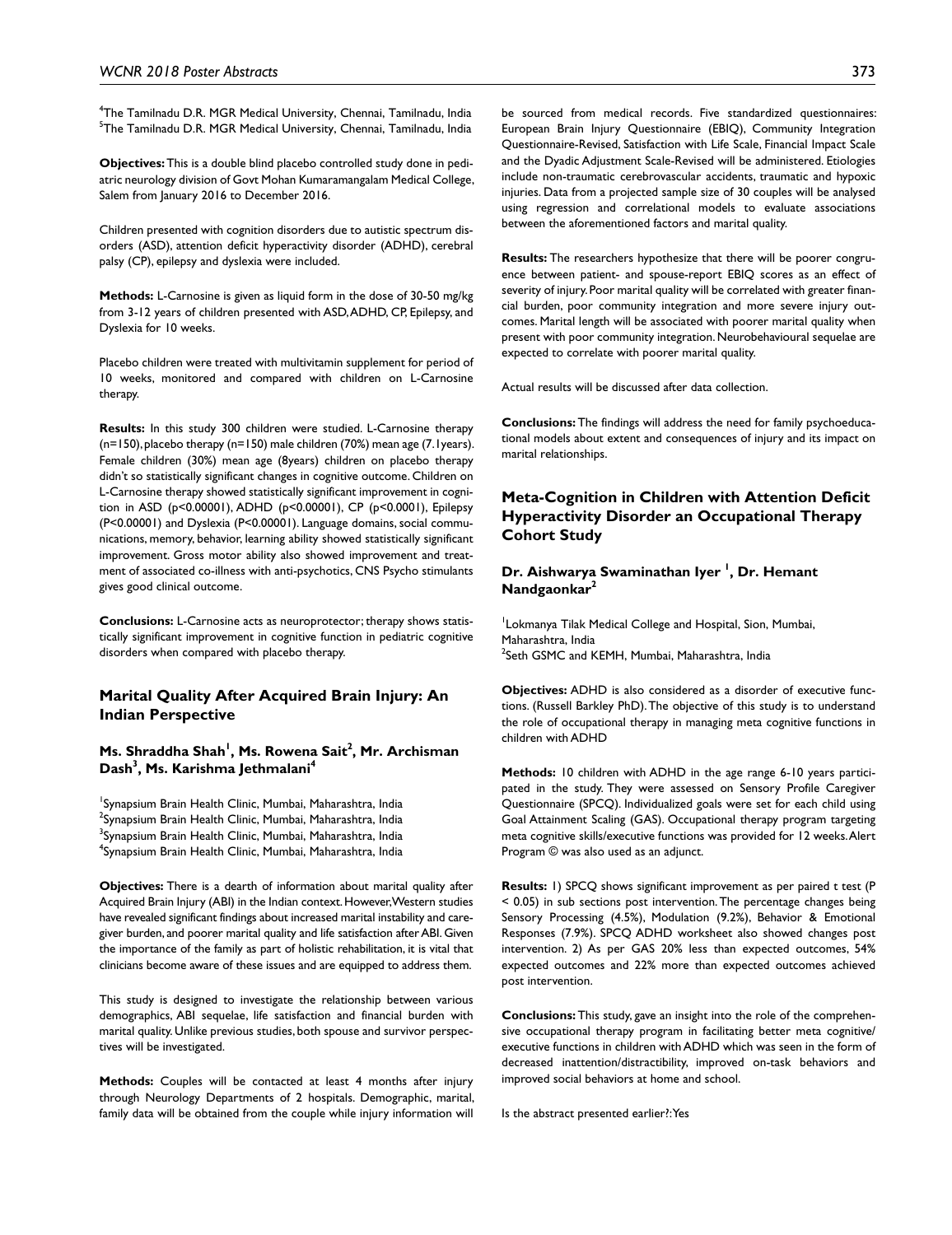# **Narrative Medicine and Patients with Alzheimer's Disease: The TimeSlips Experience**

### Dr. Matilde Leonardi<sup>'</sup>, Dr. Erika Guastafierro<sup>2</sup>, Dr. **Chiara Scaratti3 , Dr. Venusia Covelli4**

<sup>1</sup>Neurological Institute C. Besta IRCCS Foundation, Milan, Italy <sup>2</sup>Neurological Institute C. Besta IRCCS Foundation, Milan, Italy  $^3$ Neurological Institute C. Besta IRCCS Foundation, Milan, Italy  $^4$ e-Campus University, Novedrate, Italy, Novedrate, Novedrate, Italy

**Objectives:** Alzheimer's Disease has required more attention in the geriatric care system and the researchers have devised innovative paths based on the Narrative Medicine approach. Narrative Medicine is considered a methodology of clinical-care intervention turn to acquire the different perspectives of the story of illness of the patients. The use of Narrative Medicine could develop a tailored treatments of the patients focused on their representations, perceptions, experiences and preferences. The stories of elderly patients and their caregivers allow the interdisciplinary teams to focus on the individual as a complex system.

**Methods:** The TimeSlips method originates in the frame of Narrative Medicine approach, in which patients of a health care home are invited to tell their story of illness. This technique consists in the presentation of a concrete or abstract stimulus, like a visual stimulation, from which start to telling a story. During a TimeSlips session there are professionals, appropriately formed, that take on the role of facilitator who proposes open questions, related to the stimulus, to elicit the stories.

**Results:** The elderly people, regardless of health condition, could be able to feel active in the care procedure without feeling uncomfortable in remembering past events. The TimeSlips program permits to the patients to express themselves as the person they are at the moment by using creativity and enriching the personal and group life experiences.

**Conclusions:** The special space created by TimeSlips could offer to the patients an interval of time in which they could communicate their feelings, about their current state of mind, to allow a care process based on their needs and expectations. The possibility to access to the personal experience of illness could influence positively the diagnostic, therapeutic and rehabilitative decisions.

# **Shark Attack Memory: A 'Brain-Training' App with the Hippocampus in Mind**

#### Dr. Narinder Kapur<sup>1</sup>

<sup>1</sup>University College London, London, London, United Kingdom

**Objectives:** 'Brain-training' has become topical in recent years. While there remains uncertainty as to the rehabilitation potential of brain-training, such games can nevertheless represent a source of enjoyment and satisfaction for individuals who have suffered a brain injury. Our objective was to produce a brain-training game that was both engaging and also based around memory research findings and clinical measures of memory.

**Methods:** We therefore designed a game which aimed to tap the hippocampal network, had some parallels in memory test measures, and had intrinsic motivational value. We used the Unity software platform to instantiate the basic infrastructure for the game.

**Results:** The game asks the player to save the lives of swimmers by caging sharks. 1-10 swimmers are in a lagoon. Sharks move towards the swimmers and encircle them. The sharks and swimmers temporarily disappear. Swimmers can be saved by the player placing a cage at the shark locations. There are three types of cages *Silver* cages that appear immediately, *Gold* cages that take 5s to be formed, and *Sapphire* (purple) cages that take 10s to be formed. After performance at one level, players can then go on to the next level with a greater number of swimmers.

**Conclusions:** It is feasible to draw up a brain-training app that in part derives from memory research and from memory assessment. There is scope to try this game out with young and older healthy participants, those with brain injury, and those in the early stages of dementia. There is scope to see how closely performance on the test correlates with clinical tests of memory, and to gather neuroimaging correlates of performance on the game. Critically, it would be important to see whether regular practice on the game improves performance on related and unrelated cognitive tasks, and whether it benefits everyday adjustment.

# **Telemedicine to Set New Frontiers in Neurorehabilitation: A Cognitive Home-Based Solution**

### Dr. Federica Alemanno<sup>l</sup>, Dr. Elise Houdayer<sup>2</sup>, Dr. **Daniele Emedoli3 , Dr. Matteo Locatelli4 , Dr. Sandro Iannaconne5**

<sup>1</sup>IRCCS San Raffaele Hospital and Vita-Salute San Raffaele University, Milan, MI, Italy

<sup>2</sup>IRCCS San Raffaele Hospital and Vita-Salute San Raffaele University, Milan, MI, Italy

<sup>3</sup>IRCCS San Raffaele Hospital and Vita-Salute San Raffaele University, Milan, MI, Italy

4 IRCCS San Raffaele Hospital and Vita-Salute San Raffaele University, Milan, MI, Italy

<sup>5</sup>IRCCS San Raffaele Hospital and Vita-Salute San Raffaele University, Milan, MI, Italy

**Objectives:** After patient's recovery, different aspects can limit rehabilitative activities, thus worsening the chances for the patient's optimal recovery. These limitations are essentially organizational and cost-related and often result in patients' relapse or worsening of clinical conditions. Telerehabilitation has been developed as an Information and Communication Technology-based solution for home-based rehabilitation with remote supervision from medical staff. We aimed at providing cognitive telerehabilitation to patients with cognitive disorders after hospital discharge in order to prevent clinical worsening.

**Methods:** 8 patients with cognitive disorders due to acquired brain injuries were included. Patients were provided with a tablet equipped with the VRRS system (Khymeia, Italy) on which a personalized cognitive rehabilitative training was programmed. Patients were asked to perform training at home every day. Moreover, a hospital-based remote supervision was provided, consisting of online interactive exercises with a neuropsychologist (3 times a week) and an offline evaluation of patients' performance at exercises. Patients were evaluated at hospital discharge and at 3, 6 and 12 months after for follow-up (FU). Evaluations at baseline and FU included: cognitive functions, quality of life (QoL), mood and anxiety. Mood and anxiety of caregivers were also evaluated. A satisfaction questionnaire was submitted at follow-ups. For each patient, evaluations were compared before and after telerehabilitation.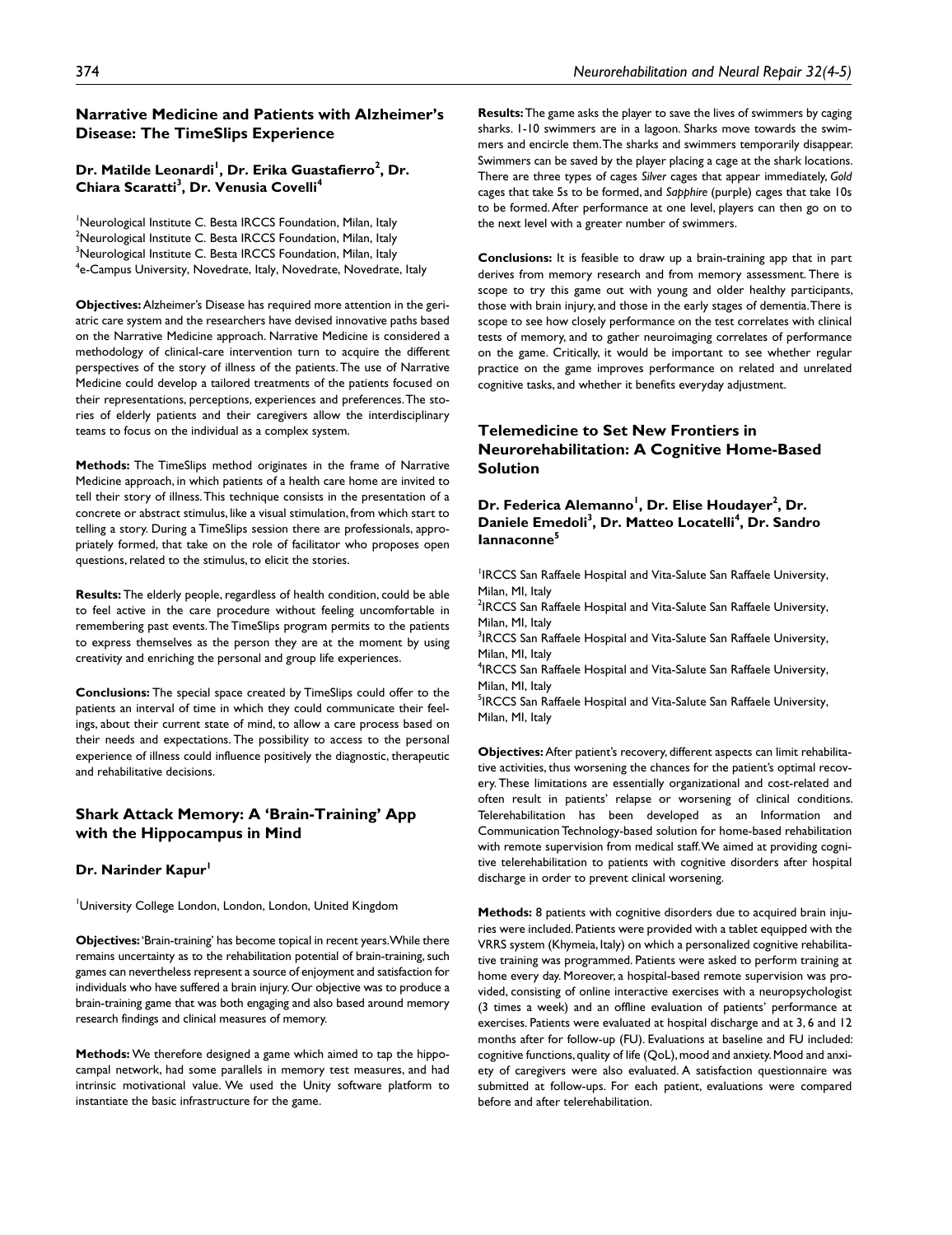**Results:** In our preliminary results, 4 patients underwent FU at 6 months and 4 patients underwent FU at 3 months. At hospital discharge, all patients presented with deficits of memory, attention, visuospatial and logical abilities. At FU, patients presented with improvements in the 4 domains, with greater achievements regarding memory and attention. QoL and satisfaction questionnaires showed significant improvements both in patients and caregivers.

**Conclusions:** Our data showed that telerehabilitation allows medical staff to provide high-quality training and support to patients and caregivers, thus offering an efficient solution to prevent cognitive functions worsening after hospital discharge.

# **The Relationships Between Mediation Levels in Cognitive Assessments and Mediation Levels in Cognitive-Functional Assessments**

Dr. Rachel Kizony<sup>I</sup>, Prof. Noomi Katz<sup>2</sup>, Dr. Asnat Bar **Haim Erez3 , Ms. Rasha Mansour4**

1 University of Haifa, Haifa, Israel <sup>2</sup>Ono Academic College, Kiryat Ono, Israel <sup>3</sup>Ono Academic College, Kiryat Ono, Israel 4 Bait Balev, Nesher, Israel

**Objectives:** To examine the relationships between the mediation levels required in the Dynamic Lowenstein Occupational Therapy Cognitive Assessment- Geriatric Version (DLOTCA-G) and the mediation levels required in the Kettle Test and Bill Payment from the Executive Function Performance Test (EFPT) both are cognitive-functional assessments.

**Methods:** Thirty people with a mean age of 76.6 (SD=7.4) years, receiving in-patient rehabilitation after an acquired brain injury (ABI), participated. Each participant was administered with the DLOTCA-G that assesses visual and spatial perception, praxis, visuo-motor integration and thinking operations, with the Kettle Test that assesses the ability to organize and problem solving during preparation of hot drinks and with the Bill Payment. Order of assessments was randomized between participants. Spearman correlations were used for analysis.

**Results:** Significant correlations were found between the mediation score of the thinking operations and the Kettle test (r  $\frac{1}{\varsigma}$  =.46,p<.05) and Bill Payment  $(r_s = 61, p < 05)$ . Correlations were found between the visuo-motor integration and praxis and Bill Payment ( $r_s = 48$ ,  $r_s = 41$  p<.05, respectively). The percent of participants that received same level of mediation (high, low or none) in the DLOTCA-G and the Kettle test ranged between 48.2% for praxis and 20.6% for visual perception, and in DLOTCA\_G and Bill payment ranged between 62.9% for praxis and 38.5% for visual perception.

**Conclusions:** The findings of the current study showed that different levels of mediation were required for different types of cognitive tasks. In order to plan an optimal intervention it is recommended to use dynamic cognitive tests together with dynamic cognitive-functional tests during the evaluation process of people with ABI. This will lead to a more comprehensive understanding of the cognitive abilities and learning potential of the individual.

# **Using an Eclectic Neuropsychotherapeutic Approach to Improve Quality of Life in a Patient with Mild Cognitive Impairment**

#### **Ms. Shraddha Shah1 , Ms. Rowena Sait2**

1 Synapsium Brain Health Clinic, Mumbai, Maharashtra, India <sup>2</sup>Synapsium Brain Health Clinic, Mumbai, Maharashtra, India

**Objectives:** To highlight the benefits of psychotherapeutic techniques, cognitive stimulation and social participation in a case of Mild Cognitive Impairment (MCI) to improve the individual's Quality of Life (QOL).

**Methods:** PK, a 74-year old, high-school educated housewife presented with memory difficulties, fatigue, severe anhedonia and social withdrawal. Further investigations revealed anxiety related to health concerns and household responsibilities. The neuropsychological assessment revealed borderline performance across several cognitive domains including orientation, attention, verbal fluency, memory and other executive functions.

A rehabilitation plan with 15 sessions spanning 8 weeks was created. Each therapeutic technique was chosen to target mood and specific behaviours to help improve the overall QOL.

The techniques used were a combination of reminiscence therapy, journal therapy, positive psychology interventions, behavioural activation and social participation. The family members were psychoeducated about her condition to help them cope. Three sessions included the husband's participation in order to improve their interpersonal relationship.

**Results:** A pre- and post-intervention measure was administered using the Neuropsychiatric Inventory (NPI), the Geriatric Depression Scale (GDS) and the WHO QOL-Old Scale (WHOQOL-OLD). Scores on the NPI suggest reduction in caregiver distress and domain-specific improvement. Scores on the GDS increased from 22/30 to 5/30 indicating significant improvement in mood. Scores on the WHOQOL-OLD improved from 60 to 79 indicating better QOL across domains. PK reports an improvement in mood, relationships, participation and subjective QOL.

**Conclusions:** This case highlights the importance of using an eclectic approach when dealing with behavioural and psychological consequences of neurodegeneration in the elderly.

# **Dysarthrophonia in Assossiation with Voice Analysis: A Case Study**

# **Dr. Nikhila K. Govathi1 , Dr. Arun Garg2**

<sup>1</sup>Medanta – The Medicity Hospital, Gurgaon, Haryana, India <sup>2</sup>Medanta –The Medicity Hospital, Gurgaon, Haryana, India

**Objectives:** Stroke is the second leading cause of death worldwide and the brain damage caused by it can affect communication in several aspects. Voice analysis in dysarthria is challenging because of the complexity of the disorder and its effects on the speech production system. In this study we are presenting a 56 years old male who was visited to Medanta Hospital with history of hypertension and chief complaint of Right upper limb weakness and slurred speech to the Emergency and later Clinically and Radio logically Diagnosed as LT MCA Infarct. Later, on the day 3 the patient has underwent Speech and Language Evaluation and Diagnosed with Spastic Dysarthria based on Frenched Dysarthria Assessment scale and later a detail Voice Analysis was done with using PRAAT software and analysed voice features. Voice analysis basically deals with decomposition of voice signal into voice parameters for processing the resulted features in desirable application. The features that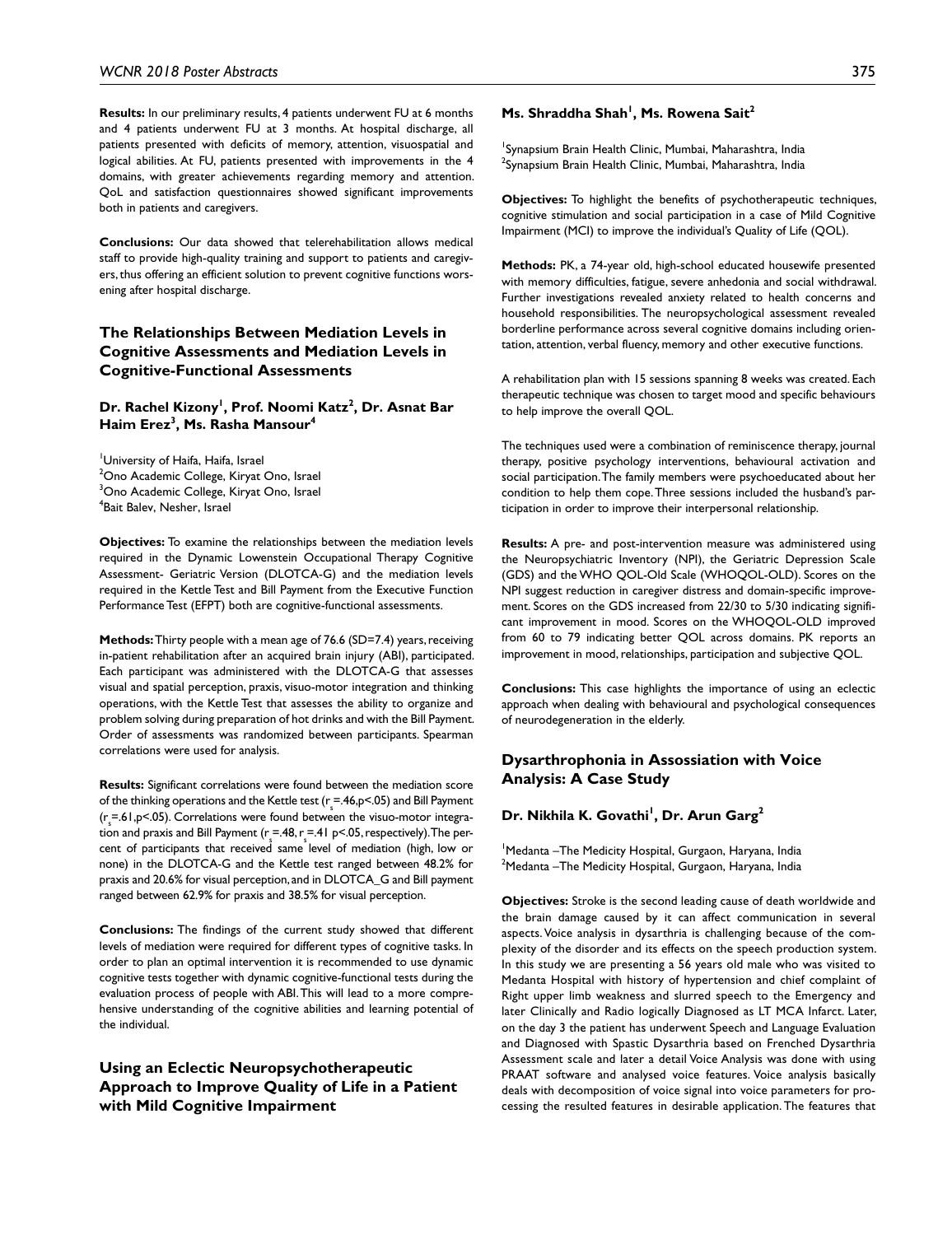Is the abstract presented earlier?: Yes

# **What is Stroke? Why I Can't Swallow!! What are the Risk Factors of Swallowing?**

# **Dr. Nikhila K. Govathi1 , Dr. Arun Garg2**

<sup>1</sup>Medanta – The Medicity Hospital, Gurgaon, Haryana, India <sup>2</sup>Medanta –The Medicity Hospital, Gurgaon, Haryana, India

**Objectives:** Dysphagia is a difficulty in swallowing, which can be caused by many pathologies including stroke. It results from lesions in central or peripheral nervous system as well as from diseases of muscle and disorders of neuromuscular junction.

**Aim:** Aim of the study is to elicit the Common Risk factors of Dysphagia in stroke.

**Methods:** Among 110 Stroke patients over a period of 2 months (Sept & Oct-2016) there were 72 patients with Dysphagia were selected. Data collection was started during and after swallow recover phase with few dysphagia questionaries' and also by considering few components of swallowing during dysphagia Evaluation by swallow therapist. Data entry was done in excel sheet with 24 different components of risk factors of stroke & dysphagia for statistical analysis.

**Results:** However, Dysphagia is most common factor after stroke. Among 100% of stroke patients there are 65.45% dysphagia patients present .In which there are 12(16.66) females and 60(83.3%) males. Later all this patients were divided into three groups based on hemispheric lateralization for data analysis, i.e. Group-1 -38(52.7%) Left Hemisphere, Group-2- 22(30.5%) Right Hemisphere and Group-3- Both RT/LT Hemisphere were 11( 15.2% ) .There was no statically significant difference was noted based on hemispheric lateralization but, Overall there was a statistically significant difference was noted with few common Risk factors with p- value (<0.001).

**Conclusions:** However, a large population study is required in order to rule out most common risk factor of dysphagia and also to correlate with stroke risk factors.

# **Simple Self-Paced Yoga-Asana Learning and Home Practice Improves QOL and Cognitive Functioning In Parkinson's Disease: A Pilot Study**

#### **Dr. Rahul V Kulkarni1 , Dr. Sanjay Phadke2**

1 Deenanath Mangeshkar Hospital and Research Center, Pune, Maharashtra, India

 $^{2}$ Deenanath Mangeshkar Hospital and Research Center, Pune, Maharashtra, India

**Objectives:** Logistic difficulties make it hard for patients with PD to participate in regimented rehab programs that require frequent attendance. Our objective was to assess the feasibility and effectiveness of a simple 12-week self-paced Yoga-asana learning and predominantly home practice program on Quality of Life and other neuropsychiatric aspects in a group of Stage 2-3 PD patients.

**Methods:** Twelve patients (8 males 4 females, average age 65.6 years, illness duration 5 years or more) participated, and tested at baseline and after 12 weeks using the UPDRS, Non-Motor Symptoms Assessment Scale for PD, WHOQOL-BREF, Cognitive-Failures-Questionnaire, Pittsburg Sleep Quality Index, CBM Yoga Questionnaire and HRV-CART (Cardiac Autonomic Reflex Test). Ongoing medication was continued.

Participants attended learning sessions in the hospital about once a week (average 10 sessions). They learnt 4 standing asana/half-asana with or without support, 2 inverted ones with support, and Shavasana in a selfpaced manner and correctness of practice checked individually. Participants practiced almost daily at home and were instructed to adjust the duration of practice to stay within their 'comfort zone'. They were encouraged to apply the learning to daily activities like sitting, standing and walking. Relatives were also encouraged to attend sessions to supervise home practice.

**Results:** The practice was tolerated well. Significant improvement observed in aspects of QOL that included mood, cognitive functioning and sleep. Improvement in balance and reduction in cognitive failures were other important findings.

**Conclusions:** The results suggest that simple self-paced Yoga-asana learning and home practice is feasible and improves QOL and cognitive functioning in stage 2-3 PD patients. It is particularly encouraging considering cost-effectiveness of intervention and family participation, and makes a case to undertake proper RCT.

# **Reliability, Validity and Sensitivity of the Outcome Measures Provided by a Robotic Device for Hand Rehabilitation**

Dr. Marco Germanotta<sup>l</sup>, Dr. Irene Aprile<sup>2</sup>, Dr. Arianna Cruciani<sup>3</sup>, Dr. Cristiano Pecchioli<sup>4</sup>, Dr. Simona Loreti<sup>5</sup>, Dr. Luca Padua<sup>6</sup>

<sup>1</sup>Don Carlo Gnocchi Onlus Foundation, Milan, Italy <sup>2</sup>Don Carlo Gnocchi Onlus Foundation, Milan, Italy <sup>3</sup>Don Carlo Gnocchi Onlus Foundation, Milan, Italy 4 Don Carlo Gnocchi Onlus Foundation, Milan, Italy <sup>5</sup>Sant'Andrea Hospital, La Sapienza University of Ro, Rome, Italy  $^6$ Università Cattolica del Sacro Cuore Don Carlo G, Rome/Milan, Italy

**Objectives:** Hand deficits following neurological diseases limit Activities of daily living and quality of life. To evaluate the effects of a rehabilitation intervention, sensitive, reliable and clinically meaningful assessment tools are necessary. Amadeo is a robot designed for hand rehabilitation that provides several outcome measures, but their psychometric properties have not yet been evaluated. We aimed to evaluate the psychometric properties of the metrics provided by Amadeo.

**Methods:** Thirty subacute stroke patients (age: 70±11 years; mean latency:70±49 days) and 10 age-matched healthy subjects were evaluated with Amadeo. Robotic evaluation provided flexion and extension force,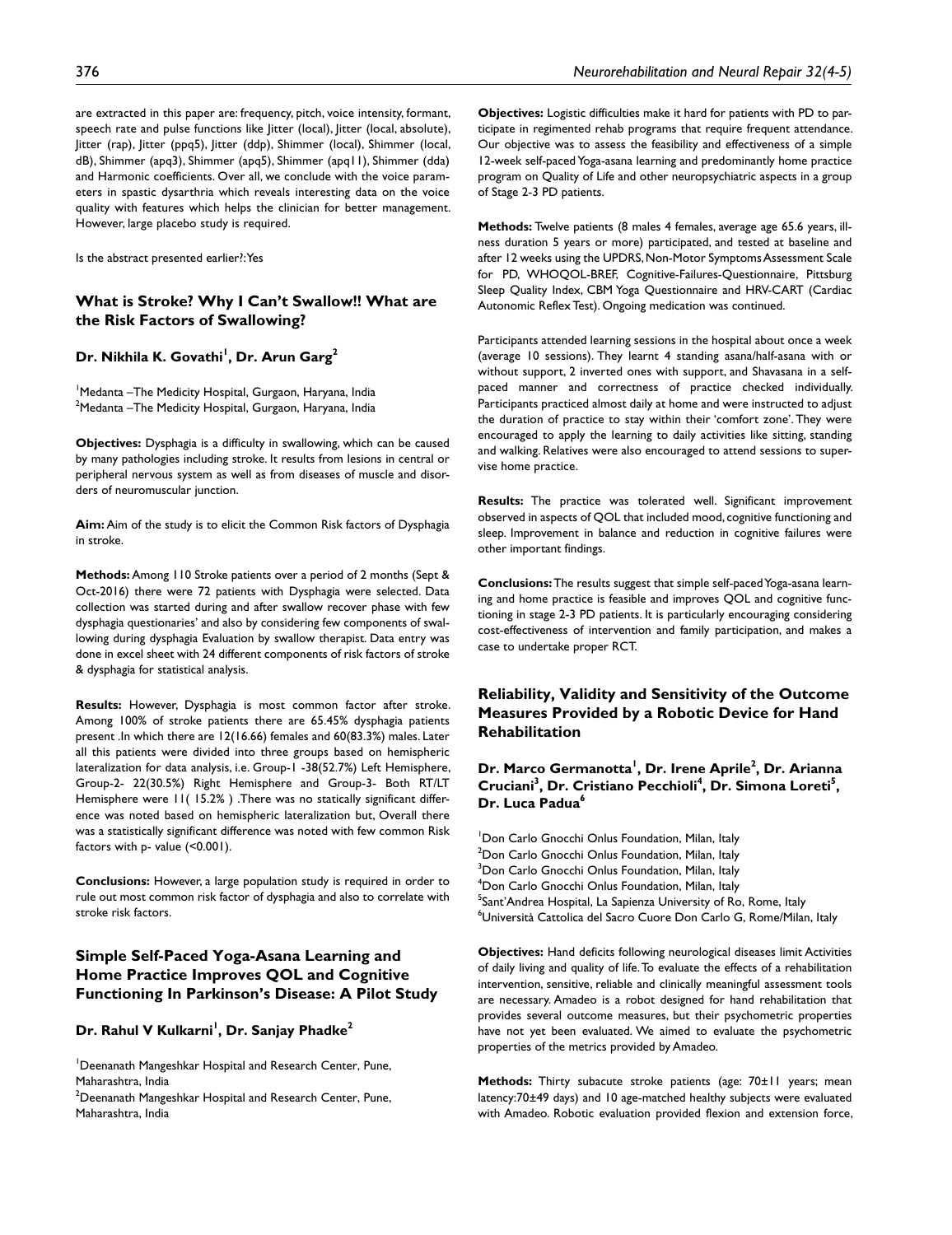tonus and spasticity (at three different velocities). Participants were evaluated twice to evaluate reliability. Clinical evaluation included: BMRC, ARAT, Frenchay Arm Test (FAT) and MAS. Reliability was measured with the ICC<sub>2</sub>, Validity was evaluated analyzing the correlation between the robotic metrics and the clinical scales. Sensitivity was evaluated comparing data of the two groups.

**Conclusions:** Force-related metrics provided by Amadeo showed an excellent reliability, validity and sensitivity, demonstrating their potential to be used in clinical practice. Tonus metric is reliable and correlated with the MAS, but showed a poor sensitivity. Finally, spasticity metrics showed a poor to fair reliability, and a very low sensitivity. However, it is noteworthy that hypertonus and spasticity usually occur in the chronic phase of stroke, therefore, studies on chronic patients should be performed.

# **Are Functional and Anatomical Biomarkers of the Motor System Independent to Explain Upper Limb Motor Impairment After Stroke?**

### **Mrs. Claire Kemlin<sup>1</sup>, Mr. Eric Moulton<sup>2</sup>, Dr. Jean-Charles Lamy3 , Dr. Charlotte Rosso4**

<sup>1</sup>Institut Du Cerveau Et De La Moelle (ICM), Paris, France, France <sup>2</sup>Institut Du Cerveau Et De La Moelle (ICM), Paris, France, France <sup>3</sup>Institut Du Cerveau Et De La Moelle (ICM), Paris, France, France 4 Institut Du Cerveau Et De La Moelle (ICM), Paris, France, France

**Objectives:** Accumulated evidence supports motor evoked potential (MEP) status and neuroimaging measures of corticospinal tract (CST) integrity as useful biomarkers for predicting upper-limb motor recovery. Our aim was to determine which biomarkers among electrophysiological and MRI variables can accurately explain the motor impairment in subacute/chronic stroke patients.

**Methods:** Forty patients (> 1 month) were assessed by the Fugl-Meyer score, grip force and the Jebsen Taylor test. A motor composite score was calculated with principal component analysis for each patient. In both hemispheres were collected resting motor threshold (rMT), MEP amplitude and latency and fractional anisotropy of the CST (FA\_CST). Laterality index was computed within the primary motor cortex during a motor fMRI paradigm. Lesion volume, age and time since stroke were also collected. Analysis was done in patients with MEP in the affected hemisphere (MEP+) with ratio values. First, each variable was tested in simple regression with linear or nonlinear effects. Only significant variables (p<0.1) were included in the multiple regression analysis.

**Results:** In the 34 MEP+ patients, the multiple regression model retained the rMT, the FA\_CST and the time since stroke as predictors. FA\_CST and time had non-linear effects. This model explained 57 % of the motor composite score's variance.

**Table 1.** Regression coefficients, Cohen size effects and likelihood ratio test results.

| Variable          | Coefficient | F <sub>2</sub> | pvalue  |
|-------------------|-------------|----------------|---------|
| time              | $-1.22$     | 0.199          | 0.019   |
| time2             | 0.26        |                |         |
| rMT               | $-1.97$     | 0.307          | 0.002   |
| <b>FA CST</b>     | $-124.56$   | 0.609          | < 0.001 |
| $\sqrt{(FA_CST)}$ | 237.02      |                |         |

**Conclusions:** In MEP+ patients, electrophysiological and anatomical measures of CST are independent explanatory factors of the upper limb impairment. In contrast to MEP amplitude and latency, the rMT, which is a complex measure of corticospinal excitability and influenced by the corticocortical interactions, was retained. Other studies are required to determine the unexplained variance of the motor impairment.

# **Calpain-Mediated Beta-Secretase (BACE1) Up-Regulation Induce Neurodegeneration in the Postischemic Basal Ganglia**

### Dr. Hanbai Liang<sup>i</sup>, Prof. Yoshio Minabe<sup>2</sup>, Prof. **Tetsumori Yamashima3**

1 Kanazawa University Graduate School of Medicine, Kanazawa, Ishikawa, Japan

2 Kanazawa University Graduate School of Medicine, Kanazawa, Ishikawa, Japan

 ${}^{3}$ Kanazawa University Graduate School of Medicine, Kanazawa, Ishikawa, Japan

**Objectives:** Brain hypoperfusion may be related to the development of Alzheimer's disease (AD), which was shown in some neocortex studies. However, the basal ganglia have received less attention. In this study, we focused on the implication of brain ischemia to elucidate the pathogenesis of sporadic AD, using the monkey experimental paradigm.

**Methods:** The subjects were 12 four- to six-year-old Japanese monkeys (*Macaca fuscata*) with a body weight of 5–8 kg. The experimental animals were divided into the control and ischemic groups. Under general anesthesia, transient global ischemia was performed by clipping both the innominate and left subclavian arteries for 20 min. Thereafter, the blood circulation of the brain was resumed, whereas the control monkeys underwent a sham operation. Monkeys were sacrificed on different time points after the ischemic insult — days 3, 5, 7 for the immunofluorescence miscoscopic analysis and Western blotting.

**Results:** As hallmarks of neurodegeneration induced by cerebral hypoperfusion, microtubule-associated protein 2 (MAP2) and glial fibrillary acidic protein (GFAP) were studied by immunohistochemistry. This showed that immunoreactivity of MAP2 was decreased while that of GFAP was increased in the basal ganglia and thalamus. Cerebral ischemia/ reperfusion also induced amyloid precursor protein (APP) processing due to μ-calpain activation, which was represented by both up-regulations of β-Site APP-cleaving enzyme 1 (BACE1) and C-terminal fragment of 99 amino acid (β-CTF) protein levels. Moreover, decreases of the cAMP response element-binding protein (CREB) and brain-derived neurotrophic factor (BDNF) were seen in postischemic basal ganglia and thalamus.

**Conclusions:** These results suggest that brain ischemia plays an important role in the development of neurodegeneration in the basal ganglia. The μ-calpain-induced overexpression of BACE1 in the postischemic basal ganglia of monkeys, may suggest implication of brain ischemia for the development of AD.

# **Correlation Between Neuronal Regeneration and Expression Levels of Macrophage Migration Inhibitory Factor (MIF) After Ischemic Stroke in the Rat Brain**

**Prof. Daeyul Kim1 , Mrs. Chaeri Park2**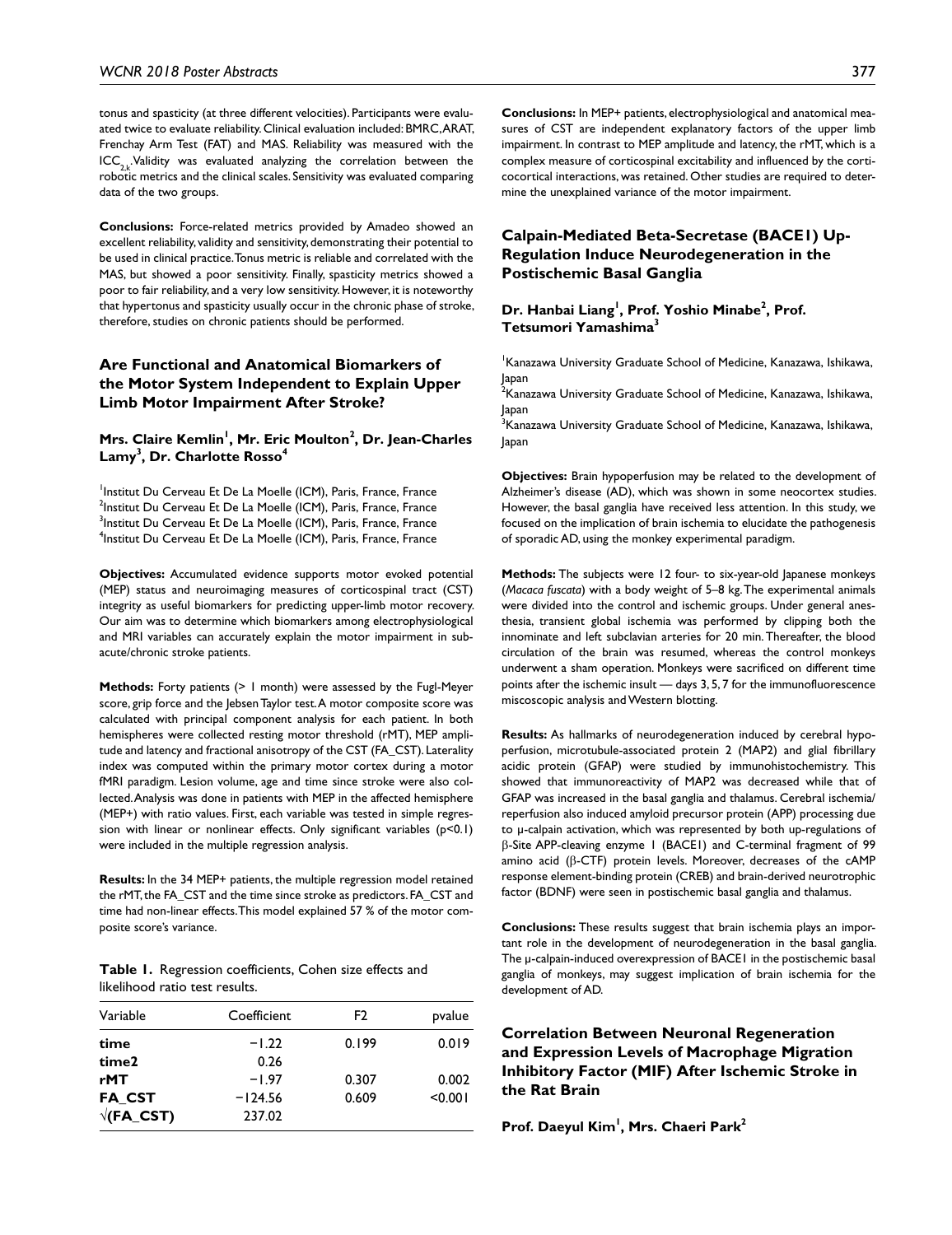1 University of Ulsan Collegae Medicine, Asan Medica, Seoul, Korea <sup>2</sup>Asan Medical Center, Seoul, Korea

**Objectives:** To investigate the neuroprotective effects of exercise on brain damage and the expression levels of the macrophage migration inhibitory factor (MIF) and brain-derived neurotrophic factor (BDNF) in treadmill-exercise-induced neuronal regeneration in the ischemic penumbra of rat brains, and whether MIF changes correlated with reduced brain injury induced by treadmill exercise, in rats after cerebral ischemia.

**Methods:** Rats were assigned to one of four groups: ischemia and exercise group, ischemia and sedentary group, sham-surgery and exercise group, sham-surgery and sedentary group. Rats in the ischemia groups underwent middle cerebral artery occlusion (MCAO) for 60 minutes (n=40). Rats ran on a treadmill for 30 min once a day at a speed of 20m/ min for 5days a week. Magnetic resonance imaging (MRI) and diffusion weighted image (DTI) were then acquired 24h, 7days after reperfusion. The total infarction volume was measured in T2WI at 24h, 7days after reperfusion. Behavioral test was evaluated in a 24h, 7days post-infarction. Rats were killed at 7 days after the operation. Then histological study was performed to observe the change of expression level of MIF and BDNF by immunohistochemistry (IHC).

**Results:** To compare a behavioral ability between exercised and sedentary rat group, MCAO models with 7day after surgery showed a statistical significant difference between the treadmill exercise and sedentary state. BDNF and MIF expression level between exercised and sedentary groups in penumbra region, in the MCAO models showed a statistical significant difference between the treadmill exercise and sedentary state. Correlation between immunohistochemistry (IHC) and relative fractional anisotropy (rFA), were showed a statistical significant.

**Conclusions:** Treadmill exercise helped a regeneration of the corticospinal tract and ameliorated motor function. Moreover, treadmill exercise induced increasing expression levels of MIF and BDNF after ischemic stroke. These imply that MIF might be an important role for the neuronal regeneration.

# **Cross-Cultural Adaptation and Validation of Life Satisfaction Checklist-11 Among Persons with Stroke in China at 3 Years After Discharge**

# Dr. Rongrong Wang<sup>1</sup>, Prof. Birgitta Langhammer<sup>2</sup>, Prof. **Xiaolei Hu3 , Prof. Tong Zhang4**

<sup>1</sup>Oslo and Akershus University College, Oslo, Norway  $^{2}$ Oslo and Akershus University College, Oslo, Norway 3 Umeå University, Umeå, Umeå, Sweden 4 China Rehabilitation Research Center, Beijing, China

**Objectives:** The aim of this study was to develop a cross-cultural adaptation and to evaluate the validity and reliability of a Chinese version of LiSat-11.

**Methods:** LiSat-11 was translated to Chinese according to standardized procedures. A cross-sectional descriptive study was conducted to examine the reliability and validity of the translated version among persons with stroke at approximately 3 years after discharge. Participants completed LiSat-11, and the Chinese versions of 36-Item Short-Form Health Survey (SF-36), National Institutes of Health Stroke Scale (NIHSS), modified Rankin Scale (mRS), Barthel Index (BI), Hospital Anxiety and Depression Scale-Anxiety/Depression (HADS-A/D). To examine the test-retest reliability, thirty of these participants completed LiSat-11 again after 2 weeks.

**Results:** Sixty stroke survivors (mean age 49.3 years old) were recruited in this study. The Chinese version of LiSat-11 had good internal consistency with Cronbach's alphas 0.82, and the correlated item-total correlation ranged from 0.45 to 0.62 except for the item "Self-care" 0.17. Ceiling effects were observed in 5 of the 11 domains, i.e. Social contacts, Self-care, Family life, Partner relationship, and Psychological health. Floor effect was only found in the item Sexual life. In concurrent validity test, LiSat-11 had moderate to high correlations with SF-36 with Spearman's correlation coefficient ranging from 0.44 to 0.73 (p < 0.01). LiSat-11 had high correlations with HADS-A/D (-0.63/-0.67, p<0.01) in convergent validity test, and low correlations with NIHSS, BI and mRS (-0.25, 0.17, and -0.26, respectively) in divergent validity test.

**Conclusions:** The current study verified that the translated Chinese version of the Life Satisfaction Checklist-11 is a reliable and valid tool for measuring the life satisfaction of persons with stroke at about 3 years after discharge.

Is the abstract presented earlier?: Yes

# **Effects of Different HBO Treatment Courses on Perihematomal Edema and Expression of Aquaporin-4 and Superoxide Dismutase in Rats with ICH**

#### **Prof. Li Hong Ling 1 , Dr. Jin Wang2**

<sup>1</sup>The Second Hospital of Hebei Medical University, Shi jiazhuang, Hebei Province, China

 $^{2}$ The Second Hospital of Hebei Medical University, Shi Jiazhuang, Heibei, China

**Objectives**: To explore the effects of different courses of hyperbaric oxygen treatment (HBOT) on the expression of water channel protein (AQP4) and superoxide dismutase (SOD) in the rat brain after intracerebral hemorrhage (ICH).

**Methods:** A tolal of 52 male SD rats were randomly divided into 3 groups, normal group (12 rats), ICH group (20 rats) and HBOT group (20 rats,1, 2, 3, 4 week group). HBOT group after ICH were given to the rats in 6h after the model was successfully prepared, the pressure was 2.0ATA, stabilized oxygen time HBO 60min treatment, 1 times /d, 7 times a week. Normal group and ICH group were not given any intervention, all rats were kept in normal environment. The rats in each group were treated with brain tissue to retain part of brain tissue after the end of treatment period. The water content of brain tissue was measured by dry wet weight method, the expression of AQP4 was detected by immunohistochemical staining and determination of SOD by xanthine oxidase activity.

**Results:** 1. the water content and Expression of AQP4of the brain tissuein ICH group and HBOT group was higher than the normal group in 1-3 weeks(*P*<05); the HBOT group was lower than the ICH group(*P*<0.05). Expression of AQP4 in the forth week was lower than the first week and third week (*P*<0.05); 2. Expression of SOD in brain tissues is same to AQP4,but expression of SOD is high.

**Conclusions:** HBOT can reduce the water content of the brain tissue around hematoma, down regulate the expression of AQP4 and up regulate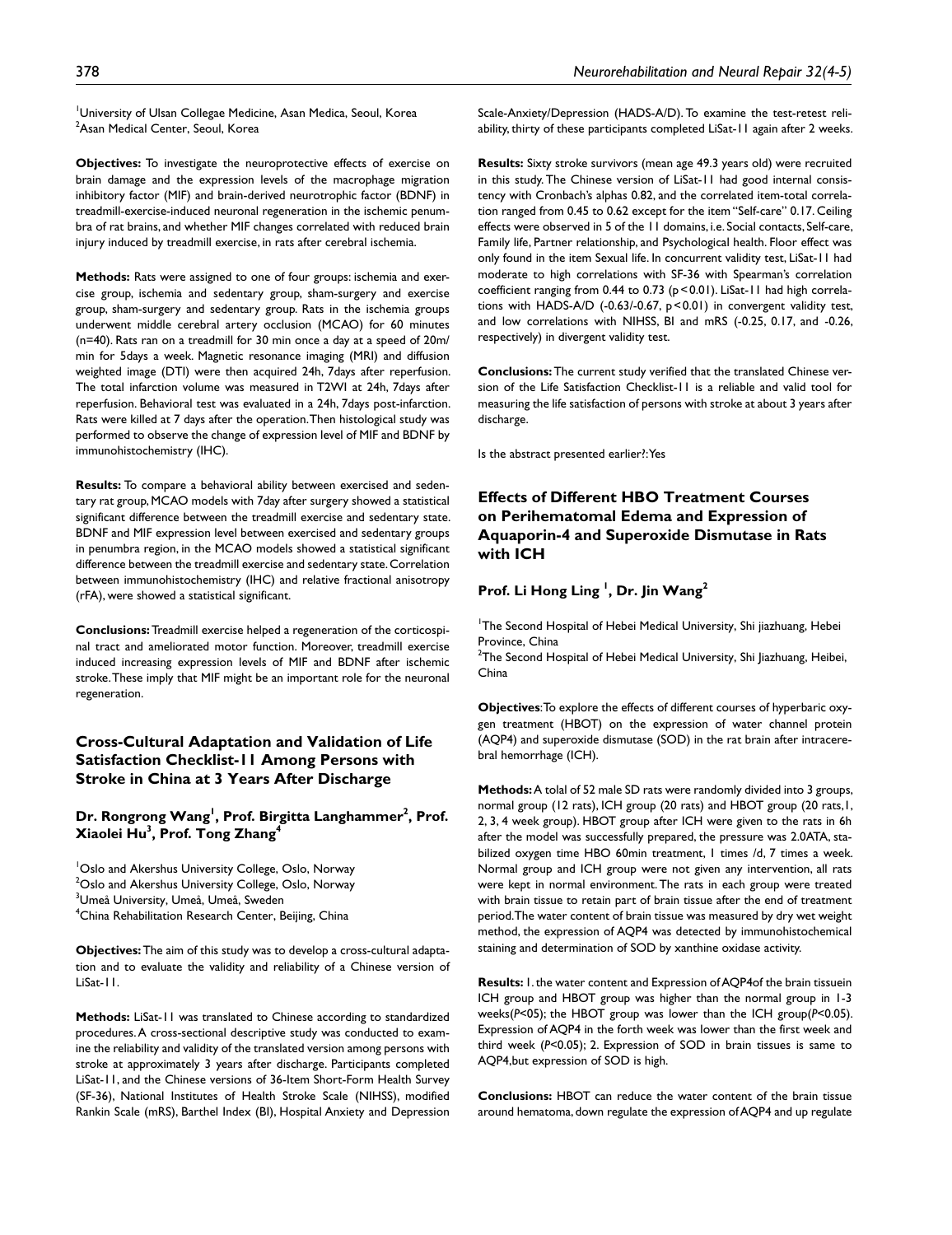the expression of SOD, and continuous HBOT for 4 weeks is better than other treatments.

# **Endogenous Mobilization of Hematopoietic Stem Cells- a Sub-Acute Stroke Intervention to Improve Functional Outcome**

#### Dr. Sanakr Prasad Gorthi<sup>!</sup>, Dr. Vikram Asturkar<sup>2</sup>, Dr. Sitla Prasad Pathak<sup>3</sup>

<sup>1</sup> Kasturba Medical College Hospital, Manipal, India, India  $^2$ Army Hospital Research and Referral, Delhi, India  $^3$ Army Hospital Research and Referral, Delhi, India

**Objectives:** Subcutaneous injection of GCSF is associated with neuroprotection, reduction in infarct volume, anti-inflammation, angiogenesis and mobilization of bone marrow derived hematopoietic stem cells to the periphery and improvement in neurological outcome. It is hypothesized that intervention with GCSF in AIS with in five days of onset is associated with significant improvement in infarct volume and functional outcome at three months.

**Methods:** Sixty AIS patients were randomly assigned to either conventional best medical management or to GCSF 15ug/kg/day for five days from 5<sup>th</sup> post stroke day with best medical management in an open label fashion. Subjects were assessed with NIHSS, Barthel index, modified Rankin scale and Stroke volume on DWI of MRI brain with Analyze soft ware 11.0 at entry and after three months. Appropriate statistical methods were used to analyse categorical and continuous variables.

**Results:** The mean NIHSS, mRS, Barthel index scores and stroke volume after 90 days in control and intervention group are: 9.87 and 9.07(p=0.30), 3.10 and 2.80 (p=0.10), 45 and 46.83 (p=0.53) and 35.71 and 37.35(p=0.79). A Non-significant (p>0.05) Mean difference of NIHSS, mRS, Barthel index and stroke volume from three months to base line in control and intervention groups is observed: -2. 60 and -2.97, -0.60 and 0.83, 15.67 and 13.50 and -2.83 and -2.8. GCSF therapy is well tolerated.

**Conclusions:** The safety, feasibility and tolerability of GCSF administration in GCSF is established. There is no statistically significant difference between various study parameters however a trend towards positive outcome in NIHSS and Barthel index was observed in intervention group which needs to be studied further with a large sample size.

# **Enriched Environment Promotes Motor and Social Function After Stroke in Mice**

# Dr. Whenhua Chen<sup>1</sup>

<sup>1</sup>Shanghai General Hospital, Shanghai, China

**Objectives:** The purpose of this study was to investigate the effect of enriched environment on the recovery of motor and social function after experimental stroke in mice. Earlier investigations have shown that enriched environment can enhance neuroplasticity and facilitate motor recovery after stroke in mice, but the recovery of social function has not been reported.

**Methods:** In this study, mice of experimental group were put into an enriched environment on the first day after permanent middle cerebral artery occlusion, while control group were fed in the standard environment. The motor and social function were evaluated by smart cage, rotarod test and modified neurological severity score on day 7, 14, 21, 28 after stroke.

**Results:** We found that the motor performance of enriched environment treated group was significantly better than control group since the 14th day after stroke. In addition, mice of experimental group seemed to be more interested in strange mice than those of control group in social behavior test, but it was not a significant difference. Although experimental group did not stay long enough in the area of strange mice, the occupancy time in the middle of the experimental device were significantly longer than that in the control group at day 14, 21, and 28, and the velocity at day14 was significantly higher than that in the control group, suggesting that the faster recovery of motor function of enriched environment treated group after day 14 may cover up the recovery of social function.

**Conclusions:** We conclude that an enriched environment could promote motor and social function recovery after stroke in mice, and the progress of motor function is more obvious.

#### **Hypoxic Encephalopathy: Is It That Bad!**

# Dr. Navita Purohit<sup>I</sup>, Dr. Abhishek Srivastav<sup>2</sup>

1 Kokilaben Dhirubhai Ambani Hospital & Medical Research Centre, Mumbai, Maharashtra, India <sup>2</sup>Kokilaben Dhirubhai Ambani Hospital & Medical Research Centre, Mumbai, Maharashtra, India

Hypoxic ischemic brain injury is a diagnostic term that encompasses a complex constellation of pathophysiological and molecular injuries to the brain induced by hypoxia, ischemia, cytotoxicity, or combinations of these conditions. The typical causes being cardiac arrest, respiratory arrest, near drowning, near hanging and other forms of incomplete suffocation, which exposes the entire brain to potentially injurious reductions of oxygen (hypoxia) and or blood supply (ischemia).

We are presenting a case study of 69 years old male who is suffering from hypoxic ischemic encephalopathy post cardiac arrest. The presentation focuses on how timely and goal oriented neurorehabilitation has improved the prognosis who continues to improve neurologically and functionally, whilst defying all odds against him put by age and extent of brain damage.

# **Malignant MCA Infarction: A Catastrophe For Stroke Rehabilitation**

#### Dr. Abhishek Srivastav<sup>I</sup>, Dr. Navita Purohit<sup>2</sup>

1 Kokilaben Dhirubhai Ambani Hospital & Medical Research Centre, Mumbai, Maharashtra, India

 $^{2}$ Kokilaben Dhirubhai Ambani Hospital & Medical Research Centre, Mumbai, Maharashtra, India

Stroke rehabilitation relies on virtually all members of rehabilitation team and demands multifaceted approach. As no two strokes are same and every patient reacts differently to treatments compelling the rehabilitation team to work on a problem based approach and customize the rehab program according to the need. Also involvement of language function significantly worsens the outcome and makes rehabilitation more challenging. The presentation describes our experience with a 37 yr old male suffering from global MCA territory infarct with hemiplegia, global aphasia, right hemi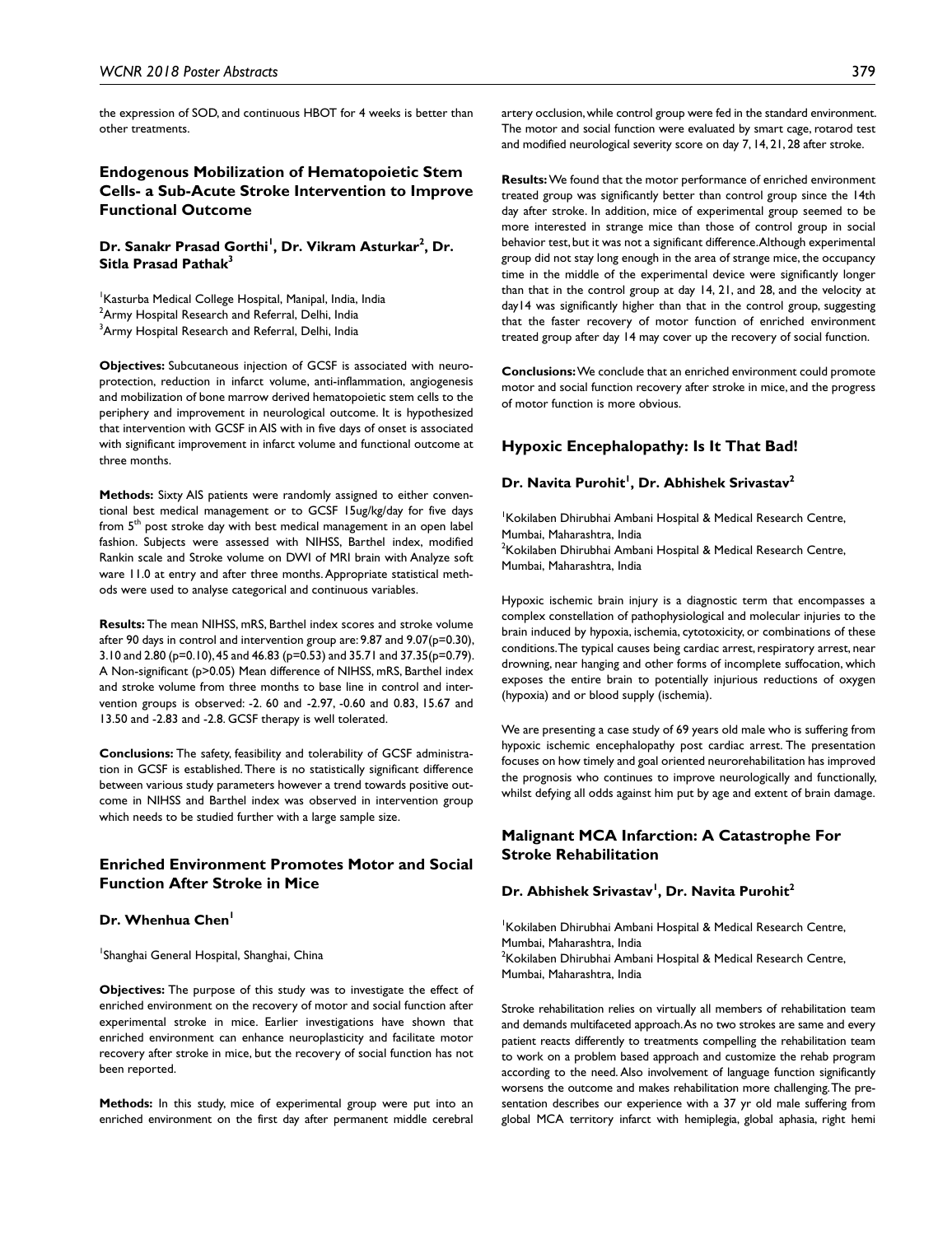neglect, with a long term follow up of  $1 \frac{1}{2}$  yrs. The case backs up the concept of early stage and multifaceted problem oriented rehab efforts can not only increase the life expectancy of a person but also his quality of life.

# **Study of Clinical Spectrum, Prevalence, Localization and Etiological Implications of Post Stroke Movement Disorders in Adults**

# Dr. Neeraj Elango<sup>1</sup>, Dr. Bhanu Kesavamurthy<sup>2</sup>, **Dr. Chandramouli Venkatraman3 , Dr. Sarala Govindharajan<sup>4</sup>**

<sup>1</sup>Madras Medical College, Chennai, Tamilnadu, India <sup>2</sup>Madras Medical College, Chennai, Tamilnadu, India <sup>3</sup>Madras Medical College, Chennai, Tamilnadu, India 4 Madras Medical College, Chennai, Tamilnadu, India

**Objectives:** To determine the clinical phenomenology, prevalence, localization and etiologic implications, and treatment options for movement disorders occurring after stroke in adult patients.

**Methods:** We reviewed consecutive patients with involuntary abnormal movements (IAMs) following a stroke who were included in the Government General Hospital Stroke Registry and they were followed up for at least one year after the onset of the IAM.

**Results:** Of 500 patients with stroke 62 developed movement disorders up to one year after the stroke. Patients with chorea were older and the patients with dystonia were younger than the patients with other IAMs. In patients with isolated vascular lesions without IAMs, surface lesions prevailed but patients with deep vascular lesions showed a higher probability of developing abnormal movements. One year after onset of the IAMs, 12 patients (19.3%) completely improved their abnormal movements, 42 patients (67.7%) partially improved, four did not improve (6.4%), and two patients with chorea died. In the nested case–control analysis, the patients with IAMs displayed a higher frequency of deep lesions.

**Conclusions:** The recognition of movement disorders in the setting of stroke can be important in localizing the lesions and in suggesting an underlying etiology. Most strokes associated with movement disorders involve small vessel branches of the middle or posterior cerebral arteries since these supply the basal ganglia, the usual pathological site. The movement disorders can appear acutely at the time of the stroke or they can have a delayed onset. The most commonly observed disorders are hemiballismhemichorea and dystonia, but other hyperkinetic and hypokinetic disorders can occur as well. The movement disorders may need to be a target for therapy since they can contribute to disability. Involuntary movements tend to persist despite the functional recovery of motor deficit.

# **Visual Verticality Perception After Stroke: A Systematic Review of Methodological Approaches and Suggestions for Standardization**

#### Prof. Dominic Pérennou<sup>l</sup>, Dr. Celine Piscicelli<sup>2</sup>

<sup>1</sup>Grenoble-Alpes University Hospital & University, Grenoble, X, France  $^2$ Grenoble-Alpes University Hospital & University, Grenoble, X, France

**Objectives:** Visual vertical (VV) are being increasingly used for routine clinical assessment of spatial cognition, to investigate otolithic vestibular function and identify altered verticality perception as a possible cause of postural disorders after stroke. Our objective was to synthesize knowledge of assessment methods for testing VV after stroke.

**Methods:** This systematic review, following the PRISMA statement, involved a search for articles in MEDLINE via PubMED published up to November 2015 by using the search terms "visual vertical", "verticality perception" and "stroke". We included 61 studies (1,982 patients), only case (n=3) or group studies (n=58), on VV perception after hemisphere (n=43), brainstem (n=18) or cerebellar strokes (n=8). Two authors independently assessed data on patients' and VV assessment characteristics, outcome measures, ranges of normality and psychometric properties.

**Results:** VV assessment procedures varied widely in paradigm, stimulus, patient's posture, number of trials and outcome measures. However, some emerging guidelines recommend assessing VV in absolute darkness, with an even number of trials, from 6 to 10, with the body maintained upright. Under these conditions, normal VV orientation can be considered from -2.5° to 2.5° and is highly reliable for use in clinical practice and research. A difference  $\geq 2^{\circ}$  between repeated measures for a given patient can be interpreted as a real change in VV perception.

**Conclusions:** This first review of VV assessment methods after stroke showed a great heterogeneity of procedures, settings and parameters, among which only some are eligible for standardization to limit measurement errors and better interpret the results.

# **Work- Family Conflict Among Health Care Workers in a Rehabilitation Center**

**Dr. Styliani Konstantinos Papakosta1 , Dr. Athanasios Konstantinos Tsivgoulis<sup>2</sup>, Dr. Dimos Ilias Galliopoulos<sup>3</sup>, Dr. Christos Pavlos Liaskos4 , Dr. Sotorios Vasilieios Valais<sup>5</sup>, Ms. Maria Athanasios Mpakali<sup>6</sup>, Mr. Dimosthenis Kleanthis Anastasiou7 , Dr. Georgia Ilias Skoufi8**

<sup>1</sup> Arogi, Larisa, Greece <sup>2</sup>Arogi, Larisa, Greece <sup>3</sup>Arogi, Larisa, Greece 4 Arogi, Larisa, Greece <sup>5</sup>Arogi, Larisa, Greece 6 Arogi, Larisa, Greece <sup>7</sup>Arogi, Larisa, Greece <sup>8</sup>Arogi, Larisa, Greece

**Objectives:** Family-to-work conflict (family engagement negatively impacting work) and work-to-family conflict (work negatively impacting family) are associated with negative outcomes for individual employees, their families and company.

The aim was to investigate the WHO-5 and the WAFCS scale test among health care workers (HCW) in a Rehabilitation Center.

**Methods:** 91 HCW (20 males, 71 females, age 32,2 ± 6,9 y) were surveyed WHO-5 (Well-Being Index-5) and WAFCS (Work-Family Conflict Scale). Each test is a short measure assessing (5-item and 10-item respectively). WAFCS can divide in two subgroups, FWC (Family-to-workconflict, 5-items) and WFC (work-to-family-conflict, 5-items), Workers rate their level of agreement with each item on a 7-point scale. Items are summed to total score.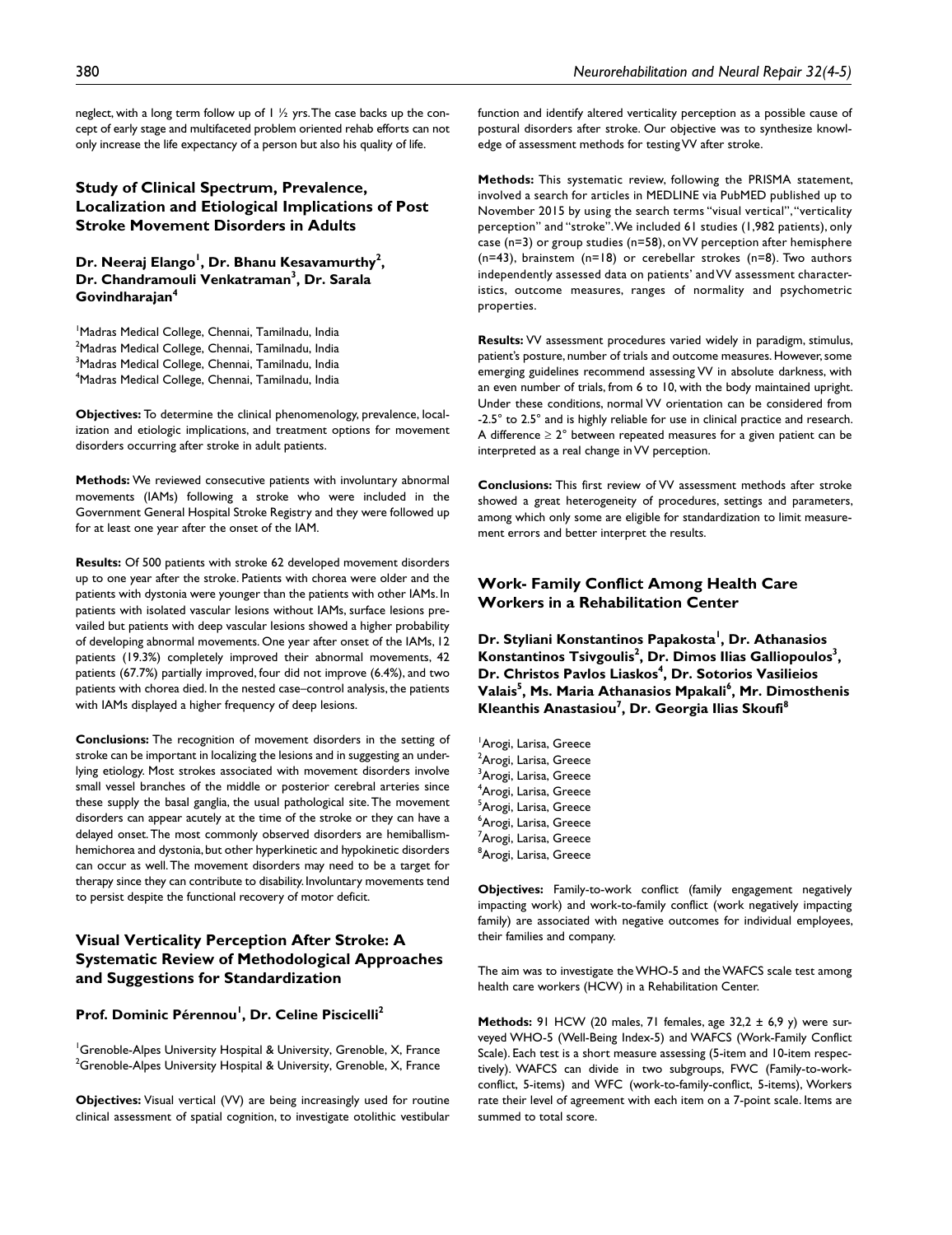**Results:** Workers had higher score for WFC (mean 16.9 ± 7.2) and WHO-5 score 13.9  $\pm$  5.2 than FWC score (9.7  $\pm$  5.6). Females had worse FWC score than males (19.42  $\pm$  4.2 vs 12.1  $\pm$  3.5, p=0.023). No association was found between sex and WFC/ WHO-5 score. Married workers had higher WFC score than singles (12.2  $\pm$  4.4 vs 7.1  $\pm$  3.4, p=0.21). No statistical status were noticed according to the occupation status of these workers. Statistically significant bivariate correlation was found between WFS/ FWS score (r=0.388, p=0.02), and a reverse correlation between FWC/ WHO-5 score (r=-0.454, p=0.00) but not between WFC/ WHO-5 score (r=-0.059, p=0,581).

**Conclusions:** The family-to-work conflict had a significant indirect affect to their behavior at work and especially in female workers. On the contrary, single workers had worse work-to family conflict. Awareness of these factors may help health providers to prevent or offset the development of this condition.

#### **Cerebral Cortex Activation Pattern of Unilateral and Bilateral Wrist Extension Task Using 3T fMRI**

Ms. Neha Singh<sup>1</sup>, Mr. Dixit Sharma<sup>2</sup>, Ms. Megha Saini<sup>3</sup>, Prof. Sneh Anand<sup>4</sup>, Dr. Nand Kumar<sup>5</sup>, Prof. M.V. Padma Srivastava<sup>6</sup>, Prof. S Senthil Kumaran<sup>7</sup>, Dr. Amit **Mehndiratta8**

<sup>1</sup>Indian Institute of Technology, Delhi, India  $^2$ Indian Institute of Technology, Delhi, India  $^3$ Indian Institute of Technology, Delhi, India 4 Indian Institute of Technology, Delhi, India <sup>5</sup>All India Institute of Medical Sciences, Delhi, India  $^6$ All India Institute of Medical Sciences, Delhi, India <sup>7</sup>All India Institute of Medical Sciences, Delhi, India <sup>8</sup>Indian Institute of Technology, Delhi, India

**Objectives:** While assessing post-stroke recovery of upper-limb, motor control of wrist-extension plays very crucial role. Literature suggests that extra neural activity during bilateral movement might result in neuroplasticity, this encouraged us to study neural activity pattern in bilateral coordination and differences in activation pattern of unilateral and bilateral movement of this complex task.

**Methods:** Neural activation for unilateral versus bilateral movement of repetitive wrist-extension task were compared; Left hand only (LH), Right hand only (RH) and both hand simultaneously (BH).fMRI dataset for 6 healthy right-handed volunteers were acquired using 3T MR scanner. The tasks consisted of three sessions-LH, RH and BH of 6 minutes each of 40 seconds active and rest state each (4-cycles). General Linear Model was employed to evaluate inter-subject contrast-maps and for second level analysis one sample t-test (p<0.01 FDR-corrected, k=15) was performed to evaluate activation during each task. Paired t-test (p<0.001,k=15) was used for between-task comparison.

**Results:** Figure-1 and Table-1 shows peak activation in respective contralateral precentral gyrus during all three individual tasks (LH, RH & BH). LH shows activation in contralateral precentral-gyrus, ipsi and contralateral supplementary motor area and ipsilateral cerebellar motor areas along with a few subcortical activations. RH shows comparatively less activation only in contralateral precentral-gyrus and supplementary motor area. BH shows bilateral activation in precentral-gyrus, supplementary motor areas. Table-2 shows between task comparisons.

Activation observed in cerebral regions during BH, LH and RH task. p<0.01 (FDR corrected), minimum 15 voxels per cluster

**Conclusions:** Peak activation was observed in precentral-gyrus during all three individual tasks. Bilateral activation was considerably higher than unilateral activations.

# **Cognitive Communicative Deficits in Adults with Stroke**

#### **Mrs. Jaya Venkatagiri<sup>!</sup>, Mrs. Johnsi Rani R<sup>2</sup>, Mr. Monish Vasudevan3**

<sup>1</sup> Madras Medical College and Rajiv Gandhi Government General Hospital, Chennai, Tamilnadu, India  $^{2}$ Madras Medical College and Rajiv Gandhi Government General Hospital, Chennai, Tamilnadu, India <sup>3</sup>Madras Medical College and Rajiv Gandhi Government General

Hospital, Chennai, Tamilnadu, India

#### **Objectives:**

- To compare the cognitive communicative performance of, Stroke subjects with normal subjects
- Across stroke subgroups of cortical lesion and subcortical lesion.

**Methods:** A total of 30 subjects participated in this study. Among 30 subjects, 15 subjects with stroke (experimental group) and 15 subjects with age matched normal adults (control group) were taken. Among experimental group, 7 had cortical and 8 had subcortical lesion. All the subjects included were right handed. Both adult males and females were included (10 males and 5 females). Subjects were tested in the post stroke period from 1 month to 16 months. Equal number of controls were matched for age, gender, handedness and educational level. All the subjects had history devoid of any psychological, cognitive, peripheral, sensory deficit. Scale of Cognitive and Communicative Ability for Neurorehabilitation (SCCAN) which includes oral expression, orientation, memory, speech comprehension, reading comprehension, writing, attention and problem solving was used for assessing cognitive communicative abilities of all subjects.

**Results:** The stroke subject as a group performed significantly poorer compared to that of normal aging adults. The performance of subjects with stroke was more impaired on memory scale compared to other scales of SCCAN. The performance of subjects within the stroke showed that subjects with subcortical stroke performed poorer when compared to the subjects with cortical stroke

**Conclusions:** This study highlights on nature of cognitive communicative deficits in stroke individuals. It also gives information regarding which type of lesion (Cortical or Subcortical) would probably lead to more problems in cognitive functioning of stroke patients. The findings of this study will help in setting appropriate rehabilitative strategies in individuals with stroke.

# **Correlation of Muscle Activity During Trunk Training Activities with Trunk Performance in Stroke Survivors**

#### **Ms. Arunima Biswas<sup>1</sup>, Dr. Manikandan N<sup>2</sup>, Dr. Senthil Kumaran D3**

1 Emp 62/603 Sector 4 Thakur Village Kandivali East, Mumbai, Maharashtra, India-400101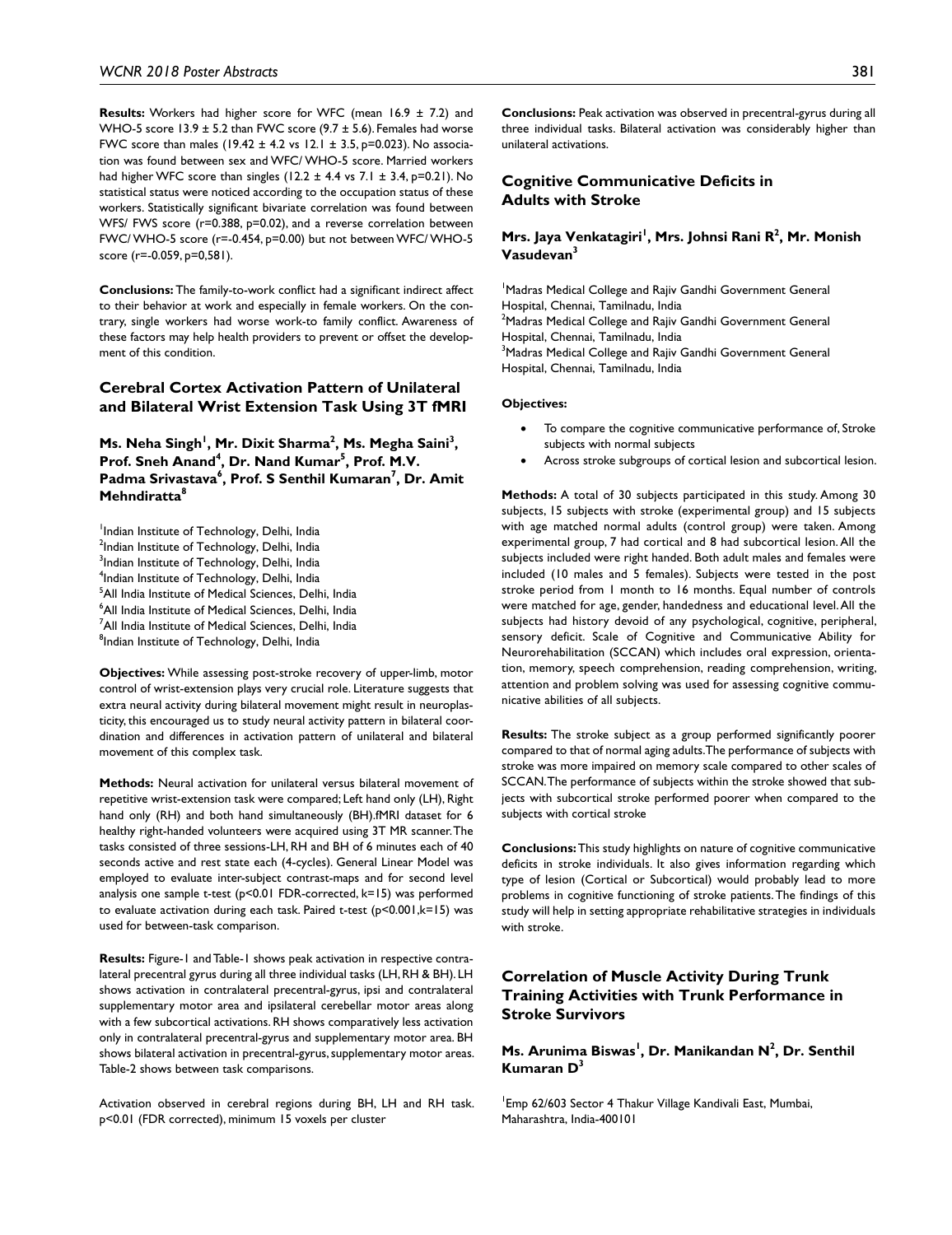<sup>2</sup>School Of Allied Health Sciences, Manipal University, Udupi, Karnataka, India

<sup>3</sup>School Of Allied Health Sciences, Manipal University, Udupi, Karnataka, India

**Objectives:** To determine correlation between trunk muscle activation during pelvic bridging and sit-to-stand transition with trunk performance using surface electromyography and Trunk Impairment Scale in stroke survivors

**Methods:** Study approval was obtained from the Institutional Ethics Committee prior to onset of study. Trial was registered under clinical trial registry of India. Twenty-eight stroke survivors with less than six month post onset duration, able to sit for 30 seconds and perform sit to stand transition will be included in the study. Participants with pre-existing conditions which limit transition movements and severe spasticity will be excluded from the study. Selected participants will be explained about the study and a written informed consent will be obtained. Demographic characteristics of all the participants will be recorded followed by assessment of trunk muscle activation and performance. Surface electromyography (EMG) will be used to assess trunk muscle activity during pelvic bridging and sit-to-stand transition from rectus abdominis, external oblique, internal oblique and erector spinae muscles. Trunk Impairment Scale (TIS) will be used to measure the trunk performance under static, dynamic and coordination components. The order of measurement will be randomly chosen using lottery method for each participant. Post measurement, trunk muscle activation values obtained from surface EMG will be correlated with the trunk performance measured by TIS using Spearman's rank correlation coefficient. Level of significance will be set at p<0.05 for the analysis.

#### **Results:** Awaited

**Conclusions:** Awaited

# **Development of a Screening Tool for Visuo-Perceptual Impairments in Indian Stroke Population**

# Dr. Poonam Ramesh Bajaj<sup>!</sup>, Ms. Karishma Jetmalani<sup>2</sup>, **Dr. Aashish Contractor3**

<sup>1</sup>Sir H.N. Reliance Foundation Hospital & Research Centre, Mumbai, Maharashtra, India

<sup>2</sup>Sir H.N. Reliance Foundation Hospital & Research Centre, Mumbai, Maharashtra, India

<sup>3</sup>Sir H.N. Reliance Foundation Hospital & Research Centre, Mumbai, Maharashtra, India

**Objectives:** Post-stroke visual impairments affect approximately 65% of the stroke survivors (Rowe et al., 2009). These can have a huge impact on the patients independence and subsequent recovery. Hence, it is crucial that these impairments are screened to allow therapists to plan rehabilitation appropriately and expedite recovery. The main objective of this study is to develop a comprehensive and standardized visual screening tool that can assess several domains of visuo-perceptual abilities which can be administered in less than 30 minutes, and furthermore to develop a test that is aphasia-friendly and requires less motor involvement.

**Methods:** A pilot study was conducted on seven stroke patients and five healthy controls to determine internal consistency reliability of the test (mean age  $= 64$  years). A normative data was created by comparing the two groups on their test performance and time taken to complete the

test. The tool includes 15 items in five sub-domains of visual perception, including; agnosia, visual discrimination, visuo-spatial perception, visual memory, and visual processing speed. An MCQ like option was provided as an alternate method of administering patients with aphasia.

**Results:** The results revealed no overall significant difference between the two groups (this could be attributed to small sample size). However, a significant visual perceptual difference was seen between the two groups on the clock-drawing task, trail-making task, and total time taken to complete the test (p<.05). Alpha coefficient revealed a high inter-test variability (.63). Similarly, a high intra-group reliability was found for agnosia (.92), discrimination (.89), and visual memory (.98). An alpha coefficient of .30 was found for visuo-spatial perception.

**Conclusions:** In conclusion, a high internal consistency reliability of this test makes it suitable to use it as a comprehensive screening tool to determine the level of impairment and plan rehabilitation interventions appropriately.

# **Kinematic Analysis of Physiological Impairment of Dysphagia in Stroke Survivors –A Videofluroscopic Based Study**

### **Ms. Ankita Murlidhar Bhutada<sup>l</sup>, Ms. Bhavna Singh<sup>2</sup>, Dr.**  $\mathsf{Navita\ Purohit}^3$ , Dr. Abhishek Srivastava<sup>4</sup>

1 Kokilaben Dhirubhai Ambani Hospital, Mumbai, Maharashtra, India  $^{2}$ Kokilaben Dhirubhai Ambani Hospital, Mumbai, Maharashtra, India  $^3$ Kokilaben Dhirubhai Ambani Hospital, Mumbai, Maharashtra, India 4 Kokilaben Dhirubhai Ambani Hospital, Mumbai, Maharashtra, India

**Introduction**: It is well established that Videofluroscopy (VFSS) is a Gold standard tool for assessment and planning therapy based on physiological impairments. However, literature is scarce to identify the underlying impairments based on objective measures utilizing the temporal, and structural kinematic measures of oro-pharyngeal structures.

#### **Objective**:

- To study the patterns of impairments of dysphagia following stroke in terms of Superior, Anterior hyoid displacement
- To study the kinematic impairments of dysphagia following stroke using the Peak Hyoid Measurement

**Methods:** This is a retrospective study done at Kokilaben Dhirubhai Ambani Hospital during the period of 2016 till March 2017. All the recordings were done on Siemens Fluoroscope with a constant 30frames per seconds. Microbar Barium Sulphate was used. The VFSS was done in adherence to the standardized protocol. Total 15 stroke patients VFSS were studied of stroke including, right, left, cortical, sub cortical. Those with multiple stroke were excluded from the analysis. Each of the samples was analyzed using pixel-based measures using Image J. The c2-c4 was used as internal Scalar (Molfenter and Steele, 2014)

**Results:** All the data was recorded into SPSS 18 software for analysis. The maximum Peak hyoid position was 119.2, while Superior displacement was47.68, while Anterior displacement was 36.24. These values were less when compared with the normative (Molfenter, Steele 2014) for 5ml bolus.

**Conclusions:** Thus, results of our investigation indicate differences in superior, vertical and anterior displacement of the hyoid bone between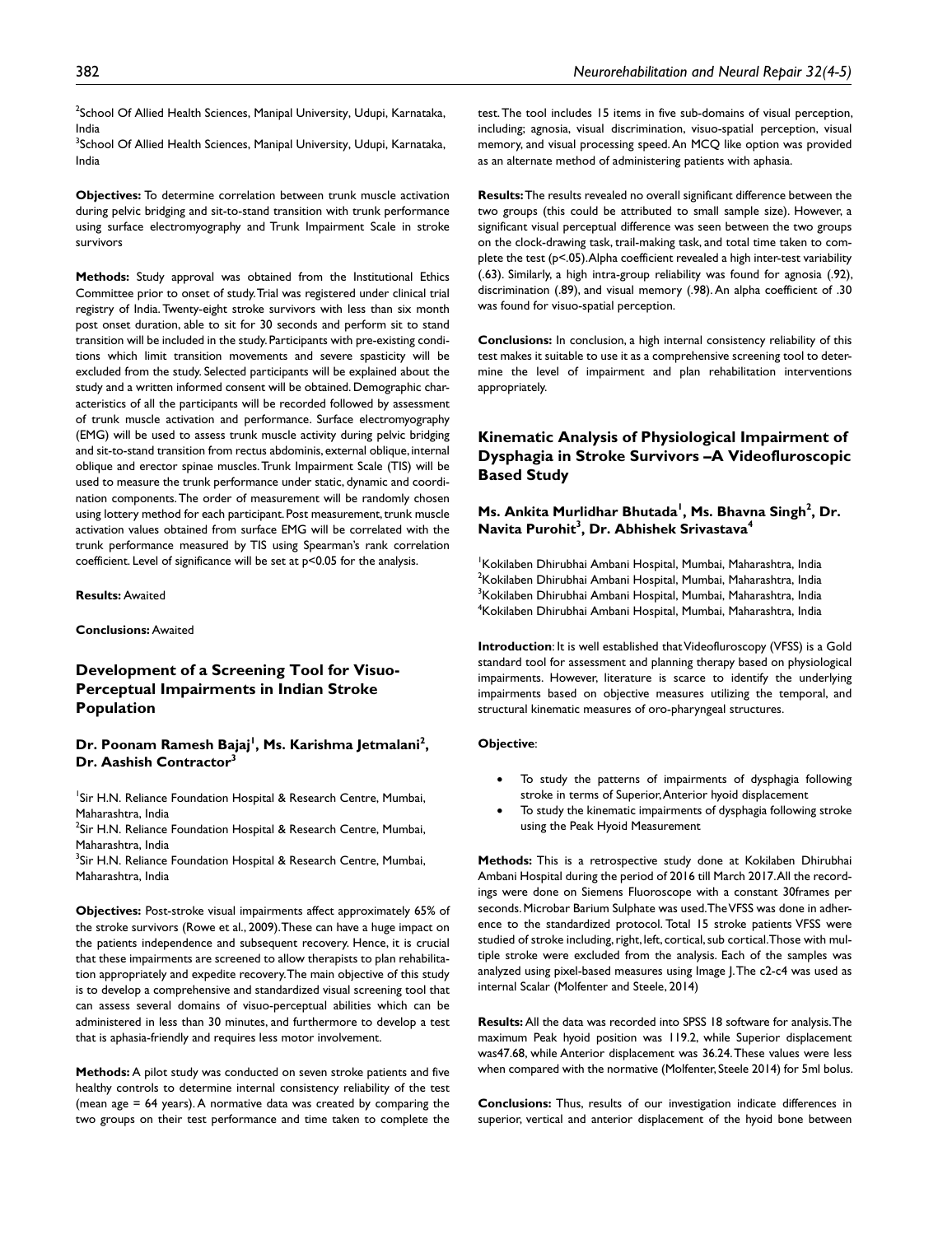stroke survivors versus normals. These markers would help objectively to quantify impairment as Vertical and anterior displacement of the hyoid bone during pharyngeal swallow is considered to be important for maintaining airway protection and for opening the upper esophageal sphincter.

# **Lower Extremity SEMG Activity During Functional Mobility in a 22 Years Old with Postpartum Cerebral Venous Thrombosis: A Case Report**

#### **Mrs. Jayasree T.J1 , Dr. Suruliraj Karthikbabu2**

<sup>1</sup>Manipal University, Bangalore, Karnataka, India  $^{2}$ Manipal University, Bangalore, Karnataka, India

**Objectives:** Stroke, the sudden onset of brain dysfunction from a vascular cause, is one of the most common causes of long-term disability. Pregnancy and the postpartum period are associated with an increased risk of ischemic stroke and intracerebral haemorrhage. This impairments can generate many deviation in muscle activity and gait kinematics. The purpose of this study was to assess the lower extremity muscle activity during different levels of walking using Surface EMG. And to set a rehabilitation design.

**Case description**: The patient, 22-year-old primigravida gave birth to a healthy boy by LSCS. Post 1day of delivery she felt sudden onset of headache and lost consciousness. The initial examination showed that she had pre-eclampsia. Emergency left craniotomy was performed and she was unconscious and was in critical care unit for one month.

#### **Outcome measures:**

| Modified Rankin Scale  |       | Slight disability |
|------------------------|-------|-------------------|
| Stroke Impact Scale 16 | 70/80 | Mild disability   |

**Methods:** SEMG ACTIVITY: Mrs SA's Muscle activity pattern was observed during various range of functional activities such as sit to stand, level walking, ascending stairs, descending stairs, curved walking and walking through the ramp with self-selected speed with the wireless SEMG electrodes placed on the paretic side Vastus medialis, Tibialis Anterior, Semitendinosus and Gastrocnemius Medial head based on the maximal innervation Zone.

**Results:** The Surface EMG analysis along with observational Gait analysis showed that her Muscle Co-contraction is the mechanism that regulates simultaneous activity of agonist and antagonist muscles crossing the same joint throughout the activity.

**Conclusions:** In order to improve the selective muscle activity a similar circuit training can be employed instead of conventional training

# **Neurorehabilitation in Post Partum Hypernatremic Encephalopathy: A Case Report**

### Dr. Varsha Soni<sup>1</sup>, Dr. Vinit Banga<sup>2</sup>, Dr. Atulabh **Vajpeyee3**

<sup>1</sup> Pacific Medical College & Hospital, Udaipur, Rajasthan, India <sup>2</sup>Pacific Medical College & Hospital, Udaipur, Rajasthan, India <sup>3</sup>Pacific Medical College & Hospital, Udaipur, Rajasthan, India **Objectives:** A 23 year old, G2P1L1 patient presented with acute onset generalized weakness associated with decreased level of consciousness on her  $2^{nd}$  week of post partum. She was found to be having hypernatremia associated with post partum intracranial hemorrhage, rhabdomyolysis and acute kidney injury. Medical and rehabilitative management was instituted.

This case concerns a rare presentation of the postpartum hypernatremic encephalopathy with cerebral hemorrhage with normal pregnancy, delivery and with no other associated risk factor in past. This case report highlights the importance of early diagnosis and multidisciplinary approach in managing post partum stroke. Early rehabilitative care with home program and follow up is helpful for good functional outcome in young stroke.

### **Profile of Cognitive Impairment Post Stroke within In Patient Rehabilitation**

### **Dr. Lydia Abdul Latif1 , Dr. Mohaneswary Sandrajagran2**

1 Faculty of Medicine, University Of Malaya, Kuala Lumpur, Malaysia  $^2$ Faculty of Medicine, University Of Malaya, Kuala Lumpur, Malaysia

**Objectives:** Stroke is a leading cause of disability for adults. It often results not only in physical disability, but also in significant cognitive impairment. Current literature suggests that 20–30% of patients will have dementia 3 months post stroke but up to two-thirds of patients will have cognitive impairment. There is limited data in Malaysia on this subject. The objective of this study was to profile cognitive impairment among first time stroke survivors undergoing rehabilitation, factors associated with it and to compare cognitive impairment on admission and upon discharge populations.

**Methods:** A prospective observational cohort study was conducted on patients who underwent intensive stroke rehabilitation in rehabilitation medicine ward, UMMC from October 2014 till March 2016. Participants were evaluated twice, on admission followed by discharge. Cognitive impairment was measured using the Montreal Cognitive Assessment (MoCA). Subsequently, assessments using Modified Barthel Index (MBI), Patient Health Questionnaire-9 (PHQ-9) were administered to the patients.

**Results:** A total of 134 patients who fulfil the inclusion criteria were recruited. Over half of the sample (66.4%) were found to have cognitive impairment upon discharge.Mean MOC 23.5(SD +/-4.9) Patients who are functionally independent and have normal mood are significantly associated with normal cognition. There was no significant association between cognitively impaired group with any of the demographic factors and vascular risk factors.

**Conclusions:** The frequency of post-stroke cognitive impairment in stroke survivors is high, alarming, and leads to significant disability and morbidity. The recognition of cognitive impairment and other outcomes in the acute phase after stroke may offer vital information to the clinician for early cognitive rehabilitation, preventing mortality and significant disability by improved management. This study also highlights that upon discharge from rehabilitation, there is evidence of improvement in cognition.

# **Swallowing Dysfunction in Patients with Supra Medullary Infarct (SMI) & Lateral Medullary Infarct (LMI): A Comparative Study**

**Dr. Silky L Arora1 , Dr. Deepak Goel2**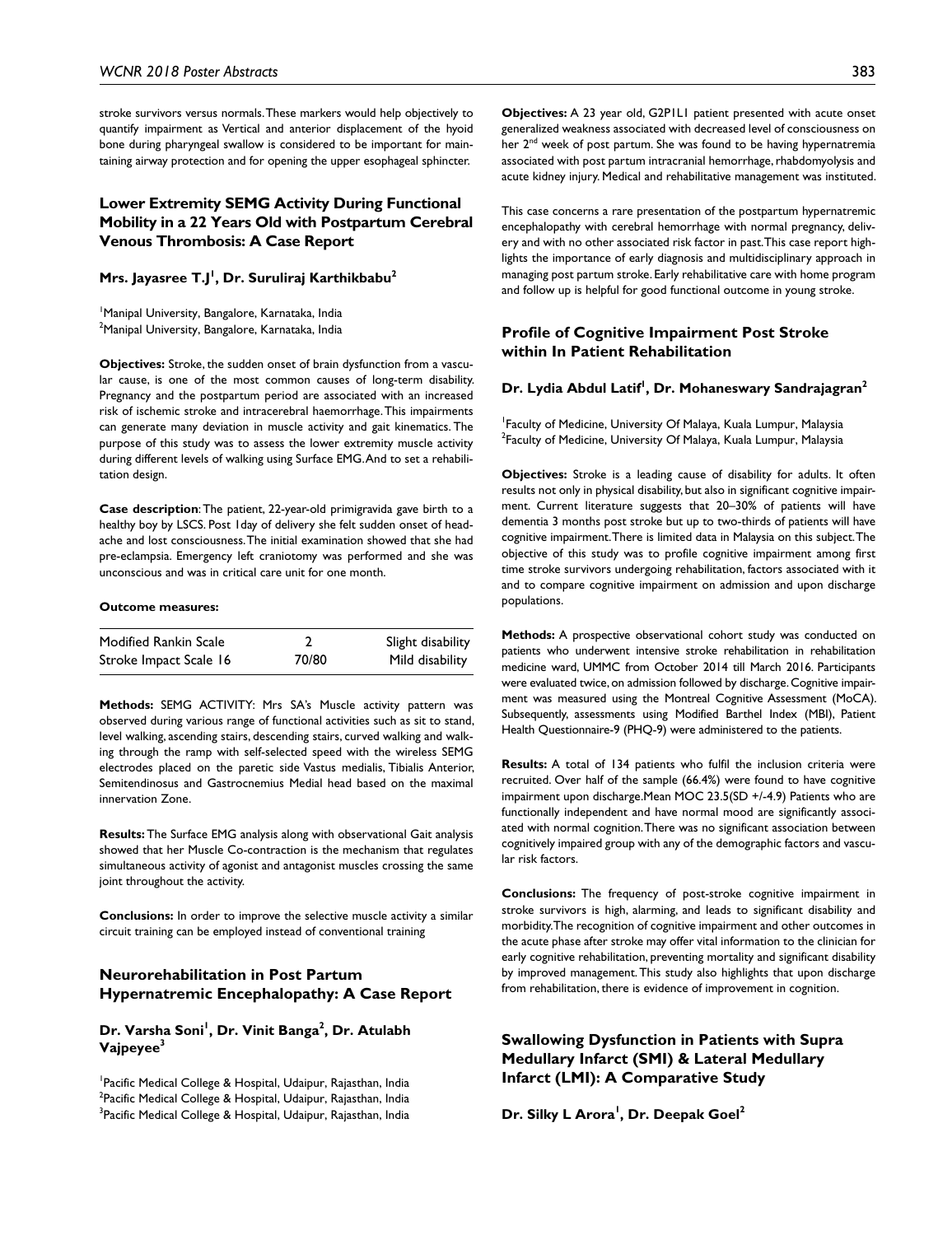<sup>1</sup> Max Super Speciality Hospital, Dehradun, Uttarakhand, India <sup>2</sup>Max Super Speciality Hospital, Dehradun, Uttarakhand, India

**Objectives:** To analyze differential features of swallowing function in patients with SMI & LMI.

#### **Table 1.** Patient characteristics.

To apply rehabilitative strategies for the targeted swallowing dysfunction.

**Methods:** Study investigated 5 patients of SMI & LMI having persistent severe dysphagia following 6 weeks post stroke. Mann Assessment of Swallowing Ability (MASA), Functional Oral Intake Scale (FOIS) & Flexible Laryngoscopy have been used for clinical evaluation.

| Case      | SMI/LMI Age/Sex |      | Territory/Brain region                                                                                | Swallowing<br>phase | Duration of<br>stroke | Duration of<br>rehabilitation | Mode of intake after<br>rehabilitation/ FOIS |
|-----------|-----------------|------|-------------------------------------------------------------------------------------------------------|---------------------|-----------------------|-------------------------------|----------------------------------------------|
| <b>MR</b> | SMI             | 56/F | R MCA/fronto-parietal & temporal<br>lobe                                                              | Oral                | 2mths                 | Ongoing                       | Oral/6                                       |
| SD        | SMI             | 56/F | B/L MCA/L Basal Ganglia, Perisylvian<br>cortex & temporo-parietal cortex, R<br>insular cortex         | Oral                | 8 <sub>mths</sub>     | 4 mths                        | Oral/7                                       |
| KG.       | LMI             | 53/F | L Posterior circulation/B/L superior<br>cerebellar hemisphere, part of<br>midbrain                    | Oropharyngeal       | 8mths                 | Ongoing                       | PEG/0                                        |
| SS        | LMI             | 58/F | L Posterior circulation/Pons, medulla-<br>oblongata                                                   | Pharyngeal          | 5 <sub>mths</sub>     | 4 mths                        | Oral/7                                       |
| SR        | LMI             | 56/F | R Posterior circulation/Midbrain, pons,<br>medulla-oblongata, B/L cerebellar<br>hemisphere, brainstem | Pharyngeal          | 3 <sub>mths</sub>     | Ongoing                       | PEG/0                                        |

#### **Results:**

**Table 2.** Differential Clinical features of swallowing function observed in SMI & LMI.

| Clinical findings                 | SMI | I M |
|-----------------------------------|-----|-----|
| Dysphonia                         |     |     |
| Weak Voluntary Cough              |     |     |
| Difficulty of Bolus Control       | +   |     |
| <b>Palatal Paresis</b>            |     |     |
| Facial Weakness & Tongue Weakness | +   |     |
| Oropharyngeal Sensory Loss        | +   |     |
| Accumulation of Saliva            |     |     |
| Slow Laryngeal Elevation          |     |     |
| Pneumonia                         |     |     |
| Vocal cord paresis                |     |     |

**Table3.** Recovered cases of swallowing dysfunction.

|              | MR                                                    | SD | SS                                                                                  |
|--------------|-------------------------------------------------------|----|-------------------------------------------------------------------------------------|
| Intervention | Suck-swallow<br>technique<br>Gustatory<br>stimulation |    | Same as MR Hyper adduction<br>exercises<br>Compensatory<br>Maneovers<br><b>TENS</b> |

**Conclusions:** Study findings: During Dysphagia evaluation, oro-motor sensory symptoms should be observed in SMI cases, while pharyngeal phase with laryngeal symptoms should be evaluated in LMI cases. Therefore, intervention strategies for improving oro-motor sensitivity works well in cases with SMI, while hyperadduction exercises compensatory maneovers

and stimulation strategies work well in LMI cases. 3 out of five cases recovered completely.

# **Sympathetic Skin Response May Help with the Diagnosis of Post-Stroke Complex Regional Pain Syndrome**

Mr. Justin Li<sup>1</sup>, Dr. Joseph S.K. Kwan<sup>2</sup>, Dr. Mandy C.M. Leung<sup>3</sup>, Dr. Raymond T.F. Cheung<sup>4</sup>, Prof. S.L. Ho<sup>5</sup>, Prof. Leonard S.W. Li<sup>6</sup>

1 University of Hong Kong, Pokfulam, Hong Kong

 $^{2}$ Queen Mary Hospital and University of Hong Kong, Pokfulam, Hong Kong

<sup>3</sup>Tung Wah Hospital, Sheung Wan, Hong Kong

4 Queen Mary Hospital and University of Hong Kong, Pokfulam, Hong Kong

 $^5$ Queen Mary Hospital and University of Hong Kong, Pokfulam, Hong Kong

6 Tung Wah Hospital and University of Hong Kong, Sheung Wan, Hong Kong

**Objectives:** To investigate whether absolute amplitude differences in sympathetic skin responses (SSR) and ratio of SSR amplitudes between hemiplegic and normal sides can help with the diagnosis of type I complex regional pain syndrome (CRPS) after stroke.

**Methods:** We included 51 hemiplegic patients (13 with CRPS, 38 without CRPS) undergoing stroke rehabilitation, and 27 healthy age- and sexmatched controls. CRPS was diagnosed according to the Revised CRPS Clinical Diagnostic Criteria proposed by the International Association for the Study of Pain. SSR were measured in both hands by a standardized method of stimulating the median nerve. We compared the ratio of SSR amplitudes between hemiplegic and normal sides for the hemiplegic patients,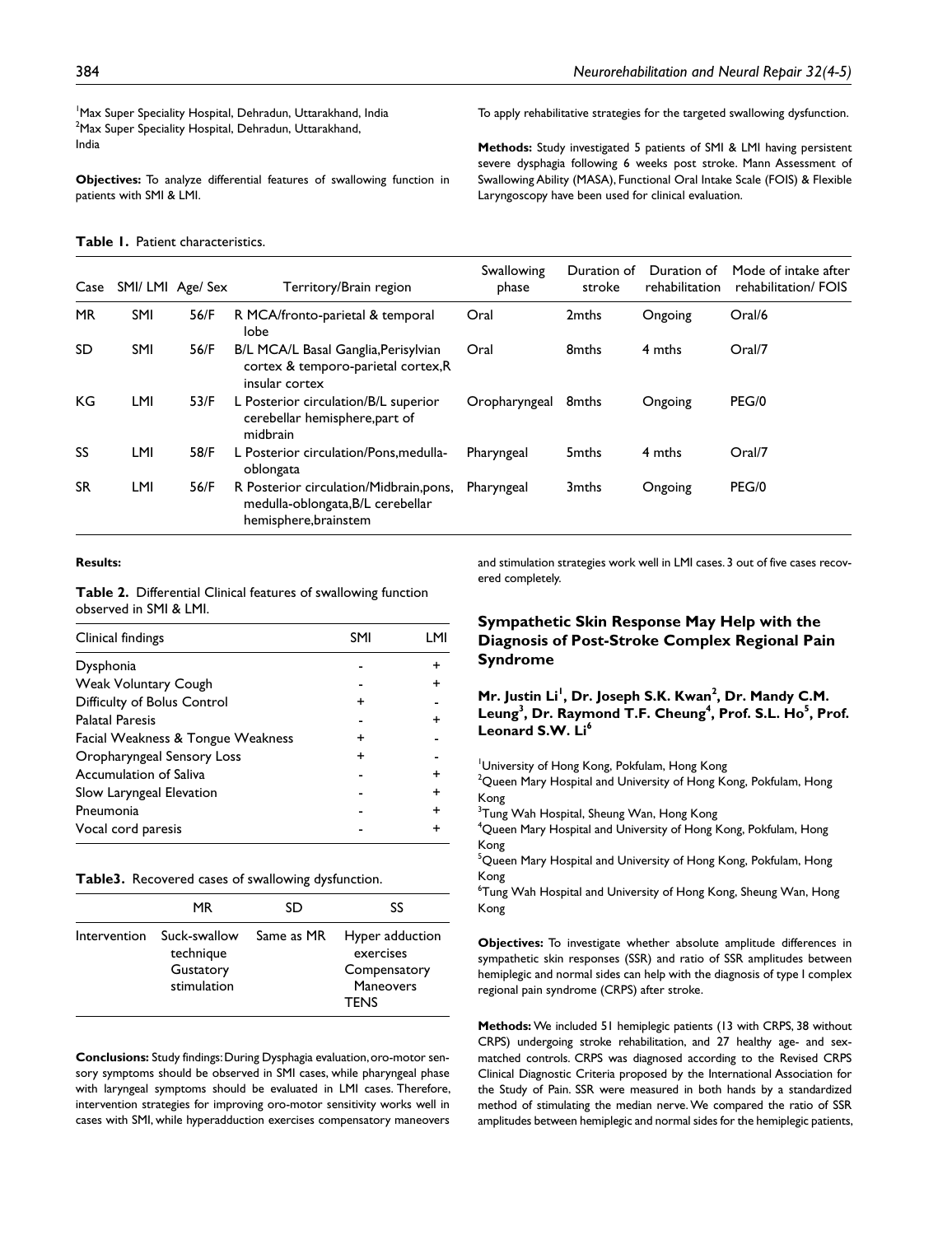and the maximum ratio of SSR amplitudes between left and right hands for the healthy controls, using non-parametric tests for statistical analysis.

**Results:** Baseline characteristics including age, sex, side of hemiplegia and types of strokes were similar among groups. Mean SSR amplitudes of hemiplegic patients with CRPS vs. hemiplegic patients without CRPS vs. healthy controls were not significantly different. However, the ratio of SSR amplitudes of hemiplegic to normal sides in hemiplegic patients with CRPS was significantly higher than that in hemiplegic patients without CRPS (p<.001), and the maximum ratio of SSR amplitude in healthy controls (p<.001).

**Conclusions:** The ratio of SSR amplitude between the hemiplegic and normal sides, but not the absolute amplitude differences in SSR, may help with the diagnosis of post-stroke type I CRPS.

# **The Study of the Stretch Reflex Measurements in the Elbow Spasticity Using Color Augmented Depth Tracking**

### **Dr. Sungmin Cho1 , Prof. Won-Seok Kim2 , Mrs. Seo Hyon Park3 , Prof. Nam-Jong Paik4**

<sup>1</sup>Seoul National University Bundang Hospital, Seongnam-Si, Gyeonggi-Do, Korea

<sup>2</sup>Seoul National University Bundang Hospital, Seongnam-Si, Gyeonggi-Do, Korea

<sup>3</sup>Seoul National University Bundang Hospital, Seongnam-Si, Gyeonggi-Do, Korea

4 Seoul National University Bundang Hospital, Seongnam-Si, Gyeonggi-Do, Korea

**Objectives:** Existing methods of measuring spasticity have been reported to have insufficient confidence in test-retest or inter-rater. In general, the way to catch the Angle of Catch (Aoc) depends on the catch feeling. Measuring AoC by goniometer causes errors in repositioning the joint. In this study, we developed a system to measure AoC using Color Augmented Depth Tracking (CA-DT) and investigated the reliability enhancement for the measurement.

**Methods:** Skeleton tracking by depth cameras is used in many areas of rehabilitation such as virtual rehabilitation and assessment. However, due to the nature of the camera, it is vulnerable to occlusion. The CA-DT method can solve the occlusion problem by fusion of color and depth information, unlike conventional skeleton tracking, which uses depth information only. In this study, we have devised an algorithm to calculate AoC using Sigmoid function fitting in time-series angle data as well as CA-DT application.

**Results:** Two rater and 19 patients were examined three times each with R1 catch angle and data were recorded by CA-DT system at the time of examination. The reliability of manual (goniometer), CA-DT as goniometer (recording feeling AoC) and CA-DT Automatic was statically analyzed by ICC. ICC for the inter-rater reliability of manual was 0.692, which was fair to good. CA-DT improved it to the ICC of 0.751 and 0.766 based on the CA-DT goniometer and CA-DT auto, respectively, which was near the low bound of the excellent.

**Conclusions:** The increase in reliability using CA-DT can reduce the error in measuring AoC, the sample size, and the need for the same rater. Although CA-DT is vulnerable to sunlight because of uses infrared pattern, it can be seen that the reliability has increased. Therefore, depth

sensing using the stereo camera method can solve these problems and expect a higher reliability increase.

# **A Prospective Observational Study of Early Seizure in Stroke Patients in a Tertiary Care Center (On Going Study)**

# Dr. Sanjeev Kumar<sup>ı</sup>, Dr. Ashok Kumar<sup>2</sup>, Dr. Abhay **ranjan3 , Dr. Bishwanath Kumar4**

<sup>1</sup>Indira Gandhi Institute of Medical Sciences, Patna, Bihar, India  $^2$ Indira Gandhi Institute of Medical Sciences, Patna, Bihar, India <sup>3</sup>Indira Gandhi Institute of Medical Sciences, Patna, Bihar, India 4 Indira Gandhi Institute of Medical Sciences, Patna, Bihar, India

**Background:** The most common cause of seizure in elderly is stroke. Incidence of seizure in stroke patient is approximately 10%.

**Methods:** In this prospective observational study, 226 patients of stroke underwent detailed clinical, laboratory, neuroimaging and electroencephalographic evaluation. Seizure were classified according to onset and semiology.

**Results:** Out of 216 patients of stroke, we found that ischemic, hemorrhagic and subarachnoid hemorrhage in 122(54%), 67(30%) and 37(16%) patients respectively. Seizure occurred in ischemic, hemorrhagic and subarachnoid hemorrhage were 9(7.38%), 11(16.42%) and 4(10.81%) respectively. Seizure semiology were focal (14;58.33%), focal with secondary generalization (5;20.83%), generalized (4;16.67%) and status epilepticus(1;4.17%). Seizure mainly associated with Cortical stroke (22;91.67%). EEG was abnormal in 13(54.17%) patients. Most of seizure event was occurred within 72 hours of stroke (19;79.17).

**Conclusions:** Incidence of early Poststroke seizure in our study was 10.62%. seizure was common in hemorrhagic and cortical strokes. Focal seizure was commonest semilogy.

Is the abstract presented earlier?: Yes

# **Association of Hip Muscular Strength with Weight Bearing Asymmetry, Pelvic Tilt and Gait Speed in Patients Post Stroke**

# **Ms. Vishakha Bhagwandas Darak1 , Dr. Suruliraj Karthikbabu<sup>2</sup> , Ms. Divya Mohan3**

1 Manipal Hospital, Bangalore, Karnataka, India <sup>2</sup>Manipal Hospital, Bangalore, Karnataka, India <sup>3</sup>Manipal Hospital, Bangalore, Karnataka, India

**Objectives:** Hip muscular strength is weaker in ambulatory patients following stroke. The objective of this study was to examine the association of hip muscular strength with weight bearing asymmetry, pelvic tilt and gait speed in patients post stroke.

**Methods:** Eighty patients with stroke aged 30-75 years (mean age of 57 years and post stroke duration 11 months), independent standing ability and supervised walking capacity over 10 meter distance were assessed for hip muscular strength, weight bearing asymmetry (WBA), pelvic tilt and gait speed using hand held dynamometer, weighing scales and PALM device respectively.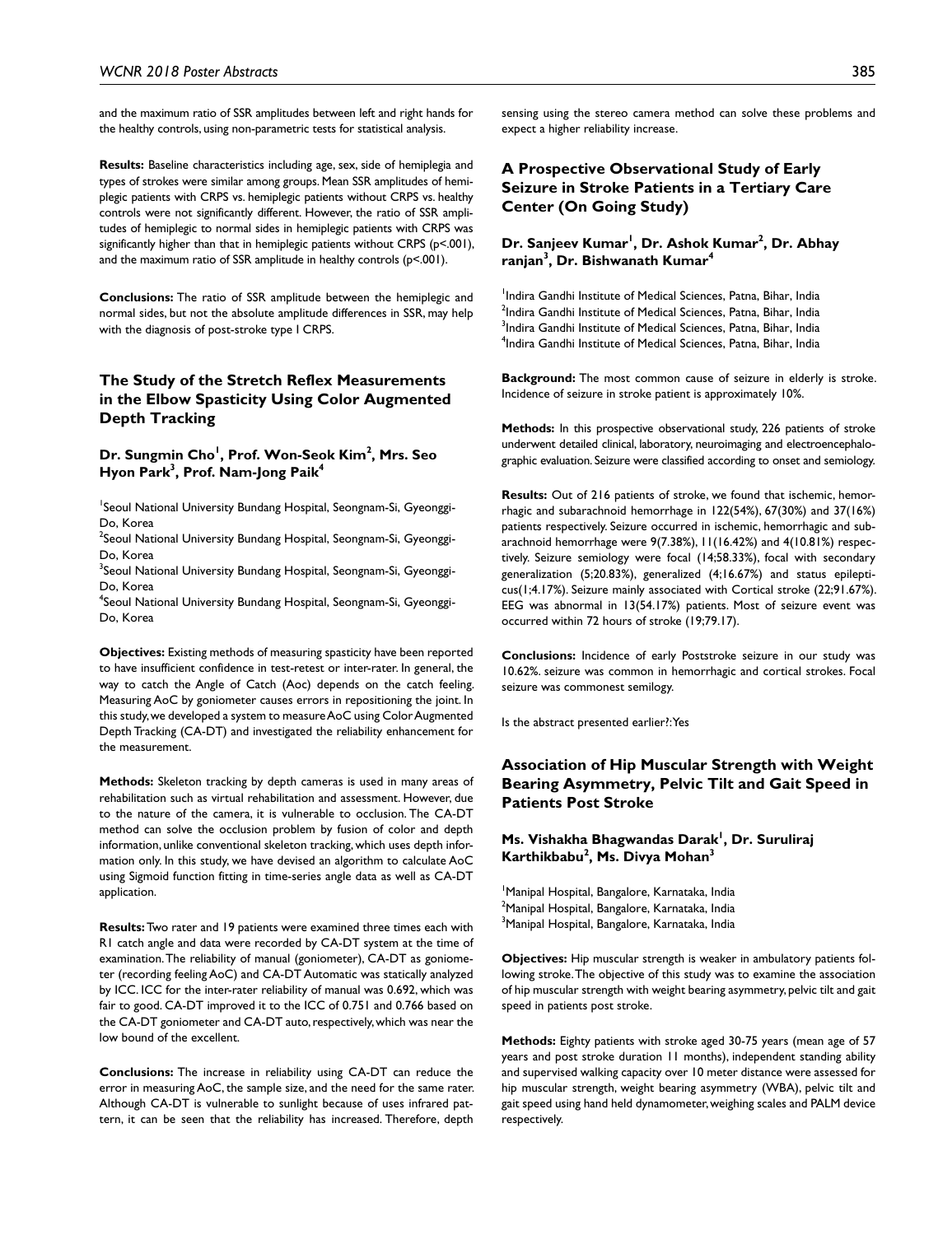**Results:** The mean muscular strength (lb.) of hip flexors, extensors, abductors and adductors ranged between 22 and 24.4 pounds. The mean WBA and gait speed were 0.64 percentage and 0.49 meter/second. The degree of pelvis tilt was excessive towards most affected side (3.84) and also in anterior direction (5.72). All the variables were analyzed using the Pearson product moment correlation at an alpha level of 0.01. The hip muscles strength was negatively correlated to WBA, lateral and anterior pelvic tilt (LPT and APT). The corresponding r values are as follows: hip flexor (0.47, 0.31, 0.44); hip extensor (0.45, 0.38, 0.37); hip abductor (0.49, 0.32, 0.38) and hip adductor (0.45, 0.31, 0.23). There was a positive correlation of hip muscles strength with gait speed and the r value for flexor, extensor, abductor and adductor was 0.44, 0.35, 0.40 and 0.34, respectively.

**Conclusions:** Hip muscle strength is weak in patients after stroke and their poor muscles strength is moderately related to weight bearing asymmetry, altered pelvic alignment and gait speed.

### **Burden of Post Stroke Seizures in a Tertiary Care Centre in South India**

#### **Dr. Shubha Subramanian1 , Prof. Chandramouleeswaran Venkatraman<sup>2</sup>**

<sup>1</sup> Madras Medical College, Chennai, Tamil Nadu, India <sup>2</sup>Madras Medical College, Chennai, Tamil Nadu, India

**Objectives:** Post stroke seizures are defined as those at the beginning of or after stroke in a patient without prior onset of seizures.They are classified into early (< 2 weeks) and late onset(>2 weeks) seizures based on differences in their presumed pathophysiology.Semiology could be focal seizures,focal with secondary generalization and generalized tonic clonic seizures. Aim is to study the clinical and etiological profile of 100 consecutive patients presenting with post stroke seizures to a tertiary care centre in south India.

**Methods:** 100 consecutive patients with post stroke seizures presenting to the Department of Neurology, Madras Medical College were studied. All patients were evaluated with a detailed structured format.

**Results:** Mean age of all patients was 50.4 years. Out of 100 patients males were 71 and females were 29 in number. Thrombotic stroke as a cause was 83, Hemorrhagic stroke was 12, embolic stroke was 5 in number.Patients had 65 % early onset and 35 % late onset seizure. Out of 88 patients with infarct 67 had cortical, 21 had subcortical infarcts. In 12 patients with hemorrhage 8 had >30 ml hematoma volume and 4 had <30 ml. 7 patients had focal seizures, 57 had focal with secondary generalization and 34 had generalized tonic clonic seizures and 2 had atypical semiology.

**Conclusions:** In my study patients with thrombotic stroke presented with post stroke seizures more commonly compared to stroke of hemorrhagic or embolic origin. Of them cortical infarcts were common compared to subcortical and larger infarcts commoner than subcortical. Focal seizures with secondary generalization followed by generalized tonic clonic seizures were found to be the commonest semiology. In Intra cerebral hemorrhage early onset seizures was higher than late onset. Larger hematoma volume was more common with post stroke seizures. Recurrence was associated with late onset seizures.

# **Investigating the Prevalence of Upper-Limb Spasticity and Associated Problems Among Nursing Home Residents with Stroke**

### **Dr. Steven G Faux 1 , Dr. Yuriko Watanabe2 , Ms. Angela Vratsistas-Curto**  $^3$ **, Ms. Valerie Bramah** $^4$ **, Dr. Christine T** Shiner<sup>5</sup>

<sup>1</sup>St Vincent's Hospital Sydney, Darlinghurst, Sydney, NSW, Australia <sup>2</sup>St Vincent's Hospital Sydney, Darlinghurst, Sydney, NSW, Australia <sup>3</sup>St Vincent's Hospital Sydney, Darlinghurst, Sydney, NSW, Australia 4 St Vincent's Hospital Sydney, Darlinghurst, Sydney, NSW, Australia <sup>5</sup>St Vincent's Hospital Sydney, Darlinghurst, Sydney, NSW, Australia

**Objectives:** Post-stroke upper limb spasticity can result in harmful effects including pain, deformity and decreased passive and active function, which may complicate everyday activities such as showering, dressing, grooming and feeding. Consequently, some stroke survivors require high-level residential care in nursing homes. Community-dwelling stroke patients with spasticity can have assessment and treatment through a hospital-based spasticity clinic. However, nursing home residents have limited access to such services. There have been very few studies of stroke patients with spasticity who reside in nursing homes. This study aimed to quantify the prevalence of post-stroke upper limb spasticity among nursing home residents, and its associated problems.

**Methods:** In this cross-sectional cohort study, four nursing homes located in metropolitan Sydney were approached, and all residents with stroke were invited to participate in the study. Observational data regarding limb position and skin condition were recorded, in addition to descriptive measurements of passive range-of-motion, spasticity via the Tardieu Scale, pain rating scores and the Arm Activity Measure (ArmA). Nursing staff were asked to complete the passive ArmA to reflect ease/difficulty of care.

**Results:** A total of 263 nursing home residents were screened across all facilities. 47 residents were identified with a diagnosis of stroke. Assessments have been completed with 13 to date, with 7 displaying some degree of upper-limb spasticity. A number of challenges related to conducting research in residential care facilities were identified, largely concerned with consent, ethical and governance considerations. These are being explored as assessments and detailed analyses continue.

**Conclusions:** In a metropolitan sample, we identified 17.8% of nursing home residents with a diagnosis of stroke, of whom a considerable proportion (54%) demonstrated upper limb spasticity which contributed to discomfort and/or complicated care needs. Our preliminary data suggest that an outreach spasticity management service for nursing home residents may be warranted.

# **Ischemic Stroke and Migraine in a Tertiary Care Centre**

Dr. Venkatesan Manickam<sup>I</sup>, Prof. **Chandramouleeswaran Venkatraman<sup>2</sup> , Dr. Ramakrishnan Venugopal<sup>3</sup>**

<sup>1</sup>Institute of Neurology, Madras Medical College, Chennai, Tamilnadu, India <sup>2</sup>Institute of Neurology, Madras Medical College, Chennai, Tamilnadu, India

<sup>3</sup>Institute of Neurology, Madras Medical College, Chennai, Tamilnadu, India

**Objectives:** To determine the characteristics of Acute Ischemic Stroke (AIS) in patients with active migraine in a tertiary care centre.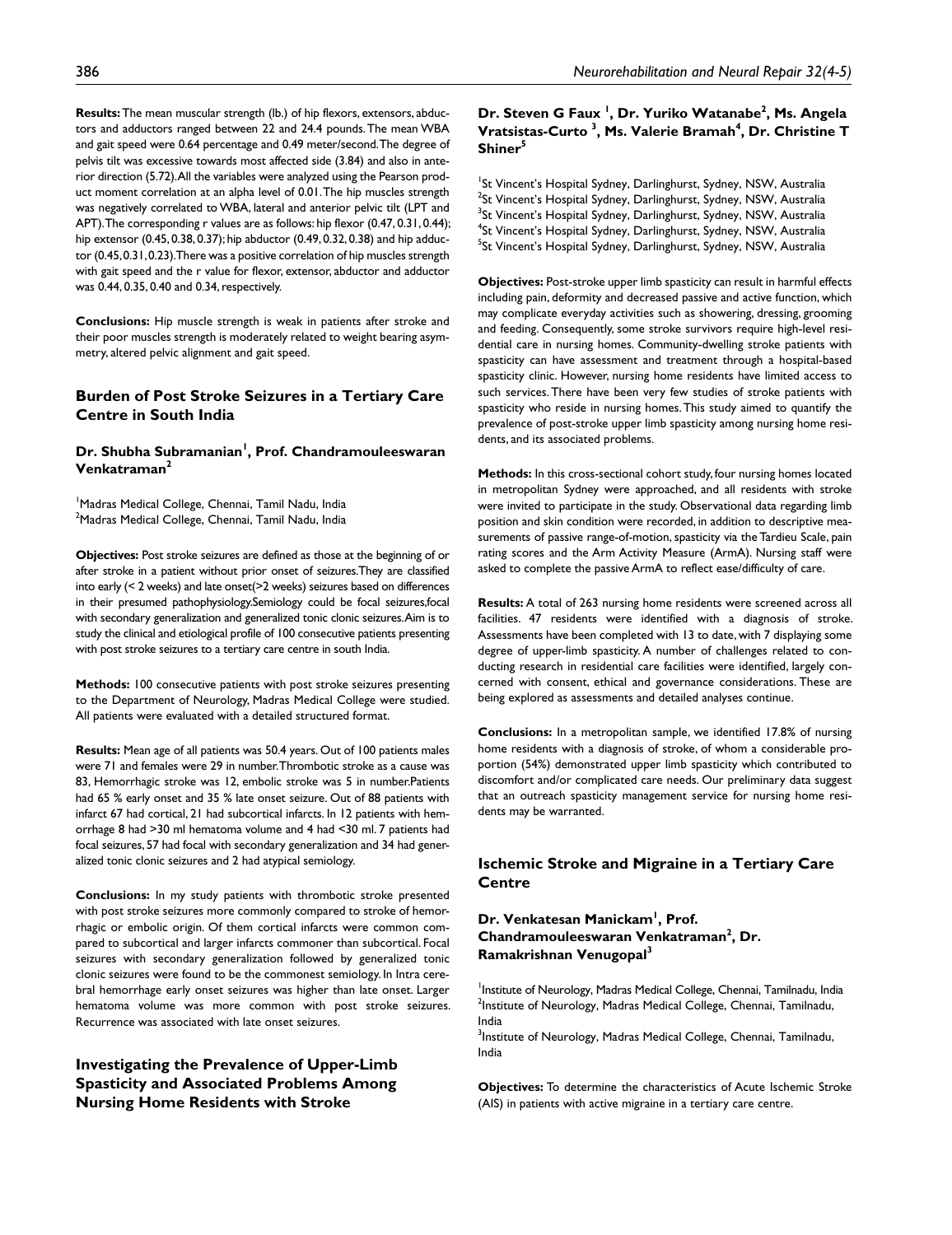**Methods:** The authors studied the features of patients admitted to a tertiary care centre with active migraine. The diagnosis of previous episodes of migraine was made on answers to International Headache Society questionnaire. Those with migraine were divided into two age groups, one below 50 years and ther above 50 tears and compared by uni and multivariate analysis with age matched control subjects with AIS but without migraine.

**Results:** Of 102 patients with acute AIS, 10 patients had active migraine(10%). 8 of them were younger than 50 and 2 were above 50 years. Women proportion was higher in both groups of patients with migraine. In younger patients, PFO and posterior circulation stroke was charecteristic. In older group, hypertension and smoking were common. In younger group, 1 patient developed AIS during active migraine.

**Conclusions:** Migraine is common in young patients with AIS and infrequent in older patients.Patients with AIS and migraine are mainly women with stroke features that are age dependent.

# **Profile of Acute Stroke Patients in Relation with Duration of Stay in an Urban Tertiary Health Care Centre & Recovery Pattern**

#### Dr. Kushal Agrawal<sup>1</sup>, Dr. Nirmal Surya<sup>2</sup>, Dr. Hitav **Pankaj Someshwar3**

1 Bombay Hospital and Research Institute, Mumbai, Maharashtra, India  $^2$ Bombay Hospital and Research Institute, Mumbai, Maharashtra, India <sup>3</sup>Surya Neuro Center, Mumbai, Maharashtra, India

**Objectives:** To determine demographic factors, co-morbid conditions, clinical, biochemical and imaging variables that affect the severity, recovery and length of hospital stay.

**Methods:** A prospective observational study was done at an urban tertiary care hospital in Mumbai. Patients with acute stroke admitted in the stroke unit were included in this study. Data of all stroke inpatients related to demographic variables (age, gender, eating habits), co-morbid conditions, risk factors, radiological imagining, haematological blood test and various complications during hospital course was collected from patients' medical records. The location, extent and type of injury were noted from the MRI brain reports of the stroke patients. The patients were then assessed using the stroke rating scales (National Institute of Health Stroke Scale & Functional independence measure scale). The data was statistically analysed and then presented.

**Results:** The study took place for 6 months from Jan 2017- May 2017.

Serum homocystein level raised, vitamin B12 deficiency, vitamin D3 deficiency in 26, 21 and 18 patients respectively. Out of the 40 patients, 7 had intra cranial bleed, 25 had MCA territory infarct, 3 had watershed infarct and 5 had PCA territory infarct. 11 patients had developed complications like pressure sores, seizure and infections.

22 patients required ICU stay, the average ICU stay was 7.09 days and hospital stay was 12.9 days.

**Conclusions:** The present study is of 40 subjects predominantly male average age of 62.1 years (34years to 83years), the patients with one risk factor were 12 (30%), two risk factors were 9(22.5%) & three risk factors were 10(25%). The average stay in hospital was 12.9 days and ICU stay was

7.09 days (minimum-3 days, maximum-55 days). Thus, the stay in the hospital depends upon the severity, number of risk factors and complications present.

**Risk Factors, Etiology, and Outcome of Stroke in Young Adults in a Tertiary Care Centre**

# Dr. Aqila Babu Abdullah<sup>i</sup>, Dr. Sarala G<sup>2</sup>, Dr. **Ramakirshnan V3 , Dr. Krishnamoorthy K4**

<sup>1</sup>Madras Medical College, Chennai, Tamilnadu, India <sup>2</sup>Madras Medical College, Chennai, Tamilnadu, India <sup>3</sup>Madras Medical College, Chennai, Tamilnadu, India 4 Madras Medical College, Chennai, Tamilnadu, India

**Objectives:** Stroke in people under 45 years of age is less frequent than in older populations but has a major impact on the quality of life for the individual and society. We aimed to evaluate risk factors, etiology, and morbidity at the time of discharge in patients with stroke under the age of 45 years.

**Methods:** It is a hospital-based prospective observational study of 250 stroke patients.Patients with Acute CVA aged 15–45 over 2 years were included in the study. Risk factors like smoking, alcohol, hyper coagulable states, heart diseases, dyslipidemia, DM, hypertension, Vasculitis and AV malformations were analysed and documented. Morbidity was assessed with MRS scoring during admission and at discharge. Comparisons were done between groups stratified by gender and age.

**Results:** Although male patients predominate in our study, females outnumber males significantly at ages under 30. Smoking (65%) and dyslipidemia (39%) were the most frequent risk factors. Small vessel disease was identified as cause of stroke in 25%, whereas cardioembolism caused 13.4% of all strokes. No definite etiology was found in 33.6%, whereas other causes of stroke, including dissection (6.7%), were documented. At the time of discharge, the disability scoring (MRS) was done.Most patients (90% of survivors) were independent.

**Conclusions:** There are gender- and age-related differences regarding risk factors and causes of stroke in young patients. With appropriate treatment and intense rehabilitation,survival and outcome is generally favorable in this study group.

#### **Sexual Dysfunction After Stroke a Review Paper**

#### **Dr. Intan Sabrina Mohamad**<sup>1</sup>

<sup>1</sup>Hospital Rehabilitasi Cheras, Kuala Lumpur, Federal Territory, Malaysia

**Objectives:** Stroke is the third largest cause of disability in Malaysia and worldwide. Stroke survivors may experience changes in their motor, sensory, cognitive and psychosocial function, which affect intimacy and sexual activities. Sexual concerns are prevalent stressors for stroke survivors and their partners, which affect their quality of life (QoL). The aim of this study is to describe the common features of sexual dysfunction (SD) after stroke.

**Methods:** A descriptive study was conducted using the PUBMED search based on the following keywords: intimacy, sexuality, stroke and sexual function. Out of 26,650 papers identified, only 21 papers fulfilled at least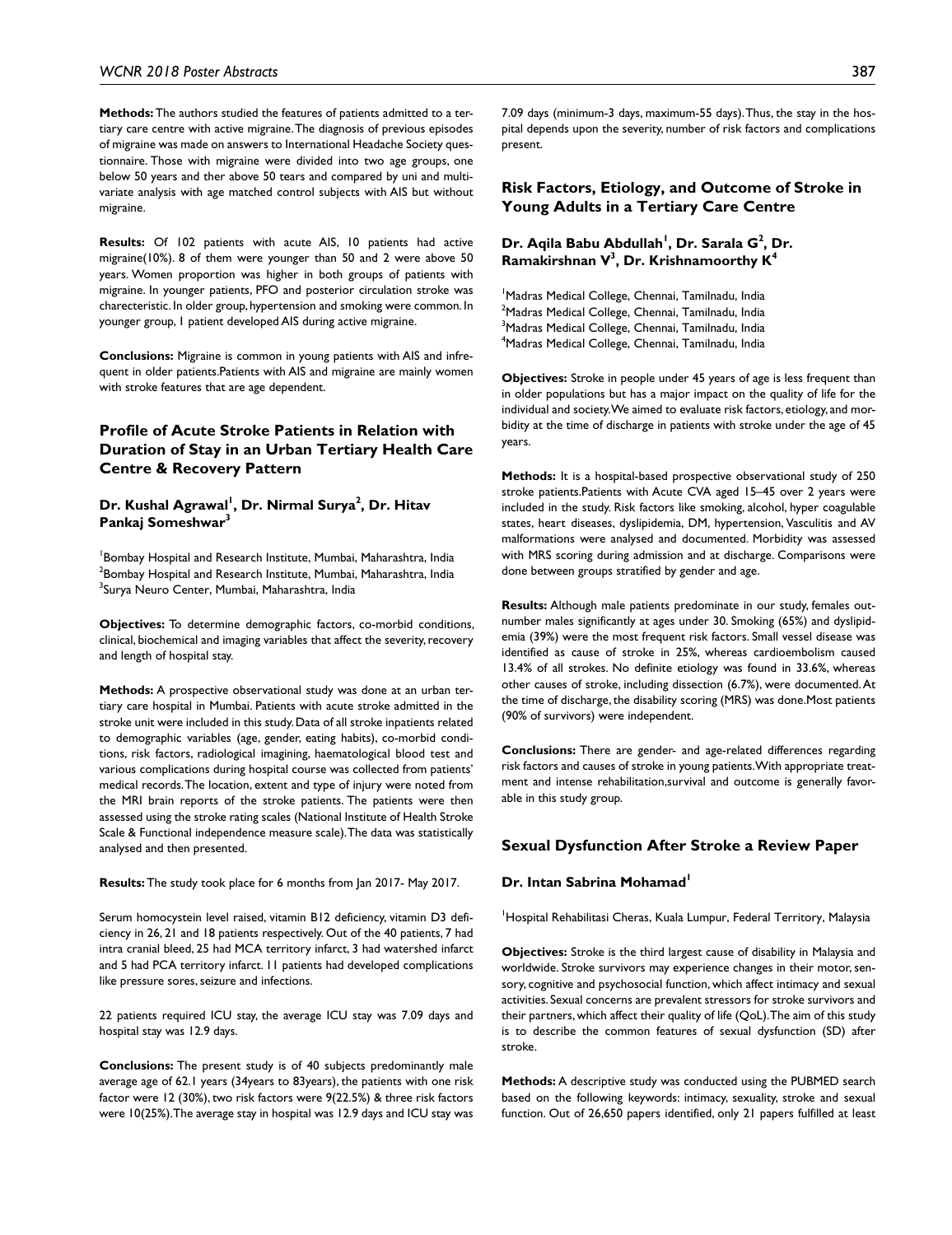two of the following keywords: sexual desire, sexual arousal, orgasmic and/ or ejaculatory dysfunction, sexual dissatisfaction, dyspareunia and stroke. Of the 21, only eight articles were reviewed for SD after stroke.

**Results:** Of the eight studies reviewed, the most common SD after stroke are reduced sexual desire, libido, arousal, frequency of sexual activity and sexual dissatisfaction (orgasmic dysfunction)l in both genders; erectile and ejaculatory dysfunction in men and lack of lubrication in women. The causes of SD after stroke are physical (organic), psychosocial and medical factors. The use of beta-blockers and antidepressants were reported to be associated with SD in men. Psychosocial issues related to SD in stroke patients are general attitude towards sexuality, fear of impotence, inability to discuss sexuality, unwillingness to participate in sexual activity and the degree of functional disability. Stroke survivors and their partners reported that healthcare providers should offer information on intimacy and sexuality after stroke using available resources.

**Conclusions:** The most common sexual dysfunction after stroke are reduced sexual desire and arousal, erectile and ejaculatory dysfunction, lack of lubrication, orgasmic dysfunction, sexual dissatisfaction. Psychosexual counselling should be offered to stroke survivors and their partners in the inpatient and outpatient settings.

# **Understanding Demographic Variables of Stroke Patients Admitted to an Indian Post Hospital Inpatient Rehabilitation Center: To Pave the Way Forward**

Dr. Vijay Janagama<sup>l</sup>, Dr. Phani Sagi<sup>2</sup>, Ms. Sunanda **Kandiraju3 , Ms. Sheila Addanki4**

<sup>1</sup>Suvitas Holistic Health Care Pvt Ltd, Hyderabad, Telangana, India <sup>2</sup>Suvitas Holistic Health Care Pvt Ltd, Hyderabad, Telangana, India <sup>3</sup>Suvitas Holistic Health Care Pvt Ltd, Hyderabad, Telangana, India 4 Suvitas Holistic Health Care Pvt Ltd, Hyderabad, Telangana, India

**Objectives:** To explore demographic data of stroke patients admitted to an Indian post hospital inpatient rehabilitation unit.

**Methods:** We have collected data from patients admitted to our inpatient rehabilitation center in Hyderabad, India. Total 95 patients admitted between the period of July 2015 to March 2017 (20 Months) underwent comprehensive inpatient stroke rehabilitation program.

**Results:** The mean age of patients was 58.4 (SD= 13.55). Out of the total patients, 69.5% were male and 0.5% were females. 32.6% patients were retired while 37.9% were employed and 2.1% were still tudents. 88.4% were directly admitted from hospital where as 11.6% came from home. 83.2% of the total patients had associated comorbid conditions. The comorbidities included hypertension (67.4%), type 2 diabetes mellitus (49.5%), coronary artery disease (3.2), hyperlipidemia (1.1), trial fibrillation (2.1), alcohol consumption (6.3%), tobacco use (8.4%), and others (14.7%). atients were also found to have post- stroke emotional disturbances (30.5%) and behavioral disturbances (14.7%). On admission, more than half (55.8%) of patients needed artificial feeding and while 29.5% had tracheostomy and a significant number of patients (74.7%) had urinary catheter. Also 62.1% of patients required speech therapy due to speech impairment.

**Conclusions:** With increasing incidence of stroke patients in India, there is a need for understanding demographic variables and establish quality

rehabilitation care units with multidisciplinary team to address the complex needs of stroke patients.

# **Effects of Post-Stroke Fatigue on Functional Outcome During Stroke Rehabilitation Program**

### Prof. Yoon Ghil Park<sup>1</sup>, Prof. Jinyoung Park<sup>2</sup>, Dr. Soeun **Pyo Pyo3 , Dr. Joowon Lee4**

1 Gangnam Severance Hospital, Yonsei University Coll, Gangnam-gu, Seoul, Korea

 $^2$ Gangnam Severance Hospital, Rehabilitation Instit, Gangnam-gu, Seoul, Korea

 $^3$ Gangnam Severance Hospital, Gangnam-gu, Seoul, Korea 4 Gangnam Severance Hospital, Yonsei University Coll, Gangnam-gu, Seoul, Korea

**Objectives:** We sought to investigate the effects of post-stroke fatigue (PSF) on the rehabilitation outcomes in stroke patients with functional improvements in activities of daily living (ADL), cognition, and ambulatory function

**Methods:** The Fatigue Severity Scale (FSS) score was measured in 33 patients who scored at least 20 points or more on the Korean Mini-Mental State Examination (K-MMSE) and who were admitted to stroke rehabilitaion unit. Based on the FSS score, the patients were divided into two groups; fatigue (FSS  $\geq$  3.7) and control group (FSS < 3.7). Rehabilitation outcomes were assessed by several scales; Korean version of the Modified Barthel Index (K-MBI), Functional Independence Measure (FIM), K-MMSE, Clinical Dementia Rating (CDR), Global Deterioration Scale (GDS), and Functional Ambulation Category (FAC). These were evaluated at the time of admission and after 3 weeks of inpatient rehabilitation programs.

**Results:** The fatigue group showed significantly less improvement on th MBI score than controls, especially on bladder management, toilet, stair climbing, dressing and ambulatory subscales. There was no direct correlation between cognitive function and PSF.

**Conclusions:** PSF can negatively affect functional improvement, especially in the aspect of ADL. Some subscales of MBI should be carefully evaluated for concomitant PSF

Is the abstract presented earlier?: Yes

# **Stroke in Pregnancy: Rehabilitation Challenges and Experience from Malaysia**

### Dr. Nor Faridah Ahmad Roslan<sup>1</sup>, Dr. Nor Azira Ismail<sup>2</sup>, **Prof. Lydia Abdul Latif3**

1 Universiti Teknologi Mara, Sungai Buloh, Selangor, Malaysia <sup>2</sup>Hospital Sungai Buloh, Sungai Buloh, Selangor, Malaysia 3 University Of Malaya, Kuala Lumpur, Wilayah Persekutuan, Malaysia

**Objectives:** Estimated incidence of stroke in pregnant women varies from 4.3 to 210 per 100,000 deliveries. Risk of having stroke in pregnant women higher during peripartum and post partum stages. Most literitures reported acute management dillema in handling stroke during pregnancy, as the main purpose is to save both lives. Stroke rehabilitation for pregnant women encompassess unique challenges at different points of pregnancy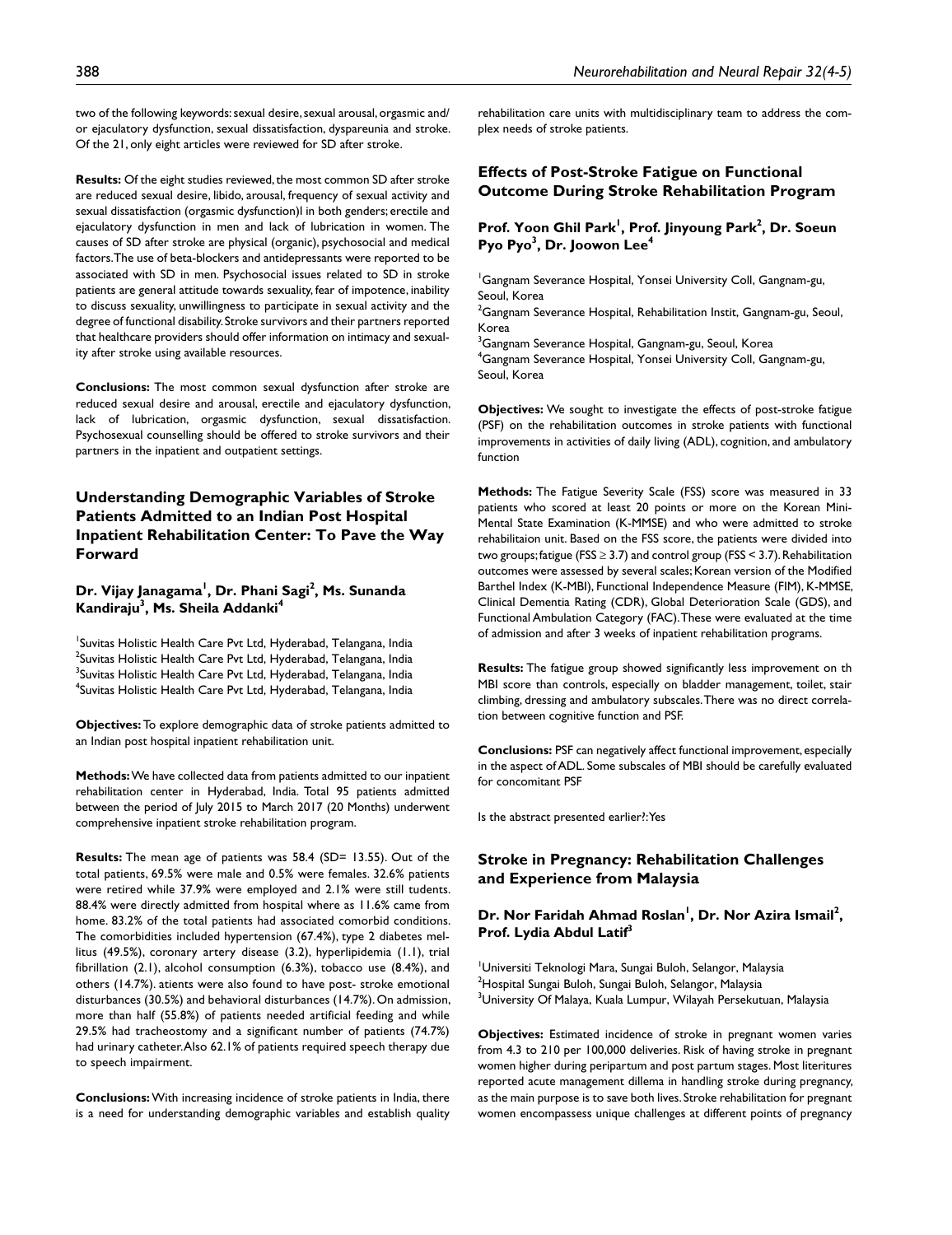phases. We highlighted the challenges and suggestion from our experiences managing the cases.

**Methods:** We described 2 cases presented during antepartum and post partum period separately, reffered and admitted for further stroke rehabilitation.

**Results:** Case 1. A 38-year old women at 26 weeks of gestation with right middle cerebral infarct due to thromboembolism, presented with left hemiparesis, hemisensory impairment, dysathria and facial asymmetry. Case 2. A 37-year old women, presented with sudden onset of left sided body weakness and eclampsia at 36 week of gestation. She was referred post emergency caeserean section, for rehabilitation following haemorrhagic stroke as the complication of her eclampsia.

**Conclusions:** The management of stroke rehabilitation requires multidisciplinary approach with different aims targetted at different phase of pregnancy. Proper guideline is important to establish ownership of care and role of each discipline involved at different stages in the management of stroke in pregnancy.

# **A Paradigm Shift in Rehabilitation Robotics: Moving Toward More Functional Outcomes After Stroke?**

#### **Prof. Susan Eleanor Fasoli**<sup>1</sup>

1 MGH Institute of Health Professions, Boston, MA, United States

**Objectives:** Despite a growing number of studies investigating the effects of robot-assisted therapy for the paretic upper limb after stroke, systematic reviews suggest that this treatment is not superior to standard rehabilitation and does not generalize well to paretic arm use during daily functional activities. We propose that an integrated treatment approach based on principles of exercise dependent neuroplasticity and motor learning may produce improved outcomes. The presentation objectives are:

- To highlight strengths and limitations of previous trials regarding motor learning theory and patient-centered treatment goals.
- Discuss results of a hybrid pilot intervention that combined highly repetitive robotic training with a goal-specific, task-oriented home program focused on active problem solving and transfer of acquired skills.

**Methods:** Participants were randomly assigned to receive 18 one-hour sessions of robot-assisted therapy, with or without task-oriented training, in conjunction with an individualized home program. Principles of motor learning and experience dependent neuroplasticity guided the selection of training activities. Quantitative outcomes spanning ICF domains were administered pre/post intervention and at 1-month follow-up.

**Results:** Moderate to large post intervention gains were evident for the clinical scales in both treatment groups. Preliminary results indicate that participants with greater distal function at baseline were more likely to follow through with home program activities for the paretic arm and hand and reported greater ability to independently apply problem solving strategies to optimize upper limb functioning.

**Conclusions:** Previous robotic therapy studies have not well-addressed the transfer of robot-trained movements to functional use of the paretic limb during daily activities. These results indicate the need for an integrated approach that utilizes theory-based motor learning strategies and explicit skills training to optimize robotic therapy outcomes and enhance carryover of upper limb function in the home and community.

#### **A Six-Year Follow-Up of Working Capacity After a Subarachnoid Haemorrhage**

#### Dr. Emma Westerlind<sup>1</sup>, Dr. Hanna C Persson<sup>2</sup>, Prof. **Katharina S Sunnerhagen3**

Institute of Neuroscience and Physiology, Gothenburg, Västra Götaland, Sweden

 $^{2}$ Institute of Neuroscience and Physiology, Gothenburg, Västra Götaland, Sweden

<sup>3</sup>Institute of Neuroscience and Physiology, Gothenburg, Västra Götaland, Sweden

**Objectives:** Subarachnoid haemorrhage (SAH) can lead to long-term disabilities. It is a major health issue for the affected person and can affect work capacity. The aim was to investigate working capacity after SAH with a long-term perspective, using national sick leave records. Additionally, factors associated with working capacity were analysed.

**Methods:** A consecutive total sample of 38 participants with first ever SAH who were of working age were included in this retrospective study. Working capacity of the 30 participants not on early retirement prior to the SAH, was analysed up to 6 years post SAH. Deemed to have working capacity were counted as no longer being registered on sick leave or early retirement in the Social Insurance Agency and not being age retired or deceased.

**Results:** Regain of working capacity continued until 2.5 years post SAH and 73 % of the participants were deemed to have working capacity at end of follow up. Functional independence at discharge from hospital, and higher responsiveness at admittance were the main factors associated with an earlier regain of working capacity.

**Conclusions:** Nearly three quarters of the persons were deemed to have working capacity within 2.5 years post SAH with a non self-reported outcome. This information can help individualize the rehabilitation for the affected person.

# **Adherence to Home-Based Exercises in Community Dwelling Stroke Survivors a Pilot Cross-Sectional Study**

# **Ms. Amreen Mahmood<sup>I</sup>, Dr. John Solomon<sup>2</sup>, Dr. N Manikandan3**

1 Manipal University, Manipal, Karnataka, India <sup>2</sup>Manipal University, Manipal, Karnataka, India <sup>3</sup>Manipal University, Manipal, Karnataka, India

**Objectives:** Stroke leads to disabilities that need to be managed for a long term. Home-based exercise programs are most suitable for these patients. For the success of such programs, patient's adherence to exercises is essential. Benefits of adherence to long-term exercises in stroke survivors cannot be ignored as it improves the function and health-related quality of life. But the level of adherence to home-based exercises among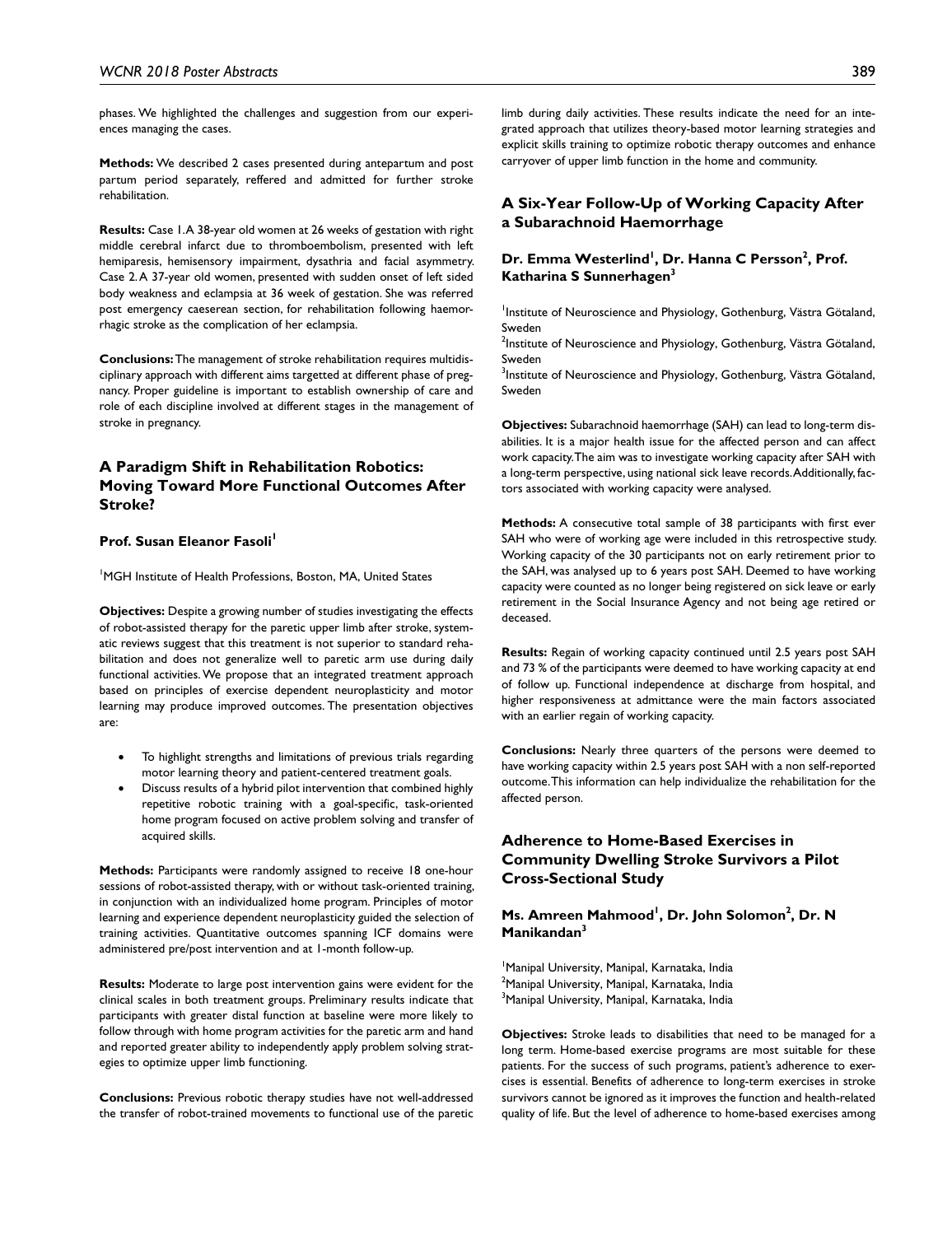stroke survivors in India has not been studied. Therefore, the objective of the study is to understand the degree of adherence to home-based exercises among community-dwelling stroke survivors

**Methods:** A questionnaire to assess the adherence to home-based exercises among stroke survivors was developed and content validated by five experts. A pilot cross-sectional study was conducted among 19 stroke survivors who had come for the follow-up to Neurology OPD of a tertiary hospital in coastal Karnataka and those living in the Urban and semiurban region. The questionnaire had two sections. In section one participant had to describe the prescribed treatment and section two, the participant had to report the details of exercises done at home. Consistency between both the sections was used to determine the adherence rate and the threshold for adherence were set at 70%. Data was analyzed using SPSS 15 software.

**Results:** 79% of stroke participants were found to be nonadherent to prescribed home program. Subgroup analysis showed no association between the level of adherence and demographic factors like age, gender, occupation or duration of the stroke.

**Conclusions:** The degree of adherence to home-based exercises is poor among community-dwelling stroke survivors in India. Factors which influence adherence need to be explored to improve adherence to exercises after stroke

**Keywords:** Adherence, community-dwelling, stroke, home-based exercises, compliance

# **Application of Mirror Therapy in Rehabilitation of Stroke Hemiplegia in China**

#### **Ms. Yang Liu1 , Dr. Rui Qi2**

<sup>1</sup>Yueyang hospital of Integrated Traditional Chinese and Western Medicine, Shanghai University of Trad, Shanghai, China  $2$ Yueyang hospital of Integrated Traditional Chinese and Western Medicine, Shanghai University of Trad, Shanghai, China

**Objectives:** To explore the possibility of Chinese traditional therapy to improve the curative effect of mirror therapy by analyzing the deficiency of mirror therapy, and to promote the integration of traditional Chinese medicine and Western medicine.

**Methods:** MEDLINE, PUBMED, EMBASE, CNKI, WAN FANG DATA databases were retrieved by computer, and the retrieval time was only in October 31, 2016 since the establishment of the database. The literature included the mechanism of mirror therapy, as well as mirror therapy and traditional Chinese medicine treatment of stroke disorders clinical research. By reviewing the literature, the current shortcomings of mirror therapy are summarized, and the problems that can be solved by traditional Chinese medicine are discussed.

**Results:** Mirror therapy has a poor effect on relieving spasticity of stroke hemiplegia, and the accuracy of the motion decreased, which affected the effect of mirror training to a certain extent.Acupuncture and Traditional Chinese massage (Tuina)have definite curative effect in improving spasticity and paresthesia of stroke hemiplegia.

**Conclusions:** Mirror therapy has less effect on relieving spasticity. Acupuncture and Tuina can significantly relieve the spasm and make mirror therapy more effective.Acupuncture can also help relieve pain and other sensory abnormalities.There is a lot of research space in the combination of mirror therapy and traditional Chinese therapy, which is worth exploring actively.

# **Assessing the Effect of CIMT and rTMS on Cortical Reorganization of Stroke as Shown by Clinical Scales and Neuroimaging Studies**

### **Ms. Neha Kuthiala1 , Dr. Padma Mv2 , Ms. Sakshi Sharma3 , Mr. Rahul Sharma4**

<sup>1</sup>All India Institute of Medical Sciences, New Delhi, India  $^2$ All India Institute of Medical Sciences, New Delhi, India  $^3$ All India Institute of Medical Sciences, New Delhi, India 4 All India Institute of Medical Sciences, New Delhi, India

#### **Objectives:**

- To evaluate any demonstrable changes in cortical re-organization on functional imaging (fMRI) following either regime.
- To correlate the clinical outcomes to the changes on fMRI-BOLD with stroke topography that is infarct volume, pre and post stroke status.

**Methods:** This study is a randomised controlled trial conducted. This included (N=60) chronic stroke patients from 3 to 18 months of index event with atleast 10° of wrist extension, 10° of thumb abduction, Brunnstorm stage 2-4; NIHSS 4–20. Patients were randomized to CIMT alone (Group A n=30) & rTMS with CIMT (Group B n=30). rTMS (10 Hz, 750 pulses with 110%RMT) was administered for 3 weeks (5days/week). Radiological Assessment of the patients was done with fMRI (BOLD) along with assessment of Fugl Meyer (FM), Barthel Index, and modified Rankin Scales, at baseline, 15<sup>th</sup> & 90<sup>th</sup> day.

**Results:** The mean FMA score at baseline, 15<sup>th</sup> and 90<sup>th</sup> day in Group A was 34.53±6.02, 42.47±6.1, 42.50±6.0 in comparison to Group B 34.07±6.4, 51.47±7.7&52.07±7.6 showing the significant improvement (p<.000) in Group B. there was no statistical significant improvement seen in other two scales. The BOLD cluster activation of Group A and Group B was analysed using SPM12 software. The BOLD cluster activation was compared between two groups, there was increase in the number of clusters found in Group B.

**Conclusions:** Alterations in cortical activations (fMRI-BOLD) was observed after intensive rehabilitation with rTMS in patients with chronic stroke. Activation and functional changes in fMRI and TMS correlated significantly with the degree of clinical improvement in upper extremity function.

# **Atrial Myxoma's Embolization and Stroke Causing Aphasia in a Bilingual (Persian And Portuguese) Iranian Girl: A Case Report**

Dr. Eliane Cespedes Paes Huard<sup>1</sup>, Mrs. Ana Luisa **Moretto<sup>2</sup>, Mrs. Juliana Braga Class De Souza<sup>3</sup>, Dr. Marcus Vinicius Telles4 , Dr. Bernardo Jose Alves Ferreira Martins<sup>5</sup>**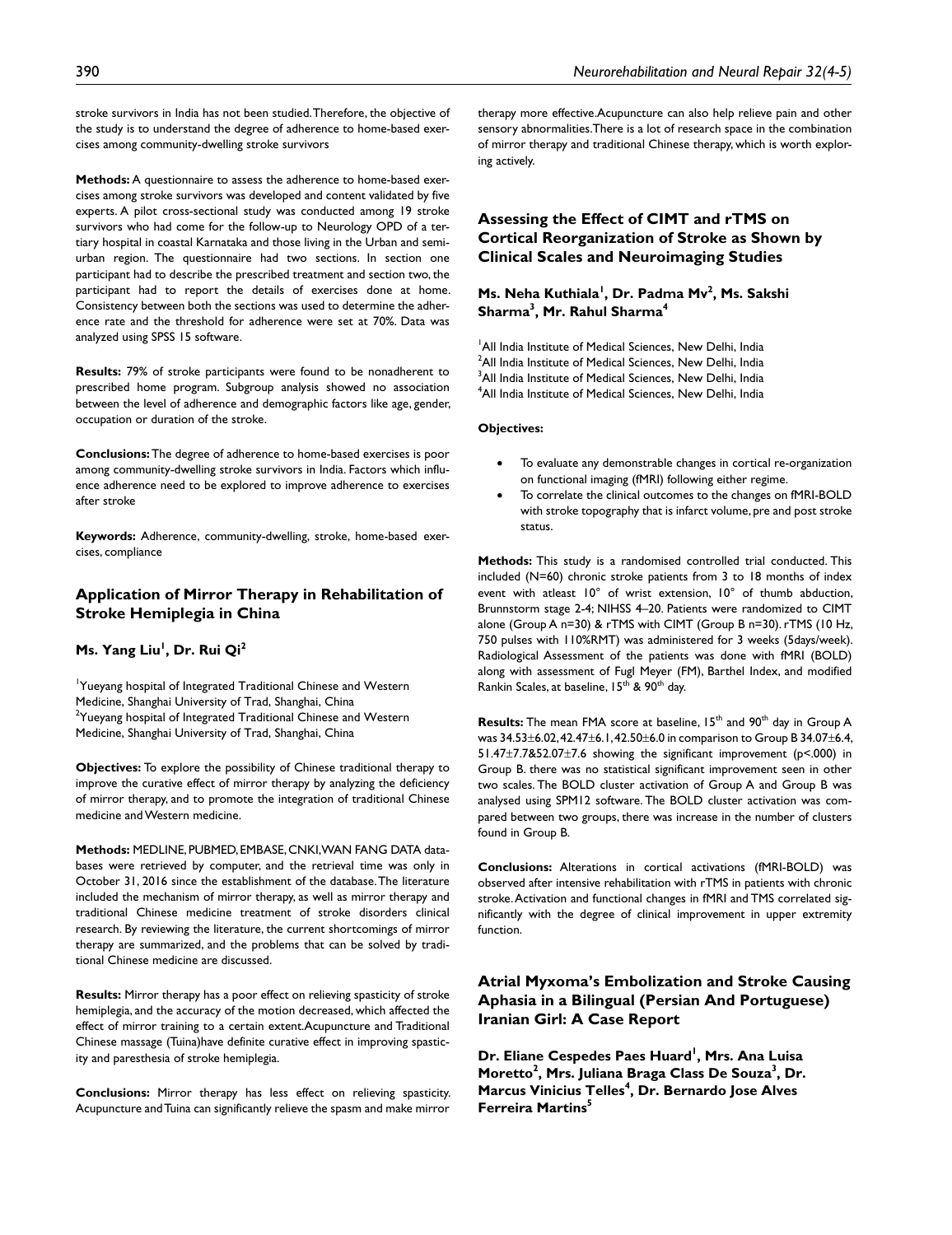<sup>1</sup>Sarah Network of Rehabilitation Hospitals, Brasilia, DF, Brazil <sup>2</sup>Sarah Network of Rehabilitation Hospitals, Brasilia, D, Brazil  $^3$ Sarah Network of Rehabilitation Hospitals, Brasilia, DF, Brazil 4 Sarah Network of Rehabilitation Hospitals, Brasilia, DF, Brazil <sup>5</sup>Sarah Network Of Rehabilitation Hospitals, Brasilia, DF, Brazil

**Objectives:** To reinforce the importance to think about atrail myxoma as a diferential diagnosis for strokes in children and teenagers. To describe its consequences on a bilingual Iranian girl, and describe her rehabilitation program.

**Methods:** A case report of a 12 years old Iranian girl, who lived in Brazil for 5 years previously to the stroke, and was bilibgual (persian and portuguese).

**Results:** On October 2016 the girl suddenly presented seisures, hemiparesis and aphasia. Tests for imunological, infectious and coagulation diseases were normal; echocardiogram showed a 39 X 17 mm tumor in the left atrial cavity, that was surgically excised 20 days after. The patient came to ou Rehabilitation Hospital only 6 months later, and today she presents a mild right side hemiparesis. Her first language was persian, and started learning Portuguese when she was 5 years old. Prior to the stroke, she was fluent for both languages, either for speaking, reading and writing. Now, she has aphasia for both languages, facing more probems with her first language. In portuguese, she presents expression aphasia, with anomias, semanthical, phonemic and morphemic paraphasias, besides paralexias and paragraphias.

**Conclusions:** It's very important to consider rare conditions as a cause for a stroke in children and teenagers. Although it's described a better recovery in bilingual patientes facing aphasia, its fundamental a precoce, detailed and interdisciplinary evaluation, followed by an individualized rehabilitation program.

# **Cerebral Venous Thrombosis with Polyneuropathy Following Diabetic Ketoacidosis: Case Report**

# **Dr. Sangwon Min1 , Prof. Ghichan Kim2**

Kosin University Gospel Hospital, Pusan, Seogu, Korea  $^{2}$ Kosin University Gospel Hospital, Pusan, Seogu, Korea

**Objectives:** Cerebral venous thrombosis (CVT) is a rare cerebrovascular disease that accounts for 0.5% of strokes, occurring in 5 out of 1 million people. We report a case of CVT following diabetic ketoacidosis (DKA) in a 27-year-old man.

**Methods:** A 27-year-old man visited the emergency room with general weakness. He was diagnosed with type 2 diabetes mellitus (DM) before 1 year. The results of laboratory tests showed a severe DKA. Sepsis due to mycoplasma infection occurred during treatment for DKA. Mechanical ventilation, extracorporeal membrane oxygenation (ECMO) and continuous renal replacement therapy (CRRT) were performed due to multiorgan failure.

A week after admission he had incompelete tetraplegia and hypoesthesia on both lower limbs. High signal intensity lesions in both high fronto-parietal regions were seen on Magnetic resonance T2 Fluid-attenuated inversion-recovery (FLAIR) images and diffusion weighted images of brain. We diagnosed him as cerebral venous thrombosis with hemorrhagic transformation and started intravenous low molecular weight heparin injection.

**Results:** At 8 weeks after CVT onset, he was stabilized and transferred to rehabilitation department. The incomplete tetraplegia was improved and hypoesthesia was limited to right calf and foot. The result of electrophysiologic study showed peripheral polyneuropathy (PPN) and Lt. facial nerve palsy (Table 2).

At 18 weeks after CVT onset, he discharged. Incomplete tetraplegia was improved. He was able to walk about 30 meters with Rt. ankle foot orthosis and walker.

At 28 weeks after CVT onset, the result of electrophysiologic studies showed improved Bell's palsy but no interval changes on PPN.

**Conclusion**: Rapid diagnosis and treatment have great impact on the prognosis of CVT. So we must consider taking evaluations about cerebral venous system if the patients with uncontrolled DM have neurological deficits, seizures, and loss of consciousness.

# **Challenges in the Design of Randomized Controlled Trials Using New Technologies for Motor Rehabilitation in Early Stroke**

Prof. Andrea Serino<sup>1</sup>, Ms. Gaelle Minger<sup>2</sup>, Dr. **Friedemann Müller3 , Dr. Jesse Dawson4 , Dr. Valeria**   $\mathsf{Caso}^5$ , Dr. Valentina Arnao<sup>6</sup>, Dr. Cyntia Duc<sup>7</sup>, Dr. Karen **Kerman8**

1 Lausanne, Vaud, Switzerland-1006 <sup>2</sup>MindMaze SA, Lausanne, Vaud, Switzerland <sup>3</sup>Schön Klinik Bad Aibling, Bad Aibling, Bavaria, Germany 4 University of Glasgow, Glasgow, Glasgow, United Kingdom <sup>5</sup>University of Perugia, Perugia, Umbria, Italy 6 University of Perugia, Perugia, Umbria, Italy <sup>7</sup>MindMaze SA, Lausanne, Vaud, Switzerland <sup>8</sup>MindMaze SA, Lausanne, Vaud, Switzerland

**Objectives:** Each year, over 5 million stroke survivors worldwide experience motor disorders, limiting their independence in activities of daily living. Technology-mediated rehabilitation (e.g. robotics, virtual reality) can provide intensive, task-specific and motivated training to promote neuroplasticity during early stages of recovery. We aim to describe the challenges around designing an RCT for such rehabilitation tools, which is required to demonstrate the benefit of such interventions.

**Methods:** We reviewed challenges encountered in developing a multicenter, multinational RCT in acute/subacute post-stroke for virtual reality based motor rehabilitation system (ClinicalTrials.gov: NCT02688413).

#### **Results:**

- Spontaneous recovery within first 5 to 10 weeks post-stroke is a strong confounding factor, which leads to uncontrolled recovery patterns, limiting within-subjects crossover designs.
- Variability in stroke lesion location and size, and associated disorders, creates a heterogeneous population requiring a large sample size.
- Stroke often results in cognitive disabilities and intense fatigue, limiting trial compliance.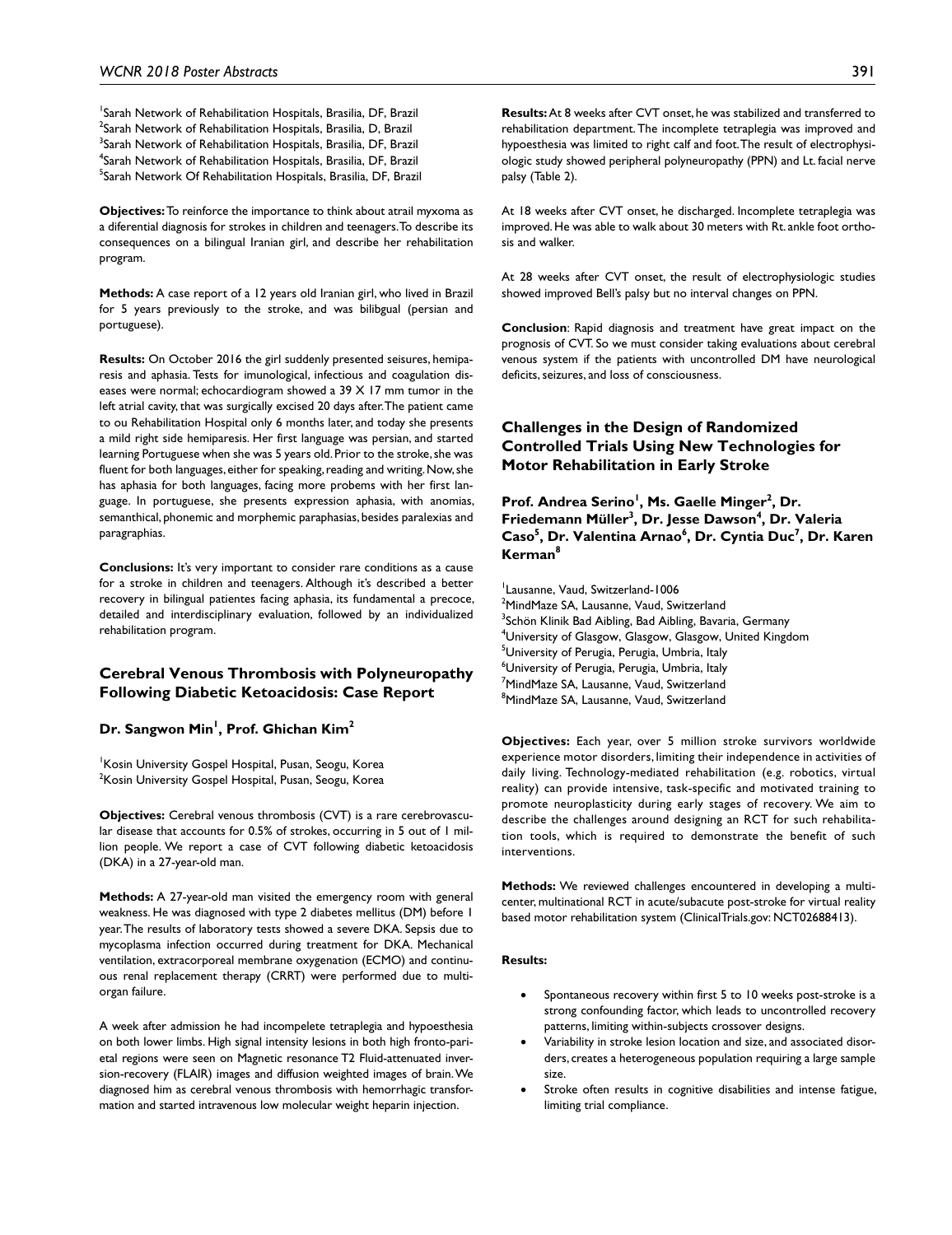- Standard rehabilitation differs between countries and rehabilitation units, adding variance to the measured variables.
- Lack of adequately sensitive, widely accepted objective measures to quantify motor function.

**Conclusions:** First, when designing an RCT for early post-stroke motor rehabilitation technologies, the enrollment criteria should aim to recruit a homogeneous target population, without being too restrictive for recruitment time limit. Second, the selection of a control treatment shall represent a fair comparator, ideally the standard practice. Third, objective assessments should be added to the standardized scales complementing the outcomes measures. Finally, we highlight a need for uniformed consensus document for technology based RCTs for stroke.

#### **Clinical Analysis of Three Kinds of Exercise Therapy on Knee Control in Hemiplegic Patients**

# **Dr. Zhong Hua Yang1 , Dr. Hao Yun Wu2 , Dr. Ming Yi Shen3 , Dr. Jun Qing Yang4 , Dr. Li Ma Cao5**

1 Hunan province Changsha Wanjiali Road, No. 61, Changsha, Hunan, China-Wanjiali R

 $^{2}$ Xiangya Boai Rehabilitation Hospital, Changsha, Hunan, China  $\mathrm{^{3}X}$ iangya Boai Rehabilitation Hospital, Changsha, Hunan, China 4 Xiangya Boai Rehabilitation Hospital, Changsha, Hunan, China <sup>5</sup>Xiangya Boai Rehabilitation Hospital, Changsha, Hunan, China

**Objectives:** To study clinical observation of three kinds of exercise therapy on the recovery of knee function in patients with hemiplegia.

**Methods:** Our hospital 60 cases of patients with hemiplegia were randomly divided into A, B, C three group of 20 cases. Group A was treated by Bobath of the concept of knee joint motion control training; B group was added on hemiplegic lower limb flexor and extensor isokinetic muscle training based on A group; group C was added lower limb rehabilitation robot traning based on A and B group.Before and after treatment, isokinetic muscle strength test was used to analyze the peak torque of knee joint, Fugl-Meyer motor function score, functional independence score and Berg balance function score analysis of the function of patients.

**Results:** After 6 weeks of treatment, the peak torque of knee joint, Fugl-Meyer motor function score, functional independence score and Berg balance function score in both groups were significantly increased, the difference was statistically significant  $(P < 0.01)$ , the indexes in B group were significantly improved than those those in group A(P < 0.05).and the indexes in C group were better than those those in group B ( $P < 0.05$ ).

**Conclusions:** Effectively strengthening the knee control training of hemiplegic patients can improve the recovery of lower limb function obviously.

# **Compare Effect of PNF for Trunk Versus Weight Shift Therapy on Trunk Control and Dynamic Balance in Chronic Hemiplegia**

# **Dr. Ravi Jyotikant Shah1 , Dr. Abhipsa Pandya2**

<sup>1</sup>The Sarvajanik College of Physiotherapy, Surat, Gujarat, India  $^{2}$ The Sarvajanik College of Physiotherapy, Surat, Gujarat, India

**Objectives:** To evaluate the effects of PNF technique for trunk versus weight shift therapy on the trunk control and dynamic balance in chronic hemiplegic stroke patient

**Methods:** 20 patients with chronic hemiplegic stroke were randomly divided into Group 1 (n=10) received PNF technique for Trunk and conventional exercise and Group 2 (n=10) received Weight shift therapy and conventional exercise for 4 days per week for 4 weeks. Trunk Impairment Scale, Berg Balance Scale and Functional Reach Test were applied at 1st day of 1 week, after completion of 2 weeks and after completion of 4 weeks.

**Results:** There was significant improvement within both Groups at the end of 4th week for all 3 outcomes measures; Trunk Impairment Scale (0.00), for Berg Balance Scale (0.047) and for Functional Reach Test (0.00) in both the Groups. There was significant difference between both groups for all 3 outcomes measures; Trunk Impairment Scale (0.01), for Berg Balance Scale (0.00) and for Functional Reach Test (0.01) in both the Groups at the end of 4th week.

**Conclusions:** PNF technique for trunk was more effective to improve trunk control and dynamic balance in hemiplegic chronic stroke patients than compare to weight shift therapy

# **Comparison of Mirror Therapy and Action Observation Therapy on Lower Limb Function, Ambulation, Functional Independence, Participation in Early Subacute Stroke**

# Dr. Esha Raman<sup>i</sup>, Dr. Ramakrishnan Kalpathy **Sundaram<sup>2</sup>**

1 D.Y.Patil University, Mumbai, Maharashtra, India <sup>2</sup>D.Y.Patil University, Mumbai, Maharashtra, India

**Objectives:** The aim of this study is to compare the effect of Mirror Box Therapy and Action Observation Therapy as an adjunct on lower limb function, ambulation, functional independence and participation in society in early sub-acute stroke patients

**Methods:** 26 stroke patients were randomly assigned to either group for a 6 weeks protocol of ankle plantarflexion-dorsiflexion, inversion-eversion and rotation movements of contalateral side for the mirror box therapy group and watching videos of these movements for the action observation therapy group for 30 minutes (1/day, 3/week). They were then compared for effect on lower limb function, ambulation, functional independence and participation in society using Fugyl Meyer-Lower extremity, Functional Ambulation Categories, Functional Independence Measure and London Handicap Scale respectively

#### **Results:**

- Baseline values are similar except for 'Reflex activity' component of Fugyl Meyer –Lower Extremity.
- Action Observation Therapy showed a significant difference on all the outcomes measures except for 'Reflex activity' component of Fugyl Meyer- Lower Extremity
- Mirror Box Therapy showed a significant difference on all except for individual components and total scores of Functional Independence Measure-Cognition and 'Awareness of your surroundings' and 'Affording the things you need' components in London Handicap Scale
- Both the therapies significantly differ on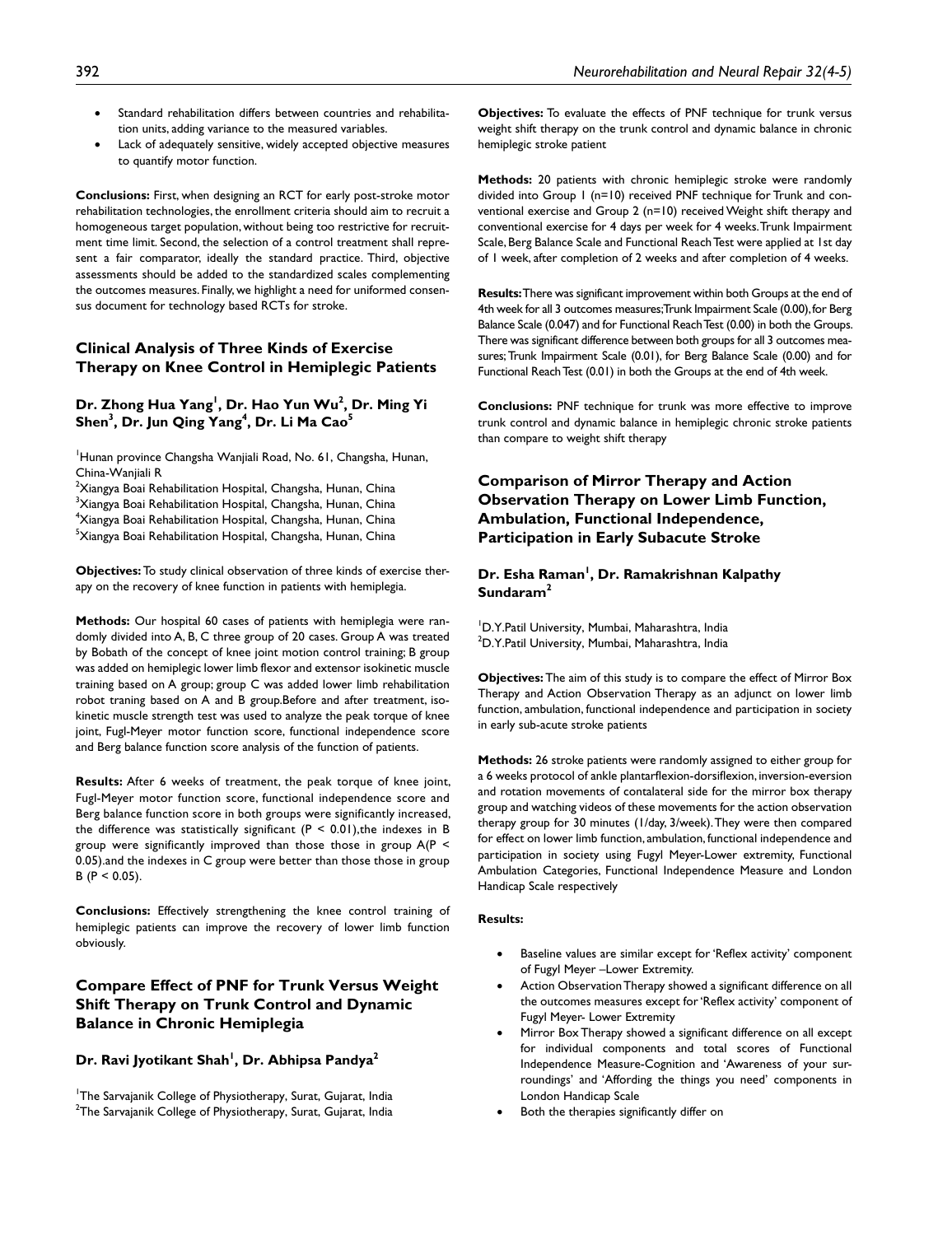- 1. Fugyl Meyer Motor-Lower Extremity (p value-0.031) (Cohens d-0.91-large effect size) (Bayes factor-2.28)
- 2. Functional Ambulation Categories (p value-0.059) (Cohens d-0.77-moderate effect size) (Bayes factor-1.46)

**Conclusions:** Mirror Box Therapy is better than Action Observation Therapy on lower limb function and ambulation but not on functional independence and participation in society in early sub-acute stroke patients

# **Determination of Intramuscular Motor Endpoint for the Effective Administration of Botulinum Toxin in the Treatment of Spasticity**

#### Dr. Alexandr Kovalenko<sup>1</sup>, Dr. Victor Misikov<sup>2</sup>, Mr. **Konstantin Sinelnikov3**

<sup>1</sup>Medical Military Academy, St. Petersburg, St. Petersburg, Russian Federation

<sup>2</sup>Moscow Regional Research Clinical Institute, Moscow, Moscow, Russian Federation

<sup>3</sup>Pain Management Clinic, St. Petersburg, St. Petersburg, Russian Federation

**Objectives:** Neuromuscular transmission is carried out by the axon terminals to the restricted parts of the muscle the Intramuscular motor endpoint (IME), also called Neuromuscular junctions (NMJ). Ultrasound (US) navigation is the optimal way of introducing botulinum toxin (BT) in the treatment of spasticity. But targeting in MT can make injections more effective. IME is found by means of electromyography (EMG). The study was conducted to create a map of motor points of a person's muscles.

**Methods:** 40 healthy people were examined. Using EMG carried out a full examination of muscles of upper limbs and shoulder girdle. 2 groups of patients with post-stroke spasticity of the upper limb was introduced 1000 U abobotulinumtoxinA. Group 1 (6 patients) with US control. Group 2 (6 patients) with US and EMG control of the injection in the IME. Checkpoint study 2,4 weeks, MAS and Tardue was used.

**Results:** IME was localized anatomically. The location of the motor points is identical and does not depend on gender and age of the dominant limb. Results were confirmed in all 40 observations and decorated in the form of tables and maps of locations of IME.

A more rapid effect and greater reduction of spasticity was observed in group 2 with the use of targeted injection BT in the IME. Confirmed by MAS and Tardue.

**Conclusions:** This study showed motor points of the muscles of the upper limb and shoulder girdle and allow us to create a surface map with location of IME (NMJ). This data might improve the clinical efficacy and the feasibility of motor point targeting, when injecting botulinum neurotoxin in spasticity.

# **Development & Validation of New Age Goniometer**

**Dr. Hitav Pankaj Someshwar1 , Dr. Ashish John Prabhakar<sup>2</sup>**

<sup>1</sup>Dr. Vithalrao Vikhe Patil Foundation's College Of Pharmacy, Ahmednagar, Maharashtra, India  $^{2}$ Dr. Vithalrao Vikhe Patil Foundation's College Of Pharmacy, Ahmednagar, Maharashtra, India

#### **Objectives:**

- 1. To prepare a new age goniometer which overcomes the limitations of the universal goniometer.
- 2. TO validate the newly developed new age goniometer for measuring the range of motion.

**Methods:** 60 subjects in the age group of 20 -40 yrs with no h/o surgery or injury to joints were taken. 30 were measured for elbow R.O.M and rest for knee R.O.M. The joint range of motion was first measured by universal goniometer followed by new age goniometer, readings were recorded accordingly for both A.R.O.M and P.R.O.M.

**Results:** After recording the readings, the mean of the R.O.M measured by universal goniometer and the new age goniometer was statistically analyzed by t test using openepi, version 2, open source calculator–t\_testmean), where the p value for the elbow ranges are 0.9235 and that for the knee are 0.9940

**Conclusions:** According to the statistical analysis,it is concluded that the ranges taken from universal goniometer and new age goniometer has no significant difference. Also it was found that the limitations of the universal goniometer were not seen in the new age goniometer.

Is the abstract presented earlier?: Yes

# **Development and Validation of Physical Activity Measurement Scale in Stroke Survivors**

## Dr. Apoorva M S<sup>I</sup>, Dr. Manikandan N<sup>2</sup>, Dr. John **Solomon M3**

<sup>1</sup> 1987, 8th main, E block, 2nd stage, Rajajinagar, Bangalore, Karnataka, India-560010

<sup>2</sup>Manipal University, Manipal, Karnataka, India <sup>3</sup>Manipal University, Manipal, Karnataka, India

**Objectives:** Physical Activity (PA) in stroke survivors is considered important to reduce morbidity as well as to prevent the secondary stroke. Measurement of PA is important to identify the level of activity and prescribe exercises with adequate intensity in stroke survivors. The objective of this study was to develop a scale that measure PA in stroke survivors and content validate the same. To establish the criterion validation of the scale.

**Methods:** Study was divided into 3phases: Phase 1 included generation of items through literature search; direct interviews with patients who had more than 3months of post stroke duration and expert interviews. Phase 2 included scale drafting and content validation by the seven experts who were involved in stroke rehabilitation and PA activity promotion in stroke survivors. Percentage level of agreement was fixed at 70% to accept or delete the item from scale. Comments from the experts were also used to modify the items as per the requirement. Phase 3 included pilot testing and criterion validation of the scale by doing a pilot study from 14 participants.

**Results:** 281 items related to PA in stroke survivors were identified from phase 1. Screening of these items, removal of duplicates resulted in 46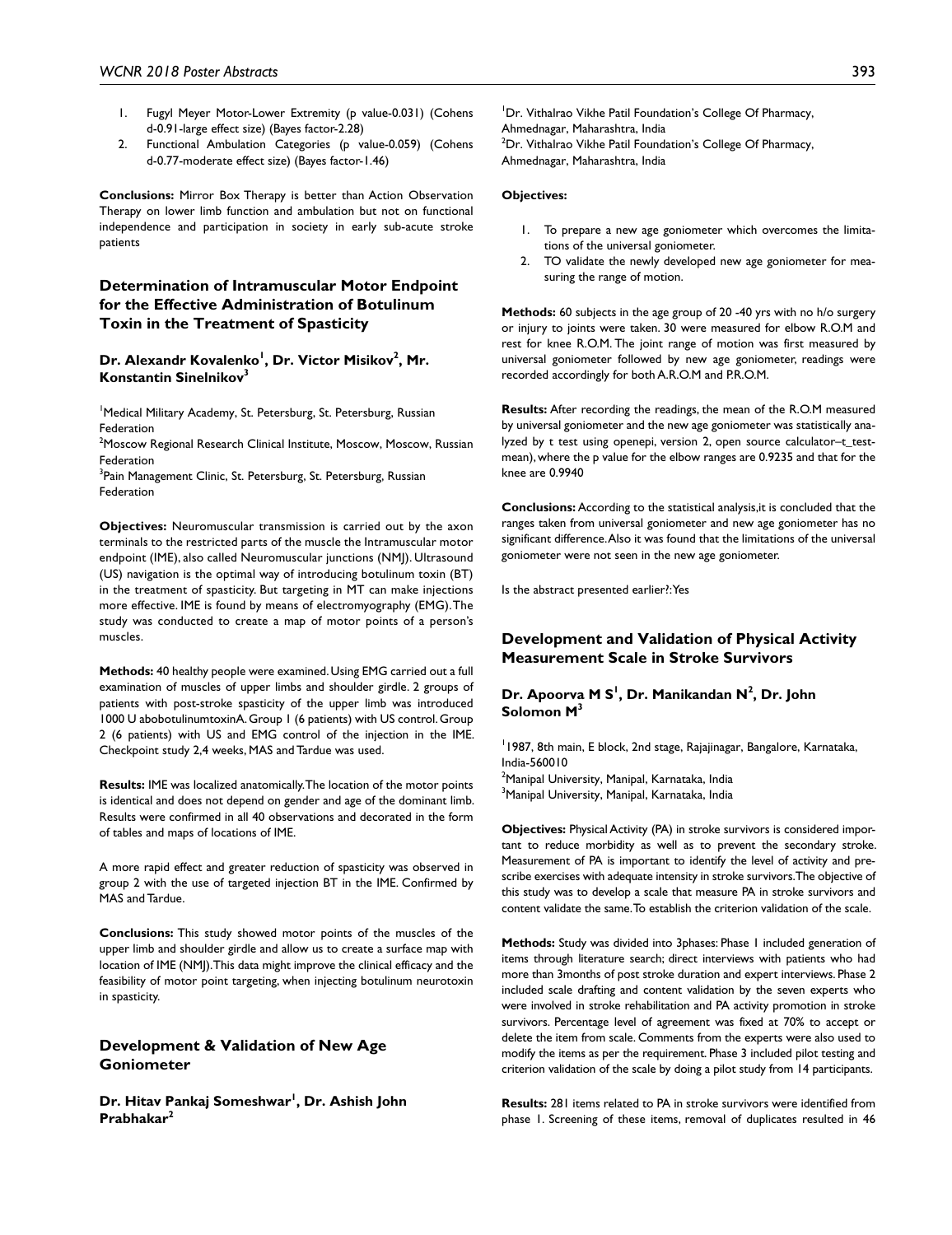items. Content validation resulted in further reduction of 9 items and modifications of items to make it comprehensible and improve clarity. Final scale consisted of 37 items ranging from self-care to therapy. Criterion validation was done usuing Spearman's Rank Correlation Coefficient which revealed a good validation with r=0.070, p=0.015.

**Conclusions:** A new Physical Activity Measurement scale for stroke survivors has been developed and validated. Evaluation of other psychometric properties are warranted before its clinical application.

#### **Development of a Hierarchy of Tasks for Functional Training of Stroke Survivors**

## **Mr. Vasanthan Rajagopalan1 , Dr. Manikandan Natarajan<sup>2</sup> , Mr. Subramanian Dharmaraj3 , Mr. Akash Shah4 , Dr. John Solomon5**

1 Manipal University, Manipal, Karnataka, India <sup>2</sup>Manipal University, Manipal, Karnataka, India <sup>3</sup>Manipal University, Manipal, Karanataka, India 4 Manipal University, Manipal, Karnataka, India <sup>5</sup>Manipal University, Manipal, Karnataka, India

**Objectives:** Evidence based guidelines recommend functional training for upper extremity after stroke. However, a review of published intervention protocols reveal selection of training activities either based on patient preferences or random set of task necessary for activity or training affected joint movements necessary for functional activity. Hence, our objective was to identify a list of hierarchical task components based on movement capabilities for functional activity training of stroke patients.

#### **Methods:**

**Step I:** We enlisted functional activities from ICF activity domains. We then identified component tasks for each of these functional activities and arranged them in the chronological sequence as performed during daily life. This comprehensive task list was validated by 40 normal individuals.

**Step II:** We videotaped sub-acute and chronic stroke survivors with a range of movement capabilities for performance on 8 common ADL function in a standardized home environment from the above developed list to verify the task components that prevented successful completion of the functional activity. An observational coding scheme was developed to categorize reasons for failure to complete the tasks.

**Step III:** We identified Rasch-analyzed functional activity scales through review of literature and ordered the identified functional activities and task components of the list into a hierarchy using the item difficulty scores of the activity and task components from these scales.

**Results:** Each functional activity was composed of 40-120 essential tasks. Video analysis of the tasks revealed differences in movement pattern across patients that prevented completion of these tasks. A number of essential task components could not be arranged in a hierarchy as the available scales did not incorporate these components.

**Conclusions:** In addition to patient preferences, identifying and progressing tasks to train for a functional activity can be performed using the above developed list during delivery of functional task oriented interventions.

#### **Development of a Physical Activity Program for Stroke Survivors Living in Community**

## Dr. John M Solomon<sup>1</sup>, Mr. Vasanthan Rajagopalan<sup>2</sup>, **Ms. Apoorva M Sankar<sup>3</sup>, Dr. Senthil D Kumaran<sup>4</sup>, Dr. Manikandan Natarajan5**

<sup>1</sup>School of Allied Health Sciences, Manipal University, Manipal, Karnataka, India <sup>2</sup>School of Allied Health Sciences, Manipal University, Manipal, Karnataka, India <sup>3</sup>School of Allied Health Sciences, Manipal University, Manipal, Karnataka, India 4 School of Allied Health Sciences, Manipal University, Manipal, Karnataka, India <sup>5</sup>School of Allied Health Sciences, Manipal University, Manipal, Karnataka, India

**Objectives:** Physical activity for stroke survivors is of paramount importance as it can directly influence their quality of life and social participation. There is no available model to improve physical activity in stroke.

The objective of the study was to develop a comprehensive physical activity program or stroke survivors living in community.

**Methods:** We did a thorough literature review for available models for promoting physical activity in stroke survivors. We used secondary analysis of data of two projects which involved development of stroke-related physical activity items and the factors influencing the physical activity behavior in stroke survivors. Both involved face to face interviews of stroke survivors living in community. We also interviewed seven experts in the field of physical activity and stroke rehabilitation to identify the professionals who could be involved in the model and the method of implication

**Results:** We identified 12 studies and analyzed it. We also identified 38 different types of activities that was applicable for stroke survivors to participate in physical activity. The qualitative interview identified the factors influencing their physical activity behavior. Experts agreed upon involvement of 9 professionals in implementing the IPE program for physical activity promotion which was further modified for a community-based program.

**Conclusions:** A structured, comprehensive physical activity promotion program for Stroke survivors was developed.

# **Different Perspectives of Rehabilitation Protocol for Dominant and Non-Dominant Stroke ?**

Ms. Neha Singh<sup>1</sup>, Mr. Dixit Sharma<sup>2</sup>, Ms. Megha Saini<sup>3</sup>, Prof. Sneh Anand<sup>4</sup>, Dr. Nand Kumar<sup>5</sup>, Prof. M.V. Padma Srivastava<sup>6</sup>, Prof. S Senthil Kumaran<sup>7</sup>, Dr. Amit **Mehndiratta8**

<sup>1</sup>Indian Institute of Technology, Delhi, India  $^2$ Indian Institute of Technology, Delhi, India  $^3$ Indian Institute of Technology, Delhi, India 4 Indian Institute of Technology, Delhi, India <sup>5</sup>All India Institute of Medical Sciences, Delhi, India  $^6$ All India Institute of Medical Sciences, Delhi, India <sup>7</sup>All India Institute of Medical Sciences, Delhi, India <sup>8</sup>Indian Institute of Technology, Delhi, India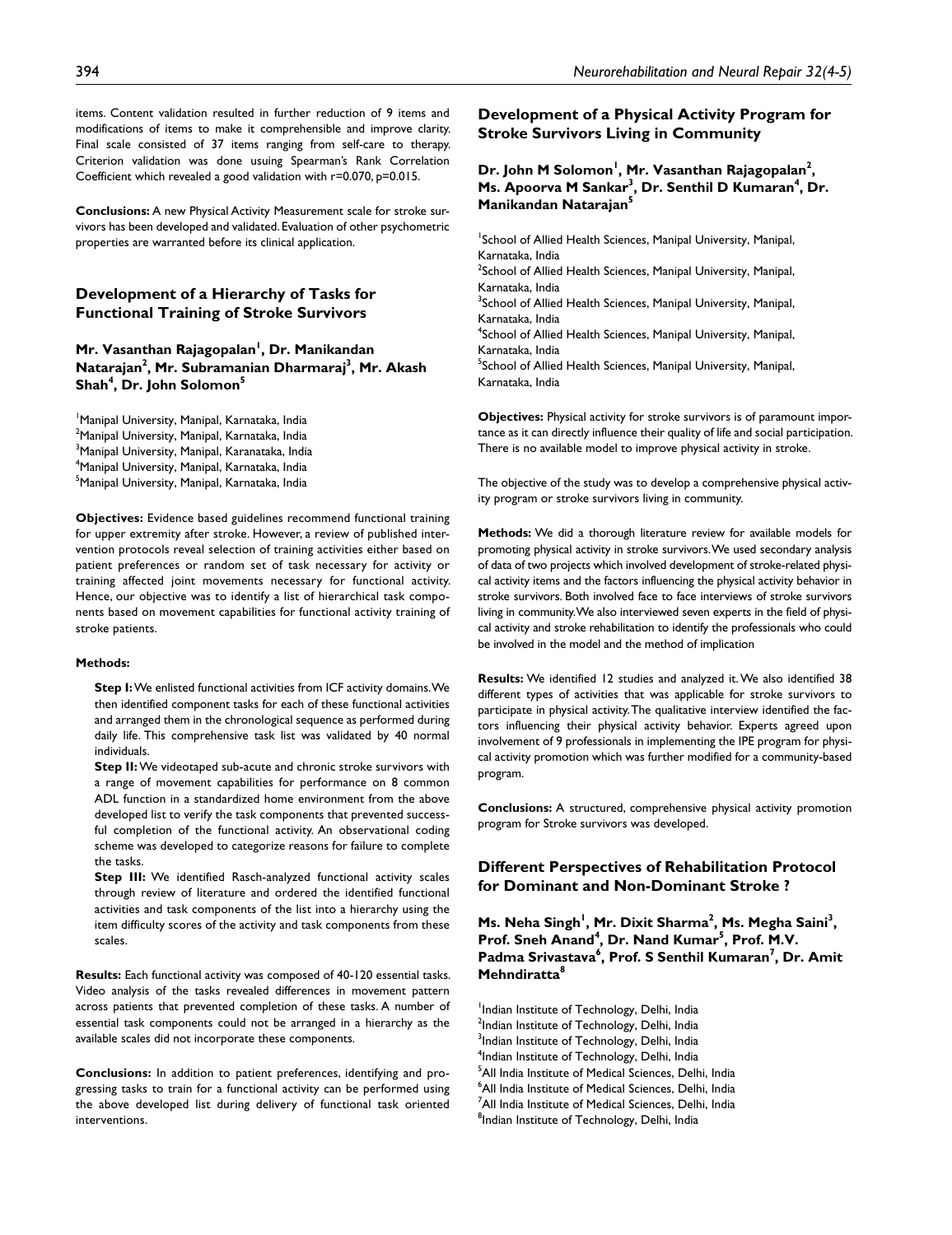**Objectives:** Despite several factors affecting recovery after stroke, few studies have indicated towards relation between hand dominance and recovery potential. Also, wrist being a complex joint and involving bigger muscles, is not much studied in stroke but in literature attaining wrist extension is considered as an recovery marker after stroke for improvement of activities of daily living.

**Methods:** Twelve right-handed patients with stroke–6 Left Middle Cerebral Artery (LMCA) and 6 Right Middle Cerebral Artery (RMCA) (<2 years chronic) were enrolled after written consent. Patients performed self-paced wrist-extension repeatedly for 6 minutes each during block-design paradigm of 40 seconds rest and active for right-hand only (RH) and left-hand only (LH). Data was acquired using 3TMR scanner with 31 slices, TR=2000ms, TE=30ms, voxel-size:1.8x1.8x5 mm. General Linear Model (GLM) was used on preprocessed and smoothed images. Constructed contrast-maps were used for group-analysis. One sample t-test was performed to evaluate activation for each task with voxel-level threshold with p <0.001 (uncorrected).

**Results:** Greater ipsilesional activation-pattern (M1=244, S1=88) was observed in LMCA with activation in motor, sensory area and cerebellum as compared to no ipsilesional activation-pattern (M1=0, S1=0) in RMCA stroke (table-1). Activation of ipsileison cortex might indicate better recovery reorganizational-pattern in stroke as compared to activation of contralateral cortex favoring dominant stroke recovery as compared to non-do minant stroke.

**Conclusions:** Results showed to have different effects of dominant and non-dominant stroke, further encouraging studies with specific rehabilitation protocol according to dominant and non-dominant hand affected.

# **Direct Modulation of Functional Connectivity Through Neurofeedback in Chronic Stroke Patients**

Dr. Anaïs Mottaz<sup>i</sup>, Ms. Tiffany Corbet<sup>2</sup>, Ms. Naz Doganci<sup>3</sup>, Ms. Cécile Magnin<sup>4</sup>, Dr. Pierre Nicolo<sup>5</sup>, Dr. **Armin Schnider6 , Dr. Adrian G. Guggisberg7**

1 University Hospitals Geneva, Geneva, GE, Switzerland <sup>2</sup>University Hospitals Geneva, Geneva, GE, Switzerland  $^3$ University Hospitals Geneva, Geneva, GE, Switzerland 4 University Hospitals Geneva, Geneva, GE, Switzerland 5 University Hospitals Geneva, Geneva, GE, Switzerland  $^6$ University Hospitals Geneva, Geneva, GE, Switzerland  ${\rm ^7}$ University Hospitals Geneva, Geneva, GE, Switzerland

**Objectives:** Synchronization of neural activity as measured with functional connectivity (FC) is increasingly used to study the neural basis of brain disease and to develop new treatment targets. However, we lack solid evidence for a causal role of FC in disease and therapy. Here, we manipulated FC of the primary motor cortex in human stroke patients through neurofeedback technology, and tested whether this had a behavioral effect on motor performance.

**Methods:** Ten patients with chronic stroke voluntarily enhanced the global FC of their ipsilesional hand motor area (as measured with the graph theoretical measure *weighted node degree*, i.e., the sum of FC with the entire cortex) during eight neurofeedback sessions over one month. In a control condition, they underwent the same number of sessions training the node degree of their contralesional dorsolateral prefrontal cortex in a crossover design. FC was reconstructed in real-time from high-density

EEG recordings as the imaginary component of coherency in the alpha frequency band, and visually presented to the patients using a vertical cursor. Upper extremity motor performance was assessed before and after the month of training with the Fugl-Meyer Assessment.

**Results:** Patients selectively increased the node degree in each target area during the respective neurofeedback sessions. During the month of motor coherence training, a significant increase in motor performance was observed, which was significantly greater than during training of the control area. The improvement in motor performance correlated significantly with the increase in FC of the targeted motor area during neurofeedback.

**Conclusions:** Hence, a direct modulation of FC was specifically associated with proportional behavioral improvements. This opens the way to new approaches for neurorehabilitation, complementing therapies that target activation of circumscribed brain areas.

# **Does Low Frequency rTMS Play a Role in Elucidating Clinical and Neurophysiological Parameters in Motor Recovery of Acute Ischemic Stroke ?**

# **Ms. Hina Sharma1 , Dr. Rohit Bhatia2 , Dr. Nand**  Kumar<sup>3</sup>, Dr. Rajeshwari Moganty<sup>4</sup>, Dr. Vasantha Padma **Srivastava5 , Dr. Vishnu Sreenivas6**

<sup>1</sup> All India Institute of Medical Sciences, New Delhi, Delhi, India  $^2$ All India Institute of Medical Sciences, New Delhi, Delhi, India  $3$ All India Institute of Medical Sciences, New Delhi, Delhi, India 4 All India Institute of Medical Sciences, New Delhi, Delhi, India 5 All India Institute of Medical Sciences, New Delhi, Delhi, India  $^6$ All India Institute of Medical Sciences, New Delhi, Delhi, India

**Objectives:** To Study Neurophysiological parameters using low frequency repetitive transcranial magnetic stimulation (rTMS) to the contralesional (M1) cortex with intensive physiotherapy in motor recovery of patients with acute ischemic stroke (AIS)

**Methods:** In this Double blind, sham controlled study, patients diagnosed with AIS, NIHSS = 2-15 were recruited. Randomization was done at 75±7 days. Total 750 pulses,1Hz rTMS at 110 % RMT with inter train stimulus interval  $\sim$  45 seconds to contralateral primary motor cortex (M1) area for 10 days ( 5 days /week) was administered to the rTMS group. Physical therapy regime was administered after rTMS application in both the groups. National Institute of Health and Stroke Scale, modified Rankin Scale, modified Barthel Index, FMA Upper Extremity assessment and MEP, LP and RMT were comparable at the Baseline and post rTMS intervention.

**Results:** Hundred patients were randomized into rTMS group ( N =50) and Control group (N = 50). Mean age was  $(54.2 \pm 15.65; \{M:F = 2:1\})$ . Non parametric Wilcoxon rank sum tests between the groups revealed a trend of significant changes in the delta Motor Threshold ( $P = 0.08$ ), Latency period (P <0.001), MEP (P =  $0.16$ ) and clinical outcome in delta NIHSS, mRS, mBI and FMA Upper Extremity (P<0.001) was seen.

**Conclusions:** Low frequency rTMS in study group for 10 days along with physiotherapy for 90 days causes changes in the neurophysiological parameters indicating cortical reorganization and thus contributes motor recovery in patients with AIS.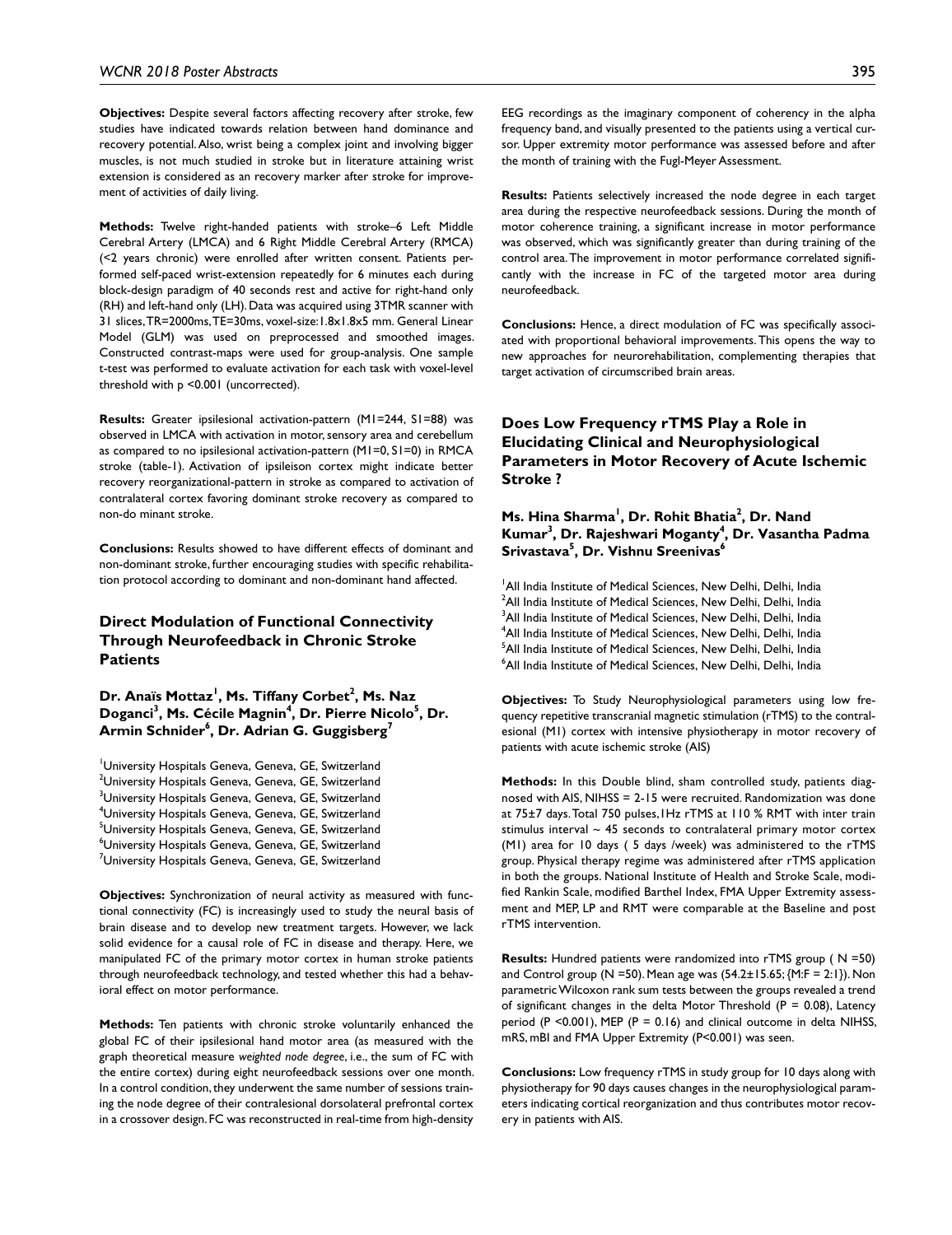# **Does Neuromuscular Electrical Stimulation of Scapular Muscles Enhance Upper Extremity Functional Recovery Following Stroke? A Randomized Clinical Trial**

# Dr. Vijaya K Kumar<sup>ı</sup>, Dr. Abraham Joshua <sup>2</sup>, Ms. Meeta **Loya3**

<sup>1</sup> Kasturba Medical College, Manipal University, Mangal, Mangalore, Karnataka, India

 $^{2}$ Kasturba Medical College, Manipal University, Mangal, Mangalore, Karnataka, India

<sup>3</sup>Kasturba Medical College, Manipal University, Mangal, Mangalore, Karnataka, India

**Objectives:** Upper extremity (UE) hemiparesis is a common consequence following the stroke. It can also lead to abnormal biomechanics at shoulder girdle with reduced activation of scapular stabilizing muscles resulting in scapular malalignment, scapula-thoracic muscle imbalance and incoordination with altered scapulo-humeral rhythm which prevents the functional use of their paretic arm. Hence, this study aimed to investigate the efficacy of NMES on scapular muscles to improve paretic UE functional recovery among stroke survivors.

**Methods:** Twenty acute stroke subjects stroke with hemiparesis, referred for rehabilitation with brunnstorm upper extremity recovery stages  $\geq 2$ were participated in the study and randomized into two groups [Group A (n=10)-Eclectic therapy and Group B (n=10) -NMES+ Eclectic therapy]. Both the groups underwent UE eclectic therapy for 30 minutes daily. Group B received additional 30 minutes of NMES via surface electrodes for four scapula-thoracic muscles namely Serratus Anterior, Lattismus Dorsii, Rhomboids, and Upper Trapezius. Stroke Rehabilitation Assessment of Movement (STREAM-UE), Wolf Motor Function Test (WMFT), and Stroke Impact Scale (SIS -16) were examined at baseline and after one week of intervention by an independent blinded observer.

**Results:** After the intervention, compared to baseline values, there were significant improvements (p=0.01) for all the outcome variables for both the groups. However, between-group comparison had not shown any significant improvement with STREAM-UE (p=0.06), WMFT (p=0.791), SIS-16 (p=0.520) respectively.

**Conclusions:** Our results indicate that eclectic approach found to improve UE functional recovery may be recommended during acute stroke rehabilitation. However, further studies are necessary to identify the long-term application of NMES on scapular muscles for added beneficial effects for UE recovery.

**Keywords:** stroke, hemiparesis, upper extremity, neuromuscular electrical stimulation

# **Early Endoscopic Evacuation of Spontaneous Supratentorial Intracerebral Hematomas Case Selection, Surgical Technique, and Outcome**

**Dr. Suresh Sankhla1 , Dr. Gm Khan2**

1 Global Hospital, Mumbai, Maharashtra, India  $^{\rm 2}$ Global Hospital, Mumbai, Maharashtra, India

**Objectives:** Surgical management of spontaneous intracerebral hematoma (ICH) is controversial. Conventional procedures, including craniotomy, have been associated with high mortality and poor outcome. Recently, the minimally invasive technique susing endoscopic methods for hematoma evacuation have shown promising results and a trend towards improved outcomes. In this report, the authors present their experience with early evacuation of ICH using this technique and evaluate its feasibility and effectiveness.

**Methods:** The clinical and radiographic data of 72 patients treated consecutively with endoscopic evacuation of ICH in last 5 years were analyzed retrospectively. The timing of surgery, surgical technique, and outcome at follow-up were described in detail and the pertinent literature was reviewed.

**Results:** Surgery was performed within the first 24 hours in all patients. The volume of ICH ranged from 30-100 ml and the GCS of the patient on admission varied from 5- 13. The hematoma evacuation and rebleeding rates were 94% and 1.38% respectively. Four (5.5%) patients died postoperatively, and at the follow-up 72% patients demonstrated a good clinical outcome and 23% patients were clinically stable.

**Conclusions:** Our results suggest that early evacuation of spontaneous ICH using endoscopic technique is safe and effective. Compared with the traditional surgery using craniotomy method, the endoscopic evacuation, in our experience, is associated with higher rates of hematoma evacuation and improved outcomes, and significantly lower rates of rebleeding, mortality, and procedure related morbidity.

# **Early Shoulder Internal Rotator Chemo Denervation May Significantly Decrease Spasticity of Elbow Flexors and Wrist Flexors Retrospective Cohort Study**

# **Dr. Sanjay Chatterjee1 , Dr. Nirmal Surya2 , Dr. Pooja Ghosh3**

<sup>1</sup> Apollo Gleneagles Hospitals, Kolkata, West Bengal, India <sup>2</sup>Surya Neuro Centre, Mumbai, Maharashtra, India <sup>3</sup>Apollo Gleneagles Hospitals, Kolkata, West Bengal, India

**Objectives:** To assess the efficacy of Early Chemo denervation of the Shoulder Internal Rotator in preventing complex Upper Limb spasticity patterns.

**Methods:** 33 patients, in the age group 45 -69years, with dominant side Hemiplegia, presenting with Internal Rotation and adduction of the shoulder in supine and sitting at 6 weeks with a Modified Ashworth scale (MAS +1), at the shoulder, with no distal spasticity patterns were counselled for 100U Botulinum A Chemo denervation of the Shoulder Internal Rotator for prevention of appearance of significant Spastic patterns in future. 12 patients, who gave consent were given 100U Botulinum A as follows (Latissimus Dorsi 50 U, Teres Major 25 U and Subscapularis 25U), whereas remaining patients received conventional Physical Therapy regime. Patients with Voluntary Motor Control (VMC) 1 were included in the study. Data for Modified Tardieu Scale were assessed at 10, 14 and 18 weeks by 2 senior Neurotherapists and Interrater and Test-retest reliability of MTS were statiscally (ICC, Spearmans co-efficient and LOA) analysed retrospectively.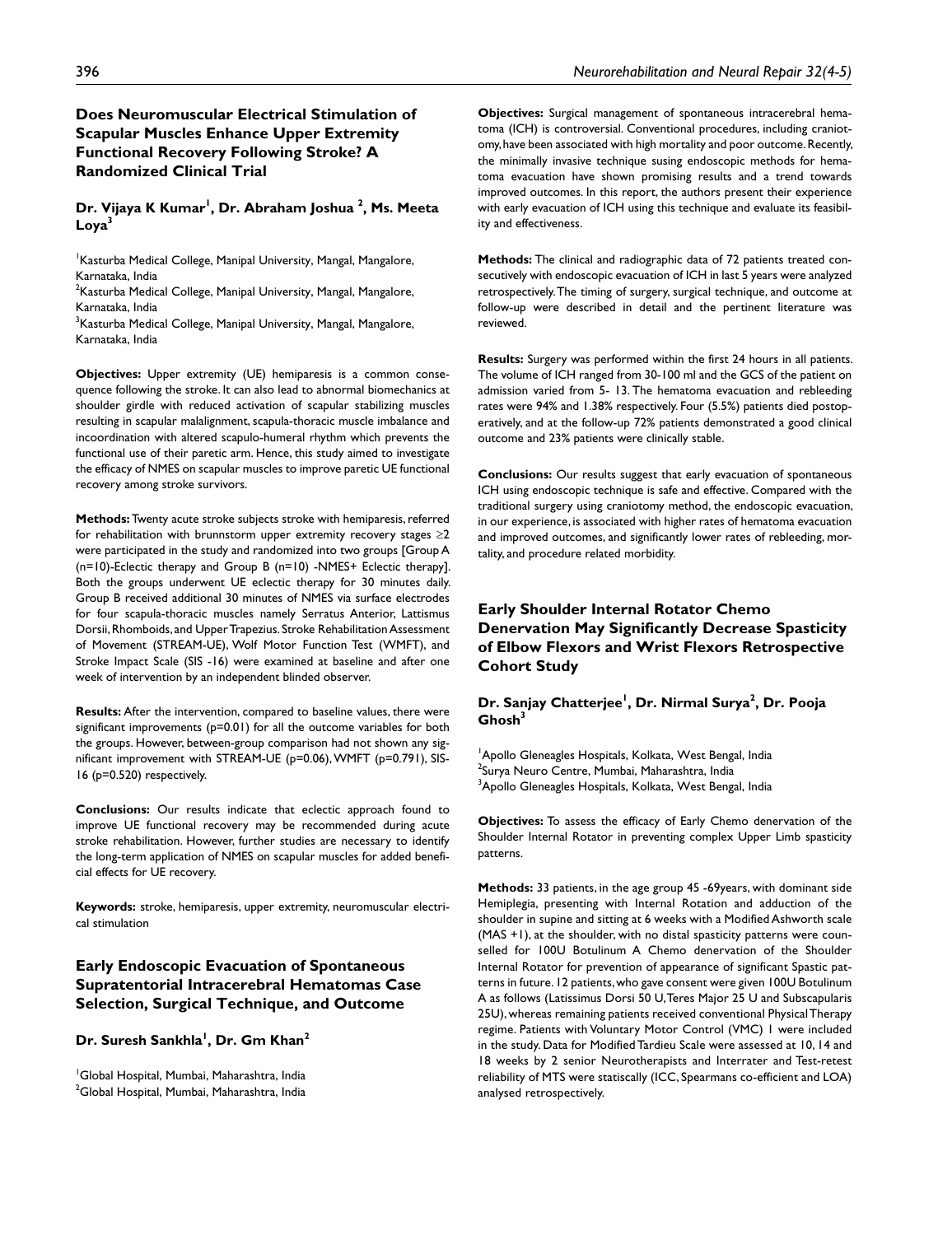**Results:** Modified Tardieu Scale (MTS) scores revealed improvement in the Elbow Flexors, followed by Modified Ashworth scale of the shoulder, whereas the Wrist Flexors showed the least improvement. 18.18% patients in the Neurolysed group and 28.5% in Conventional Physical therapy group had to be excluded at 14 weeks, due to development of MTS > 2, which was considered to be an end point for the study. The study also revealed that MTS>2 were found in the non neurolysed group for Brachialis and BrachioRadialis muscle, whereas in both the groups wrist flexors (Flexor Carpi Ulnaris, Palmaris Longus, Flexor Digitorum Superficialis) were the commonest muscle requiring re –chemodenervation.

**Conclusions:** Early Chemodenervation of the Shoulder Internal rotator clearly benefits the Shoulder and Elbow. Subsequent dosage requires less muscle groups and dosage of Botulinum A. A more comprehensive study, ideally RCT needs to be done to substantiate the findings.

# **Efectiveness of Constraint Induced Language Therapy Combined with Low Frequency Repetitive Transcranial Magnetic Stimulation for Non-Fluent Aphasia**

### Dr. Qiumin Zhou<sup>1</sup>, Dr. Ying Shen<sup>2</sup>, Dr. Sicong Zhang<sup>3</sup>, **Dr. Chunlei Shan4**

<sup>1</sup> First Affiliated Hospital of Nanjing Medical University, Nanjing, China  $^2$ First Affiliated Hospital of Nanjing Medical University, Nanjing, China <sup>3</sup>Shanghai University of Traditional Chinese Medicine, Shanghai, China <sup>4</sup>Shanghai University of Traditional Chinese Medicine, Shanghai, China

**Objectives:** To observe the effects of constraint induced language therapy (CILT) combined with low frequency repetitive transcranial magnetic stimulation (rTMS) on language functions and communication skills of non-fluent aphasia patients.

**Methods:** Forty aphasic patients after stroke were randomly assigned to four groups accepting conventional therapy (conventional group), conventional therapy and CILT (CILT group), conventional therapy and 1Hz rTMS (rTMS group) and conventional therapy, CILT and 1Hz rTMS (combined group) for 10 days respectively. Before and after therapy, language functions were evaluated with the first 4 items of Western Aphasia Battery (WAB) and the Communicative Abilities in Daily Living (CADL) test was adopted to assess the patients' communication skills.

**Results:** After treatment for 10 days, WAB and CADL scores in combined group increased significantly (P<0.05) which is higher than that in CILT group and conventional group. More progress on WAB scores including spontaneous speech, listening comprehension, naming and CADL scores in combined group were observed comparing to rTMS group (P<0.05). However, no obvious statistical differences was found between combined group and rTMS group on WAB score of repetition. WAB scores and CADL scores obtained in rTMS group were increased more significantly than in conventional group. The progress was achieved significantly only on WAB score in conventional group (P<0.05) rather than on CADL scores.

**Conclusions:** For non-fluent aphasia, CILT and low frequency rTMS were more effective than conventional therapy. Furthermore, the combination of CILT and low frequency rTMS could obtain more satisfactory effectiveness for non-fluent aphasias.

# **Efficacy of Meta-Cognitive Strategy Training on Functional Performance and Community Reintegation of Patients with Chronic Acquired Brain Injury**

# **Dr. Kshanaprava Mohakud1 , Dr. Surjeet Sahoo2**

<sup>1</sup>S.V. National Institute of Training and Research, Cuttack, Odisha, India 2 IMS & SUM Hospital, Bhubaneswar, Odisha, India

**Background**: Rehabilitation of patients with brain injury is aimed at optimizing functioning at all levels defined by the World Health Organisation (WHO); body function and structures, activities and participation. But participation in community after discharge from the rehabilitation unit is a challenge for the persons with acquired brain injury. Meta-cognitive strategy training may be used to augment inpatient rehabilitation to promote active engagement and subsequent benefit in community reintegration.

**Objectives:** To examine the efficacy of meta-cognitive strategy training in chronic acquired brain injury patients on functional performance and community reintegration.

**Methods: Methods: Design:** single group experimental ABA design. **Participants** 18 participants of chronic acquired brain injury. **Outcome measures:** LAWTON -IADL for evaluation of functional performance and CIQ for community reintegration. **Intervention:** Meta-cognitive strategy training, 5 sessions /week for 6 weeks. Evaluation was done pre, post intervention and after three months of follow up.

**Results:** After receiving Meta-cognitive strategy training the participants demonstrated statistically significant improvement in the functional performance (p=.001).Patients also showed improvement in community reintegration after 6 weeks of intervention (p=.003) and at three months of follow up  $(p=.001)$ .

**Conclusions:** Meta-cognitive strategy training is effective and can be incorporated in therapy program for better community reintegration.

**Key words:** metacognition, strategy training, community reintegration, functional performance, Acquired brain injury.

## **Effect of Aquatic Therapy on Balance and Gait in Stroke: A Rapid Review**

# Mr. Pradeepa Nayak<sup>i</sup>, Ms. Amreen Mahmood<sup>2</sup>, Dr. Manikandan N<sup>3</sup>, Mrs. Aditi Pawan Hombali<sup>4</sup>, Mr. Prashant C. G.<sup>5</sup>, Dr. John Solomon M<sup>6</sup>

<sup>1</sup>SOAHS, Manipal University, Manipal, Karnataka, India <sup>2</sup>SOAHS, Manipal University, Manipal, Karnataka, India <sup>3</sup>SOAHS, Manipal University, Manipal, Karnataka, India 4 Institute of Mental Health, Singapore, Singapore, Singapore 5 SDM, Dharwad, Karnataka, India 6 SOAHS, Manipal University, Manipal, Karnataka, India

**Objectives:** Impairments in balance and gait after a stroke leads to significant functional deficits. Aquatic therapy is one of the modes of therapeutic exercises done in water, and it has been widely applied in various neuromotor disorders, including stroke. It is important to know the level of evidence before recommending aquatic therapy for clinical practice.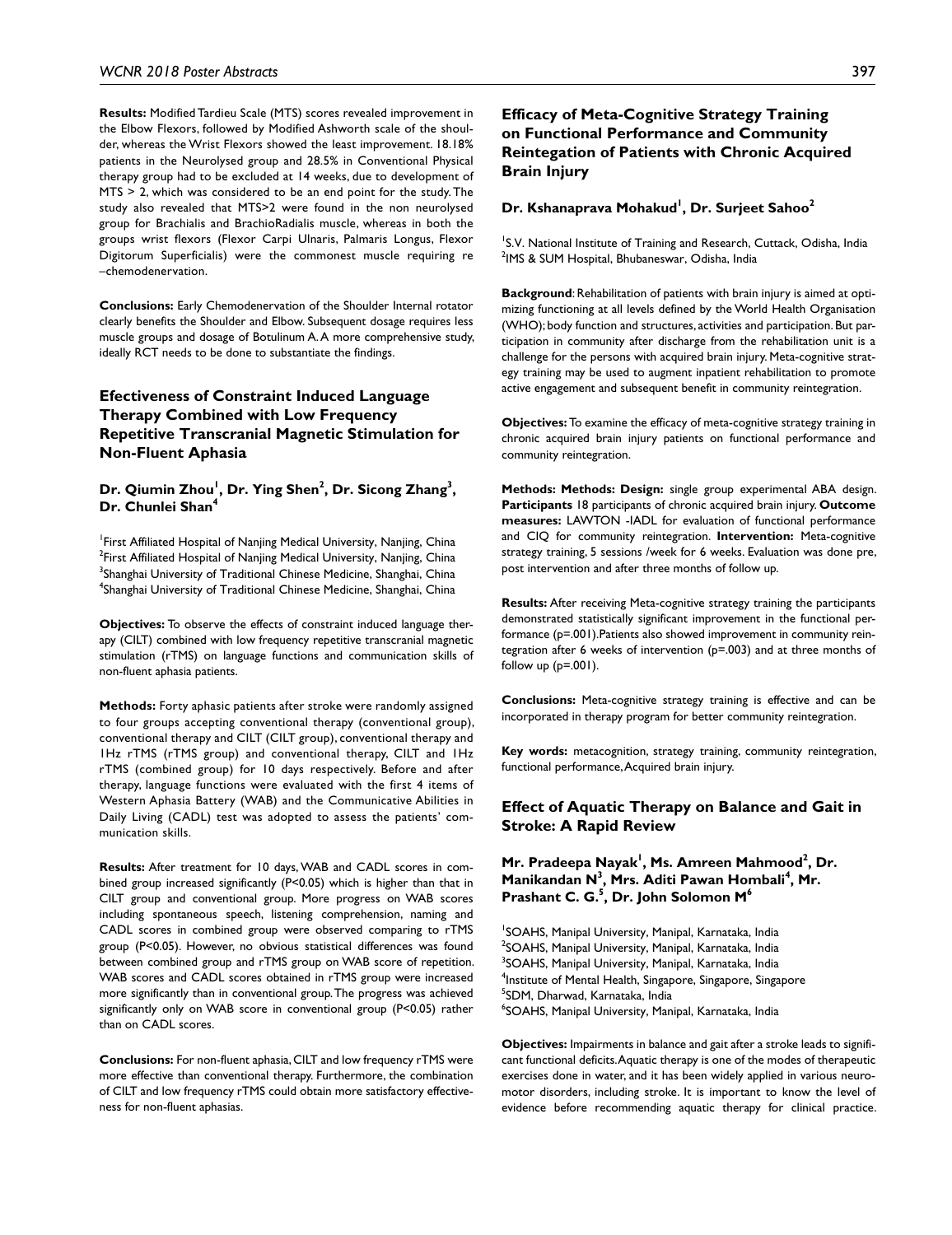Hence, we aimed to review and summarize the evidence on the effect of aquatic therapy on balance and gait in stroke.

**Methods:** This review followed the Preferred Reporting for Systematic Reviews and Meta-Analysis (PRISMA) guidelines. The studies were included when patients with stroke received aquatic therapy as the primary intervention and if the comparison group received either standard physical therapy interventions or placebo intervention or any other intervention and if they assessed either balance or gait or both as primary outcome measures. We searched seven databases from inception to  $10<sup>th</sup>$  July 2017 limiting to studies published in the English language Cochrane Central Register of Controlled Trials (CENTRAL), EMBASE, CINAHL, PubMed, Web of Science, Aqua4balance, and EWAC using the keywords 'aquatic therapy', 'cerebrovascular accident'. We included only randomized controlled trials and quasi-randomized controlled trial. Two reviewers independently screened and assessed the eligibility for inclusion using Rayyan software and assessed risk of bias of each study. Any disagreements were resolved through discussion with the third reviewer. Data-extraction is ongoing using a pre-piloted data-extraction form.

**Results:** Electronic search identified 800 citations, after excluding duplicates 692 citations were screened for eligibility. After reading the full-texts, 19 RCTs were included. Currently, we are at the stage of data-extraction. Hence the results and conclusion of this review are awaited.

**Conclusions:** Awaited

# **Effect of Elite Manual Therapy on Radicular Lower Back Pain: A Pilot Study**

#### **Dr. Naveen Ganer<sup>1</sup> , Dr. Vijay Kumar<sup>2</sup> , Dr. Kulandaivalen S<sup>3</sup>**

<sup>1</sup>Jindal Institute of Medical Sciences, Hisar, Haryana, India  $^2$ Jindal Institute of Medical Sciences, Hisar, Haryana, India  $^3$ Guru Jambheshwar University of Science & Technology, Hisar, Haryana, India

**Objectives:** The objectives of this single group design study was to find out the efficacy of Elite Manual Therapy (EMT) on radicular lower back pain (RLBP) patients.

**Methods:** 8 subjects (5 males and 3 females) suffering from radicular lower back pain were selected from Department of Physiotherapy of Jindal Institute of Medical Sciences, Hisar; who met selection criteria. The subject's age and duration of symptoms were ranging from 32.75 (SD= 7.40) yrs and 19.81 (SD= 20.13) months respectively. Functional disability, pain intensity and nature of pain were measured using Modified Oswestry Disability Questionnaire (MODQ), Visual Analogue Scale (VAS) and Leeds Assessment of Neurological Signs and Symptoms (LANS) respectively. Difference between variables was measured using related t-test. Significance level was set at p d" 0.05.

**Results:** On analysis of MODQ, VAS & LANSS after three week there were strong significant changes were there in MODQ (t=4.41), VAS (t=9.57) & LANSS (t=0.015) respectively.

**Conclusions:** Results of present study indicate that EMT is very helpful in reducing pain as well as disability in patients suffering from RLBP. Also application of EMT in RLBP condition resulted in better outcome in minimum possible time.

# **Effect of Fatigue Management Protocol in Patients with Stroke a Randomized Controlled Trial**

# Dr. Manikandan Natarajan<sup>i</sup>, Mrs. Esha Seth<sup>2</sup>

<sup>1</sup>School of Allied Health Sciences, Manipal, Karnataka, India <sup>2</sup>School of Allied Health Sciences, Manipal, Karnataka, India

**Objectives:** Post stroke fatigue has detrimental effects on functional recovery, ADL, quality of life and emotional status of the patient. Fatigue management is generally overlooked in patients with stroke. Suggestions and recommendations exist for fatigue management, however there is no evidence to prove the effect of these interventions on post stroke fatigue. Hence the objective of this study was to determine the effect of fatigue management protocol on fatigue and activities of daily living (ADL) in patients with stroke.

**Methods:** Twenty stroke survivors who were medically stable, able to sit independently and with fatigue severity score ≥4, were randomly allocated into control and experimental group. Control group participants received standard hospital protocol for stroke management while experimental group participants received fatigue management protocol in addition to the standard exercises. Fatigue management protocol consisted of education about fatigue, its management strategies and specific exercises to improve muscular strength and cardiovascular endurance. Treatment was given for 30 minutes per day with adequate rest periods for 5 days a week for 4 weeks. Baseline and post treatment assessment was done using fatigue severity scale and fatigue assessment scale and Barthel index for all the participants. Statistical analysis was done for the data using non parametric tests.

**Results:** Fatigue severity scale scores showed statistically significant change in the experimental group over control group (p=0.001) whereas fatigue assessment scale and Barthel index scores improved equally in both groups (p=0.067).

**Conclusions:** Fatigue management protocol was more effective than standard treatment in alleviating subjective fatigue of stroke patients. However, it is equally effective as standard treatment in improving independence of activities of daily living in stroke patients with fatigue.

# **Effect of Functional Electrical Stimulation (FES) on Dorsiflexor Muscle Strength and Gait Training with Dorsiflexor Assist in Acute Stroke Patients**

#### **Mr. Senthil Kumar1 , Dr. K.Nithya Manoj2**

<sup>1</sup> | A/I, No-2, Pilaiyar Kovil St, Salem, Salem, Tamilnadu, India-63600 |  $^{\rm 2}$ Neurofoundation Hospital, Salem, Tamilnadu, India

**Objectives:** To evalute the therapeutic effect of Functional Electrical Stimulation **(FES**) On Dorsiflexor strength,active ankle range of motion & lower extremity functional recovery in **acute stroke patients.**

**Methods:** Prospective interventional study conducted at Neuro rehabilitative department, Neuro foundation hospital, salem.45 patients with unilateral limb weakness following acute stroke were divided into Control &Test groups.The FES (TEST) GROUP (n=24) received 30 minutes of FES to the peroneal nerve & anterior tibial muscle of the ankle dorsiflexors,5 days a week for 2 weeks along with conventional rehabilitation program of gait training with dorsiflexor assist for 30 minutes CRP -THE CONTROL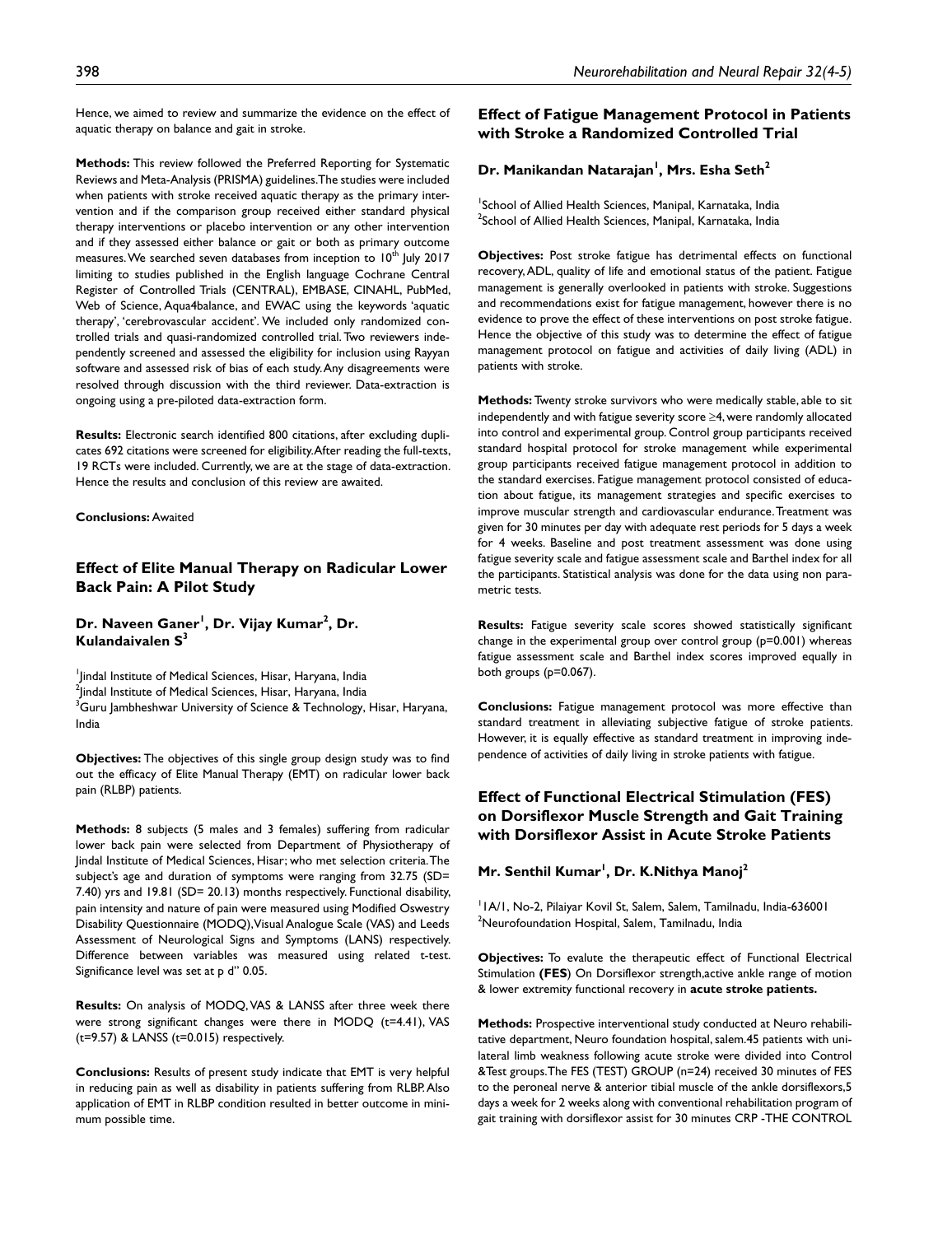GROUP ( n=21) was treated with conventional rehabilitation program of gait training with dorsiflexor assist for 1 hour per day for 2 weeks main outcome measures are,

- 1. Manual Muscle Test (MMT) for dorsiflexor assist
- 2. Goniometry for ankle joint range of motion
- 3. Fugl-Meyer Assessment (FMA) score for lower extremity functional recovery

**Results:** After 2 weeks of treatment dorsiflexor muscle strengthh increased significantly by 56.6% & 27.7 % in the FES group & Control group respectively. Voluntary ankle dorsiflexion & lower extremity motor function improved significantly in both the groups. When compared with control group a significant improvement (p<0.05) was measured in all assessment parameters in the FES group

**Conclusions:** Therapy combining FES & conventional rehabilitation program of gait training with dorsiflexors assist was superior to a conventional rehabilitation program of gait training with dorsiflexor assist alone, in terms of improving dorsiflexor strength, active anle range of motion & lower extremity functional recovery in acute Stroke patients

## **Effect of Mirror Therapy on Lower Extremity Muscle Activation in Patients with Stroke**

## Dr. Asha G<sup>1</sup>, Dr. John Solomon<sup>2</sup>, **Dr. Senthil Kumaran D3**

<sup>1</sup>School of Allied Health Sciences, Manipal University, Manipal, Karnataka, India

<sup>2</sup>School of Allied Health Sciences, Manipal University, Manipal, Karnataka, India

<sup>3</sup>School of Allied Health Sciences, Manipal University, Manipal, Karnataka, India

**Objectives:** To determine the effect of mirror therapy in patients with acute stroke on: the level of muscle activation in ankle dorsiflexor (Tibialis anterior) and knee flexors (Hamstrings) and lower extremity motor function

**Methods: Design:** Assessor blinded randomized controlled trial

**Participants:** Participants with first episode of unilateral acute stroke with hemiparesis and has the ability to complete full range of motion of lower limb on the normal side were enrolled.

**Intervention:** Participants in the experimental group underwent conventional rehabilitation and Mirror therapy using mirror box for the lower limb in semireclined and sitting. Participants in the control group underwent sham therapy and conventional rehabilitation. Participants in both the group received intervention for 30 minutes/session, 12 sessions for a period of 2 weeks.

**Outcome measures:** Muscle activation amplitude in root mean squarerms (Normalized to % maximal voluntary contraction %MVC), Fugl Meyer Assessment-Lower extremity scale (FMA-LE) and Motricity Index- lower extremity scale

**Results:** 18 participants completed the study. No pre existing differences between the experimental and control group were found on demographic and clinical variables. There was no significant difference observed for dorsiflexors(semireclined:p=0.735, sitting:p=0.513) and hamstring muscle activation (supine:p=0.50, prone:p=0.48), though experimental

group showed better activation compared to control group. There was significant difference seen in motricity index score(p=0.014) between group. No significant difference was found in the FMA-LE scores(p=0.38) between group

**Conclusions:** This study shows that administration of Mirror therapy in addidtion to Conventional rehabilitation did not produce significant recovery in lowerlimb muscle activation and motor function compared to conventional rehabilitation alone in patients with acute stroke

# **Effect of Neuromuscular Electrical Stimulation (NMES) on Management of Dysphagia in Patients with Stroke**

### **Ms. Nikita Uday Kirane1 , Ms. Gayatri Attmaram Hattiangadi<sup>2</sup> , Ms. Gayatri Attmaram Hattiangadi3**

<sup>1</sup>T.N.M.C. & B.Y.L. Nair Charitable Hospital, Mumbai, Maharashtra, India  $^{2}$ T.N.M.C. & B.Y.L. Nair Charitable Hospital, Mumbai, Maharashtra, India <sup>3</sup>T.N.M.C. & B.Y.L. Nair Charitable Hospital, Mumbai, Maharashtra, India

### **Objectives:**

- 1. To study efficacy of NMES as an adjunct to traditional therapy (TT) in management of dysphagia.
- 2. To study outcome measures of NMES as compared to TT in improving swallow function.

**Methods:** Quasi-experimental non-concurrent cohort design was used. Participants with oropharyngeal dysphagia were recruited in the study using pre-set inclusion and exclusion criterions.

Study consisted of two groups: experimental and control group. Experimental group (n=10), was subjected to NMES with TT. Existing data from historical study (Jirgale, 2014) was used as control group (n=10), where only TT was given.

Protocol for placement of electrodes and administration of NMES was constructed.

Nair Hospital Bedside Swallowing Assessment (NHBSA) and Nair Hospital Swallow Ability Scale (NHSAS) was administered to measure pre-therapy scores. NHBSA recorded: swallow duration for dry swallow, thin, thick liquid, semi-solid; yielding type of dysphagia. NHSAS recorded severity of dysphagia.

Number of therapy sessions were pre-decided depending upon severity of dysphagia. Current level varied between 12-16 mA. After completion of therapy, NHBSA and NHSAS were repeated to obtain post-therapy scores. Non-parametric statistical analysis of pre-post measures across experimental group; and pre-post measure differences across experimental and control group were done.

**Results:** All participants were shifted from complete non-oral to complete oral mode in both groups. Significant difference (p<0.01) across all parameters was seen, for within-experimental group comparison. Analysis across experimental and control group revealed significant difference in swallow duration of thin, thick liquid, semi-solid and severity of dysphagia (p<0.05).

**Conclusions:** Study concludes that there is a strong beneficial effect of NMES as an adjunct to TT, which is over and above the effect of TT, in improvement of swallowing ability.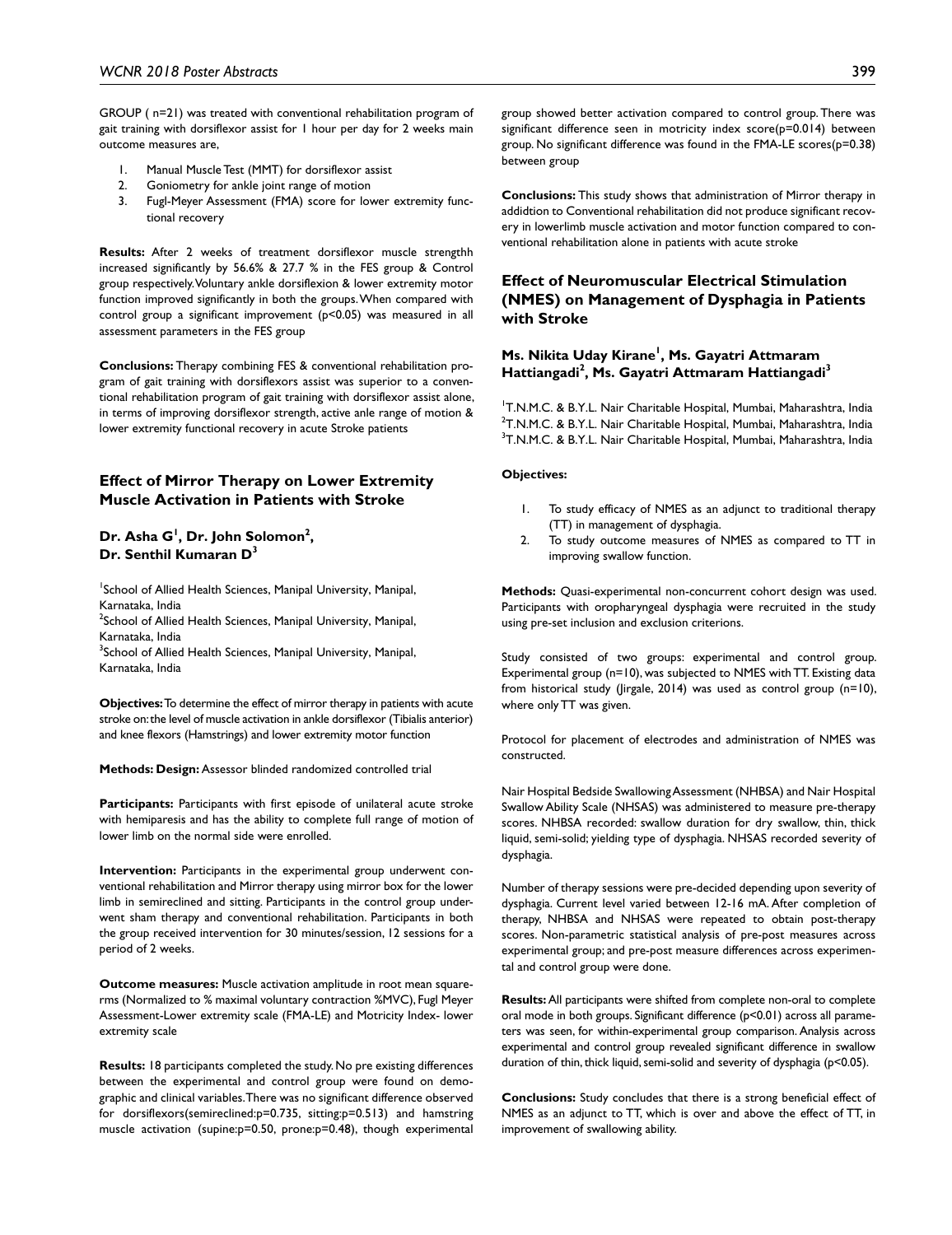# **Effect of Observation with Intent to Imitate Therapy on Upper Limb Muscle Activation In Patients with Stroke- Randomized Controlled Trial**

### **Ms. Dhwani Bhadresh Doshi<sup>!</sup>, Dr. Senthil Kumaran D<sup>2</sup>, Dr. Manikandan N3**

<sup>1</sup>School of Allied Health Sciences, Manipal University, Manipal, Karnataka, India <sup>2</sup>School of Allied Health Sciences, Manipal, Karnataka, India <sup>3</sup>School of Allied Health Sciences, Manipal University, Manipal, Karnataka, India

**Objectives:** To determine the effect of Observation with intent To Imitate therapy (Action observation +Motor practice) on the activation of upper limb muscles in patients with stroke.

**Methods:** Eighteen individuals within seven days of first ever stroke, who had an intact cognition, ability to imitate with the non-paretic upper limb and Brunnstrom grade 2 to 4 in the paretic upper limb were randomized into a control (CG; n=9) or an experimental group (EG; n=9). CG participants received sham therapy + motor practice (MP), while EG participants received OTI therapy. OTI therapy was delivered via videos which involved observation with an intention to imitate drinking activity. Sham therapy included observation of random images not related to motor activity. MP included the practice of drinking activity. Both the group participants received the routine physical therapy as well. All participants received treatment for a total of 15 sessions of 30 minutes each, twice a day, over a period of 7 days. Maximal voluntary contraction (% MVC) in six muscles of upper limb via surface electromyography was recorded at baseline and after treatment of 15 sessions. Statistical analysis was done for the data using Mann Whitney U test and Wilcoxon signed ranked test.

**Results:** The EG revealed a statistically significant improvement in the activation of Biceps Brachii (BB) and Triceps Brachii (TB) muscles (p= .009 and .012 respectively) as compared to sham therapy.

**Conclusions:** OTI therapy may be effective in improving activation of BB & TB and hence could be advocated as an adjunct to the routine rehabilitation in an acute phase post stroke to enhance the voluntary control in upper limb muscles.

# **Effect of Robot-Assisted Gait Training on Motor Recovery, Balance and Gait in Stroke**

## Dr. Palak Thaker Malhotra<sup>1</sup>, Dr. Abhishek Srivastava<sup>2</sup>, Dr. Navita Purohit<sup>3</sup>

1 Kokilaben Dhirubhai Ambani Hospital, Mumbai, Maharashtra, India  $^{2}$ Kokilaben Dhirubhai Ambani Hospital, Mumbai, Maharashtra, India <sup>3</sup>Kokilaben Dhirubhai Ambani Hospital, Mumbai, Maharashtra, India

**Objectives:** Stroke survivors have impaired motor control leading to impaired balance and alteration in gait. The objective of the study is to evaluate the effect of robotic-assisted gait training (Lokomat<sup>TM</sup>) on motor recovery, Balance and gait in stroke survival with hemiparesis.

**Methods:** 40 subjects (M:F =15:25 and average age 52) diagnosed with acute and chronic stroke were assessed for their motor recovery using Fugl-Meyer scale for lower extremity and balance and gait function using Tinetti scale and were assessed pre-post robotic-assisted gait training. They were trained for 12 sessions for the duration of 30 minutes thrice a week for 4 weeks each on robotic-assisted gait training.

**Results:** Subjects showed significant improvement in scores of Fugl Meyer and Tinetti scale when compared for pre with post scoring (p<0.05).

**Conclusions:** Findings of study concludes that robotic-assisted gait training enhances the motor recovery and improves the balance and gait function in stroke survivors. Long term randomized controlled trials are required to prove the further efficacy.

### **Effect of Spatial Versus Temporal Training Using CDP on Balance in Subacute Stroke**

### **Dr. Geeson David Arumbur**

1 Kokilaben Dhirubhai Ambani Hospital and Research Centre, Mumbai, Maharashtra, India

**Objectives:** To assess the effect of spatial versus temporal training using CDP on balance in sub acute stroke.

**Methods:** Two groups of subacute stroke patients given balance training using either spatial method or temporal method

**Results:** Both groups showed improvement in balance scores

**Conclusions:** Both training methods had an effect on improving balance in subacute stroke patients

# **Effect of Training Eye Hand Coordination Using Emerging User Interface Technologies in Stroke Survivors a Randomized Controlled Study**

### Mr. Nikhil Choudhary<sup>1</sup>

<sup>1</sup>Dr S.N. Medical College, Jodhpur, Rajasthan, India

**Objectives:** Eye-hand coordination is essential for humans, as many activities in daily life require precise eye and hand functions. Eye gaze supports hand movement planning by marking key positions to which the fingertips or grasped object are subsequently directed. The stroke survivors have poorer eye-hand coordination, in terms of slower movement and reduced accuracy when using their affected hand. The present study examined a novel way to train eye hand coordination in stroke patients by gamification using emerging natural user interface technologies.

**Methods:** A total of 6 subjects (mean age 59.6 years) with chronic stroke were screened and randomized into experimental and control groups with n=3 each. Control group received 1 hour of standard upper limb physical therapy interventions like strengthening exercises, grasp and release activities, reaching and dexterity tasks once daily, 6 days a week for total 4 weeks. Along with the above interventions experimental group also played a customized eye and hand coordination computer game using Tobii eye x and Leap motion controller for 3 sessions of 2 minutes each. The primary outcome measure was Box and Block test.

**Results:** There was a significant improvement in hand function scores of the affected hand in the experimental group (F= 4.471, p= 0.025)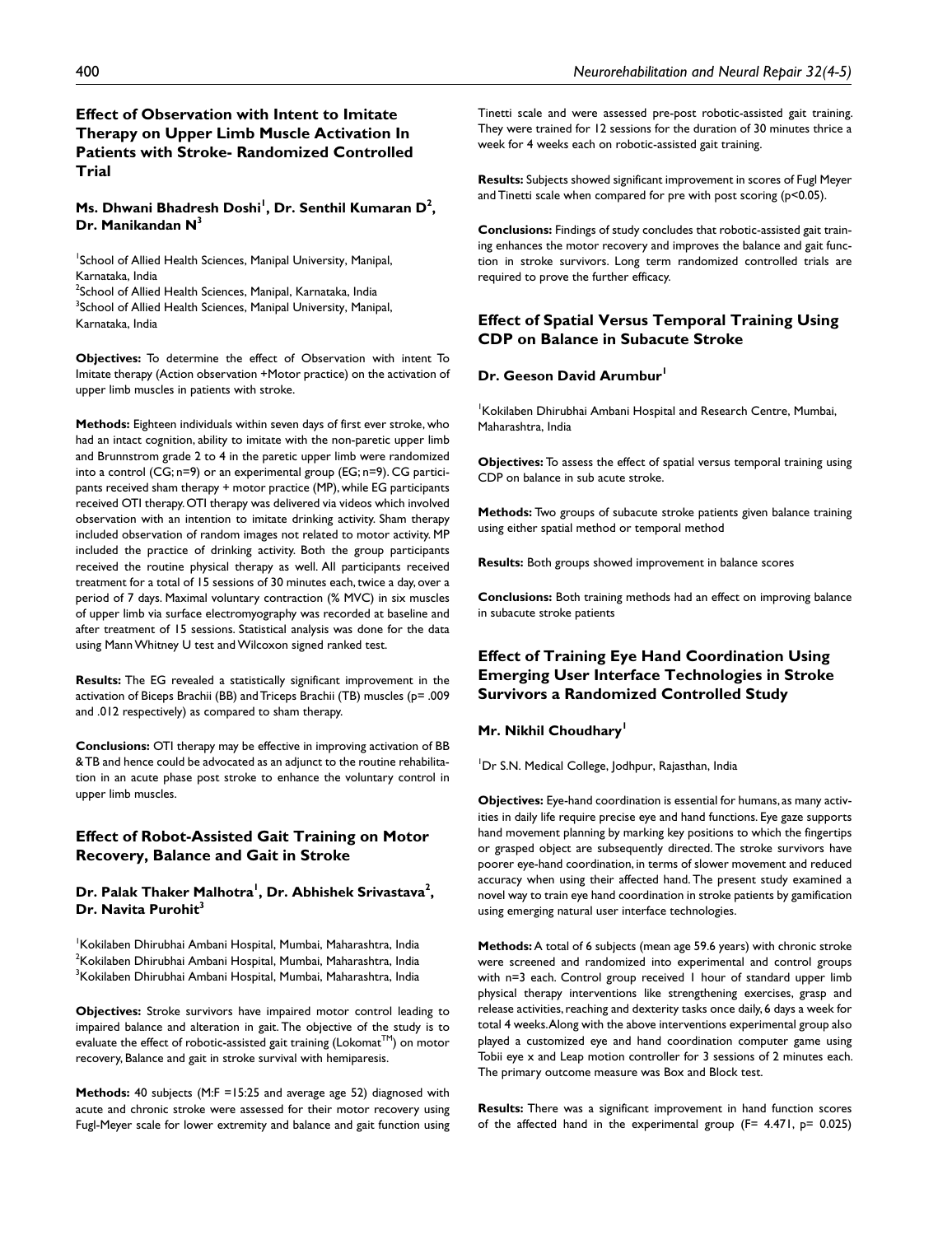compared to the control group. Total scores of the hand function test also correlated significantly with hand eye coordination performance scores (r= 0.643)

**Conclusions:** By using emerging natural user interface technology and gamification techniques eye hand coordination performance and hand function scores can be improved in stroke survivors.

Is the abstract presented earlier?: Yes

## **Effect of Unstable Surface Sitting on Anterior Tibial Muscle Activity Following Stroke**

### **Dr. Ramachandran Sivakumar1 , Ms. Jena Sonali2**

<sup>1</sup>Sri Ramachandra University, Chennai, Tamilnadu, India <sup>2</sup>Sri Ramachandra University, Chennai, Tamilnadu, India

**Objectives:** To compare the effect of stable and unstable sitting conditions on anterior tibial muscle activity in acute stroke individuals and healthy age matched adults.

**Methods:** 15 First-time acute stroke patients with cerebral hemispheric infarcts and 15 age matched healthy adults participated in the study. Subjects performed static sitting, forward reach and lateral reach in stool and Swiss ball. The anterior tibial activity was recorded in normal and affected lower limb in hemipertic subjects and both lower limbs of healthy subjects. Friedman test was used to test the difference in activity within stool sitting and Swiss ball sitting. Wilcoxon signed-rank and Mann-whitney U were used to test the difference between similar sitting reaching activities from stool and Swiss ball, within and between study groups.

**Results:** All the study subjects showed increase in anterior tibial activity in Swiss ball sitting compared to stool sitting. Lateral reaching resulted in higher level of anterior tibial activity among the participants. In stroke patients, anterior tibial activity in affected side was lesser than normal side in stable and unstable surface. In healthy adults statistically significant inter limb difference was not noted. The normal side activity in stroke patients was greater than the recording in healthy individuals (p<0.05). The anterior tibial activity in affected side reached values equal to those of healthy adults, while using Swiss ball. Side of hemiplegia did not influence the anterior tibial muscles.

The Swiss ball sitting activities provoke greater anterior tibial activity in paretic lower limb compared to activities in stable base of support in patients with hemiplegia.

# **Effect of Upper Extremity Chemodenervation and Stretching Casting on Gait Parameters in Spastic Acquired Brain Injury Patients**

**Mr. Carl Ganzert<sup>'</sup>, Dr. Paul Winston<sup>2</sup>, Dr. Rajiv Reebye<sup>3</sup>** 

<sup>1</sup>New Westminster Rehabilitation Group & Hodgson Ort, New Westminster, British Columbia, Canada

 $2$ New Westminster Rehabilitation Group & Queen Alexa, Victora, British Columbia, Canada

 $3$ New Westminster Rehabilitation Group & UBC, New Westminster, BC, Canada

**Objectives:** A case series study to prospectively investigate the changes in temporospatial and kinematic gait parameters in Acquired Brain Injury (ABI) patients treated for upper limb flexor pattern spasticity with botulinum toxin A injection and adjunctive therapy involving stretching casting.

This study is intended to guide future research.

**Methods:** Once selected, patients were treated with ultrasound guided incobotulinum toxin type A injection to the Brachialis (100 units) and Brachioradialis (75 units) muscles. Two weeks following injection, patients received a single upper extremity stretching cast for a duration of seven days.

Outcome measures consisted of: Modified Ashworth Scale (MAS), Tardieu Spasticity Angle (TSA), maximum elbow extension range of motion (ROM), two minute walk test (2MWT), Edinburgh gait score (EGS) and a calculation of step length symmetry. Outcomes were selected to show the changes in functional gait parameters and how they compare to upper extremity spasticity attributes.

**Results:** Clinically important improvements of up to 9 points were noted in EGS results. Step length symmetry was also shown to normalize by greater than 5% along with improvements in 2MWT results. These improvements corresponded with improvements in TSA results pre and post casting.

**Conclusions:** Combined intervention of toxin injection and stretching casting to the upper extremity has been shown to affect improvements on functional gait parameters of ABI patients with spasticity.

# **Effectiveness of an Action-Observation Based Interactive Platform (Mirrorable) in Improving Hand Function in Children Suffering from Unilateral Cerebral Palsy**

Dr. Arturo Nuara<sup>1</sup>, Dr. Pietro Avanzini<sup>2</sup>, Mrs. Francesca Fedeli<sup>3</sup>, Dr. Roberto D'Angelo<sup>4</sup>, Prof. Giacomo **Rizzolatti5 , Dr. Maddalena Fabbri Destro6**

<sup>1</sup> Consiglio Nazionale delle Ricerche (CNR), Parma, Italy  $^{\rm 2}$ Consiglio Nazionale delle Ricerche (CNR), Parma, Italy <sup>3</sup>Fight The Stroke, Milan, Italy 4 Fight The Stroke, Milan, Italy <sup>5</sup>Università di Parma, Parma, Italy  $^6$ Consiglio Nazionale delle Ricerche (CNR), Parma, Italy

**Objectives:** Engaging the Mirror Neuron System and brain networks shared with action execution, Action Observation Therapy (AOT) has been found to be effective in improving hand motor function in children with unilateral-cerebral-palsy (UCP). The aim of this study is to assess the effectiveness of an AOT-based home interactive platform combining video-stories with child-to-child remote sessions (*Mirrorable*) in improving hand function in children suffering from UCP due to perinatal stroke.

**Methods:** 14 UCP Children (age 5-10 y.o.) with mild-to-moderate hand impairment underwent 20 Mirrorable sessions structured as follows: first, subjects had to observe and imitate a wizard performing specific dexterity-demanding magic tricks, than, a child-to-child interactive video training session took place. Hand motor function measured with Besta Scale, as well as Modified-Ashworth-Scale (MAS), segmental strength (MRC), mood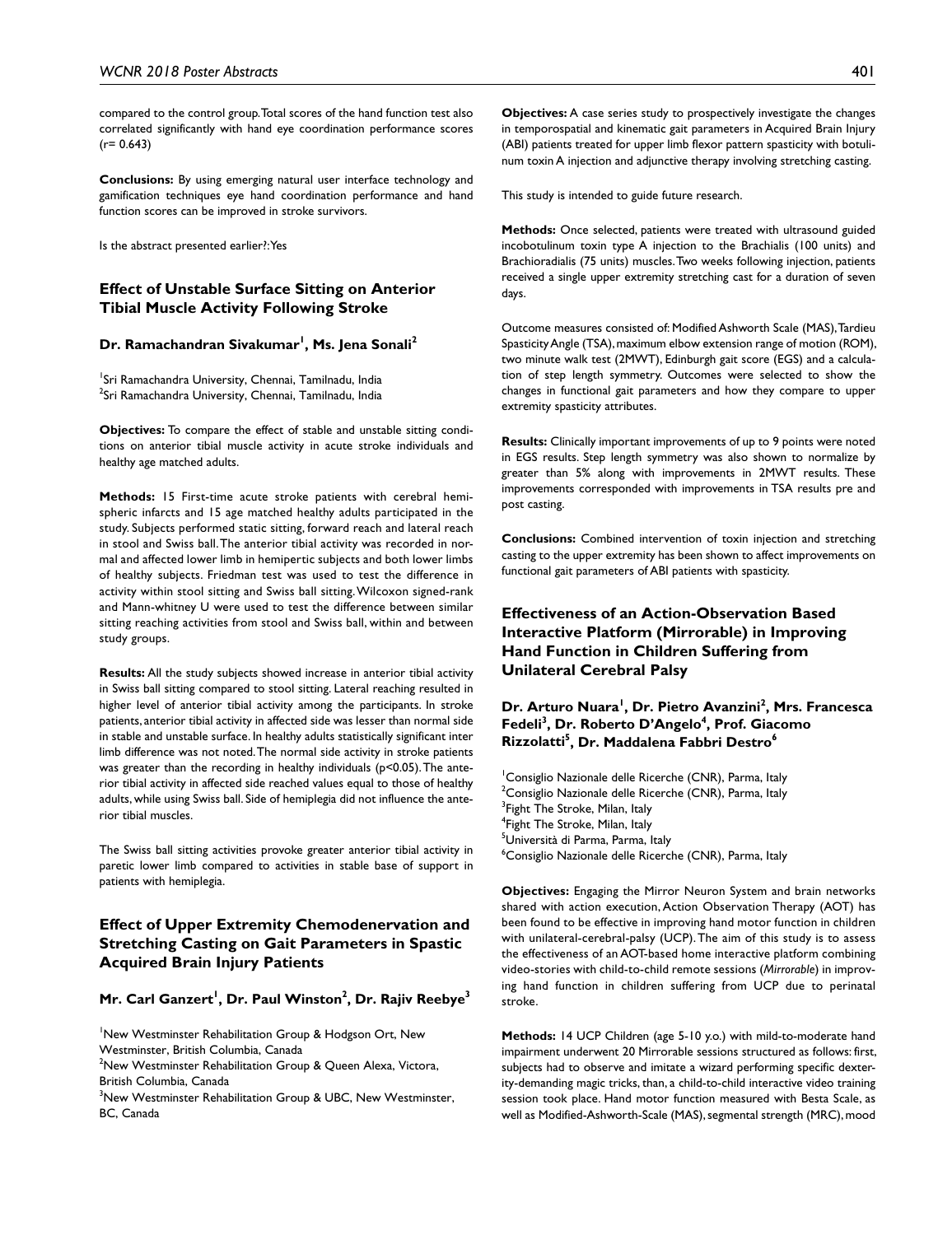VAS and Global Impression of change score (GIC), were assessed 1 month before (T-1), at baseline (T0) and at end of treatment (T1).

**Results:** Subjects showed a T0-T1 improvement in paretic hand global motor function (Besta Scale Mean score 0,53+0,47 vs 0,56+0,45, p=0,015) and a trend to significant T0-T1 improvement in Grasping (Besta Scale Grasp score 0,56+0,34 vs 0,58+0,32, p=0,082) Moreover, a significant improvement of GIC (0,0+0,0 vs 0,50+0,65, p=0,013) between T0 and T1 was observed. No significant changes were found for MAS, MRC and VAS.

**Conclusions:** Mirrorable showed a potential helpful role in home handrehabilitation program for children with UCP, opening the "traditional" AOT approach to novel social-enriched scenarios through child-to-child remote interaction. As putative neuro-biological substrate of AOT, Mirror Neuron System could drive the imitative processes underlying motor learning, leading to functional-motor improvement

## **Effectiveness of Visual Conflict Exercises in Computerized Dynamic Posturography on Dynamic Balance Post Stroke Pilot Study**

### **Mrs. Chaitali Anup Vaidya1 , Ms. Vishakha Darak2**

<sup>1</sup>301, Matrusmruti Chs, Karve Road, Vishnu Nagar, Dombivali (W), Mumbai, Maharashtra, India-421202  $^{2}$ Kokilaben Dhirubhai Ambani Hospital, Mumbai, Maharashtra, India

**Objectives:** Balance impairment is commonly found in individuals post stroke. Balance training should involve a comprehensive training focusing on challenging the integration of visual, somatosensory and vestibular input. Thus the objective of the study is to evaluate the effectiveness of Computerized Dynamic Posturography (CDP) using visual conflict exercises on dynamic balance in patients post stroke.

**Methods:** 24 patients with sub-acute to chronic single hemisphere stroke were divided into 2 groups group A (CDP with visual conflict exercises) and group B (CDP without visual conflict exercises). They were accordingly trained thrice a week; for 12 sessions, 25 minutes each. Outcome measures were Berg Balance Scale and Timed Up and Go test. Evaluation was done pre,  $6^{th}$  session,  $12^{th}$  session and 1 week post follow-up.

**Results:** Both the groups showed improvement in dynamic balance scores. However inter-group analysis showed statistically significant difference in group A.

**Conclusions:** Balance training using CDP with visual conflict exercises was found to be more effective than control on dynamic balance in stroke.

# **Effects and Mechanisms of Therapeutic Instrumental Music Performance Combined with Scalp Acupuncture on Upper Limb of Patients with Stroke**

## Dr. Wenxi Li<sup>I</sup>, Dr. Meiyi Wei<sup>2</sup>, Dr. Sicong Zhang<sup>3</sup>, Dr. **Hong Zhang4 , Dr. Guohui Zhang5 , Dr. Xiayan Xue6**

<sup>1</sup>Shanghai University of Traditional Chinese Medicine, Shanghai, China <sup>2</sup>Shanghai University of Traditional Chinese Medicine, Shanghai, China <sup>3</sup>Shanghai University of Traditional Chinese Medicine, Shanghai, China <sup>4</sup>Shanghai University of Traditional Chinese Medicine, Shanghai, China <sup>5</sup>Shanghai University of Traditional Chinese Medicine, Shanghai, China <sup>6</sup>Shanghai University of Traditional Chinese Medicine, Shanghai, China

**Objectives:** Stroke are the most common causes of long-lasting hemiplegia. Up to 85% of the patients have upper limb and fine motor dysfunction during the onset of the disease. Only half of the patients regained their function in varying degrees through standard neuro-rehabilitation approaches. This study aims to establish theoretical basis for Therapeutic Instrumental Music Performance (TIMP) combined with scalp acupuncture in addressing upper limb dysfunction.

**Methods:** Therapeutic Instrumental Music Performance (TIMP) is one of the recently developed approaches which addresses motor rehabilitation by using musical instruments. It will be combined with single ipsilateral scalp acupuncture applying on the affected side of the patient's head. By this means, patients will be able to perform therapeutic exercise during scalp acupuncture therapy.

**Results:** Therapeutic Instrumental Music Performance (TIMP) can help the patients to address appropriate muscle tone, range of motion, muscle strength, coordination, finger dexterity and grasp in the upper extremities. It has been proved by Functional Magnetic Resonance Imaging (fMRI) that TIMP can lead to the plasticity in sensory and motor areas of the brain. Besides that, as a Traditional Chinese Medicine approach, the application of scalp acupuncture on the scalp corresponding to motor cortex areas of the infarct hemisphere shows positive effect of the establishment in collateral circulation.

**Conclusions:** Combination of multiple rehabilitation approach for patient with stroke have shown to be more effective than application of single approach. The combination of Therapeutic Instrumental Music Performance (TIMP) and scalp acupuncture enhances reorganization of the cortex and the retraining of the functional movement in upper extremities for stroke patients.

## **Effects of Number of Repetitions of Shaping Practice in Acute Stroke Patients: Preliminary Results of a Randomized Controlled Trial**

### **Mr. Auwal Abdullahi**<sup>1</sup>

1 Bayero University Kano, Nigeria

**Objectives**: The aim of this study is to compare the effects of protocols of hours of shaping practice and the number of repetitions of shaping practice during constraint induced movement therapy (CIMT) on upper limb function, impairment, self-efficacy and real world arm use following stroke.

**Methods:** Seventy six consecutive stroke patients will be simply randomized into groups A, B, C and D. Group A will receive 3 hours of traditional therapy. Group B will receive modified CIMT which consists of 3 hours of task practice per session per day, group C will receive 300 repetitions of task practice in 3 sessions per day and group D will receive 600 repetition of task practice in 3 sessions per day. Groups B, C, and D will use constraint for 90% of the waking hours. All treatment protocols will be administered 5 times per week for 4 weeks. The outcome of the study will be evaluated using Upper Limb Fugl Meyer, Motor activity log, Wolf motor function test, Upper Limb self-efficacy at 2, 4 weeks post intervention and 3 months follow up. The data collected so far, was analyzed using ANOVA.

**Results:** So far, 18 participants (A=5, B=4, C=5 and D=4) were 4 weeks post intervention. The result showed that, the groups did not differ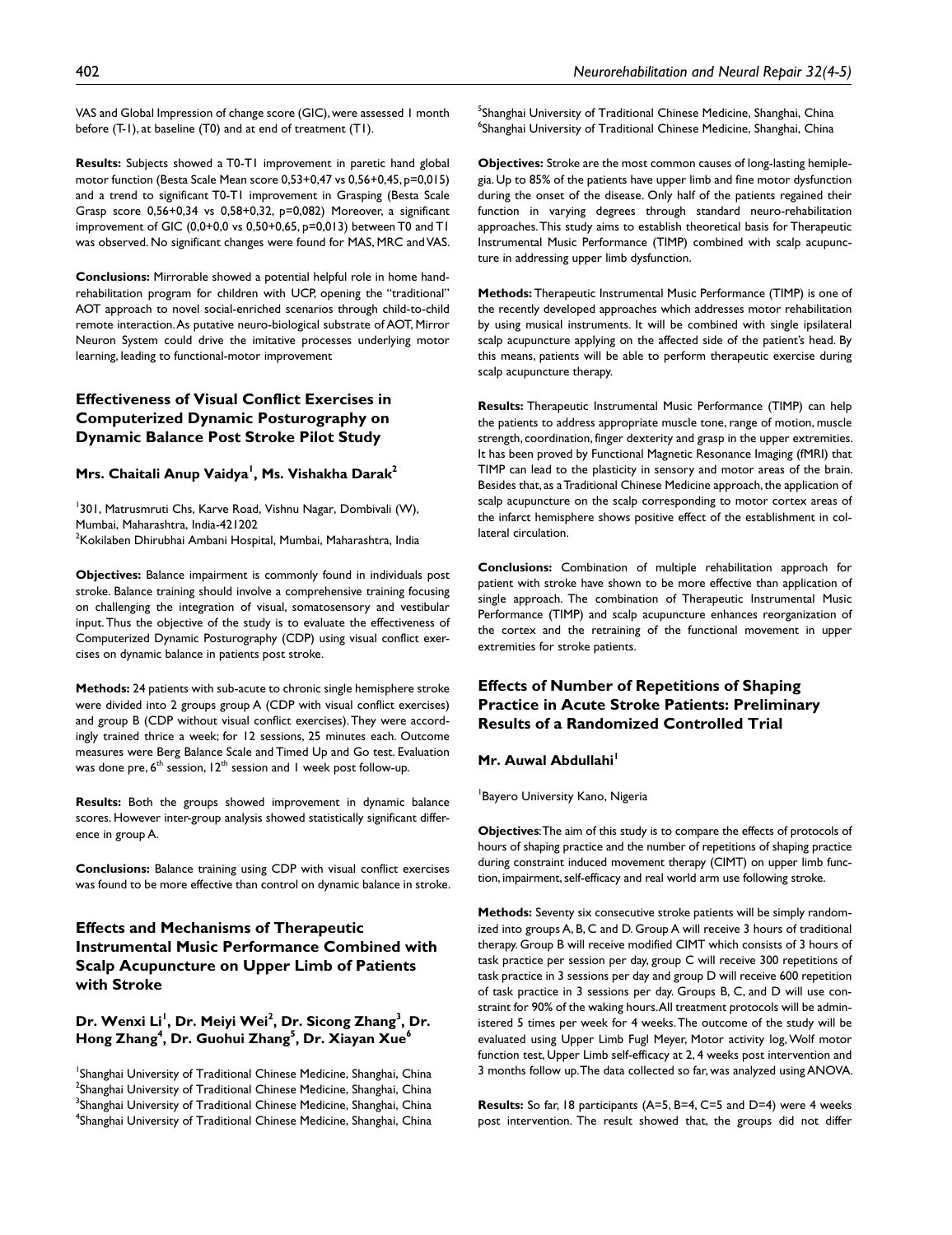significantly in demographics, p greater than 0.05, aside from time since stroke. Similarly, there were significant differences, p less than 0.05 in Upper Limb Fugl Meyer, Motor activity log and Wolf motor function test scores across the time periods in groups B, C and D, but Upper Limb selfefficacy test score only in group D. However, there are no significant differences, p less than 0.05 between groups in all the outcomes.

**Conclusions:** Number of repetition of tasks practice seems effective.

## **Effects of Static Progressive Splinting on Shoulder Contracture in Patients with Spastic Hemiparesis: a Pilot Randomized, Single-Blind, Controlled Trial**

### **Dr. Michal Riha1 , Dr. Petra Dvorakova2 , Dr. Ondrej Bradac3 , Ms. Tereza Sadlova4**

<sup>1</sup> Central Military Hospital, Prague, Czech, Czech Republic <sup>2</sup>Central Military Hospital, Prague, Czech, Czech Republic <sup>3</sup>Central Military Hospital, Prague, Czech, Czech Republic 4 Central Military Hospital, Prague, Czech, Czech Republic

**Objectives:** Patients with spastic hemiparesis after stroke often exhibit limited shoulder movement. The purpose of this study was compared the effectiveness of static progressive shoulder splinting (JAS Joint Active Systems) with traditional neurophysiological approaches (PNF, Vojta).

Methods: In this pilot trial, we enrolled adults at least 1 year after stroke. A volunteer sample of 23 patients were randomly assigned to the experimental group A or control group B. Intervention includes 4 weeks of intensive institutional treatment and then 4 weeks of home based self rehabiliation treatment. In addition, the experimental group received static progressive stretching 2 times per day for 30 minutes, 2 times 30sec series of repeated active shoulder flexion and abduction efforts at maximal speed and aerobic activities. The control group recieved 30 minutes of individual physiotherapy, 30 minutes of occupational therapy and robotic rehabilitation. Assessment performed at the start, 4 and 8 week. The primary outcome, measures by blinded assessor, was change of external rotation passive range of motion (PROM). Secondary outcome were changes in spasticity (Tardieu scale) and AROM.

**Results:** In comparison of the experimental (n=10) with the control subject (n=13) PROM (Graph 1) and AROM (Graph 2) of shoulder external rotation was significantly different in both groups F(2,42)=7.68, p=0.001, F(2,42)=3.51, p=0.039. Post-hoc analysis showed significant difference between input and subsequent measurements (p < 0.001 in both cases) in the experimental group. Control group did not achieve any significant increase PROM and AROM. Spasticity was not significantly affected.

**Conclusions:** The outcome measures of this study indicate that static progressive splinting may be useful in treating shoulder contracture in pacients with spastic hemiparesis compare to traditional rehabilitation.

## **Efficacy of Inpatient Rehabilitation by Multidisciplinary Team for Stroke Patients in Improving Functional and Cognitive Outcomes**

## Dr. Vijay Janagama<sup>l</sup>, Dr. Phani Sagi<sup>2</sup>, Ms. Sunanda **Kandiraju3 , Ms. Sheila Addanki4**

<sup>1</sup>Suvitas Holistic Health Care Pvt Ltd, Hyderabad, Telangana, India <sup>2</sup>Suvitas Holistic Health Care Pvt Ltd, Hyderabad, Telangana, India <sup>3</sup>Suvitas Holistic Health Care Pvt Ltd, Hyderabad, Telangana, India 4 Suvitas Holistic Health Care Pvt Ltd, Hyderabad, Telangana, India

**Objectives:** Stroke is a major disabling health problem in developing countries like India. In most cases, stroke leaves a challenging impact on individual's functional and cognitive status to take care of thier daily activities. With increasing burden and complexity of requirements, there is significant need for comprehensive multidisciplinary rehabilitation centers to improve functional and cognitive outcomes and improve independence for daily activities.

**Methods:** The data was collected through retrospective chart review of neurorehabilitation patients admitted from July 2015 to March 2017 (20 months), at our comprehensive inpatient rehabilitation center. The main outcomes reviewed were Barthel Index, Mini Mental State Examination and Berg balance scale at admission and discharge. We used descriptive and inferential statistics to analyze the data.

**Results:** A total of 95 patients underwent intensive stroke rehabilitation. A paired t-test was conducted to see the difference on admission and discharge for Barthel Index, Mini Mental Status Examination and Berg balance. There was a significant difference in scores for Barthel Index at admission (M=3.28, SD=3.90) and discharge (M=14.28, SD=3.42), *t*(95) =29.03, *p*=0.01; Mini Mental Status Examination at admission (M=19.44, SD=9.5) and discharge (M= 24, SD=8), *t*(95) =3.84, *p*=0.01; Berg balance at admission (M= 6.04, SD= 8.18) and discharge (M=31.01, SD= 12.03), *t*(95) =23.32, *p*=0.01.

**Conclusions:** From the above results, it was found that there was a significant improvement in the functional and cognitive status of patients going through intensive inpatient stroke rehabilitation by multidisciplinary team. Multidisciplinary approach ensures holistic approach to alleviate the impact of stroke and improve their functional and cognitive status to enhance indepedence for daily activities.

# **Efficiency of Physical Therapy on Postural Imbalance After Stroke. Preliminary Results of First Meta-Analysis**

**Mr. Aurelien Hugues<sup>I</sup>, Dr. Julie Di Marco<sup>2</sup>, Dr. Perrine Janiaud<sup>3</sup>, Dr. Yufeng Xue<sup>4</sup>, Dr. Jennifer Pires<sup>5</sup>, Dr. Hooman Khademi6 , Dr. Michel Cucherat7 , Prof. Isabelle**   $\mathsf{Bonan}^8,\mathsf{Prof.}$  Francois Gueyffier<sup>9</sup>, Prof. Gilles Rode<sup>10</sup>

<sup>1</sup>Service De Médecine Physique Et Réadaptation, Hôpi, Lyon, Rhone-Alpes Auvergne, France

<sup>2</sup>Service De Médecine Physique Et Réadaptation, Hôpi, Lyon, Rhone-Alpes Auvergne, France

<sup>3</sup>Umr 5558 Cnrs Lyon, Université De Lyon 1, France., Lyon, Rhone-Alpes Auvergne, France

4 Pôle Information Médicale Évaluation Recherche, Ho, Lyon, Rhone-Alpes Auvergne, France

<sup>5</sup>Rovisco Pais Rehabilitation Centre, Tocha, Portuga, Tocha, Centre, Portugal <sup>6</sup>International Agency Of Research On Cancer, World, Lyon, Rhone-Alpes Auvergne, France

<sup>7</sup>Umr 5558 Cnrs Lyon, Université De Lyon 1, France., Lyon, Rhone-Alpes Auvergne, France

<sup>8</sup>Service De Médecine Physique Et De Réadaptation, C, Rennes, Bretagne, France

<sup>9</sup>Service De Pharmacologie Clinique Et Essais Thérap, Lyon, Rhone-Alpes Auvergne, France

<sup>10</sup>Service De Médecine Physique Et Réadaptation, Hôpi, Lyon, Rhone-Alpes Auvergne, France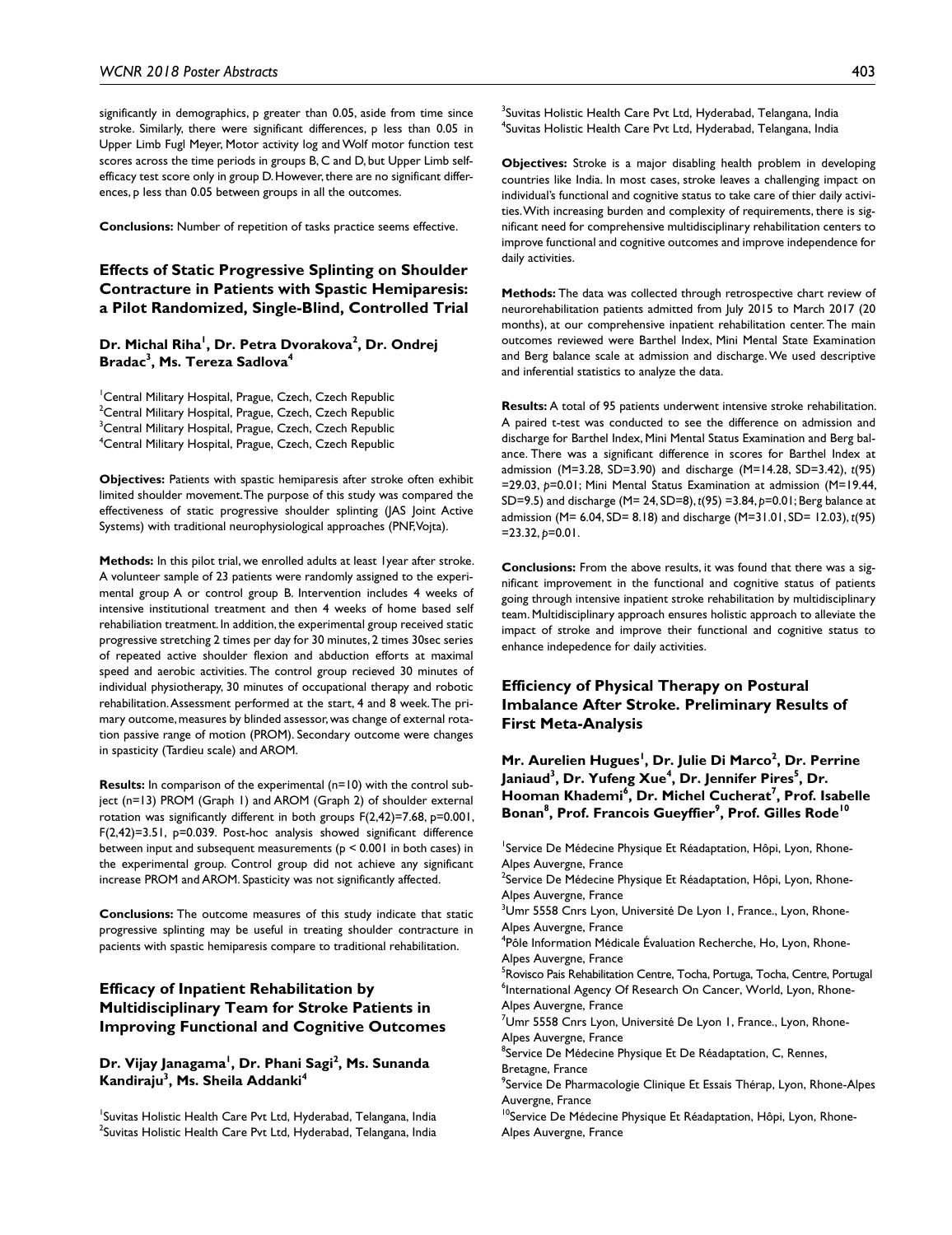**Objectives:** Stroke involves postural imbalance (PI) with a negative impact on the level of activity and autonomy. Current physical therapies (PT) have shown a large variety of effects. There are few meta-analyses assessing the evidence of PT for rehabilitation of PI after stroke. The aim is to compare the efficiency of all PT used after a stroke to one another on the reduction in PI in adult patients after stroke.

**Methods:** A systematic review and meta-analysis were performed according the Cochrane recommendations (Hugues *et al.*, 2017). All randomised controlled trials have been included until august 2015. Outcomes were the Berg Balance Scale (BBS), posturographic parameters in static condition and measures of independence in activities of daily living. The selection has been performed by two independent authors.

**Results:** 173 RCT from 9337 studies have been included. 20 RCT (588 participants, sample size (mean: 29.4; range: 8 to 61)) have compared PT with no treatment. PT is more effective than no treatment on the BBS (mean difference (MD): 3.61; 95% confidence interval (CI) [0.63; 6.58]) for immediate effects and (MD: 2.29; 95% CI [0.35; 4.23]) for persisting effects; the body weight bearing on lower limbs (standardised mean difference (SMD): 0.29; 95% CI [0.09; 0.49]) for immediate effects; the anteroposterior velocity of centre of pressure with eyes closed (SMD: -0.80; 95% CI [-1.57; -0.03]) for immediate effects; the maximum excursion to the affected side of the limit of stability with eyes opened (SMD: 0.24; 95% CI [0.03; 0.45]) for immediate effects and the Barthel Index (MD: 31.34; 95% CI [21.85; 40.83]) for immediate effects.

**Conclusions:** These preliminary results show a reduction in the postural asymmetry, a more efficient balance and a better autonomy after PT compared to no treatment.

## **Electrophysiological Study of Muscle Activity of Lower Limb in Affected and Unaffected Limb While Performing Mirror Movements in Stroke**

### **Ms. Soniya Chhibber1 , Prof. Meruna Bose2**

<sup>1</sup>MGM Institute 'S University Department of Physiotherapy, Navi Mumbai, Maharashtra, India <sup>2</sup>MGM Institute 'S University Department of Physiotherapy, Navi Mumbai, Maharashtra, India

**Objectives**: To study muscle activity as well as affect of visual feedback in affected and unaffected lower limb while performing movements of unaffected lower limb in subjects with

**Methods:** 30 stroke subjects participated in study without any deficits in language and attention, presence of peripheral neuropathies, cognitive impairment. Spasticity was assessed by Modified Ashworth Scale(MAS), motor function by Fugl Meyer Lower Extremity Scale and cognitive functioning using Mini-Mental State Examination(MMSE).

Each participant performed 3 trials of 3 different lower limb activities (knee extension, knee extension with dorsi flexion, heel slide). Electromyography surface electrodes were placed on Vastus Medialis and Vastus Lateralis for knee extension, Gastrocnemius and Quadriceps for knee extension with dorsi flexion, Hamstrings and Quadriceps for heel slide for both affected and unaffected limb. sEMG variables i.e. amplitude,peak frequency and median frequency depicting muscle force, muscle activation and muscle fatigability respectively was recorded using Biograph Infinity equipment and its software during all lower limb activities of affected & unaffected lower limb.

**Results:** Linear regression analysis of recorded sEMG variables of affected lower limb muscle activities during all movements of unaffected lower limb reveals that a considerable amount of muscle activity in affected limb can be predicted significantly by movement of unaffected lower limb (p<0.05). When same activities were performed with mirror, sEMG variables showed higher values, however were statistically not significant

**Conclusions:** This study concludes that there is considerable amount of activation of muscles on affected lower limb while moving unaffected lower limb in both situations i.e. without and with mirror. All sEMG variables i.e. amplitude, peak frequency and median frequency depicting muscle force, muscle activation and muscle fatigability were influenced by visual feedback using mirror during all lower limb activities.

# **Embodied Cognition Theory Based Action Verb Processing Treatment for Stroke Patients' Upper Extremity Function Recovery: Behavioral Effects and Neurophysiological Mechanisms**

Dr. Chunlei Shan<sup>1</sup>, Dr. Sicong Zhang<sup>2</sup>, Dr. Ruiping Hu<sup>3</sup>, Dr. Xiangtong Ji<sup>4</sup>, Dr. Xiaodan Liu<sup>5</sup>, Dr. Yijie Liu<sup>6</sup>, Dr. **Qian Xu<sup>7</sup>, Dr. Zhu Chen<sup>8</sup>, Dr. Ping Wang<sup>9</sup>, Dr. Jian** Chen<sup>10</sup>

<sup>1</sup>Shanghai University of Traditional Chinese Medicine, Shanghai, Shanghai, China

<sup>2</sup>Shanghai University of Traditional Chinese Medicine, Shanghai, Shanghai, China

 $^3$ Huashan Hospital Affiliated To Fudan University, Shanghai, China 4 Huashan Hospital Affiliated To Fudan University, Shanghai, China <sup>5</sup>Shanghai University of Traditional Chinese Medicine, Shanghai, China <sup>6</sup>Shanghai University of Traditional Chinese Medicine, Shanghai, China  $\rm ^7$ The Second Rehabilitation Hospital of Shanghai, Shanghai, China  $^8\!$ The Second Rehabilitation Hospital of Shanghai, Shanghai, China  $^9$ The Second Rehabilitation Hospital of Shanghai, Shanghai, China <sup>10</sup>Dahua Hospital, Xuhui Distinct, Shanghai, China

**Objectives:** Embodied cognition theory suggests language especially action verb process is implemented by motor cortex. This study was to reveal whether the action verb process could facilitate the plasticity of motor cortex and promote the recovery of upper extremities motor function for stroke patients. Furthermore, transcranial magnetic stimulation motor evoked potentials (TMS-MEP) and functional magnetic resonance imaging (fMRI) were adopted to explore the mechanism underlying this recovery.

**Methods:** In Experiment 1, eight stroke patients received three weeks' training procedure in A-B-A sequence, with one protocol for a week each (6 days a week). They implemented Protocol A (read and understand the action verb such as "peel a peanut") in the first and third weeks and carried out Protocol B (read and understand the abstract verb such as "envy someone") in the second week. Evaluations of upper extremities function, such as Fugl-Meyer assessment and Simple Test for Evaluating Hand Function, were adopted before and after treatment. In Experiment 2, 18 health subjects received TMS-MEP assessment to show the different effects on pyramidal tracts by action verb or abstract verb process. In Experiment 3, fMRI was adopted to illustrate the cortex activation difference by action or abstract verb process in 2 healthy subjects.

**Results:** The results of Experiment 1 showed that action verb process training (protocol A) can improve motor function of upper extremities significantly rather than by abstract verb process training (Protocol B).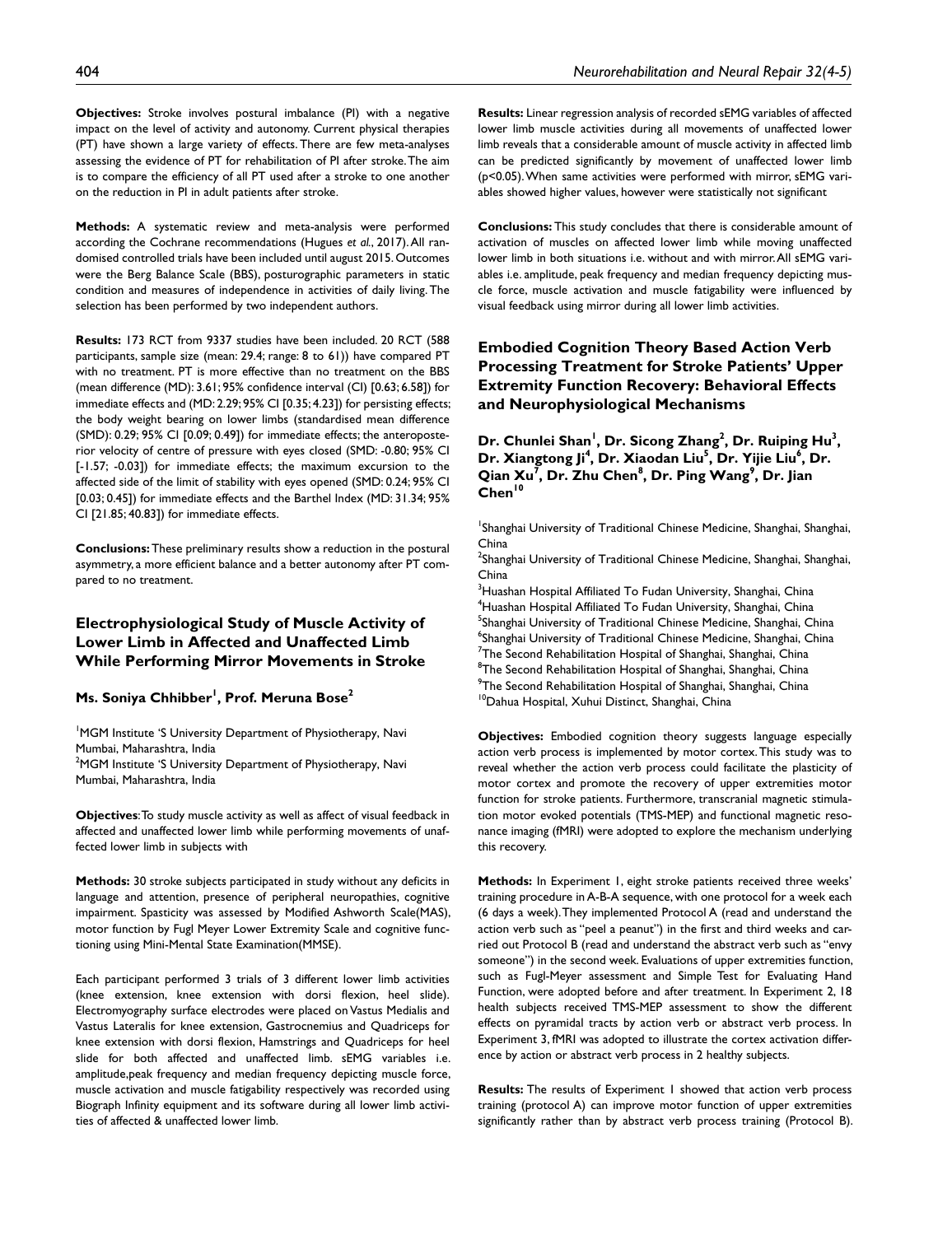Experiment 2 indicated that action verb process induced higher amplitude and shorter latency of TMS-MEP than abstract verbs process. Experiment 3 showed action verb process resulted in more activations in motor cortex than by abstract verb process.

**Conclusions:** Action verb process training, as an innovative treatment, could promote the recovery of upper extremities for stroke patients, which may be relevant to facilitated plasticity in motor cortex and pathway.

## **Evolution of Resting-State Functional Connectivity in Relation to Motor Performance and Recovery After Stroke: A Pilot Study Using fNIRS**

## Dr. Sungmin Cho<sup>1</sup>, Dr. ByungHee Park<sup>2</sup>, Dr. Jihong Park<sup>3</sup>, Prof. Won-Seok Kim<sup>4</sup>, Dr. SuYeon Kwon<sup>5</sup>, Dr. **MiKyong Oh6 , Prof. Nam-Jong Paik7**

<sup>1</sup>301-1221, Seoul National University, Daehak-dong, Gwanak-gu, Seongnam-si, Gyeonggi-do, Korea, Republic of-151-744

<sup>2</sup>Seoul National University Bundang Hospital, Seongnam-Si, Gyeonggi-Do, Korea

<sup>3</sup>Seoul National University Bundang Hospital, Seongnam-Si, Gyeonggi-Do, Korea

4 Seoul National University Bundang Hospital, Seongnam-Si, Gyeonggi-Do, Korea

<sup>5</sup>Seoul National University Bundang Hospital, Seongnam-Si, Gyeonggi-Do, Korea

6 Seoul National University Bundang Hospital, Seongnam-Si, Gyeonggi-Do, Korea

<sup>7</sup>Seoul National University College Of Medicine Seoul National University Bundang Hospital, Seongnam-Si, Gyeonggi-Do, Korea

**Objectives:** The purpose of this study is to investigate the longitudinal changes in the resting-state functional connectivity in stroke patients.

**Methods:** 28 first-ever stroke patients and 13 age-matched control subjects were recruited. Participants were classified to mild-impairment (MI) and severe-impairment (SI) group according to the initial Fugl-Meyer Assessment Upper Extremity score (FMA-UE). All subjects were evaluated with fNIRS at around 7 days after stroke (T1) and post-stroke 3 month (T2). A total of 40 channels positioned according to International 10-20 EEG System. 6 regions of interest (ROI) which were dorsolateral prefrontal cortex (DLPFC), supplementary motor area (SMA), premotor area (PMA), primary motor cortex (M1), primary sensory cortex (S1) and parietal association area (PA) were included in the analysis.

**Results:** The changes in interhemispheric connectivity of PMA was independent predictor of FMS-UE at T2 only in MI group with age, NIHSS, and CST involvement adjusted (p=0.045). In the MI group, the significant changes over time from T1 to T2 were towards the value in normal control group. However, in the SI group, the connectivity between ipsilesional SMA and contra-lesional M1 showed a shift away from normal (. SI group showed higher increase of connectivity in general, and there were more effective connections in SI group at T2 under the 5% threshold in the whole brain correlation analysis for comparison of the brain network between MI and SI groups (. Changes in global efficiency and clustering coefficient was significant only in the MI group.

**Conclusions:** The evolution of functional connectivity in the resting state of post-stroke brain, which reflects the changes in efficiency of information transfer and the new features of network, differs in MI and SI group.

## **Exploring Stroke Patient's Expectations for Upper Limb Motor Recovery and Barriers to Achieving Those Expectations**

Dr. Katie Meadmore<sup>1</sup>, Dr. Ann-Marie Hughes<sup>2</sup>, Dr. Kelly Lundrigan<sup>3</sup>, Dr. Matthew Spraggs<sup>4</sup>, Dr. Chris Freeman<sup>5</sup>, Dr. Neil Grabham<sup>6</sup>, Prof. Steve Beeby<sup>7</sup>, Dr. John Tudor<sup>8</sup>, **Dr. Kai Yang9**

1 University of Southampton, Southampton, Hampshire, United Kingdom  $^{\rm 2}$ University of Southampton, Southampton, Hampshire, United Kingdom  $^3$ University of Southampton, Southampton, Hampshire, United Kingdom 4 University of Southampton, Southampton, Hampshire, United Kingdom  $^5$ University of Southampton, Southampton, Hampshire, United Kingdom  $^6$ University of Southampton, Southampton, Hampshire, United Kingdom  $^7$ University of Southampton, Southampton, Hampshire, United Kingdom  $^8$ University of Southampton, Southampton, Hampshire, United Kingdom  $^9$ University of Southampton, Southampton, Hampshire, United Kingdom

**Objectives:** Upper limb (UL) impairment is a common consequence post stroke and affects the ability to undertake many activities of daily living. However, the UL is often neglected in rehabilitation. The data presented here explore the relationship between stroke survivors' expectations for their own UL recovery and barriers to achieving these expectations.

**Methods:** Ten people with chronic stroke and 4 partners of people with stroke completed a semi-structured interview at the University of Southampton with an experienced researcher.

**Results:** Thematic analysis of transcripts revealed two main themes for expectations of recovery that were not being achieved. *Amount of motor recovery* reflected impairment and activity improvements, and *goals for recovery* reflected personal goals that participants set themselves in relation to life before and after stroke. Participants knew that recovery required both physical and mental effort to use the UL; however, most participants still undertook less than 3.5 hours of UL activity a week. Barriers were identified as lack of support, physical inability (including fatigue) and psychosocial factors (such as motivation and frustration). Participants hoped that advances in research and healthcare technologies could help their UL recovery, but many stated they did not know what was available for them to use.

**Conclusions:** The findings show a mismatch between expectation and achieved UL recovery. Providing more information about UL recovery to stroke survivors in the chronic stages of stroke may be beneficial, and interventions should focus on overcoming the greatest barriers to UL activity.

## **Feasibility of Post-Stroke Upper Limb Rehabilitation Using Embodied Virtual Reality**

Dr. Nirmal Narayan<sup>1</sup>, Dr. Advait Kulkarni<sup>2</sup>, Dr. **Gangadhar Garipelli<sup>3</sup>, Dr. Daniel Perez-Marcos<sup>4</sup>, Dr.** Karen Kerman<sup>5</sup>, Dr. Kavita Lulla<sup>6</sup>, Dr. Shivangi Borker<sup>7</sup>, **Dr. Charulata Sankhla Savant<sup>8</sup>** 

1 PD Hinduja National Hospital, Mumbai, Maharashtra, India <sup>2</sup>PD Hinduja National Hospital, Mumbai, Maharashtra, India <sup>3</sup>MindMaze SA, Lausanne, Vaud, Switzerland 4 MindMaze SA, Lausanne, Vaud, Switzerland <sup>5</sup>MindMaze SA, Lausanne, Vaud, India 6 PD Hinduja National Hospital, Mumbai, Maharashtra, India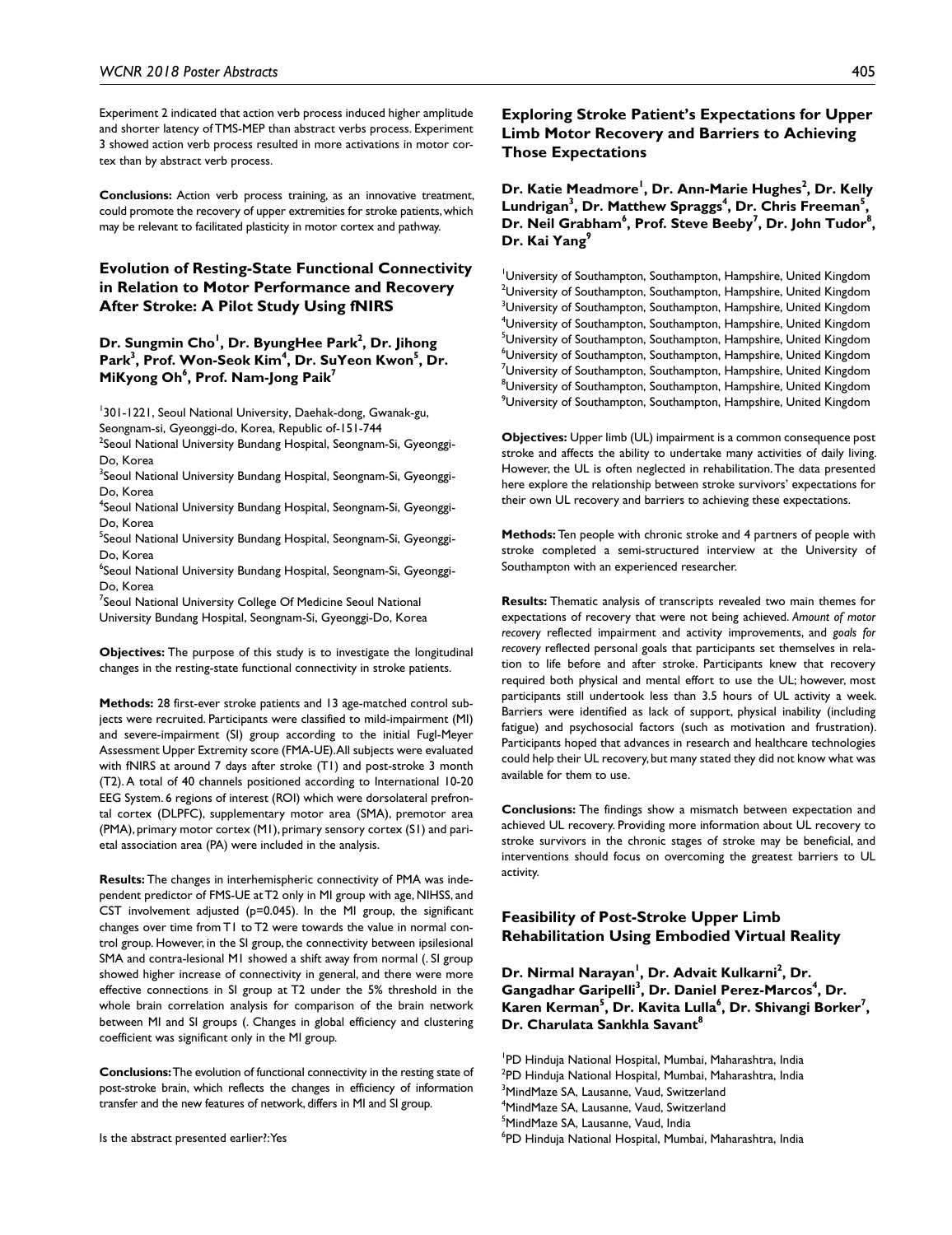<sup>7</sup>PD Hinduja National Hospital, Mumbai, Maharashtra, India <sup>8</sup>PD Hinduja National Hospital, Mumbai, Maharashtra, India

**Objectives:** Prevalence of stroke in India is estimated to be in the range from 84-262 in rural areas to 334-424 in urban areas per 100,000 inhabitants. A third of stroke survivors experience some form of motor and cognitive disability, but rehabilitation resources in India are inadequate to meet this large need. Advanced technology available at accessible, patientcentered rehabilitation facilities is a means to solve this problem. To this end, we tested feasibility of using a CE-certified novel embodied Virtual Reality (VR) system for upper-limb rehabilitation, called MindMotion<sup>™</sup> PRO (at PD Hinduja Hospital (PDHH), Mumbai, India.

**Methods:** We recruited volunteers (25 inpatients and 8 outpatients; 10 female; 50±10 years) who had a first-ever ischemic stroke within 1 to 52 weeks, to test MindMotion™ PRO system as an adjunct to standard physiotherapy. Subjects were asked to participate in 45 minute sessions 1 to 20 sessions across 12 months. For each patient, we performed baseline and post intervention Fugl-Meyer Assessment for the upper-extremity.

**Results:** An accumulated total of 164 sessions, which account for a total of approximately 123 hours of a well-tolerated therapy was evaluated. Four chronic patients who performed more than ten sessions each, demonstrated improved Fugl-Meyer score in shoulder abduction by one point. During post therapy interviews, most patients expressed enjoyment in performing the VR-mediated exercises and expressed willingness to continue using this platform.

**Conclusions:** It is feasible to deliver VR-mediated exercises at in- and out-patient facility at PDHH. Although the patient heterogeneity and insufficient training sessions do not allow a conclusion on motor outcomes, they offer preliminary data to design a randomized controlled trial to test the clinical and economic benefits of the VR-based rehabilitation systems.

## **Follow-up Needs After Stroke- Can Post-Stroke Checklist be Part of the Solution?**

## **Mrs. Emma Kristina Kjörk<sup>1</sup>, Dr. Gunnel Carlsson<sup>2</sup>,** Dr. Åsa Lundgren-Nilsson<sup>3</sup>, Prof. Katharina Stibrant-**Sunnerhagen<sup>4</sup>**

Institute of Neuroscience and Physiology, Gothenburg, Västra Götalandsregionen, Sweden

<sup>2</sup>Institute of Neuroscience and Physiology, Gothenburg, Västra Götalandsregionen, Sweden

 $^3$ Institute of Neuroscience and Physiology, Gothenburg, Västra Götalandsregionen, Sweden

<sup>4</sup>Institute of Neuroscience and Physiology, Gothenburg, Västra Götalandsregionen, Sweden

**Objectives:** Perceived unmet needs for rehabilitation and changes in functional outcome over time have been shown after stroke. Further, a low level of literacy can lead to challenges for patients' regarding their abilities to understand and take responsibility for their own health. The risk of insufficient rehabilitation underlines the need for systematic longterm follow-up after stroke. Currently, there is no standardized approach for long-term follow-up after stroke in Sweden. The Post-Stroke Checklist (PSC) is a simple tool to identify unmet needs within eleven long-term problem areas, (i.e cognition and activities of daily life), with suggestions of specific referrals. The aim of the study was to identify current follow-up needs in relation to the relevance of the PSC.

**Methods:** A qualitative explorative design was used. After a forwardbackward translation process the PSC was tested at follow-up visits (n=46) at an outpatient clinic in specialized stroke care and in primary care. After a sampling selection, four focus group discussions were performed, two with health-care professionals and two with patients. Data were analysed using thematic analyses.

**Results:** The focus group discussions illuminated that psychosocial and cognitive consequences after stroke were hinders for patients' ability to advance their own needs in the healthcare system. by. Feelings of being abandoned after discharge were described as well as shortcomings in the chain of care. The results suggest that a cohesive follow-up should be planned, in agreement with the patient before discharge, to overcome these challenges.

**Conclusions:** Patients' experiences of difficulties in advancing their needs emphasizes the importance of a structured long-term follow-up after stroke. The PSC could be a useful tool to facilitate the patients to address their needs and to receive appropriate treatment after stroke.

## **Hand Based Functional Training for Hemiparetic Patient with In-Hand Manipulation Deficit Using Cognitive Approach a Single Case Study**

## **Dr. Abhinav Navalkishore Mishra1 , Dr. Abhinav Navalkishore Mishra<sup>2</sup>**

<sup>1</sup>Topiwala National Medical College, Mumbai, Maharashtra, India  $^{\rm 2}$ Topiwala National Medical College, Mumbai, Maharashtra, India

**Objectives:** To study the effectiveness of Cognitive approach in Hand based functional training in Chronic hemiplegic

**Methods:** The study focuses on a 36years old male, teacher by Occupation, case of chronic stroke followed by right sided hemparesis, currently is on stage-5 of Brunnstorm's stages of motor recovery of hand. He is seen on out-patient basis in the Occupational Therapy department 6 times a week for about 45 minutes. Occupational Therapy intervention involve interviewing performance and satisfaction of three self-selected hand activities using Canadian Occupational Performance measures and Moberg's Pick up test for assessing fine-motor and in-hand manipulation skills. The study focuses on combined effect of Task oriented approach and Cognitive Orientation to daily Occupational Performance in Occupational Therapy treatment

**Results:** As the study is an ongoing study. We hope for positive recovery for the patient

**Conclusions:** As the study is an ongoing study. We hope for positive recovery for the patient

# **Hemiparetic Shoulder Muscle Strength and Scapular Mal-Alignment are Predictors of Trunk Deviation**

Dr. Bassam Abd Elmageed Elnassag<sup>1</sup>, Dr. Dalia **Mohammed Mosaad<sup>2</sup> , Dr. Hamada Ahmed Hamada3**

<sup>1</sup> Faculty of Physical Therapy, Giza, Cairo, Egypt  $^{2}$ Faculty of Physical Therapy, Giza, Cairo, Egypt  $^3$ Faculty of Physical Therapy, Giza, Cairo, Egypt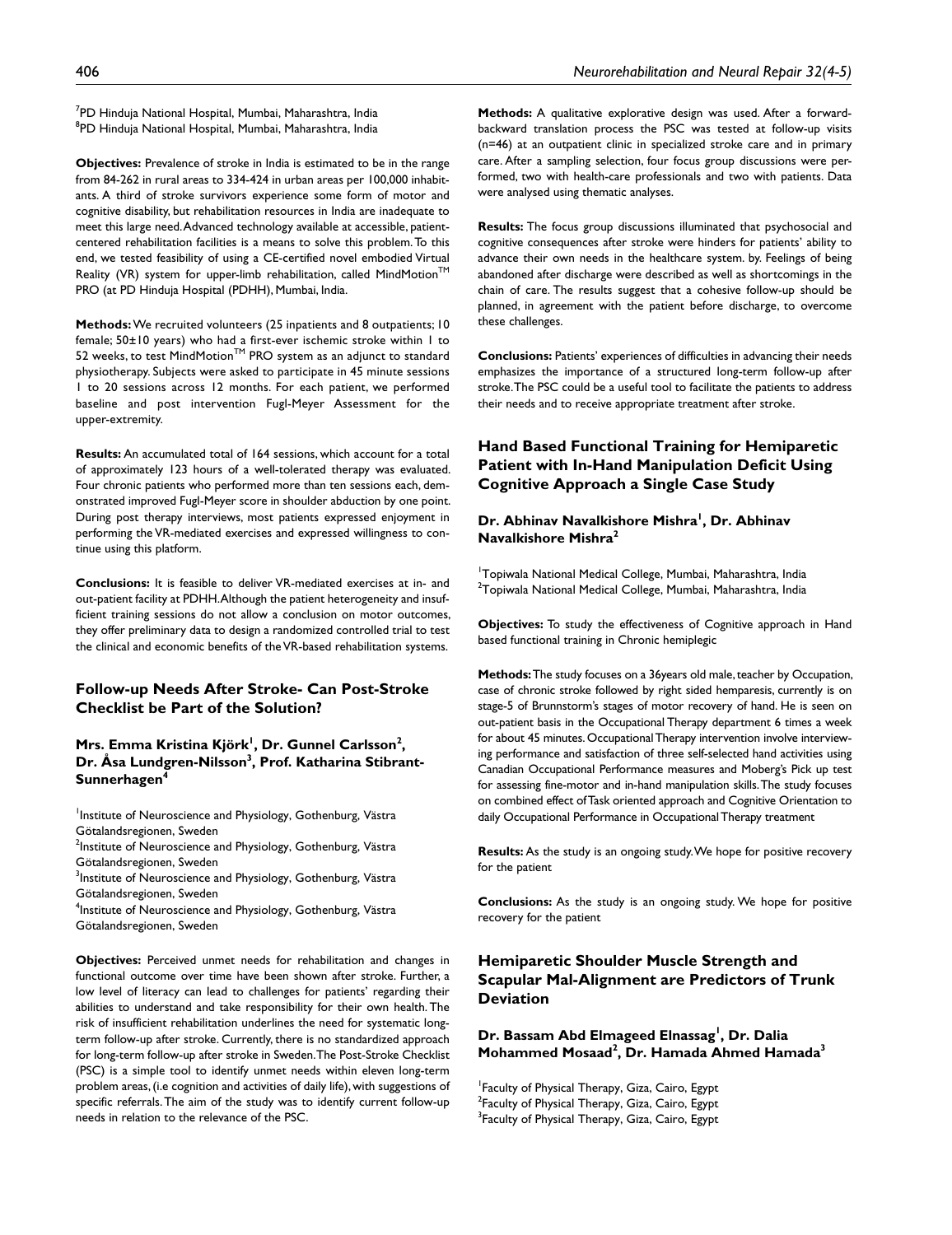**Background:** Stroke causes an impairment of the musculo-tendinous and neural control systems that leads to disturbed postural stability and altered body alignments. There is a growing evidence to support the link between shoulder girdle stability & trunk alignment.

**Objective:** To identify the potential predictors of trunk deviation in hemiparetic patients.

#### **Methods:**

**Design:** Correlation research design.

**Methodology:** Forty three patients with cerebrovascular stroke; were enrolled. Shoulder abductors and external rotators peak torque were measured by using isokinetic dynamometer, while the scapular and spinal angles were calculated using computerized photogrammetry with the CorelDraw Graphics Suite (X5) software.

**Results:** In the linear regression analyses; shoulder abductors strength (*P*=.034), shoulder external rotators strength (*P*=.0001) and upward scapular rotation angle (P=0.04) were independent predictors of lateral trunk lean (R2 =0.778). All the independent variables (shoulder abductor, external rotators muscles and upward scapular rotation angle) were valid predictors of the dependent variable (lateral trunk lean).

**Conclusions:** Our results revealed that shoulder abductors strength, shoulder external rotators strength and upward scapular rotation angle were strong predictors of lateral trunk lean in hemiparetic patients. Therefore, the decrease in the shoulder muscles strength and scapular mal-alignment will affect trunk mechanics and lead to trunk deviation, which should be considered in physical therapy program of hemiparetic patients.

**Keywords:** shoulder muscle strength, scapula and trunk mal-alignment, hemiparetics

### **Hiccups: The Less Notorious Sequelae of Ischaemic Strokes**

### **Dr. Norhayati Hussein**

<sup>1</sup>Department of Rehabilitation Medicine, Hospital Rehabilitasi Cheras, Jalan Yaacob Latif, Kuala Lumpur, Malaysia

**Objectives:** Persistent and intractable hiccups are uncommon but important sequelae in the aftermath of ischaemic stroke. Hiccups can interfere with patients' participation and progress, invariably lengthening and complicating the rehabilitation programme. This case series aim to highlight hiccups as the less notorious presentation following a stroke.

**Methods:** Case series highlighting patients who experienced persistent and intractable hiccups during stroke rehabilitation phase.

#### **Results:**

**Case 1**: A 61 years old gentleman was admitted to the neurological rehabilitation ward 2 weeks after acquiring bilateral pontine infarct due to vertebrobasilar artery stenosis. He presented with right hemiplegia, left sided cerebellar signs, anarthria, bilateral facial palsy and oropharyngeal dysphagia; requiring naso-gastric feeding. Within the first week of admission, he developed disturbingly loud hiccups exceeding 2 days. Symptoms dramatically improved with initiation of low dose chlorpromazine. Pharmacological intervention ceased after 5 days, upon full symptomatic control.

**Case 2:** A 43 years old gentleman was admitted to the neurological rehabilitation ward 1 week following a left lateral medullary infarct. He developed distressing intractable hiccups averaging 20-30 hiccups/ minute. This resulted in physical exhaustion, sleep disruption and social deprivation. Symptoms were refractory to wide range of single pharmacological intervention. Eventual relief was achieved with dual pharmacological therapy. Symptoms continued at a lesser frequency till 3 months post stroke and pharmacological management was de-escalated.

**Conclusions:** Hiccups may occur in all types of brain infarctions, commonly the brain stem ischaemic strokes involving the pontomedullary areas. Persistent and intractable hiccups is distressing-causing sleep deprivation, physically exhaustion and may lead to aspiration pneumonia. Hiccups have significant impact on post stroke rehabilitation and is potentially detrimental to an individual's quality of life. Treatment using drugs which targets specific neurotransmitters related to the hiccup reflex arc results in promising outcome for symptomatic control.

### **Hyperbaric Oxygen Therapy Reduces Post-Stroke Edema and Improves Outcomes**

### Dr. Ravi Sankaran<sup>'</sup>, Dr. Sreehari Nirmala-**Ramachandran<sup>2</sup>**

<sup>1</sup> Amrita Institute of Medical Sciences, Cochin, Kerala, India  $^2$ Amrita Institute of Medical Sciences, Cochin, Kerala, India

**Objectives:** To assess the efficacy of hyperbaric oxygen therapy (HBOT) in patients with ischemic stroke

**Methods:** A Retrospective case-control study in a tertiary level neurorehabilitation unit. 10 cases received HBOT immediately post-stroke and had CT changes in Hounsfield units were tracked along with DRS and KPS. They were matched to similar controls for NIHSS and baseline CT. Hounsfield changes and KPS at weekly intervals for 4 weeks were used as outcome measures.

**Results:** There was a significant difference in KPS and Hounsfield units favoring the HBOT group. 0 cases expired in the first 3 months compared to 4 in the control group.

**Conclusions:** There was a significant difference in KPS and Hounsfield units favoring the HBOT group. 0 cases expired in the first 3 months compared to 4 in the control group.

## **Impact of Stroke on Balance Ability and Postural Sway: A Comparative Study**

## Mr. Ugur Cavlak<sup>1</sup>, Ms. Ayse Unal<sup>2</sup>, Mr. Mehmet Duray<sup>3</sup>, **Mrs. Filiz Altug<sup>4</sup>**

<sup>1</sup> Pamukkale University, Denizli, Turkey <sup>2</sup>Pamukkale University, Denizli, Turkey <sup>3</sup>Pamukkale University, Denizli, Turkey 4 Pamukkale University, Denizli, Turkey

**Objectives:** To compare patients with stroke and healthy controls in terms of balance ability and postural sway.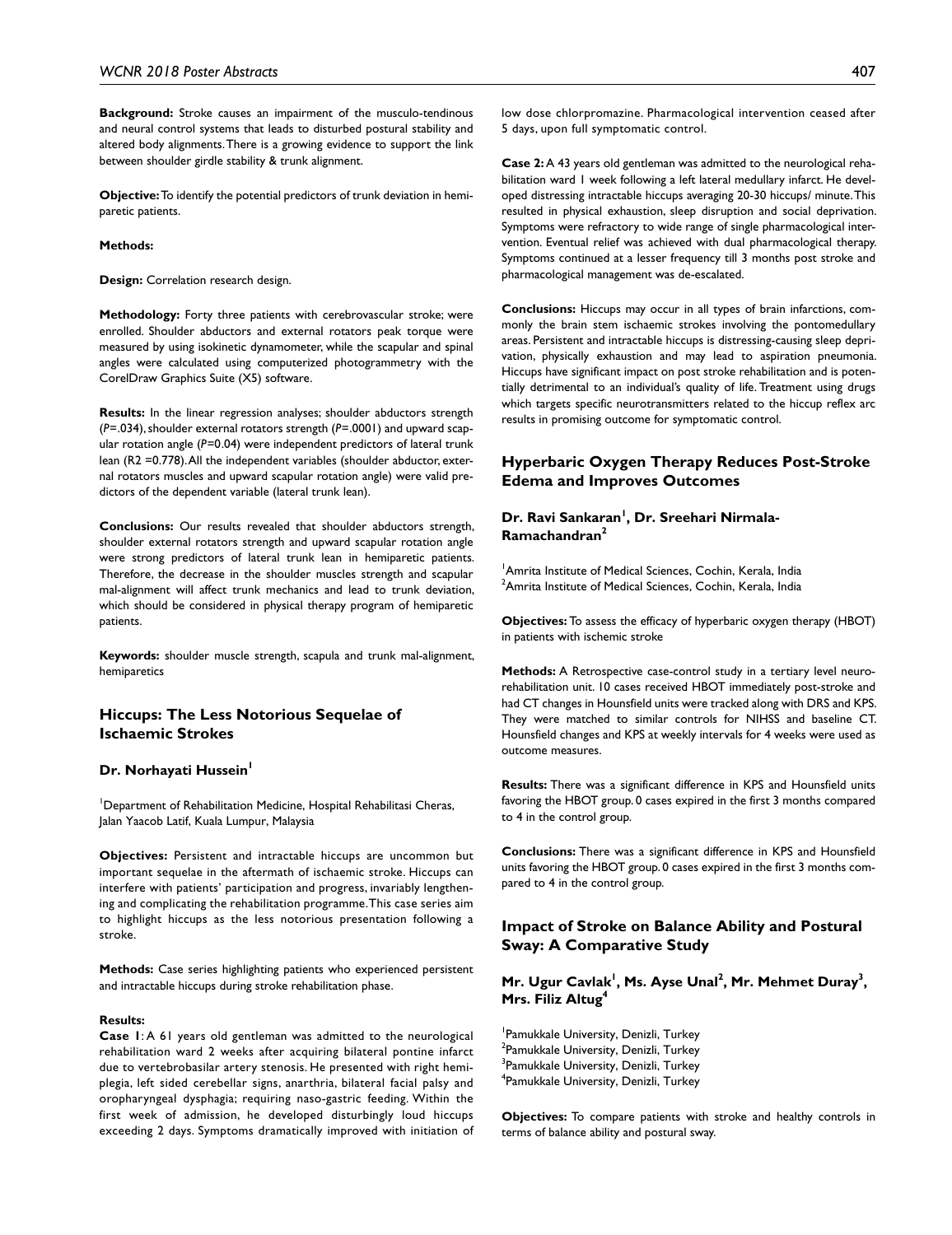**Methods:** Twenty hemiparetic participants (mean age: 48.6±10.1 yr.) and 40 healthy controls (mean age: 44.05±7.77 yr.) were included and compared in this study. One single leg test (eyes open) and timed up & go test were used to assess balance ability. Postural sway of the participants was assessed by a kinesthetic ability trainer (SPORT-KAT 550) to determine postural sways in four directions.

**Results:** In all outcome measurements just used in this study, the hemiparetic participants showed lowest scores compared to the healthy controls (p<0.05).

**Conclusions:** Hemiparetic stroke decreases static and dynamic balance ability and increases postural sway of the subjects. That's why; physical therapists should improve static and dynamic balance ability and decrease postural sways in early phase of the treatment program of the patients with hemiparetic stroke.

# **Improvement of Persistence and F/M Amplitude Ratio is Important in Controlling Muscle Tone in Patients with Cerebrovascular Disease**

Dr. Toshiaki Suzuki<sup>'</sup>, Dr. Makiko Tani<sup>2</sup>, Mr. Yuki Fukumoto<sup>3</sup>, Ms. Marina Todo<sup>4</sup>, Dr. Hirohisa Yoneda<sup>5</sup>, Dr. Sohei Yoshida<sup>6</sup>

<sup>1</sup>Graduate School of Kansai University of Health Science, Sennan, Osaka, Japan

 $^2$ Graduate School of Kansai University of Health Science, Sennan, Osaka, Japan

<sup>3</sup>Kansai University of Health Sciences, Sennan, Osaka, Japan

4 Kansai University of Health Sciences, Sennan, Osaka, Japan

<sup>5</sup>Graduate School of Kansai University of Health Science, Sennan, Osaka, Japan

6 Graduate School of Kansai University of Health Science, Sennan, Osaka, Japan

**Objectives:** In our previous research, persistence and F/M amplitude ratio were reflected in the magnitude of muscle tone and voluntary movement. We conducted physical therapy in a patient with cerebrovascular disease who had severe dysfunction of the thumb with hypertonus of thenar muscles. We have presented the characteristics of F-wave data and clinical findings after physical therapy in this patient.

**Methods:** We treated a male patient with right hemiparesis (age, 67 years) and cerebral hemorrhage, using physical therapy (20 min, twice a week). The morbidity period from onset was 114 months. The patient could not move the affected fingers, especially the thumb. The clinical findings were as follows: the MAS of thenar muscles was 2, and the tendon reflex of the arm was classified as slight hyperreflexia. Physical therapy consisted of stretching of finger, especially thumb, muscles. We tested the F-wave of the right thenar muscles after stimulating the right median nerve of the wrist at rest. Persistence and F/M amplitude ratio were analyzed using measurable F-waves. After several months, we again tested the clinical findings and F-waves and compared the data to judge the effect of physical therapy.

**Results:** A persistence of 97% and F/M amplitude ratio of 1.92% were observed at the first trial. After several months, the motion of affected fingers was improved but the movement of the thumb was poor. F/M amplitude ratio was improved, but persistence was almost unchanged.

**Conclusions:** Persistence and F/M amplitude ratio were reflected in the excitability of spinal neural function and clinical findings, such as muscle tone. It is critical that both persistence and F/M amplitude ratio are improved to control muscle tone and voluntary movement in patients with cerebrovascular disease.

## **Influence of Ankle Loading on Standing Postural Control and Lower Limb Muscle Activation in Persons with Stroke**

### **Ms. Priyanka Ishwar Lalakia<sup>'</sup>, Dr. Senthil Kumaran D.<sup>2</sup>, Dr. Selvam Ramachandran3**

1 Manipal University/Kasturba Hospital, Udupi, Karnataka, India <sup>2</sup>Manipal University/Kasturba Hospital, Udupi, Karnataka, India <sup>3</sup>Manipal University/Kasturba Hospital, Udupi, Karnataka, India

**Objectives:** To examine the influence of varying ankle loads in patients with stroke on:

- Standing postural control in terms of postural sway using static posturography
- Lower limb muscle activation (Tibialis anterior, Medial & Lateral Gastrocnemii and Soleus) in terms of RMS amplitude using wireless surface electromyography
- Weight symmetry in standing

#### **Methods:**

**Study type:** Cross-sectional

**Study Population:** Persons with hemiplegia/hemiparesis following stroke

**Procedure:** The outcome measures, that is, postural sway and lower limb muscle activation (tibialis anterior, soleus, lateral gastrocnemius and medial gastrocnemius) will be assessed using Static Posturography (Good Balance system, Metitur Ltd, Jyvaskyla, Finland) and Wireless Electromyography (DELSYS Trigno wireless EMG system, AD instruments, USA. 2016) respectively in the following 4 conditions: Without weight above paretic ankle; With 0.5 kg weight above paretic ankle; With 1 kg weight above paretic ankle; With 2 kgs weight above paretic ankle. The above test sequence will be randomized using lottery method.

After applying the electrodes, the weight cuff corresponding to the weight selected by the patients will be applied over the paretic ankle and then the patients will be asked to stand on force plate with their legs spread at shoulder width and looking straight ahead for 30 seconds. Then postural sway velocity and velocity moment of subjects in the standing posture will be measured, and simultaneous in that 30 seconds RMS of the electromyographic signal in mV of tibialis anterior, soleus, lateral gastrocnemius and medial gastrocnemius will be calculated using a wireless EMG.

**Results:** The results are awaited.

**Conclusions:** Conclusions are awaited.

**Influence of Task Oriented Circuit Training on Upper Limb Function Among Community Dwelling Stroke Survivors**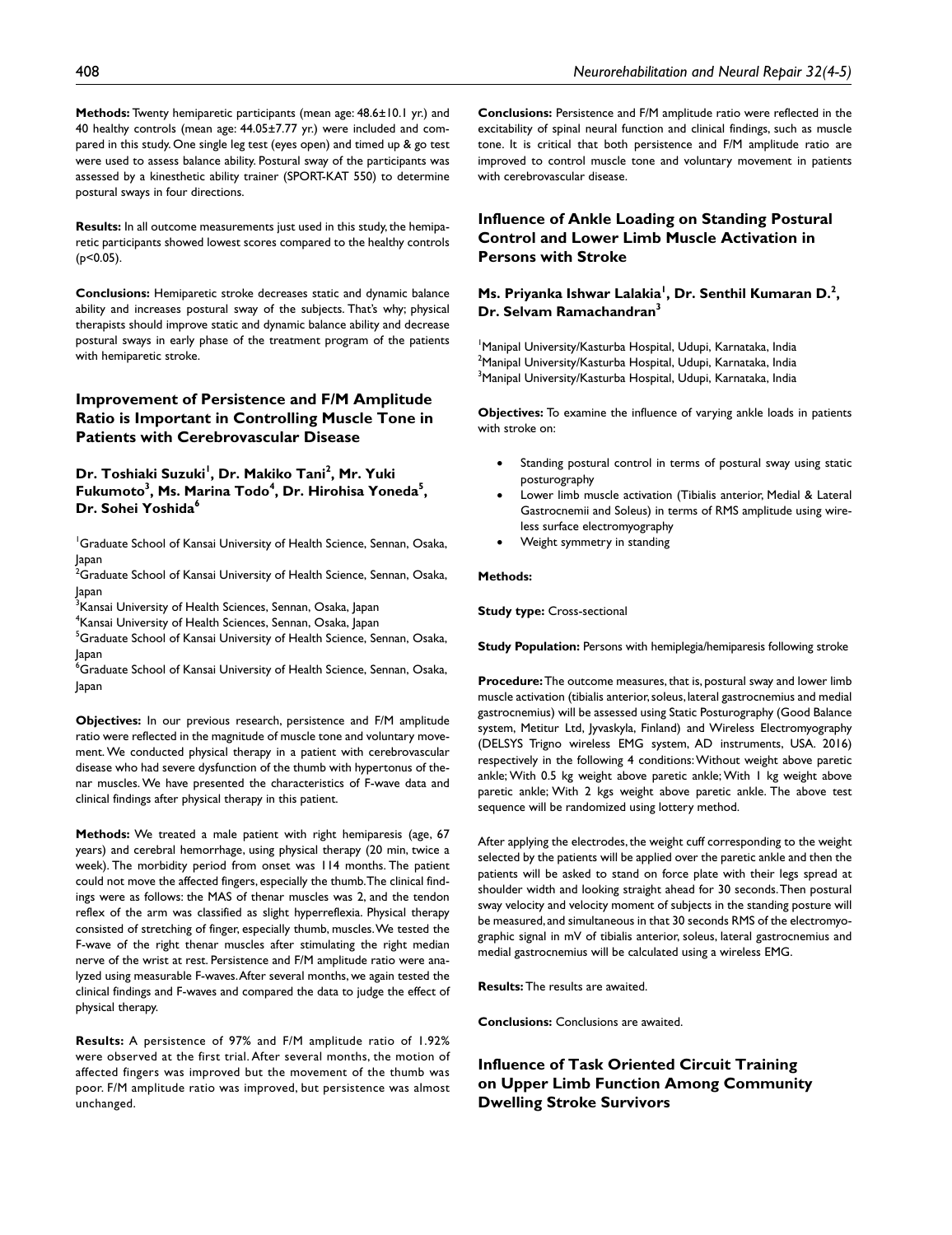### Ms. Shruti Arvind Deshpande<sup>1</sup>, Dr. Girish N<sup>2</sup>, Ms. **Sidhiprada Mohapatra3**

1 Manipal University/Kasturba Hospital, Udupi, Karnataka, India <sup>2</sup>Manipal University/Kasturba Hospital, Udupi, Karnataka, India <sup>3</sup>Manipal University/Kasturba Hospital, Udupi, Karnataka, India

**Objectives:** Task-oriented circuit training (TOCT) isa form of task specific training that emphasizes goal-oriented tasks practised in a circuit or seriesto regainthe lost skills. TOCT involves workstations replicating activities of daily living. There is very less evidence available regardingTOCT for upper limb rehabilitation among community dwelling stroke survivors in India. Hence a study is being carried out to find the influence of TOCT on upper limb function using Wolf Motor Function Test (WMFT) and ChedokeArm and Hand Activity Inventory (CAHAI).

**Methods:** Ethics committee approval was obtained and participants with a history of stroke since 6 months, were screened from a community. A randomized cross-over trial has been undertaken with two phases of intervention. The interventions phases include the standard therapy (ST) phase and Multi-activity workstation (MAW) phase for 6 weeks each. WMFT and CAHAI will be evaluated pre and post each phase. Each intervention duration per session is one hour including warm up and cool down for 5 minutes each. ST includes strengthening, co-ordination and gait training. MAW includes simulated tasks for improving strength, joint movement, co-ordination and dexterity.

**Results:** The study is ongoing and expected to be completed by December 2017. The results and discussion are hence awaited.

**Conclusions:** The conclusion is awaited.

# **Influences of Proximal Hip Muscles Retraining on Movement Control of Lower Extremity and Walking Ability in Ambulatory Stroke Individuals**

### **Ms. Lavnika Dubey<sup>l</sup>, Dr. Karthikbabu S<sup>2</sup>, Ms. Divya Mohan3**

<sup>1</sup>SOAHS, Bangalore, Karnataka, India <sup>2</sup>SOAHS, Bangalore, Karnataka, India <sup>3</sup>SOAHS, Bangalore, Karnataka, India

**Objectives:** Poor movement control of lower extremity and reduced walking speed are common post stroke. Inappropriate proximal hip muscles acting around pelvis affect lower extremity motor function and walking ability. The objective of the study was to examine whether proximal hip muscles retraining after stroke would affect the movement performance of lower limb and walking speed or not.

**Methods:** Thirteen individuals with mean (SD) post stroke duration of 240(135) days and aged 54 (11) years participated in this quasi-experimental trial. Individuals with first onset of unilateral stroke, Brunnstrom recovery stage 3 or beyond, ability to respond to verbal comments, walking ability for 10 meter distance were included in the study. They were treated with isotonic and isometric contraction of hip extensors, abductors, flexors and adductors using motor control and strength regimes. The participants practiced one hour session in a day, three days a week for six weeks duration. Fugl Meyer assessment scale (FMA LE) for lower extremity movement performance and gait speed and cadence were the outcome measures collected by blinded assessor.

**Results:** The test data was analyzed using paired't' test and showed statistical significant differences (p<0.05 considered to be statistical significant). The FMA-LE score improved from 15.67 to 22.58 post training and reported mean change was of 6.42 points. The gait speed improved from 0.53(0.2) m/sec to 0.73 (0.34) m/sec. and the observed mean change was 0.19 m/sec. Post training, the participants could take 13 steps extra compared to pre-test level.

**Conclusions:** Retraining proximal hip muscles might benefit the movement performance of lower extremity and influence the walking speed in ambulatory stroke individuals. This work warrant future randomized trial to test the effects of pelvic stability on hip strength and functional performance in stroke patients.

# **Intensive Non-Paretic Arm Training in Chronic Stroke Patients with Severe Paresis Improves Functional Independence without Compromising Paretic Arm Function**

## Dr. David Good<sup>1</sup>, Ms. Rini Varghese<sup>2</sup>, Ms. Candice Maenza<sup>3</sup>, Dr. David Wagstaff<sup>4</sup>, Dr. Carolee Winstein<sup>5</sup>, **Dr. Robert Sainburg**<sup>6</sup>

<sup>1</sup> Penn State Milton S. Hershey Medical Center, Hershey, Pennsylvania, United States

 $^{2}$ University of Southern California, Los Angeles, California, United States <sup>3</sup>Penn State College of Medicine, Hershey, Pennsylvania, United States 4 Pennsylvania State University, University Park, Pennsylvania, United States

<sup>5</sup>University of Southern California, Los Angeles, California, United States 6 Pennsylvania State University, University Park, Pennsylvania, United States

**Objectives:** We previously demonstrated functionally limiting motor deficits in the non-paretic, ipsilesional arm of chronic stroke patients. In a pilot study, we showed that non-paretic arm deficits can improve with non-paretic arm training.

We now extend this study to a larger two-track crossover design that includes both non-paretic arm training and sham training. We ask whether non-paretic arm training can improve functional independence, without detriment to the paretic arm, and we explore the durability of these effects.

**Methods:** We assessed non-paretic arm function (Jebsen-Taylor Hand Function Test [JTHFT], Hand dynamometry), functional independence (Functional Independence Measure [FIM]), and paretic arm impairment (Fugl-Meyer Assessment) in chronic stroke survivors. After the initial assessment (Test 1), participants were retested (Test 2) to confirm test stability in baseline performance. During the following 3 weeks, participants engaged in ipsilesional arm training for three, 90 minute sessions per week. Training involved virtual reality (VR) games that required rapid, accurate motions of the non-paretic arm for 45 minutes followed by reallife activities involving resistive exercise, and challenging use of the nonparetic arm. After a posttest (Test 3), participants engaged in 3 weeks of sham training involving playing games that did not challenge arm coordination to control for non-specific effects. Tests 4 and 5 assessed durability of training.

**Results:** Our preliminary results indicate substantial improvements in non-paretic arm performance (JTHFT) and functional independence (FIM),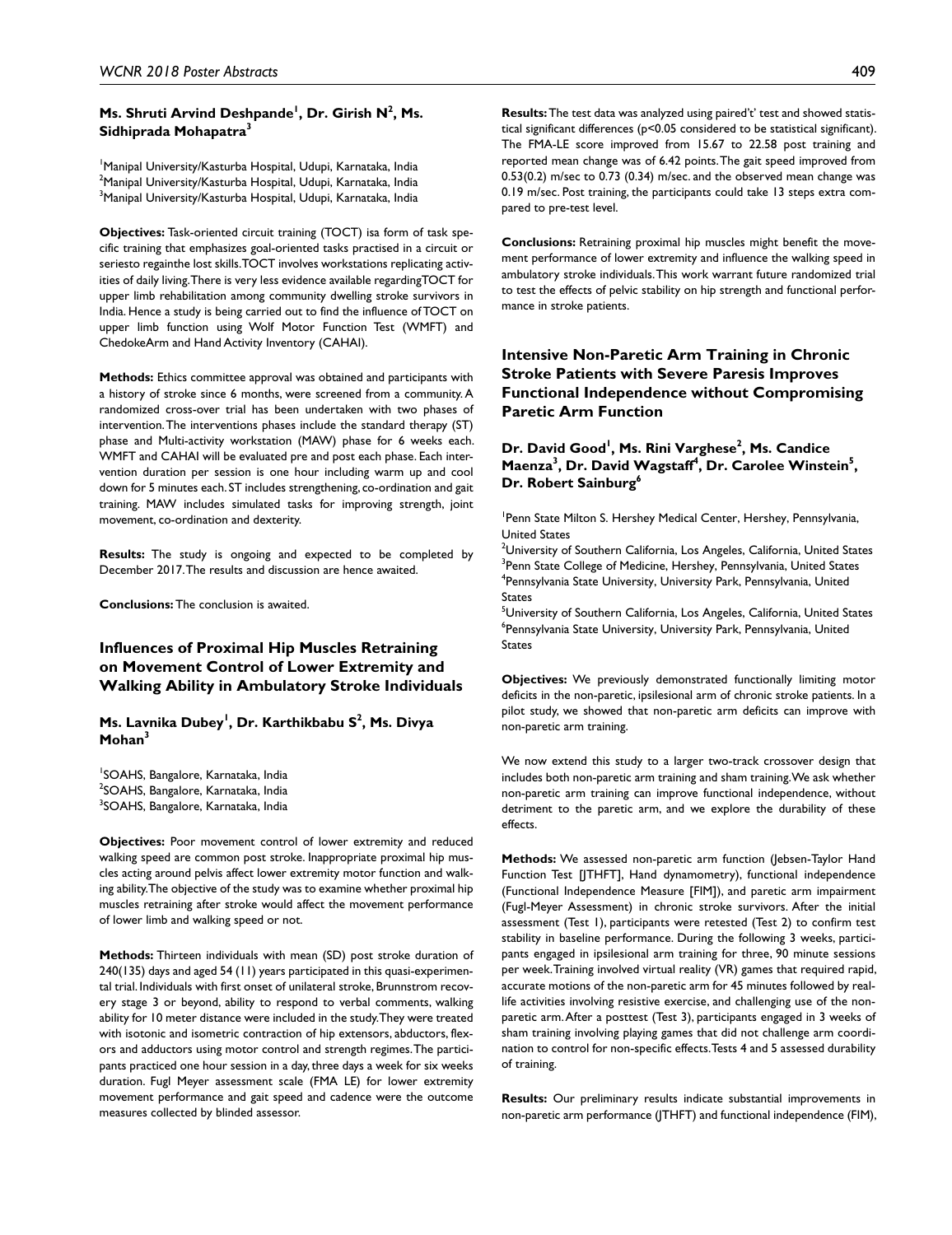suggesting improvements in coordination. Importantly, the paretic arm showed a modest reduction in impairment.

**Conclusions:** Our results suggest that training of the ipsilesional arm in stroke survivors can improve non-paretic arm performance, which generalizes to improve functional independence. These improvements are durable over time, and this training is not detrimental to paretic arm function, and may slightly decrease paretic arm impairment.

Is the abstract presented earlier?: Yes

**Knowledge, Attitude and Practices (KAP-Study) on Stroke & Post Stroke Management Among the Populations of Ladakh:- An Educational Intervention Study**

**Ms. Sakshi Sharma<sup>l</sup>, Dr. Padma MV<sup>2</sup>, Ms. Neha Kuthiala3 , Ms. Hina Sharma4**

1 AIIMS, New Delhi, India <sup>2</sup>AIIMS, New Delhi, India <sup>3</sup>AIIMS, New Delhi, India 4 AIIMS, New Delhi, India

**Objectives:** To generate the educational intervention procedures that improved the identification of signs, symptoms, treatment and rehabilitation management of Stroke Rehabilitation and to evaluate the impact on improving the Knowledge, attitude and practices about stroke among the population in Ladakh.

**Methods:** Epidemiological survey was done by trained health professionals in Ladakh for estimation of prevalence of Stroke& rehabilitation in ladakh. KAP structured questionnaires were used as the pre & post intervention. The responses were recorded as "Yes", "No" and Don't-Know. Training session and knowledge about stroke/rehabilitation was imparted to the people. Comparison was done between the pre and post knowledge of participants recorded on questionnaire regarding the stroke and rehabilitation using the SPSS and EPI 8 software

**Results:** 1100 Subjects enrolled in this study, M:F ratio- (3:2). We found that only 62.8% participants responded about consultation with doctor at the time of onset but after educational intervention 90.7% agreed to take Medical & Rehabilitation care. Post data showed that 75% participant responded positively regarding the post stroke physiotherapy treatment(p≤0.001). Knowledge about causes, signs & symptoms, Risk factor of stroke significantly improved in post intervention data. (p≤0.001).

**Conclusions:** It can be suggested that educational intervention programs were useful in enhancing the awareness about the Stroke & post Stroke recovery (Medical & Rehabilitation aspects) but we need more studies to focus on other mountainous and rural areas. Special consideration can include different Age groups.

# **Light at the End of the Tunnel Improvement of Cortical Visual Field Defect After Neuronavigated Repetitive Transcranial Magnetic Stimulation**

Dr. Nevine Medhat El Nahas<sup>1</sup>, Dr. Ahmed El Bokl<sup>2</sup>, Dr. Tamer Roushdy<sup>3</sup>, Dr. Randa Amin<sup>4</sup>, Dr. Aya Ashour<sup>5</sup>, **Dr. Shahinaz Helmy6 , Dr. Ahmed Zaki7 , Dr. Eman**   $\mathsf{Hamed}^{\mathsf{8}}, \mathsf{Dr}.$  Tamer Hussein $^{\mathsf{9}}, \mathsf{Dr}.$  Marwa Mohamed $^{\mathsf{10}}$ 

| Ain Shams University, Cairo, Egypt               |
|--------------------------------------------------|
| <sup>2</sup> Ain Shams University, Cairo, Egypt  |
| <sup>3</sup> Ain Shams University, Cairo, Egypt  |
| <sup>4</sup> Ain Shams University, Cairo, Egypt  |
| <sup>5</sup> Ain Shams University, Cairo, Egypt  |
| <sup>6</sup> Ain Shams University, Cairo, Egypt  |
| <sup>7</sup> Ain Shams University, Cairo, Egypt  |
| <sup>8</sup> Ain Shams University, Cairo, Egypt  |
| <sup>9</sup> Ain Shams University, Cairo, Egypt  |
| <sup>10</sup> Ain Shams University, Cairo, Egypt |

**Objectives:** Visual field defects (VFD) usually do not show improvement beyond 12 weeks of onset. Plasticity occurs in areas of residual vision (ARV) at the visual field borders rather than areas of absolute blindness. These ARVs are the functional counterpart of partially damaged brain regions at the perilesional areas. Recovery of function is stimulation dependent which can be either through visual experience, behavioral training or brain stimulation. We aim to study the effect of neuro-navigated repetitive transcranial magnetic stimulation (rTMS) applied to perilesional areas on VFDs in patients with cortical infarctions.

**Methods:** Twelve patients with clinically isolated cortical VFD secondary to stroke of at least 3 months duration were recruited. Automated perimetry and Visual Functioning Questionnaire-25 (VFQ-25) were performed at baseline. Twelve sessions of high frequency rTMS were applied to the perilesional regions of the cortical insult, guided by 3D MRI. Automated perimetry and VFQ-25 interview were repeated after 12 sessions.

**Results:** Eight patients completed the study. Mean deviation (MD) as shown in perimetry and VFQ-25 scores at baseline were (mean= $-18.58 \pm 10^{-10}$ 6.75 dB and 303.59 ± 151.10 respectively). Both measures showed statistically significant improvement at follow up (mean=  $-14.20 \pm 6.48$  dB and 444.60 ± 170.37 respectively), (p=0.046 and 0.001 respectively). Visual filed index (VFI) showed improvement as well (p=0.057).

**Conclusions:** Cortical VFDs showed significant improvement both functionally and by perimetry after 12 sessions of perilesional neuro-navigated rTMS even after 3 months of stroke.

**Keywords:** rTMS; Stroke; Visual Field ;Restoration; Perimetry

## **Long-Term Daily Life Consequences of Subarachnoid Hemorrhage: A Cross-Sectional Follow-Up Study**

## Prof. Katharina Stibrant Sunnerhagen<sup>'</sup>, Ms. Olga **Winsö<sup>2</sup> , Dr. Hanna Persson3**

Institute of Neuroscience and Physiology, Gothenburg, Västra Götalandsregionen, Sweden <sup>2</sup>Institute of Neuroscience and Physiology, Gothenburg, Västra Götalandsregionen, Sweden  $^3$ Institute of Neuroscience and Physiology, Gothenburg, Västra Götalandsregionen, Sweden

**Objectives:** Subarachnoid hemorrhage (SAH) is commonly caused by an intracerebral aneurysm. The mortality after a SAH is high. The mean age at SAH onset is around 55 years. Short-term follow-up studies have shown impaired cognition, fatigue, depression and anxiety. Knowledge of longterm consequences is needed for a good follow-up. The aim of the study was to investigate the long-term consequences among survivors of SAH, concerning neurological status, function in Activities of daily living (ADL), cognition, as well as experienced fatigue, depression and anxiety.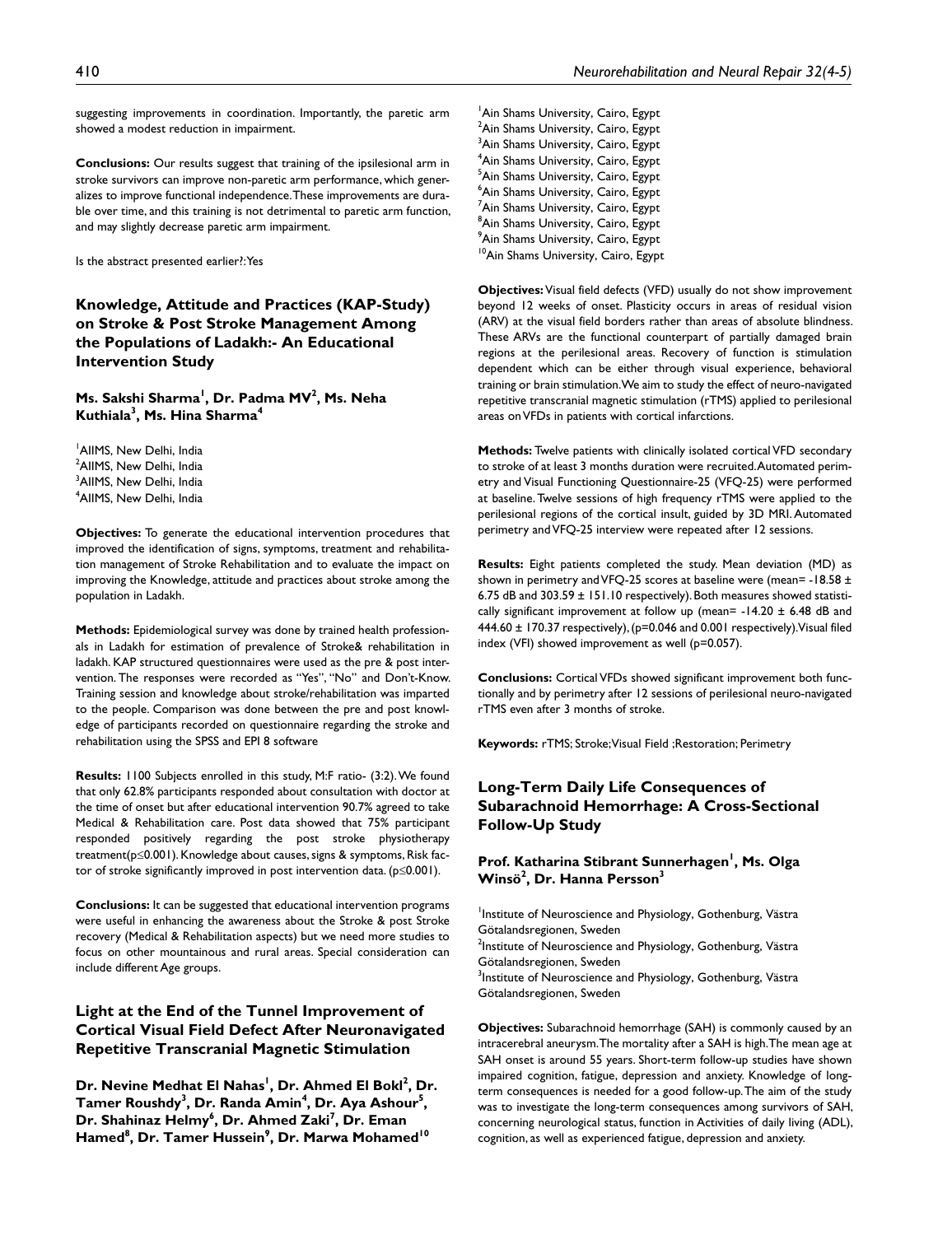**Methods:** This explorative study (cross-sectional design) was carried out in a cohort of patients with non-traumatic SAH in Gothenburg, Sweden. The forms and questionnaires used were The Barthel Index (BI), modified Rankin Scale (mRS), National Institutes of Health Stroke Scale (NIHSS), Hospital Anxiety and Depression Scale (HADS), Montreal Cognitive Assessment (MoCA) and Multidimensional Fatigue Inventory (MFI).

**Results:** Out of the 33 patients fulfilling the inclusion criteria, 18 (55%) participated, with the mean age of 65.5 and in mean 6.9 years from SAH onset. Cognitive impairment was present in 11 participants, assessed with the MoCA, where the item of delayed recall was most difficult. According to the BI, the independency in ADL was high. Few (n=3) had physical symptoms according to the NIHSS. However, the number of participants free from disability according to the mRS was low (n=3). Nearly half of the participants had symptoms of anxiety (n=8). Seven participants were either prescribed antidepressants, had symptoms of depression or both. Experienced fatigue assessed with the MFI was slightly higher than in a younger reference group.

**Conclusions:** The physical function and independency in ADL is high among long-term SAH survivors. Despite this, only a few are completely free from disability, and the main problems 7 years after SAH are cognitive impairment and anxiety .

### **Mental Imagery Enhances Hand Recovery in Stroke Patients: A Randomized Controlled Trial**

### **Mr. Unnikrishnan V S<sup>I</sup>, Prof. Kumari M J<sup>2</sup>, Prof. Sunil K Narayan3 , Dr. Harichandra Kumar4**

 JIPMER, Pondicherry, Puducherry, India JIPMER, Pondicherry, Puducherry, India JIPMER, Pondicherry, Puducherry, India JIPMER, Pondicherry, Puducherry, India

**Objectives:** The purpose of the present study was to assess the effectiveness of mental imagery combined with physical practice to enhance hand recovery in stroke patients

**Methods:** The research design adopted was a randomised single blind controlled trial in JIPMER, Puducherry. We used a self-administered questionnaire for collecting the socio demographic variables and clinical data sheet for collecting the relevant clinical details. Based on the inclusion and exclusion criteria, 100 patients with stroke were screened and among them 60 patients (30 in each experimental and control group), included in the study and randomised perusing block randomisation and lottery method for recruitment into experimental and control groups. Ethics committee permission and informed consents were taken (CTRI No). Patients were selected based on Brunnstrom approach (score >3). The intervention consisted of mental imagery techniques and physical practices vs. mental imagery alone. The outcome was measured as changes in ARAT Score and FMA-UE. Both descriptive and inferential statistics was used to analyse the data.

**Results:** The mean age of patients in experimental group was 44 (±13.6) and control 50 (±11.70) (P>0.05). The average increase in ARAT Score and FMA-UE from baseline to the end of the study was found to be significantly higher (P<0.05) in experimental group than control group. This shows that the intervention with mental imagery and physical practice is more effective in improving the hand function than the physical practice alone.

**Conclusions:** Mental imagery combined with physical practice is an effective intervention in stroke recovery.

Is the abstract presented earlier?: Yes

## **Modulating Internal Model of Verticality by Virtual Reality and Walking with Body-Weight Support: A Pilot Study in Healthy Subjects**

Dr. Dominic Pérennou<sup>1</sup>, Mrs. Anaïs Odin<sup>2</sup>, Mrs. **Dominique Faletto-Passy3 , Mr. Franck Assaban4**

 CHU Grenoble-Alpes, Echirolles, France CHU Grenoble-Alpes, Echirolles, France <sup>3</sup>CHU Grenoble-Alpes, Echirolles, France Virtualis Society, Pérols, France

**Objectives:** The development of rehabilitation techniques modulating the sense of verticality is a major challenge in balance disorders related to lateropulsion or retropulsion (Stroke, Parkinson, etc.). Through this pilot study in healthy participants, we tested two techniques that are likely to modulate verticality perception: immersion in tilted virtual environment (visual cues) and walking with body weight support (somesthesic cues).

**Methods:** Among 20 recruited participants, 12 were studied (53.3±7 years old) for the following criteria: visual vertical (VV). Their VV (8 trials) was tested in 3 postural conditions (sitting, treadmill walking and treadmill walking with 30% of body weight suspended by a vertical rope (BWSW)), combined with 2 visual conditions (darkness and immerged in a virtual tilted room (VTR)). VTR was produced by an Oculus Rift®, and tilted 18° clockwise. The study design aimed at introducing a VV bias through the VTR, then testing the immediate and after-effects of postural conditions.

**Results:** Regarding VV it was found a main effect of VTR (11.0±4.4; F(1,10)=158.5; p<0.001), with a several minutes after-effect in darkness. It was also found a strong effect of the postural setting  $(F(2,20)=5.4, p<0.05)$ . Post-hoc analysis showed that VV was 0.6° more vertical in the condition BWSW than in sitting (p<0.05).

**Conclusions:** Immersive tilted environment induces a powerful bias in verticality perception, stronger than that reported with non-immersive tilted clues. Walking on a treadmill being supported by a vertical cable recalibrates a biased vertical. This modulation of the internal model of verticality is likely due to a reweighting of somaesthesic input, and to an implicit direction of the Earth vertical given by the cable. This opens a track for the rehabilitation of patients with postural disorders due to a biased internal model of verticality.

Is the abstract presented earlier?: Yes

## **Music Therapy Combined with Acupuncture to Improve the Communication Efficacy of Patients with Global Aphasia**

## **Ms. Qian Zhang<sup>1</sup>, Dr. Qian Xu<sup>2</sup>, Dr. YunJia Chen<sup>3</sup>, Dr. JiaYi Xia4 , Dr. YongMei Sun5 , Dr. YiYi Chen6 , Dr. Sicong Zhang7 , Dr. Jun Qiao8 , Dr. Chunlei Shan9**

<sup>1</sup>Shanghai second rehabilitation hospital, Shanghai, Baoshan, China  $^{\rm 2}$ The Second Rehabilitation Hospital of Shanghai, Shanghai, China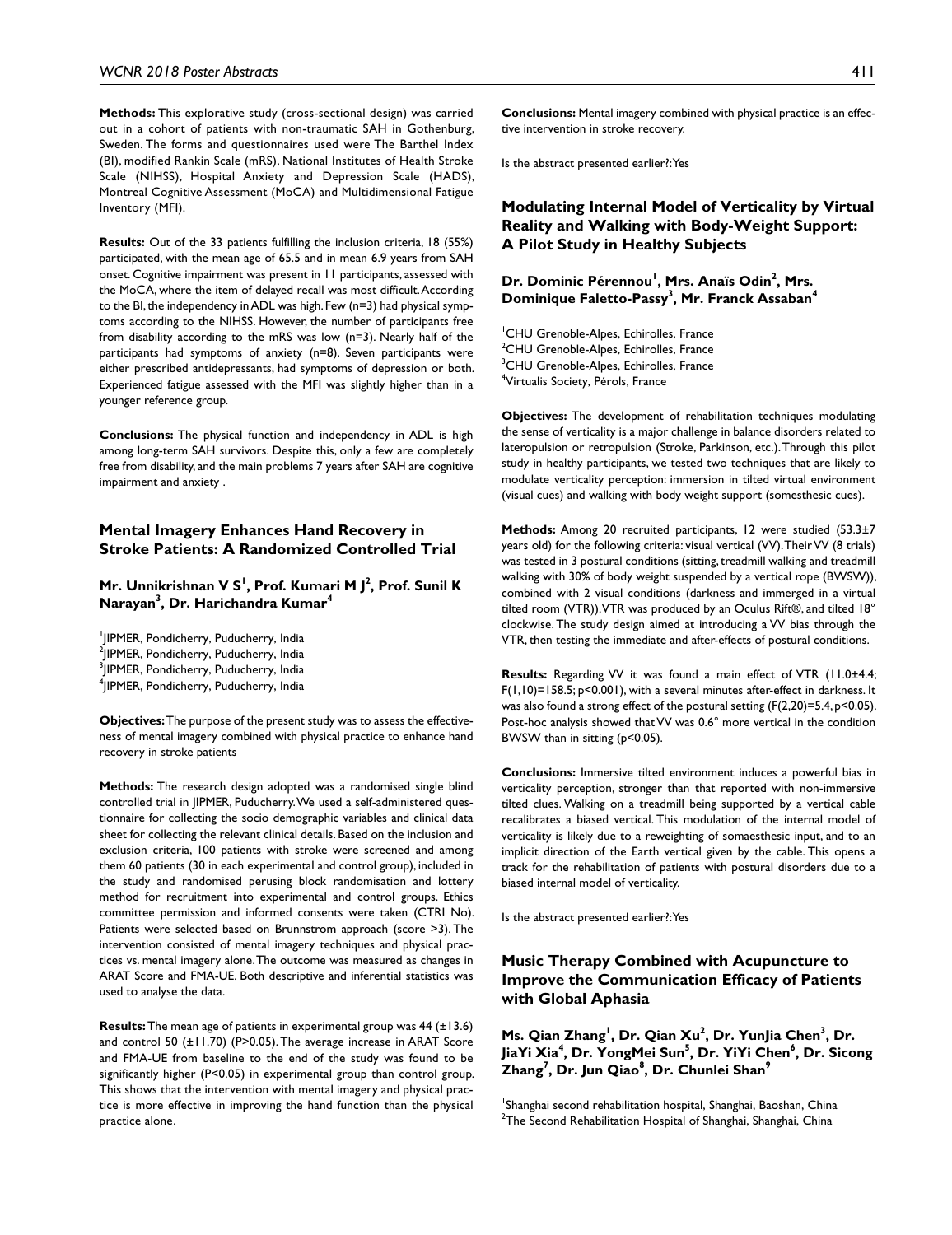$^3$ The Second Rehabilitation Hospital of Shanghai, Shanghai, China 4 The Second Rehabilitation Hospital of Shanghai, Shanghai, China <sup>5</sup>The Second Rehabilitation Hospital of Shanghai, Shanghai, China  $^6$ The Second Rehabilitation Hospital of Shanghai, Shanghai, China <sup>7</sup>Shanghai University of Traditional Chinese Medicine, Shanghai, China  $^8\!$ The Second Rehabilitation Hospital of Shanghai, Shanghai, China  $^9$ Shanghai University of Traditional Chinese Medicine, Shanghai, China

**Objectives:** Global aphasia entails extensive damage in massive brain regions, which impacts speech language function globally in all spectrum. The effects of Routine speech therapy on global aphasia usually are not significant. Therefore, this study is to find better solutions for global aphasia rehabilitation.

**Methods:** Ancient Chinese literature Neijing has indicated theoretical correlation of five music notes (Gong, Shang, Jiao, Zhi, Yu) with basic emotions to symbolize function of five internal organs. Approaches adopted include:

- 1) The melodic intonation therapy (MIT): the therapy method employs melody and rhythm to facilitate verbal expression via singing modality and promote natural speech production pattern by recruiting intact right brain functions.
- 2) Soothing music will be played during acupuncture procedure in order to reach full access of tranquility and increase patient compliance with the treatment. Combination use of two approaches may potentially shed some light on effect of alternative means to treat global aphasia.

**Results:** The aforementioned ancient record lays theoretical foundation for TCM five tone therapy and offers possibility to use alternative musicbased approaches to treat global aphasia. Brain imaging research has shown activation of dominant language cortex in response to music training. Meridian sensing is an important factor to determine the effect of acupuncture therapy. Music could potentially increase transmission rate via induction, thereto increase patient compliance, which may theoretically enhance treatment effect of acupuncture in treating global aphasia.

**Conclusions:** Music therapy combined with acupuncture therapy has the advantages of improving the efficacy of acupuncture, increasing patient compliance and enlarging influence. Besides, it's cheap, easy to use and worth spreading.

# **Outpatient Clinic Approach for the Management of Post-Stroke Spasticity with Botulinum Toxin: Long Term Experience of a Reference Center**

## **Dr. Tomas Stuve1 , Dr. Jorge Fortunato2 , Dr. Melissa Gorayev3 , Dr. Jorge Jacinto4**

<sup>1</sup>Centro de Medicina de Reabilitação de Alcoitão, Lisbon, Portugal  $^{2}$ Centro de Medicina de Reabilitação de Alcoitão, Lisbon, Portugal  $^3$ Centro de Medicina de Reabilitação de Alcoitão, Lisbon, Portugal 4 Centro de Medicina de Reabilitação de Alcoitão, Lisbon, Portugal

**Objectives:** Describing the practice of a reference center with lvast experience using Botulinum toxin (BoNTA) in a multimodal approach for the management of post-stroke spasticity (PSS).

**Methods:** Data prospectively collected in a specific form, of 163 patients treated in 2014-2016, including previous/ulterior injections (2001-2017) in a total of 1456 treatment sessions.

**Results:** Mean age at stroke was 54 years, median stroke-first BoNTA interval was 0.92 years. The most frequent aethiology was ischemic (65.37%). Lesions were in the right hemisphere in 38%, the left in 54.56% and infratentorial in 4.9% of patients (unknown in 2.45%). Mean number of sessions was 9/patient and mean follow-up time 5.38 years. Most patients had UL + LL treated (61.3%), UL (26.38%), LL (12.69%).The mean number of injected muscles per session was for UL and LL = 6 for UL 5, for LL 4. Abobotulinum toxin was used in 69.47% injections with mean total dose 740U, Incobotulinum toxin in 15.7% with 261U and Onabotulinum toxin in 14.83% with a mean total dose of 242U. The dose proportion between the BoNTA preparations for the total dose was 1:0.35 for Abobotulinum Incobotulinum and 1:0.32 Abobotulinum Onabotulinum. UL muscles most frequently injected were flexor digitorum superficialis (64.41%), biceps (58.17%), flexor carpi radialis (37.84%), flexor digitorum profundus (35.98%, brachioradialis (35.23%) and pronator teres (34.75%). LL most frequently injected muscles were: gastrocnemius medialis (60.78%) and lateralis (58.72%), Soleus (45.58%), Flexor digitorum longus (43.68%) and Tibialis posterior (25.4%).

**Conclusions:** We describe the real-life long-term clinical practice of spasticity management in a diagnostic-homogeneous very large open cohort of patients, which adds to existing publications.

# **Paired Associative Stimulation Improves Sensorimotor Functional Recovery Through Inhibiting NogoA/NgR/RhoA Pathway in Rats with Cerebral Ischemia**

## **Ms. Lu Yinshan1 , Prof. Guo Tiecheng2**

<sup>1</sup>Tongji Hospital, Tongji Medical College of Huazhong, Wuhan, Hubei, China

 $^{2}$ Tongji Hospital, Tongji Medical College of Huazhong, Wuhan, Hubei, China

**Objectives:** To observe the effect of PAS (paired associative stimulation) on sensorimotor functional recovery and to explore its mechanisms from the perspective of synaptic structural plasticity.

**Methods:** Adult SD rats were randomly divided into three groups, shamoperated group, model group and PAS group. The cerebral ischemia model was established using Longa's suture method in model group and PAS group. The rats of PAS group received PAS treatment from 24h after the surgery, while the sham group and model group received no special intervention. The sensorimotor function was tested by Garcia scores at 1, 7, 14, 28 days after surgery. The expression of MAP-2, GAP-43, NogoA, NgR, RhoA in ischemic penumbra were detected using Western blotting and immunohistochemistry method.

**Results:** The Garcia scores of model group and PAS group were lower than those of sham group (P<0.05). PAS group scored higher than model group at 7, 14 and 28days (P<0.05). The expressions of NogoA, NgR and RhoA in the model group and PAS group was significantly higher than those in the sham group (P <0.05), and those of PAS group was lower than model group (P <0.05), at each time point. The expression of MAP-2 in model group and PAS group was lower than that in sham group at each time point(P<0.05). And the content of GAP-43 in model group and PAS group was higher than that in sham group at each time point (P<0.05). PAS significantly increased the protein expression of MAP-2 and GAP-43 as compared with the model group at each time point (P<0.05).

**Conclusions:** PAS can inhibit NogoA/NgR/RhoA pathway, promoting axonal and dendritic sprouting, thus improving sensorimotor function in rats with cerebral ischemia.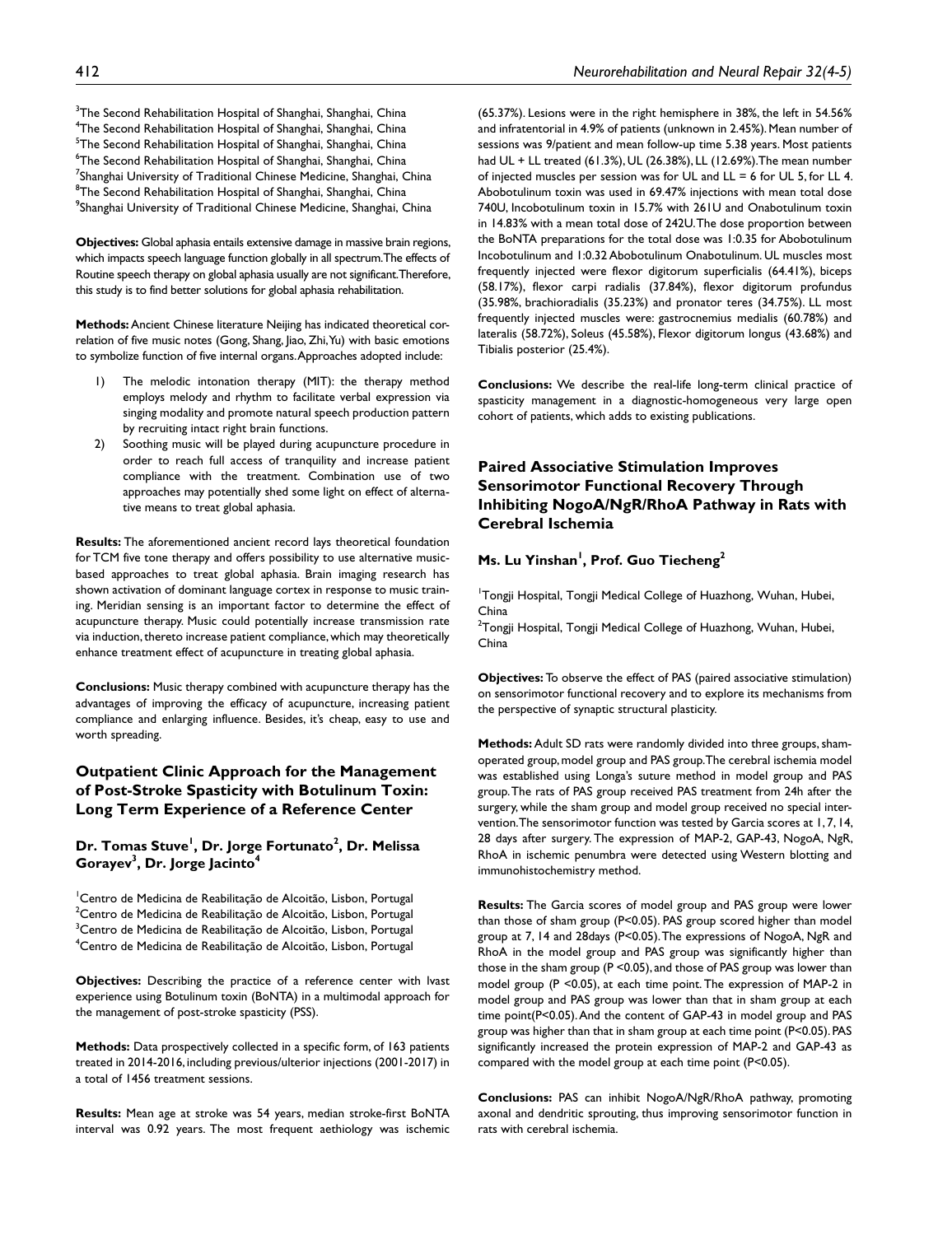## **Perceived and Assessed Balance in Patients with Stroke within 24 Hours After Discharge to Home**

### **Mrs. Lena Rafsten<sup>1</sup>, Mrs. Lena Rafsten<sup>2</sup>, Dr. Katharina Stibrant Sunnerhagen3 , Dr. Anna Danielsson4**

1 Per Dubbsgatan 14, Gothenburg, Västra Götaland, Sweden-413 46 <sup>2</sup>Institution of Rehabilitation Medicine, Gothenburg, Västra Götaland, Sweden

<sup>3</sup>Institution of Rehabilitation Medicine, Gothenburg, Västra Götaland, Sweden

4 Institution of Rehabilitation Medicine, Gothenburg, Västra Götaland, Sweden

**Objectives:** Patient with mild to moderate stroke may be discharged earlier from hospitals if they continue to receive rehabilitation in their home from a multidisciplinary stroke team. Impaired balance is a common symptom of stroke, and a common reason to falling. Home living individuals with impaired balance due to chronic stroke have been identified as those with the highest risk of falling.

The aim of this study was to explore how perceived balance was correlated with assessed balance in stroke patients within 24 hours after discharge from a stroke unit to home.

**Methods:** From a study of Very Early Discharge after stroke, perceived balance, Fall Efficacy Scale (FES(S) 0-130), was compared to assessed balance, Berg's Balance Scale (BBS, 0-56), and Timed up and Go (TUG, time in seconds). All patients admitted to the stroke unit at the Sahlgrenska University Hospital in Gothenburg were screened for inclusion. Correlation analyze between anxiety and balance function were performed with nonparametric method, Spearman's rank correlation interpreted according to Munro.

**Results:** Average age was 74 years, 61 were men and 46 women. Stroke severity was mild: average 2 NIHSS at admittance. The median score of BBS was 50 range 7-56,of FES(S) 95 range (17-130) and of TUG 12,8 s range 6,8-52,5. Self-perceived balance correlated moderate with assessed balance Rho=0,636 and TUG Rho=0,586 (p<0.01).

**Conclusions:** Soon after discharge, patients with mild stroke were unable to correctly estimate their risk of falling when assessed with BBS and TUG. This might be a risk for falls in home setting and needs to be taken into account while being discharged very early and during further rehabilitation.

## **Pre Stroke Physical Activity Influences Acute Stroke Severity a Register Study**

## Dr. Malin Reinholdsson<sup>1</sup>, Prof. Katharina Stibrant **Sunnerhagen<sup>2</sup> , Dr. Annie Palstam3**

<sup>1</sup>Institute of neuroscience and physiology/Sahlgrens, Gothenburg, Gothenburg, Sweden

<sup>2</sup>Insitution of neuroscience and Physiology Sahlgr, Gothenburg, Gothenburg, Sweden

 $^3$ Insitution of neuroscience and Physiology Sahlgr, Gothenburg, Gothenburg, Sweden

**Objectives:** The purpose of this study was to investigate the influence of pre-stroke physical activity (PA) on stroke severity at admission to hospital.

**Methods:** This study was based on two Swedish stroke-registers. 2233 patients were registered during 18 months. Patients with former stroke and incomplete data were excluded and 925 patients with stroke remained.

#### **Analyses**

Logistic regression with stroke severity, measured with National Institutes of Stroke Scales (NIHSS) as dependent variable. Pre-stroke age, gender, smoking, diabetes, PA measured with Saltin-Grimby Physical Activity Level Scale (SGPALS) and protective treatments (statin and hypertension treatment) were independent variables.

Negative binomial regression between SGPALS and NIHSS to discover if different levels of physical activity could influence stroke severity.

**Results:** The study population had 45.2% women and median age was 75 years (20-104). Ischemic stroke was the most common cause of stroke (93.8 %). 79.8% were assessed as having a mild stroke, out of which 34.2% had no symptoms as assessed with NIHSS. 52.0% of the patients considered themselves to have been physically inactive prior to their stroke.

Logistic regression showed that patients who had PA prior to their stroke and were of younger age were more likely to have a mild stroke (PA: OR=2.0, CI=1.4-2.9, age: OR=1.0, CI=0.96-0.99). The model predicted 6.8% of the stroke severity.

Negative binomial regression analysis showed significantly less stroke severity for patients who had PA prior to stroke compared to patients who were physically inactive. There was no significant difference in stroke severity when comparing the light physical activity group and the moderate active and training group.

**Conclusions:** Being physically active could decrease stroke severity after stroke, even though the effects are limited. Physical therapists have an important role in promoting health and lifestyle adjustments.

## **Raised-Heel Stair-Descent Exercises as Part of Functional Ambulation Training Post-Stroke**

### **Dr. Maria Elizabeth Cochrane1 , Prof. Carina Adriana Eksteen<sup>2</sup>**

<sup>1</sup>Sefako Makgatho Health Sciences Univeristy, Pretoria, Gauteng, South Africa

 $^{2}$ Sefako Makgatho Health Sciences Univeristy, Pretoria, Gauteng, South Africa

**Objectives:** Functional ambulation at a speed of 0.8 meters per second, negotiating uneven surfaces and climbing stairs, is often difficult to achieve for post-stroke patients. Although stair-descent retraining is incorporated during rehabilitation no evidence exists that it facilitates the optimal biomechanical sequence of movement that will improve propulsion during gait. The aim was to determine if raised-heel stair-descent exercises will improve lower limb control and as such functional ambulation, more than regular stair-descent exercises.

**Methods:** A single-blind randomised controlled trial was conducted on thirty-two sub-acute stroke survivors. All participants were assessed with: the Functional Gait Analysis; Qualisys<sup>®</sup> motion analysis; Timed Ten Meter Walk Test; and Physiological Cost Index. All participants received 45 minutes task-orientated rehabilitation. The experimental group received 20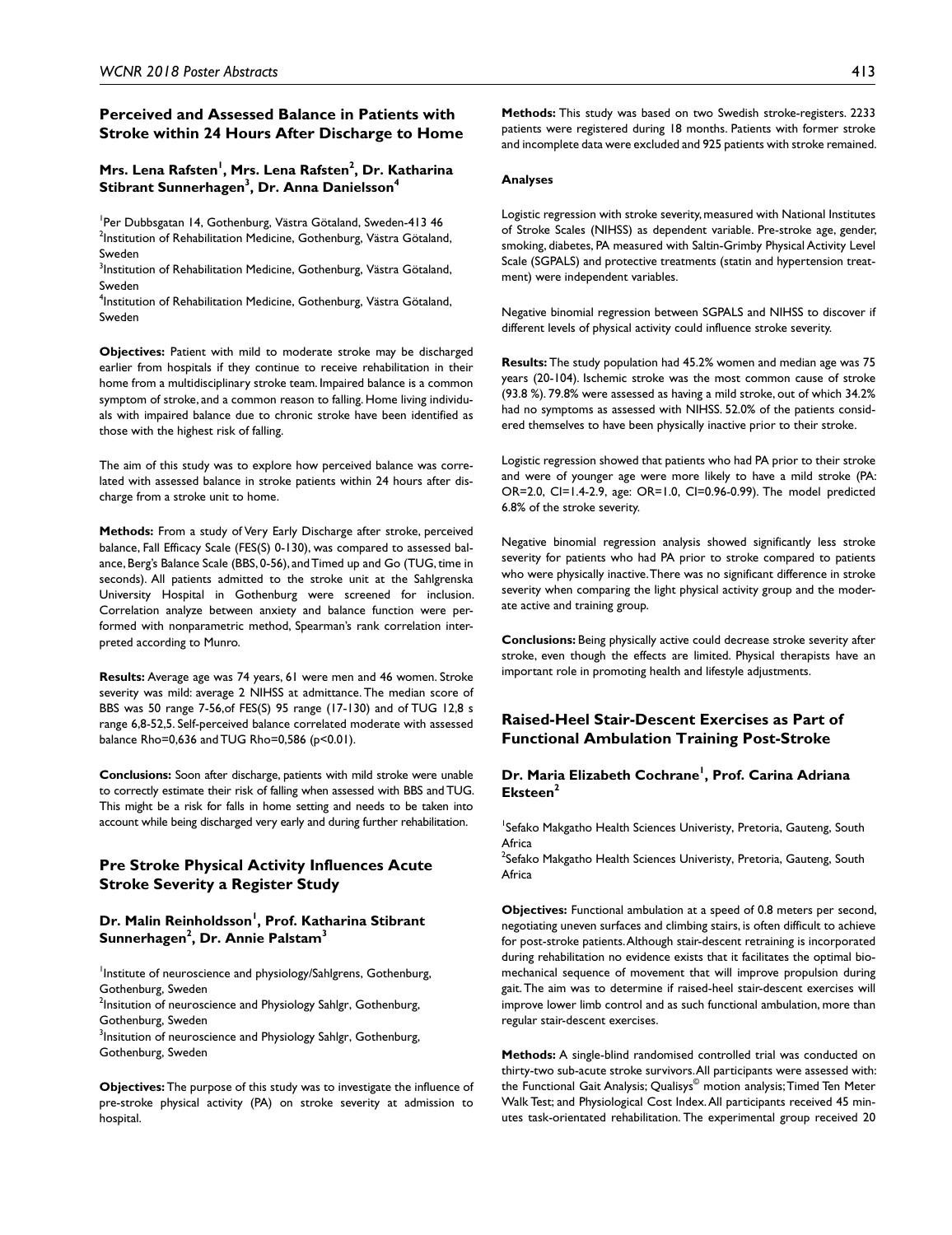repetitions of raised-heel stair-descent exercises and the control group 20 repetitions of regular stair-descent exercises five days a week, for two weeks.

**Results:** 2D motion analysis indicated significantly more symmetry in the experimental group's joint angles compared to the control group (p=0.0075) in the frontal plane. Sagittal plane measurements during heelstrike and mid-stance showed that the ankle-, knee- and hip- joint ranges were significantly more symmetrical in the experimental group. Functional gait analysis of the experimental group improved significantly more than the control group (p=0.0206).

**Conclusions:** Symmetrical alignment of the lower limb joints increased upper trunk stability and created optimal circumstances for anticipatory postural adjustments to occur. The correct sequence of lower limb muscle activation was facilitated by the symmetrically aligned joints. The impairment-level improvements resulted in decreased physiological effort during gait and increased contra-lateral step length. Objective functional improvement in the experimental group further included faster gait speed and the ability to clear obstacles; walk with closed eyes and climb stairs. The raised-heel stair-descent exercises are more beneficial than regular stair-descent exercises in improving functional ambulation post-stroke.

## **Randomized Trial of Trunk Training on Trunk Control and Community Participation in Chronic Stroke**

## Dr. Suruliraj Karthikbabu<sup>1</sup>, Dr. Mahabala Chakrapani<sup>2</sup>, **Dr. Sailakshmi Ganesan Ganesan3 , Dr. Ratnavalli Ellajosyula<sup>4</sup>**

<sup>1</sup>Soahs, Manipal University, Manipal Hospital, Bangalore, Karnataka, India <sup>2</sup>Kasturba Medical College, Manipal University, Mangalore, Karnataka, India

<sup>3</sup>Spastic Society of Tamilnadu, Chennai, Tamilnadu, India 4 Manipal Hospital, Bangalore, Karnataka, India

**Objectives:** Trunk performance was critical in predicting the functional abilities following stroke. Trunk training early after stroke showed favorable changes in the trunk control and balance ability. The benefits of trunk training on trunk control and community participation were not widely tested in chronic stroke. Objective of this study was to examine the effects of plinth based trunk training on trunk control and community participation as against standard physiotherapy in chronic stroke.

**Methods:** Patients with chronic stroke aged between 32 and 72 years, first episode of cortical lesion ( post stroke duration), poor trunk control scoring <21 on trunk impairment scale, walking ability to cross 10 meters distance independently and no spatial-perceptual dysfunction participated in this assessor blinded randomized trial. The outcome measures were Trunk Impairment Scale 2.0 (TIS 2.0) and Reintegration to Normal Living Index (RNLI). Experimental group practiced the upper and lower trunk initiated selective movements while lying supine and seated on a plinth. Exercise intensity was about one hour session per day, three sessions in a week over six weeks duration.

**Results:** Baseline variables were similar in both the experimental (N=30) and control (N=30) groups. The trunk training group showed statistical significant changes (p<0.05) and noteworthy mean differences in the scores of TIS 2.0 (4 points) and RNLI (8 points) measures as against the standard physiotherapy.

**Conclusions:** Trunk exercise practiced on plinth is beneficial in improving the trunk control, and community participation compared to standard physiotherapy in people with chronic stroke.

## **Real-Time, Simultaneous Agonist and Antagonist Electromyography (EMG) Feedback in Upper Limb Rehabilitation of Chronic Stroke Patients**

**Ms. Daphne Menezes<sup>I</sup>, Dr. Subhasis Banerji<sup>2</sup>, Dr. John Heng<sup>3</sup>, Dr. Christopher Kuah<sup>4</sup>, Mr. Ponusamy** Ponvignesh<sup>5</sup>

<sup>1</sup>SynPhNe Pte. Ltd., Singapore  $^{2}$ National University of Singapore, Singapore  $^3$ Nanyang Technological University, Singapore 4 Tan Tock Seng Hospital Rehabilitation Centre, Singapore <sup>5</sup>SynPhNe Pte. Ltd., Singapore

**Objectives:** This study explores the feasibility of simultaneously training the contraction of agonist muscle and relaxation of antagonist muscle for various arm and hand movements using the SynPhNe (Synergistic Physio-Neuro) device, to rehabilitate hand function in long-term stroke patients.

**Methods:** Chronic stroke subjects with a hemiplegic hand (n=14; 31-69 years; 4 females, 10 males) each completed a four week, three sessions/ week protocol. The protocol employed a video-based feedforward of movements (extension-flexion of fingers and wrist, pronation-supination) and tasks (handling a pen, book, water bottle, chopsticks) alongside EMG feedback of agonist and antagonist muscles in real-time.

Fugl Meyer Assessment, Action Research Arm Test, Grip strength and Nine Hole Peg Test were used to assess pre-and post-gross and fine motor changes.

### **Results:**

A. Association of muscle contraction to relaxation

Previously non-obvious enhanced flexor side contractions during extension activities, and vice-versa were identified by EMG. This unconscious, maladaptive muscle use was reduced or reversed in 12/14 subjects after 12 sessions. An association was found between the ability to perform higher number of targeted muscle contractions successfully and volitionally relaxing appropriate muscles simultaneously (antagonist) and immediately after completion of an exercise repetition (agonist and antagonist).

### B. Clinical Scales Outcomes

Mean of normalized percentage changes across all 4 clinical scales scores, with respect to Week 0 baseline, for the 14 subjects was categorized into improvements <40%, 5-40% and <5%. High functioning subjects reported improvements in dexterity. The last assessment of LH008 was confounded due to travel-induced fatigue leading to very tight flexors.

**Conclusions:** Training muscle activation and relaxation simultaneously, subjects tended to reduce maladaptive muscle behavior by adopting timely muscle relaxation for improved function and better repetitions.

## **Rehabilitation Following Sensory Impairement in Strokes with Different Areas of Involvement**

**Mrs. Archana Aditya Ranade1 , Dr. Poonam Shyamsunder Gandhi<sup>2</sup>**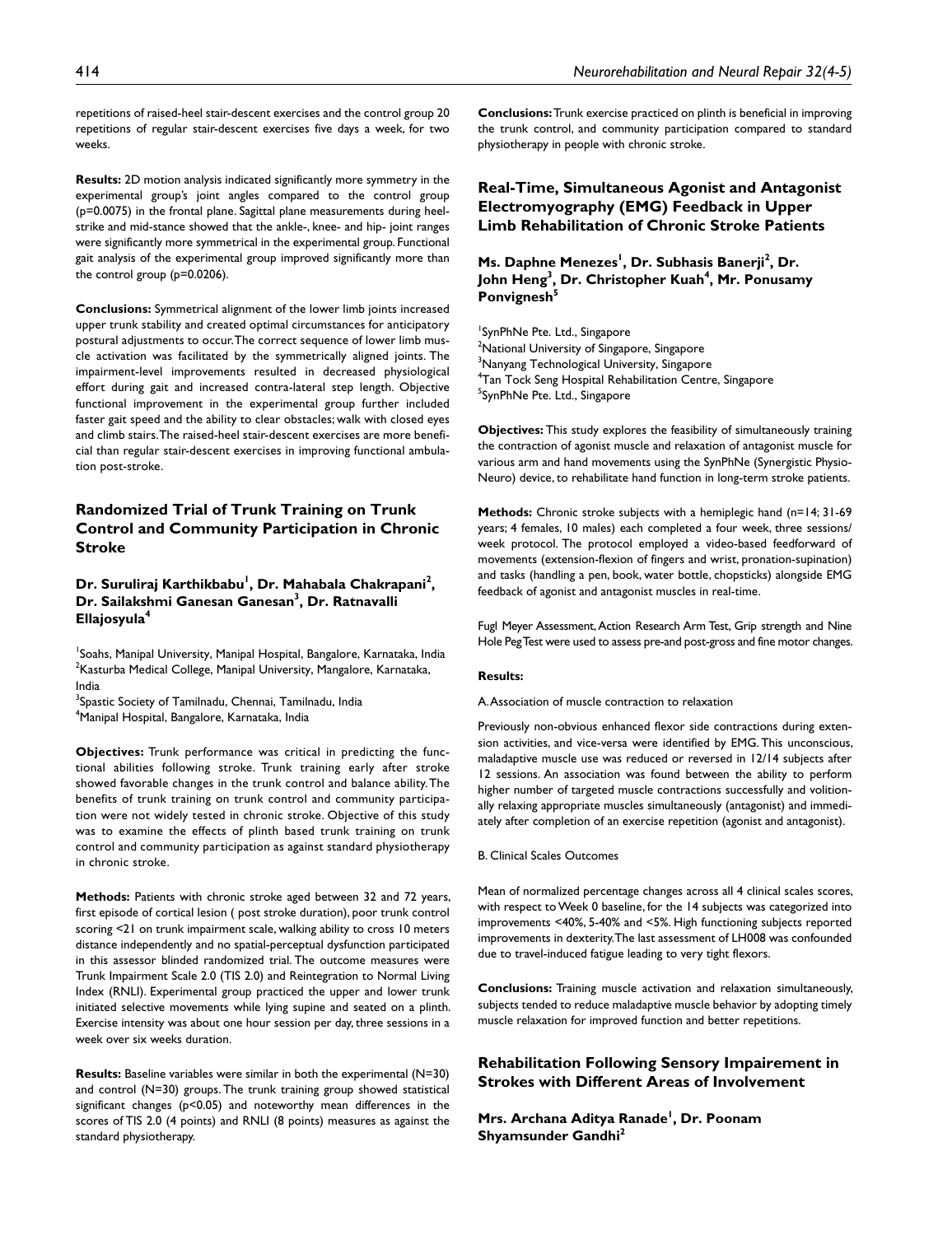<sup>1</sup>B4 Aditya Society, 24-Ideal Co, Pune, Maharashtra, India-411038  $^{2}$ Team Physiotherapy Services, Pune, Maharashtra, India

**Objectives:** Sensory impairments are common after stroke, occurring in approximately 60% of stroke patients. We have come across 3 patients (A, B &C) with inability to use their right upper extremity and difficulty in gait due to lack of sensation post stroke. Although the clinical picture was similar for all 3 three patients, their affected regions of the brain were different. A is pure sensory with pain on the affected side due to thalamic stroke. B suffered a Left high parieto-occipital hemorrahage secondary to venous sinus thrombosis while C had a temporoparietal bleed.

Our objective was to understand the recovery and methods for these three different areas of involvement with similar clinical picture

**Methods:** Fugyl Meyer assessment, Nottingham Sensory Score for objective measurement and functional tests for evaluation of the impact of sensory deficit on activities of daily living (ADLs) were used. Self report of ability to perform ADL's was also taken.

We treated patient B for 30 sessions and aim to treat patient A and C for 40-60 sessions. Patient C also requires sensory and motor training as muscle strength is not optimum.

**Results:** Patient B with venous sinus thrombosis has recovered to Normal with ADLs with Rt hand, and all types of sensations except partial recovery of tactile sensation with SRP only. Patients A and C are presently undergoing treatment which includes Mirror and motor therapy along with SRP.

**Conclusions:** Results suggest that SRP did help to improve functional use of the affected extremity in subject B.

Sensory retraining post Stroke is possible even with different areas of involvement.

# **Rehabilitation of Post Stroke Patients with a Focus on Neuroplasticity**

### **Dr. Tufail Muzaffar1 , Dr. Mohammad Kaleem2**

<sup>1</sup>SKIMS Soura, Srinagar, Jammu and Kashmir, India <sup>2</sup>SKIMS Soura, Srinagar, Jammu and Kashmir, India

**Introduction:** Recovery after stroke is related to Neuroplasticity, which involves development of new neural connections leading to recovery of sensory motor deficits.

**Objective:** To establish stroke rehabilitation programs that would provide meaningful, repetitive, intensive and task specific training. Various novel techniques for motor recovery were used to promote motor recovery and neuralplasticity.

**Methods:** 75 Patients post stroke who received conventional rehabilitation therapy for at-least one month were given additional specific training for another one month. 30 Patients with motor predominant deficits were given Modified Constraint Induced Motor Training (CIMT). 30 Patients with sensory Predominant deficits were given Mirror Therapy. 15 Patients with Left Hemispatial Neglect were given Cognitive spatial training. Patients were assessed in terms of Fugl Meyer Assessment (FMA) in CIMT group, Modified Ashworth Scale (MAS) and Barthel Index (BI) in Mirror therapy group and SKIMS Neglect Assessment Process (SNAP) in Hemineglect group. Assessment was done at 0 months, 1 month and 3 month.

**Results:** There was a statistically significant improvement in FMA, after adding CIMT to the conventional therapy. Though there was a statistically significant improvement in MAS but BI did not show any significant difference in mirror therapy group. There was a statistically significant improvement in SNAP after one month of cognitive spatial training.

**Conclusions:** Individualised strategies should be applied to patients for different neurological impairments; to achieve appropriate therapeutic goals, prevention of maladaptive plasticity and maximise functional gain in patients with stroke.

### **Rehabition Treatment and Prognostic Factors in Patients with Massive Cerebral Infarction**

### Dr. Baoqi Dang<sup>1</sup>

<sup>1</sup>Zhangjiagang Hospital of Traditional Chinese Medicine, Nanjing University of Chinese Medicine, Suzhou, Jiangsu, China

**Objectives:** To investigate the effect of rehabilitation therapy and its prognostic factors in patients with massive cerebral infarction

**Methods:** Between 2014 to 2017, 32 patients with massive cerebral infarction in our department were selected in our study.The effect of rehabilitation therapy and the relationship between the age at onset, the intervention measures after acute infarction and the prognosis of the patients was analyzed.

**Results:** With 3 months of rehabilitation treatment, the Barthel index, Ueda Min evaluation of upper limbs and lower limbs, balance function were significantly improved in the patients; acute infarction undergoing thrombolysis, thrombectomy or decompressive craniectomy intervention in patients with Barthel index increased significantly compared with the control group; less than 60 years old patients with Barthel index were significantly improved compared with over 60 years old patients.

**Conclusions:** Rehabilitation therapy can significantly increase in patients with large area cerebral infarction, activities of daily living, hemiplegia limbs on the function and balance ability; thrombolysis, thrombectomy or decompressive craniectomy positive intervention can improve the ability of daily life of large area cerebral infarction after treatment; the smaller the age (60 years old), the greater the activities of daily living of the patients with large cerebral infarction after rehabilitation treatment.

## **Reliability of the Device Using a Hand-Held Dynamometer for the Assessment of Ankle Dorsiflexor Muscle Strength**

## **Dr. Mitsuhiro Ochi<sup>I</sup>, Dr. Satoru Saeki<sup>2</sup>, Dr. Kenji Hachisuka3**

1 University of Occupational Environmental and Healt, Kitakyushu, Fukuoka, Japan

 $^{2}$ University of Occupational Environmental and Healt, Kitakyushu, Fukuoka, Japan

<sup>3</sup>Moji medical center, Kitakyushu, Fukuoka, Japan

**Objectives:** The ankle dorsi-flexor muscles play important roles in the control of posture and improvement of walking ability among patients with stroke. Recently, there have been a number of reports on the approaches using functional electrical stimulation of ankle dorsi-flexor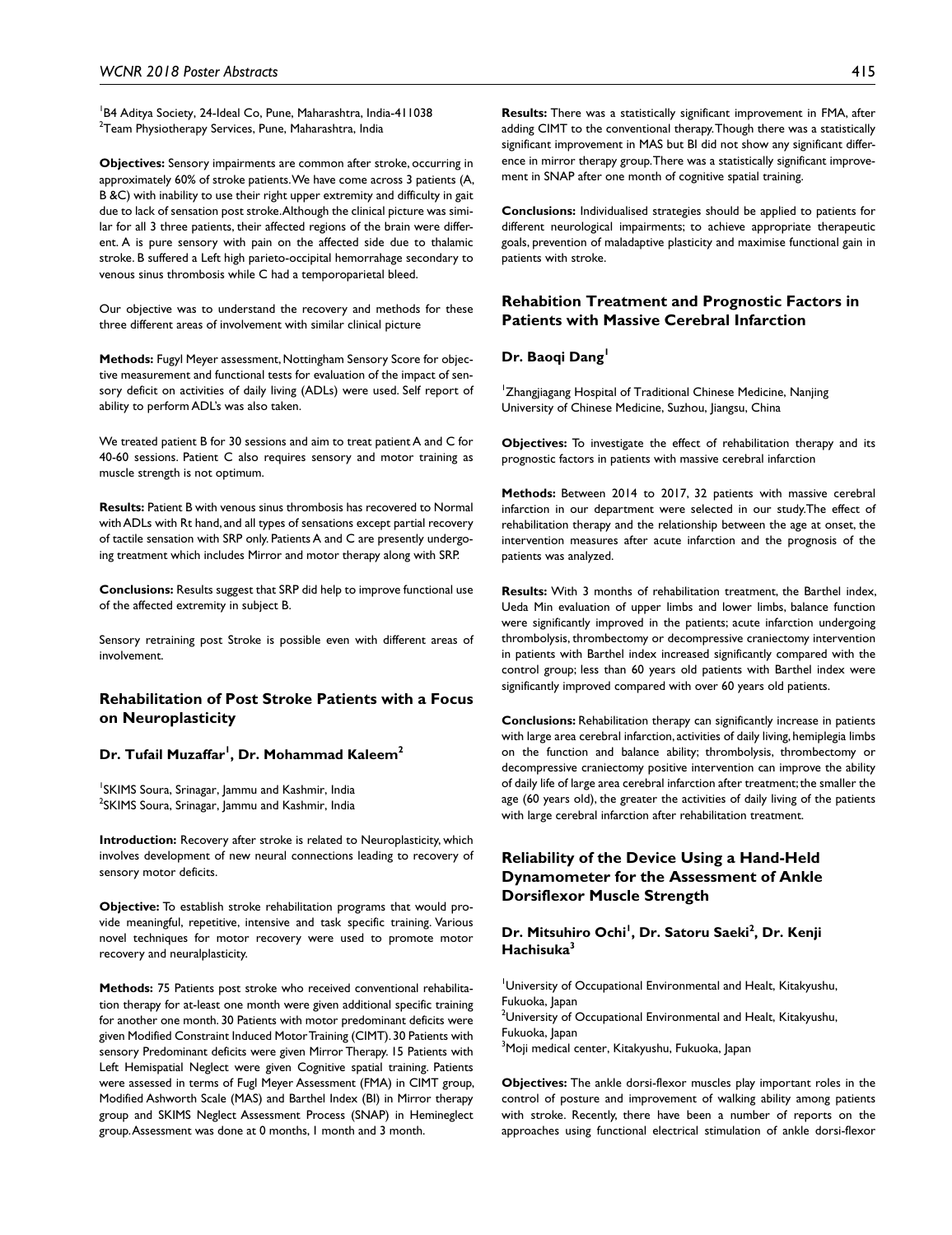muscles in such patients. In addition, it has been reported that walking ability was improved by muscle strengthening training of ankle dorsi-flexor muscles. We developed a simple device using a hand-held dynamometer for the assessment of ankle dorsiflexor muscle strength. The purpose of this study is to evaluate intra- and interrater reliability of the device

**Methods:** Fifteen healthy subjects were measured independently by two physical therapists. The intra- and inter-rater reliability of 3 maximum isometric contractions of ankle dorsiflexion were determined using intra and interclass correlation coefficient (ICC). Bland-Altman analysis were also used to assess systematic bias, and minimal detectable change (MDC) was also calculated.

**Results:** The reliability of the device was excellent for both intra (ICC  $(1.3)$  =0.91) and interrater (ICC  $(2.3)$  =0.94) comparisons. There was no systematic bias (the Bland-Altman plot). MDC was 0.82N kg.

**Conclusions:** The device is reliable and considered feasible for a quantitative assessment of ankle dorsiflexor muscle strength.

# **Reverse Constraint Induced Movement Therapy (r-CIMT) in Acute Stroke Patients: Theory of Concept**

## **Mr. Harpreet Singh Sachdev<sup>1</sup>, Dr. Dharam P Pandey<sup>2</sup>, Dr. Pintu Kumar3**

1 AIIMS, New Delhi, Delhi, India  $^2$ Blk Super Speciality Hospital, New Delhi, Delhi, India 3 AIIMS, New Delhi, Delhi, India

**Objectives:** CIMT has been a popular upper extremity rehabilitation intervention in stroke subjects. Clinical and practical factors in implementation restrict its applicability in regular practice. r-CIMT is based on the current limitations that could widen the applicability and usability of CIMT concept.

The theoretical model and concept is based on scientific researches and clinical problems faced in stroke therapy settings. Reverse CIMT will reduce the development of maladaptive motor pattern, nonfunctional synergies, and secondary complications in stroke subjects. The intervention would focus on task based, functional training of the affected upper extremity in acute stoke subjects.

**Methods:** Based on the current literature of CIMT and modified CIMT, a model of r-CIMT was theoretically conceptualised and a management model designed. The intervention would focus on subjects with unilateral hemiparesis due to stroke. the subjects will be made to wear the constraint on the affected upper extremity, instead of the unaffected extremity as in traditional CIMT and m-CIMT. This would restrict any attempt to move the arm in presence of weaknes, thus reducing the unwanted effort to move, which is responsible for compensatory patterns and maladaptive synergies. In our view, the therapy would enhance the training effects by reducing errors, and unwanted movements of the affected upper extremity while allowing task oriented and functional training in selected tasks for 6 hours per day.

**Results:** Theoretical Model based study.

**Conclusions:** The r-CIMT could be an intervention leading to reduction in rehabilitaion duration, preventing development of maladaptive, nonfunctional, compensatory movement patterns early after stroke.

# **Reviving of Cortex Through Bihemispheric Transcranial Direct Current Stimulation (tDCS) in Rehabilitation of Hand After Subacute Stroke-A Pilot Study**

## **Ms. Shefali Gambhir1 , Prof. Narkeesh Arumugam2**

1 Punjabi University, Patiala, Punjab, India <sup>2</sup>Punjabi University, Patiala, Punjab, India

**Objectives:** Transcranial direct current stimulation (tDCS) is one of the noninvasive brain stimulation approaches which directly modulate cortical excitability (by increasing or decreasing, depending on the delivery of anodal or cathodal stimulation to the cerebral cortex) and enhance neuroplasticity mechanisms if applied with peripheral sensorimotor task specific activities. So, the present study was endeavour to test the combined effect of bihemispheric tDCS and Task specific training for rehabilitation of paretic hand in individuals with subacute stroke.

**Methods:** Bihemispheric Direct Current at 2mA intensity was administered via a pair of sponge electrodes moistened with NaCl solution on C3,C4 area of scalp of international 10-20 EEG electrode system for 40 minutes with simulatneously doing the task specific activities. The anode electrode was placed on the lesioned motor cortex and cathode on the contralesional cortex. The Modified Ashworth Scale(MAS), Fugl Meyer Assessment Scale- Upper Extremity Component (FMA-UE), Stroke Impact Scale (SIS), Grip Dynamometer, Pinch Dynamometer, Jebsen Taylor Hand Function Test(JTHFT) and Nine hole peg test (NHPT) were used as an outcome measures to determine the efficacy of an intervention at baseline and after  $15<sup>th</sup>$  and  $30<sup>th</sup>$  treatment sessions.

**Results:** The data was analyzed by using SPSS 16.0 software. The combination of tDCS and task specific training show significant changes on stroke disability, hand disability, pinch strength and manual dexterity of paretic hand after subacute stroke.

**Conclusions:** It was concluded that tDCS only modulates but does not induce neuronal firing, so, performing a behavioural task concurrently enhances the stimulation-induced differences in cortical excitability (the effect of tDCS alone) and rehabilitation.

## **Robotic Training for Upper Limb Motor Recovery in Stroke**

## **Dr. Deepti Ramchandra Kamble1 , Dr. Akshay Prasad Mane<sup>2</sup>, Dr. Navita Purohit<sup>3</sup>, Dr. Abhishek Srivastava<sup>4</sup>**

1 Kokilaben Dhirubhai Ambani Hospital, Mumbai, Maharashtra, India  $^{2}$ Kokilaben Dhirubhai Ambani Hospital, Mumbai, Maharashtra, India <sup>3</sup>Kokilaben Dhirubhai Ambani Hospital, Mumbai, Maharashtra, India 4 Kokilaben Dhirubhai Ambani Hospital, Mumbai, Maharashtra, India

**Objectives:** To evaluate the efficacy of gravity supported robotic device— Armeo Spring for Upper limb Rehabilitation in Stroke Patients.

**Methods:** A Retrospective study was done in 81 patients with stroke (ischemic and hemorrhage) in Department of Rehabilitation of a tertiary care hospital. All patients underwent a Robotic training program for 40 minutes once a day for six days a week along with conventional occupational therapy for an average period of 14-16 weeks. The outcome measures used were Fugl Meyer –Arm component and Barthel Index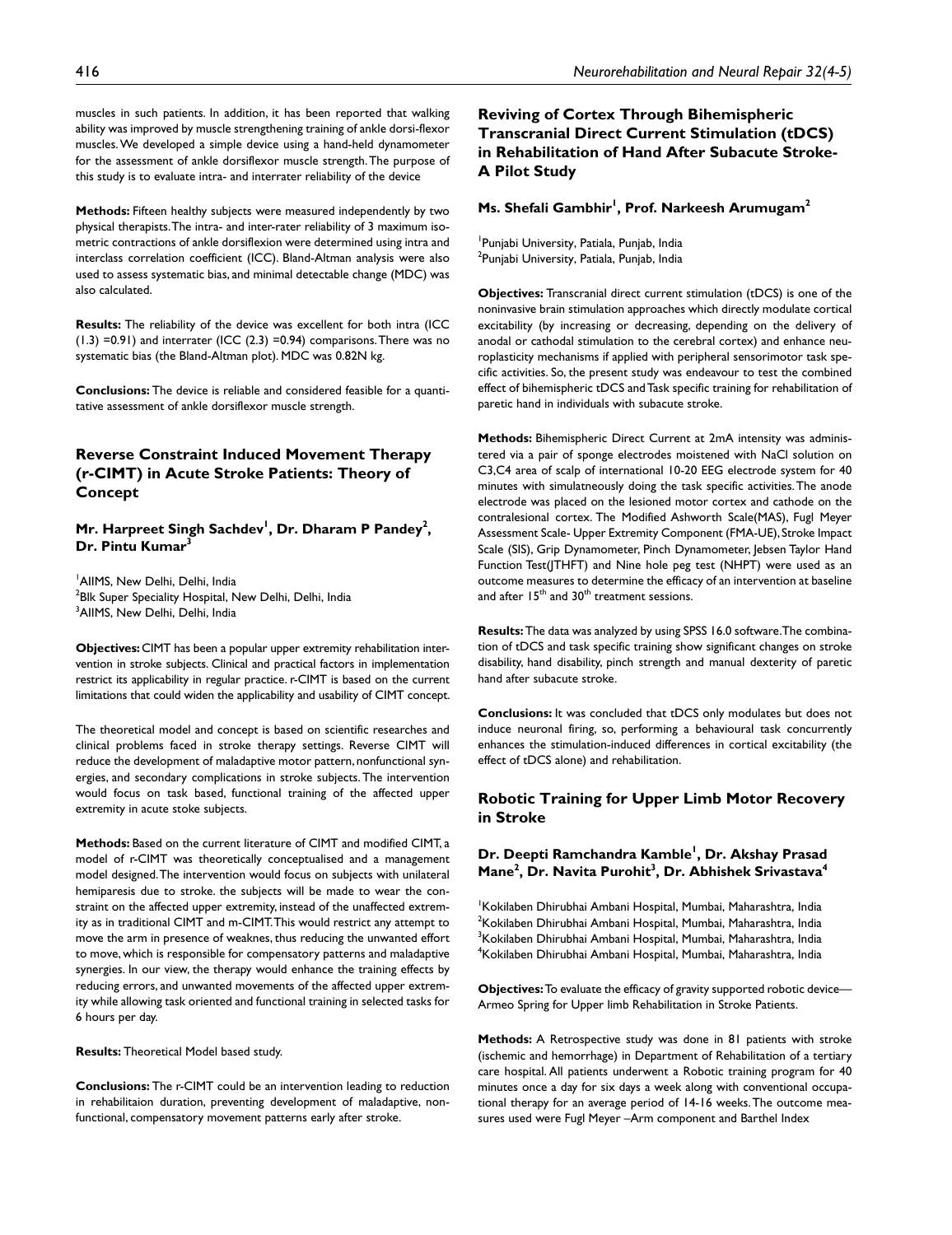**Results:** Wilcoxon signed rank test (non parametric test) was used for statistical analysis of the data. Significant improvement was seen in Fugl-Meyer scores ( p < 0 .0001) and Barthel index scores ( p < 0.0001.).Thus robotic training showed statistically significant improvement in Fugl-Meyer scores and Barthel Index scores post training

**Conclusions:** Retrospective analysis suggest that intensive upper limb rehabilitation including robotic training incorporated into the conventional training program resulted in significant improvement in patient with moderate to severe stroke

# **Role of Botulinum Toxin and Goal Based Rehabilitation in Improvement of Fine Motor Function in Chronic Stroke: A Case Report**

### Dr. Poonam Ramesh Bajaj<sup>1</sup>, Dr. Shivangi Salian<sup>2</sup>, Dr. **Nirmal Surya3 , Dr. Aashish Contractor4**

<sup>1</sup>Sir H.N. Reliance Foundation Hospital & Research C, Mumbai, Maharashtra, India

<sup>2</sup>Sir H.N. Reliance Foundation Hospital & Research C, Mumbai, Maharashtra, India

 $^3$ Bombay Hospital & Medical Research Center, Mumbai, Maharashtra, India <sup>4</sup>Sir H.N. Reliance Foundation Hospital & Research C, Mumbai, Maharashtra, India

**Objectives:** To demonstrate the efficacy of goal based botulinum-toxin injection in conjunction with customized rehabilitation in improvement of hand function in chronic post stroke spasticity.

**Methods:** A 46 year old female presented for possible improvement in right (dominant) hand function, five years post-stroke due to sub-arachnoid haemorrhage caused by posterior communicating artery aneurysmal leak. At the time of initial evaluation her right upper limb tended to stay with the shoulder in internal rotation, elbow in mild flexion and wrist and fingers in flexion with thumb-in-palm, due to chronic post-stroke spasticity, despite undergoing regular physiotherapy at home.

Pre and post injection evaluation included clinical scoring of spasticity on the Modified Ashworth Scale (MAS) and functional evaluation of upper extremity on the Action Research Arm Test (ARAT).

### Modified Ashworth Scale

| Muscle                                          | Pre-Injection<br>Grade | Post-Injection<br>Grade (4 weeks<br>post injection) |
|-------------------------------------------------|------------------------|-----------------------------------------------------|
| Flexor Carpi Radialis, Flexor<br>Carpi Ulnaris  | 7                      | I+                                                  |
| Flexor Digitorum Superficialis<br>and Profundus | 7                      | $^{+}$                                              |
| <b>Pronator Teres</b>                           | 2                      | $+$                                                 |
| <b>Brachioradialis</b>                          | 2                      | I+                                                  |
| <b>Biceps</b>                                   | $+$                    |                                                     |
| Pectoralis Major                                | $^{1+}$                |                                                     |

Post injection patient underwent regular intensive rehabilitation including proprioceptive neuromuscular facilitation, dynamic orthosis (Saebo glove), faradic stimulation and goal-based functional re-education.

### **Results:**

| <b>Action Research</b><br>Arm Test | Pre-Injection &<br>Rehab Sub score | Post-Injection and<br>Rehab Sub score |
|------------------------------------|------------------------------------|---------------------------------------|
| Grasp $(18)$                       |                                    | 13                                    |
| Grip $(12)$                        | 2                                  | 4                                     |
| Pinch $(18)$                       |                                    | 0                                     |
| Gross Movement(9)                  |                                    | 6                                     |
| <b>Total (57)</b>                  | 13                                 | フマ                                    |

**Conclusions:** This case highlights that an intensive goal based rehabilitation program in conjunction with botulinum toxin injections can show clinical improvement in selective fine motor skill achievement. Botulinum toxin gives a temporary window period of reprieve from spasticity which precludes the performance of fine motor function of the spastic hand in chronic stroke patients (even five years post stroke). Retraining and facilitating antagonistic muscles enables improvement of grasp, grip and sometimes even pinch.

Is the abstract presented earlier?: Yes

# **Role of Phosphodiestrase (PDE) Inhibitors and TNF Alpha Blocking Agent in Functional Recovery of Stroke Patient: A Case Study**

### **Dr. Soniya Shah1 , Dr. Deepak Goel2**

<sup>1</sup> Max Super Speciality Hospital, Dehradun, Uttarakhand, India  $^{2}$ Max Super Speciality Hospital, Dehradun, Uttarakhand, India

**Objectives:** To investigate the neuronal recovery pattern of a massive MCA infarct after administration of neuroprotective-NP agents along with intensive physical therapy.

**Methods:** We tried to modify the outcome with help of combination of NP agents for which we have given cerebroprotein inj, edaravone inj for 7 days, PDE 1 inhibitors(vinocetine) for 1 month, inj eternacept(TNF alpha 1) within 7 days of stroke along with intensive physical therapy as per stroke protocol from day 2.

Scales used for measuring clinical improvement:MMSE, MRC grading, Barthel index-BI, Motor Assesment Scale-MAS and Modified Rankin Scale-MRS on day 0, day of discharge, at 4 and 8 weeks post stroke.

#### **Results:**

Significant improvement on various scales have been listed in table 1, table 2 & table 3.

### **Table 1.**

|             | Day 0          | DOD                 | 4 weeks                   | 8 weeks                     |
|-------------|----------------|---------------------|---------------------------|-----------------------------|
| <b>MMSE</b> | 30             | 30                  | 30                        | 30                          |
| <b>MRC</b>  | 1/5 left UL.LL | $3/5$ left<br>UL.LL | 3/5 left UL.<br>$4-/5$ LL | 4-/5 left UL.<br>$4+$ /5 LL |
| <b>MRS</b>  | 5/6            | 4/6                 | 4/6                       | 2/6                         |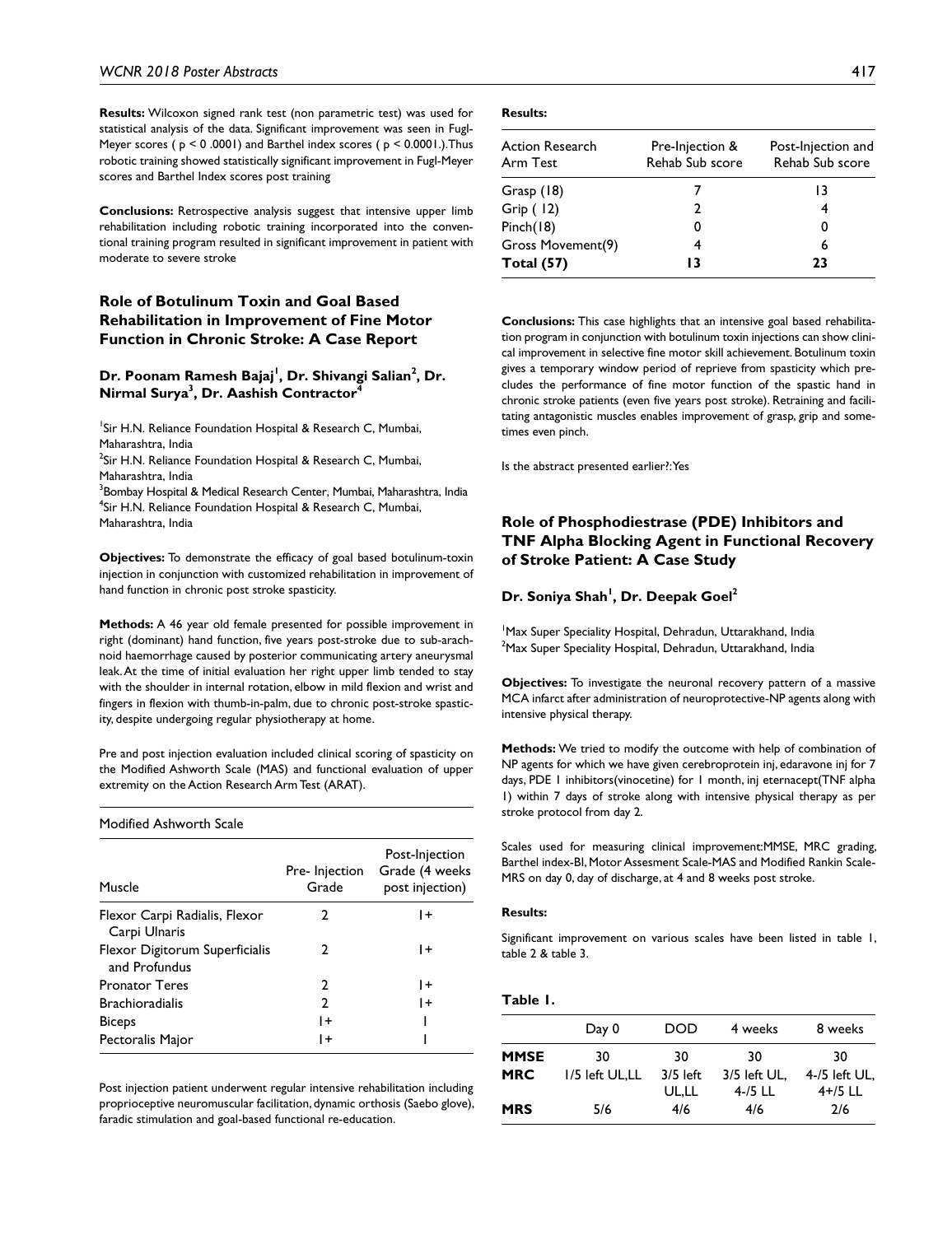### **Table 2.** BI

| feeding                     |   | 0  | 5  | 10 |
|-----------------------------|---|----|----|----|
| bathing                     |   | 0  |    | 5  |
| grooming                    |   | 0  | 5  | 5  |
| dressing                    |   | 0  | 5  | 5  |
| bowels                      | o | 10 | 10 | 10 |
| bladder                     |   | 10 | 10 | 10 |
| Toilet use                  | o | 0  | 5  | 15 |
| Transfers(bed-chair & back) | 5 | 5  | 10 | 15 |
| Mobility (on level)         | o | 10 | 10 | 15 |
| Stairs                      |   | 0  | 5  | 5  |
|                             |   |    |    |    |

### **Table 3.** MAS

| Supine-sidelying                  |  |   |
|-----------------------------------|--|---|
| Supine-sitting overside<br>of bed |  | 6 |
| <b>Balanced sitting</b>           |  | 6 |
| Sitting-standing                  |  |   |
| walking                           |  |   |
| Upper arm function                |  |   |
| Hand movements                    |  |   |
| Advanced hand<br>movements        |  |   |
|                                   |  |   |

**Conclusions:** Combination of NP agents with intensive rehabilitation can lead to significant improvement in massive infarction.The hypothesis have been approved for future controlled trial.

### **Special Rehabilitation Treatment of Patients with Stroke**

### **Dr. Michaela Tomanova1**

1 Rehabilitation Institute Brandýs nad Orlicí, Brandýs nad Orlicí, Česká republika, Czech Republic

**Objectives:** To test efficacy of the rehabilitation method INFINITY method<sup>®</sup> (IM) in patients with Stroke.

**Methods:** Study with repeated measures in a rehabilitation clinic was a quasi-experimental and non-randomized with volunteered patients with Stroke (n = 20, age 66.65  $\pm$  10.37 yr). In four weeks treatment patients received a 60-minute IM therapy per day for twenty days. We measured before and after treatments the visual analog scale (VAS) using subjective pain scores, the area of center of force (COF) ( $cm<sup>2</sup>$ ), anterior-posterior (A-P) and medial-lateral (M-L) sway components of COF (cm) by a postural control on a pressure mat system MatScan. Patients were standing there for 30 seconds with eyes open. Data was analyzed using a Paired t-test.

**Results:** The area of COF had decreased. COF pre- and post- therapy (M = 6.81, SD = 5.5) and (M = 3.09, SD = 2.52), *t* (20) = 4.24, p < 0.001. The sway was reduced in both directions. M-L instability had larger effects on sway compared to A-P instability. The mean A-P ( $M = 3.76$ , SD = 1.54) and (M = 2.63, SD = 0.99), *t* (20) = 4.11, p < 0.001; the mean M-L (M = 4.01, SD = 1.69) and (M = 2.43, SD = 0.93), *t* (20) = 5.29, p < 0.001. VAS pain scores indicated significant difference ( $M = 4.2$ , SD = 1.25) and ( $M = 2.7$ , SD = 1.19), t  $(20) = 7.74$ ,  $p \le 0.001$ .

**Conclusions:** The results show great improvement in all four parameters. The study revealed that over 90% of patients were enhanced at least in three dependent variables. VAS of subjective pain score of patients with Stroke was decreased in 90% of them. The results of this study present the efficacy of IM in treatment of patients with Stroke.

## **Study on Effect of "Modified Constraint Induced Movement Therapy" on the Functional Status of Upper Affected Extremity of Stroke Patients**

### Dr. Rahul Midha<sup>l</sup>, Ms. Sarabpreet Kaur<sup>2</sup>, Prof. Monika **Sharma3 , Prof. Bindu K.4**

1 Dmch, Ludhiana, Punjab, India

 $^{\rm 2}$ Dayanand Medical College & Hospital, Ludhiana, Punjab, India  $^3$ Dayanand Medical College & Hospital, Ludhiana, Punjab, India

4 Dayanand Medical College & Hospital, Ludhiana, Punjab, India

Objectives: This study was conducted to assess effect of "Modified Constrained Induced Movement Therapy" on the Functional Status of upper affected extremity of stroke patients.

**Methods:** A RCT was conducted in 2017 in Neuro units of DMC & Hospital & Dhanuka Neurocare Hospital.50 hemi paretic stroke patients with upper affected extremity were selected and randomly allocated in experimental and control group.Baseline functional status was assessed for affected upper exremity.In Experimental group the modified constraint induced movement therapy protocol was implemented and in control group routnie techniques were followed. Two observations i.e. Post test o and Post test  $O_2$  for functional status was assessed in both the groups and then comparede within and between the groups.Functional status was assessed by WMFT in terms of Functional ability,performance time and strength (weight lifting&grip strength).Data was collected by self report( interview) and observation method.

**Results:** Functional ability except in baseline pre test  $O_{\frac{1}{l}}$ , was significant at post test O<sub>1</sub> (p= 0.047) & post test O<sub>2</sub> (p= 0.025) between the groups after the implementation of mCIMT. The coefficient of correlation i.e. r = -0.784 showed that as the functional ability of the patients was increasing, the performance time for the task was decreasing. Weight lifting except in baseline pre test  $\overline{O}_{_{|}}$ , was significant at post test  $\overline{O}_{_{|}}$  (p=0.033) & post test  $\overline{\mathrm{O}}_{_{2}}$  (p=0.45) between the groups & also is significant within the experimental group (p=0.003) and control group(p=0.054) after the implementation of mCIMT.

**Conclusions:** mCIMT was significantly effective in improving the functional ability and weight lifting, but not in performance time and grip strength. Overall there was significant improvement in functional status of hemiparetic stroke patients after mCIMT.

## **Support to Continued Active Life After Stroke for Older Stroke Survivors and their Caregivers: A Feasibility Study**

### Dr. Hanne Pallesen<sup>1</sup>, Mrs. Susanne Lillelund Sørensen<sup>2</sup>, **Mrs. Sedsel Pedersen<sup>3</sup>, Mrs. Lola Qvist Kristensen<sup>4</sup>, Dr. Erhard Trillingsgaard Næss-Schmidt 5**

<sup>1</sup>Hammel Neurorehabilitation Centre and University R, Hammel, Denmark, Denmark <sup>2</sup>Aarhus University, Aarhus, Denmark, Denmark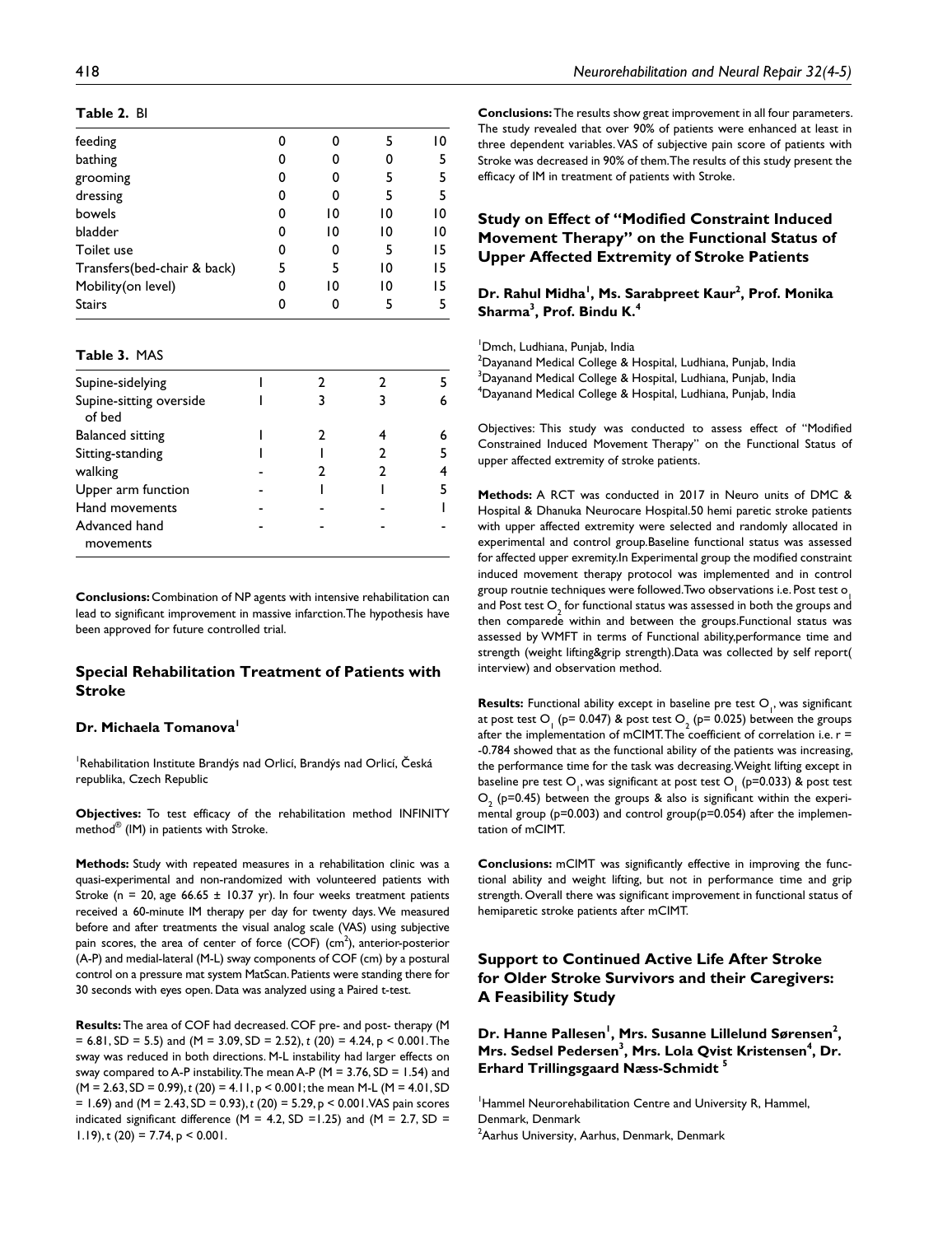<sup>3</sup>Aarhus University, Aarhus, Denmark, Denmark

4 Hammel Neurorehabilitation Centre and University R, Hammel, Denmark, Denmark

 $^5$ Hammel Neurorehabilitation Centre and University R, Hammel, Denmark, Denmark

**Objectives:** Stroke will often involve physical, psychological, cognitive and behavioral difficulties which can cause an unexpected interruption of a normal life cycle. This may increase the risk of reduced self-management. The current feasibility study describes the active components of a novel health professional-led self-management support intervention and the process evaluation as an essential part of designing and testing this complex intervention.

**Purpose:** The main aim of the study is to evaluate an intervention of supporting older stroke adults and their informal caregivers to regain there former active lifestyle, or to create a new meaningful life perspective.

**Methods:** A process evaluation of the design and testing of complex intervention a professional-led self-management support intervention was carried out according to the Medical Research Council. The process evaluation included interviews of four older stroke survivors (range 65-X) and their informal caregivers, an occupational therapist, a physiotherapist and the two researchers developing the concept of the intervention. Patients, informal caregivers and therapists were interviewed at baseline (1 weeks before admission from the hospital) and six months after.

**Results:** The process evaluation will be finished late autumn 2017.

The preliminary findings revealed eight themes as invariant structures: 1) 'Individual approach,' 2) 'A way to communicate,' 3) 'Establishing a good relation,' 4) 'Active reflection,' 5) 'To take the initiative and responsibility,' 6) 'Transfer to context and involving the network,' 7) 'Significant pedagogical help tools' and 8) 'The design of the novel self-management intervention.'

**Conclusions:** Will be presented at the poster

## **Surgical Revascularization for Childhood Moyamoya Disease [MMD]: An Experience of 25 Children with Moyamoya Disease [MMD]**

#### **Dr. Naresh Biyani**

1 Bombay Hospital, Bhatia Hospital, B.J. Wadia Hospital for Children, Mumbai, Maharashtra, India

**Objectives:** Moyamoya disease (MMD) is a slowly progressive bilateral stenocclusive process of the distal internal carotid and proximal portions of the anterior and middle cerebral arteries and the formation of an abnormal vascular network at the base of the brain that presents with recurrent strokes. The purpose of this study was to identify clinical features, radiological features and outcome of the MMD after surgical revascularization.

**Methods:** We analyzed the records of 55 children with MMD evaluated and treated at Author from August 2009 until July 2017 Diagnosis of MMD was made on the basis of clinical features and neuroimaging. MR Angiography was done in all children. Digital subtraction angiography (DSA) was done in 3 (8.3%) patients Selection criteria for surgery were children with previous stroke and neuroimaging showed MMD, surgery was offered after 12 weeks of the last stroke.

**Results:** Out of the 25 children, 24 patients had stroke and infarcts at presentation. Surgery was offered after mean of 10 weeks from the last stroke. Indirect EC IC Bypass surgery was in from of EDAS was done in 19 cases. Bilateral EDAS procedure was done in three children. Multiple burr holes were done in 6 chilren. Follow-up duration ranged from 3 months to 8 years with mean of 18 months. All children who underwent EDAS did not have further stroke on the same side of the EDAS surgery. One child had developed stroke on same side after 5 days of surgery.Two children had opposite side stroke after unilateral surgery [were offered EDAS on opposite side but did not underwent] One child with bilateral EDAS done was later diagnosed with Autism Spectrum Disorder

**Conclusions:** Indirect EC IC Bypass surgery [EDAS] is an effective surgical treatment option for children with MMD. EDAS is safe and recurrent stroke rate is lower than anticipated, on the basis of known natural history of MM

# **The Clinical Effects of Mirror Neuron Training System on Upper Extremity and Cognitive Function of Stroke Patients**

Dr. Yan Li<sup>I</sup>, Dr. Huiwen Mao<sup>2</sup>, Dr. Ye Chen<sup>3</sup>, Dr. Yan Wang<sup>4</sup>, Dr. Li Tang<sup>5</sup>, Dr. Liang Liu<sup>6</sup>, Dr. Chunlei Shan<sup>7</sup>, **Dr. Jinglong Liu<sup>8</sup>**

<sup>1</sup>Tongren Hospital, Shanghai Jiao Tong University School of Medicine, Shanghai, Shanghai, China  $2$ Tongren Hospital, Shanghai Jiao Tong University School of Medicine, Shanghai, Shanghai, China  $3$ Tongren Hospital, Shanghai Jiao Tong University School of Medicine, Shanghai, Shanghai, China 4 Tongren Hospital, Shanghai Jiao Tong University School of Medicine, Shanghai, Shanghai, China <sup>5</sup>Tongren Hospital, Shanghai Jiao Tong University School of Medicine, Shanghai, Shanghai, China 6 Tongren Hospital, Shanghai Jiao Tong University School of Medicine, Shanghai, Shanghai, China <sup>7</sup>Shanghai University of Traditional Chinese Medicine, Shanghai, Shanghai, China

<sup>8</sup>Heilongjiang Province Rehabilitation Hospital, Heilongjiang, Heilongjiang, China

**Objectives:** This study is to investigate the clinical effects of the mirror neuron system (MNS) based training on both upper limb motor function and cognitive function in patients after stroke.

**Methods:** 60 patients after stroke were randomly divided into MNS treatment group and control group, with 30 patients in MNS treatment group and 30 patients in the control group respectively. Both groups were given regular upper limb motor function and cognitive function training, and the MNS treatment group was trained with a therapeutic apparatus named mirror neuron system training (MNST), which included different level of action observation training (AOT) program. The training lasted 20 minutes per day and 5 days per week for 8 consecutive weeks. Before and after 8 weeks' treatment, MoCA, reaction time, Wisconsin Card Sorting Test (WCST) were adopted to assess the cognitive function. Furthermore, Fugl-Meyer assessment (FMA), Modified Barthel index (MBI) were adopted to assess the upper limb motor function and daily life ability.

**Results:** After 8 weeks' treatment, both groups showed significant improvements on the upper limb motor function, cognitive function and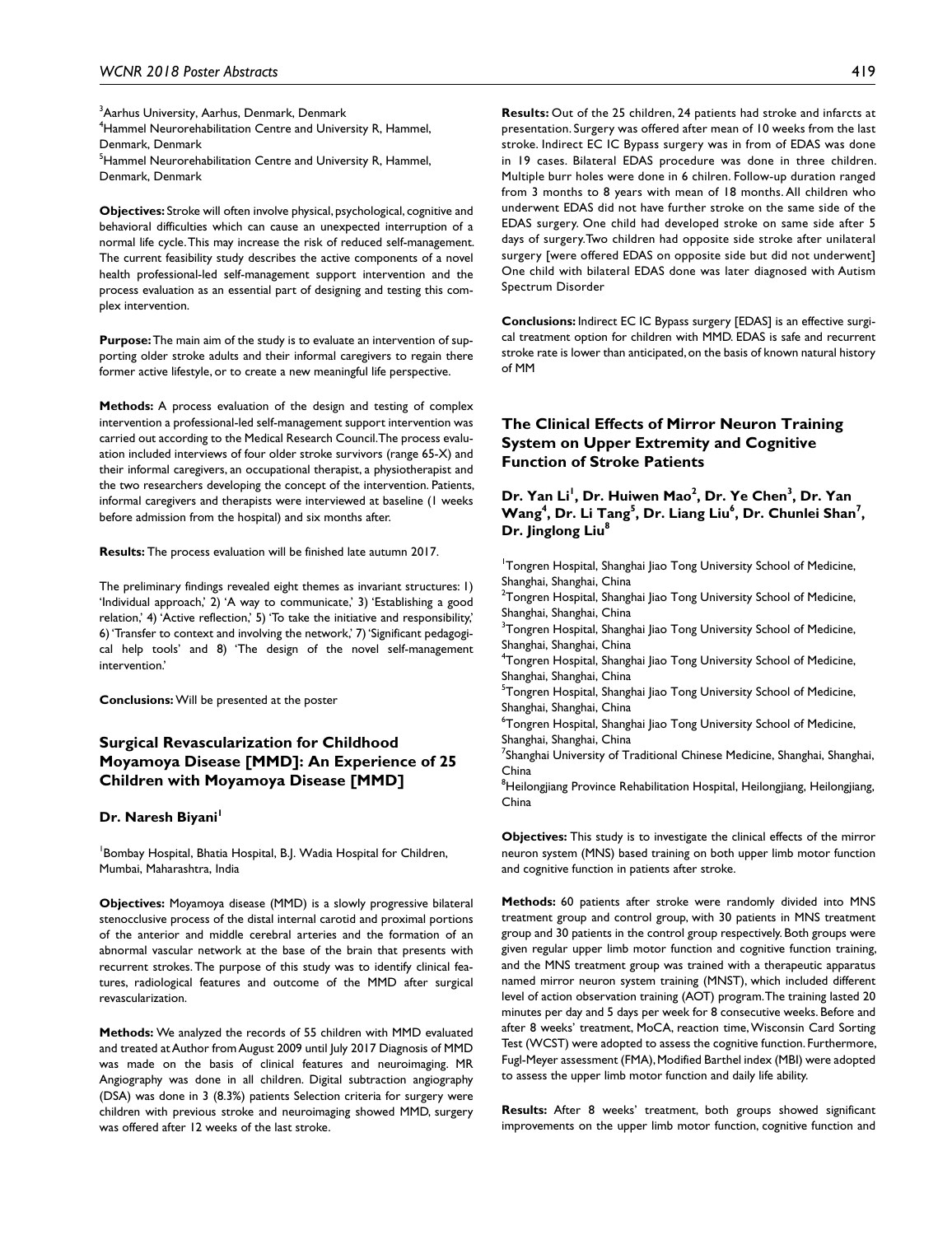daily life ability score ( $P < 0.05$ ). The MNS group was better than the control group (P < 0.05) in improving upper limb motor function and cognition (especially the function of attention) function in patients after stroke.

**Conclusions:** The combination of MNS therapy and conventional training can better improve both the upper limb motor function and cognitive (especially attention) function of stroke patients. The underlying mechanism may be that the training stimulated the MNS which were overlap with the cortex regions carrying the attention and motor function (the prefrontal and parietal cortex).

## **The Combination Therapy with Peripheral and Central Simultaneous Electrical Stimulation on Stroke Patients: A Pilot Study**

### Prof. Satoru Saeki<sup>I</sup>, Dr. Junichiro Shiraishi<sup>2</sup>, Dr. Mitsuhiro Ochi<sup>3</sup>, Dr. Yasuyuki Matsushima<sup>4</sup>, Dr. HIdeaki Itoh<sup>5</sup>

Univesity of Occupational and Environmental Health, Kitakyushu, Fukuoka, Japan

 $2$ University of Occuaptional and Environmental Healt, Kitakyushu, Fukuoka, Japan

 $3$ University of Occupational and Environmental Healt, Kitakyushu, Fukuoka, Japan

4 University of Occupational and Environmental Healt, Kitakyushu, Fukuoka, Japan

5 University of Occupational and Environmental Healt, Kitakyushu, Fukuoka, Japan

**Objectives:** Combination therapy using central and peripheral stimulation methods for hemiplegic stroke has been gaining attention. We have developed a new combination therapy involving arm training with both integrated voluntary electrical stimulation (IVES) as peripheral stimulation and bilateral transcranial direct current stimulation (BTDCS) as central simultaneous stimulation. The purpose of this study was to examine problems with adaptation and feasibility for combination therapy with IVES and BTCDS as a preliminary study.

**Methods:** Subjects were 4 first-stroke patients with event onset more than 6 months before the study. Exclusion criteria were previous stroke, preceding epilepsy, severe cognitive impairments, serious cardiac or orthopedic problems, or metallic implants. Treatment intervention comprising 1 session with the combination therapy of IVES (1 h) and BTDCS (2 mA ′15 min) each day was performed for 3 weeks, 5 days a week (15 sessions in total). Outcome measures were changes in Fugl-Meyer motor function assessment (FMA) and Motor Activity Log (MAL) during the intervention as compared with baseline.

**Results:** The intervention was completed for all 4 patients with right hemiplegia. Improvement (*d*) was as follows: Case 1 (Brunnstrom stage (BRS) arms/finger = 5/5; *d* FMA = -1; *d* MAL = 8), Case 2 (3/2, 2, 0), Case 3 (5/5, 10, 9), and Case 4 (3/2, 1, 1). No adverse effects were seen during the intervention.

**Conclusions:** Stroke patients with more than BRS arms/finger 5/5 were feasible, and no problems with this protocol were identified.

**The Effects of Combination of Neuromodulation and Speech-Language Therapy on Communicaiton Capacities of a Patient with Severe Nonfluent Aphasia**

## **Mrs. Xu Qian<sup>1</sup>, Dr. Qian Zhang<sup>2</sup>, Dr. Zhu Chen<sup>3</sup>, Dr.** Ping Wang<sup>4</sup>, Dr. Yao Lu<sup>5</sup>, Dr. Sicong Zhang<sup>6</sup>, Dr. Su  $\mathsf{Chen}^7$ , Dr. Jun Qiao<sup>8</sup>, Dr. Chunlei Shan<sup>9</sup>

<sup>1</sup>Shanghai second rehabilitation hospital, shanghai, china, China <sup>2</sup>The Second Rehabilitation Hospital of Shanghai, Shanghai, Shanghai, China

<sup>3</sup>The Second Rehabilitation Hospital of Shanghai, Shanghai, Shanghai, China

4 The Second Rehabilitation Hospital of Shanghai, Shanghai, Shanghai, China

<sup>5</sup>The Second Rehabilitation Hospital of Shanghai, Shanghai, Shanghai, China

6 Shanghai University of Traditional Chinese Medicine, Shanghai, Shanghai, China

 $7$ The Second Rehabilitation Hospital of Shanghai, Shanghai, Shanghai, China

<sup>8</sup>The Second Rehabilitation Hospital of Shanghai, Shanghai, Shanghai, China

<sup>9</sup>Shanghai University of Traditional Chinese Medicine, Shanghai, Shanghai, China

**Objectives:** To investigate immediate efficacy of combined implementation of neural modulation technique and speech-language therapy in facilitating communication capacities in a Mandarin speaking patient with severe nonfluent aphasia.

**Methods:** Adopting single-subject design, a patient with severe nonfluent aphasia 14 months after stroke (in plateau by traditional speech and language therapy) received the treatment protocol including transcranial direct current stimulation (tDCS ) in the left Broca & left Wernicke areas (Anode), hand action observation training by an equipment named Mirror Neuron System Training (MNST), as well as traditional speech and language therapy approaches (e.g. Shuell methods, Melodic Intonation Therapy). Patient completed total of 80 sessions over an 8-week period, with two sessions a day and five day each week.

**Results:** The patient demonstrated significantly improved performance for word repetition (single words, two character words, words, and nonwords), and auditory comprehension (lexical decision of homophones, Yes/No questions, one step commands) (P<0.05). However, no significant changes were found in naming tasks.

**Conclusions:** Evidence from this single case study indicates potential effect of integrating neuromodulation technique (tDCS) with traditional speech-language therapy to improve communication capacities for patients with severe nonfluent aphasia and in plateau period.

## **The Efficacy of Resistance Bands on Ambulation in Post Stroke Hemiplegia**

## Dr. Gaurav Gomez<sup>i</sup>, Dr. Meeka Khanna<sup>2</sup>, Dr. Anupam **Gupta3**

1 Nimhans, Bangalore, Karnataka, India <sup>2</sup>Nimhans, Bangalore, Karnataka, India <sup>3</sup>Nimhans, Bangalore, Karnataka, India

**Objectives:** People with residual hemiplegia after stroke are often unable to ambulate functionally due to the lack of adequate control of the paretic side resulting in poor ground clearance and inadequate lower limb advancement in the swing phase. The objective of the study is to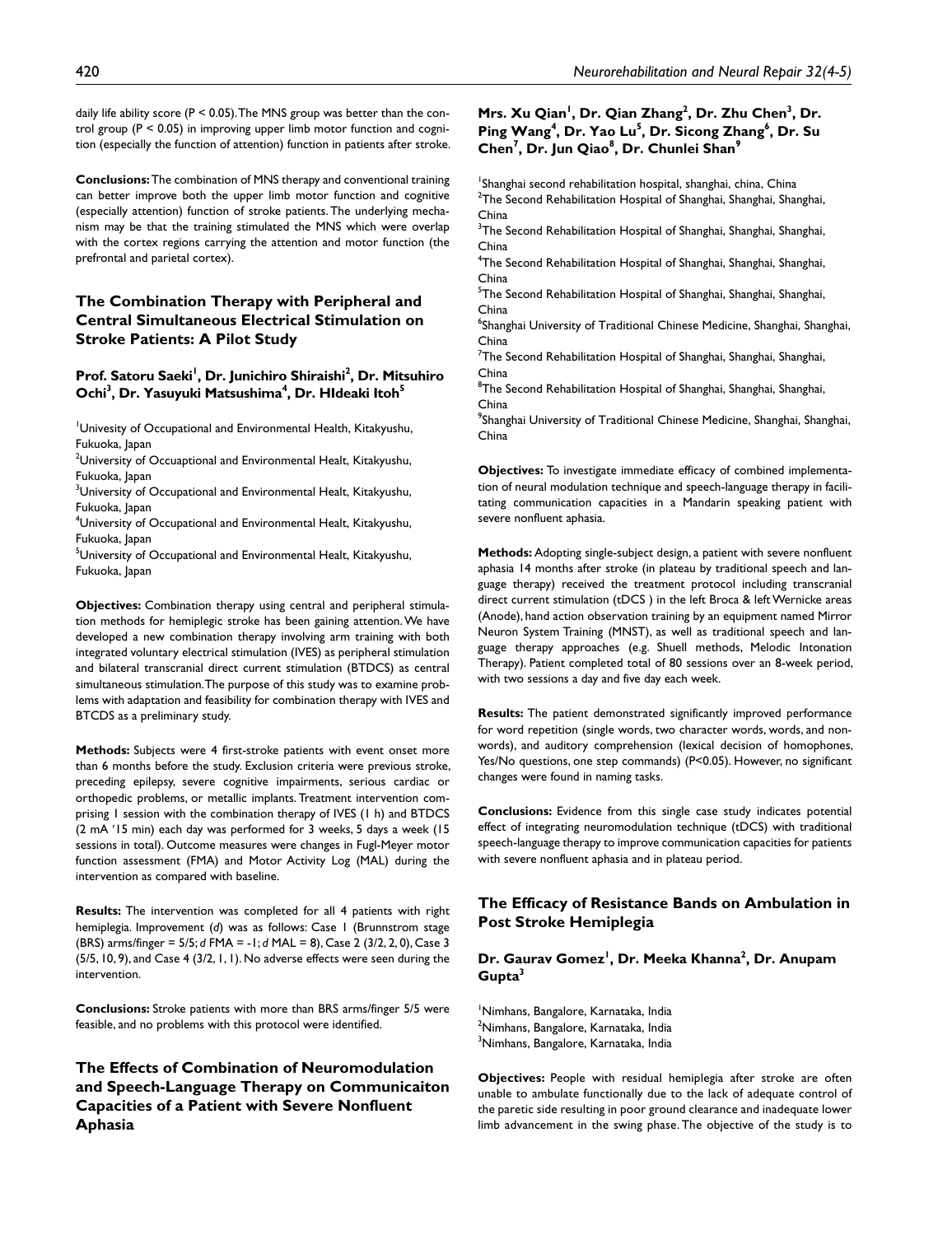investigate the feasibility of applying a resistance band assisted gait technique and measure its effect on the gait of people suffering from poststroke hemiplegia.

**Methods:** Cross sectional study consisting of 20 subjects post stroke, in subacute or chronic phase having residual hemiplegia who are able to stand and walk with the help of orthoses and walking aid with hip power less than 3/5 and who have recovered to Brunnstrom stages 4-7 and are willing to cooperate. Gait parameters would be compared with and without the assistive technique. Gait parameters being measured are- Speed (using the 10 meter walk test), Step lengths of affected and non-affected sides, Endurance (using 6 minute walk test), Cadence and Physiological cost index (PCI). The Wisconsin Gait scale is being used to measure gait qualitatively. The study is being conducted in the Dept of Neurological Rehabilitation, NIMHANS.

**Results:** The study is currently being conducted and at the end of the study the differences in the various gait parameters shall be compared statistically to arrive at a conclusion regarding the effectiveness of the augmentative method.

**Conclusions:** The technique has the potential to offer a simple, cheap, readily available, customizable, light weight and safe augmentation to those people affected by post stroke residual hemiplegia with inefficient gaits.

## **To Screen for Burden in Caregivers of Patients with Stroke Condition**

### **Dr. Manasi Suhas Takle1 , Dr. Deepti Ramchandra Kamble<sup>2</sup>**

1 Kokilaben Dhirubhai Ambani Hospital, Mumbai, Maharashtra, India  $^{2}$ Kokilaben Dhirubhai Ambani Hospital, Mumbai, Maharashtra, India

**Objectives:** The burden of care among primary caregivers of patients with stroke is affected by different factors. This study aimed to evaluate the level of burden among caregivers and the association between the caregiver burden and sociodemographic factors of patients and their caregivers.

**Methods:** The study was carried out in Kokilaben Dhirubhai Ambani Rehabilitation Department. Primary caregiver of 30 patients with stroke, receiving in-patient rehabilitation, were enrolled in this study. Burden level of these individuals was assessed using ZARIT'S BURDEN INTERVIEW. The scale is 22 items self report inventory that examines burden associated with functional behavioral impairments and the home care situations.

National Institute of Health Stroke Scale (NIHSS) is a tool used to objectively quantify the impairment caused by stroke. The NIHSS composed of 11 items, each of which scores a specific ability between 0 and 4. For each item, a score of 0 typically indicates normal function in that specific ability, while a higher score is indicative of some level of impairment.

**Results:** The study has found that, there was strong relationship between the every aspect of neurological conditions and emotional wellbeing status. There was a positive relationship between the caregiver burden score and duration of injury, the age of caregiver and the length of time that the current caregiver providing care. There was negative relationship between the NIHSS score of the patient and caregiver burden score. Also the burden score is inversely proportionate to the age of patient.

**Conclusions:** The burden of care among the caregivers of patients with stroke condition is a multidimensional issue. The sociodemographic characteristics of patients and their caregivers can affect the caregiver's burden. Many of these factors can be modified to reduce the burden of care.

## **What Outcomes Matter to Patients with Stroke in India? A Qualitative Study**

### Dr. V Prakash<sup>1</sup>, Dr. Mohan Ganesan<sup>2</sup>, Ms. Vandita Soni<sup>3</sup>, **Mr. K Hariohm4**

<sup>1</sup>Charotar University of Science and Technology, Anand, Gujarat, India  $^2$ Clarke University, Dubuque, Iowa, United States  $^3$ Charotar University of Science and Technology, Anand, Gujarat, India

4 The Centre for Evidence based Neurorehabilitation, Chennai, Tamilnadu, India

**Objectives:** To identify the aspects of functioning meaningful to the lives of patients with stroke in India and to develop conceptual framework demonstrating the expected and hypothesized relationship between various domains of functioning through explicit discussion with patients, clinicians and content experts.

**Methods:** We conducted a qualitative study using face-to-face semi-structured interviews with patients diagnosed with stroke. Thirty seven patients diagnosed with stroke from three rural and two urban rehabilitation settings located in the Indian states of Gujarat and Tamilnadu respectively, consented to participate in semi-structured interviews. Each interview started with asking patients about their pre-stroke life and later about their life since the stroke and their goals for post stroke recovery. Data was analysed using thematic analysis and domains of functioning relevant to the Indian patients with stroke and its interrelationship were identified.

**Results:** The final conceptual framework includes four domains of the activities and participation component of ICF's framework of functioning: 1.Mobility 2.Self care 3.Domestic life 4. Work and Community, social and civic life. Though these domains are comparable to those identified by patients from developed countries, there are notable differences in the type of activities identified in each domain. These differences are exemplified by preferences shown for activities like squatting and sitting on the floor, return to paid employment, common use of public transport and walking as mode of transport.

**Conclusions:** There are distinct differences in the post-stroke concerns and goals expressed by patients with stroke in India when compared to patient population studied in other settings. Measurement of participation in daily activities in India must acknowledge and integrate these differences which may be specific to the Indian context of daily functioning both at home and in the community.

### **Why are We Treating Post-Stroke Spasticity with Botulinium? Do Goals Change Over Time?**

## **Dr. Jorge Fortunato1 , Dr. Tomás Stuve2 , Dr. Melissa Gorayeb3 , Dr. Jorge Jacinto4**

<sup>1</sup> Alcoitão Center of Rehabilitation Medicine, Alcabideche, Lisboa, Portugal 2 Alcoitão Center of Rehabilitation Medicine, Alcabideche, Lisboa, Portugal

3 Alcoitão Center of Rehabilitation Medicine, Alcabideche, Lisboa, Portugal

4 Alcoitão Center of Rehabilitation Medicine, Alcabideche, Lisboa, Portugal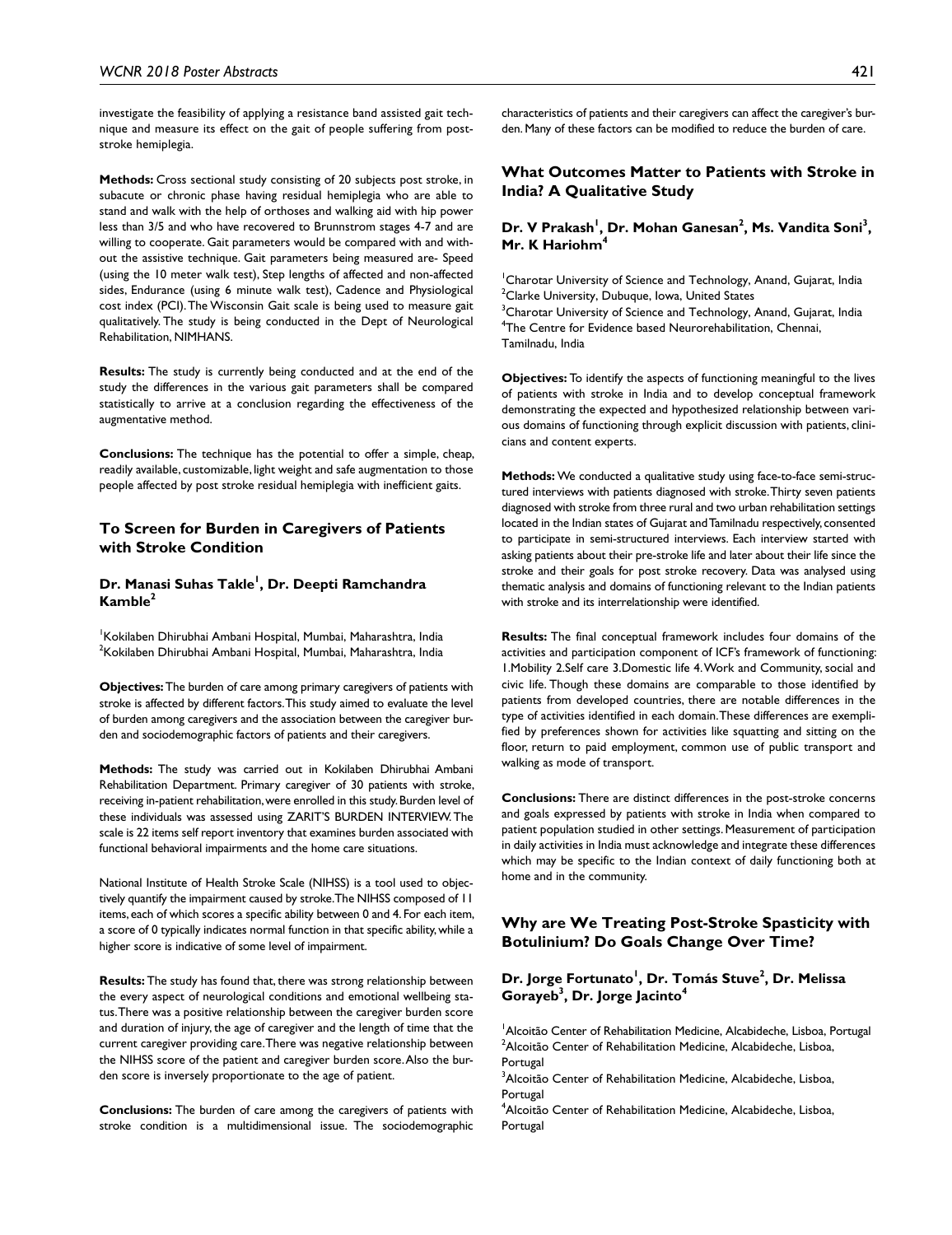**Objectives:** To assess goal variation in post-stroke spasticity during 10 consecutive botulinum toxin (BoNTA) injections.

**Methods:** Data collected from outpatients' clinical files in 2014-2017, including all their BoNTA treatments. Patients with 10 BoNTA injections were selected. Primary goals, outcomes and other treatment modalities were recorded at  $1^{st}$  (T1),  $5^{th}$  (T5) and  $10^{th}$  (T10) injections. Intervals during T1 to T5 and T5 to T10 were assessed.

**Results:** From 163 patients, 58 had 10 injections average 59 years old; 58% males; 59% ischemic stroke.

Primary goals were clear in 44,8% at T1, 51,7% T5, and 70,7% T10. Goals achieved/overachieved were 85,7% at T1, 91,7% T5 and 75% T10. Regarding goals of symptoms/impairments, involuntary movements were more common at T1 (53,8% vs 33,3% T5 and 22,0% T10) and pain/discomfort in T5 and T10 (16,7% and 14,6% vs 3,8% T1). In activities/function, passive function was preponderant at T1 (23,1% vs 3,3% T5 and 7,3% T10), while mobility predominated at T5 and T10 (33,3% T5, 34,1% T10 vs 15,4% T1). Patients had physiotherapy in 86,2% (T1), 94.8% (T5) and 82.75% (T10) of cases. Occupational therapy decreased from 44,8% at T1 to 34,5% T5 and 27,6% T10. Injection intervals from T1 to T5 appeared longer than T5 to T10 (198 vs 185 days).

**Conclusions:** Goals set for BoNTA injections during the disease's progression tended to change. At T1, involuntary movements and passive function were main targets, but at T5 and T10 replaced by mobility or pain/ discomfort. Physiotherapy was relevant from T1 to T10, whereas occupational therapy tended to be abandoned. Shorter intervals from  $5<sup>th</sup>$  to  $10<sup>th</sup>$ injection could reflect learning processes from patient/clinician, as to the expected duration of effect.

# **Distribution of Communication Deficits in the Acute Neurological Care of a Tertiary-Care Hospital in South India**

### **Dr. Gopee Krishnan**

<sup>1</sup>School of Allied Health Sciences, Manipal, Karnataka, India

#### **Objectives:**

**Background**: Difficulty in communication is a social delimiter in persons with neurological diseases and disorders. Aphasia and dysarthria are common deficits in this population, especially in the acute stages of the neurological conditions. However, in the Indian context, there exists a dearth of information on the distribution of communication disorders in this population.

**Objective**: The objective of this study was to compile the communication deficits in an acute neurological care of a tertiary hospital over a period of 24 months.

**Methods:** A review of the speech-language pathology records of a Unit in the acute care section of a tertiary care hospital was performed between July 2015 and June 2017. All the admitted patients with neurological/neurosurgical conditions were either screened for communication deficits (when no such deficits were reported) or evaluated (when such deficits were reported/observed) at the earliest time they could be screened or assessed.

**Results:** We reviewed the records of 462 persons who were screened/ assessed in 24 months. The most prevalent communication disorder was

aphasia (43.93%) of which the global aphasia occurred more frequently (18.61% of total cases) than rest of the aphasia types. The second commonest communication disorder was dysarthria (32.9%) among which the Unilateral Upper Motor Neuron (UUMN) type (23.59%) occurred more frequently than rest of the types. Figure 1 depicts the frequency of occurrence of various neurogenic communication disorders during the study period.

**Conclusions:** In the acute stages, aphasia, more specifically, global aphasia is the major communication deficit followed by dysarthria, predominantly the unilateral upper motor neuron type.

### **An Android-Based Phonological Training App for Aphasia**

**Mr. Rajath Shenoy1 , Dr. Gopee Krishnan2 , Dr. Poornima**  Panduranga Kundapur<sup>3</sup>, Mr. Sudhindra Nayak<sup>4</sup>, Mr. **Mahendra Kumar Hegde5 , Mr. Narasimha Kini6**

<sup>1</sup>Soahs, Manipal University, Manipal, Karnataka, India <sup>2</sup>Soahs, Manipal University, Manipal, Karnataka, India <sup>3</sup>Mit, Manipal University, Manipal, Karnataka, India 4 Mit, Manipal University, Manipal, Karnataka, India <sup>5</sup>Mit, Manipal University, Manipal, Karnataka, India 6 Mit, Manipal University, Manipal, Karnataka, India

### **Objectives:**

**Background:** Difficulty to select and produce suitable speech sounds (i.e., phonemes) is a common deficit in persons with aphasia following brain damage. Phonological component analysis (PCA) is a theory-driven, empirically proven treatment approach to address such deficit.

**Objective:** The objective of this study was to implement the PCA in an android platform and to pilot test the application.

**Methods:** The android app was developed with the help of the technical experts. The IEC of the University Clinic approved the current study (IEC #: 476/2017). The app was subsequently issued to 4 persons with aphasia (3 Broca's &1 anomic aphasia). The daily training for 5 consecutive days was remotely monitored by the investigator through web interface.

**Results:** Participant 1 (P1) was successfully trained on 25 of 40 items. P2 did not show any notable difference (5/53). P3 and P4 were successfully trained on 22 of 44 and 17 of 17 items, respectively in 5 days of app usage. Across the participants, the first sound cues were the strongest ones in eliciting the correct response

**Conclusions:** The app could be successfully installed and run on the android phones. Daily log of the training activities and performance such as the number of training items selected, successfully trained, and unsuccessful item as well as the hierarchy and frequency of cues used during training could be monitored remotely by the investigator.

## **Language Impairment Following Herpes Infection-A Rare Occurrence**

### **Ms. Parul Sud<sup>I</sup>, Dr. Sanjay Munjal<sup>2</sup>, Dr. Naresh Kumar Panda3**

<sup>1</sup>Post Graduate Institute Of Medical Education And R, Chandigarh, Punjab, India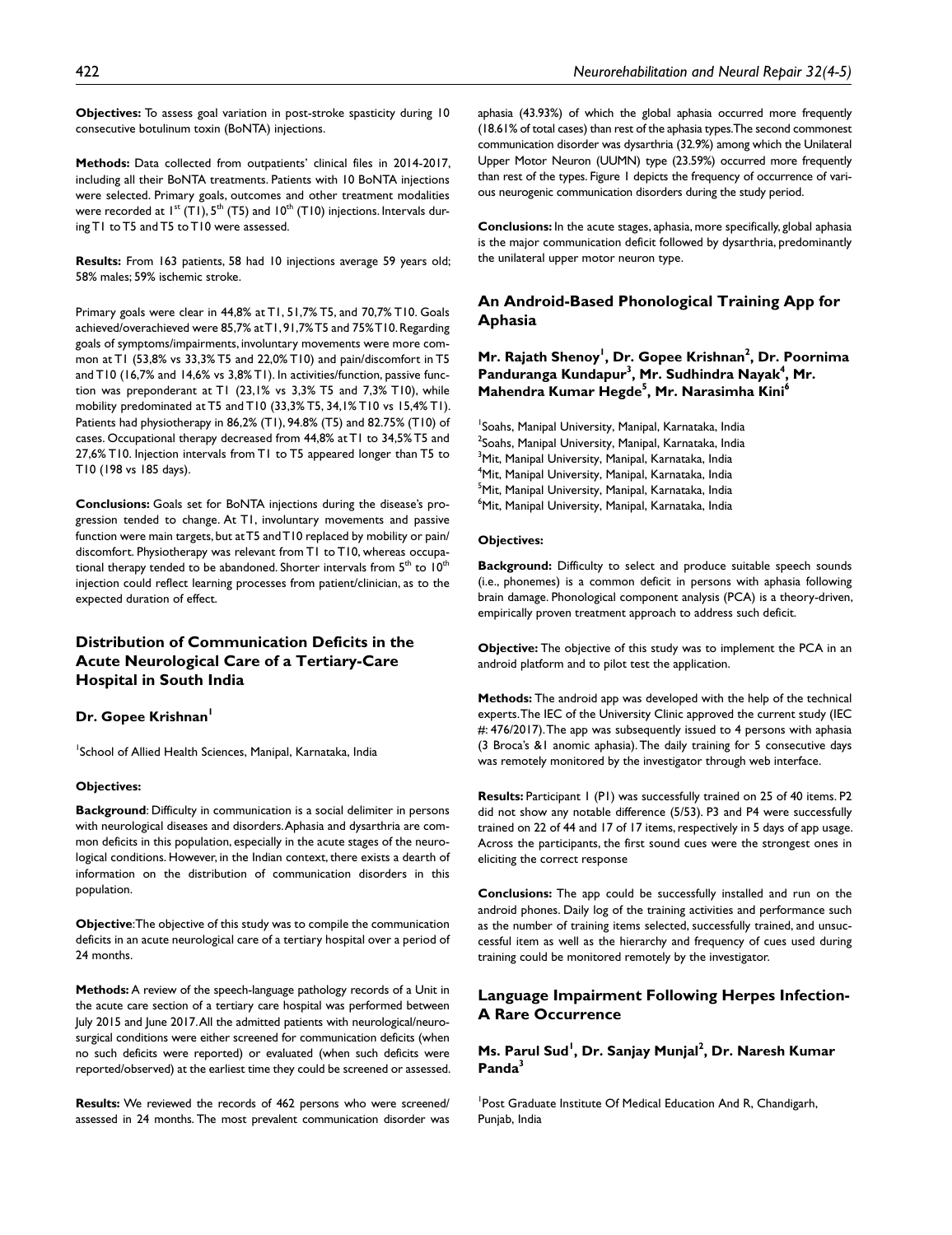$^{2}$ Post Graduate Institute Of Medical Education And R, Chandigarh, Punjab, India  $3$ Post Graduate Institute Of Medical Education And R, Chandigarh, Punjab, India

**Objectives:** Herpes viridae is a virus causing infection in animals and humans. The varicella zoster virus (VZV) causes two clinically distinct diseases with varicella as an acute infection among children and herpes zoster (HZ) as reactivation of latent infection in adults. HZ presents itself in the form of shingles with/without associated neurological damage. The occurrence of aphasia post herpetic infection, among adults has seldom been documented. This case report presents a subject with aphasia following a VZV infection.

**Methods:** A 32 year old male was referred from Neurology Dept., PGIMER, Chandigarh to the Speech and Hearing Unit, with a complaint of difficulty in speaking since 2 months. History revealed a vasculopathic disorder in November, 2015. A VZV encephalitis infection was confirmed by a cerebrospinal fluid analysis. The MRI results revealed infarcts in cortical and subcortical regions of the left hemisphere. A detailed language evaluation revealed intact comprehension abilities, non fluent with reading difficulties and impaired repetition abilities. The Western Aphasia Battery (WAB), Kerterz, 1980) was administered to delineate the type of aphasia. Initial tests were suggestive of Broca 's aphasia.

**Results:** The subject underwent intensive rehabilitative therapy twice a week for three months. The therapy focused on improving verbal communication and independent living for all activities. Promoting Aphasics Communication Effectiveness (PACE, Wilcox and Albyn Davis, 1978) was used as a therapeutic module for the subject to improve his conversational skills. WAB was readministered after three months of vigorous therapy. The Graph 1. presents the pre and post therapy results for the case. A marked improvement in repetition and naming scores on WAB was suggestive of a good therapeutic outcome.

**Conclusions:** The occurrence of a unifocal language impairment following viral infection is rare. Prognosis following language therapy in the present case suggests a good outcome.

# **Laryngeal Apraxia an 'Unreachable' Post-Stroke Communicative Disorder to Speech-Language Therapists**

### Dr. Gopee Krishnan<sup>'</sup>, Dr. Shivani Tiwari<sup>2</sup>, Mr. Rajath **Shenoy3**

<sup>1</sup>Soahs, Manipal University, Manipal, Karnataka, India <sup>2</sup>Soahs, Manipal University, Manipal, Karnataka, India <sup>3</sup>Soahs, Manipal University, Manipal, Karnataka, India

**Objectives:** In majority of right-handers, the left MCA stroke can lead to varieties aphasia. Involvement of the posterior-inferior left frontal lobes often leads to the classical Broca's aphasia. However, apraxia, a motor planning/programming disorder is a silent companion of damage in this territory.

**Objective:** We highlight on the silent 'laryngeal apraxia', a potential detrimental condition to the treatment-related recovery in a middle-aged adult with post-stroke aphasia.

**Methods:** A 43-year old, right-handed, management executive with presented with right hemiparesis and inability to talk. A formal evaluation using Kannada Western Aphasia Battery [R1] in the early acute stage revealed global aphasia that recovered to Broca's aphasia in the subacute stage. Oral and verbal apraxia were confirmed at this stage on clinical observations by three SLP's. We initiated intensive behavioral speech-language therapy on him.

**Results:** Following a month-long intensive daily speech-language therapy (~45mins; barring Sundays), the client learned to perform certain oral and articulatory gestures, yet without phonation. He was unable to cough on command. However, spontaneous verbalization (e.g., saying 'amma') as well as coughing were occasionally noticed. These observations were indicative of the existence of the client's inability to phonate volitionally. Having inferred this, we used the digital manipulation of the larynx, but in vain. Subsequently, with the use of an artificial larynx (to substitute the phonatory mechanism) the client could produce a few vowel-like sounds.

**Conclusions:** Laryngeal apraxia is an 'unreachable' disorder to the Speech-Language Therapists and a debilitating one to the affected individuals. An inability to cough and phonate volitionally (or on command), shall signal the existence of this disorder.

## **Normalization of Voice Parameters in Patients with Unilateral Vocal Cord Palsy: Is it Realistic?**

### **Mr. Rawish Kumar<sup>1</sup>, Dr. N Banumathy<sup>2</sup>, Prof. Naresh Kumar Panda3**

1 PGIMER, Chandigarh, Chandigarh, India <sup>2</sup>PGIMER, Chandigarh, Chandigarh, India <sup>3</sup>PGIMER, Chandigarh, Chandigarh, India

**Objectives:** Individuals with idiopathic Vocal cord palsy are reported to present with limited vocal range with respect to loudness, pitch and quality. Research also delineates that their vocal parameters tend to normalize with an optimum duration of 3-4 months regular. Hence this study aims to investigate for normalization of vocal parameters through comparison of qualitative (perceptual) and quantitative measures (acoustic and glottal) in unilateral vocal cord palsy patients following intensive voice therapy.

**Methods:** 20 patients in the age range of 34 to 46 years, diagnosed as having unilateral vocal cord palsy, by an Otolaryngologist with stroboscopic examination, served as participants for the study. All the patients underwent a detailed voice evaluation, both qualitatively (GRBAS & VHI) and quantitively (Vocal range profile and EGG), right from initial assessment to regular follow-up at every 1-month interval for 3 months post-therapy.

**Results:** Results revealed drastic progress in qualitative and acoustic parameters after an optimal duration of 2 to 3 months post therapy for normalization of vocal parameters; However, no significant difference on voice range profile for pitch scale was evident.

**Conclusions:** The present study thus supports the evidence for regular therapy for around 3 months minimum to achieve stabilization of vocal parameters in patients with unilateral vocal cord palsy. Pitch scale enhancement also should be in consideration during the therapy.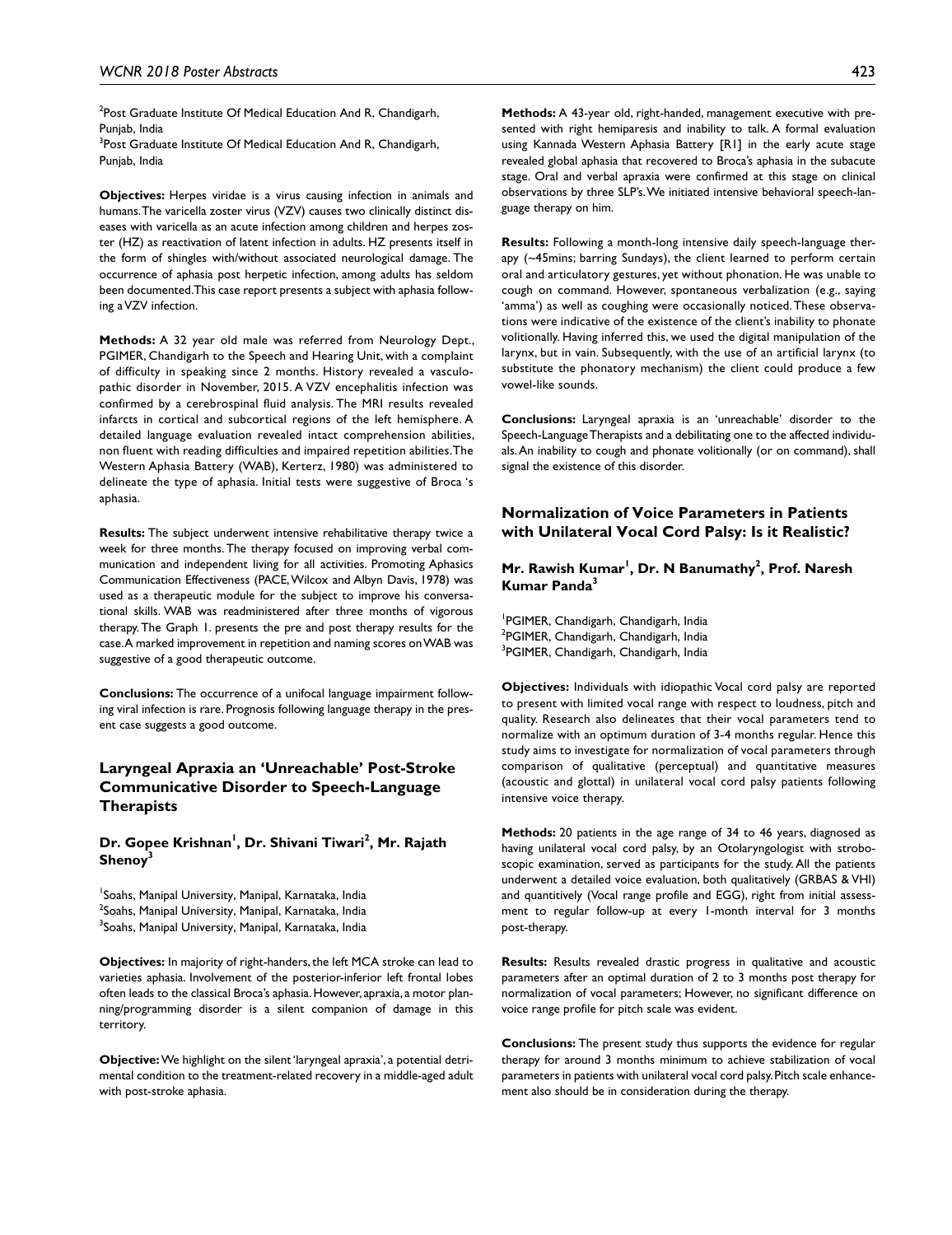### **Snakebite Envenomation- A Special Reference to Speech Impairment**

### Dr. Sanjay Kumar Munjal<sup>I</sup>, Dr. Noorain Alam<sup>2</sup>, **Ms. Parul Sud3**

1 PGIMER, Chandigarh, Chandigarh, India <sup>2</sup>PGIMER, Chandigarh, Chandigarh, India <sup>3</sup>PGIMER, Chandigarh, Chandigarh, India

**Objectives:** Venomous snake bite is a common fatal condition in tropical countries. Immediate medical intervention is delayed in countries like India, where witch crafting and local practices are much sought after intervention methods. This delay in medical treatment leads to several neurological manifestations including descending paralysis of limbs, respiratory distress, ptosis, full body tremors and associated speech disturbances.

### **Methods:**

**Case study** 25-year-old male presented with the complaint of snake bite on the left lower limb. MRI Brain as done on the first day of admission was suggestive of atrophy of bilateral cerebellar hemisphere with mild cerebral atrophy. For management of speech disturbances, the patient was referred to Speech pathologist with a chief complaint of slurred speech. Fasciculation was observed in the tongue. Oromotor weakness was more pronounced on left side of oral musculature. Voice evaluation revealed significant vocal tremors on phonation. Based on the results of Frenchay Dysarthria Assessment (FDA), the client was diagnosed with Mixed Dysarthria (Ataxic and Hyperkinetic type) and was enrolled for regular speech therapy.

**Results:** Speech therapy techniques used were Sensory stimulation, Facial massage, the easy onset of phonation, Oral strengthening exercises, and techniques to improve prosodic features. Post-therapy FDA was readministered and it was found that there was a significant improvement of functions of the speech mechanism post therapy.

The hypoxic effect on the brain is more likely related to respiratory paralysis and cardiac arrest that occurs after neurotoxic envenomation.

**Conclusions:** The present case study focuses on the speech related manifestations, specific management techniques, and their efficacy. The rarity of the studies on the efficacy of speech therapy for dysarthria following snake bite makes it crucial to be documented.

# **A Systematic and Quantitative Evaluation of Plantar Stimulation: Unravelling a Hidden Parameter (Sensitivity) and its Application to Clinical Practise**

### **Mr. Akash Harakchand Chheda1 , Prof. Satish Khadilkar2**

<sup>1</sup>Grant Government Medical College and Sir JJ group, Mumbai, Maharashtra, India  $^2$ Bombay Hospital and research centre, Mumbai, Maharashtra, India

**Objectives:** Systematic and quantitative evaluation of the plantar reflex can help assess the vexing variables encountered in its elicitation. The objective of this study was to analyse responses obtained on methodical and measureable stimulation of the soles of normal individuals and patients with pyramidal dysfunction.

**Methods:** A special instrument was designed to give a predesigned force of stimulus. The plantar surface of foot was divided into nine sections and point and stroke stimulations were studied systematically in normal individuals and in patients having pyramidal dysfunction. Results were tabulated and statistically analysed.

**Results:** Stroke stimulation was better than point stimulation. Stroke stimulation from lateral aspect of foot with the curvilinear component was the best objective method for eliciting plantar response. Response of plantar stimulation was not related to the force applied. Sensitivity response was seen in 69% of subjects and was found with both flexor and extensor response. In subjects with bilateral sensitivity with unilateral disease, knowing the sensitivity pattern on the normal side improved the interpretation of plantar response on the abnormal side in 53.3%. Extensor and flexor plantar response were significantly more reproducible (82%) as compared to withdrawal (42%) and sensitivity (39%) responses.

**Conclusions:** Sensitivity of the foot is common, individualised response which contaminates flexor and extensor responses alike. It can be negated by examining the normal side before the abnormal in patients with unilateral disease.

We recommend the use of special hammer to increase the objectivity of plantar examination.

Is the abstract presented earlier?: Yes

## **Effect of Aging and Stroke on Trunk Control Dynamics in the Seated Reach Task**

### **Dr. Asmita Kaustubh Karajgi**

1 D.Y.Patil University, Nerul,Navi Mumbai, Maharashtra, India

**Objectives:** Training of 'reach task' is an important aspect of the physical therapy rehabilitation as it is crucial for the activities of feeding, grooming and dressing. The trunk participation in reach beyond arm's length is significant and affects the accuracy of the reach. Hence the objective was to understand effect of aging and stroke on the intersegmental trunk coordination and weight shifts during reach.

**Methods:** The study involved movement analysis using compact inertial measurement unit of Myomotion, an accelerometer based technology to compare trunk kinematics during forward, and contralateral reach beyond arm's length between young (65) and older adults (30) as well as stroke patients(15). A multi segmental model was used where accelerometers were placed at the occiput, ${\sf T}_{_{\rm I}}$  thoracic spine, L1 lumbar spine and S1sacral spine to quantify movements at cervical, thoracic and lumbar spine segments

**Results:** In older adults, there was overall reduction of cervical movements while reaching. (p< 0.05) Reduction in thoracic Rotation and lateral flexion was statistically significant in old adults when compared with young adults (p< 0.05) in both forward and contralateral reach. In stroke patients, trunk kinematics was altered in terms of excessive lumbar extension and reduced thoracic rotation (p< 0.05) There was statistically significant difference between young and old in contralateral weight shifting percentage,but not in forward reach. The difference in weight bearing percentage was statistically significant between stroke and control.

**Conclusions:** Even if the trunk ranges were reduced in older adults, the trunk movement pattern was similar to young adults. Weight shifting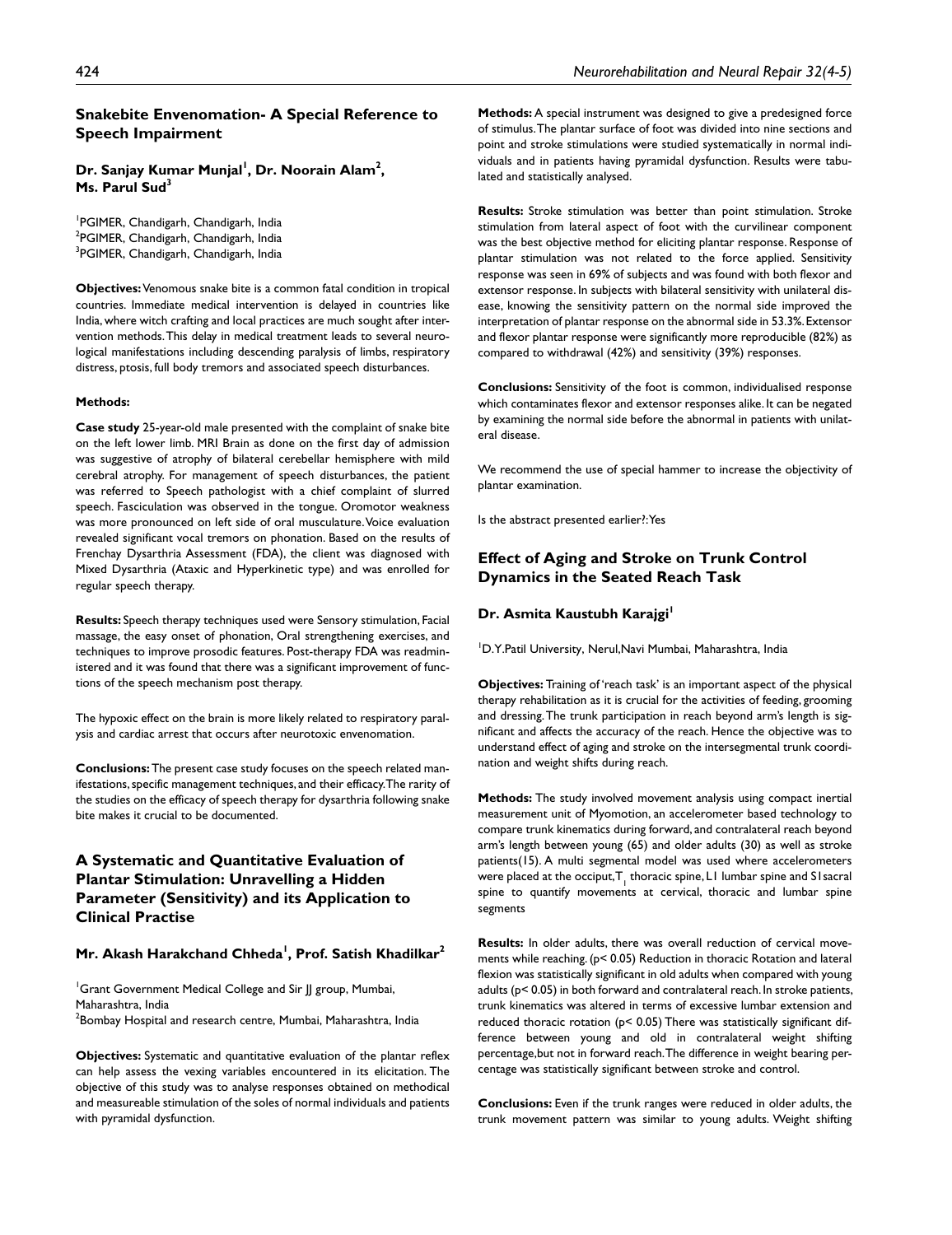percentage was affected in contralateral reach but not in forward reach. However in stroke patients, the trunk kinematics showed an altered pattern in both upper and lower trunk compromising the reach task. There was impaired weight shifting in forward and contralateral direction in stroke patients.

## **Effect of Random and Blocked Practice Schedules on Motor Learning in Children**

### **Dr. Shrutika Dilip Parab1 , Dr. Meruna Bose2**

<sup>1</sup>MGM Institute's University Department of Physiothe, Navi-Mumbai, Maharashtra, India

<sup>2</sup>MGM Institute's University Department of Physiothe, Navi-Mumbai, Maharashtra, India

**Objectives:** This study aims to evaluate effect of random and blocked practice schedules on motor learning in children by determining if there is a change in response time and number of errors post 24 hours and 7 days delay in both practice schedules using traditional game of single leg hopping as multi-joint task with three patterns of increasing complexity.

**Methods:** 120 school children aged between 6-12 years from various schools were allocated equally to random practice and blocked practice group by lottery method. All participants were pre-tested to ensure that they are novice considering more than 3 errors on test pattern as inclusion criteria. Task involved hopping in 7 squares of 15x15 inches drawn on floor in fixed pattern. Each participant completed total 72 trials (set of 12 trials) in each of three practice patterns (Block A, Block B, Block C) of increasing complexity. They also underwent 3 trials of transfer test of complex pattern having 14 square boxes of 12 x 12 inches on 7th day post acquisition. Time and number of errors was documented at acquisition i.e. at baseline and post 1 hour. Same was documented for retention trails post 24 hours and post 7 days.

**Results:** Analysis was done using repeated measures ANOVA with Greenhouse-Geisser correction resulting in blocked practice group outperforming the random practice group in all three blocks of increasing complexity (p value 0.05).

**Conclusions:** This study concludes that motor task learning in children in age group of 6-12 years was enhanced by blocked practice schedule in a complex, multijoint motor task.

Is the abstract presented earlier?: Yes

# **Evaluation Model of Upper Limb Rehabilitation Training Based on AHP Fuzzy Comprehensive Evaluation**

### **Dr. Wei Yu Wei1 , Dr. Wu Yue Ming2**

<sup>1</sup>Guangdong University of Technology, Guangzhou, Guangdong, China  $^2$ Guangdong University of Technology, Guangzhou, Guangdong, China

**Objectives:** Routine rehabilitation training is based on the medical theory for its design, to provide patients with certain auxiliary functions, so that patients can effectively and scientifically rehabilitation training. Upper limb rehabilitation training based on virtual reality instead of traditional rehabilitation training, which can improve the enthusiasm of patient training and the training efficiency, and save training workload at the same time. Based on the training content and characteristics of the developed upper limb rehabilitation training system, it not only can improve the result of rehabilitation, but also can provide a comprehensive, scientific and effective evaluation method in the training process.

**Methods:** We divide the training level evaluation index system into three large-level indicators by using AHP, and then subdivides the second-level indicators for each level, and then calculating the weight of the corresponding indicators by the evaluation index system. Then use fuzzy comprehensive mathematical evaluation method to establish the appropriate membership function for each factor index, and finally establish the evaluation model based on the weight of these factors and the membership function. Applying the established assessment model to the training assessment of rehabilitation patients, compared with the traditional manual assessment results.

**Results:** the experimental results show that the assessment results of the rehabilitation training assessment model are closed to the results of manual assessment. Through in-depth analysis of influence factor of the training results, establish the mathematical model of comprehensive evaluation of the related system development has the very good reference value.

**Conclusions:** This evaluation model improves the rationality and scientificity of the evaluation of patients' training performance, and meets the training needs of upper limb rehabilitation training.

## **To Study the Role of Gabapentin in Dystonia in Children**

## Dr. Payal Rajendra Shah<sup>l</sup>, Dr. Vrajesh Udani<sup>2</sup>, **Dr. Vrajesh Udani**<sup>3</sup>

1 201 Darshan Mandir CHS, Opp Soni Wadi, Chikan Villa Road, Borivali (W), Mumbai 400092, Mumbai, Maharashtra, India-400092 <sup>2</sup>P D Hinduja Hospital And Research Centre, Mumbai, Maharashtra, India <sup>3</sup>PD Hinduja National Hospital & MRC, Mumbai, Maharashtra, India

**Objectives:** Dystonia is a syndrome of sustained muscle contractions causing twisting and repetitive movements or abnormal postures. Although there are several options to treat dystonia, its medical treatment is often difficult and unsuccessful.

**Methods:** A pilot study was conducted to study the effects of gabapentin on dystonia. Patients with dystonia attending the neurology clinic were selected. Background concurrent management regimens were recorded. The underlying cause of dystonia was determined and the age of onset brain injury assessed. No changes were made in concurrent medication. Baseline assessment was done using Burke Fahn Marsden Dystonia Rating scale (BFMDRS). Motor severity was classified according to GMFCS. Patients were started on gabapentin and dose gradually stepped up to 20mg kg dose three times a day or till tolerance. Patient were reassessed at 3 months. Side effects and reasons for discontinuations were recorded.

**Results:** The preliminary data shows enrolment of 15 patients. The baseline BFMDRS score ranged from 10 to 82 while the GMFMS ranged from 17 to 83.The preliminary results appear promising though the detailed analysis is awaited.

#### **Conclusions:**

#### **Reference**

1. Gabapentin can significantly improve dystonia severity and quality of life in children Eur J Paediatr Neurol. 2016; 20(1):100-7

Is the abstract presented earlier?: Yes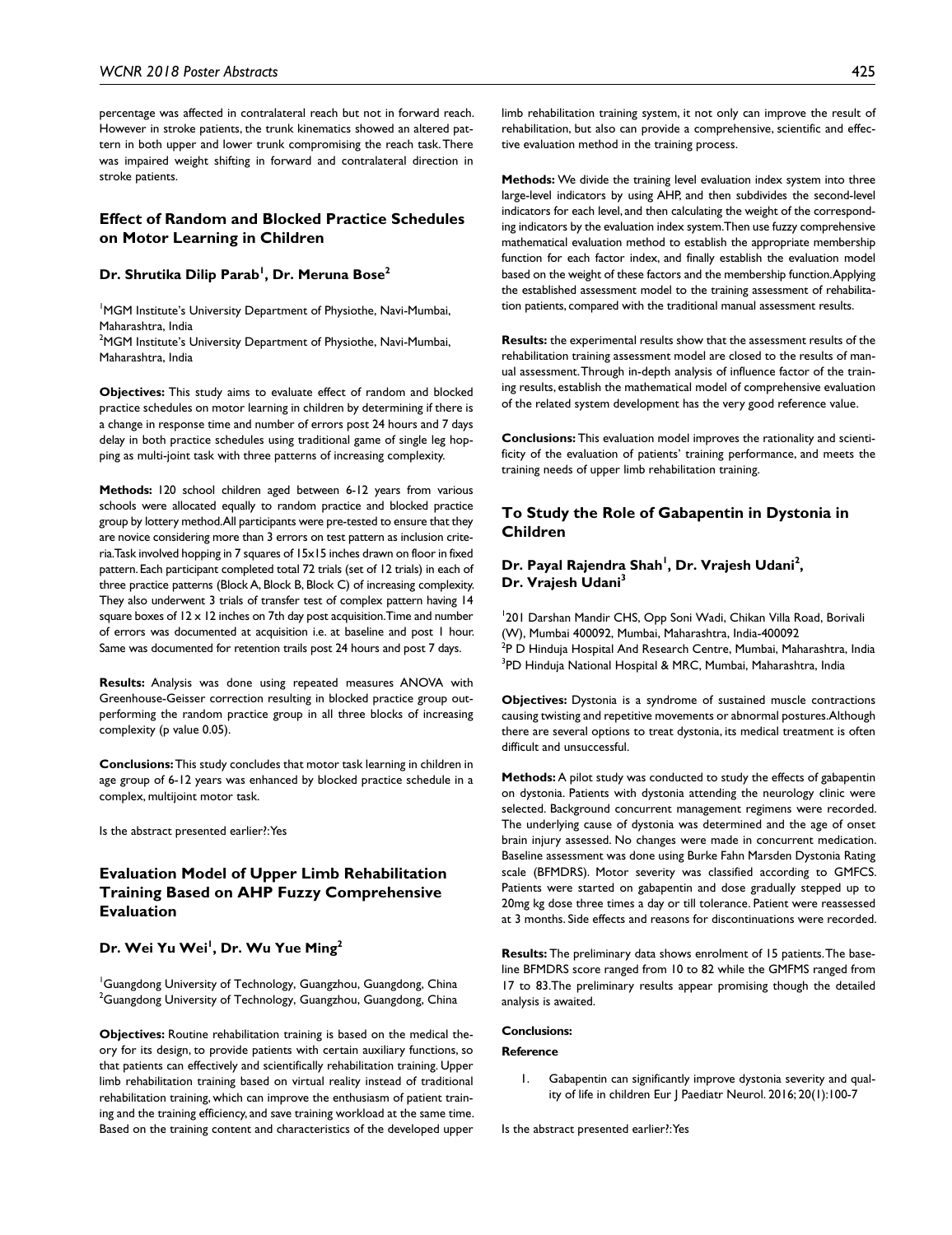## **Brain Mapping Change in Near-Infrared Spectroscopy Before and After Constraint-Induced Movement Therapy: A Case Report**

### **Dr. Yuki Uchiyama1 , Dr. Norihiko Kodama2 , Dr. Mayuka**  Fukai<sup>3</sup>, Dr. Yuri Miyabe<sup>4</sup>, Dr. Taiji Yamashita<sup>5</sup>, Dr. **Noriko Hasegawa**<sup>6</sup>

<sup>1</sup>Hyogo College of Medicine, Nishinomiya-City, Hyogo, Japan  $^{2}$ Hyogo College of Medicine, Nishinomiya-City, Hyogo, Japan <sup>3</sup>Hyogo College of Medicine, Nishinomiya-City, Hyogo, Japan 4 Hyogo College of Medicine, Nishinomiya-City, Hyogo, Japan <sup>5</sup>Hyogo College of Medicine, Nishinomiya-City, Hyogo, Japan 6 Hyogo College of Medicine, Nishinomiya-City, Hyogo, Japan

**Objectives:** We report the case of a 42-year-old hemiplegic man with intracerebral hemorrhage in putamen who was treated with constraintinduced movement therapy (CIMT) and had an examination by near-infrared spectroscopy (NIRS) before and after CIMT.

**Methods:** CIMT was conducted in a protocol; the amount of training time was modified to 5 hours/day instead of 6 hours/day, in order to fit the Japanese medical insurance system. Patient received 4.5 hours of taskoriented training and 0.5 hours of transfer package in daily training sessions during a 2-week intervention. NIRS was used to measure changes in cerebral blood volume and oxygenation associated with sensorimotor cortical activation during motor tasks before and after CIMT. During the NIRS examination, an initial 45 seconds rest was followed by alternating periods of 15 seconds of motor tasks consisting of some parts of Action Reach Arm Test by affected upper limb; this process was repeated 5 times at each part. Brain activation mappings in NIRS were compared between before and after CIMT.

**Results:** The brain activation mapping for motor tasks before CIMT showed a localization of primary motor, premotor, and primary somatosensory cortex area, but the activated area was different depending on each motor task. The comparison of brain mapping between before and after CIMT showed a tendency that primary motor cortex area was less activated but premotor cortex area was more activated after CIMT than before.

**Conclusions:** The results suggest that the activated brain area in cerebral blood volume and oxygenation was different depending on difficulty of motor task and CIMT could change motor cortical activation for improving upper-limb function.

# **Comparison of Structured Intensive Program and Conventional Physical Therapy for Improving Upper Extremity Motor Skills in Spastic Diplegic Cerebral Palsy**

## **Ms. Sanjukta Shirish Sardesai<sup>l</sup>, Dr. Selvam Ramachandran<sup>2</sup> , Mrs. Deepalaxmi Poojary3**

1 Manipal University, Manipal, Udupi, Karnataka, India <sup>2</sup>Manipal University, Manipal, Udupi, Karnataka, India <sup>3</sup>Manipal University, Manipal, Udupi, Karnataka, India

**Objective:** To compare the effects of a structured intensive training program and conventional physical therapy for improving upper extremity motor skills in children with spastic diplegic cerebral palsy.

**Methods:** 24 children with spastic diplegic cerebral palsy with impaired hand function took part in the study and were randomly allocated to two groups- intervention and control. The intervention group was given a structured intensive training program comprising of unimanual and bimanual activities and the control group was administered conventional physical therapy in a clinical setup. The outcome measure Quality of Upper Extremity Skills Test (QUEST) was used to assess hand function before and after both interventions.

**Results:** There was a significant difference in the total QUEST scores between groups (p=0.009) as well as in the subcomponent of dissociated movements score (p=0.007) favouring the intervention group. The within group difference for all the subcomponents of QUEST was significant for both the interventions (p<0.01).

**Conclusions:** The results of this study have shown that the structured intensive training program has a positive influence in improving upper extremity motor skills in spastic diplegic cerebral palsy children.

# **Effect of Proprioceptive Neuromuscular Facilitation Induced Irradiation on Contralateral Lower Limb in Young Healthy Individuals**

## Dr. Namrata Nandkumar Kadam<sup>1</sup>, Dr. Akshata Shetty<sup>2</sup>, Dr. Geeson David<sup>3</sup>, Dr. Navita Purohit<sup>4</sup>, Dr. Abhishek **Srivastava5**

1 Kokilaben Dhirubhai Ambani Hospital, Mumbai, Maharashtra, India  $^{2}$ Kokilaben Dhirubhai Ambani Hospital, Mumbai, Maharashtra, India  $^3$ Kokilaben Dhirubhai Ambani Hospital, Mumbai, Maharashtra, India 4 Kokilaben Dhirubhai Ambani Hospital, Mumbai, Maharashtra, India <sup>5</sup>Kokilaben Dhirubhai Ambani Hospital, Mumbai, Maharashtra, India

**Objectives:** Proprioceptive Neuromuscular Facilitation (PNF) is used to induce muscle contraction on the weak side and to promote muscular strength through resistance against the stronger side, which is referred as irradiation. To create irradiation effects through resistance, muscular exercise is performed on one sound body part in order to enhance the strength of contra lateral paralysed or weakened muscles that are hard to approach directly. Objective of this study is to compare the effect of PNF Irradiation between D1 & D2 Flexion patterns in non exercising limb using surface EMG.

**Methods:** 24 young healthy individuals participated in this study. Two equal groups were made (Receiving D1 & D2 pattern). Surface electromyography (sEMG) was used to asses the electrical activity in the Quadriceps muscle of non exercising lower limb during application of Manually Resistive PNF to the contralateral lower limb. In order to compare the results between subjects, the sEMG values were normalised using the submaximal isometric contraction method & baseline value was determined. Recruitment of the muscle was compared amongst the two groups.

**Results:** in the both groups, PNF patterns applied to the exercised limb was associated with considerable increase in sEMG activity in the non exercised quadriceps mucles compared to its baseline level. However it was observed that sEMG activity in the non exercised quadriceps was considerably higher in the group receiving PNF D2 flexion pattern.

**Conclusions:** A resistance exercise would appear to be effective in producing electrical activity in the contralateral homologous muscles of nonexercised limb.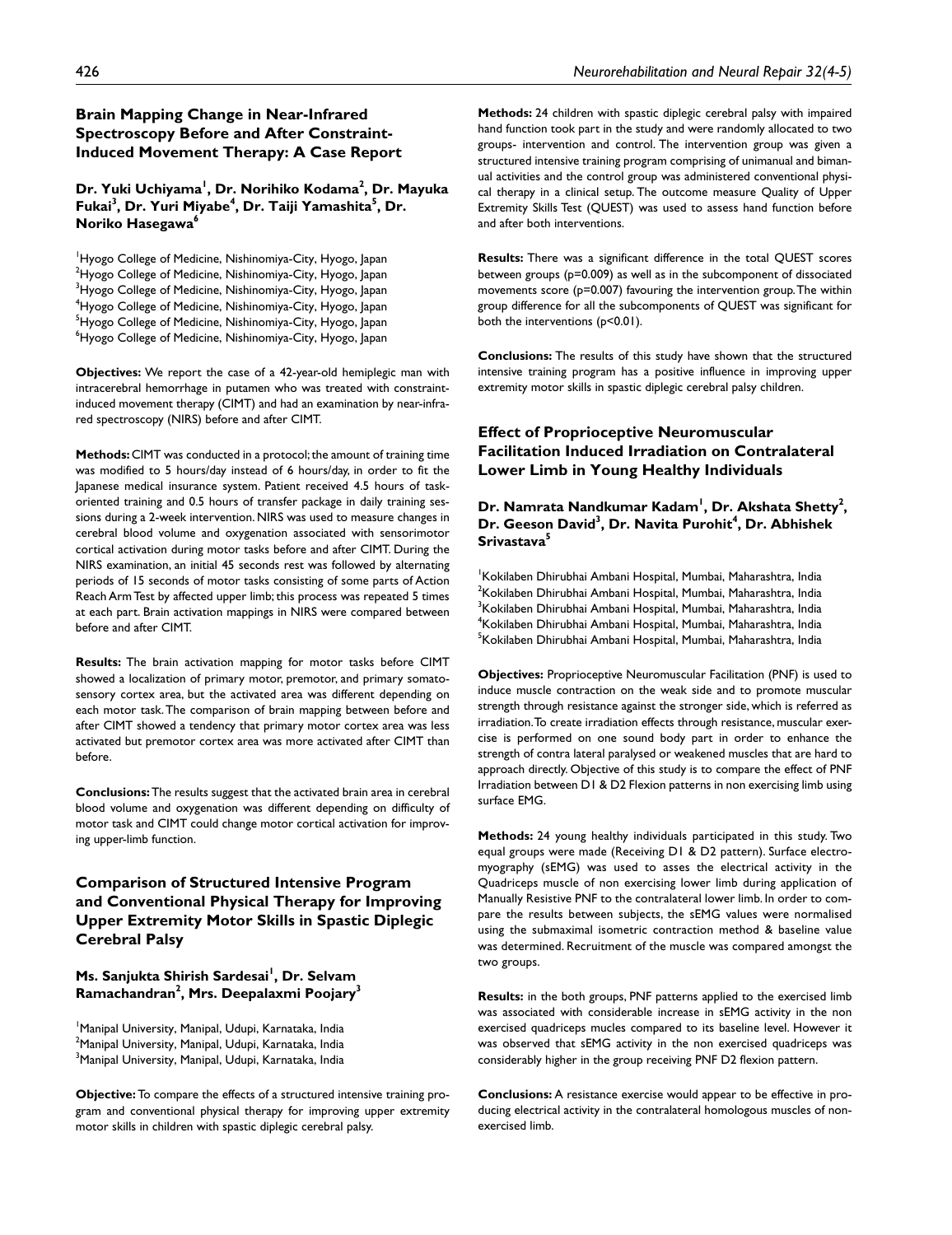### **Factors Influencing Motor Coordination in Children**

### **Prof. Osamu Nitta1 , Mr. Tadamitsu Matsuda2**

1 Tokyo Metropolitan University, Tokyo, Tokyo, Japan  $^{2}$ Jousai Internatiomal University, Chiba, Chiba, Japan

**Objectives:** Developmental disorder is widely recognized as communication and learning disabilities. However, motor development should also be meticulously evaluated. Some reports have indicated that motor developmental disabilities show lack of skill and stiffness. There are a lot of reports about awkwardness of motor coordination in particular. But the maturity process of the cooperativeness isn't clear. To make an effective motor instruction program for children with developmental disorder, the maturity process of the cooperativeness in children must be clarified. The present study was designed to comprehend factors influencing motor coordination in children.

**Methods:** The subjects were 39 kindergarten students (mean age, 5.0 sd0.80) without any specific diagnosis, who were recognized to be healthy. Their parents or guardians were asked their children's tendency toward sensory disturbance in the past. The motor coordination in children as subjects was estimated by the following scale. The motor coordination evaluation scale was composed of 25 items concerning throwing a ball, catching, and football. Details about that were reported in 9th ISPRM in2015. Factor abstraction was performed by multi regression analysis. The dependent variable was made Score of the motor coordination evaluation scale. The independent variable was made a sense test result and his age.

Approval for this study was granted from the Ethics Committee of Tokyo Metropolitan University.

**Results:** The following conditions were observed as for sensory disturbance: 26.1% children showed Sensitiveness of hands. As a result of the multi regression analysis his age and sensory disturbance were chosen as factor of awkwardness of motor coordination.

**Conclusions:** The results of the present study suggested that sensory disturbance in children, which includes tactile sensation, is a factor in immature motor coordination.

# **Functional Recovery Through Neurorehabilitation After Left Sided Pallidotomy for Cervical Dystonia- A Case Study**

**Mr. V Siddharth<sup>1</sup>, Dr. Sharan Srinivasan<sup>2</sup>, Dr. Prathiba Sharan3 , Dr. C.C. Sanjiv4**

<sup>1</sup>Newro Rehabilitation Center, Bengaluru, Karanataka, India  $^{2}$ Newro Rehabilitation Center, Bengaluru, Karnataka, India  $^3$ Newro Rehabilitation Center, Bengaluru, Karnataka, India 4 Bhagvan Mahavir Jain Hospital, Vasanth Nagar, Bengaluru, Karnataka, India

**Objective:** This case study highlights the benefit of a combination of stereotactic neurosurgery (pallidotomy) and customized neurorehabilitation for a long-standing resistant case of cervical dystonia. This combination was a life changer and therefore reported for the benefit of similar patients.

**Methods: Methodology:** The 67-year-old, right-handed male had involuntary contractions in the neck to the right side which affected his bimanual tasking, visual tracking, ADL participation and mobility in society leading to discontinuation of business. He was assessed and planned for a stereotactic MRI guided RF Ablation surgery for Left Pallidotomy. His post op assessment revealed that there was restricted cervical lateral flexion to the left side (0 degrees to 20 degrees). He had grade 3 plus shoulder flexors and abductors in right upper limb, Grade 3 in the left side upper and middle trapezius muscle and Grade 3 right side SCM. There was accompanying tightness in the right side trapezius muscle and right side SCM muscle. Neurorehabilitation was done to improve range of motion of the cervical spine, graded strengthening of the weak muscles, motor re-education to rectify muscle memory, postural correction using visual and proprioceptive feedback, cognitive retraining to focus on the position of neck while active participation, visual fixation and scanning task, generalized relaxation techniques and caregiver education .

**Results:** After 15 days neurorehabilitation, he learned to hold the head in the erect posture with minimal involuntary contraction in the cervical spine extensor muscles. He was independent in all his BADL and IADL participation. He was able to return to his social life confidently. He was advised to continue neurorehabilitation as a HEP.

**Conclusions:** Cervical dystonia can be treated with optimal results using a combination of neurosurgery and neurorehabilitation. The results vary depending on the post-op status, proper implementation of neurorehabilitation and patient support.

## **Rehabilitation Programs in Severity-Dependent Stratification in Friedreich's Ataxia Patients**

Dr. Andrea Martinuzzi<sup>'</sup>, Dr. Marinela Vavla<sup>2</sup>, Dr. **Gabriella Paparella3 , Mr. Jimmy Comiotto4 , Ms. Maria**   $T$ eresa Armellin<sup>5</sup>, Mr. Vasco Merotto Merotto<sup>6</sup>, Ms. Francesca Forni<sup>7</sup>, Ms. Jennifer Piai<sup>8</sup>, Dr. Elisa Petacchi<sup>9</sup>, **Dr. Elisabetta Rosati<sup>10</sup>** 

<sup>1</sup> Conegliano-Pieve di Soligo Research Centre, Conegliano, Italy, Italy  $^{2}$ Conegliano-Pieve di Soligo Research Centre, Conegliano, Italy, Italy <sup>3</sup>Conegliano-Pieve di Soligo Research Centre, Conegliano, Italy, Italy <sup>4</sup> Conegliano-Pieve di Soligo Research Centre, Conegliano, Italy, Italy <sup>5</sup>Conegliano-Pieve di Soligo Research Centre, Conegliano, Italy, Italy 6 Conegliano-Pieve di Soligo Research Centre, Conegliano, Italy, Italy <sup>7</sup> Conegliano-Pieve di Soligo Research Centre, Conegliano, Italy, Italy <sup>8</sup>Conegliano-Pieve di Soligo Research Centre, Conegliano, Italy, Italy <sup>9</sup> Conegliano-Pieve di Soligo Research Centre, Conegliano, Italy, Italy <sup>10</sup>Conegliano-Pieve di Soligo Research Centre, Conegliano, Italy, Italy

**Objectives:** Friedreich's Ataxia (FRDA) is a progressive neurodegenerative disorder caused by GAA triplet expansion in the FXN gene. The disease onset is usually in adolescence, leading to progressive disability. There is still no treatment to cure or halt the disease. Intensive physiotherapy (PT) can be of help in maintaining the residual functioning. The present study has the objective to evaluate the effects of intensive PT in mild and medium severity in patients with FRDA.

**Methods:** Patients underwent an intensive PT tailored to the patients' needs by dividing them in two main groups according to the FARS scale (FARS 1-3 and 3-5). The PT protocol was oriented on core stability in the FARS 1-3 group and postural control, trunk and limbs alignment and deep trunk musculature activation in the 3-5 group. PT lasted 5-weeks for adults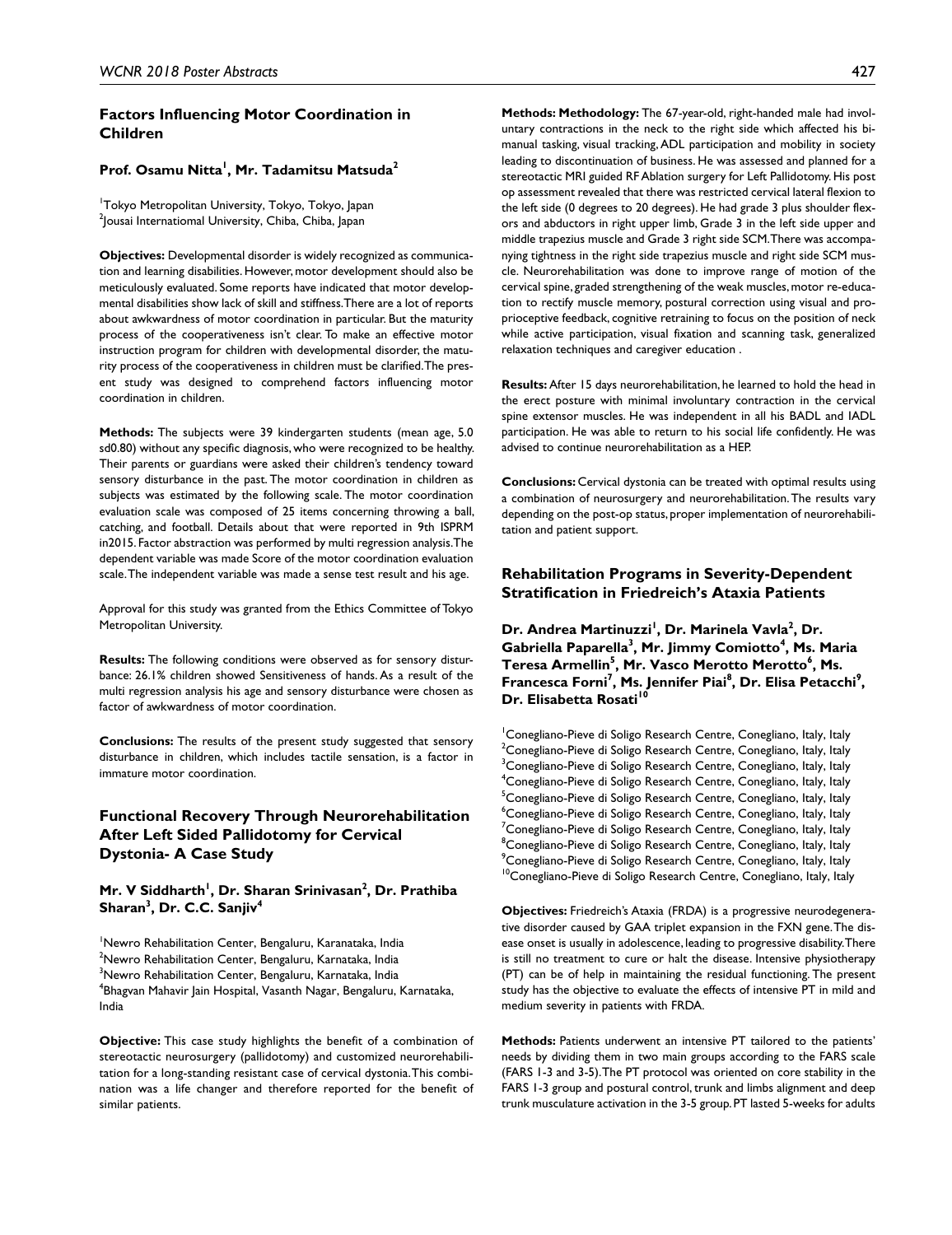and 3-weeks for children. Patients were assessed at the beginning and the end of treatment with ataxia specific scales.

**Results:** 15 FRDA patients were recruited FARS stage range 1,5-5. All patients tolerated well the intervention and completed the protocol. The ataxia scales measured at baseline and at the end of the treatment showed improvement of the general score: ∆FARS -6,7 ± 0,8 and ∆SARA -1,3 ± 0,3. The mild group showed improvements in postural stability, gait and limb coordination. The medium-severity group showed additional improvements in limb kinetic functions, trunk coordination and anterior reaching. Retention was tested in a subset of patients showing return to baseline after 3 months.

**Conclusions:** We showed that intensive PT programs in FRDA provide a meaningful clinical improvement in terms of ataxia rating scales. The cohort was heterogeneous in age and disease severity. Further studies are required in order to validate these results and propose even more effective rehabilitative protocols.

## **Role of Occupational Therapy in Management of Children with Cerebral Palsy**

### **Dr. Aishwarya Swaminathan Iyer 1**

Lokmanya Tilak Medical College and Hospital, Sion, Mumbai, Maharashtra, India

**Objectives: OB|ECTIVE: To study the role of occupational therapy in chil**dren with cerebral palsy.

**Methods:** METHODS 30 children with cerebral palsy, age range 1 year to 12 years were recruited for the study using convenience sampling. All types of cerebral palsies were included spastic, hypotonic, dystonic. Children with associated co morbidities like severe mental retardation and autistic features were also included in the study. The patients were evaluated using, Neuropediatric evaluation, Uniform terminology 3<sup>rd</sup> Edition and Gross motor functional scale and Parent interviews. The patients were treated for a period of 12 months using principles of neuro developmental therapy, sensory integration therapy, rehabilitative approach and were provided with required assistive devices. Parents were provided with home program for handling their children during different activities of daily living.

**Results:** Post intervention improvement is seen in the patients postural control, movement control of upper and lower extremities, oromotor control in form of decreased abnormal pediatric reflexes, and development of normal developmental milestones. The scores on GMFS improved post intervention. There was a decrease in self stimulatory and self injurious behaviours which were present in children with co-morbid mental retardation and autistic feartures.

**Conclusions:** Occupational therapy played an important role in rehabilitation of children with cerebral palsy. It also to helped the caregivers of the patients to learn handling techniques to facilitate better occupational performance amongst the atients in the areas of Activities of Daily Living.

# **The Effectiveness of Balance Intervention in Normal Pre-Teen Urban School Children Using Balance Master**

**Dr. Deepti Vikas Gadre1 , Mrs. Veena Krishnanand2**

<sup>1</sup>Physical Medicine and Rehabilitation, Sakra World Hospital, Bangalore, Bangalore, India

 $^2$ K J Somaiya College of Physiotherapy, Mumbai, Maharashtra, India

**Objectives:** Postural control is developed by the interaction of individuals with environment. Maturity of postural control is achieved by 7-10yrs of age. The level of physical activity in children is slowly declining, which is causing an increase in 'sitting time' over physical activities. Specially tailored intervention could provide an insight to influence environmental stimulation in order to improve balance.

- Assessing balance using Balance Master and timed up and down stairs test.
- To study the effectiveness of training on improving balance.
- To assess the carry over after 26weeks of balance training.
- Compare balance before and after 4 weeks of training with structured balance program.

**Methods:** Healthy pre-teen children between age 9-12yrs (n=30) in each group (total 60) from schools of Mumbai were included in the study. MCTSIB on Firm and foam surface (EO & EC), Unilateral stance on firm and foam surface (EO and EC) and timed up and down stairs test were checked for children at baseline, after 4 weeks of intervention and after 26weeks of training for both groups.

**Results:** Repeated ANOVA showed significant difference in pre, post and carryover values of sway velocities in experimental group (p<0.05) but no significant change in control group for MCTSIB and Unilateral stance. This is indicative of improvement in performance. Significant difference was observed in sway velocities for experimental group as compared to control group immediately after 4 weeks of training. However, sway velocities which were markedly low after 4weeks of training returned more or less to the baseline when reassessed after 26weeks. Significant improvement in timed up and down stairs test was observed for experimental group compared to control group which confirms functional improvement in the former.

**Conclusions:** Balance training improved the postural control &balance responses in children.

### **Botulinum Toxin Use in Specialist Clinics; A Survey to Highlight Differences and Similarities**

### **Dr. Rajiv Singh<sup>1</sup>**

<sup>1</sup>Osborn Neurorehabilitation Unit, Sheffield Teaching Hospitals, Sheffield, United Kingdom

### **Objectives:**

**Background:** Spasticity is a complex condition and its management is multifaceted, involving physical therapies as well as interventions with botulinum toxin.

There is currently no standard for best practice and also wide variation in spasticity service set-ups and the background of clinicians involved in treatment. This could potentially cause large differences in practice.

**Objective:** The aim of this survey was to try to identify some of the common elements of service delivery as well as highlight any significant variations in service models. It was hoped that the results would assist healthcare professionals working with toxins to gauge or improve their own service provision in the light of any findings.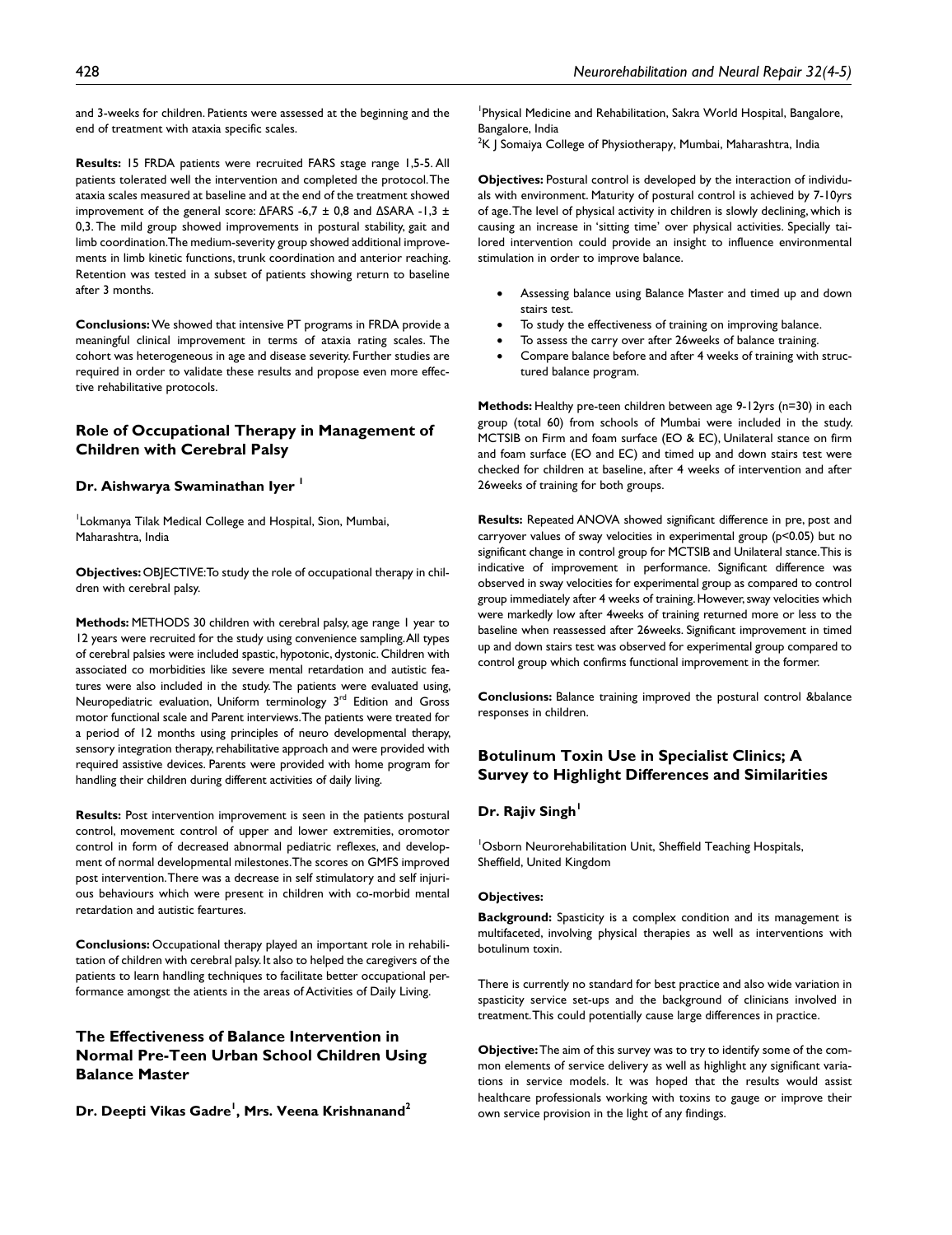**Methods:** A survey of 48 botulinum toxin experts was undertaken at a national conference in the United Kingdom. Questions included (i) numbers of patients referred and diagnostic groups, (ii) staff composition of each clinic, (iii) methods of spasticity assessment, (iv) outcome measures and treatment goals commonly used, (v) follow-up arrangements.

**Results:** There were broad areas of agreement between experts such as methods of assessment of spasticity, treatment, injection guidance and follow-up arrangements. However there were differences in diagnostic groups seen, staff composition and in outcome measurement across a wide range of clinic settings.

**Conclusions:** There are considerable variations in practice between toxin experts. This survey may help practitioners identify areas of improvement in their services or explore alternative service arrangements.

# **Development of a Simple Device to Measure Ankle Plantar Flexion Torques for Evaluation of Spasticity and its Clinical Application**

## Dr. Hirofumi Maeda<sup>l</sup>, Dr. Kotaro Takeda<sup>2</sup>, Dr. Sayaka Okamoto<sup>3</sup>, Dr. Hideto Okazaki<sup>4</sup>, Prof. Shinichiro **Maeshima5 , Prof. Shigeru Sonoda6**

1 Fujita Health University, Tsu-shi, Mie, Japan <sup>2</sup>Fujita Health University, Toyoake-shi, Aichi, Japan <sup>3</sup>Fujita Health University, Tsu-shi, Mie, Japan 4 Fujita Health University, Tsu-shi, Mie, Japan <sup>5</sup>Fujita Health University, Tsu-shi, Mie, Japan <sup>6</sup>Fujita Health University, Tsu-shi, Mie, Japan

**Objectives:** Subjective rating scales such as Modified Tardieu Scale or Modified Ashworth Scale are widely used in the clinical evaluation of exaggerated muscle tone. Although these scales are easy-to-use, their reliability is low. On the other hand, there were some studies, including ours, which the resistance torque during passive joint movement has been employed for the quantitative evaluation of muscle tone. Since torque-measuring devices are not commercially available and are generally bulky, quantitative assessments are not yet widespread. Therefore, we developed a simple device for measuring ankle joint resistance torques to evaluate muscle tone quantitatively in clinical practice and applied to one patient.

**Methods:** The device was man-portable and composed of a doubleupright ankle foot orthosis, strain gauges and a potentiometer. The ankle was passively dorsiflexed from 25 degrees of plantar flexion to 15 degrees of dorsiflexion at a low and a high angular velocity in manual operation. The torque during passive movement was measured together with the joint angle and surface electromyography (sEMG) of the gastrocnemius and tibialis anterior muscles simultaneously. This device was applied to a patient who had spasticity of her lower extremity after cerebral hemorrhage. Botulinum toxin was injected to her triceps surae muscle and ankle plantar flexion torque at stretching low and high speed was measured on pre-injection and two weeks after injection.

**Results:** A low angular velocity kept around 2 deg/s and a high angular velocity kept over 200 deg/s in manual operation. Plantar flexion torques and sEMG signals on post-injection were decreased compared to those on pre-injection in this patient.

**Conclusions:** Our device may be use to evaluate muscle tone simply and objectively in clinical practice. In the future, we will realize to separate neural component from the joint resistance torque using our simple device.

## **Improving the Test-Retest and Inter-Rater Reliability for Stretch Reflex Measurements Using Isokinetic Device in Stroke Patients with Mild to Moderate Elbow Spasticity**

## Dr. Won-Seok Kim<sup>1</sup>, Dr. Minki Sin<sup>2</sup>, Dr. Kyujin Cho<sup>3</sup>, Dr. Sungmin Cho<sup>4</sup>, Dr. Nam-Jong Paik<sup>5</sup>

<sup>1</sup>Seoul National University College of Medicine and Seoul National University Bundang Hospital, Seongnam, Gyeonggi-do, Korea <sup>2</sup>Seoul National University/IAMD, Seoul, Korea <sup>3</sup>Seoul National University/IAMD, Seoul, Korea 4 Seoul National University College of Medicine and Seoul National University Bundang Hospital, Seongnam, Gyeonggi-do, Korea <sup>5</sup>Seoul National University College of Medicine and Seoul National University Bundang Hospital, Seongnam, Gyeonggi-do, Korea

#### **Objectives:**

**Background:** Angle of catch (AoC) measurement with stretch reflex is unreliable in stroke patients with spasticity. Isokinetic device was suggested to standardize the fast motion during spasticity measurement but the usefulness of isokinetic motion for increasing the reliability to measure the AoC has not been investigated.

**Aims:** This study was designed to investigate whether the application of isokinetic device can increase the intra-rater and inter-rater reliability to measure the AoC in the mild to moderate spastic elbow after stroke.

**Methods:** Seventeen stroke patients were enrolled. Isokinetic passive fast elbow extension with 150o/s using our developed elbow robot system was applied to measure the AoC (R1) by the two raters. Manual fast elbow extension was also applied by the raters. Kinematic, kinetic and surface EMG data was recorded during both modes of fast elbow extension. R1 measured using two modes by each rater was calculated by the EMG criteria of R1, which makes the direct comparison of effect of standardizing the fast motion on R1 measurement reliability. AoC with torque criteria was also measured only in the isokinetic mode. ICC was used to analyze the test-retest and inter-rater reliability

**Results:** Test-retest reliability for manual motion was excellent. Use of isokinetic motion improves the test-retest reliability to the level of extremely excellent both based on EMG or torque. Inter-rater reliability for manual motion was excellent but the ICC was 0.788, which was near the lower limit of excellent range. Isokinetic motion improves the interrater reliability to the ICC of 0.890 based on EMG and to the ICC of 0.931 based on torque (Table 3).

#### **Conclusions:**

**Summary/Conclusions:** Use of isokinetic device improves test-retest and inter-rater reliabilities in the stroke patients with mild elbow flexor spasticity, even in the condition standardizing the AoC measurements. The improvements in reliabilities by using isokinetic device can reduce measurement errors, the sample size in clinical trials and eliminates the need for the same rater should perform the test in the longitudinal study.

**Acknowledgements:** This study was supported by the Seoul National University Bundang Hospital Research Fund (02-2012-052), Korea and National Research Foundation of Korea (NRF) Grant funded by the Korean Government (A100249).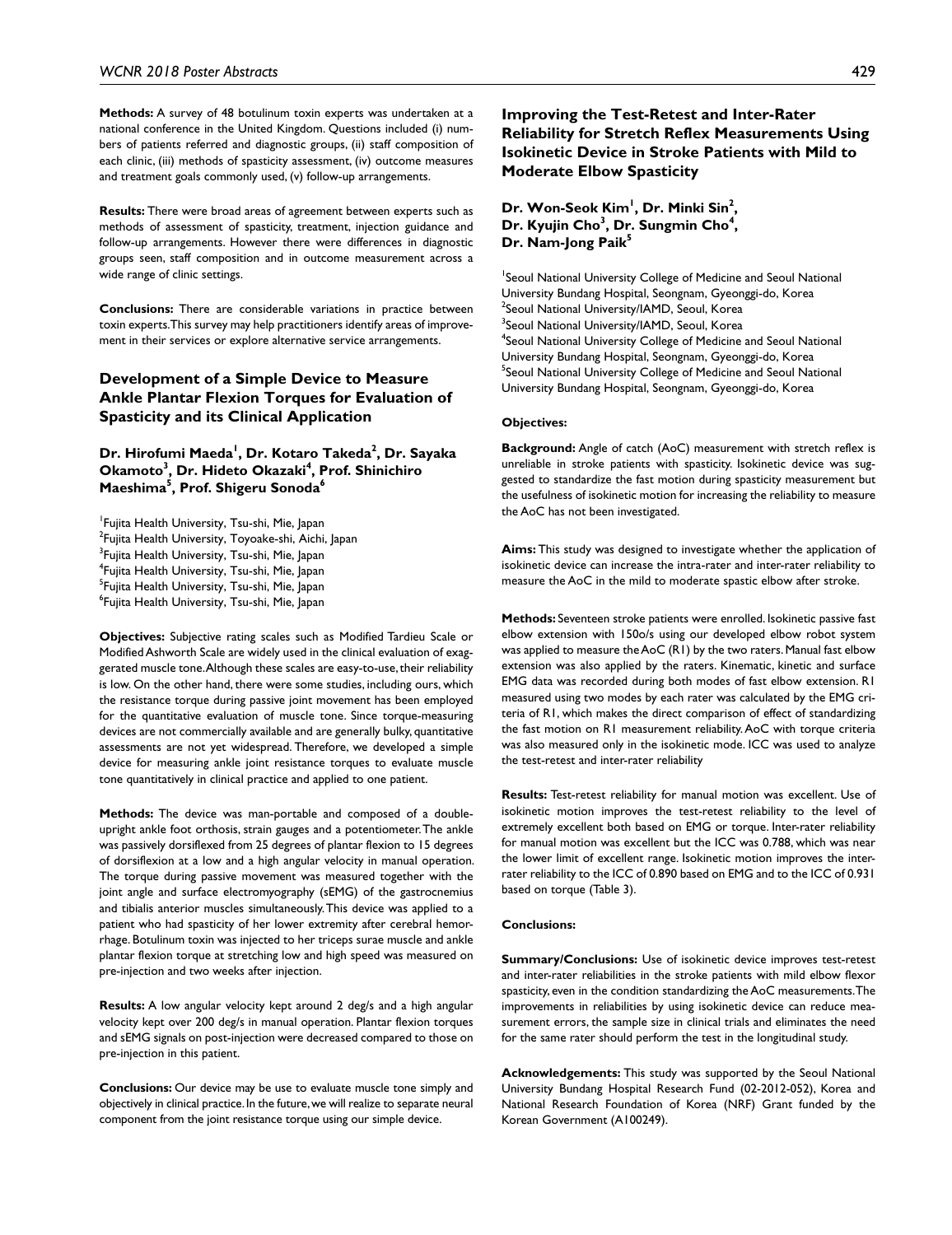## **Indian Study on the Use of Modified Static EWHO in Stroke Rehabilitation Management**

### **Prof. Ajit Kumar Varma1 , Dr. Manoj Kumar Singh2**

<sup>1</sup> Patna Medical College, Patna, Patna, Bihar, India <sup>2</sup>Patna Medical College, Patna, Patna, Bihar, India

### **Objectives:**

**Background:** Stroke survivors suffer from varying grades of spasticity. This interferes with their activities of daily living. Abnormal reflex induces abnormal postural pattern that brings more spasticity. Majority of such patients belong to poor socio-economic background, who cannot afford costly orthotic devices during their rehabilitation management. Hence a study on use of Modified Static EWHO in upper limb was carried out to assess its efficacy.

**Methods:** Altogether 54 Stroke patients were studies between the period of April 2015 to May 2017. Patients were grouped under different category. Group I being experimental, the group II was taken as control study. Each group consisted of 21 males and 06 females irrespective of their etiology and age considerations. Only right sided hemiplegic patients, with abnormal postural pattern in their upper limb, were selected for the study. The Modified Static EWHO consisted of long segment of static splint which could keep elbow in neutral and wrist in dorsiflexion. This Orthoses was used in group I patients who also underwent the neurological rehabilitation management regularly. Group II patients, under control study, did not receive this orthoses during the period of their neurological rehabilitation management.

**Results:** ADL assessment and Modified Ashworth Scale grading was done in both the groups, at the end of one and two months. The ADL improvement was visible in 86% of cases in Group I patients, with improvement in their Modified Ashworth Scale grading. It was only around 36% among Group II patients, with little improvement in their Modified Ashworth Scale Grading.

**Conclusions:** Reduction in spasticity and improvement in ADL Scoring among patients has direct relation with reflex inhibiting postures. Use of low cost bearing modified Static EWHO has a wider acceptability too. The study, being cheaper in our background, can also be carried out in places, where such situation exists.

## **Intrathecal Baclofen: Testing by Trial Infusion Prior to Pump Implantation**

## **Mr. Martin Cossar<sup>1</sup>, Dr. Alastair Cozens<sup>2</sup>, Mrs. Katie**  $\mathsf{H}$ enderson $^3$ , Mrs. Lesley Stables $^4$ , Mr. Pragnesh Bhatt $^5$

<sup>1</sup>Woodend Hospital, Aberdeen, Scotland, United Kingdom <sup>2</sup>Woodend Hospital, Aberdeen, Scotland, United Kingdom <sup>3</sup>Woodend Hospital, Aberdeen, Scotland, United Kingdom 4 Woodend Hospital, Aberdeen, Scotland, United Kingdom <sup>5</sup>Aberdeen Royal Infirmary, Aberdeen, Scotland, United Kingdom

**Objectives:** Intrathecal Baclofen (ITB) can be an effective treatment for regional spasticity, but requires trial of patient response before pump implantation; bolus intrathecal doses are often used in trials, but their transient effects make it difficult to judge functional benefit. Here we report our experience of using continuous baclofen trial infusion in adults, to evaluate benefit against patients' personal goals.

**Methods:** Potential ITB patients are identified via our outpatient rehabilitation service. Individualised treatment goals are agreed often pertaining to comfort, sleep disturbance, transfers and personal care.

Trials are conducted on our neurosurgical ward, where an external lumbar drain is inserted. The test infusion of baclofen is delivered via syringe pump. The dose is titrated over several days, to 0.5 24 mcg/hour, according to tolerance (especially hypotension) and treatment effect.

During each trial, continuous infusion allows the patient, family and the whole rehabilitation team to assess treatment effect against agreed goals. Observations may include overnight lying posture, sleep pattern, transfers/ walking, personal care and daytime activities including outdoors.

**Results:** A total of 23 patients (aged 20 to 68 years) have undergone trial infusion. 18 patients achieved goals without adverse effect. 16 of these have successfully proceeded to have pump implantation; two declined because of their disagreeable experience of lower limb relaxation. Of the remaining cases, three did not achieve their goals; two experienced adverse effects hypotension and modest respiratory depression. Three patients reported headache.

Of the 16 patients who proceeded to pump implant, 15 have sustained their goals; the other achieved less benefit from implanted pump than trial infusion.

**Conclusions:** A trial infusion of intrathecal baclofen is an effective means of testing efficacy and safety prior to pump implantation. It gives patients and their rehabilitation team more opportunity to estimate realistic longterm ITB effects, compared to bolus injections.

## **Occurrence of Dystonia, Spasticity and Contractures in Patients with Severe Acquired Brain Injury a Prospective Cohort Study**

## **Mrs. Susanne Kirk Baagøe1 , Ms. Mathilde Kofoed-Hansen<sup>2</sup> , Mrs. Ingrid Poulsen3**

<sup>1</sup>Rigshospitalet, Copenhagen, Copenhagen, Denmark <sup>2</sup>Movotec A/S, 2920 Charlottenlund, Copenhagen, Denmark <sup>3</sup>Rigshospitalet, Copenhagen, Copenhagen, Denmark

**Objectives:** Dystonia, spasticity, and contractures are common symptoms in patients with acquired brain injury (ABI) leading to increased joint stiffness, abnormal joint positions, reduced physical performance and pain. Currently, these symptoms are treated with physiotherapy and antispastic medication. Some challenges exist for the correct diagnosis, choice of treatment strategies, and measurement of outcome of such strategies. Current scoring scales are unable to adequately measure and discriminate between different components of reduced joint mobility. The objective of this study is to investigate and biomechanically evaluate the occurrence of dystonia, spasticity and contractures in patients with severe ABI from admission in subacute rehabilitation ward until 1 year after injury.

**Methods:** In this cohort study data are collected on admission and weekly until discharge and at follow-up 1 year after injury. So far 19 ABI patients are included. The study consists of biomechanical evaluation of ankle and knee joint stiffness, range of motion (ROM), and spasticity using a Portable Spasticity Assessment Device (PSAD). The test involves stretching of the triceps surae and hamstrings at two different velocities. Active and passive stiffness components are quantified biomechanically. Surface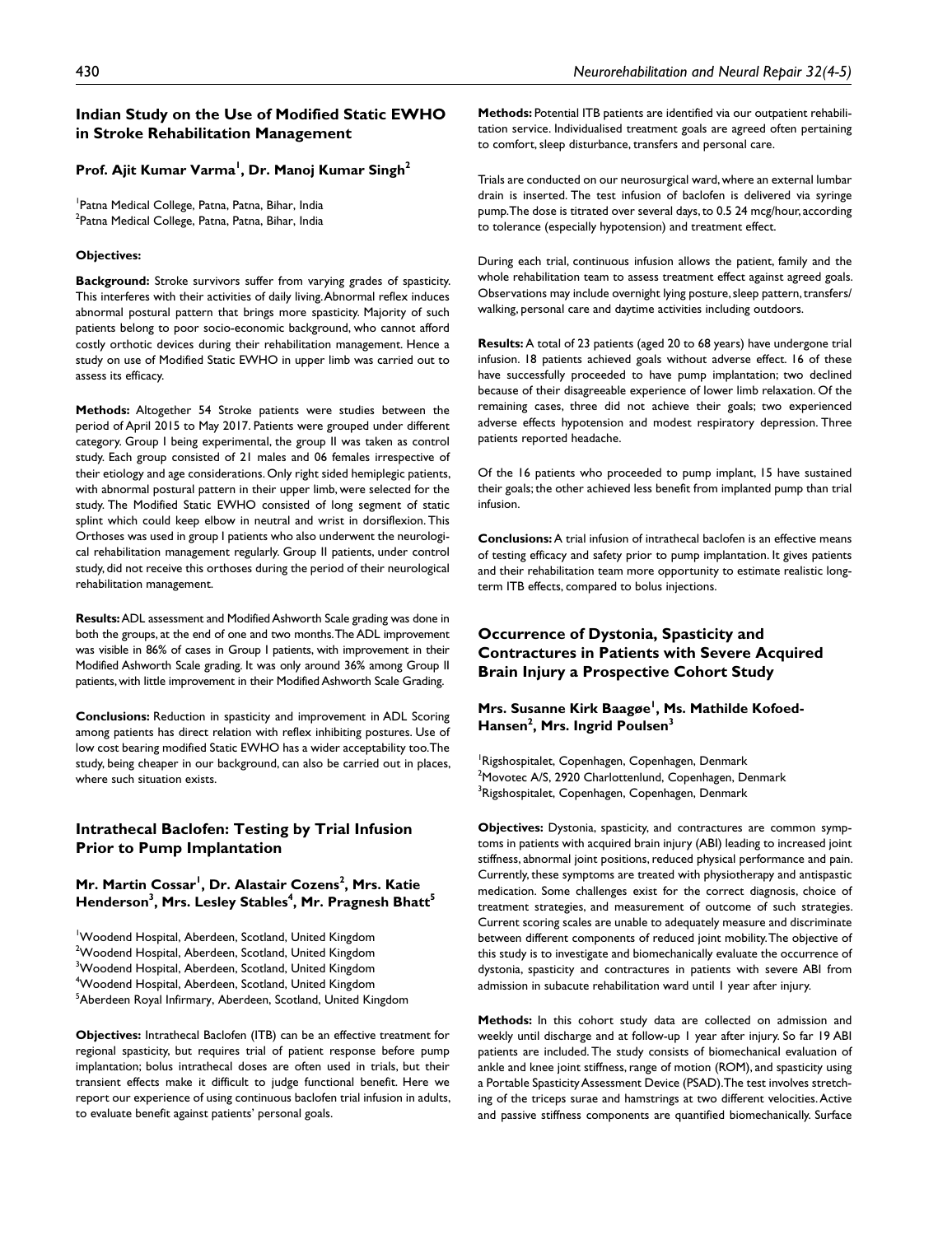EMG measurements verify the presence of stretch reflexes. Furthermore, patients are evaluated using the Modified Ashworth Scale. Various demographic and clinical data are included. Antispastic medication is registered systematically.

**Results:** Preliminary results show a significant reduction of ROM in the ankle joint in the most affected side during hospitalization. Sixty-three percent of the patients developed contractures in the ankle joint corresponding to more than 10 degrees reduction in ROM. Passive ankle joint stiffness at 40 percent of ROM is increased by 16 percent during hospitalization.

**Conclusions:** Despite intensive rehabilitation patients with severe brain injury develop contractures already during the first months after injury. The PSAD is a valid method for evaluating ROM.

## **Pronator Teres (PT) Directly Influences Modified Tardieu Scale (MTS) of Wrist Flexors a Retrospective Cohort Study**

## Dr. Sanjay Chatterjee<sup>'</sup>, Dr. Nirmal Surya<sup>2</sup>, Dr. Pooja **Ghosh3**

<sup>1</sup> Apollo Gleneagles Hospitals, Kolkata, Kolkata, West Bengal, India <sup>2</sup>Surya Neuro Centre, Mumbai, Maharashtra, India  $^3$ Apollo Gleneagles Hospitals, Kolkata, Kolkata, West Bengal, India

**Objectives:** To assess the role of Pronator Teres (PT) on the overall spastic patterns of Wrist Flexors.

**Methods:** 40 patient, in the age group 45 -69years, with dominant side Hemiplegia, presenting with spastic Elbow and Wrists (MTS <2) at 12 weeks, without demonstrable shoulder spasticity were offered 300-350U Botulinum Toxin A for the Upper limb.15 patients, who agreed to 350U ( cost constraints was the factor) were given 100 U Botulinum Toxin A to the Pronator Teres, whereas remaining patients were given 50 U. The other muscles chemodenervated were Brachialis 60U, Brachioradialis 40U, Flexor Carpi Ulnaris 40 U, Flexor Carpi Radialis 30U, Palmaris Longus 30U, Flexor Digitorum Superficialis 50 U. Data for Modified Tardieu Scale were assessed for Elbow and Wrists flexors, at 16, 20, and 24 weeks by 2 senior Neurotherapists and Interrater and Test-retest reliability of MTS were statistically (ICC, Spearmans co-efficient and LOA) analysed retrospectively.

**Results:** Patients receiving 100 U for the Pronator Teres clearly demonstrated a decrease in MTS scores of the wrist flexors. Clinically Palmaris Longus and Flexor Carpi Ulnaris were the muscles most benefitted. The MTS score of the elbow was not much altered. However the Brachioradialis in isolation had shown significant improvement. Flexor Digitorum Superficialis was unaffected by the dosage of Pronator Teres. 20% (receiving 100U ) and 32% (receiving 50U ) patients were withdrawn from the study, due to increase in MTS >2.

**Conclusions:** Large dose of Botulinum in the Pronator Teres has a significant effect in the spastic pattern of the wrist. A more scientific and RCT is needed to substantiate the hypothesis.

## **Does the Sensory Interaction Effect the Level of Physical Activity in Patients with Multiple Sclerosis?**

## **Ms. Kader Cekim<sup>1</sup>, Ms. Cagla Ozkul<sup>2</sup>, Dr. Arzu Guclu-**Gunduz<sup>3</sup>, Ms. Yasemin Aydin<sup>4</sup>, Mr. Gokhan Yazici<sup>5</sup>, Mr. **Fatih Soke6 , Prof. Ceyla Irkec7**

1 Gazi University, Faculty of Health Sciences, Ankara, Ankara, Turkey  $^2$ Gazi University, Faculty of Health Sciences, Ankara, Ankara, Turkey  $^3$ Gazi University, Faculty of Health Sciences, Ankara, Ankara, Turkey  ${\rm ^4}$ Gazi University, Faculty of Health Sciences, Ankara, Ankara, Turkey <sup>5</sup>Gazi University, Faculty of Health Sciences, Ankara, Ankara, Turkey  $^6$ Gazi University, Faculty of Health Sciences, Ankara, Ankara, Turkey  ${\rm ^7}$ Gazi University Medical Faculty, Ankara, Ankara, Turkey

**Objectives:** To investigate the relationship between sensory interaction and level of physical activity in patients with Multiple Sclerosis (MS).

**Methods:** Fourteen patients with MS and 14 healthy matched controls were recruited in this study. Sensory interaction was evaluated with BioSwayTM Modified Sensory Organization Test (MSOT). Sensory organization tests were done 4 different conditions;1: Eyes open-firm surface, 2: Eyes closed-firm surface, 3: Eyes open-foam surface and 4: Eyes closedfoam surface.The level of physical activity was assessed by International Physical Activity Questionnaire (IPAQ) and performed sub-parameters of IPAQ (MET-minutes/week).

**Results:** MSOT-1 was correlated with total domestic and garden activity (r=0.61 p<0.05) and MSOT-4 was correlated with total moderate activity (r=0.57, p< 0.05) in patients groups;MSOT-2 (r=0.62, p< 0.05) total Leisure-Time activity (r=0.54, p< 0.05) and MSOT-3 was correlated with total domestic and garden activity( $r = -0.56$ ,  $p < 0.05$ ) in controls. We could not find any relationship between MSOT and other parameter of IPAQ in participants.

**Conclusions:** Interestingly, these results showed that once IPAQ (total domestic&garden and total moderate activity (MET-minutes/week)) increase, MSOT scores increase in patient with MS. On the other hand, as the total Leisure-Time activity increases, MSOT-2 scores increase while as total domestic and garden activity the MSOT-3 scores detoriate. This results showed that there is a positively relationship between IPAQ and MSOT-1, 4 scores as patients with MS spend more energy and time to do the activity. Therefore, we think these results of this exploratory study should be confirmed in prospective studies.

# **Economic Rehabilitation of MS Patients and Families by Multiple Sclerosis Society of India (MSSI)**

# **Mrs. Sheela Mukund Chitnis1 , Mrs. Sundar Raju2**

1 Multiple Sclerosis Society Of India, Mumbai, Maharashtra, India <sup>2</sup>Multiple Sclerosis Society Of India, Mumbai, Maharashtra, India

**Objectives:** MSSI, along with Physical Rehabilitation of MS patients also tries for Economic Rehabilitation of MS patients as well as their spouses and family members if needed.

**Methods:** MS strikes young adults at prime of their life just when starting career, marriage etc.

MSSI tries to educate the employers about MS problems and suggest them to make certain alterations like putting grab bars, ramps etc for easy movement at work places. Also to avoid MS fatigue, we request them to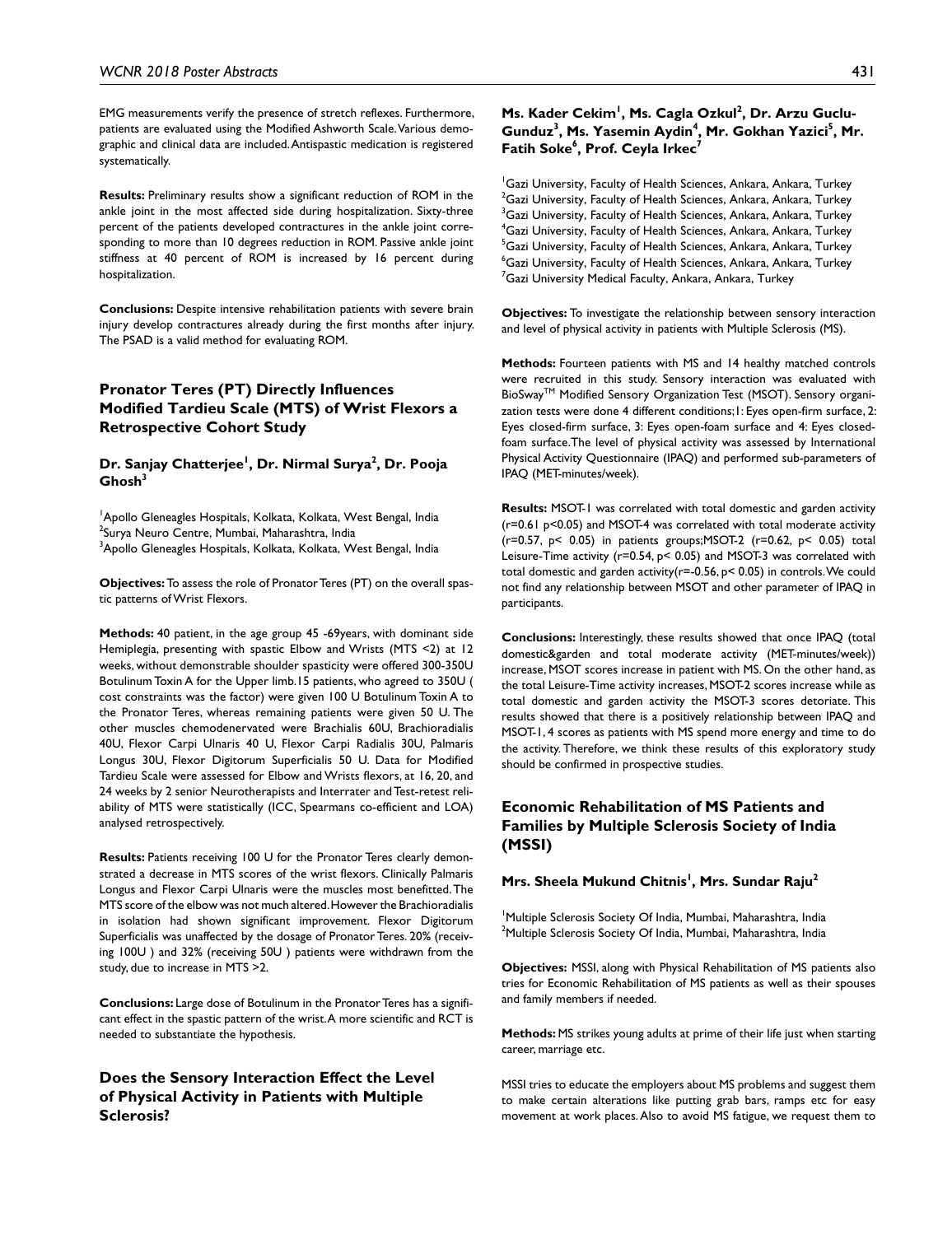offer short breaks between the work. We also request them for keeping work for shorter duration and commuting at off peak hours in order to avoid falls so that patient can continue working and be economically independent for a longer period.

**Results:** When at the peak of their career, MS patient is reluctant to disclose about his her MS and its problems to employers or colleagues. Patients may start getting stressed even with routine work due unusual fatigue, imbalance, vertigo, spasms, incontinence etc. Hence they are unable to achieve the same standard of their earlier work and thus displease the employers and may lose job. Colleagues also do not understand MS repercussions and hence do not cooperate or help when the patient needs it.

When patients develop more disability and become homebound, then MSSI rehabilitates them as per their capacity to work from home by providing them laptops to patients or their spouses and also offer them interest free loans to start small scale business.

**Conclusions:** We provide educational fees to children of needy MS families and free monthly groceries to five MS families each month.

To lessen the financial burden of needy families, we offer Medical Reimbursements, Methylprednisolone Injections and medicines for symptomatic treatment when prescribed.

Is the abstract presented earlier?: Yes

### **Physical Behavior in Patients with Multiple Sclerosis**

## **Ms. Kader Cekim1 , Dr. Arzu Guclu-Gunduz2 , Ms. Cagla**  Ozkul<sup>3</sup>, Mr. Gokhan Yazici<sup>4</sup>, Mr. Cagri Gulsen<sup>5</sup>, Prof. Ceyla Irkec<sup>6</sup>

1 Emniyet Neighborhood. Muammer Yaşar Bostancı Street. Apt.16 Beşevler/Ankara, Ankara, Ankara, Turkey-06560

 $^2$ Gazi University, Faculty Of Health Sciences, Ankara, Ankara, Turkey <sup>3</sup>Gazi University, Faculty Of Health Sciences, Ankara, Ankara, Turkey 4 Gazi University, Faculty Of Health Sciences, Ankara, Ankara, Turkey <sup>5</sup>Gazi University, Faculty Of Health Sciences, Ankara, Ankara, Turkey 6 Gazi University Medical Faculty, Ankara, Ankara, Turkey

**Objectives:** To investigate physical behavior in detail in patients with Multiple Sclerosis (MS).

**Methods:** Fourteen ambulatory patients with MS (Age: 37.3±9.3 years, EDSS: 1.08 ± 0.7) participated in the study. Measurements were performed using an accelerometer (ActiGraph GT3X+) during three consecutive days. The participants wore the accelerometers on an elastic belt around the waist at the non-dominant hip during the waking hours, except while showering, bathing and swimming during three consecutive days. Outcome measures included the following: amount of physical activity expressed in counts per day, counts per minute (CPM), and counts per day period (morning, afternoon, evening); duration ofphysical activity intensity categories (sedentary, light, moderate, vigorous, and very vigorous) over the day.

**Results:** The CPM results of patients with MS were the following: Day CPM 430±108.7 (morning CPM 121.8±50.1, afternoon 163.5±42.7, and evening 122.1±39.7). Thephysical activity intensity category of the patients was %59.9±7.6 in the sedentary, %40.2±5.8 in the light and %3±1.8 in the moderate level.Patients spent the most time in sedentary category, especially in the morning (p<0.001).

**Conclusions:** Detailed analyses of physical behavior showed us not only the level of physical activity but also physical behavior of the patients with MS (e.g., intensity, day patterns). Patients with MS more time is spent sedentary and less time is spent at higher physical activity intensity. The results show that the physical activity level was positively associated with physical behavior.Therefore, we think that increasing the physical levels of patients in treatment change their physical behavior.These results of this exploratory study should also be confirmed in prospective studies.

## **Relationship Between Fatigue and Level of Physical Activity in Patients with Multiple Sclerosis**

### **Ms. Kader Cekim<sup>1</sup>, Dr. Arzu Guclu-Gunduz<sup>2</sup>, Ms. Cagla Ozkul3 , Mr. Gokhan Yazici4 , Prof. Ceyla Irkec5**

<sup>1</sup>Gazi University, Faculty of Health Sciences, Ankara, Ankara, Turkey  $^2$ Gazi University, Faculty of Health Sciences, Ankara, Ankara, Turkey  $^3$ Gazi University, Faculty of Health Sciences, Ankara, Ankara, Turkey 4 Gazi University, Faculty of Health Sciences, Ankara, Ankara, Turkey <sup>5</sup>Gazi University Medical Faculty, Ankara, Ankara, Turkey

**Objectives:** To investigate the relationship between fatigue and level of physical activity in patients with Multiple Sclerosis (MS).

**Methods:** Fourteen ambulatory patients with MS (Age:37.3±9.3 years, EDSS:1.08±0.7) participated in the study. Fatigue was assessed by Fatigue Impact Scale(FIM). The level of physical activity was evaluated with accelerometer (ActiGraph GT3X+) during three consecutive days and performed amount of physical activity expressed in counts per minute (CPM), and counts per day period (morning, afternoon, evening); duration of physical activity intensity categories (sedentary, light, moderate, vigorous, very vigorous) over the day.

**Results:** The physical effect section of FIM was found to be associated with day CPM(r:-0.610, p<0.05), morning CPM (r:-0.681, p<0.05) and number of steps (r:-0.854, p<0.001).Daily energy consumption was correlated with CPM (r: between 0,556 to 741, p<0.05) and physical activity intensity (r:between -0.802 to 0.736, p<0.05).

**Conclusions:** These results show that the physical effect section of FIM wasnegatively associated with level of physical activity. Fatigue reduces both physical activity level and participation.Therefore, exercise capacity should be increased and energy conservation strategies should be taught in order for manage fatigue in patients with MS. These results of this exploratory study should also be confirmed in prospective studies.

## **Evaluation of Vestibular Functions in Multiple Sclerosis Using Cervical and Ocular Vestibular Evoked Myogenic Potentials**

### **Mr. Vignesh S S<sup>1</sup>, Prof. Bhoopathy R M<sup>2</sup>, Prof. Rajalakshmi K3**

<sup>1</sup>Madras Medical College, chennai, tamil nadu, India <sup>2</sup>Madras Medical College, chennai, tamil nadu, India  $^3$ All india institute of Speech and hearing, Mysuru, karnataka, India

**Objectives:** To investigate vestibular pathways using cervical and Ocular Vestibular Evoked Myogenic Potentials (VEMP) in individuals with multiple sclerosis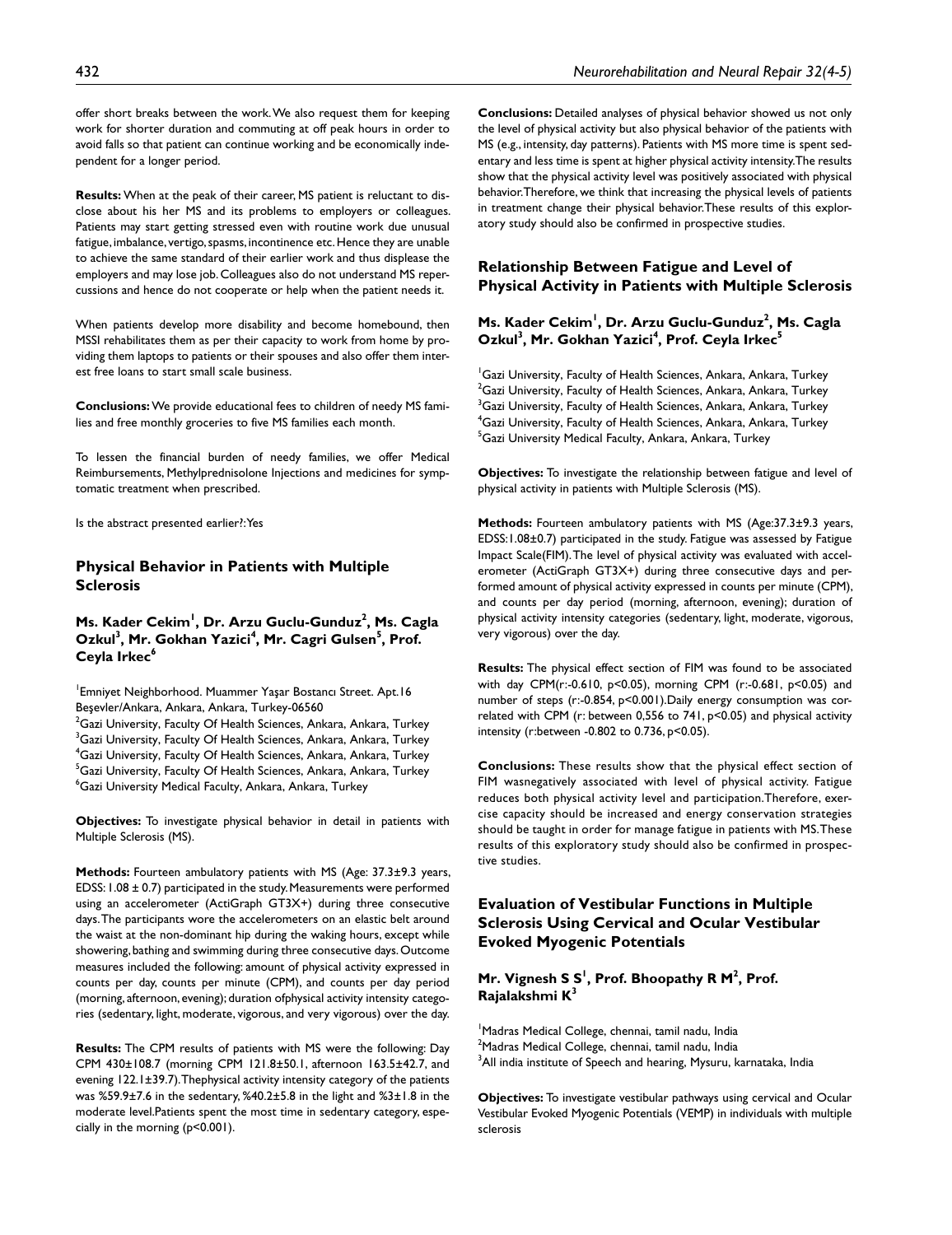**Methods:** 25 controls and 25 individuals with multiple sclerosis who fulfilled Mc Donald's criteria for Multiple sclerosis were considered for the present study. All patients underwent detailed case history, routine neurological examination and MRI evaluation before VEMP assessment. Ethical committee clearance was obtained prior to the assessment. Cervical VEMP and ocular VEMP procedures were carried out with standard protocol as described in literature. Latency and amplitude measures were analysed and compared with controls.

**Results:** VEMP results showed high rates of VEMP abnormalities (40%) in individuals with Multiple Sclerosis. VEMP abnormalities were more common among ocular VEMP compared cervical VEMP. VEMP abnormalities were normal among controls. T-test showed significant differences between the controls and Multiple sclerosis individuals were observed in latency parameters rather than amplitude parameters.

**Conclusions:** The present study highlight that vestibular pathways are more commonly observed in Multiple Sclerosis. Cervical and ocular VEMP are highly sensitive in identifying abnormalities in vestibulocollic and vestibular ocular pathways in individuals with multiple sclerosis.

## **Study on the Evaluation of Cognitive Fatigue in Multiple Sclerosis: Correlation Between Objective and Subjective Measures and Awareness on Rehabilitation**

**Dr. Guhan Ramamurthy1 , Prof. Lakshmi Narasimhan Ranganathan<sup>2</sup> , Dr. Arun Shivaraman Mulanur**  Murugesan<sup>3</sup>, Prof. Jawahar M<sup>4</sup>, Dr. Kannan V<sup>5</sup>, Prof. **Chandramouleeswaran V6 , Prof. Bhoopathy R M7**

<sup>1</sup> Madras Medical College, Chennai, Tamil Nadu, India <sup>2</sup>Madras Medical College, Chennai, Tamil Nadu, India

<sup>3</sup>Madras Medical College, Chennai, Tamil Nadu, India

4 Tamil Nadu Government Multi Super Speciality Hospi, Chennai, Tamil Nadu, India

<sup>5</sup>Madras Medical College, Chennai, Tamil Nadu, India

6 Madras Medical College, Chennai, Tamil Nadu, India

<sup>7</sup>Tamil Nadu Government Multi Super Speciality Hospi, Chennai, Tamil Nadu, India

**Objectives:** To evaluate cognitive fatigue in multiple sclerosis using subjective and objective measures and the awareness about cognitive rehabilitation.

To compare assessment of cognitive fatigue with matched controls

To correlate between subjective and objective measures of cognitive fatigue

**Methods:** 25 patients presented with multiple sclerosis as per 2010 revised McDonalds criteria for MS to our Multiple sclerosis (MS) clinic in the May June 2017. After excluding subjects with confounding factors, 20 subjects were selected who were assessed subjectively and objectively. Subjective assessment was performed using cognitive fatigue subsection of the modified fatigue impact scale. Objective methods of measurement was performed using modified versions of Stroop test (mST), Symbol digit modalities test (mSDMT), symbol digit modality addition test (SDMAT), two and three digit serial addition tests (SAT and 3DSAT).

**Results:** 90% of the patients had cognitive fatigue in more than three objective tests in comparison to 8% in the control group. In 100% of MS patients atleast two out of the five tests revealed cognitive fatigue. The average of cognitive fatigue assessed by mST, mSDMT, SDMAT, SAT and 3DSAT were 1.05±0.12, 1.13±0.122, 1.23±0.27, 1.12±0.15 and 1.16±0.23 respectively in test group revealed cognitive fatigue in comparison with the control group (P<0.001). The average of subjective measure of cognitive fatigue was 19±9.05. The objective and subjective measures of cognitive fatigue showed correlation (P<0.001). The awareness about cognitive rehabilitation was lacking in all patients with cognitive fatigue.

**Conclusions:** Cognitive fatigue in Multiple sclerosis is under recognised. The modified tests which are being used acts as a sensitive measure in eliciting cognitive fatigue. Its response to disease modifying therapy is poorly defined. Larger randomised prospective trials are required to compare the response to treatment.

# **"I Know You Have Problems But I am Stressed": Relationship Between Perceived Cognitive Deficits and Caregiver Burden in Multiple Sclerosis**

### **Dr. Anita Elizabeth Rose**

<sup>1</sup>The Raphael Hospital, Tonbridge, Kent, United Kingdom

**Objectives:** Multiple Sclerosis (MS) is a chronic neurological condition which can have a profound impact not only on the person with the condition but also those people in their lived. During the disease trajectory the person with MS (PwMS) may experience varied symptomology affecting their physical, cognitive, behavioural and psychological functioning. This study explored whether discrepancies exist between ratings of memory and neurobehavioural functioning from both the PwMS and their caregivers, and furthermore whether these discrepancies have a relationship to caregiver burden.

**Methods:** 30 dyads (PwMS and their caregiver) took part in the study. PwMS rated their memory and neurobehavioural functioning using the Memory Awareness Rating Scale (MARS) and the Frontal System Behavioural Scale (FrSBe). Caregivers rated the PwMS' functioning using the informants' versions of these scales and their level of caregiver burden using the Burden Interview (BI). Discrepancy scores were calculated by subtracting PwMS' scores from their caregivers' scores on the MARS and FrSBe and this was then compared with the scores elicited from the BI

**Results:** No significant differences were found between how PwMS rated their memory and neurobehavioural functioning compared to their caregivers. Discrepancies between ratings of neurobehavioural functioning in dyads were found to be related to caregiver burden, although discrepancies between ratings of memory functioning were not.

**Conclusions:** The relationship between caregiver burden and a PwMS' cognitive and behavioural functioning is greater when a PwMS rates their neurobehavioural functioning to be less impaired that their caregiver. Given the small sample size further research needs to be conducted to consider which factors are most predictive of caregiver burden in order to identify the caregivers most at risk of deceased wellbeing and to devise appropriate interventions.

**Correlation Between Level of Fatigue and Quality of Life in HIV Infected Population After Energy Conservation Education and Endurance-Training Program**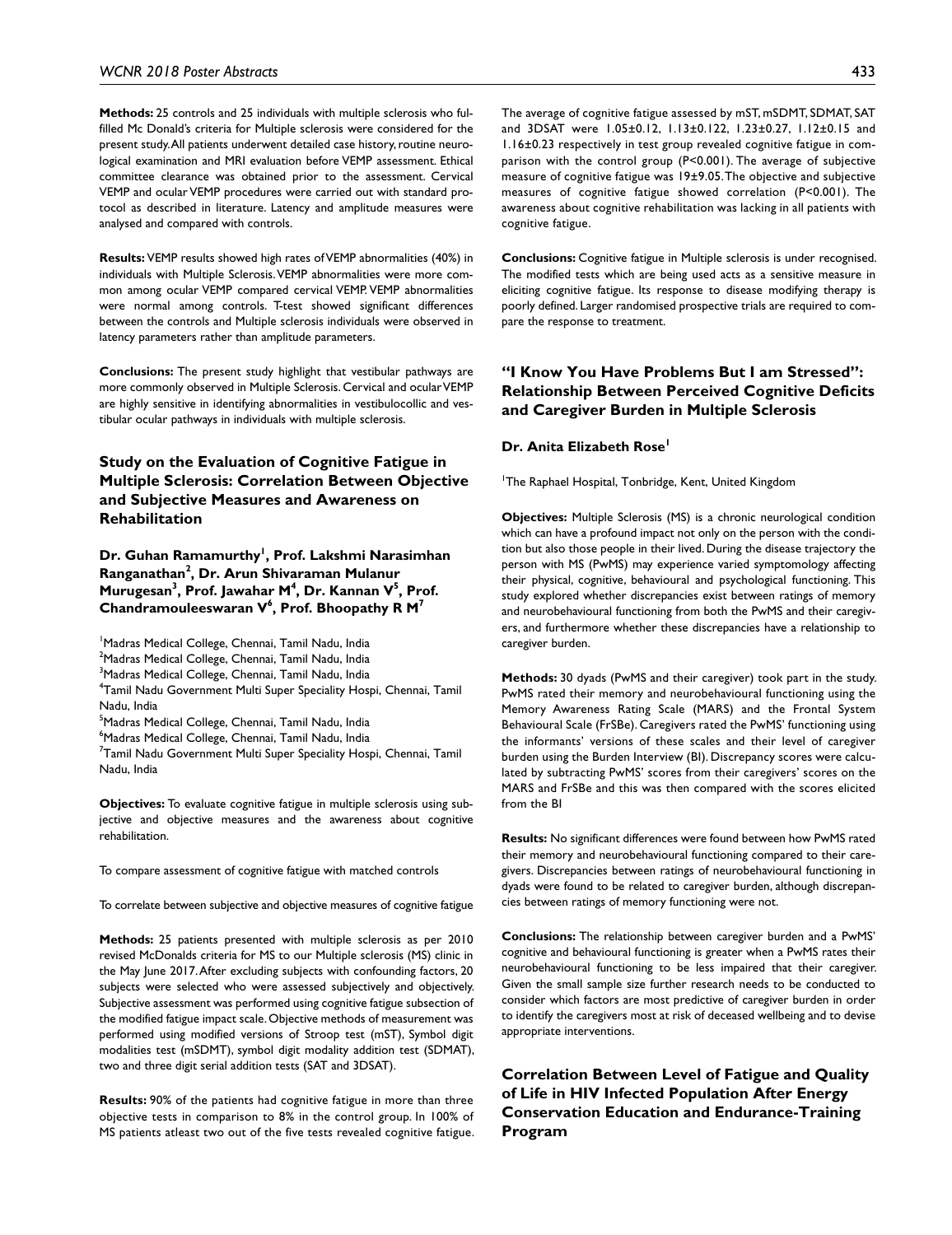### **Dr. Muralikrishnan Srinivasan<sup>I</sup>, Dr. Odette M Gomes<sup>2</sup>**

<sup>1</sup>Spandhan Life Skills Enhancement Centre, Chennai, Tamil Nadu, India  $^{2}$ Tnmc & Byl Nair Hospital, Mumbai, Maharashtra, India

#### **Objectives:**

#### **AIM:**

- To determine the correlation between Level of Fatigue and Quality of Life in HIV infected population before and after Endurance Training and Energy Conservation Education.
- To compare the Level of Fatigue and Quality of Life in HIV infected population before and after Endurance training and Energy Conservation Education.

**Methods: METHODOLOGY:** Thirty subjects with HIV infection were selected after being screened by Fatigue Severity Scale (FSS). The subjects were evaluated using Modified Fatigue Impact Scale (MFIS), and World Health Organization Quality Of Life (WHOQOL-Bref) Questionnaire.

The subjects were given Energy Conservation Education and Endurance Training Exercises twice a week for six weeks.

The comparison and correlation of MFIS and WHOQOL Questionnaire, and its individual domains were done prior and after Energy Conservation Education and Endurance Training Exercises.

**Results:** Results revealed that there is a significant reduction in fatigue and marked improvement in Quality of Life.

**Conclusions:** Thus it can be concluded that a well formatted Energy Conservation Education and Endurance Training Program can be prescribed to HIV infected individuals whose Level of Fatigue adversely affects their Quality Of Life.

# **Effect of Home Based Occupational Therapy Rehabilitation on Quality of Life in Transvers Myelitis a Single Case Study**

## **Dr. Sonali Pandit Ghumare1**

<sup>1</sup>T.N Medical College And B Y L Nair Ch. Hospital, Mumbai, Maharashtra, India

**Objectives:** An investigation to what extent a qualitraty of life (QOL) of patient with Transvers Myelitis can be influenced by the rehabilitation training.

**Methods:** Study design: Single Case Study A 26 years old male client suffering from Transvers Myelitis (Level D1-D10) since 4 years was recruited for this study 1 and 1\2 years after injury. subject was assessed using WISCI scale and SF-36 questionnaire scale before and after the rehabilitation programme. Occupational therapy intervention was designed for neurological deficits noted on thorough neurological evaluation which consisted of balance and mobility. Subject received occupational therapy intervention designed to improving muscle strength, sitting &standing balance and mobility twice a week for 1 year. Progress of the rehabilitation was documented.

**Results:** At the end of the study period subject was able to walk independently with bilateral ankle foot orthosis (AFO) and walker. he scored higher on WISCI scale and also shown improvement in quality of life which is measured by SF-36 questionnaire scale mainly in the following component of scale Social activity, Energy & Emotion, Pain and General Health.

**Conclusions:** This study provides preliminary evidence of the effectiveness of an occupational therapy rehabilitation programme in improving trunk balance & mobility in nonambulatory patient with Transvers Myelitis there by significant improvement seen in various areas of quality of life.

## **Fatigue and Quality of Life in Persons with Multiple Sclerosis- A Correlative Study**

## **Dr. Odette M Gomes1 , Dr. Sushilkumar D Khillare2**

<sup>1</sup>T.N. Medical College & B.Y.L.Nair Hospital, Mumbai, Maharashtra, India

 $^2$ Lakshdham High School, Mumbai, Maharashtra, India

**Objectives:** This study's aim was to find the correlation between the impact of fatigue & the quality of life, in persons with multiple sclerosis. The perceived impact of fatigue was assessed using the modified fatigue impact scale ( MFIS). The Quality of Life was assessed using the Multiple Sclerosis Quality Of Life 54 scale (MSQoL-54).

**Methods:** 70 subjects diagnosed having Multiple Sclerosis for over two years, between the ages of 30-50, both male & female & who understood English were screened using Mini Mental Status Examination (MMSE) and Fatigue Severity Scale (FSS). From those, 50 subjects (27 male and 23 female -mean age 41.02 yrs) who scored >24 on MMSE and 4 or more on FSS were included in the study. Subjects were grouped in two groups according to their age, Group A (30-40 yrs) and Group B( 41-50 yrs) They were then assessed on MFIS and MSQoL-54. These scores were then correlated.

**Results:** It was found that fatigue has an impact on all subjects. The impact of fatigue is relatively more on the physical aspect than the cognitive & psychosocial aspects of MFIS. The Quality of Life (QoL) in these subjects too, were impaired and was more affected in Physical Health Composite (PHC) than Mental Health Composite (MHC) of MSQoL-54. There was highly significant negative correlation ( $r_s$  = -0.992 and p<0.01) between MFIS and total MSQoL-54. Age positively correlates with Fatigue Impact and negatively with Quality of Life.

**Conclusions:** The impact of fatigue on the physical aspect was found to be significantly more than on the cognitive and psychosocial aspects. The QoL in persons with MS is significantly affected. Age positively correlates with Fatigue Impact and negatively with QoL. Physical and mental health composite score are interdependent.

# **Multiple Sclerosis Journey of a Therapist Using Narrative Ideas within the Context of Occupational Therapy Practice**

### **Dr. Pramod Dattaram Lambor'**

<sup>1</sup>T. N Medical College And B Y L Nair Ch. Hospital, Mumbai, Maharashtra, India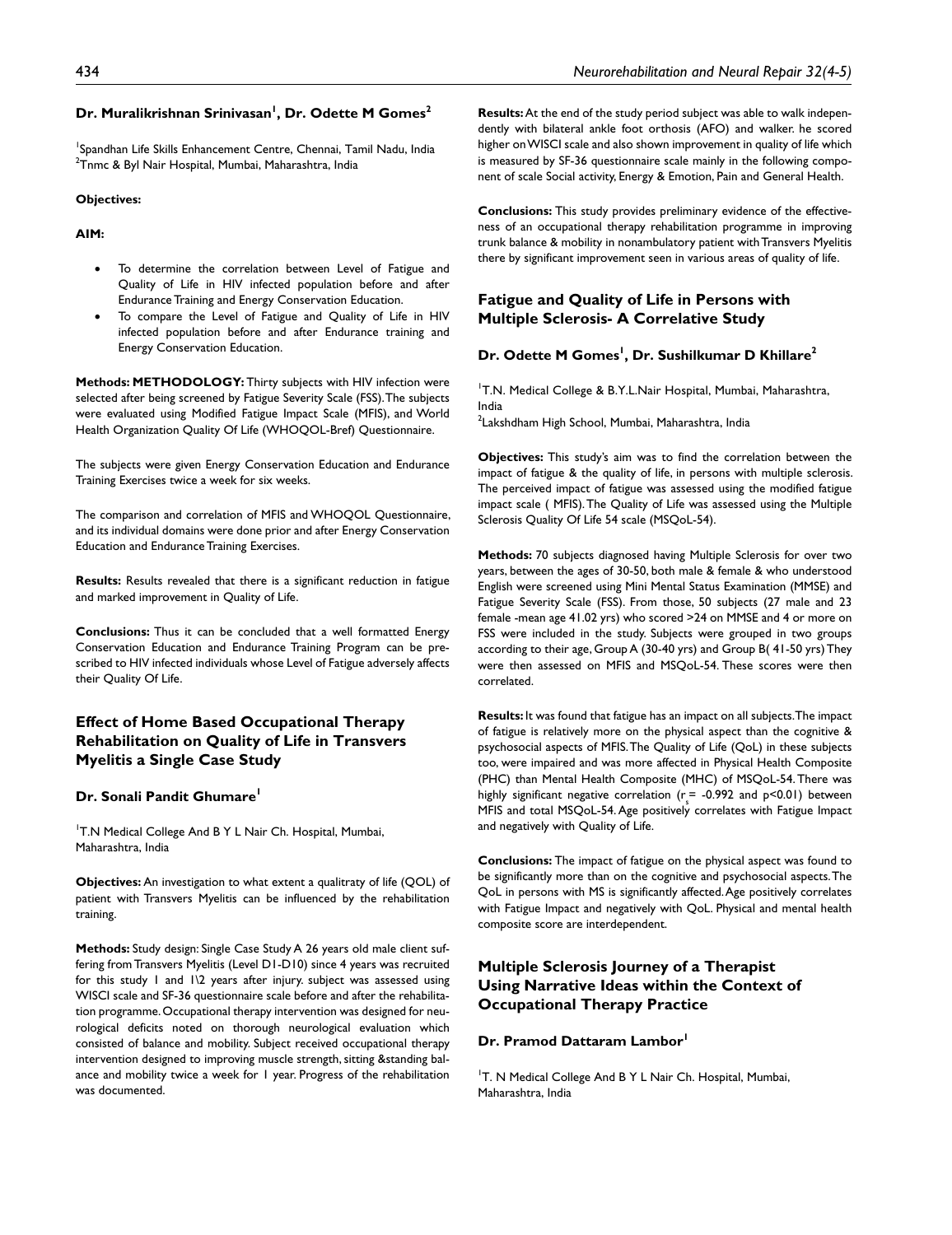**Objectives:** This paper explores use of narrative ideas in context of Occupational Therapy practice while working with a client suffering from Multiple Sclerosis who herself is an Occupational Therapist; & how being a therapist helped her to deal with changing context of her life roles pre and post disease.

**Methods:** Study Design Qualitative single case study. A 60 years old female client suffering from Multiple Sclerosis since last 35 years is interviewed by the author during home based care using Narrative Ideas. Once a week therapy session is offered according to client's convenience. It was structured to including 15-20 minutes of conversation time in each session which was facilitied by the author. the conversation were audio-taped and transcribed to explore themes and how being an Occupational therapist has helped her to keep the sense of self intact with changing life roles and demands.

**Results:** Using the Narrative practices, the discourse of the themes emerged could be classified as 'Occupational Storytelling' & Occupational story making'. Through these aspects, client identifies the problematiques of her experience so far. to these she finds solutions that resulted in engagement in more meaningful Occupations; Occupations that joined the old self and the new self.client and author collaborated in the process, client provided author with the sense of her historicity and identified problematiques that were more pressing and their solutions. Author helped her to do that by reminding her of her progress, making suggestions, probing her values and listening in a way that conveyed his profound interest in her story.

**Conclusions:** this paper highlights use of Narrative Ideas as a framework for a client centered practice within the context of Occupational therapy.

### **Physical Rehabilitation of MS Patients**

### **Mrs. Sheela Mukund Chitnis1 , Mrs. Sundar Raju2**

1 Multiple Sclerosis Society Of India, Mumbai, Maharashtra, India <sup>2</sup>Multiple Sclerosis Society Of India, Mumbai, Maharashtra, India

**Objectives:** Multiple Sclerosis Society Of India (MSSI) is the only Charitable Society in India working for welfare of Multiple Sclerosis (MS) patients. It is necessary to maintain the body functions of patient & to recover from disabilities after MS attacks. As many MS patients develop mobility problems, visiting Therapy Centers away from home is difficult.

Hence Multiple Sclerosis Society Of India (MSSI) has introduced Home Physio Occupational Therapy Project since 1996. We are providing this service regularly to many homebound as well as mobile patients.

**Methods:** We regularly conduct various hands-on training workshops by Senior Neuro therapists for our therapists, where they learn the tailor made exercises for MS patients.Sometimes the patient is non- ambulatory and requires special mobility aids for maintenance which MSSI provides.

At a time we appoint more than 60 /70 therapists on our payroll, These certified therapists regularly visit patients at their homes. They get maximum two cases &can attend to the patients as per convenience of patient and therapist.

**Results:** Presently we pay Rs.400 to the therapist, per session per patient. Nearly 80-90 patients avail this regular service thrice a week either free or at highly subsidized rate as per their economic ability.

**Conclusions:** After a minimum service of one year, we provide a work experience certificate to the therapist. Also as MSSI is the only Society of MS patients, each therapist gets exclusive experience of treating MS cases and with this certificate which is internationally recognized they get good opportunities abroad.

Multiple Sclerosis International Federation (MSIF) appreciated this Project introduced by Sheela Chitnis and invited an article on this Project to be replicated by other global MS Societies. It was published in MS Focus magazine which was widely circulated.

Is the abstract presented earlier?: Yes

## **Speech and Swallowing Functions in Wallenberg's Syndrome a Dual Case Study**

### Mrs. Jaya Venkatagiri<sup>'</sup>, Mrs. Johnsi Rani R<sup>2</sup>, Ms. Shalini M<sup>3</sup>

<sup>1</sup> Madras Medical College And Rajiv Gandhi Government, Chennai, Tamilnadu, India <sup>2</sup>Madras Medical College And Rajiv Gandhi Government, Chennai, Tamilnadu, India <sup>3</sup>Madras Medical College And Rajiv Gandhi Government, Chennai, Tamilnadu, India

### **Objectives:**

- The study was aimed
- to explore the dysarthric and dysphagic components of the individuals with lateral medullary syndrome through comprehensive assessment
- to establish the anatomical substrates
- to draft a treatment profile
- to establish the prognostic statement
- to conclude with the importance of early swallow rehabilitation
- through a comparative study between two cases

**Methods:** The study included two male cases of 38 years and 18 years old with lateral medullary syndrome Both the patients underwent comprehensive dysarthria and dysphagia assessment using Frenchay Dysarthria Assessment (FDA),Tamil Articulation Test (TAT), voice analysis and Manipal Manual for Swallowing Assessment (MMSA). The treatment plan was drafted for both the patients that included strengthening exercises, diet modification, stimulation exercises and postures.

**Results:** The dysarthria and dysphagia assessment revealed severe hoarseness of voice and severe impairment in the pharyngeal phase of swallowing with delayed Hyolaryngeal excursion in case 1 and severe impairment in the pharyngeal phase of swallowing with delayed Hyolaryngeal excursion in case 2. After 15 consecutive days of voice and swallow therapy, Case 1 was able to tolerate for thin and thick liquids and solids. Occasional aspiration was noted for thin liquids, whereas for case 2 the same was achieved after 25 sessions of swallowing therapy.

**Conclusions:** Lateral medullary syndrome manifests hoarseness of voice due to the unilateral paralysis of vocal cord and pharyngeal dysphagia due to unilateral paralysis of velum and pharyngeal wall that creates bilateral impact on swallowing. Comparative Rehabilitation program between two patients delineate that early intervention yield better prognosis

Is the abstract presented earlier?: Yes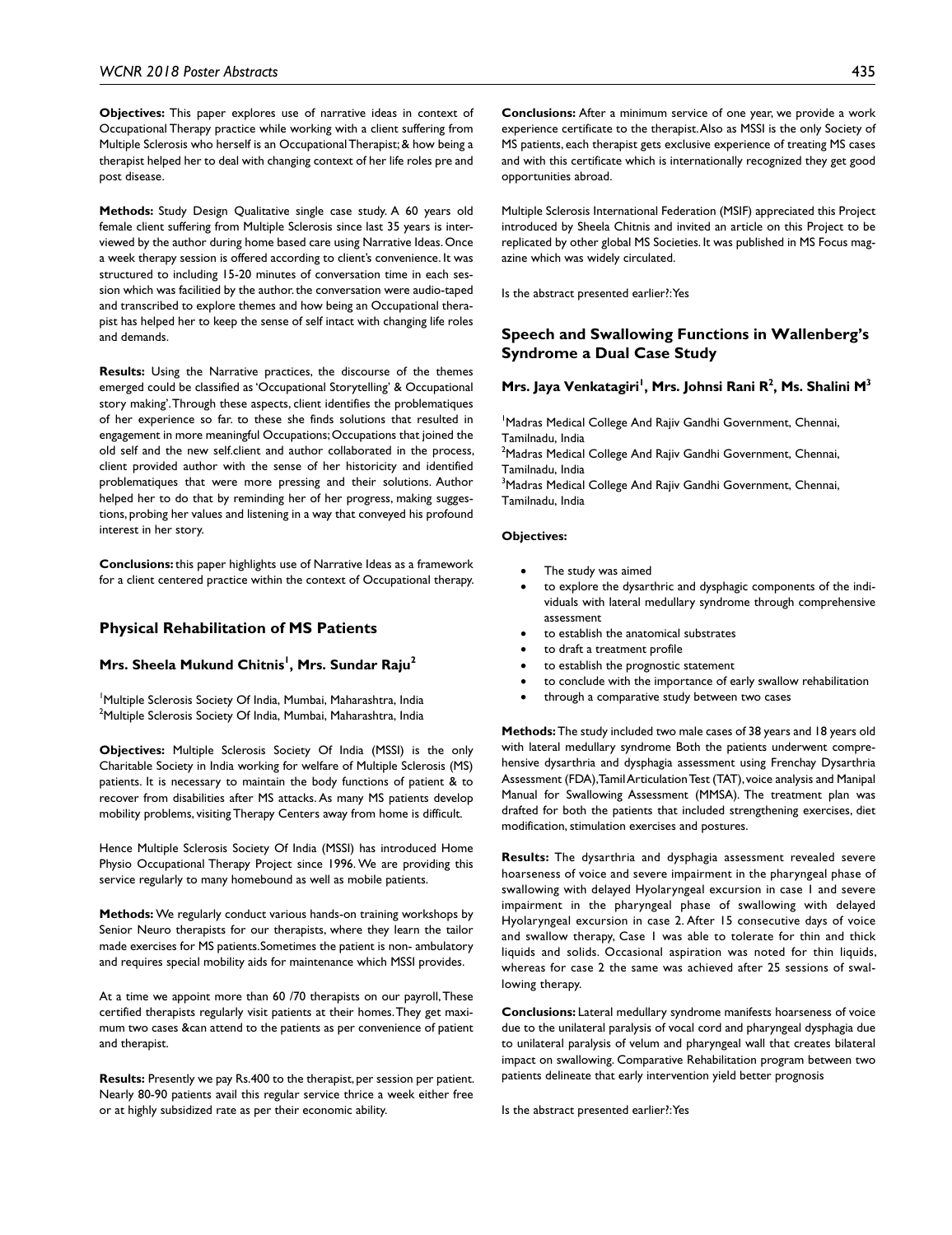## **The Clincal Effect of High-Energy Laser on Scapulohumeral Periarthritis**

### **Mr. Yong Qiang Li**

<sup>1</sup>The First Affiliated Hospital of Nanjing Medical University, Nanjing, Jiangsu Pronvince, China

**Objectives:** To observe the recent and long-term effects on patients with scapulohumeral periarthritis using high-intensity laser.

**Methods:** Chosing forty patients with scapulohumeral periarthritis, randomly divided them into treatment group and control group, each group has twenty patients; Both groups were treated with therapy of joint mobilization, the treatment group was given high-intensity laser treatment on this basis, the control group was given a placebo(false laser); The pain degree and shoulder joint function of 2 groups were evaluated by the Constant-Murley shoulder joint function evaluation method before and after treatment.

**Results:** Before treatments, there was no statistically significant difference between the two groups of patients using Constant-Murley shoulder function score (P>0.05); After treatment, the pain score of the patients in the treatment group was 11.50±3.28 in the evaluation of the Constant-Murley shoulder joint function, the score of activities of daily living was 16.75±1.74,the range of active activity was 30.40±5.68, the manual muscle test score was 23.50±2.35, the differences were statistically significant (P < 0.05) compared with those in the same group before and after treatment.

**Conclusions:** High-intensity laser has obvious analgesic effects for scapulohumeral periarthritis after 4 weeks treatment.

# **Effects and Mechanisms of Neuromuscular Electrical Stimulation on Patients with Chronic Obstructive Pulmonary Disease**

Dr. Xiaodan Liu<sup>1</sup>, Dr. Weibing Wu<sup>2</sup>, Dr. Peijun Li<sup>3</sup>, Dr. **Jingxin Liu4 , Dr. Qianwen Liu5 , Dr. Chunlei Shan6**

<sup>1</sup>Shanghai University of Traditional Chinese Medicine, Shanghai, Shanghai, China

<sup>2</sup>Shanghai University of Sport, Shanghai, Shanghai, China

<sup>3</sup>Shanghai University of Sport, Shanghai, Shanghai, China

4 Shanghai University of Sport, Shanghai, Shanghai, China

<sup>5</sup>Shanghai University of Traditional Chinese Medicine, Shanghai, Shanghai, China

6 Shanghai University of Traditional Chinese Medicine, Shanghai, Shanghai, China

**Objectives:** Physical rehabilitation on chronic obstructive pulmonary disease (COPD) patients often has a limited effect because of the severity of exertional dyspnea. Therefore, there is an urgent requirement of new training modalities that do not evoke dyspnea. The aim of this study was to provide a theoretical foundation for neuromuscular electrical stimulation (NMES) performed in COPD patients.

**Methods:** A computerized search was performed through PubMed, Web of science, CNKI, and other databases (up to July 2017). In this paper, we summarized the current research of NMES in the field of COPD rehabilitation, and generalized the influences and mechanisms of NMES on skeletal muscle strength, exercise ability and quality of life in COPD patients.

in improving skeletal muscle strength and function. In the aspect of muscle strength, NMES have a similar effects compared with conventional rehabilitation, and depend on its frequency. NMES also can effectively improve the exercise ability of COPD, which is mainly manifested by the increase of exercise distance and exercise duration. As a clinical rehabilitation tool, NMES can effectively improve the quality of life similar with conventional rehabilitation effects. Considering the mechanisms of NMES, there was a relationship with the increased COPD skeletal muscle protein synthesis, the reduced level of total protein hydroxylation and myosin heavy chain (MHC) hydroxylation.

**Conclusions:** NMES is a safe and effective alternatively intervention for patients with COPD, while the effects similar with conventional rehabilitation and the mechanisms should require further research to reveal.

# **Functional and Muscular Effects of Neuromuscular Electrical Stimulation in Patients with COPD: A Systematic Review and Meta-Analysis**

Dr. Xiaodan Liu<sup>1</sup>, Dr. Weibing Wu<sup>2</sup>, Dr. Peijun Li<sup>3</sup>, Dr. Jingxin Liu<sup>4</sup>, Dr. Jianqing Su<sup>5</sup>, Dr. Qianwen Liu<sup>6</sup>, **Dr. Chunlei Shan7**

<sup>1</sup>Shanghai University of Traditional Chinese Medicine, Shanghai, Shanghai, China

<sup>2</sup>Shanghai University of Sport, Shanghai, Shanghai, China <sup>3</sup>Shanghai University of Sport, Shanghai, Shanghai, China

4 Shanghai University of Sport, Shanghai, Shanghai, China

<sup>5</sup>Shanghai University of Sport, Shanghai, Shanghai, China

6 Shanghai University of Traditional Chinese Medicine, Shanghai, Shanghai, China

<sup>7</sup>Shanghai University of Traditional Chinese Medicine, Shanghai, Shanghai, China

**Objectives:** Exercise intolerance as a major complain in patients with chronic obstructive pulmonary disease (COPD) weaken the effects of physical rehabilitation. Neuromuscular electrical stimulation (NMES) as an alternative exercise has a promising prospective. The purpose of this study was to evaluate the effects of NMES on COPD patients.

**Methods:** Articles were searched from PubMed, Web of science, EMbase, Medline, CNKI, WanFang data and other databases for randomized controlled trials which investigated the effects of NMES on COPD patients. Primary outcomes were skeletal muscle strength and 6MWD, and secondary outcome was quality of life assessed by St. George Respiratory Questionnaire (SGRQ).

**Results:** 12 clinical randomized controlled trials involved 639 patients were included. Considering skeletal muscle strength, NMES is more effective [SMD=0.95, 95%, 0.03, 1.86), P=0.04]. Owing the large heterogeneity among studies, subgroup analysis is performed and showed that NMES significantly improved skeletal muscle strength compared with blank controls[SMD=1.47, 95%, 0.25, 2.69, P=0.02], while NMES and exercise rehabilitation have a similar effect on improving muscle strength [SMD=0.25, 95% (0.25, 2. 69), P=0.53]. NMES can increased 6MWD[MD=16.24, 95% (3.11, 29.36), P<0.00001]. However, there was no significant difference in the total score of SGRQ in COPD[SMD=-0.02, 95% (-0.32, 0.27), P=0.89].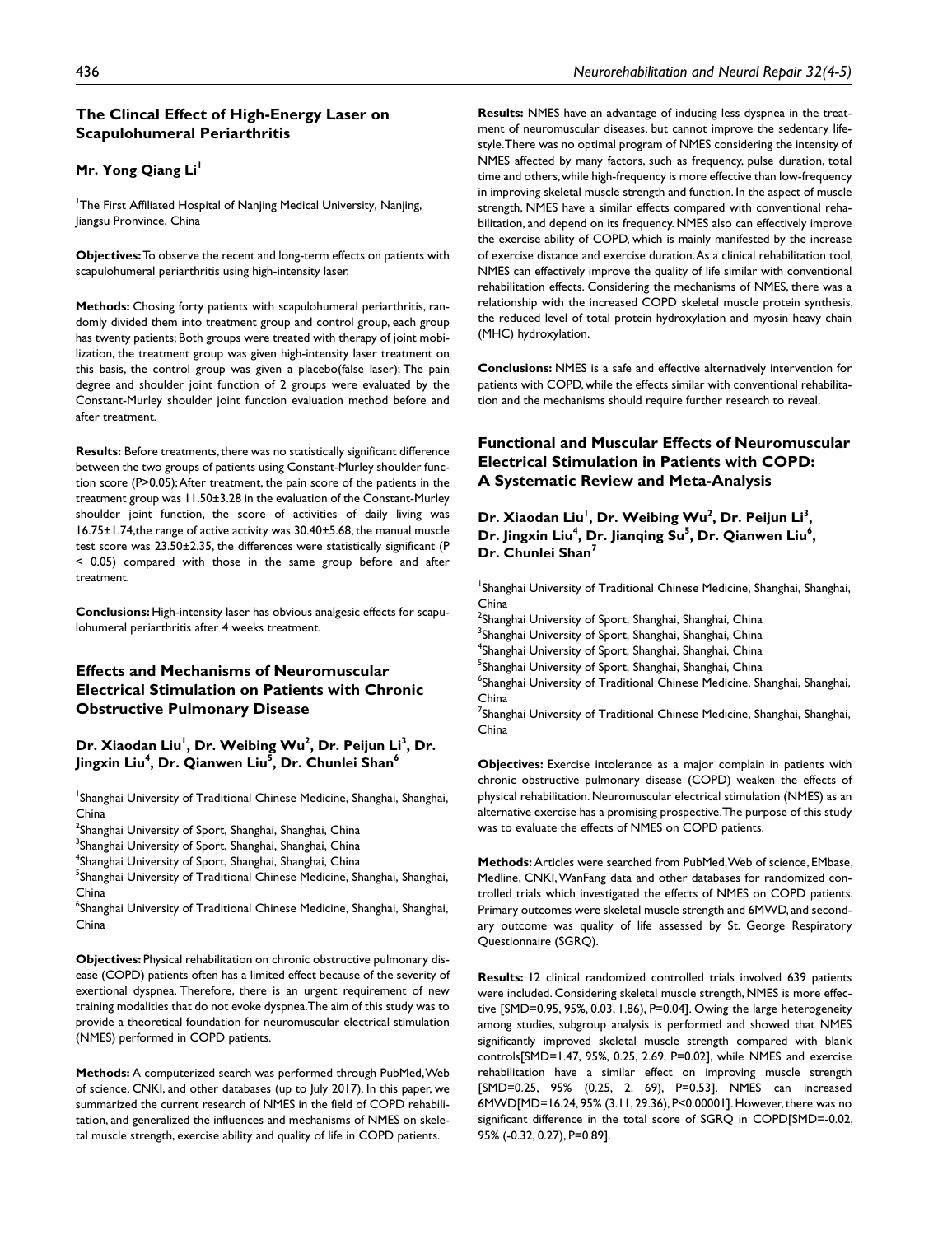**Conclusions:** NMES as an alternative of clinical respiratory rehabilitation method can effectively improve skeletal muscle strength and exercise capacity.

## **Outcome of Treatment of Myofascial Pain Syndrome of the Lower Back Using a Sequenced Multidisciplinary Rehabilitation Protocol**

### **Dr. Deepak Sharan**

<sup>1</sup>RECOUP Neuromusculoskeletal Rehabilitation Centre, Bangalore, Karnataka, India

**Objectives:** Myofascial pain syndrome (MPS) is a common cause of musculoskeletal pain, with the low back being one of the commonest affected regions. The aim of this study was to estimate the prevalence and to describe the clinical features and outcome of treatment of MPS of the lower back among persons with Work Related Musculoskeletal Disorders (WRMSD).

**Methods:** A retrospective study was conducted among 18500 clients diagnosed with WRMSD, with a mean age of  $34 \pm 3$  years. The relevant clinical data were extracted from the treatment chart of WRMSD patients who received treatment at a tertiary level Rehabilitation Centre or on-site Occupational Health Clinics. All the clients received a sequenced, multidisciplinary treatment protocol incorporating manual therapy techniques including trigger point therapy, muscle energy technique, myofascial release, psychological approaches, yoga, exercises and ergonomic modifications.

**Results:** Low back was the second commonest region affected with 42% of the total population. Among the subjects with low back pain 72% were diagnosed to have MPS of the lower back. Among the cases of MPS, 78% were male and 48% worked for 8-12 hours. The commonest job categories of the participants were Managerial (31%), Software Engineers (30%) and Application Engineers (18%). Prolonged sitting, lack of rest breaks, lack of tray for keyboard and mouse, and poor posture was found to be the commonest risk factor. Commonest co morbidities were neck pain, upper back pain, leg and foot pain. Significant reduction in pain or discomfort (P ≤ 0.05) was noted among the subjects following a sequenced rehabilitation protocol.

**Conclusions:** In view of the high prevalence of MPS in this study, healthcare professionals dealing with low back conditions need to be trained in the current approaches to diagnose and manage MPS. A comprehensive multidisciplinary approach is recommended for the successful management of myofascial low back pain.

### **Children with Epilepsy a Holistic Approach**

### **Dr. Pratheep Kumar S1 , Dr. Chandramouleeswaran V2**

<sup>1</sup>Madras Institute Of Neurology, Chennai, Tamilnadu, India <sup>2</sup>Madras Institute Of Neurology, Chennai, Tamil Nadu, India

**Objectives:** Epilepsy is common in children affecting 4% of all children. These children require treatment at different levels including emotional, mental, social and spiritual aspects in addition to the routine antiepileptic regimens. The objective of the study is to analyze how many children in India receive treatment at all levels.

**Methods:** A questionnaire administered to 57 Indian children with epilepsy.

**Results:** 47 children (82%) were affected emotionally.17 children (30%) never attended school and 24 children (42%) dropped out of school. 50 children (87%) were mentally affected by family members in 2 or more occasions.

**Conclusions:** A holistic approach is needed for children with epilepsy who carry a physical, social and emotional burden on their shoulders.

# **Cognitive Impairment in Epilepsy –Attention to Cognitive Rehabilitation**

Dr. Venkatraman Karthikeayan<sup>'</sup>, Prof. Sarala **Govindarajan<sup>2</sup> , Dr. Harish Jayakumar3 , Dr. Kaushik**  Gowthaman<sup>4</sup>, Dr. Krishnamoorthy Kuppusamy<sup>5</sup>, Prof. **Chandramouleeswaran Venkatraman6**

<sup>1</sup>Institute of Neurology, Madras Medical College, Chennai, Tamilnadu, India

<sup>2</sup>Institute of Neurology, Madras Medical College, Chennai, Tamilnadu, India

<sup>3</sup>Institute of Neurology, Madras Medical College, Chennai, Tamilnadu, India

4 Institute of Neurology, Madras Medical College, Chennai, Tamilnadu, India

<sup>5</sup>Institute of Neurology, Madras Medical College, Chennai, Tamilnadu, India

6 Institute of Neurology, Madras Medical College, Chennai, Tamilnadu, India

### **Objectives:**

**Background:** Epilepsy is the most common neurological illness with a high disease burden. Several studies have demonstrated that patients with epilepsy are at significant risk of cognitive impairment. Cognitive rehabilitation is defined as any intervention strategy or technique which intends to enable clients or patients, and their families, to live with, manage, bypass, reduce or come to terms with cognitive deficits precipitated by injury to the brain.

**Objective:** To assess the impairment of cognition in patients with epilepsy and its impact in the Quality of life (QOL)

**Methods:** 150 epileptic patients on Antiepileptic drugs (AED) were included in the study. The semiology of seizures, onset age of seizure, duration of epilepsy, AEDs and duration of therapy was noted in all patients. Montreal cognitive assessment scoring (MOCA) was calculated for all patients. QOL was assessed using quality of life scale (QOLS). All patients with cognitive underwent cognitive rehabilitation.

**Results:** The Domains that were affected in decreasing order of frequency were Memory (65%), Attention (54%), Category fluency (30%), Visuospatial and executive functions (22%), Abstraction (10%), while repetition and naming was intact. It was also observed that cognitive impairment was higher in patients with a longer duration of illness (> 10 years), polypharmacy (>2 AEDs).

**Conclusions:** Cognitive rehabilitation is the primary mode of treatment. Therapy involves two approaches 1. Retraining the impaired function and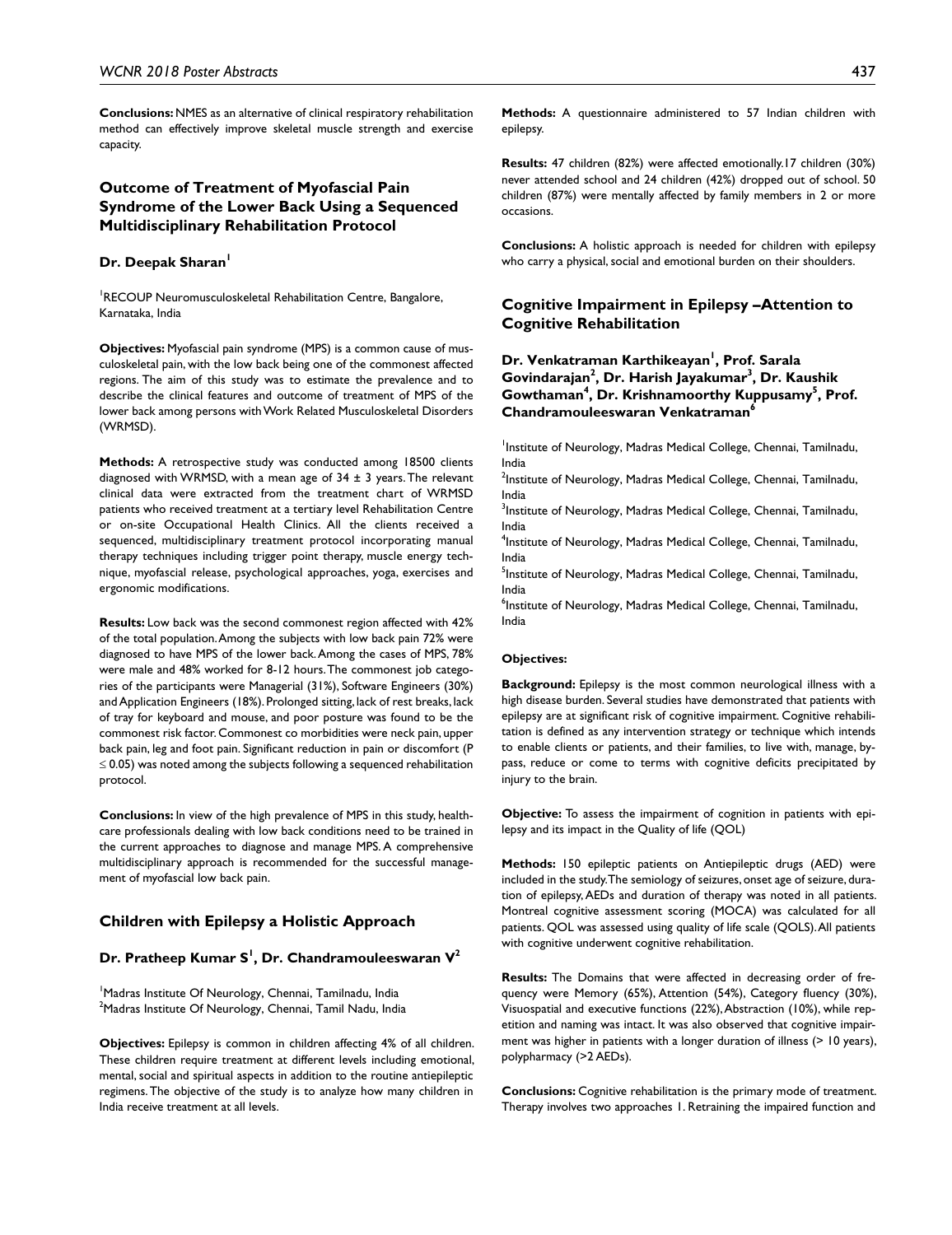2. Development of compensatory functions. It is imperative to assess cognition in patients with long standing epilepsy and longer duration of AED therapy polypharmacy and early institution of cognitive rehabilitation can improve the quality of life in patients.

## **Cognitive Impairments in 506 Patients with Drug Resistance Epilepsy**

## **Mrs. Arthy Bhoopathy<sup>1</sup>, Prof. Bhoopathy R M<sup>2</sup>, Mr. Vignesh S S3 , Prof. Srinivasan A V4**

<sup>1</sup> Madras Medical College, Chennai, Tamil Nadu, India <sup>2</sup>Madras Medical College, Chennai, Tamil Nadu, India <sup>3</sup>Madras Medical College, Chennai, Tamil Nadu, India 4 Madras Medical College, Chennai, T, India

**Objectives:** The aim of the study was to investigate the intelligence and memory functions among patients with drug resistance epilepsy.

**Methods:** 506 patients who fulfill Drug-resistant epilepsy criteria (ILAE 2010) were considered from the epilepsy clinic at Madras Medical College. Prior to the study, ethical committee clearance was obtained from the local ethical body. All the patients underwent detailed case history, neurological examination, radiological investigations and neuropsychological assessment. Neuropsychological assessment included Weschler's children or adult intelligence scale to assess intelligence quotient (I.Q) and Weschler's memory quotient to assess memory quotient (MQ).

**Results:** Out of 506 patients with intractable epilepsy, 147 patients (29.05%) had mental retardation (≤69) score in Weschler's intelligence scale. 20% (n=104) of them had dull normal intelligence. 255 patients (50%) of them had adequate intelligence. Weschler's memory quotient scores were low (≤70) in 194 patients (38.34%). Chi-square test showed significant association of reduced IQ and MQ scores with temporal lobe epilepsy, younger age of seizure onset, longer seizure duration, and polytherapy.

**Conclusions:** The present study emphasizes high prevalence of cognitive dysfunction in nearly 40 percent of patients with intractable epilepsy. The cognitive dysfunction in intractable epilepsy is attributed to the neurobiological process of maturation that is affected by younger age of seizure onset, longer duration of epilepsy, temporal lobe abnormalities and drug interaction.

## **Disability and Quality of Life in Epilepsy Patients Visting an Epilepsy Clinic Run by NGO in Mumbai**

## **Ms. Arti Sharma<sup>1</sup>, Dr. Nirmal Surya<sup>2</sup>, Dr. Hitav Someshwar3**

1 Epilepsy Foundation Of India, Mumbai, Maharashtra, India  $^2$ Epilepsy Foundation Of India, Mumbai, Maharashtra, India  $^3$ Epilepsy Foundation Of India, Mumbai, Maharashtra, India

**Objectives:** the present study shows how patients with epilepsy perceive themselves in a disability spectrum. In addition, we assessed the clinical and psychosocial elements that are more strongly associated with seizurerelated disability, from the patients' perspective.

**Methods:** The study was conducted in the *weekly* free epilepsy clinic run by *NGO*. All patient seeking treatment in the OPD was screened, assessed and then all procedures were fully explained to them. History regarding name age, sex, social-demographic profile and seizu*re disorder was taken from* the pa*tient* by the neurologist. Each patient was interviewed on psychiatric problems and diagnosed according to DSM-5. The psychiatric diagnosis was made clinically by a qualified clinical psychologist for anxiety and depressive disorders. The WHODAS 2.0 was used to assess the patient disability and how these ratings correlate with various clinical and sociodemographic characteristics.

**Results:** 93 subjects were present in the study, the average age was 30.19 years (18-58years) with 52 males and 41 females. The average disability score was 18.97(13-35) & average QOLIE score was 1704.31 (45-8350). After performing the Pearson correlation coefficient (r) was calculated to be -0.5845, suggesting a moderate negative correlation between Whodas 2.0 and Quality of life in epilepsy. P= <0.00001 which suggest that the result is significant at p <0.05.

**Conclusions:** The study concludes that there is negative correlation between Whodas 2.0 and Qolie 10P. Which means a better Qolie score was seen in epilepsy patients who had a lower index of disability on Whodas 2.0 scale.

# **E-Counseling for Pre-Conception and Prevention of Neural Tube Defects, Epilepsy, Congenital Anomalies and Craniosynostosis Diseases Among Asian Indian Population**

# Dr. Mayadhar Barik<sup>I</sup>, Dr. Minu Bajpai<sup>2</sup>, Dr. Arun **Malhotra<sup>3</sup>, Dr. Jyotish Chandra Samantaray<sup>4</sup>, Dr. S. Das5 , Dr. Sadananda Dwivedi6**

<sup>1</sup> All India Institute of Medical Sciences (AIIMS), New Delhi, New Delhi, India

<sup>2</sup>All India Institute of Medical Sciences (AIIMS), New Delhi, New Delhi, India

<sup>3</sup>All India Institute of Medical Sciences (AIIMS), New Delhi, New Delhi, India

4 All India Institute of Medical Sciences (AIIMS), New Delhi, New Delhi, India

<sup>5</sup>All India Institute of Medical Sciences (AIIMS), New Delhi, New Delhi, India

6 All India Institute of Medical Sciences (AIIMS), New Delhi, New Delhi, India

**Objectives:** To provide updated information through E-counseling regarding pre- and post-conception use of oral folic acid with or without a multivitamin/micronutrient supplement. Through E-counseling prevention of neural tube defects (NTDs) and other congenital anomalies, Epilepsy and craniosynostosis (CS) will help physicians, midwives, nurses, and other health care workers. E-counseling assists to provide medical education of women about the proper use and dosage of folic acid/multivitamins supplementation before and during pregnancy. E-counseling also provides medical education to their relatives and their family members.

**Methods:** We reviewed the published literature and retrieved through searches of database of PubMed, Medline, the Cochrane Library, Google scholar, Hinary from January 1980 to 2018 using appropriate controlled vocabulary and key words, folic acid, prenatal multivitamins, folate sensitive birth defects, congenital anomaly, craniosynostosis risk reduction, preconception counseling. We obtained results were restricted to systematic reviews, randomized control trials/controlled clinical trials, and observational studies published in English. Available World literature was identified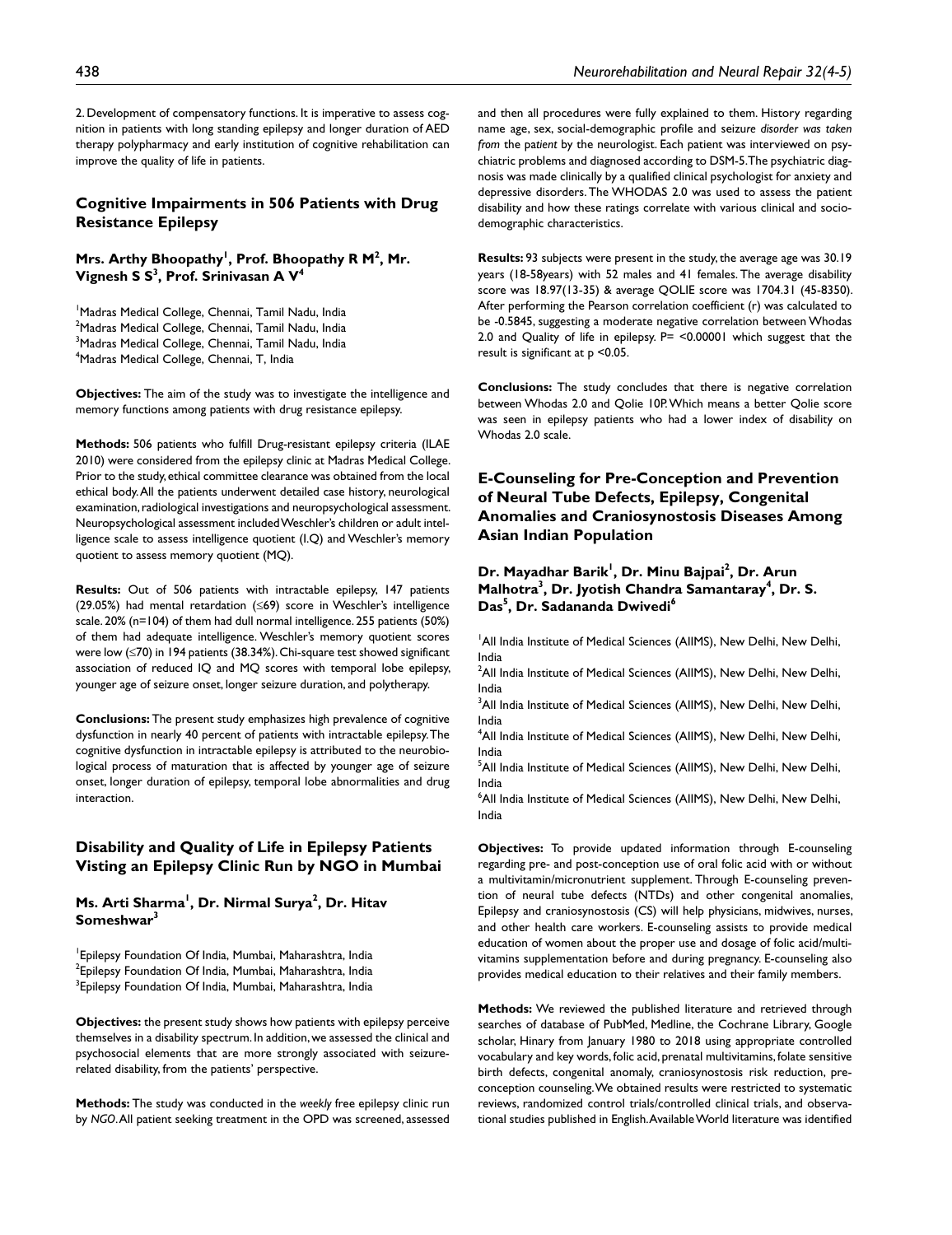through searching the websites of health technology assessment (HTA) and health technology-related agencies (HTRA), clinical practice guideline collections (CPGC), clinical trial registries (CTR) and national and international medical repository.

**Results:** E-counseling helps **w**omen with an increased or **HIGH RISK RATE**(HRR) for a neural tube defect (NTD), congenital anomalies, epilepsy and craniosynostosis diseases. Medical societies having lacunae in the costs, risks, and both benefits. Financial costs also involved those of daily vitamin supplementation (DVS) and eating a healthy folate-enriched diet. E-counseling will report the risks association of dietary folic acid supplementation with fetal epigenetic. Few essential and non essential modifications also increased with the likelihood of twin pregnancy. E-counseling helps male partner with a personal history of neural tube defect, or history of a previous neural tube defect pregnancy in either partner require a diet of folate-rich foods and a daily oral supplement with 5.0 mg folic acid .At least 3 months before conception and until 12 weeks' of gestational age. Gestational age, weight, continuing the pregnancy, and for 4 to 6 weeks postpartum or as long as breast-feeding continues. E-counseling guided continued daily supplementation should consist of a multivitamin with 0.4 to 1.0 mg folic acid or other needful. It helps either partner has had a previous pregnancy with a neural tube defect (NTD) or congenital abnormalities like craniosynostosis.

**Conclusions:** E-counseling give the potential benefit of folic acid oral supplementation (FAOS) or dietary folate intake (DFI) combined with a multivitamin/micronutrient supplement is an associated or decrease in neural tube defects (NTDs), congenital abnormalities, birth defects, craniosynostosis (CS), and obstetrical complications. At the same time it helps future management of patient and doctor for development of innovative protocol and correct documentation for further use in research methodology. It also provides an evidence based support (EBS) in society.

# **Educational and Occupational Status in Drug Resistant Epilepsy**

## Prof. Bhoopathy R.M<sup>1</sup>, Mrs. Arthy Bhoopathy<sup>2</sup>, Mr. **Vignesh S S3 , Prof. Srinivasan A V4**

<sup>1</sup> Madras Medical College, Chennai, Tamil Nadu, India  $^{2}$ Madras Medical College, Tamil Nadu, India <sup>3</sup>Madras Medical College, Chennai, Tamil Nadu, India 4 Madras Medical College, Chennai, Tamil Nadu, India

**Objectives:** To investigate the educational and occupational status in 506 patients with drug-resistant epilepsy.

**Methods:** 506 patients who fulfil Drug resistant epilepsy criteria (ILAE 2010) were considered from the epilepsy clinic at Madras Medical College. Prior to the study, ethical committee clearance was obtained from the local ethical body. All the patients underwent detailed case history including educational and occupational status, neurological examination, radiological investigations and neuropsychological assessment.

**Results:** 12.45%, 38.54% and 32.21% of the study population fell undergraduate, high school and elementary school level of education respectively. 16.8% of them were illiterate and had no school education. Though 70% of patients at least had a high school and elementary school level of education, 36.96% of them were unemployed. Only a few proportions with employment were skilled workers (32.24%), daily labor (13.63%), (clerical jobs (3.36%) and professional jobs (1.58%). Association of education and employment status with clinical characteristics, radiological imaging, and

cognitive functions were analyzed using chi- square test. Education status in epilepsy was significantly associated with younger age of seizure onset, longer duration of seizure, polytherapy, low intelligence quotient and mental quotient scores. Similarly, employment status was associated with younger age of seizure onset, longer duration of seizure, the presence of status epilepsy, polytherapy, temporal lobe epilepsy, low intelligence scores and mental quotient scores.

**Conclusions:** This study highlights poor educational status and high prevalence of unemployment in patients with drug-resistant epilepsy. In our series of patients with drug-resistant epilepsy, we observed multiple risk factors like younger age of seizure onset, longer seizure duration, temporal lobe epilepsy, cognition and drug interaction affecting education and employment.

# **Epidemiology of Psychological Co-Morbidities in Adult Epilepsy Patients in the Rural Districts of Maharashtra**

### **Ms. Arti Sharma1 , Dr. Nirmal Surya2**

1 Epilepsy Foundation Of India, Mumbai, Maharashtra, India  $^{\rm 2}$ Epilepsy Foundation Of India, Mumbai, Maharashtra, India

**Objectives:** To understand the status of psychological co-morbidities in pediatric epilepsy patients

**Methods:** An observation study was conducted in the rural districts of Maharashtra from 2011 to 2017; a total of 23259 patients visited the free epilepsy detection and treatment camp organized by epilepsy foundation of India in association with NHM govt. Maharashtra. Out of which 1626 patients were referred for psychological intervention, out of which 713 were in the age group >18 years. Participants were interviewed using Psychiatric Proforma for Adult to evaluate psychiatric co-morbidity in adults with seizures. consensus neurobehavioral diagnoses were made with respect to Diagnostic and Statistical Manual, Fourth Edition-Text Revision (DSM-IV-TR) criteria.

**Results:** A total of 713 adults were referred out of which 652 (91%) were suffering from active epilepsy. Out of these, 283 (44%) had Depression, 139 (21%) had Anxiety, 41 (7%) had Psychosis, 86 (13%) had Intellectual disability, 43 (7%) had Suicidal Ideation and 47 (8%) had pseudo seizures. 325 (49%) epilepsy patients were on treatment with 489 (79%) adults had uncontrolled seizures.

**Conclusions:** We conclude that psychological disorder is a common comorbidity in patients with epilepsy. It is advisable for health care professionals to assess the psychiatric and physical co-morbidities among patients with a history of seizures potentially to improve patient health outcomes. In rural Maharashtra Depression is common co morbidity in patients with epilepsy followed by Anxiety. Timely in intervention will help to bring about a better social outcome

# **Epidemiology of Psychological Co-Morbidity in Pediatric Epilepsy Patients in the Rural Districts of Maharashtra**

# **Ms. Arti Sharma1 , Dr. Nirmal Surya2**

1 Epilepsy Foundation Of India, Mumbai, Maharashtra, India  $^{\rm 2}$ Epilepsy Foundation Of India, Mumbai, Maharashtra, India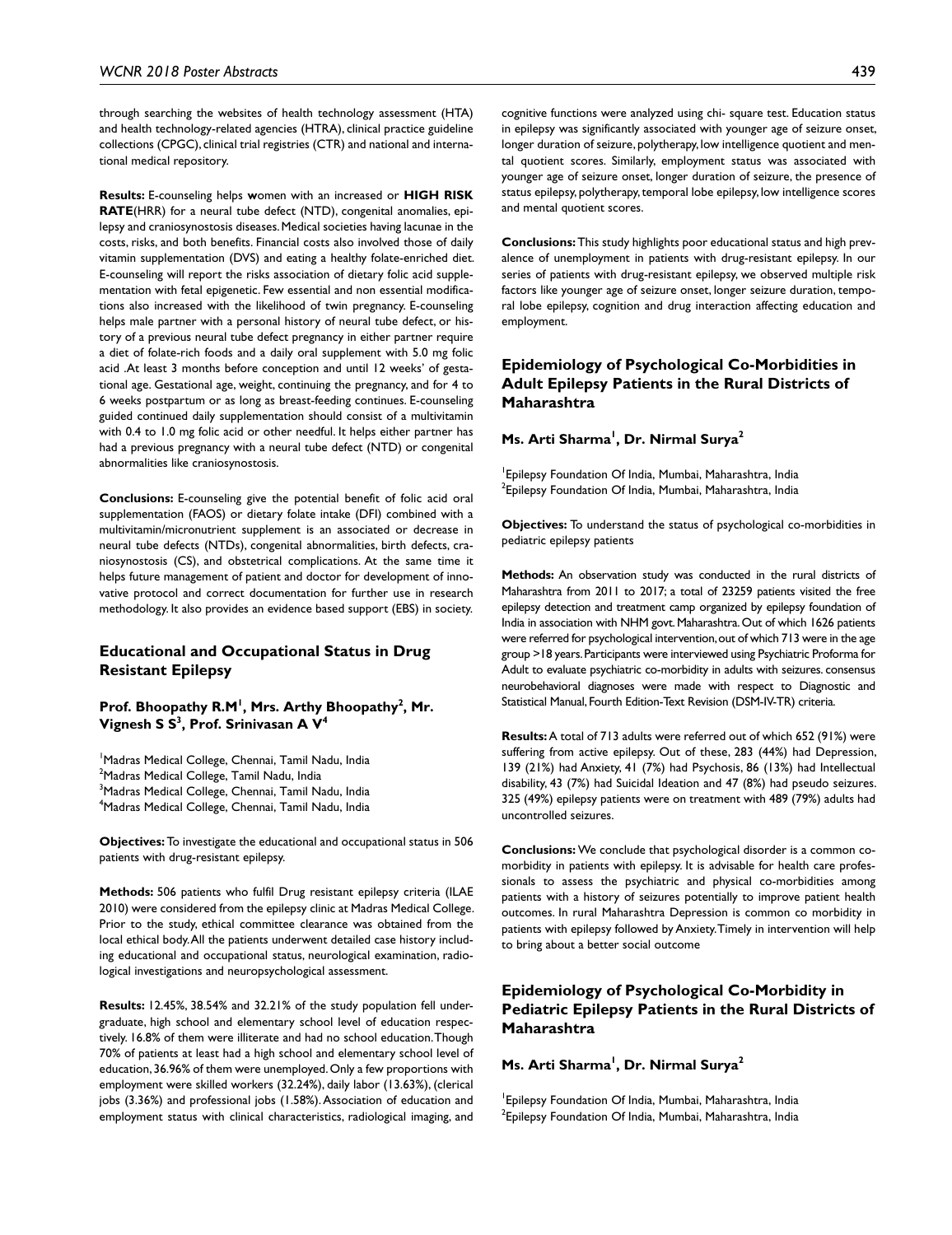**Objectives:** To understand the status of psychological co-morbidities in pediatric epilepsy patients.

**Methods:** An observation study was conducted in the rural districts of maharashtra from 2011 to 2017, a total of 23259 patients visited the free epilepsy detection and treatment camp organized by epilepsy foundation of India in association with NHM govt. Maharashtra. Out of which 1626 patients were referred for psychological intervention, out of which 883 were in the age group 4-15 years. Participants (children and their caretakers that is parents) were interviewed Psychiatric Performa for children were especially prepared to evaluate psychiatric co-morbidity in children with seizures. consensus neurobehavioral diagnoses were made with respect to Diagnostic and Statistical Manual, Fourth Edition-Text Revision (DSM-IV-TR) criteria.

**Results:** A total of 883 children were observed out of which 708 (80%) children with active epilepsy had a DSM-IV-TR behavioral disorder and/or cognitive impairment. We found that 289 children had Intellectual disability (ID) (40%), 82 had attention-deficit/hyperactivity disorder (ADHD) (12%), and 76 (11%) had depression, 39 (6%) children had anxiety, 18 (3%)children had anxiety, 181 (26%)children had physical disability and 30(5%)children had ODD. Epilepsy-related factors did not independently predict the presence of behavioral disorders. Epileptics had more internalizing behaviors such as emotional problems, poor peer relationships and few externalizing ones as hyperactivity and conduct issues. One of the reasons for poor learning was school irregularity due to uncontrolled epilepsy in 527 (74%) children.

**Conclusions:** Neuro-behavioural disorders are significant co-morbid conditions seen in children with epilepsy and are a major cause of potentially treatable disability. Existence of emotional problems and poor peer connections in epileptics lead to school dropouts. Intellectual disability was a common problem followed by ADHD in epilepsy patients in rural Maharashtra.

### **Hemispherotomy in Catastrophic Epilepsy**

### Dr. Sujit Abajirao Jagtap<sup>1</sup>, Dr. Nilesh Kurwale<sup>2</sup>, Dr. Sandeep Patil<sup>3</sup>, Dr. Aniruddha Joshi<sup>4</sup>, Ms. Sonal Chitnis<sup>5</sup>, **Dr. Sujit Nilegaonkar6**

1 Deenanth Mangeshkar Hospital,Pune, Pune, Maharashtra, India  $^{\rm 2}$ Deenanth Mangeshkar Hospital,Pune, Pune, Maharashtra, India  $^3$ Deenanth Mangeshkar Hospital,Pune, Pune, Maharashtra, India 4 Deenanth Mangeshkar Hospital,Pune, Pune, Maharashtra, India <sup>5</sup>Bharti Vidyapeeth Hospital And Research Centre, Pune, Pune, Maharashtra, India

6 Deenanth Mangeshkar Hospital,Pune, Pune, Maharashtra, India

#### **Objectives:**

- Hemispherotomy is an effective treatment option for medically refractory epilepsy caused by extensive congenital or acquired hemispheric lesions.
- To study functional outcome( language, motor, cognition) and seizure freedom outcome of hemispherotomy in patients with catastrophic epilepsy

### **Methods:**

• Prospectively studied patients with catastrophic epilepsy who underwent hemispherotomy during period of June 2015 to June 2017

Studied clinical characteristics, etiology, imaging fea**tures, video EEG characteristics and functional outcome of these patients**

#### **Results:**

- Out of 120 patients who underwent epilepsy surgery, 19 underwent (15.8%) hemispherotomy
- Average number of seizures recorded were10 & duration of video EEG was 12 hours
- Pseudo lateralisation in EEG was seen in 4 patients
- Hemiparesis was present in all preoperatively, 10 developed post operative hemiplegia which improved in 3 weeks
- Engel class 1a outcome was seen in 16 patients, 2a in 3 patients
- Average duration of follow up is12 months ( 4-24month)
- Average antiepileptic drugs preoperatively were 4, post operatively 2

#### **Conclusions:**

- Hemispherotomy is highly rewarding surgery with good seizure freedom and cognitive outcomes
- Surgery of choice for catastrophic epilepsy with hemispheric syndromes

## **Occupational Therapy Management of the Cognitive-Perceptual Deficits in a Child with Epilepsy- A Case Report**

### **Dr. Aishwarya Swaminathan Iyer**

<sup>1</sup>A-401, Suyog Samuh CHS, Plot 41-44, Sector-8, Sanpada, Navi Mumbai, Mumbai, Maharashtra, India-400705

**OBJECTIVE:** Cognitive-Perceptual deficits do occur very frequently in children with epilepsy if not as a rule. This study tries to understand the different cognitive-perceptual effects of epilepsy in a child and the role of occupational therapy in ameliorating these deficits .

**Methods:** The evaluation was done using the Parent and Teacher interview, Visuo- Motor Integration Test (VMI), Test of Visual Perception (TVP) The child was provided with appropriate occupational therapy intervention for a period of 24 weeks targeting the cognitive –perceptual difficulties.

**Results:** Parent and teacher reports showed improvement in the cognitive areas of attention, memory and academic performance post intervention. The scores of VMI and TVP showed improvement in various sub categories of perceptual skills post intervention.

**Conclusions:** Cognitive-perceptual skills are the basis for all occupational functioning. Cognitive –perceptual effects should be detected and treated to prevent long term functional ill effects including those on academic performance.

# **Quality of Life in Epilepsy Before and After Treatment**

**Ms. Arti Sharma1 , Dr. Nirmal Surya2**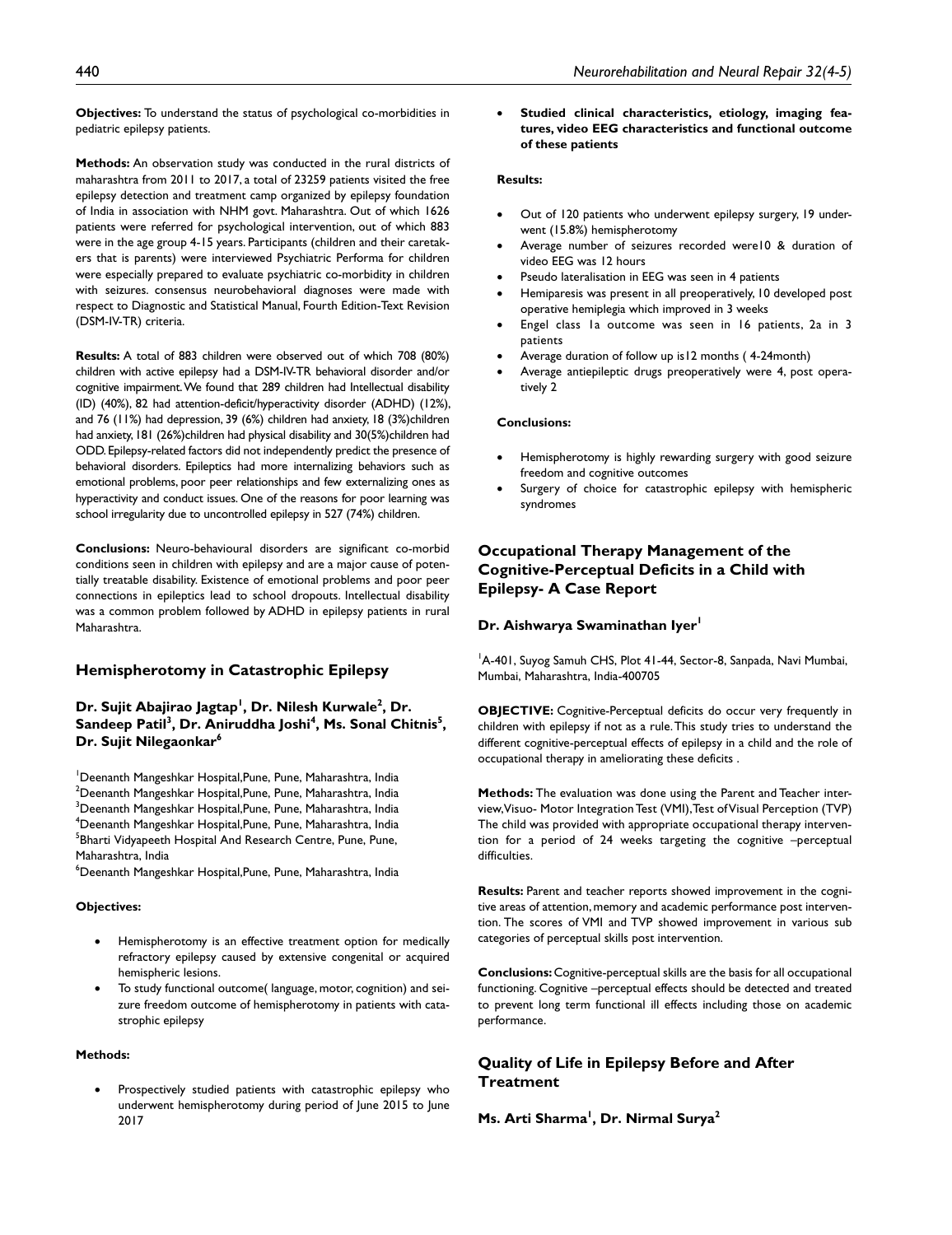<sup>1</sup>Surya Neuro Centre, Mumbai, Maharashtra, India <sup>2</sup>Surya Neuro Centre, Mumbai, Maharashtra, India

**Objectives:** Epilepsy is a common chronic neurological disorder that has a great impact on people's lives. Patients with epilepsy are at increased risk for poor Quality of Life (QoL). Many factors influence the quality of life of people with epilepsy, including seizure severity, stigma, fear, and the presence of cognitive or psychiatric problems. QOL is influenced by biological factors as well as cultural, social and religious beliefs and values.

This study was planned to find out the impact of epilepsy on quality of life of epileptic patients.

**Methods:** The study was conducted in the Free epilepsy clinic run by the Epilepsy Foundation on every Tuesday from 1 to 3pm.

All the patients seeking treatment in the OPD were screened, assessed and then all procedures were fully explained to them. History regarding name, age sex, socio-demographic profile and detailed history regarding seizure disorder was taken from both the patient and the reliable informant by the neurologist.

This group consisted of males and females (age range 18- 55). Each patient was interviewed on psychiatric problems and diagnosed according to DSM-5. The psychiatric diagnosis was made clinically by a qualified clinical psychologist for anxiety and depressive disorders.

Informed consent was taken from all participants.

The QOLIE-10 was used to assess the quality of life.

Age between 18- 55 years and having a definite diagnosis of epilepsy.

**Results:** It is an ongoing study Results are awaited.

**Conclusions:** It is an ongoing study Conclusions are awaited.

### **Role of Memory Rehabilitation After Left Anterior Temporal Lobectomy (ATL): A Case Experience**

Mrs. Mayuri Kalika<sup>l</sup>, Dr. Urvashi Shah<sup>2</sup>, Ms. Somini **M**ehta<sup>3</sup>, Ms. Tanvi Dingankar<sup>4</sup>, Ms. Yuvika Kamdar<sup>5</sup>, Dr. **Sangeeta Ravat**<sup>6</sup>

<sup>1</sup> K.E.M. Hospital, Mumbai, Maharashtra, India <sup>2</sup>K.E.M. Hospital, Mumbai, Maharashtra, India <sup>3</sup>K.E.M. Hospital, Mumbai, Maharashtra, India <sup>4</sup>K.E.M. Hospital, Mumbai, Maharashtra, India <sup>5</sup>K.E.M. Hospital, Mumbai, Maharashtra, India 6 K.E.M. Hospital, Mumbai, Maharashtra, India

**Objectives:** Memory decline after left Temporal Lobe Epilepsy (TLE) surgery has been reported. However, the evidence base for memory rehabilitation with this high risk group is very limited. The objective of this study was to evaluate the impact of memory rehabilitation post left ATL.

**Methods:** HJ, 34 years old, right handed gentleman, working as an automobile engineer underwent left ATL for refractory epilepsy. His pre-operative memory profile was normal and he was counselled for a possibility of memory decline post surgery. HJ suffered a significant memory decline post surgery. Memory rehabilitation program was carried out for three months. Compensatory external strategies like diary writing, making to-do lists, keeping reminders and making checklists were used. Internal strategies like forming associations, mnemonics were taught to improve encoding.

**Results:** One year follow up post memory rehabilitation revealed no shifts in the test scores, but HJ reported significant improvement in memory in daily functioning. He reported benefitting from the diary writing that he had diligently followed and increased confidence and reduced anxiety in dealing with office work. The compensatory memory strategies, coupled with complete seizure freedom led to a report of 100% satisfaction with the surgery outcome despite memory decline on objective testing.

**Conclusions:** The case study highlights the potential benefits of compensatory memory rehabilitation in patients having memory difficulties post dominant lobe resections in TLE. The surgery helps in achieving seizure freedom and the memory rehabilitation module empowers them with strategies to function efficiently in their daily routine and professional life despite memory decline.

# **Sensory Strategies to Assist Seizure Management and Developmental Intervention in a Infant with Perinatal Asphyxia a Case Report**

## Ms. Divya Mohan<sup>1</sup>, Ms. Komal Ramlal Agrawal<sup>2</sup>, Ms. **Ranjana BK Murthy3 , Ms. Sneha Ravi4**

<sup>1</sup>Department of Physiotherapy, SOAHS, Manipal University, #98, Manipal Hospital, Old Airport Road, Bengaluru, Karnataka, India-560017  $^{2}$ Manipal University, Bengaluru, Karnataka, India <sup>3</sup>Manipal University, Bengaluru, Karnataka, India 4 Manipal University, Bengaluru, Karnataka, India

### **Objectives:**

**Introduction:** Developmental intervention is indicated to assist developmental progression in children with hypoxic insult following perinatal asphyxia. But its goal are sometimes faced with hurdles if the child's condition is complicated with microcephaly accompanied with intractable seizures. Frequently children with such severe presentations have chances of greater brain damage subsequent to seizures and hence poor prognosis. **Objective** Hence this case report presents a study of a 7 month old child's progression with developmental therapeutic interventions which incorporated sensory strategies and modifications to prevent overstimulation as well as avoid sensory deprivation.

#### **Methods:**

**Case Description**: Since seizure control was the primary medical focus, the therapy goals were also aligned to it. The child had also presented with cortical visual impairment, regulation issues with inconsolable crying. He had poor sleep pattern and excessive startle reflex. The child presented with global developmental delay and was referred for physiotherapeutic intervention.

### **Results:**

**Discussion**: Frequently it is seen presence of frequent and uncontrolled seizures precludes the physiotherapeutic intervention, though in this case careful understanding and interpretation of state regulation, sleep concerns and increased neuronal excitability due to seizures,was used to guide modification of sensory environment along with calming or inhibitory sensory inputswhich showed marked improvements with the above mentioned concerns. Eventually with the combined influence of drug and natural calming strategies the child is seizure free at one and half year of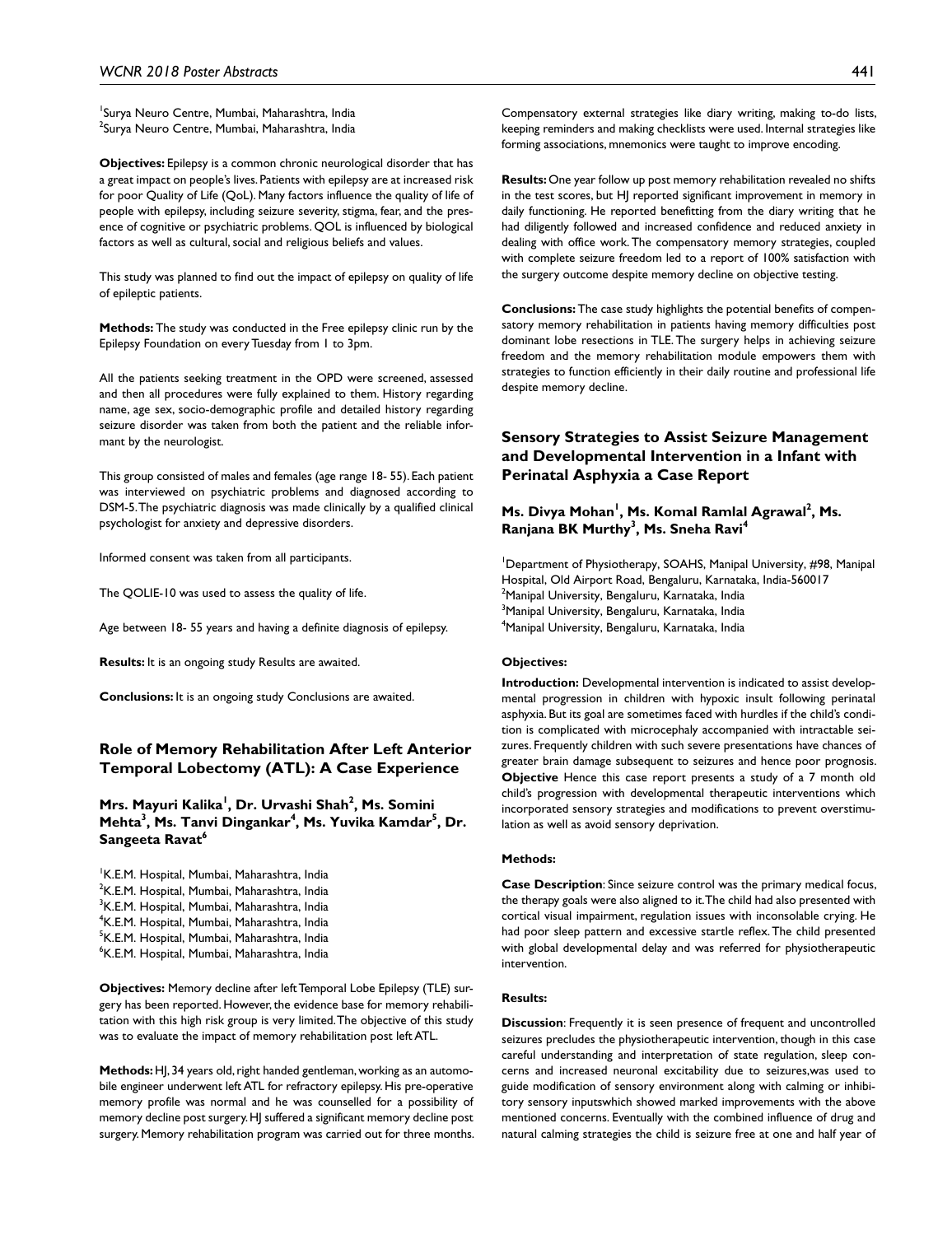age. Also the child had shown improvement with vision rehabilitation that was provided with a modified protocol due to seizures. Improvements were noticed with state regulation, sleep and gross motor, personal social interaction domains as well.

**Conclusions:** Hence this report tries to describe the planning and instituting of physiotherapeutic intervention for a child with seizure disorder without creating adverse effects and rather promoting natural ways of neuronal inhibition.

# **Understanding the Efficacy of Group Exercise in a Community Based Rehabilitation of Children with Epilepsy in Rural Districts of Maharashtra**

### **Dr. Hitav Pankaj Someshwar1 , Dr. Nirmal Surya2**

1 Epilepsy Foundation Of India, Mumbai, Maharashtra, India  $^{\rm 2}$ Epilepsy Foundation Of India, Mumbai, Maharashtra, India

**Objectives:** Understanding the role of group therapy approach in community based rehabilitation of children with epilepsy and associated co morbidities in rural areas of Maharashtra.

### **Methods:**

**Design-** observational study

### **Duration**- 2months

**Criteria-** age group was 10-20, MMSE score >18, physical co morbidity related to epilepsy, barthel index score>70.

#### **Group exercise program-**

- 1. Aerobic Exercise which involved range of motion for all the joints of the upper extremity in all functional ranges,
- 2. Marching in place for 5 minutes
- 3. Back extension, flexion and twisting exercise
- 4. Cool down and relaxation exercise.
- 5. Self stretching exercise.
- 6. Play therapy.

Out of a total of a total of 857 patients visiting the free epilepsy detection and treatment camps 110 patients required physiotherapy interventions for the co morbidities related to epilepsy. Out of these 47 patients met our inclusion criteria and were given the group exercise program. The rest with conditions such as hemiplegics, delayed milestones were given conventional physiotherapy treatment. The care takers were advised to take a video or photos of the session and were simultaneously trained for the same.

**Results:** The patients participating in the group exercise underwent an aerobic exercise program, stretching program and also play therapy. The patients were happy to do the exercise with their fellow counter parts in a healthy environment. It helped the therapist as well by reducing the pressure of time and quantity of patients by easing his way during a busy Epilepsy detection camp.

**Conclusions:** Group therapy is the mainstay for patients with a common co morbid condition living together in a special school or shelter.

### **Verbal Cognition & Social Communication Skills in Temporal Lobe Epilepsy: An Exploratory Study**

## **Ms. Sonal V Chitnis<sup>1</sup>, Dr. Sujit A Jagtap<sup>2</sup>, Dr. Sandeep** Patil<sup>3</sup>, Dr. Nilesh Kurwale<sup>4</sup>, Dr. Santosh Walke<sup>5</sup>

<sup>1</sup> Bharati Vidyapeeth Deemed University's Medical Col, Pune, Maharashtra, India

 $^{2}$ Deenanath Mangeshkar Hospitals, Pune MH India, Pune, Maharashtra, India

<sup>3</sup>Deenanath Mangeshkar Hospitals, Pune MH India, Pune, Maharashtra, India

4 Deenanath Mangeshkar Hospitals, Pune MH India, Pune, Maharashtra, India

<sup>5</sup>Sanghavi Keshri College of Arts,University of Pune, Pune, Maharashtra, India

**Objectives:** Cognitive linguistic deficits in seizure associated brain injury are well documented. Association between verbal cognition& social communication in Temporal lobe epilepsy (TLE) is under speculation. Authors aimed to investigate verbal cognitive skills and social communication abilities of persons with TLE across groups

**Methods:** The cross sectional study included total 20 patients with TLE in two groups Right TLE (n=10) and Left TLE (n=10) (9 females, 11 males, age range of 7-41 years). Test battery approach included essential medical investigations, administration of formal & informal tests of language & cognitive functions including MoCA,trail making tasks, Cambridge Semantic Battery-Marathi adapted version, AVLT, Marathi adaption of Cognitive Linguistic Assessment Protocol-A(DeepaM.S.&ShyamalaC,2010),Raven's Colored Progressive Matrices (Raven,1965), Stroop test & informal discourse analysis of social communication abilities

**Results:** Verbal cognitive functioning, executive functions and social pragmatics were significantly impaired in TLE patients unbiased of their non verbal intelligence on CPM, however no significant difference was (*p*>0.005) observed across Right vs Left TLE group (Saling M.2009). 75% Right TLE & 60% Left TLE patients were observed to have strong tendency to be overly literal & socially inadequate for their age, sounding more spiritualistic, prudish & lacked theory of mind & self regulation. Temporal lobe is house for semantics which invariably influence verbal, social pragmatics and cognition observed to be impaired in overall TLE patients with >3 yrs of refractory epilepsy. TLE patients showed significant impairment in phonemic verbal fluency, Organizational and predicting outcome tasks & AVLT (p<0.005).

**Conclusions:** Communicative performance was significantly impaired and not age appropriate in majority of TLE unbiased of literacy, cultural and socioeconomic background. Study demonstrates clinically applicable results of high significance in achieving ultimate goal of improving social communication, cognitive wellbeing of persons with TLE.

Is the abstract presented earlier?: Yes

# **A First Psychometric Evaluation of the Patient Categorisation Tool (PCAT) as a Tool to Measure Complex Needs for Rehabilitation**

Dr. Lynne Turner-Stokes<sup>!</sup>, Dr. Roxana Vanderstay<sup>2</sup>, **Prof. Richard Siegert<sup>3</sup>**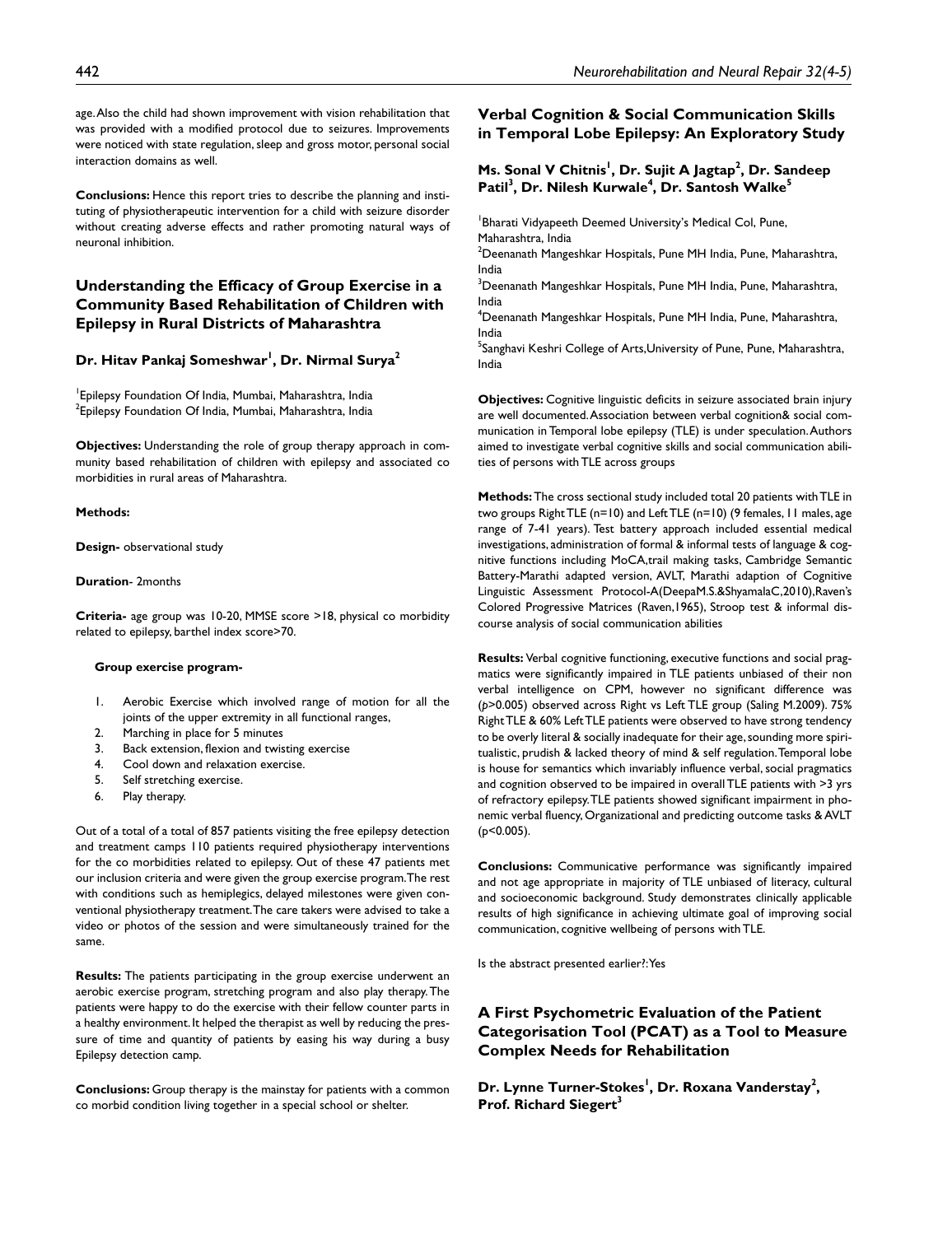King's College London, London, London, United Kingdom <sup>2</sup>King's College London, London, London, United Kingdom  $^3$ Auckland University of Technology, Auckland, Auckland, New Zealand

**Objectives:** To examine the psychometric properties of the Patient Categorisation Tool (PCAT) in a general population of patient presenting for specialist rehabilitation.

**Methods:** Analysis of a large multicentre cohort of patients (n=5396), from the UK national clinical dataset representing 63 specialist rehabilitation services across England.

**Analysis:** Structural validity was examined using exploratory and confirmatory factor analysis (EFA and CFA). Concurrent and criterion-validity were tested through hypothesised relationships with other validated measures of resource requirements and dependency.

Although no gold standard was available, we tested criterion validity of the PCAT in relation to the assessor's clinical impression of category of need. A Receiver Operating Characteristic curve was plotted to investigate the sensitivity and specificity of the PCAT as a binary classifier of category A needs based on the assessor's clinical impression.

**Results:** On EFA, all but two items loaded strongly onto a single principal component with Cronbach's alpha 0.88. However, CFA provided a better fit when the scale was split into two subscales a cognitive/psychosocial (PCAT-Cog) and a physical (PCAT-Phys) subscale, respectively alpha 0.83 and 0.79. Moderate congruent and discriminant correlations were found in line with hypotheses.

The area under the curve is -0.833 suggesting that the total PCAT on admission is a good test for identifying patients with category A needs.

A total PCAT score of ≥30 identified patients with complex (category A) needs with sensitivity 73%; specificity of 75%; and positive and predictive values were 76% and 72%. Equivalent cut-off points for the PCAT-Phys would be 16 and 13, and for the PCAT-Cog would be 15 and 11.

**Conclusions:** Our findings provide support for the PCAT as a unidimensional tool for measuring complexity of needs for rehabilitation. Further analysis is now required to evaluate its performance in different conditions.

# **A Study of People Living with Post-Amputation Syndrome to Identify their Priority for Treatment. Data from the First 99 Patients**

### Prof. Jai Kulkarni<sup>!</sup>, Dr. Clifford Richardson<sup>2</sup>

1 University Hospitals of South Manchester, Manchester, Lancashire, United Kingdom

 $^{\rm 2}$ University of Manchester, Manchester, Lancashire, United Kingdom

**Objectives:** Phantom limb pain (PLP) is experienced by 50-80% of limb amputees. Amputees with PLP suffer physical, psychological and social consequences. A study of lower limb amputees found that quality of life scores using the SF-36 were significantly lower than normative data. Multivariate regressions identified that PLP, in combination with other factors predicted low quality of life. PLP management is therefore a high priority for amputees.

**Methods:** This was an exploratory questionnaire-based study of major limb amputees using interviews

**Results:** Provisional results from the 99 participants are reported here. 67% were male with mean age of 62.5 (s.d.12.5). The mean time since amputation was 15.1 years (s.d.15.8) and mean pain score was 5.9 (s.d.3.6) on a 0-10 scale. Vascular disease accounted for 43.4% of amputations and 38.4% were from trauma. As described by the cortical reorganisation theory a maximum of 25.3% reported signs of reorganisation into the perineal region. 79.3% considered pain intensity to be the preferred first target for PLP treatment. Of the other 20.7% there was equal rating on reducing number or duration of the episodes of PLP. 60.4% would prioritise the treatment of stump pain over PLP as this more seriously affects mobility.

**Conclusions:** A significant minority of amputees would prioritise the reduction in number and duration of PLP episodes rather than reducing the intensity

# **Active and Healthy Ageing and Neurorehabilitation: Models and Definitions Available in Literature from 2000 to 2016**

### Dr. Matilde Leonardi<sup>'</sup>, Dr. Rui Quintas<sup>2</sup>, Dr. Eleni **Koutsogeorgou3 , Dr. Laura Morganti4 , Dr. Davide Sattin5**

<sup>1</sup>Neurological Institute C. Besta IRCCS Foundation, Milan, Italy, Milan, Milan, Italy

<sup>2</sup>Neurological Institute C. Besta IRCCS Foundation, Milan, Italy, Milan, Milan, Italy

<sup>3</sup>University of Turin, Lungo Dora Siena 100 A, 10153, Turin, Italy, Turin, Turin, Italy

4 Neurological Institute C. Besta IRCCS Foundation, Milan, Italy, Milan, Milan, Italy

<sup>5</sup>Neurological Institute C. Besta IRCCS Foundation, Milan, Italy, Milan, Milan, Italy

**Objectives:** To explore the variety of conceptualisations of Active and Healthy Ageing (AHA) by identifying various AHA models and their determinants used by theoretical and empirical studies, with a focus on health and social services and systems determinants.

**Methods:** Systematic literature review of scientific studies was performed using the following databases: EMBASE, PUBMED, CINAHL, SCOPUS, WEB OF SCIENCE, PROQUEST, and PSYCINFO. The databases were searched for peer-reviewed articles published from January 2000 to April 2016. The method of data analysis included classification of extracted data using a series of pre-defined themes, based on the aim of this study and the WHO's active ageing model.

**Results:** The databases' search yielded 14,021 citations. After elimination of duplicates, screening of abstracts, and eligible full-texts, 29 studies were selected for qualitative analysis. One of the most employed determinants of AHA were those related to health and social service systems referring to health promotion and disease prevention, curative services, rehabilitation and long-term care; to services reorganisation in a holistic multidisciplinary approach that support individuals and communities; to the major areas of medical, social/political and scientific research that together offer an opportunity to age in a healthy way; to a set of indicators to measure and improve community capacity to promote the health and well-being of older residents; and to informal and formal community support and health services in an age-friendly perspective.

**Conclusions:** Health promotion and disease prevention in ageing are important parts in neurorehabilitation and it could be achieved more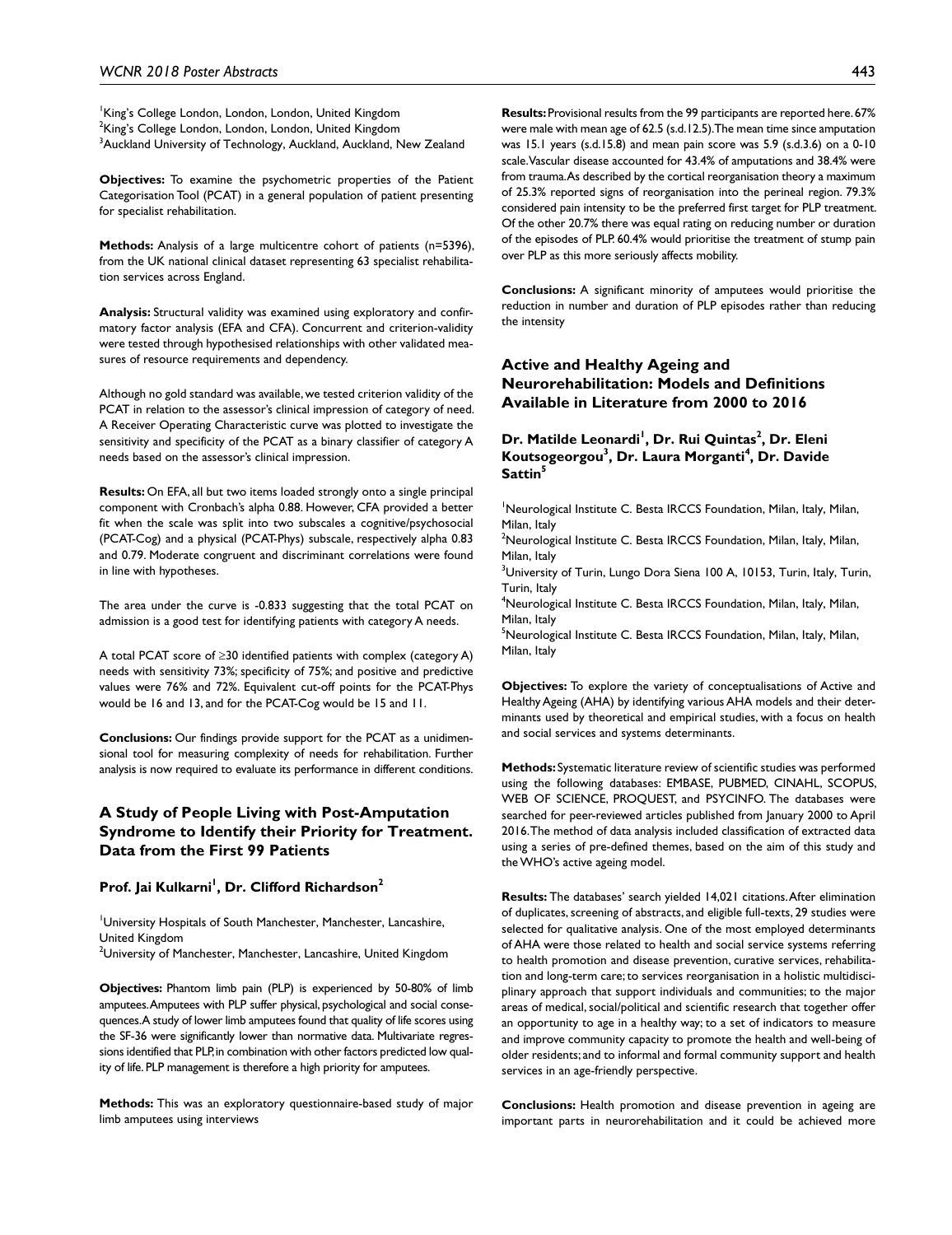exhaustively if a universal conceptualisation of AHA was used. Neurorehabilitation ultimate goal is to improve quality of life, to allow individuals the most independent life possible and social participation, but, as reported in few studies found, there is a lack of focus and adaptation of health and social services and physical environment in respect to AHA.

# **An Innovative Assessment Method for Assessing the Performance in Activities of Daily Living of Chinese Population with Functional Disability**

Dr. Shanshan Guo<sup>1</sup>, Dr. Yulong Wang<sup>2</sup>, Mrs. Xing Lv<sup>3</sup>

<sup>1</sup>The First Affiliated Hospital, Shenzhen University, Shenzhen, Guangdong, China

<sup>2</sup>The First Affiliated Hospital, Shenzhen University, Shenzhen, Guangdong, China

<sup>3</sup>The First Affiliated Hospital, Shenzhen University, Shenzhen, Guangdong, China

**Objectives:** Accurate assessment of the activities of daily living (ADL) of the functional disabled patients is important for effective rehabilitation prescriptions. The purpose of this study is to develop an innovative visual scale for assessing the activities of daily living (ADL) of Chinese population with functional disability in an intuitive, accurate and efficient manner.

**Methods:** Our preliminary study indicated that the key representative indicators of self-care ability depends on the degree of disability. Building on this, we developed a new simplified visual based scale for ADL assessment of disabled patients (Figure 1). 750 disabled patients were recruited consecutively from 3 rehabilitation centers and seven community workstations. patients with unstable vital signs or suffering from any major disease which could potentially affect their ADL status as measured at enrollment were excluded. Patients were classified according to their autonomic activity range into three functional groups (i.e. ADL in bed (aged 61.67±20.58, 64% male) at home (aged 54.39±20.46, 61% male) and in community (aged 50.62±19.38, 54%)). the ADL performance of each subject was evaluated by using the newly developed scale and Barthel Index (BI) simultaneously.

**Results:** 618 patients finished the evaluation. The results demonstrate that the proposed ADL scale is both reliable and valid (ICC<sub>2,1</sub> = 0.877 0.974 for intrarater reliability; ICC<sub>21</sub> = 0.928 0.979;  $\kappa$  = 0.679 1.000 for interrater reliability;  $ICC_{1,1} = 0.92\hat{1}$  0.984 for test-retest reliability; and Spearmen correlation coefficient = 0.836 0.899).

**Conclusions:** The proposed visual ADL scale could potentially provide an efficient way for assessing the ADL of patients with functional disability in clinical practice and maybe used more widely in the community by professionals and nonprofessionals for its straightway manifestation mode.

# **Assessment of Neurodevelopmental Sequelae in Infants and Children with Neonatal Hypoglycaemic Brain Injury in the Indian Population-A Pilot Study**

**Mrs. Vidhi Shah<sup>1</sup>, Ms. Romita Fernandes<sup>2</sup>, Ms. Shailee** Shah<sup>3</sup>, Ms. Sharvani Chogle<sup>4</sup>, Dr. Pradnya Gadgil<sup>5</sup>, Dr. **Navita Purohit6 , Dr. Abhishek Shrivastava7**

1 Kokilaben Dhirubhai Ambani Hospital, Mumbai, Maharashtra, India  $^{2}$ Kokilaben Dhirubhai Ambani Hospital, Mumbai, Maharashtra, India  $^3$ Kokilaben Dhirubhai Ambani Hospital, Mumbai, Maharashtra, India 4 Kokilaben Dhirubhai Ambani Hospital, Mumbai, Maharashtra, India <sup>5</sup>Kokilaben Dhirubhai Ambani Hospital, Mumbai, Maharashtra, India 6 Kokilaben Dhirubhai Ambani Hospital, Mumbai, Maharashtra, India <sup>7</sup>Kokilaben Dhirubhai Ambani Hospital, Mumbai, Maharashtra, Iraq

**Objectives:** Neonatal hypoglycaemia is a common complication among preterm infants, small-for-gestational-age infants, and infants of diabetic mothers. The clinical phenotype of Neonatal Hypoglycaemic Brain Injury (NHBI) is in the process of being characterised. Few clinical follow-up studies have been published- hence clinical diagnostic criteria have not been formulated. Especially in the Indian population, where the incidence of NHBI must be amongst the highest worldwide, few studies assessing the neurodevelopmental outcomes after the neonatal period have been published.

Our aim(Objective) was to assess the neurodevelopmental outcomes pertaining to cognition, language skills (receptive and expressive communication) and motor skills (fine and gross) as well as corticovisual Impairment (CVI) in infants and children with Neonatal Hypoglycaemic Brain Injury (NHBI) in the Indian population.

**Methods:** In this Prospective Cross Sectional Cohort study we included Twenty four infants and children between ages of 1 month to 42 months diagnosed radiologically and or clinically with NHBI. Neurodevelopmental outcomes were assessed using Bayley –III scales and Corticovisual Impairment was quantified using CVI range. Data was compared to the age referenced norms to establish if there was any significant delay.

**Results:** Of the sample assessed in our study neurodevelopmental delay was found in almost all the subjects included in all the domains assessed. However the scores in the Cognitive domain, language (receptive and expressive), and fine motor showed a statistically significant delay compared to age referenced score (p<0.05). CVI range was also reduced in most of the subjects included.

**Conclusions:** Neonatal hypoglycemia can cause irreversible neurological sequelae. Early detection and hence prevention cannot be emphasized enough. Equally important is initiating early intervention and surveillance in neonates with history of hypoglycaemia. Early functional training can promote the functional reorganization of the central nervous system and reduce the severity of long term neurodevelopmental sequelae of NHBI.

# **Blink Reflex: Early Prognostic Marker of Bell's Palsy**

## Dr. Kaushik Gowthaman<sup>I</sup>, Prof. Balasubramanian **Samivel<sup>2</sup> , Prof. Chandramouleeswaran V3 , Dr. Kannan V<sup>4</sup>, Dr. Venkatraman K** $^5$

<sup>1</sup>Institute Of Neurology, Madras Medical College, Chennai, Tamil Nadu, India

<sup>2</sup>Institute Of Neurology, Chennai, Tamil Nadu, India

<sup>3</sup>Institute Of Neurology, Madras Medical College, Chennai, Tamil Nadu, India

<sup>4</sup>Institute Of Neurology, Madras Medical College, Chennai, Tamil Nadu, India

<sup>5</sup>Institute Of Neurology, Madras Medical College, Chennai, Tamil Nadu, India

**Objectives:** Bell's palsy is the most common cause of facial nerve paralysis. The electrophysiological test gives valuable information to determine it. To assess and evaluate the usefulness of blink reflex in Bell's palsy as an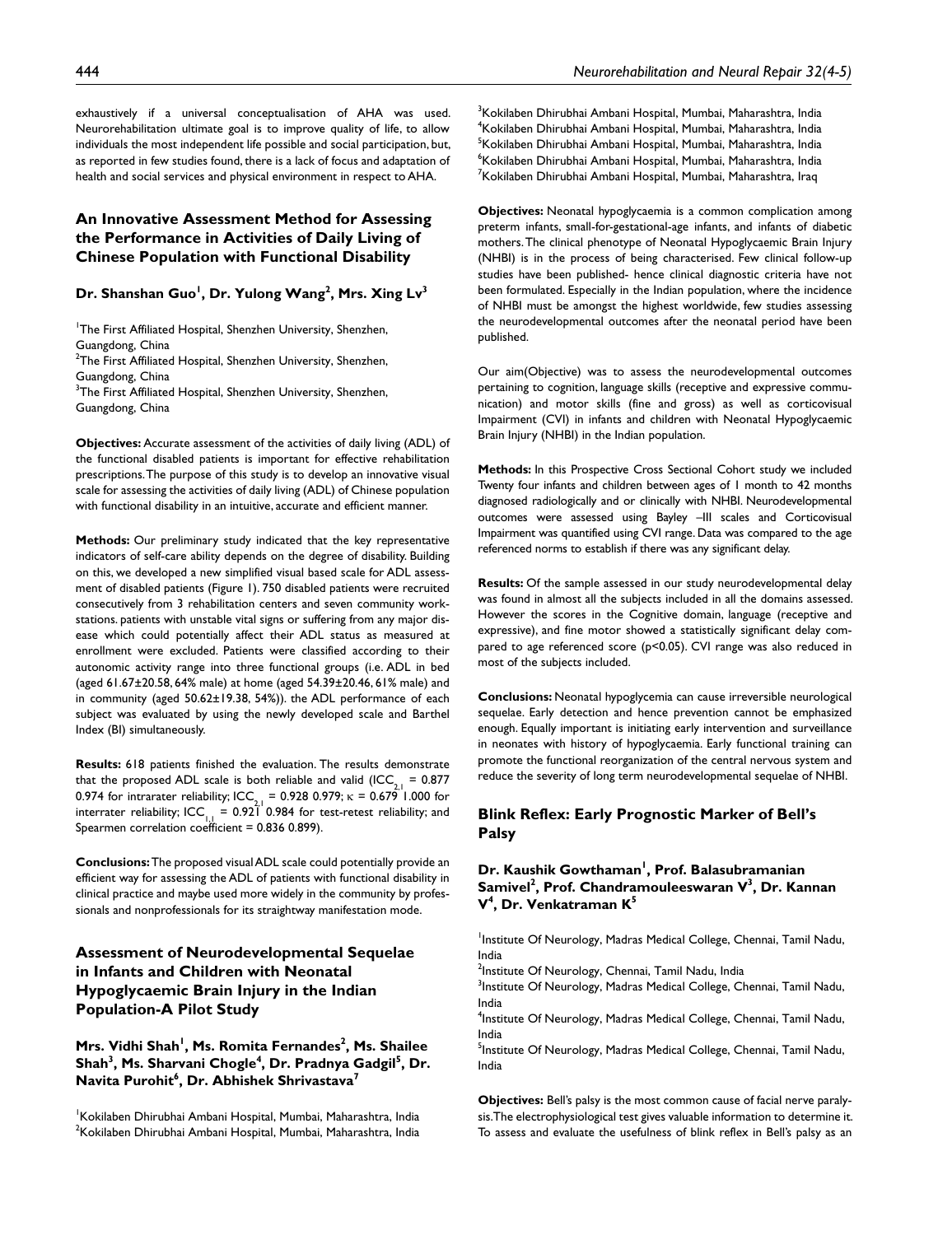early prognostic indicator at the end of second week from the time of onset and correlate with final recovery using ENoG and House– Brackmann grading system

**Methods:** This was a prospective study carried out in 82 patients with Bell's palsy from September 2015 to February 2017. The blink reflex was recorded at the end of second week (10-14 days) and followed up for 3 months. The patients were divided into 3 groups:  $R1 \le 12$  ms,  $R1 > 12$  ms and absent blink reflex. The obtained results were analysed and correlated with ENoG and House–Brackmann grading system in which grade 1 and 2 were taken as satisfactory while grade 3 to 6 as unsatisfactory.

**Results:** There is a strong significant correlation between the presence of R1 latency of blink reflex at the end of second week and final clinical recovery of bell's palsy(p < 0.01).In patients with normal BR 90% had a satisfactory recovery and the prognosis was still good with delayed R1, 82.7% had a satisfactory recovery. In patients with absent BR, 48.4% had bad prognosis. Blink reflex and ENoG at 2<sup>nd</sup> week found to be significantly correlated (p<0.001).

**Conclusions:** Although various electrophysiological tests are available to detect prognosis, the BR at the end of  $2<sup>nd</sup>$  week seems to be a useful indicator for predicting the duration of the clinical recovery and the unfavourable outcome. Patients with absent BR at the end of  $2^{nd}$  week can be considered for neurorehabilitation in addition to early intervention.

**key words:** Blink reflex (BR), Electroneurogram (ENoG), House-Brackmann grading system.

# **Care Givers Priority and their Percieved Health Related Quality of Life Among Moderate and Severe Cerebral Palsy Underwent Multilevel Surgery**

## Dr. Joshua Samuel Rajkumar<sup>ı</sup>, Dr. Deepak Sharan<sup>2</sup>, Dr. **Rajarajeshwari Balakrishnan3**

<sup>1</sup>RECOUP Neuromusculoskeletal Rehabilitation Centre, Bangalore, Karnataka, India

<sup>2</sup>RECOUP Neuromusculoskeletal Rehabilitation Centre, Bangalore, Karnataka, India

<sup>3</sup>RECOUP Neuromusculoskeletal Rehabilitation Centre, Bangalore, Karnataka, India

**Objectives:** The aim of this study was to compare the caregivers' priority and their perspective on the health status, comfort, wellbeing, functional abilities and ease of care giving in persons with moderate and severe cerebral palsy (CP) before and after single event multilevel surgery (SEMLS).

**Methods:** A cross sectional survey was conducted with the CPCHILD (Caregiver Priorities and Child Health Index of Life with Disabilities) questionnaire among the primary caregivers ( $n = 80$ ) of persons with CP aged between 2-19 years before the SEMLS and after 8 months of SEMLS. Group A had 43 caregivers, handling persons with severe CP (GMFCS IV & V). Group B had 37 caregivers, handling persons with moderate CP (GMFCS II & III). All the persons with CP in both the groups had undergone SEMLS, incorporating bony and soft tissue corrections in the hip knee ankle. Other data like demographics of the caregiver and the individual, hours of care giving were also collected.

**Results:** The mean CPCHILD Domain scores for Group A post SEMLS were 24.0, 30.5, 23.0, 36 and 3.8 respectively and were statistically

significant (p<0.01) compared to their pre SEMLS scores. However, it was not significant compared to post SEMLS Group B scores. The overall quality of life was also reported better in both the groups post SEMLS compared to pre SEMLS. Variations in caregiver priorities were also noted in group A, as most of their priorities changed towards more functional and ambulatory activities: Getting in and out of bed (68%), standing for exercise transfers (52%) and visiting public places (24%).

**Conclusions:** The SEMLS had a significant impact on the caregivers' priorities and perspectives on the health status, functional limitations, and well-being of persons with CP.

# **Cochrane Rehabilitation Field: Advancing Evidence Based Medicine Practise in Rehabilitation Community**

Dr. Julia Patrick Engkasan<sup>1</sup>, Dr. Stefano Negrini<sup>2</sup>, Dr. Carlotte Kiekens<sup>3</sup>, Dr. Elena Ilieva<sup>4</sup>, Dr. William Levack<sup>5</sup>, Dr. Antti Malmivaara<sup>6</sup>, Dr. Francessca  $G$ imigliano<sup>7</sup>, Dr. Frane Grubisic<sup>8</sup>, Dr. Farooq Rathore<sup>9</sup>, Dr. Chiara Arienti<sup>10</sup>, Dr. Tracy Howe<sup>11</sup>, Dr. Thorsten Meyer<sup>12</sup>

1 University of Malaya, Kuala Lumpur, WP Kuala Lumpur, Malaysia  $^{\rm 2}$ University of Brescia, Brescia, Brescia, Italy  $^3$ University Hospital Leuven, Leuven, Leuven, Belgium 4 Medical University of Plovdiv, Plovdiv, Plovdiv, Bulgaria <sup>5</sup>University of Otagow, Wellington, Wellington, New Zealand  $^6$ National Institute for Health & Welfare, Helsinki, Helsinki, Finland <sup>7</sup>University of Campania ''Luigi Vanvitelli'', Napoli, Napoli, Italy <sup>8</sup>University Hospital Center "Sestre Milosrdnice", Zagreb, Zagreb, Croatia (Hrvatska) 9 PNS Shifa Hospital, DHA II, Karachi, Pakistan <sup>10</sup>IRCCS-Don Carlo Gnocchi Foundation, Milan, Milan, Italy <sup>11</sup> Glasgow Caledonian University, Glasgow, Scotland, United Kingdom

<sup>12</sup>University of Bielefeld, Bielefeld, Bielefeld, Germany

**Objectives:** To describe the organization and functions of Cochrane Rehabilitation Field (CRF)

**Methods:** A group of rehabilitation professionals collaborated to develop the CRF

**Results:** Cochrane formally approved the establishment of the CRF on October 22nd, 2016. CRF envisioned that all rehabilitation professionals practice evidence based medicine effortlessly by using the best available evidence, combined with their clinical expertise and patients' values. It also aims to improve the methods for evidence synthesis, and make them coherent with the stakeholders needs. Up to now 272 people from 52 countries are parts of the network. The organization is headed by a Field Director and is assisted by a team of Executive Committee. A Field Coordinator was appointed to ensure the implementation of networking strategy, daily planning, and organization and coordination of activities between the committee. Lower Middle Income Country (LMIC) representative is also included in the organization to ensure CRF activities address the needs of LMIC population. The executive committee and their main task include: Review committee to tag and spread Cochrane systematic reviews but in the future possibly also non-Cochrane reviews; Publication committee to spread rehabilitation related evidence facilitating establishment of Cochrane Corners in agreement with different biomedical journals; Education committee to provide education and training in the area of evidence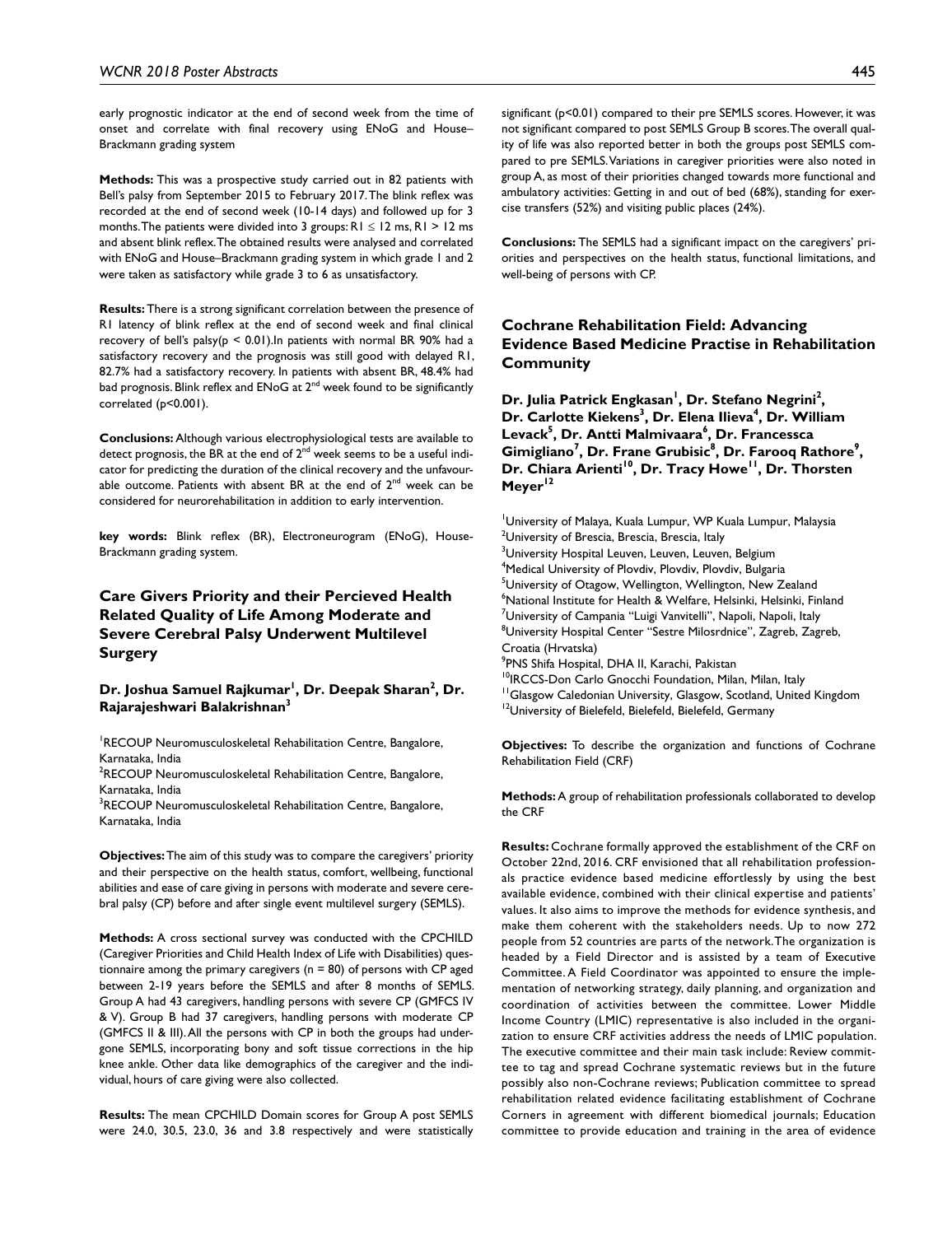based medicine in rehabilitation; Communication Committee is responsible of setting up all the internal and external communications of Cochrane Rehabilitation through its own website, newsletter and social media, shared with the websites of the rehabilitation societies and associated journals.

**Conclusions:** The CRF a central role in developing an evidence-based medicine literate rehabilitation community, links all rehabilitation stakeholders and as a connection to Cochrane.

# **Dimensionality and Scaling Properties of the Patient Categorisation Tool (PCAT) in Patients with Complex Rehabilitation Needs Following Acquired Brain Injury**

Prof. Lynne Turner-Stokes<sup>1</sup>, Dr. Oleg Medvedev<sup>2</sup>, Prof. **Richard Siegert<sup>3</sup>** 

King's College London, London, Denmark Hill, United Kingdom  $^2$ Auckland University of Technology, Auckland, Auckland, New Zealand  $^3$ Auckland University of Technology, Auckland, Auckland, New Zealand

**Objectives:** To investigate the scaling properties of the Patient Categorisation Tool (PCAT) as a tool to measure complexity of rehabilitation needs.

**Methods:** Design: Psychometric analysis in a multicentre cohort from the UK national clinical database.

Patients: 8222 patents admitted for specialist rehabilitation following acquired brain injury.

**Analysis:** Dimensionality was explored using Principal Components Analysis (PCA) with Varimax rotation, followed by Rasch analysis and confirmatory factor analysis (CFA) on a random sample of n=500.

**Results:** PCA identified four components explaining 55% of variance. Corrected item total correlations for the full scale were all significant at p<0.001 and ranged from 0.17-0.62 and Cronbach's alpha was 0.86 for the total scale. All but two items (tracheostomy (0.34), vocational rehabilitation (0.26)), loaded strongly onto the first principal component with loadings ≥0.40.

The partial credit Rasch model was applied for the 17-item PCAT scale using a 'subtests' methodology based on the PCA results. Locallydependent subtests, which were combined into a single subtest resulting in satisfactory model fit. Differential functioning of one subtest was addressed by splitting the subtest between age groups and produced the best model fit ( $\chi^2$  /df = 39.32, p=0.119) and improved reliability (PSI=0.79). Ordinal-to-interval conversion tables were produced.

Finally CFA of a one-factor model was tested in 4 parcels on the same sample of 500 ABI cases, based upon the results of the Rasch analysis. For this unifactorial model the Chi Square/degrees of freedom was 0.539 (*p*  $=0.463$ ) and the RMSEA was 0.000. The fit indices were CFI = 1.00, NFI =  $0.999$  and GFI = 0.999.

**Conclusions:** The PCAT satisfies expectations of the unidimensional Rasch model in the current sample after minor modifications and has demonstrated acceptable reliability for individual assessment.

## **Does the Tempo and Pattern of Neurological Syndrome Help Diagnose Paraneoplastic Etiology?**

## Dr. Akash Harakchand Chheda<sup>1</sup>, Dr. Kamlesh Jagiasi<sup>2</sup>, Dr. Pawan Ojha<sup>3</sup>, Dr. GIrish Soni<sup>4</sup>, Dr. Rakesh Singh<sup>5</sup>, **Dr. Dhanashree Peddawad6 , Dr. Sarika Patil7**

<sup>1</sup>Grant Government Medical College and Sir JJ group, Mumbai, Maharashtra, India

- <sup>2</sup>Sir JJ Group of Hospitals, Mumbai, Maharashtra, India
- <sup>3</sup>Sir JJ Group of Hospitals, Mumbai, Maharashtra, India
- <sup>4</sup>Sir JJ Group of Hospitals, Mumbai, Maharashtra, India
- <sup>5</sup>Sir JJ Group of Hospitals, Mumbai, Maharashtra, India
- <sup>6</sup>Sir JJ Group of Hospitals, Mumbai, Maharashtra, India
- <sup>7</sup>Sir JJ Group of Hospitals, Mumbai, Maharashtra, India

**Objectives:** Background: Paraneoplastic neurological syndromes (PNS) is defined as remote effects of cancer that are not caused by the tumor and its metastasis, or by infection, ischemia or metabolic disruptions. In most patients, the neurological disorder is the manifesting condition and cancer is not detectable clinically at that time. Thus the neurologist has the charge of identifying a neurological disorder as paraneoplastic.

**Aims and objectives:** To study Paraneoplastic neurological syndromes and characterise their behaviour with regards to onset, progression and response to treatment.

**Methods:** Materials and methods: This is a retrospective study. Medical records of all patients with confirmed paraneoplastic neurological syndrome associated with tumour diagnosis or onconeural antibodies were studied.

**Results:** Out of the seven PNS cases two years, six had associated tumor and one had presence of onconeural antibody without tumor evidence. Five patients had tumour diagnosis after the neuologic presentation, whereas one patient had tumor diagnosis before the presentation of PNS. Five patients had peripheral nervous system involvement and two had central nervous system involvement. Average time to tumor diagnosis from symptom onset was six and half months. Presentation was acute to subacute and progression was fairly rapid in all cases. Worsening despite corticosteroid treatment was seen in four patients, one patient improved with corticosteroids and two showed deterioration after initial improvement in symptoms. Patient with ganglionopathy and carcinoma breast showed some improvement in her symptoms after tumor therapy.

**Conclusions:** Suspicion of paraneopastic etiology was raised in all cases on the basis of nature of the neurological syndrome- Acute/ subacute onset, fairly rapid progression and poor response to corticosteroids in some cases. Ganglionopathy in elderly or a rapidly progressive painful, pure motor quadriparesis with inadequate response to treatment merits consideration of paraneoplastic etiology. PNS should also be suspected in all cases of autoimmune encephalitis.

# **Efficiency of Voice Therapy for Persons with Vocal Tremors**

## **Dr. Noorain Alam1 , Dr. Sanjay Munjal2 , Dr. Naresh K Panda3**

1 PGIMER, Chandiagrh, Chandigarh, Chandigarh, India <sup>2</sup>PGIMER, Chandigarh, Chandiagrh, Chandiagrh, India <sup>3</sup>PGIMER, Chandigarh, Chandigarh, Chandiagrh, India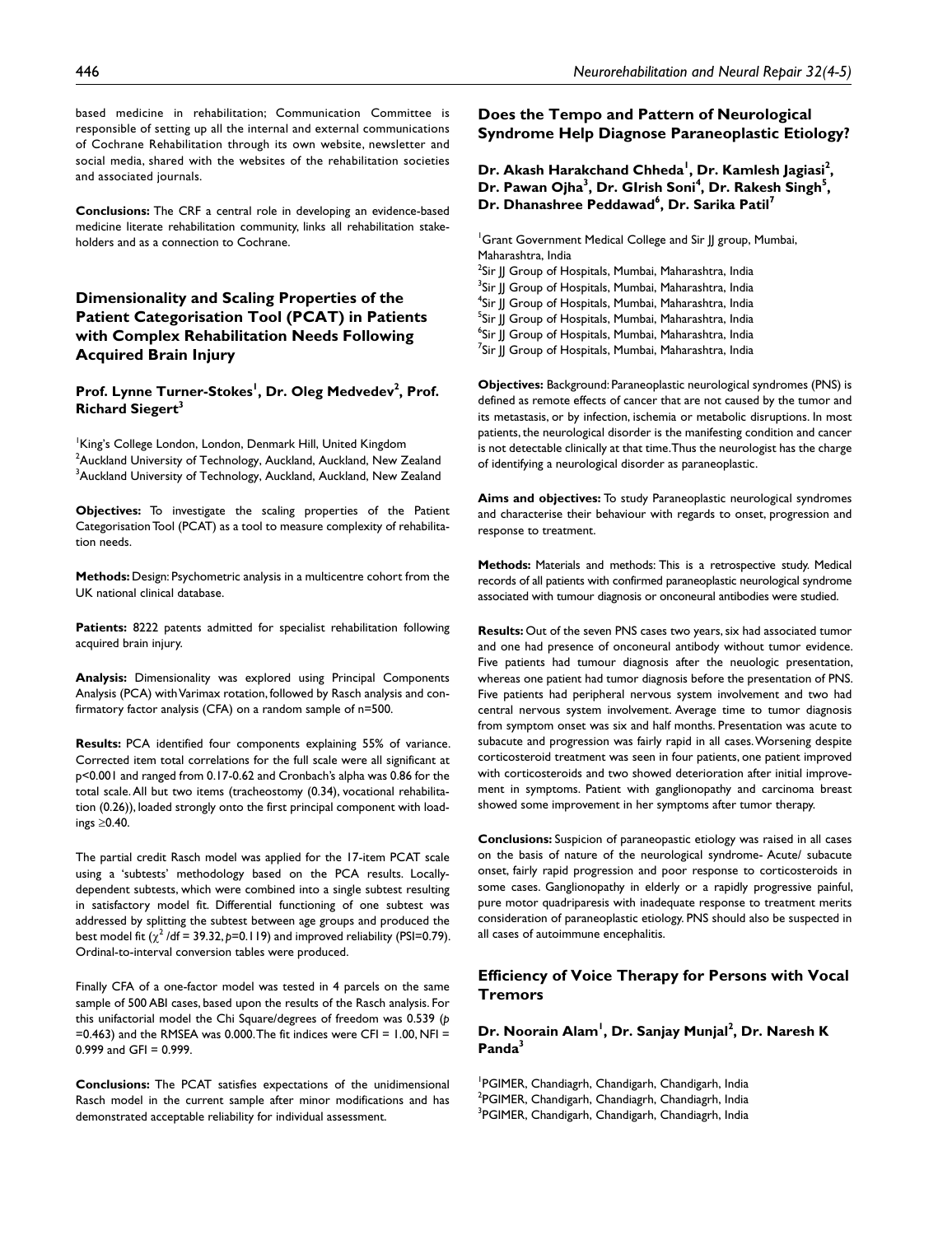**Objectives:** Essential vocal tremor (EVT) is vocal tremor occurring in an individual diagnosed with essential tremor and is an action induced tremor that occurs during speech production. It causes fewer communication attempts, difficulty initiating and maintaining phonation, effortful speaking, avoidance of social events, trouble sustaining relationship. The aim of present study was to find out the efficacy of voice therapy in persons with voice tremors which may be shown in improvement in acoustic analysis and quality of life measures.

**Methods:** We hereby report two cases that were examined at Speech and Hearing Unit ENT department of PGIMER, Chandigarh with complaints of vocal tremors. A 65-year-old male patient and a 68 year old female patient both diagnosed with EVT. The acoustic assessment was done using Dr. Speech software. Effect of voice disorder on quality of life was assessed using Voice Handicap Index (VHI). Measurements were repeated after completion of a voice therapy program with a frequency of twice a week for eight weeks. A combination of Laryngeal maneuvers, Relaxation exercises, and Breathing exercises was used in voice therapy protocol.Pre-therapy and post-therapy comparison was done.

**Results:** In Case 1 acoustical analysis shows improvement in terms of shimmer and HNR. There was a slight increase in the jitter (0.22 to 0.82). However, the value was within normal limits (≤1.04%). While on VHI, there was improvement across all three parameters i.e. functional, physiological and emotional. In Case 2 there was an improvement in all three parameters of the acoustic measures i.e. jitter, shimmer and HNR. VHI showed improvement in all three parameters.

**Conclusions:** The voice therapy shows improvement in the quality of life as well as acoustic parameters of voice in this population. More research is required in this area to find out the efficacy of this therapy protocol on a larger population.

# **Electrophysiological Indicator of Subclinical Central Neuropathy in Type 2 Diabetes Mellitus Patients Visual Evoked Potential**

Dr. Juhi Agrawal<sup>1</sup>, Dr. Subodh Pandey<sup>2</sup>, Dr. Sachin **Chittawar3 , Dr. Vivek Som4**

<sup>1</sup>Gmc Bhopal, Bhopal, Mp, India <sup>2</sup>Gmc Bhopal, Bhopal, Mp, India <sup>3</sup>Gmc Bhopal, Bhopal, Mp, India <sup>4</sup>Gmc Bhopal, Bhopal, Mp, India

**Objectives:** Aim of the present study was to evaluate central neuropathy in type 2 diabetes mellitus (DM) patients by using pattern reversal visual evoked potential (PR-VEP) as electrophysiological parameter and detect early alterations in visual pathways.

**Methods:** The study was conducted on 40 individuals. 20 diabetic patients in the age group 40-60 years were included in the test group. The control group comprised of 20 healthy subjects, age and sex matched. All the subjects enrolled in the study underwent detailed opthalmological examination. PR-VEP was performed and parameters observed were P100 latency and amplitude. Results were compared in diabetic patients and control group. Statistical analysis of data was done using unpaired 't' test.

**Results:** We found increase in latency of P100 waveform in the diabetic group as compared to the control group which was statistically significant (p<0.05). There was decrease in amplitude of P100 in diabetics.

**Conclusions:** Abnormalities in the VEP response occur even before the development of clinically evident retinopathy. VEP is an indicator of subclinical central neuropathy in type 2 DM patients. It can be used for monitoring early effects of diabetes on visual function for better prognosis of the condition.

# **Etiological Spectrum and Clinical Outcome in Non Compressive Myelopathy from a Tertiary Care Hospital in South India**

## Dr. Krishnaprasad Thuvarapalayam Periyasamy<sup>I</sup>, Prof. **Balasubramanian Samivel2 , Prof. Chandramouleeswaran Venkatraman<sup>3</sup> , Dr. Kannan Vellaichamy4**

<sup>1</sup>Institute of neurology, Madras medical college, chennai, Tamilnadu, India  $^{2}$ Institute of neurology, Madras medical college, chennai, Tamilnadu, India  $^3$ Institute of neurology, Madras medical college, chennai, Tamilnadu, India <sup>4</sup>Institute of neurology, Madras medical college, chennai, Tamilnadu, India

**Objectives:** Paraplegia and quadriplegia due to non compressive myelopathy is a disabling and distressing neurological disease. In this study we aim to identify the varied etiological causes of non compressive myelopathy and their clinical outcome in our tertiary care hospital in south India.

**Methods:** This is a cross sectional observational study which was conducted over a period of 6 months. 52 patients diagnosed with non compressive myelopathy were studied in the institute of Neurology, Madras medical college, Chennai. A detailed clinical history and examination was done. Blood investigations and radiological investigations were collected. Clinical outcome was measured using modified rankin scale(mrs) score at discharge and at 4 weeks follow up. A score of 2 and below were considered good outcome and more than 2 were considered poor outcome.

**Results:** The study had 52 patients with a mean age of 32 years. Among them 32 patients(61.5%) were paraplegic and 20 patients(38.5%) were quadriplegic. The causes of non compressive myelopathy in our study were Neuromyelitis optica(14), multiple sclerosis(8), post infectious acute disseminated encephalomyelitis(3), post infectious myelitis(3), spinal cord infarct(2), connective tissue disorder (1), vitamin B12 deficiency(5) and radiation induced(1). No etiology was identified in 13 patients. In our study, good outcome was observed in 43% and poor outcome in 57% of the patients.

**Conclusions:** An underlying etiology was found in 75% of the patients and spinal cord demyelination disorders were the commonest cause observed in our study. In our study, majority of the patients with non compressive myelopathy were found to have significant disability requiring a long term neuro rehabilitation.

### **Falls During Neurorehabilitation and Thereafter**

## **Ms. Auguste Tautscher Basnett<sup>1</sup>, Dr. Volker Tomantschger<sup>2</sup>, Dr. Christina Hohenwarter<sup>3</sup>, Dr. Manfred Freimueller4**

1 Gailtal-Klinik, Hermagor, Carinthia, Austria  $^{2}$ Gailtal-Klinik, Hermagor, Carinthia, Austria <sup>3</sup>Gailtal-Klinik, Hermagor, Carinthia, Austria 4 Gailtal-Klinik, Hermagor, Carinthia, Austria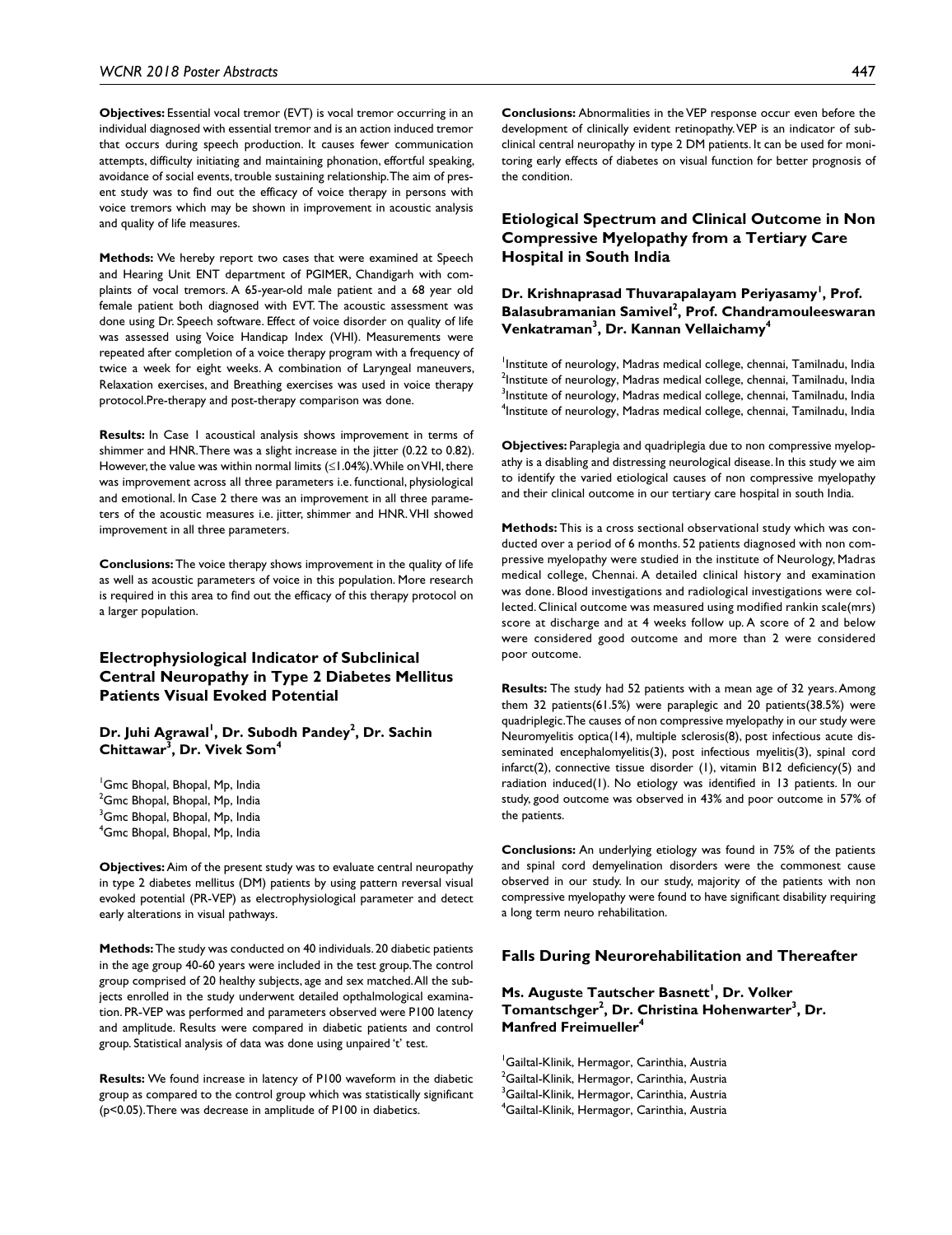**Objectives:** To shed light on patients' falls during and after neurorehabilitation by investigating:

- 1. who falls during neurorehabilitation
- 2. who of the fallers fall thereafter
- 3. severity of falls.

**Methods:** All falls occurring in our clinic during the first 6 months of 2017 were analyzed retrospectively according to:

- 1. Barthel ADL index (BI)
- 2. time of fall
- 3. neurological diagnoses
- 4. severity of injury
- 5. gender and age.

Fallers who had left the hospital were contacted for our telephone survey in September 2017.

**Results:** During neurorehabilitation: of 735 inpatients 84 patients had 109 falls (4,01 falls/1000 patient days).

- 1. BI 0-30 and 35-80: 17% fell, BI 85-100: 8% fell.
- 2. 8,3% of patients fell within the first 48hrs, 14,7% within the first week, 77% fell after at least one week of neurorehabilitation.
- 3. ICD-10 main diagnoses (**fig. 1**)
- 4. 77 falls (70,6%) were without injury. 30 falls (27,5%) resulted in minor injury, 2 falls were serious.
- 5. Our male patients fell more often (61%), in particular those under 59 years or over 70 years. Female patients (39%) fell more often in the age bracket between 60-79 years.

Post neurorehabilitation telephone survey 1.7.-8.9.2017:

- 1. 72 patients participated (86%)
- 2. 26 patients had fallen, of these 16 were male (62%), 10 female (38%).
- 3. Female fallers had more severe injuries than males (6 females ended up in hospital, 1 male), 15 males had no or small injuries compared to 4 females.

**Conclusions:** Despite extensive efforts 36% of our patients who fell during inpatient neurorehabilitation also fell within the first 2 months at home. While very few inpatients had serious injuries, severity level increased considerably at home. Larger samples are necessary to show if there are certain patient groups who are particularly vulnerable.

## **Functional Balance Ability in Children with Profound Hearing Impairment Aged 6 to 10 Years**

## **Ms. Komal Ramlal Agrawal<sup>1</sup>, Mrs. Divya Mohan<sup>2</sup>, Dr. Suruliraj Karthikbabu3**

<sup>1</sup>School of Allied health Sciences, Manipal University, Bangalore, Karnataka, India

 $^2$ School of Allied Health Sciences, Manipal University, Bangalore, Karnataka, India

<sup>3</sup>School of Allied Health Sciences, Manipal University, Bangalore, Karnataka, India

**Objectives:** Children with hearing impairment have balance deficits primarily due to concomitant damage to the vestibular structure. The objective of this study is to compare the balance abilities among children with hearing impairment and age matched typically developed children.

**Methods:** This cross-sectional study evaluated the balance ability of 60 children, 30 with profound hearing loss (>90db) and 30 typically developing children, aged between 6 to 10 years, of both genders, using Single Limb Standing test (SLS) and Pediatric Clinical Test of Sensory Interaction and Balance (P-CTSIB). These tools assesse the postural control in different sensory conditions. These include testing with eyes open, eyes closed and sway referenced vision using stable and unstable surfaces. For statistical data analysis betweenthe groupsindependent t test was used.

**Results:** Children with profound hearing impairment showed poor functional balance ability which was statistically significant (p<0.05) when compared to age matched typically developing children in all the sensory conditions of SLS and P-CTSIB test, except for condition 1 (FISEO) of P-CTSIB with p value of 0.17.

**Conclusions:** Children with profound hearing impairment showed more instability in postural control than those with normal hearing.

### **Infected Dermal Sinus with Arachnoiditis (IDSA): An Experience of 24 Children**

### **Dr. Naresh Biyani**

1 Bombay Hospital, Mumbai, Maharashtra, India

**Objectives:** Infected Dermal Sinus with Arachnoiditis is rare complication of untreated dermal sinus tract. Clinico-pathological features and management strategies are discussed.

**Methods:** The Author from August 2009 analyzed records of 24 children who underwent Infected Dermal Sinus with Arachnoiditis (IDSA) Surgery until September 2017. Their clinical, radiological, histopathological features and management including follow-up were reviewed. There were 10 males and 14 females, age ranging from 5 months to 8years with mean of 15 months. All were lumbosacral sinus except one thoracic region.

**Results:** All the children underwent Emergent exploration, pus drainage, and minimal abscess wall excision along with prolonged antibiotic administration. Excision was total [n=12], subtotal [n=8], and partial removal [n=2]. Follow-up duration ranged from 1 month to 5 years with mean of 24 months. 5 children recovered to normal neurological status, 12 improved partially and 7 showed no improvement, 1 child had VP shunt inserted after the treatment for hydrocephalus.

**Conclusions:** Infected Dermal Sinus with Arachnoiditis is rare complications of untreated dermal sinus tract are potentially serious and disabling. Complete surgical removal is the treatment of choice. Motor power Improvement is significant but bladder functions failed to recover even at long-term follow-up.

# **Is it Possible to Completely Save from Suicide or Attempt to Suicide in Our Society: A Comparetive Study Including with Review of Literature**

### **Dr. Mayadhar Barik1 , Dr. Ravinder Singh2**

1 ICMR, New Delhi, New Delhi, India 2 ICMR, New Delhi, New Delhi, India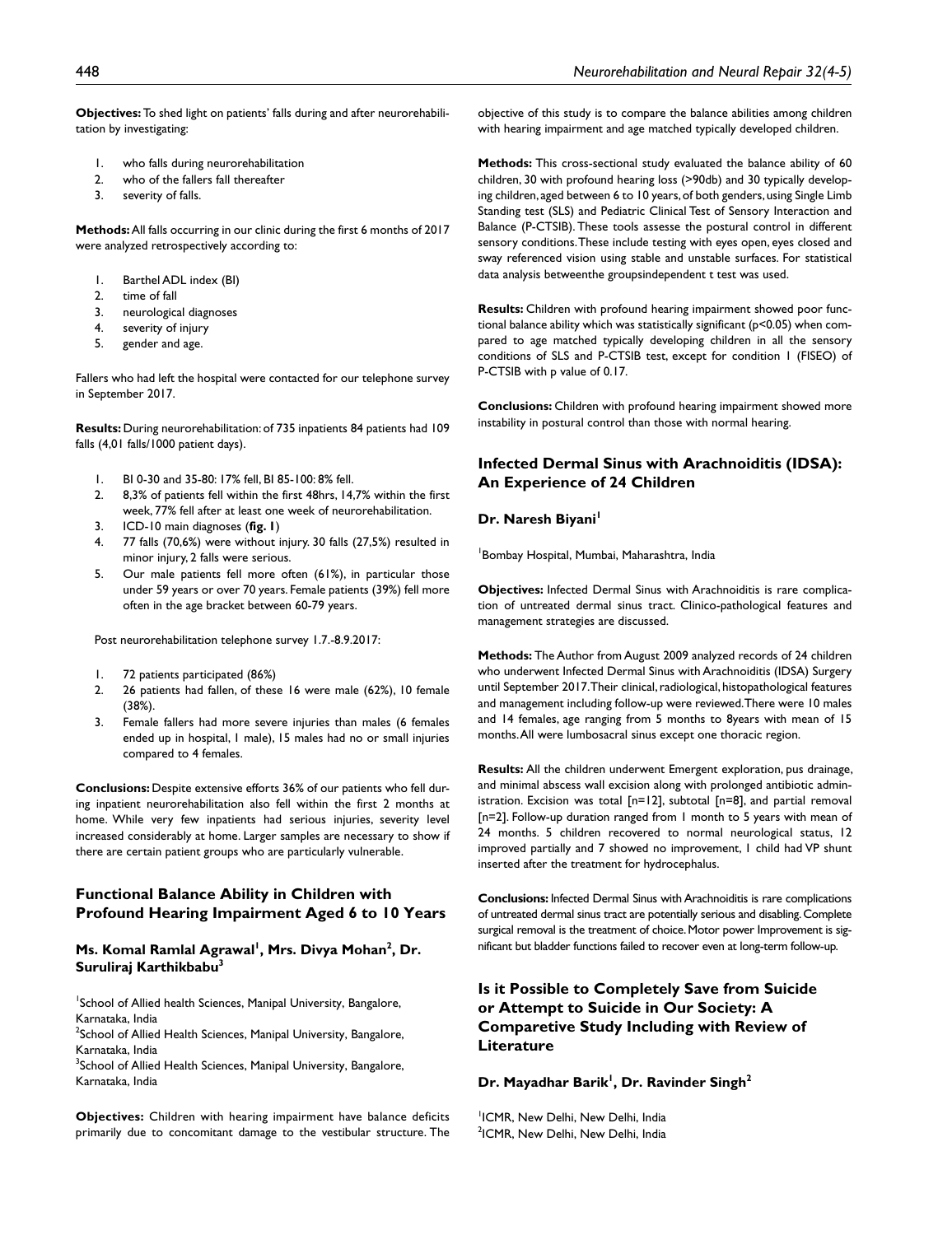**Objectives:** Suicide is now a global burden and a great challenge for the society. Genetic factors contribute to the complex trait of suicidal behavior has stimulated. We aimed to identify the susceptibility/hot spot genes responsible for this event.

**Methods:** we want to find out candidate/Hot spot genes involved in the vulnerability for suicidality and its impact on society.

**Results:** 98% (A218C or A779C) of the tryptophan hydroxylase 1 (TPH1) gene suggested as a quantitative risk factor (QRF) for suicidal behavior/ tendency/attempt. 95 % (5-HTTLPR) insertion /deletion polymorphism of the serotonin transporter gene (5-HTTLPR) does not seem to be involved in general suicidal behavior (GSB). (5-HTTLPR) in violent and repeated suicide attempts (RSAs). 90% (MAOA gene mutation) associated with impulsive-aggressive personality traits (IAPTs), not related to suicide. MAOA gene mutation induced violent methods in subjects related to suicide risk factors (SRFs).

**Conclusions:** We have found out that (A218C or A779C) of the tryptophan hydroxylase 1 (TPH1) gene, serotonin transporter gene (5-HTTLPR) and (MAOA gene mutation) is the potential biomarker and significant translational value (STV) for the events. These biomarkers early screening among the society, may able to provide the best clue globally for saving lives.

# **Knowledge and Attitude on Sexual Wellbeing and Practices Amongst Healthcare Providers in a Developing Country**

### **Dr. Intan Sabrina Mohamad**

<sup>1</sup>Hospital Rehabilitasi Cheras, Kuala Lumpur, Federal Territory, Malaysia

**Objectives:** The aim of this study is to explore the knowledge and attitude of healthcare providers on sexual wellbeing and sexual practices in Malaysia.

**Methods:** A cross-sectional study was conducted during a national Psychoeducation on Intimacy and Sexuality seminar in Hospital Rehabilitasi Cheras, Kuala Lumpur from 24/10/2017 to 25/10/2017. Participants were given self-administered sexual wellbeing questionnaire and pre/post-test at the beginning and end of the seminar. The questions consisted of perception on sexual attractiveness and wellbeing, frequency of sexual activities, knowledge and use of sexual aids, effects of traditional products and medications on sexual function and personal attitude towards clients. Data were analysed using Microsoft Excel Version 2010.

**Results:** Out of 95 participants, 69.5% and 98.9% responded to the questionnaire and pre/post-test respectively. The highest improvement in posttest scores were: effects of traditional products on sexual function (35.1%), lack of effects of Viagra on sexual desire in men (10.6%) and side effects of antidepressant on sexual desire (10.4%). Almost half reported that they derived sexual satisfaction from their partners, while 44% from themselves. A quarter of respondents (25.8%) had positive attitude in the use of sexual aids (vibrator and lubricants), while 21.2% had engaged in self-pleasuring activities. Factors that prevented the respondents from purchasing or using sexual aids include lack of knowledge or experience (46.4%), fear of going to a sex shop (5.8%), embarrassment (5.8%) and preference for manual stimulation (5.8%).

**Conclusions:** Most healthcare providers in Malaysia lack the knowledge and experience in using sexual aids. Only a quarter of them had a positive attitude on the use of sexual aids and self-pleasuring activities.

# **Knowledge, Attitude and Perceptions/Practices About Developmental Problems, Therapeutic Interventions and Service Utilization Amongst Caregivers of Children with Cerebral Palsy**

### Ms. Shraddha Manohar Patil<sup>!</sup>, Dr. Bhamini Krishna Rao<sup>2</sup>, **Mrs. Deepalaxmi Poojary**<sup>3</sup>

1 Manipal University, Udupi, Karnataka, India <sup>2</sup>Manipal University, Udupi, Karnataka, India <sup>3</sup>Manipal University, Udupi, Karnataka, India

**Objectives:** The study aims to develop and validate a questionnaire and to assess knowledge, attitude and perceptions/practices/beliefs about developmental problems, therapeutic interventions and service utilisation in caregivers of children with Cerebral Palsy

**Methods:** The themes provided from a previous qualitative study will be used to generate items for developing the questionnaire. The study will be conducted in 2 phases. In the first phase, content validation for the questionnaire will be done by a group of 7 experts working in the field of paediatrics. Modifications suggested by the experts will be incorporated and will be discussed to finalise the draft. The questionnaire will be administered to 5 caregivers to see the ease of understanding. Their opinion will be noted and discussed with experts. The final draft of the questionnaire will be translated to Kannada. Parallel back translation will be done to English by language expert and questionnaire will be modified as per the translation. Test- retest reliability of the questionnaire will be checked by administering the questionnaire on 20 caregivers and administering the questionnaire on same caregivers after a span of 1 week. In the second phase, the questionnaire will be administered to the cerebral palsy children's caregivers after obtaining the informed consent. The questionnaire will be administered to caregivers of children with Cerebral Palsy visiting the Physiotherapy OPD in Kasturba Hospital, Manipal and special schools in Udupi. Institutional Ethics Committee clearance will be obtained for both the phases. Phase 1 will be analysed using % agreement and phase 2 with descriptive statistics.

**Results:** Awaited

**Conclusions:** Awaited

# **Knowledge, Attitude, Practice Among Health Care Professionals on Developmental Screening Tools for Children in Udupi Taluk Hospitals: Qualitative Study**

### **Ms. Kritika Jain<sup>1</sup>, Dr. Selvam Ramachandran<sup>2</sup>, Dr. John Solomon M3**

<sup>1</sup>School of Allied Health Sciences, Manipal University, Udupi, karnataka, India

<sup>2</sup>School of Allied Health Sciences, Manipal University, Udupi, karnataka, India

<sup>3</sup>School of Allied Health Sciences, Manipal University, Udupi, karnataka, India

**Objectives:** The aim of our study is to analyse the knowledge of health care professionals about developmental screening tools and to explore attitude and practices among various health care professionals in implementation of standardised developmental screening tools. Further this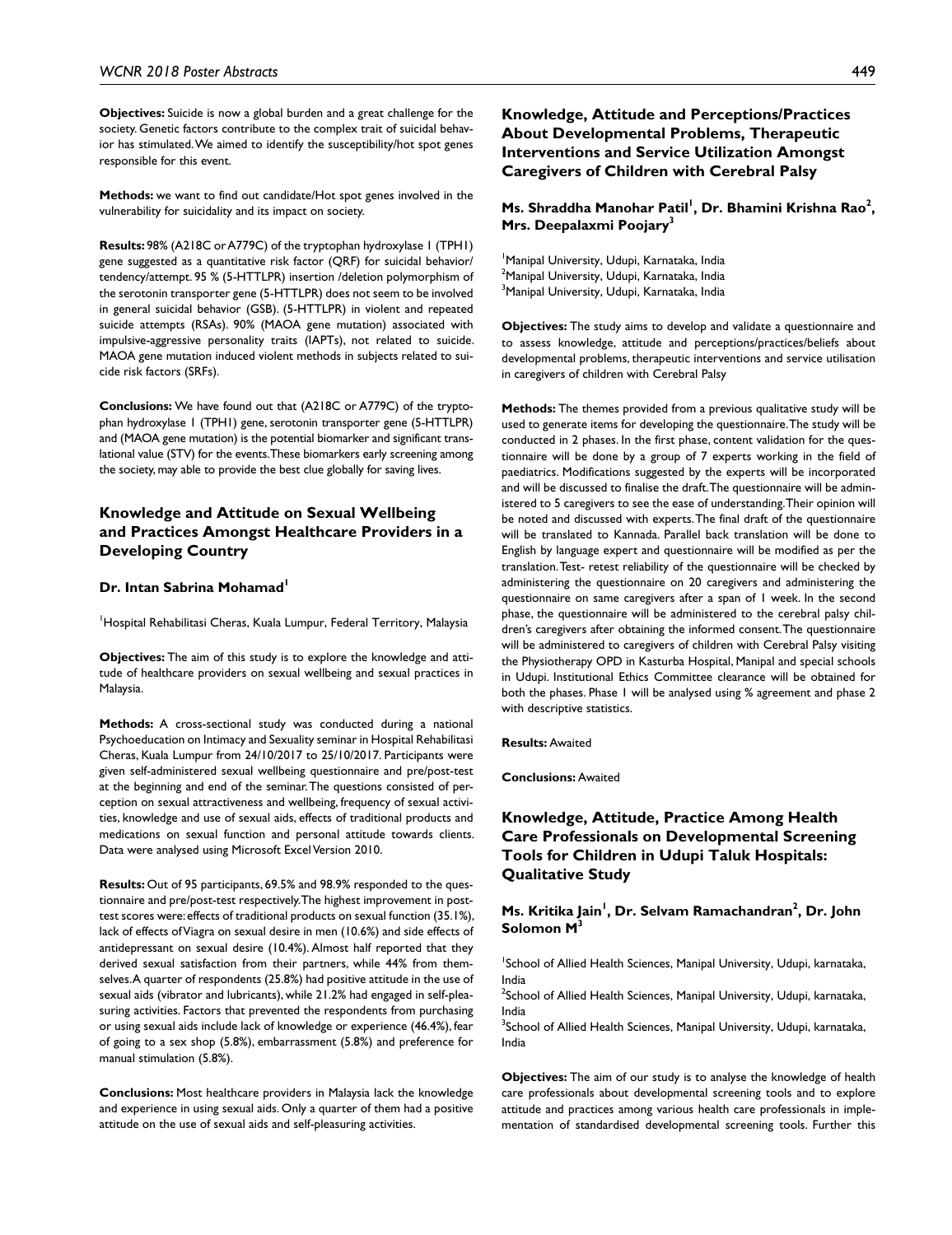study aims at identifying facilitators and barriers in implementation of developmental screening tools.

**Methods:** Professionals working in Udupi Taluk hospitals in pediatric health care, including Paediatricians, Nurses, Physiotherapists, Occupational Therapists, Speech Therapists, Psychologists and Optometrist for at least a year, will be included in the study. Individual face to face interviews will be conducted with a validated interview guide with open ended questions. Interviews will be semi structured with questions covering three domains i.e. knowledge, attitude and practice, which will help in giving an insight into current trends related to developmental screening among various health professionals. These interviews will be audiotaped, and the data will be transcribed and analysed by a pool of experts. Relevant themes will be obtained and highlighted. The data will then be reported.

**Results:** The study is currently at development stage. Results will be presented during the conference.

**Conclusions:** The study is at development stage. Conclusion will be presented during the conference.

# **Mindfulness Training and Pharmacological Prophylaxis Have Similar Effect in the Treatment Chronic Migraine with Medication Overuse**

## Dr. Matilde Leonardi<sup>'</sup>, Dr. Emanuela Sansone<sup>2</sup>, Dr. Laura De Torres<sup>3</sup>, Dr. Alberto Raggi<sup>4</sup>, Dr. Frank Andrasik<sup>5</sup>, Dr. Francisco Salgado-García<sup>6</sup>, Dr. Domenico **D'Amico7 , Dr. Licia Grazzi8**

<sup>1</sup>Neurological Institute C. Besta IRCCS Foundation, Milan, Italy, Milan, Milan, Italy

<sup>2</sup>Neurological Institute C. Besta IRCCS Foundation, Milan, Italy, Milan, Milan, Italy

<sup>3</sup>Neurological Institute C. Besta IRCCS Foundation, Milan, Italy, Milan, Milan, Italy

4 Neurological Institute C. Besta IRCCS Foundation, Milan, Italy, Milan, Milan, Italy

<sup>5</sup>Neurological Institute C. Besta IRCCS Foundation, Milan, Italy, Milan, Milan, Italy

6 Neurological Institute C. Besta IRCCS Foundation, Milan, Italy, Milan, Milan, Italy

 $^7$ Neurological Institute C. Besta IRCCS Foundation, Milan, Italy, Milan, Milan, Italy

<sup>8</sup>Neurological Institute C. Besta IRCCS Foundation, Milan, Italy, Milan, Milan, Italy

**Objectives:** Chronic Migraine (CM) is a disabling condition often associated with Medication Overuse (MO). Rehabilitation of CM-MO requires structured withdrawal, prophylactic therapy and education on how to prevent relapses. Mindfulness has been recently included in rehabilitation programs for chronic pain conditions, but it is little explored for CM-MO. Here we report on the longitudinal course of CM-MO patients' status after withdrawal from MO, with the hypothesis that mindfulness-based approach would have similar effect of conventional pharmacological treatments.

**Methods:** We enrolled and followed-up for 12 months a group of patients with CM-MO that completed a withdrawal program. After withdrawal, patients were either treated with Prophylactic Medications only

(MED-Group), or participated to a Mindfulness-based Training (MT-Group) and did not receive any pharmacological compound. At each time-point patients filled in headache diaries, HIT-6, MIDAS, STAI Y1-Y2 and BDI. Outcome variables were analyzed in separate two-way mixed ANOVAs (Group: Mindfulness vs. Pharmacology x Time: Baseline, 3-, 6-, vs. 12-month follow-up).

**Results:** In total, 44 patients participated (average age 44.5, average headache frequency/month 20.5, average monthly medication intake 18.4). The two groups were comparable for all variables. The longitudinal course was similar for the two groups of patients: 50% of patients in the MT-Group (and 52.6% in the MED-Group) achieved 50% or more reduction of headaches at 12 months, and 65% of patients in the MT-Group (and 73.7% in the MED-Group) were no longer meeting criteria for CM at 12 months. Headaches frequency was reduced by 6-8 days and use of medication by 7 intakes; similar reductions were also observed for MIDAS, HIT-6 and BDI.

**Conclusions:** Our results show that mindfulness-based treatment had a similar effect of pharmacological prophylaxis and may therefore be implemented as a rehabilitation protocol for CM-MO.

# **Predicting the Probability of Falls in Geriatrics Using Traditional and Dual-Task Constraint Timed Up and Go Test**

### Dr. Hitav Pankaj Someshwar<sup>ı</sup>, Dr. Suvarna Ganvir<sup>2</sup>, Dr. **Chetana Kunde**

<sup>1</sup>D.V.V.P.F's College Of Physiotherapy, Ahmednagar, Maharashtra, India  $^2$ D.V.V.P.F's College Of Physiotherapy, Ahmednagar, Maharashtra, India <sup>3</sup>D.V.V.P.F's College Of Physiotherapy, Ahmednagar, Maharashtra, India

**Objectives:** The aim of this study is to compare traditional timed up and go test (TUG) and dual-task TUG for identifying geriatric population who are at risk of falling.

**Methods:** A cohort study was performed at PDVVPF's Hospital, Ahmednagar. Sixty patients in the age group of 60–80 years who could walk independently and had a mini-mental state examination score >24 were selected after ethical clearance, inform consent was obtained from the patients, and the patient performed traditional TUG. The patient performed TUG with a motor constraint, i.e., typing from 1 to 9 on a calculator, and later with a cognitive constraint, i.e., answer simple questions. Time was recorded for all three tests and analyzed

**Results:** For TUG (traditional), mean time was 20.96 s in fallers and 12.95 s in nonfallers; for TUG (manual), mean time was 25.12 s in fallers and 14.96 s in nonfallers to complete the test; and for TUG (cognitive), fallers group took 26.02 s and nonfallers group took 15.61 s to complete the test. The cutoff value to determine fallers for the traditional TUG is 15.95 s, for the motor TUG is 18.81 s, and for the cognitive TUG is 19.92 s, for determining geriatric population at a risk of falls. The traditional TUG had 90% sensitivity and 96.6% specificity, dual-task TUG motor 93.33% sensitivity and 93.33% specificity, and dual-task TUG cognitive 96.6% sensitivity and 93.33% specificity.

**Conclusions:** TUG performed under cognitive constraint was a better indicator of falls.

Is the abstract presented earlier?: Yes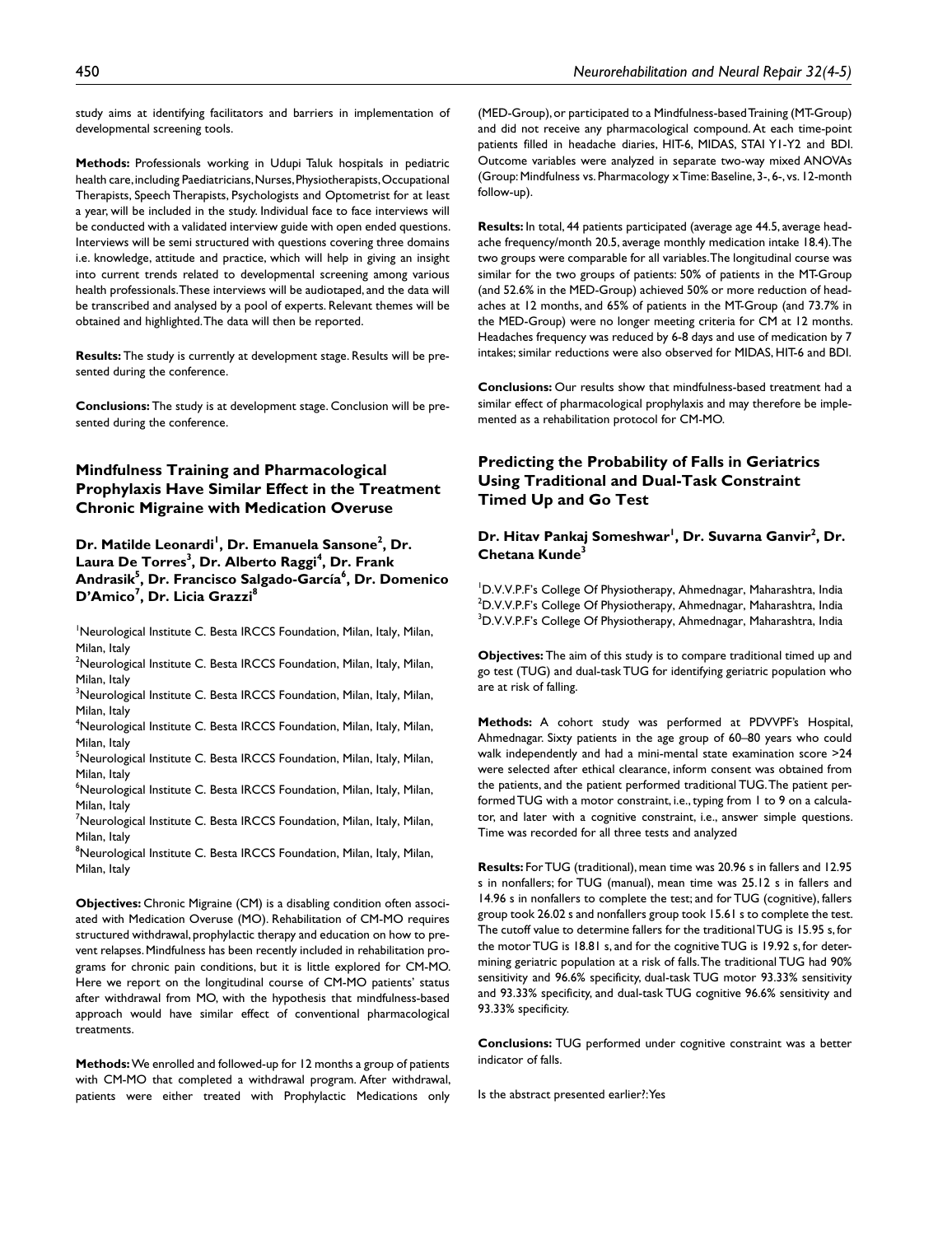# **Preliminary Report on Outcome of Treatment of Eichenholtz Stage III Charcot Neuroarthropathy by Using Bilayer Lunairmed Insoles**

## Prof. Ohnmar Htwe<sup>1</sup>, Dr. Ng Bing Wui<sup>2</sup>, Prof. **Amaramalar Selvi Naicker3 , Dr. Manimalar Selvi Naicker<sup>4</sup> , Dr. Brenda Saria Yuliawiratman5 , Prof. Mohd Yazid Bajuri6**

1 Faculty of Medicine, University Kebangsaan Malaysia, Kuala Lumpur, Willayah, Malaysia

<sup>2</sup>Faculty of Medicine, University Kebangsaan Malaysia, Kuala Lumpur, Willayah, Malaysia

<sup>3</sup>Faculty of Medicine, University Kebangsaan Malaysia, Kuala Lumpur, Willayah, Malaysia

4 Faculty of Medicine, University Malaya, Kuala Lumpur, Willayah, Malaysia

5 University Kebangsaan Malaysia Medical Centre, Kuala Lumpur, Willayah, Malaysia

6 Faculty of Medicine, University Kebangsaan Malaysia, Kuala Lumpur, Willayah, Malaysia

### **Objectives:**

**Background and Objective:** Customized insoles are recommended for patients with neuropathic foot to distribute the foot plantar pressure evenly while preventing callosities and recurrent ulceration. Different types of insole with varying efficacy are available in the market, however the cost is the major limiting factors for our patients.Thus, it is justifiable to conduct this study to evaluate the efficacy of cost effective locally designed bilayer Lunairmed insoles as an adjunctive treatment for patients with Eichenholtz Stage III Charcot neuroarthropathy in our centre.

**Methods:** It was a prospective study conducted at a tertiary centre, Malaysia from September 2016 to September 2017. A total of ten patients with Eichenholtz Stage III Charcot neuroarthropathic foot without ankle instability were included. All patients were evaluated for foot plantar pressure by using Tekscan Foot Pressure Analysis Systemwith and without using insoles. Standardized self-reported questionnaires SF-36 and American Orthopaedic Foot and Ankle Society(AOFAS) score were used to evaluate the function and quality of life respectively. Median duration of follow up for all patients was 4 months with minimum of 3 months and maximum of 5 months.

**Results:** Fifteen out of 20 feet showed reduction in total foot peak plantar pressure (PPP) and force-time-integral (FTI) when using bilayer Lunairmed insoles in comparison to barefoot. Pressure redistribution to the midfoot was noted in 7 out of 10 patients. There was a mean reduction of 24.8% of PPP. Better functional results were reported by all patients while slight improvement was noted in components such as energy level, emotional well-being and general health.

**Conclusions:** Locally designed bilayer Lunairmed insoles are cost-effective (Malaysian Ringgits 72/pair) and could be used to reduce PPP in Eichenholtz Stage III Charcot neuroarthropathic foot without ankle instability. However, a large scale study with long term follow up is needed to fully understand the long term efficacy in terms of prevention of recurrent plantar ulcers and durability of the insoles.

## **Role of Neurosurgery in Patients with Occult Spinal Dysraphism Having Neurological Deficits**

## Dr. Deepak Amrit Palande<sup>l</sup>, Dr. Vernon Velho<sup>2</sup>, Dr. **Pravin Survashe3**

<sup>1</sup> Grant Medical College, Mumbai, Maharashtra, India  $^{2}$ Grant Medical College, Mumbai, Maharashtra, India <sup>3</sup>Grant Medical College, Mumbai, Maharashtra, India

### **Objectives:**

**Introduction –** 0ccult Spinal Dysraphism split cord malformation and tethered cord syndrome is a developmental disorder. These patients have progressive neurological deficits in the form of weakness in lower limbs, bowel or bladder dysfunction etc. as they grow from infancy to childhood to adulthood .Early identification of these condition and surgery is necessary to prevent progress of neurological deficits and if possible reverse it. We are presenting our experience of surgical management in spinal dysraphism as an adjunct to neurorehabilitation.

**Objectives –** To study the role of neurosurgery in cases of spinal dysraphism in preventing progression of neurological deficits and reversing them if possible.

**Methods:** We did a retrospective study of 134 patients operated for Spinal Dysraphism in last 15 years Preoperatively these patients were investigated with MRI and CT spine with brain screening. Patients were operated and subjected to physiotherapy and followed up to evaluate neurological improvement.

**Results:** We had 84 patients of Tethered cord syndrome and 50 patients of Split cord malformation.92 patients presented with Para paresis while 64 had bowel or bladder involvement.74 patients showed improvement in lower limb weakness while only 34 patients had functional bowel/bladder improvement to some extent.

**Conclusions:** Early detection of spinal dysraphism and prompt surgical management plays a key role in preventing progression of neurological deficits. Bowel and bladder once involved does not show significant functional improvement in spite of surgical management However motor weakness improves to significant extent. Thus neurosurgery plays a key role as adjunct in neuro rehabilitation in these patients.

# **Role of Platelet Rich Plasma (PRP) in Temporomandibular (TM) Joint Arthritis a Case Report**

## Dr. Pinky Omprakash Ratnani<sup>1</sup>, Dr. Navita Purohit<sup>2</sup>, Dr. **Abhishek Srivastava3**

1 Kokilaben Dhirubhai Ambani Hospital And Research C, Mumbai, Maharashtra, India

 $2$ Kokilaben Dhirubhai Ambani Hospital And Research C, Mumbai, Maharashtra, India

<sup>3</sup> Kokilaben Dhirubhai Ambani Hospital And Research C, Mumbai, Maharashtra, India

### **Objectives:**

**INTRODUCTION** PRP is an autologous blood product experimented in various fields of medicine in order to test its potential in tissue regeneration. Its high content of growth factors is supposed to determine a regenerative stimulus to cartilaginous tissues.It is simple, low cost and minimally invasive method.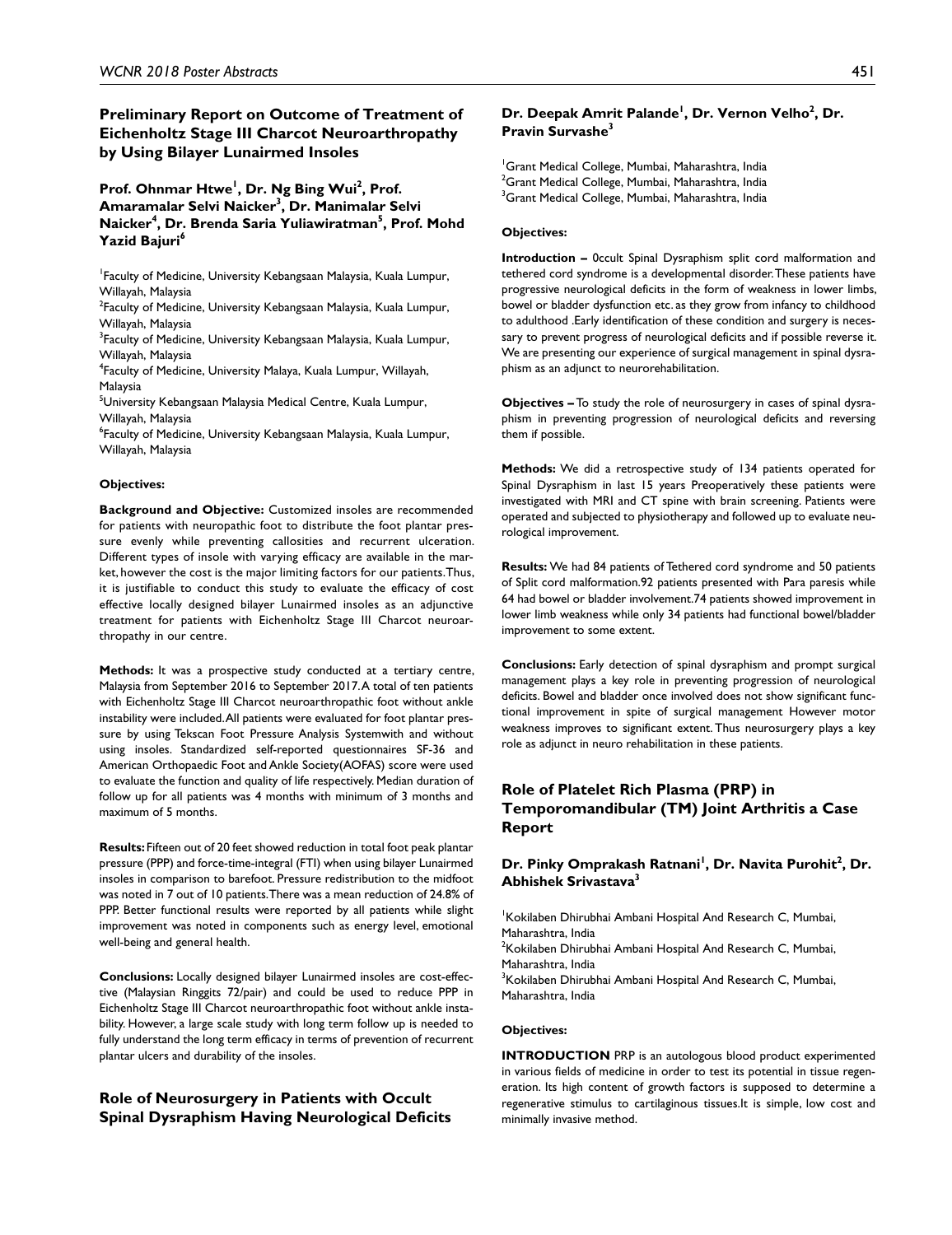**AIM** The aim of this case report is to explore the novel approach to treat the degenerative lesion of articular cartilage of TM joint as a treatment option when conservative management fails.

### **Methods:**

**CASE REPORT** 32yrs old male with an inoperable brainstem glioma on neuro-rehabilitation with coincidental finding of bilateral TM joint arthritis. Progressive restriction of mouth opening and increase in pain at rest and on movement( NRS- 4/10 at rest, NRS -7/ 10 on movement). Mouth opening was < 1 finger breadth, interincisor distance (IID-3mm). Single 1ml PRP injection given in each TM joint with single spin technique under ultrasound guidance.

### **Results:**

**RESULTS:** Immediately after PRP procedure pain score was ( NRS-2/10 at rest, NRS- 0 /10) but no change in mouth opening. After 4 weeks, there was significant reduction in pain (Painfree at rest and NRS-0-1/10 on movement) and improvement in mouth opening (ID-2.7 cm).

**Conclusions:** The findings indicate that treatment with PRP injection reduces the pain significantly and improves mouth opening (approx 90%) but further RCT's are needed to explore the potential of PRP in treating TM Joint arthritis.

# **Sexual Dysfunction Among Males with Physical Disability Comparison Between Acquired Brain Injury and Non-Brain Injury**

### **Dr. Shivani AP Rajasegaran'**

1 Ministry of Health Malaysia, Hospital Raja Permaisuri Bainun, Ipoh., Ipoh, Perak, Malaysia

**Objectives:** To compare domains of sexual dysfunction among male individuals with acquired brain injury and other physical disabilities due to spinal cord injury, limb amputation, malignancy and diabetes mellitus.

**Methods:** This is a cross-sectional questionaire-based study conducted among physically disabled male individuals between 6 months to 2 years post-injury. The Brief Male Sexual Function Inventory Questionnaire (BSFI) was used to assess the various domains of sexual dysfunction. In addition, the Modified Barthel Index (MBI) was used to determine level of function. Individual perception regarding the disability as the cause of sexual dysfunction was also determined.

**Results:** 32 participants met the study inclusion criteria. The mean age of participants was 55 years and 90% are married. 40% had acquired brain injury, 30% amputation, 20% spinal cord injury and the remaining 10% were other disabilities caused by malignanacy and diabetes mellitus. The mean total score shows moderate sexual dysfunction for those with acquired brain injury (19.1) and severe dysfunction for those with non-brain injury (16.3). The domain for overall sexual satisfaction was the lowest in both groups. MBI scores are not significantly related with severity of sexual dysfunction. 65.6% of participants perceived their sexual dysfunction to be directly caused by their physical disability.

**Conclusions:** Sexual function is severely affected in males with non-brain injury compared to those with acquired brain injury. Sexual health needs to be addressed and managed accordingly irrespective of functional level. Majority of participants perceive that their sexual dysfunction is caused by their physical disability.

# **Unusual Presentation of Phantom Pain Due to Thrombosis of the Superficial Vein in Left Transtibial Stump**

### **Prof. Ohnmar Htwe1 , Prof. Khin Nyein Yin2**

1 Faculty of Medicine, University Kebangsaan Malaysi, Kuala Lumpur, Willayah, Malaysia <sup>2</sup>Faculty of Medicine and Health Sciences, Universit, Sabah, Kota Kinabalu, Malaysia

**Objectives:** Phantom pain is common in post major amputation surgery however late onset of phantom pain associated with the thrombosis of superficial vein in the amputated stump is very unusual.

**Methods:** Madam L, 74-year-old Chinese lady with left transtibial amputation presented to our rehabilitation clinic with the late onset of progressive worsening of phantom pain. She was diagnosed to have type 2 Diabetes Mellitus and critical Limb ischaemia.

She underwent left transtibial amputation in July 2011 due to gangrene of left foot. Postoperatively, she was well with no phantom limb and pain sensation. However, a few weeks later, she started to have phantom pain and sensation at the amputated side. It was associated with tingling sensation but it did not disturb her sleep. She was compliant to physiotherapy program and was fitted with left transtibial prosthesis a few months later.

The pain was progressive over the years and it stopped her from the regular physiotherapy and disturbed her sleep and functions. Although she was given the optimal dose of Gabapentin for pain control, the pain still remained at VAS 8/10. On examination, she was noted to have neuropathic and ischaemic changes in both lower extremities. A firm swelling was palpable at the inferolateral region of the stump, measuring 2x2cm.

Ultrasound of the Left BKA stump area showed focal dilatation (9mmx4mm) of a tubular structure containg thrombus (localized thrombosis of the superficial vein). The peroneal nerve stump was identified.

**Results:** Surgical option was offered to the patient however; she opted for the conservative treatment for neuropathic pain. Pain reduced to VAS 5/10 with conservative treatment.

**Conclusions:** Although superficial vein thrombosis in amputated stump was very rare, it should be considered as one of the differential diagnoses when patient presented with progressive phantom pain.

# **Validation of Facial Palsy Objective Scoring System for Bell's Palsy**

Dr. Nikhil Dhananjay Kadam<sup>1</sup>, Dr. Pawankumar Ojha<sup>2</sup>, **Dr. Afroz Ansari3 , Dr. Kamlesh Jagiasi4**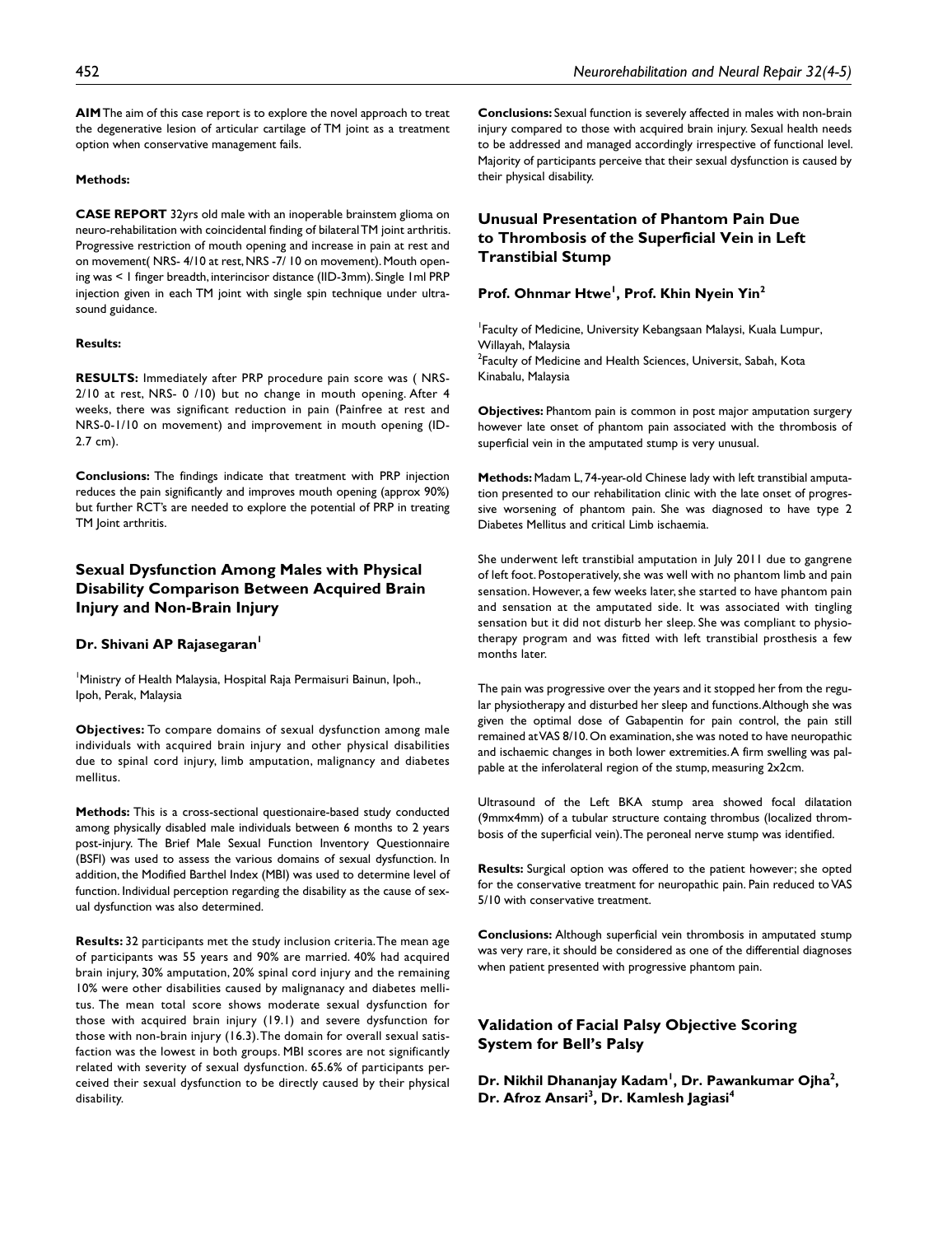<sup>1</sup>Grant medical college and sir J.J group of hospita, Mumbai, Maharashtra, India

 $^2$ Grant medical college and sir J.J group of hospita, Mumbai, Maharashtra, India

 $3$ Grant medical college and sir J.J group of hospita, Mumbai, Maharashtra, India

 $^4$ Grant medical college and sir J.J group of hospita, Mumbai, Maharashtra, India

**Objectives:** Facial palsy and its complications are frequently encountered by neurologists, rehabilitation specialists, ENT and plastic surgeons who often have to rely on the House Brackmann or other subjective scales. To overcome the shortcomings of these scales, we propose a new scoring system FPOS (Facial Palsy Objective Score) where rest symmetry, facial movements and complications like synkinesia, hemifacial spasm or contracture are scored objectively.

**Methods:** We recorded serial videos from 50 adult patients of Bell's palsy. Rest symmetry, five facial movements including eyebrow raising, firm and soft eye closure, snarl, forced ballooning of cheeks with air and observed for any complications. A graded score from 0(no movement) to 5 (normal) was given for each of five facial movements observed. Rest symmetry and complications were scored 0 -2.2 raters independently rated these videos on 2 different occasions and allotted scores.

**Results:** We found good inter and intra-rater reliability. A minimum score of -6 (all complications) and a maximum score of 31 (normalcy) was possible in this scoring system but we found scores from 10 to 29 at first visit. Many patients scored full scores of 31 later indicating full recovery. On comparison with grades of House Brackmann scale: Scores of -6 to 0 corresponded to total, 1-11 to severe,12-15 to moderate to severe,16-20 to moderate and 21-31 to mild grades of palsy.

**Conclusions:** FPOS(Fascial palsy objective score) is a reliable, accurate and sensitive tool with good inter and intra rater reliability is seen.

## **What Color is Your Parachute? Rethinking Vocational Rehabilitation for Service Leavers**

### **Ms. Marietta Birkholtz1 , Dr. Mukul Agarwal2**

<sup>1</sup>DMRC Headley Court, Epsom, Surrey, United Kingdom  $^2$ DMRC Headley Court, Epsom, Surrey, United Kingdom

**Objectives:** Injured service leavers attended an innovative vocational programme at Defence Medical Rehabilitation Centre (DMRC) Headley Court, UK. The aspiration-focussed approach was based on Richard N Bolles' bestselling career guide 'What Color Is Your Parachute?' Programme efficacy was reviewed at 21 months.

**Methods:** An internal service evaluation focussed on (1) patient satisfaction, (2) session content, and (3) individual session participants' confidence to secure civilian employment. Patients attended individual and/or groupbased vocational occupational therapy (OT) sessions alongside inpatient rehabilitation. Pre-and post-session questionnaires were completed. Standard significance testing and analysis of self-reported qualitative data was applied.

### **Results: Individual Consultations**

- Satisfaction ratings were  $9.1 \pm 1.1$  out of 10 (n=352).
- The most rated session topics (n=350) were 'career resources provided' (n=75, 21 percent), 'CV guidance' (n=47, 13 percent),

and 'favourite transferrable skills identification' (n=42, 12 percent).

- 340 patients rated their confidence to secure employment before  $(4.6 \pm 2.3)$  and after  $(6.5 \pm 2)$  consultations out of 10, demonstrating a significant ( $p$  <0.01) and large effect ( $d = 0.89$ ) on confidence.
- 141 qualitative comments emphasized the value of 'talking to someone' alongside improved 'hope' and 'self-belief'.

#### **Group Provision**

- Satisfaction ratings were  $8.1 \pm 1.8$  out of 10 (n=436).
- The most rated session topics were (n=399) the 'career diagram' (R N Bolles' brainstorm tool) (n=161, 47 percent), 'career resources provided' (n=66, 17 percent), and 'favourite transferable skills identification' (n=36, 9 percent).
- Qualitative data analysis is ongoing.

**Conclusions:** High service satisfaction and confidence ratings support further programme development and resource allocation to ensure service leavers' civilian employment.

### **Atypical Presentations of CNS Tuberculosis**

## Dr. Akash Harakchand Chheda<sup>1</sup>, Dr. Pawan Ojha<sup>2</sup>, **Dr. Kamlesh Jagiasi3 , Dr. Girish Soni4 , Dr. Dhanashree Peddawad5**

<sup>1</sup>Grant Government Medical College and Sir JJ Group, Mumbai, Maharashtra, India

 $^2$ Grant Government Medical College and Sir JJ Group, Mumbai, Maharashtra, India

 $^3$ Grant Government Medical College and Sir JJ Group, Mumbai, Maharashtra, India

<sup>4</sup>Grant Government Medical College and Sir JJ Group, Mumbai, Maharashtra, India

<sup>5</sup>Grant Government Medical College and Sir JJ Group, Mumbai, Maharashtra, India

**Objectives:** Atypical presentations of CNS TB include myelitis, encephalitis, hypertrophic pachymeningits, arachnoiditis etc. It is desirable to obtain tissue diagnosis in all cases, but one might need to start empirical AKT after exclusion of other diagnoses. Study aims at highlighting unusual presentations of CNS TB, posing diagnostic challenges to the treating physician.

**Methods:** Retrospective Study. Unusual CNS TB presentation were retrieved from the medical records spanning a period of one year at a tertiary care centre in India. Clinical profile, challenges in the diagnosis and treatment in these cases studied and discussed.

**Results: First case** 35 years old female having severe, refractory, right hemicranial headaches over the 2 years without any focal signs. MRI Brain showed ipsilateral localized hypertrophic pachymeningitis with nonreactive CSF. Dural biopsy confirmed TB with necrotizing, granulomas.

**Second case** 45 years old female, who presented with subacute onset cervical central myelopathy. MRI revealed long segment cervicodorsal myelitis with patchy enhancement.CSF showed lymphocytic pleocytosis, high proteins her CSF gene expert test was done, which revealed rifampicin resistant AFB.

**Third case** Young male who presented with chronic progressive cognitive decline. MRI showed hydrocephalus with calcific and enhancing lesions in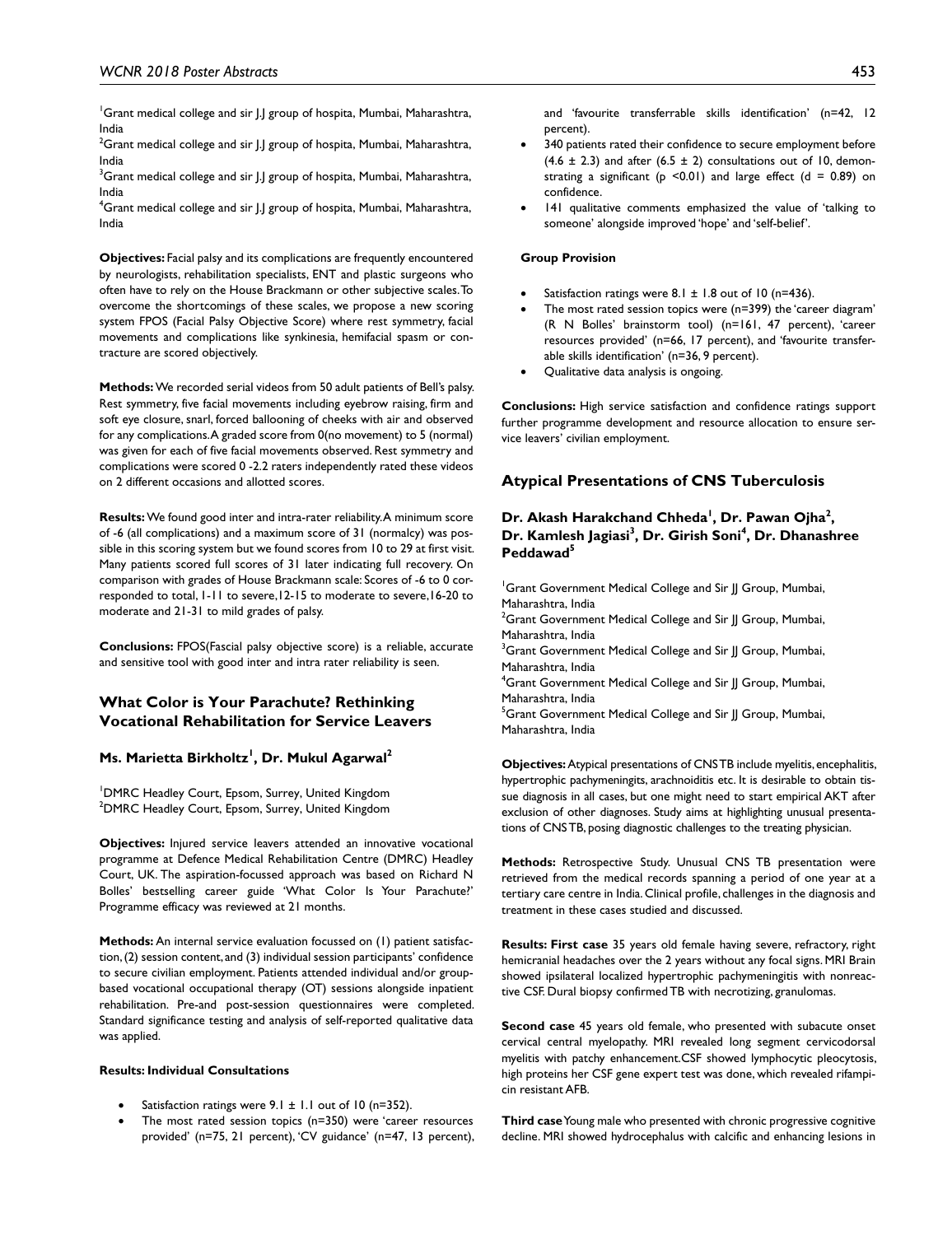basal ganglia, thalami, CSF showed high proteins, low glucose, but no cells. Presumptive diagnosis of CNS TB was made and patient treated with AKT and steroids to which he improved dramatically.

### **Conclusions:**

- CNS TB can present with chronic dementia in young individuals which is responsive to drug treatment.
- Diagnosis of CNS TB can be challenging in atypical cases as most of the diagnostic tests lack sensitivity.
- Presumptive treatment of CNS TB should be started in all cases whenever in doubt, with careful monitoring of the treatment response and drug adverse effects.

### **The Jaipur Foot**

### **Dr. Anil Kumar Jain'**

<sup>1</sup> Santokba Durlabhji Memorial Hospital, Bhawani Sing, Jaipur, Rajasthan, India

**Objectives:** Jaipur foot was designed and developed as improvisation of SACH foot by Dr. P.K. Sethi as culture specific innovation to suit the floor sitting and barefoot walking culture in India and low income population of many other countries. It is cheap because made by using locally available materials with very simple technology. It was flexible enough to allow squatting, sitting cross legged and walking on uneven terrain. Being water proof it is used by farmers working in muddy fields. Bare foot walking permits user to enter places of worship like temple, mosque and Gurudwaras.

**Methods:** It is made by labor intensive technique, using wooden ankle block with carriage bolt, microcellular rubber heel and forefoot blocks with toes, all assembled together by cushion rubber compound, nylon tyre cord and tread compound. All these are used in making automobile tyres. Outer most skin colour rubber made it cosmetically acceptable and water proof. Vulcanization of all these rubbers made it stronger and durable. All materials are available in open market, tools and machines, needed are simple. This keeps the cost very low.

**Results:** There was remarkable rise in acceptance rate of prosthesis because it is cheap (7\$ INR 500) easy to make and use, allowed squatting to use Indian toilet and sitting cross legged while working. It increased the walking distance and comfort. Lakhs of amputees all over the globe have been benefited with Jaipur foot.

**Conclusions:** To compete with other foot pieces available in the global market quality control is needed. It was felt that materials and fabrication process used in making Jaipur foot should be standardized. To achieve this, we are working in a research project funded by National Science Foundation, USA in association with Ohio State University, Colorado State University and Malviya National Institute of Technology, Jaipur.

Is the abstract presented earlier?: Yes

# **Construct Validity of the Balance Evaluation Systems Test (BESTest) in Patients with Peripheral Vestibular Hypofunction**

**Ms. Yasemin Aydin1 , Dr. Arzu Guclu-Gunduz2 , Dr. Bulent Gunduz3 , Mr. Burak Kabis4 , Dr. Hakan Tutar5** 1 Gazi University, Faculty of Health Sciences, Ankara, Ankara, Turkey  $^2$ Gazi University, Faculty of Health Sciences, Ankara, Ankara, Turkey  $^3$ Gazi University, Faculty of Health Sciences, Ankara, Ankara, Turkey  ${\rm ^4}$ Gazi University, Faculty of Health Sciences, Ankara, Ankara, Turkey <sup>5</sup>Gazi University, Faculty of Medicine, Ankara, Ankara, Turkey

**Objectives:** BESTest consists of 6 dimension of balance: mechanical constraints, limits of stability, anticipatory postural adjustments, postural responses, sensory orientation in stance and gait. The BESTest is more comprehensive than other balance tests. It allows for the identification of specific balance systems responsible for poor balance performance. Therefore, we aimed to examine the construct validity of the Balance Evaluation Systems Test (BESTest) in patients with peripheral vestibular hypofunction (PVH).

**Methods:** 39 patients with PVH (29 female, 10 male; mean age: 42.36±12.56) were included. In the study, patients' disability level was evaluated with Vertigo Symptom Scale-Short Form (VSS) and Dizziness Handicap Inventory (DHI). The balance assessed by BESTest, postural stability, limits of stability and Modified Sensory Organization (M-SOT) tests with Biodex-BioSway<sup>TM</sup>. Spearman correlation analysis was used.

**Results:** There were moderate correlations between BESTest and VSS, DHI (respectively, r:-0.450, p: 0.004; r: -439, p: 0.005). Additionaly, we found that there were statistically significant correlations between BESTest and postural stability, limits of stability and M-SOT tests (r: -0.327 to -0.715, p< 0.05).

**Conclusions:** These results show that when patients' disability level increased, BESTest scores decreased. Additionally, the results show that we can use the BESTest to assess balance in patients with PVH. Instead of using separately test batteries, all systems are examined using a single battery and this provides saving on time. Furthermore, it is also advantage that test doesn't require an expensive device.

# **Efficacy of Wooden Labyrinth 3D Game to Improve Gaze Stability in Patients with Unilateral Peripheral Vestibular Dysfunction**

### **Mr. Yogesh Anand**

<sup>1</sup>BCF, College Of Physiotherapy, Kottayam, Kerala, India

**Objectives:** To target long term changes in the Vestibulo Ocular system by visual fixation movements,to introduce error signals required for compensation.

To captilize innate plasticity of balance system to advance the natural compensation process.Repeated period of retinal slip induces vestibular adaptation.

**Methods:** An experiemental design study done, study population included were 30 patients diagnosed as UPVD satisfied the inclusion criteria.The patients were randomly assigned to control & experimental group of 15 each. For both groups study was conducted 21 days. The control group received conventional vesibular adaptation exercises.The experimental group received Wooden Labryinth 3 D game along with conventional therapy.

Pre test & post test evaluation were done by DHI, DVAT as outcome measures, on the first day and last day of the study.

**Results:** Both groups showed significant improvement in gaze stability but more noted in experimental group. It may be recommended as cost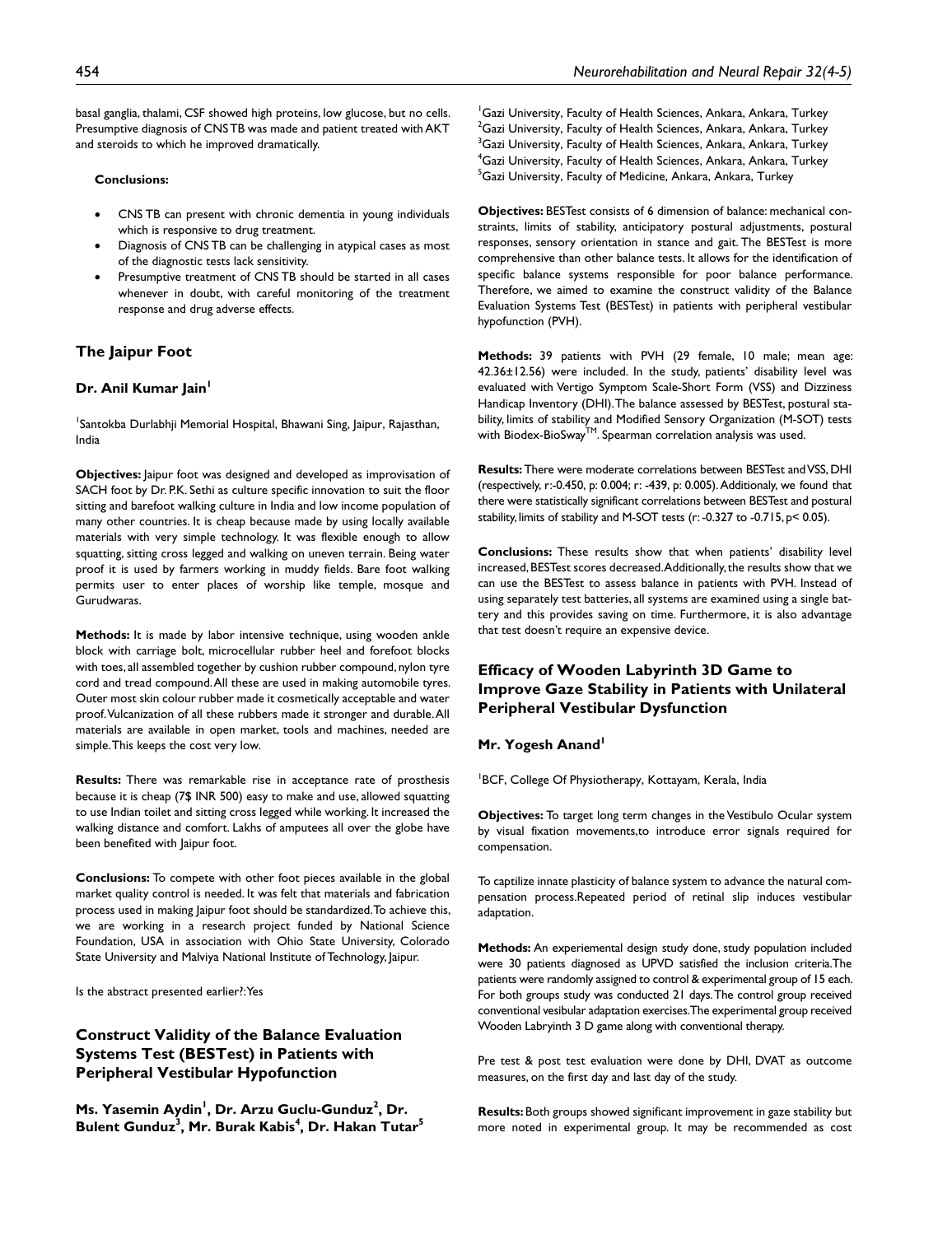effective when given with conventional treatment. Study analysis were carried out by two sample "t" test & paired "t" test.

**Conclusions:** This gaming improves dynamic performance by replacing systematically some previously compensatory strategies with new learned strategies that enhance functional recovery.It is viewed as top down, ordered process, proceeding from eye head stabilization to dynamic gait stabilization.It improves functional balance performance through retraining.There is a restablishing relationships between balance related sensory signals that are referenced to head, retina or post cranial body regions.It also improves postural stability even with out postural training.No fatigue, nausea, headache, blurred vision were reported.It improves the performance of VOR by engaging plasticity in these reflex pathways.

**Key words:** UPVD, DHI, DVAT, smooth pursuit eye & saccadic movements, VOR

### **Physical Therapy in Non-Vertiginous Dizziness**

Dr. Poonam Ramesh Bajaj<sup>I</sup>, Dr. Raashi Punjabi<sup>2</sup>, Dr. **Bachi Hathiram3 , Dr. Anjali Chhabria4 , Dr. Vicky Khattar5 , Dr. Aashish Contractor6 , Dr. Gaurav**  Chaturvedy<sup>'</sup>

<sup>1</sup>Sir H.N. Reliance Foundation Hospital & Research C, Mumbai, Maharashtra, India

<sup>2</sup>P.D.Hinduja Hospital, Mumbai, Maharashtra, India

 $3$ Sir H.N. Reliance Foundation Hospital & Research C, Mumbai, Maharashtra, India

4 Mind Temple, Mumbai, Maharashtra, India

<sup>5</sup>Sir H.N. Reliance Foundation Hospital & Research C, Mumbai, Maharashtra, India

6 Sir H.N. Reliance Foundation Hospital & Research C, Mumbai, Maharashtra, India

 $^7$ Sir H.N. Reliance Foundation Hospital & Research C, Mumbai, Maharashtra, India

**Objectives:** All dizziness is NOT vertigo. It is well-established that physical therapy is an effective treatment modality for central and peripheral vertigo. The objective of this study is to examine the effects of physical therapy in the various types of non-vertiginous dizziness.

**Methods:** A total of 53 patients of dizziness were included in this study. They were classified into vertiginous and non-vertiginous dizziness.

| Classification                 | Diagnoses                                                                        | N              |
|--------------------------------|----------------------------------------------------------------------------------|----------------|
| Vertigo-Peripheral/<br>Central | BPPV, Vestibular Neuritis,<br>Meniere's Disease                                  | 18             |
| Non-Vertiginous                | Cervical Vertigo                                                                 | 16             |
| <b>Dizziness</b>               | <b>Persistent Postural</b><br><b>Perceptual Dizziness</b><br>Vestibular Migraine | ١o<br>2        |
|                                | Presyncope                                                                       | 2              |
|                                | Imbalance                                                                        | $\mathfrak{p}$ |
|                                | <b>Multisensory Dizziness</b>                                                    | າ              |
|                                | Ocular Dizziness                                                                 |                |

Non-vertiginous dizziness patients were treated with appropriate, customized physical therapy. Computerized Dynamic Posturography was used to confirm diagnosis in all patients suspected with persistent postural perceptual and imbalance related dizziness.

For Persistent Postural Perceptual, Migraine, Presyncope, Imbalance, Multisensory, Occular dizziness patients vestibular balance rehab therapy was administered and for cervical dizziness manual release, dry needling for sub-occipital trigger points, kinesiotaping and exercises were administered.

All physical therapy measures were used in conjunction with medical intervention.

**Results:** The Dizziness Handicap Inventory (DHI) was used as a pre and post outcome measure. The mean DHI score pre-treatment was 58 and post treatment was 16 on the same group. 82 % patients showed significant improvement in scores (5%-two patients dropped out). Wilcoxon Signed Rank Test showed Z value = 4.9365. Result was significant at  $p \le$ 0.01. In our study, physical therapy was found to be highly effective in cervical, multisensory, ocular and imbalance related reasons for dizziness. It was found to be fairly effective in persistent postural perceptual, presyncopal dizziness and least effective in vestibular migraine.

**Conclusions:** Physical therapy is an essential component in the rehabilitation of the non-vertiginous dizziness.

# **The Effects of Physical Activity Level on Functional Exercise Capacity in Patients with Peripheral Vestibular Hypofunction**

## **Ms. Yasemin Aydin1 , Dr. Arzu Guclu-Gunduz2 , Dr.**  Bulent Gunduz<sup>3</sup>, Mr. Burak Kabis<sup>4</sup>, Mr. Taskin Ozkan<sup>5</sup>, **Mr. Gokhan Yazici6 , Ms. Cagla Ozkul7 , Dr. Hakan Tutar8**

1 Gazi University, Faculty of Health Sciences, Ankara, Ankara, Turkey  $^2$ Gazi University, Faculty of Health Sciences, Ankara, Ankara, Turkey  $^3$ Gazi University, Faculty of Health Sciences, Ankara, Ankara, Turkey  ${\rm ^4}$ Gazi University, Faculty of Health Sciences, Ankara, Ankara, Turkey <sup>5</sup>Gazi University, Faculty of Health Sciences, Ankara, Ankara, Turkey  $^6$ Gazi University, Faculty of Health Sciences, Ankara, Ankara, Turkey  ${\rm ^7}$ Gazi University, Faculty of Health Sciences, Ankara, Ankara, Turkey <sup>8</sup>Gazi University, Faculty of Medicine, Ankara, Ankara, Turkey

**Objectives:** Due to vertigo, dizziness or imbalance patients with peripheral vestibular hypofunction (PVH) are faced with many problems in daily life. Patients avoid activities which require especially head movement and as a result, they prefer an inactive lifestyle. When physical inactivity is thought to cause numerous diseases, primarily cardiovascular diseases, an increase in the physical activity level can also increase the quality of life of the patients. The aim of the study is to investigate the effects of physical activity level on functional exercise capacity in patients with PVH and to compare with healthy controls.

**Methods:** 39 patients with PVH (29 female, 10 male; age: 18 to 65) and 32 healthy volunteers (23 female, 9 male; age: 18 to 65) were included. Physical activity level was evaluated with International Physical Activity Questionnaire (IPAQ), functional exercise capacity was assessed by 6-minute walk test (6MWT).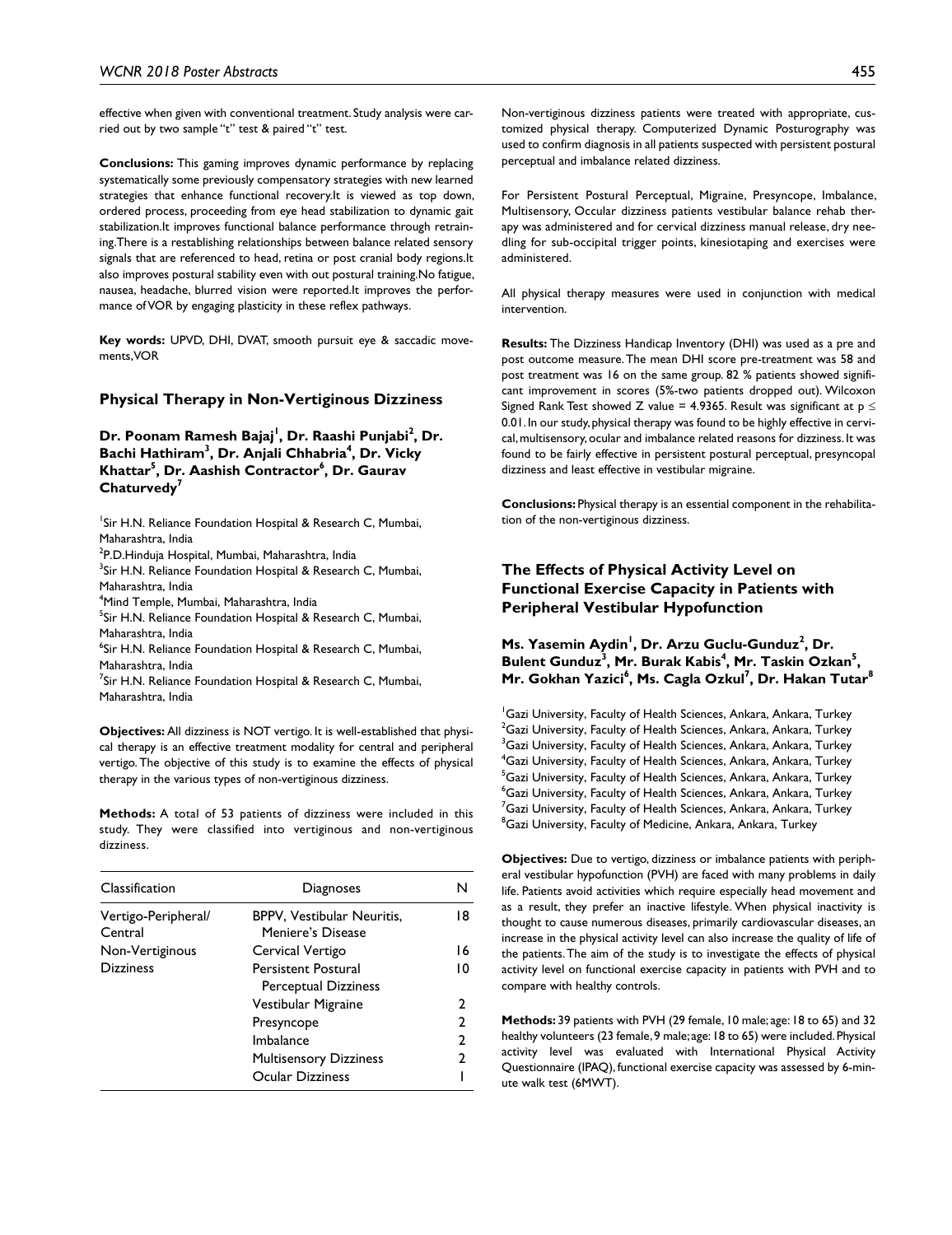**Results:** Statistically significant differences were observed in IPAQ and 6MWT scores between patients with PVH and healthy controls (p<0.05). There was correlation between physical activity level and functional exercise capacity in patients with PVH (r: 0.477, p<0.05).

**Conclusions:** Physical activity level and functional exercise capacity decreased in patients with PVH compared to controls. These results also showed that physical activity level effects functional exercise capacity in PVH. Therefore, vestibular rehabilitation should focus on improving exercise capacity and physical activity level and it should include aerobic training.

## **Arthrogryposis Multiplex Congenita: What are the Limitations of Activities of Daily Living (ADL) in Adulthood?**

**Dr. Shenhao Dai<sup>'</sup>, Dr. Marie Jaeger<sup>2</sup>, Mrs. Emmanuelle** Clarac<sup>3</sup>, Mrs. Sandrine Schtrock<sup>4</sup>, Mr. Frédéric Leite<sup>5</sup>, Mrs. Billy Gipsy<sup>6</sup>, Mrs. Emmanuelle Dupraz<sup>7</sup>, Prof. Pierre-Simon Jouk<sup>8</sup>, Dr. Klaus Dieterich<sup>9</sup>, Prof. Dominic Pérennou<sup>10</sup>

<sup>1</sup>Grenoble Alps University Hospital, Grenoble, Isere, France  $^{\rm 2}$ Grenoble Alps University Hospital, Grenoble, Isere, France  $^3$ Grenoble Alps University Hospital, Grenoble, Isere, France 4 Grenoble Alps University Hospital, Grenoble, Isere, France <sup>5</sup>Grenoble Alps University Hospital, Grenoble, Isere, France  $\mathrm{^6}$ Grenoble Alps University Hospital, Grenoble, Isere, France  ${\rm ^7}$ Grenoble Alps University Hospital, Grenoble, Isere, France  $\mathrm{^{8}G}$ renoble Alps University Hospital, Grenoble, Isere, France  $\rm{^9}$ Grenoble Alps University Hospital, Grenoble, Isere, France <sup>10</sup>Grenoble Alps University Hospital, Grenoble, Isere, France

**Objectives:** Arthrogryposis multiplex congenita (AMC) is a disease characterized by presence of at least two joint contractures at birth. This study is the first to describe disability patterns of a cohort of adults with AMC.

**Methods:** Forty-three patients (age 33.2±13.4 years; 27 females) underwent a 4 day evaluation in the frame of French Reference Centre for adult with AMC: 28 with amyoplasia, 15 with other types.

**Results:** Most patients had modified independence with mean FIM score=113±13.9/126. Patients with amyoplasia had lower FIM sores than patients with other types of AMC (110.4±16.3 vs 118.1±4.8, p=0.026). Nearly all patients had high scores at the Cognitive FIM (34.8±0.6/35). The Motor FIM was altered (78.3±13.4/91), overall in patients with amyoplasia (75.6±15.8 vs 83.2±4.6, p=0.024), especially the tasks with personal care and mobility (stairs climbing). Deficits in muscular testing and articular ranges of motion were pronounced. Regarding upper limbs, majority of AMC could achieve all the upper limbs' tests, with greater limitations for patients with amyoplasia. Regarding lower limbs, patients with amyoplasia presented greater muscular deficits than patients with other types, especially for ankle muscles (p<0.001), also with major limitations (stiffness) more frequently at the joints of lower limbs, but the capability of independent walking was preserved by majority of AMC. Thirty-nine (91%) patients complained of pain in daily life. In addition to the psychological pain, principle psychological problems were: anxiety (43%), fatigue (34%), difficulty in sexual life (24%), altered self-esteem (17%), and solitude (15%).

**Conclusions:** Despite obvious deficits, most patients with AMC are relatively independent in ADL, while pain and psychological suffering were frequent. Patients with amyoplasia presented greater activity limitations than other types of AMC.

# **Effects of Neural Mobilisation and Intrinsic Muscles and Splinting in Carpal Tunnel Syndrome**

## Dr. Sumit K Saxena<sup>1</sup>, Dr. Kuljeet Singh Anand<sup>2</sup>

<sup>1</sup>Dr. RML Hospital, Delhi, Delhi, India <sup>2</sup>Dr. RML Hospital, New Delhi, Delhi, India

### **Objectives:**

**Background:** Carpal tunnel syndrome (CTS) is the most common and widely known of the entrapment neuropathies. We tested the hypothesis that the combined effects of neuromobilisation along with splinting and intrinsic muscles was better treatment than splinting alone or neutral mobilisation plus splinting for carpal tunnel syndrome.

**Objective:** To study the effects of neural mobilisation and intrinsic muscles splinting in the treatment of carpal tunnel syndrome.

**Study design:** The study is a randomized study including 3 groups of 30 patients each in the setting of pre-tests/post test experimental design (n=90). In this study, dependent variables were VAS for pain intensity, Boston Questionnaire, Grip strength, Sensory Testing was done using the Semmes-Weinstein monofilament.

The independent variables was ULTT1 based "Neuromobilisation" and full time neutral angle wrist splinting. Group 1 patients were given full time neutral angle wrist splinting alone and group 2 patients were given neuromobilisation and full time neutral angle wrist splinting. Group 3 were given full time neutral angle wrist splinting, neural-mobilisation and intrinsic muscle strengthening. The patients were evaluated on the basis of pre and post assessment scales and tools.

**Results:** Statistically significant improvement was obtained in all parameters in all groups. The improvement in group 2 was slightly greater, but the difference between the groups was not significant, except for the lateral pinch strength value but group 3 patients had excellent recovery. Patient satisfaction was investigated during the follow-up period, ranging from 5 to 11 months.

**Conclusion:** CTS had substantial improvement with the combined treatment of neuro-mobilisation, intrinsic muscle strengthening and splinting in the current study.

#### **Methods:** nil

**Results:** Statistically significant improvement was obtained in all parameters in all groups. Patient satisfaction was investigated during the follow-up period, ranging from 5 to 11 months.

### **Conclusions:** nil

#### **Rodent Model of Pain: Role of Topiramate**

Dr. Amitava Chakrabarti<sup>!</sup>, Dr. Debasish Hota<sup>2</sup>, Dr. **Santhosh Shivabasappa3 , Dr. Anand Srinivasan4**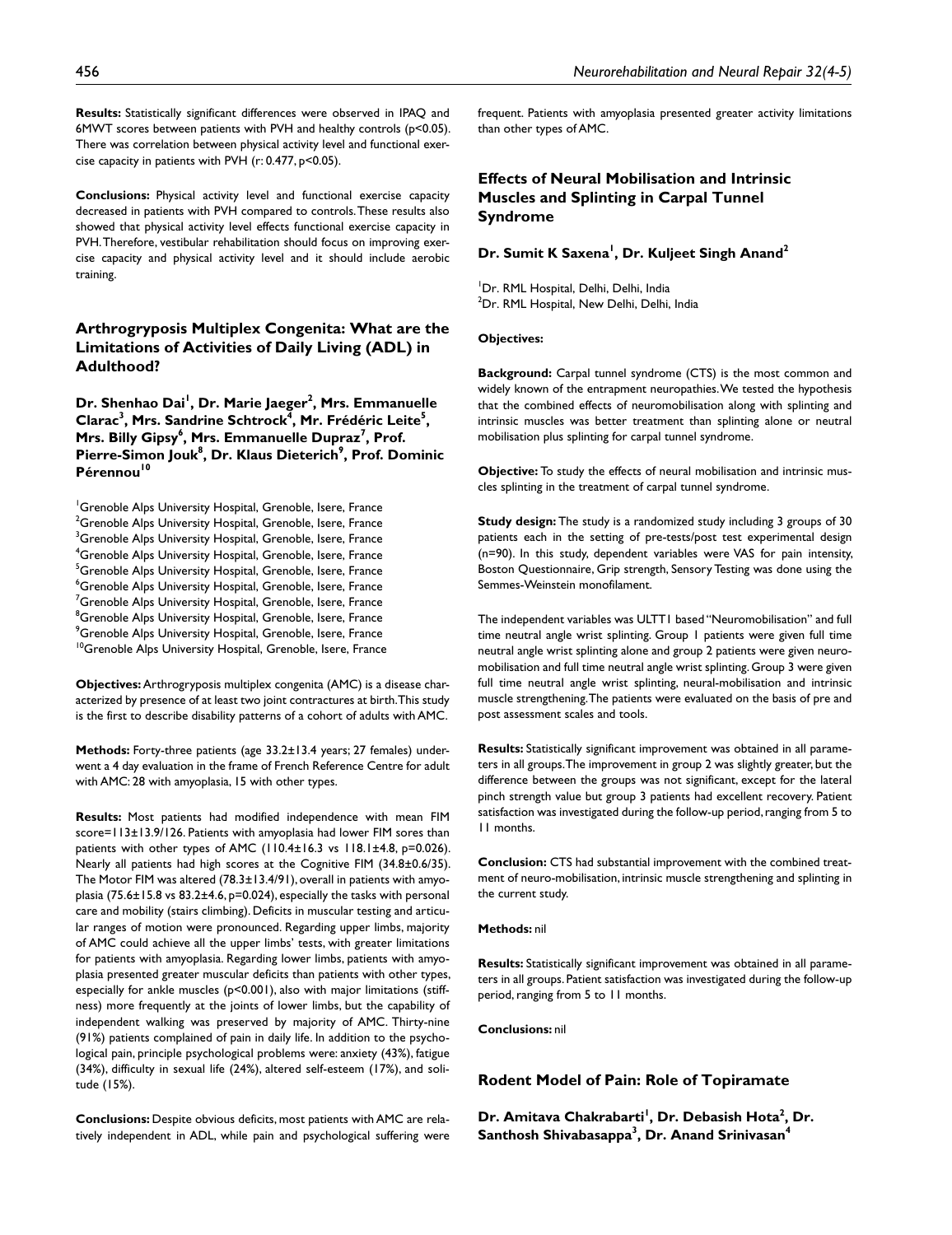1 PGIMER, Chandigarh, Chandigarh, India <sup>2</sup>AIIMS, Bhubaneshwar, Orissa, India <sup>3</sup>PGIMER, Chandigarh, Chandigarh, India 4 AIIMS, Bhubaneshwar, Orissa, India

**Objective:** To study the effect of topiramate on paclitaxel induced neuropathic pain in rat.

**Methods:** Thirty Wistar rats were used (n=6 per group). Saline, paclitaxel (2mg/kg) and paclitaxel (2mg/kg) with graded doses of topiramate (10, 20 and 40 mg/kg) were administered to five groups of rats. Animals were assessed for Mechanical allodynia, hyperalgesia and Cold allodynia at baseline and on  $14<sup>th</sup>$ ,  $21<sup>st</sup>$  and  $28<sup>th</sup>$  day following paclitaxel administration using Von Frey monofilaments. Serum samples were analysed for malondialdehyde, TNF- alfa and IL6 at baseline and on day 28 following paclitaxel administration. Sciatic nerve sections were studied histologically by H/E and myelin staining on day 28. A Statistical comparison of the effect of topiramate treatment was made with that of the saline and paclitaxel control groups. P-value less than 0.05 were considered as statistically significant. The study protocol was approved by Institutional Animal Ethics Committee of PGIMER, Chandigarh.

**Results:** Paclitaxel produced significant increase in the mechanical allodynia, hyperalgesia, cold allodynia and serum levels of malondialdehyde, TNF alfa and IL6 in rats. Topiramate significantly delayed the onset of neuropathic pain in rats produced by paclitaxel. Topiramate also protected the animals from cold allodynia, mechanical allodynia and hyperalgesia as evidenced by 4g and 15g Von Frey filament tests but could not abolish the pain perception completely. Topiramate significantly reduced the serum malondialdehyde, TNF alfa and IL6 levels. The axonal degeneration (H & E, myelin stain) was seen in less number of rats which received topiramate treatment.

**Conclusions:** Topiramate significantly improves paclitaxel induced neuropathic pain and sciatic nerve damage in rats. Topiramate deserves to be clinically evaluated in cancer patients receiving paclitaxel.

Is the abstract presented earlier?: Yes

### **A Rare Case of Polyneuritis Cranialis**

### **Dr. Ummer K1 , Dr. Jayakrishnan Chellenton2**

1 Baby Memorial Hospital, Kozhikkode, Kerala, India  $^{2}$ Baby Memorial Hospital, Kozhikkode, Kerala, India

**Objectives:** Sixty one year old gentleman, with 6 months history of a relapsing remitting neurological syndrome. He was apparently normal 6 months ago, developed recurrent bouts of fever, which was high grade, intermittent, with evening rise in temperature, with chills and rigor, and remains so for 1 week and then remits spontaneously or some times with medications. One month into illness developed left hemicranial pain, which started on the temple region and later spread onto the left maxillary and mandibular region. The pain was severe and associated with no other specific features.This pain got spontaneously relieved after 1 month, but then on-wards noted some hypoesthesia over the left jaw region. Two months into illness he developed acute onset, binocular diplopia, for far objects, with horizontal separation of the objects. No squint was noted by the family members. No torticollis. No ptosis initially, but later developed left eye complete ptosis. This symptom improved with one week of treatment. Two weeks prior to admission in April 2017 in our hospital he developed right eye ptosis, did not have any diplopia. No history of fatigability or any diurnal variation. No other neurological symptoms. On examination had generalized lymphadenopathy, largest nodes being in the left axilla and right supraclavicular region.Hepatomegaly on abdominal examination was present. Nervous system examination showed right incomplete ptosis, right eye was abducted and externally rotated, right eye aduction was restricted.Right eye intorsion was normal. Left Massater muscle was wasted, jaw deviates to left while opening, and decreased pin prick sensation in the left mandibular dermatome. Rest of the examination was normal. MRI brain norma. CSF lymphocytic pleocytosis.

#### **Methods:** 0

**Results:** 0

**Conclusions:** Left Axillary Lymphnode biopsy showed Large B cell lymphoma. Its very rare to have B cell CNS polyneuritis.

# **Comparison of Knee, Ankle Joint Reposition Sense in Subjects with Type 2 Diabetes and Age, Sex, BMI Matched Normal Controls**

## Dr. Rizwana Sajjadhusain Bhadsorawala<sup>l</sup>, Dr. Rizwana **Sajjadhusain Bhadsorawala<sup>2</sup> , Prof. Hutoxi Writer3**

1 Mumbai, Maharashtra, India <sup>2</sup>Mumbai, Maharashtra, India <sup>3</sup>Mumbai, Maharashtra, India

#### **Objectives:**

**Background**: Diabetes is a highly significant public health problem in India with a prevalence of 23-30%. Proprioception plays an important role in orientation and limb movement in space. Diabetic neuropathy decreases sensory function precisely joint reposition sense acuity that can be an important reason and a cause of gait and postural instabilities.

**Objective:** The present study evaluated knee and ankle joint reposition sense acuity in patients with type 2 diabetes with neuropathy in comparison to healthy subjects. The study also seeks the relationship between joint reposition sense error with duration of diabetes and glycosylated haemoglobin level.

**Methods:** 50 patients within the age group (35 to 60 yrs) with type 2 diabetes mellitus who were screened for neuropathy using a Michigan Neuropathy screening instrument, Data were collected by a physical examination and a questionnaire, and 50 age, sex and BMI matched healthy subjects as the control group were included in the study. Joint reposition sense acuity was assessed using a bubble inclinometer. Data were analysed using Mann Whitney U test. Spearman's correlation test was used to find the relationship between joint reposition sense error with duration of diabetes and glycosylated haemoglobin level.

**Results:** The results show that knee and ankle joint reposition sense acuity were significantly decreased in middle aged patients with type 2 diabetes mellitus with neuropathy in comparison with age, sex and BMI matched healthy people.

**Conclusions:** Patients with type 2 diabetes with neuropathy, suffer from proprioception deficits at a younger age. Proprioception training may prevent secondary problems that occur as a result of proprioception impairment in patients with type 2 diabetes.

**Key Words:** Type 2 diabetes, Neuropathy, Joint Reposition sense, Proprioception

Is the abstract presented earlier?: Yes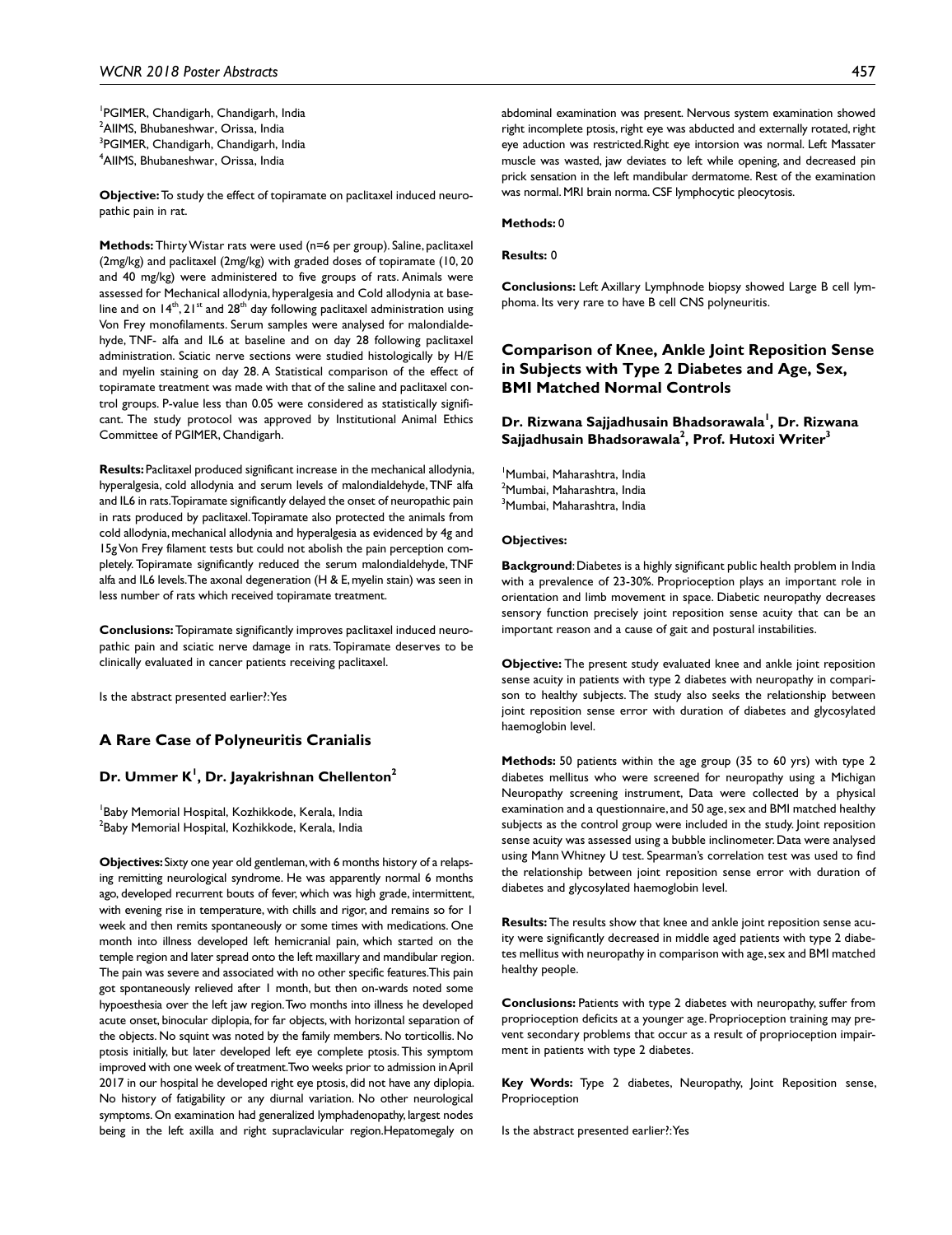## **Late Onset Pompe's Disease: A Treatable Myopathy: Study of Seven Index Cases**

### Dr. Madhu Bala<sup>l</sup>, Dr. Satish Vasant Khadilkar<sup>2</sup>, Dr. **Jimmy Lalkaka3 , Dr. Amit Kumar Pande4 , Dr. Nuslie Ichaporia5**

<sup>1</sup> MRC Building 7th Floor, Room No 703, Bombay Hospital, New Marine Lines, Mumbai, Maharashtra, India-400020 <sup>2</sup>Bombay Hospital, Mumbai, Maharashtra, India <sup>3</sup>Bombay Hospital, Mumbai, Maharashtra, India 4 Nirmaya Hospital, Chinchwad, Maharashtra, India <sup>5</sup>Jehangir Hospital, Pune, Maharashtra, India

**Objectives:** Pompe's disease is a rare, progressive and fatal disease. To our knowledge the literature of Pompe's in India is very little. Moreover, late forms of the disease have been described from India only once before. In the present times, diagnosis of Pompe's disease has become particularly important because of the availability of enzyme replacement therapy .

**Methods:** Patients presenting to a tertiary care neuromuscular clinic in 20 years (1996 to 2015) were included. They underwent history, examination, serum creatine kinase [CK] estimation,electrophysiology and muscle biopsy tests. The confirmation of diagnosis was done by demonstration of vacuolar myopathy with Periodic acid Schiff reagent positive inclusions on muscle biopsy. When feasible, assay of enzymatic activity of acid  $\alpha$  glucosidase (GAA) and genetic studies were carried out.

**Results:** The age of onset in our patients ranges from 10-31 years (mean 19.5 years). The delay in diagnosis from time of onset was on an average 6 years. All the patients had limb girdle syndrome with 2/7 having respiratory affection at presentation. CK levels were elevated [492IU-2000 IU]. Muscle biopsy was positive for vacuolar change and PAS positive inclusions in all 7/7 and enzymatic assay was performed in 3/7.Genetic study was available in one patient. Three patients were started on ERT and are stable with Bilevel positive airway pressure.

**Conclusions:** This small series documents the presence of late onset Pompe's disease in India.Patients present with a progressive limb myopathy and simulates limb girdle muscular dystrophy. The diagnostic clue is early and severe respiratory involvement. It is important to make the diagnosis as therapy is now available.

Is the abstract presented earlier?: Yes

# **Ankle-Foot Orthosis in Duchenne Muscular Dystrophy: A 4 Year Experience in a Multidisciplinary Neuromuscular Disorder Clinic**

Dr. Anupam Gupta<sup>l</sup>, Dr. Meeka Khanna<sup>2</sup>, Dr. Rashmi **Krishnan3**

1 NIMHANS, Bengaluru, Karnataka, India <sup>2</sup>NIMHANS, Bengaluru, Karnataka, India <sup>3</sup>NIMHANS, Bengaluru, Karnataka, India

**Objectives:** To assess Ankle-Foot-Orthosis (AFO) requirement and ambulation in Duchenne Muscular Dystrophy (DMD) patients seen over a period of 4 y at a multi-disciplinary Neuromuscular disorders clinic (NMD).

**Methods:** A study was conducted in university quaternary research hospital withDMD patients confirmed byMLPA (multiplex ligation dependent probe amplification) method and were evaluated between January 2012 and December 2015. Their ambulatory status, detailed neurological and functional status were recorded. Requirement of AFOs was determined and provided.

**Results:** In total 126 DMD children reported to the NMD clinic. Mean age at presentationwas 7.6 y (range 2 to12 y, SD 2.1). Mean duration of illness at first evaluation was 3.4 y (range 0.5 to 10 y, SD 2.0). AFO's were advised at a mean age of 8.5 y (range 7 to 12 y, SD 1.8). Fifty-nine patients were advised AFO as resting or walking splint. At last follow-up 113 patientswere still ambulatory whereas 13 had become wheel chair bound. Out of 59 patients, 48 were still wearing AFOs and the remaining discontinued AFOs for various reasons.

**Conclusions:** Children withDMD require wearing of AFOs as resting or walking splint, mostly in first or early second decade of life. As there is some gap between onset of clinical signs and requirement of orthosis, follow-up preferably at a multidisciplinary clinic at regular intervals is desirable for timely intervention in the form of AFOs or other splints to prolong ambulatory status in these patients.

Is the abstract presented earlier?: Yes

# **Comparison of Pre Operative and Post Operative Clinical and Radiological Angles of Foot in Equinovarus Deformity in Cerebral Palsy Hemiplegic**

### **Dr. Amit Subhash Mhambre1 , Dr. Badrinath Athani2**

<sup>1</sup>All India Institute of Physical Medicine and Rehab, Mumbai, Maharashtra, India 2 DGHS, Delhi, Deihi, India

**Objectives:** To study the effectiveness of soft tissue procedure in equinovarus foot deformity by comparing pre and post operative passive range of motion (ROM) at ankle with knee flexion and extension and radiologically by assessing Tibiocalcaneal angle in lateral view and Talocalcaneal angle in AP view.

#### **Methods:**

- 1. A total of 25 patients were included and the study was conducted for a period of two years. The follow up period was fifteen months to eighteen months.
- 2. The patients with cerebral palsy hemiplegia with equinovarus deformity were included.
- 3. Patients having involuntary movements like chorea, dystonia and with severe or profound mental retardation were excluded.
- 4. The patients with equinus were subjected to the surgical procedure of Z- plasty lengthening of Achilles tendon and with equinovarus deformity were subjected to surgical procedure of Z- plasty lengthening of Achilles tendon and split tibialis posterior transfer to peroneus brevis.
- 5. Pre-operative and postoperative assessment was done by measurement of passive ROM at ankle namely dorsiflexion and plantarflexion with knee in flexion and extension.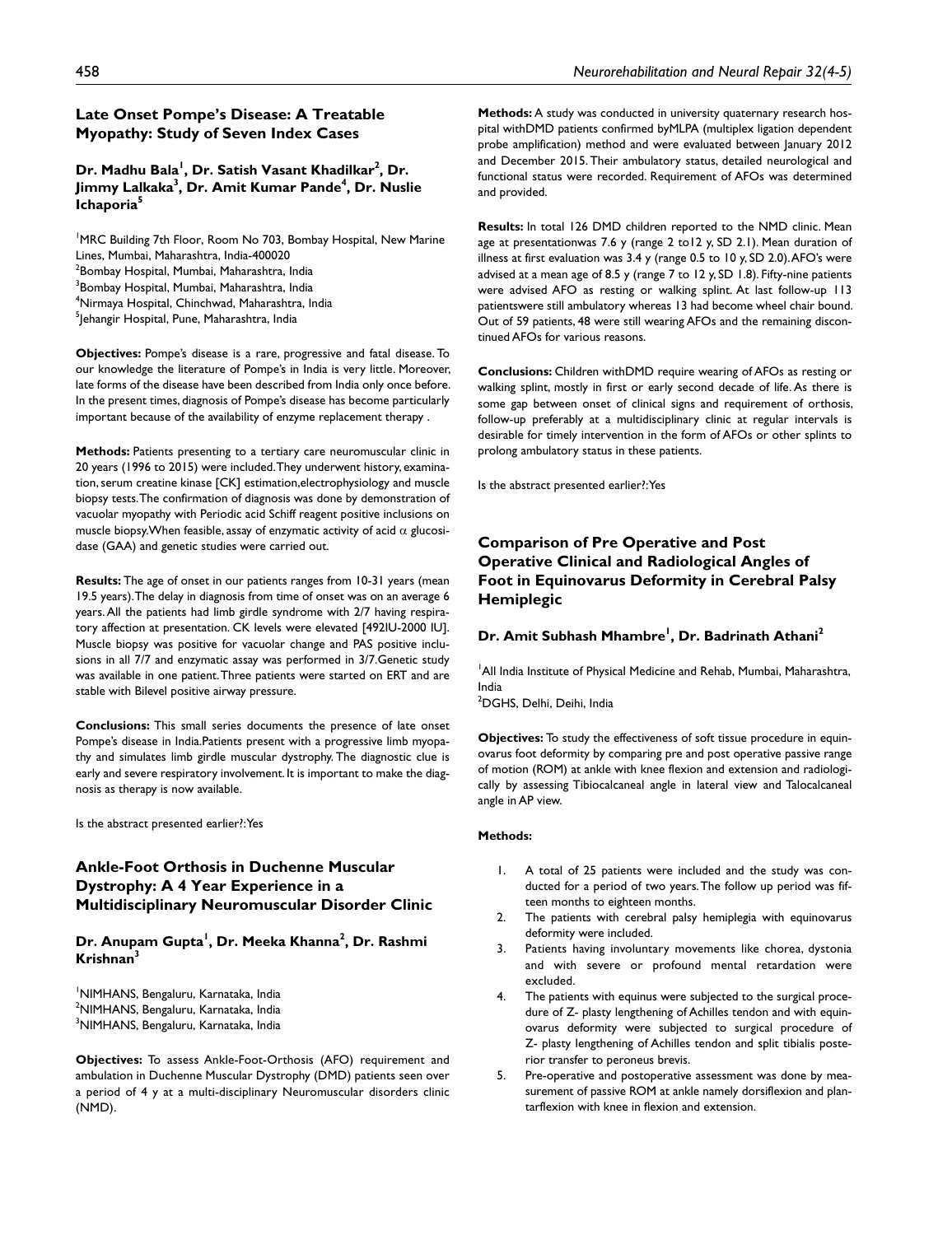- 6. Radiologically for equinus deformity, tibiocalcaneal angle in lateral view of more than  $90^{\rm o}$  and for varus deformity, talocalcaneal angle of less than  $15^0$  were selected for pre and postoperative assessment.
- 7. Patient and in case of less than 18 years, patient's guardian consented to be in the study.

### **Results:**

- 1. The preoperative and postoperative mean ROM at ankle in knee extension was 11.4° PF and 1.2° DF.
- 2. The preoperative and postoperative mean ROM at ankle in knee flexion was 3.3° PF and 5.7°DF.
- 3. The preoperative and postoperative mean talocalcaneal angle in AP view was 16.6° and 26.8°.
- 4. The preoperative and postoperative mean tibiocalcaneal angle in Lat view was 117° and 87.7°.

**Conclusions:** There was significant improvement both clinically as well as radiologically in 5-15 age group.

Is the abstract presented earlier?: Yes

# **Comprehensive Rehabilitation for Childhood Reducing Body Myopathy a Case Report**

### **Ms. Xinhong Wu<sup>1</sup>, Mrs. Yun Zhang<sup>2</sup>, Mr. Taibiao Li<sup>3</sup>, Dr. Tiebin Yan4**

<sup>1</sup>Department of traditional Chinese medicine, The Fifth Hospital of Xiamen, Xiamen, Fujian, China-361101  $^{2}$ The Fifth Hospital of Xiamen, Xiamen, Fujian, China  $^3$ The Fifth Hospital of Xiamen, Xiamen, Fujian, China 4 Sun Yat-sen Memorial Hospital, Xiamen, Fujian, China

**Objectives:** This paper reports a case of a child with limb weakness due to reducing body myopathy.To investigate the characteristics of patients with reducing body myopathy and rehabilitation therapy.

**Methods:** The clinical,laboratory examination,imaging examination,electr omyographic,histologic characteristics, genetic detecton and comprehensive rehabilitation of a 6-year-old girl with reducing body myopathy was retrospectively analyzed.To investigate the pathological characteristics and rehabilitation therapy.

**Results:** The characteristics of the case were consistent with RBM. On physical examination, she had proximal dominant generalized muscle weakness.The child developed decreased muscle tension of both limbs, as well as talipes varus and inflexion,particularly the left. Serum creatine kinase level was moderately elevated to 805 U/L. Electromyography demonstrated spontaneous positive sharp waves and fibrillation potentials with many lowamplitude, short, polyphasic motor unit potentials,particularly the gastrocnemius and quadriceps femoris.The left quadriceps femoris was marked variation in fiber size, with apparent necrotic or regenerating fibers. Muscle MRI from neck and legs performed at diagnosis showed muscular atrophy. Genetic testing revealed that a missense change (c.369G–>C) in the FHL1 gene,which the genetic mode is X-linked dominant.And the mutation position was chrX-135289988\*, which the heterozygous mutation at exon 5.The scores of GMFM-88 divided into five dimensions,dimension A lying and rolling(14 points);dimension B sitting(17 points); dimension C crawling and kneeling(0 points); dimension D standing(0 points); and dimension E walking, running,and jumping(0 points). The score of Berg balance scale(BBS) was 4 points. After the treatment, the scores of GMFM-88 and BBS were slightly increased, and muscle force was slightly increased.

**Conclusions:** Comprehensive rehabilitation training can maintain the body muscle strength and balance ability, and improve motor function and transfer ability, and can delay the progress of the disease.

# **Exploring Prevention and Treatment Strategy for Critical Illness Associated Neuromuscular Weakness**

### **Dr. Dharam Pani Pandey**

<sup>1</sup>BLK Super Speciality Hospital, New Delhi, Delhi, India

**Objectives:** This study was designed to investigate and explore the effects of electrical muscle stimulation (EMS) on as preventive or therapeutic option in critically ill patients.

**Methods:** Subjects were recruited among the patient admitted in multidisciplinary intensive care units during the study period. The study employed a randomized single blind controlled experimental study design consisting of two group experimental group (Electrical stimulation group) and control group. The MRC score was used for clinical assessment of muscle strength and barthel index were used to assess the level of independence.

**Results:** EMS group patients achieved higher muscle strength grading scores than controls in knee extensors (left  $P \le 0.01$ ), (right  $P \le 0.01$ ) and ankle dorsiflexors (left  $P \le 0.02$ ), (right  $P \le 0.02$ ).

**Conclusions:** EMS has shown beneficial effects on the preserving strength of critically ill patients mainly affecting muscle groups stimulated therefore it can be considered as a potential effective means of preventive or therapeutic option for critical illness associated neuromuscular weakness.

## **Lower Motor Neuron Rehabilitation Anticipation of Complications and Early Initiation of Therapy**

## Dr. Sindhuja Lakshminarasimhan<sup>i</sup>, Dr. **Chandramouleeswaran Venkatraman<sup>2</sup> , Dr. Harish Jayakumar<sup>3</sup> , Dr. Krishnamoorthy Kuppusamy4 , Dr. Balasubramanian Samivel5 , Dr. Bhanu Kesavamurthy6**

<sup>1</sup>Madras Medical College, Chennai, Tamilnadu, India <sup>2</sup>Madras Medical College, Chennai, Tamilnadu, India <sup>3</sup>Madras Medical College, Chennai, Tamilnadu, India 4 Madras Medical College, Chennai, Tamilnadu, India <sup>5</sup>Madras Medical College, Chennai, Tamilnadu, India 6 Madras Medical College, Chennai, Tamilnadu, India

**Objectives:** In neurological weakness the first step in localisation is to determine whether it is upper or lower motor neuron type. Both vary in presentation and require intense rehabilitation. The most common complications encountered in the classical model of LMN weakness Guillain Barre syndrome (GBS) was assessed in our study to aid in targeting specific rehabilitative measures.

**Methods:** 75 patients with clinical and electrophysiological evidence of GBS were included and the most common complications encountered during hospital stay were studied. Rehabilitative measures were individualised for all the patients depending upon the complications.

**Results:** The study included 48 males and 27 females. 45 patients(60%) had Hughes grade 4 on admission while the rest were grade 3. Median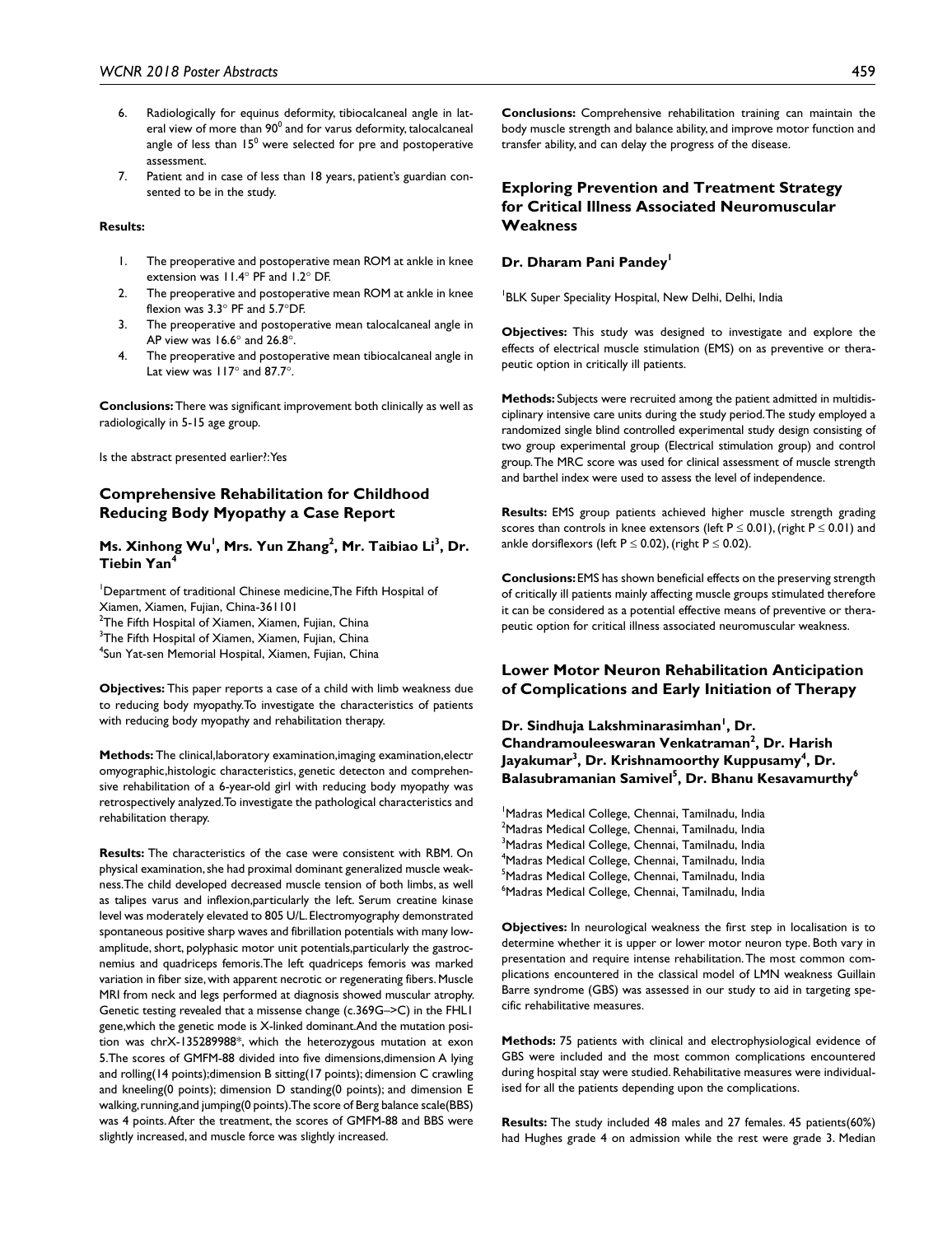**Conclusions:** Most common problems noticed were neuromuscular weakness, respiratory failure, pain and fatigue. Therapy directed towards strengthening of muscles will enable patients to recover early. It has been observed that early rehabilitation lessens the duration of hospital stay. The anticipation of the most common complications and their preemptive rehabilitative intervention can help in early recovery, lessen the disease burden and reduce the hospital stay. Rehabilitation should be individualized on case basis and long term multidisciplinary follow up is necessary.

# **The Opinions About Lower Limb Orthoses in Multiple Sclerosis Patients: An Explorative Qualitative Study Using Focus Group Discussions**

Prof. Eva Swinnen<sup>1</sup>, Dr. Tom Deliens<sup>2</sup>, Ms. Elke Dewulf<sup>3</sup>, **Ms. Shauni Van Overstraeten<sup>4</sup>, Ms. Nina Lefeber<sup>5</sup>, Dr. Stephan Ilsbroukx6 , Mr. Johan Van Nieuwenhoven7 , Dr. Eric Kerckhofs**<sup>8</sup>

<sup>1</sup> Laarbeeklaan 103, Brussels, Belgium, Belgium-1090 <sup>2</sup>Vrije Universiteit Brussel, Brussels, Belgium, Belgium <sup>3</sup>Vrije Universiteit Brussel, Brussels, Belgium, Belgium 4 Vrije Universiteit Brussel, Brussels, Belgium, Belgium <sup>5</sup>Vrije Universiteit Brussel, Brussels, Belgium, Belgium 6 National Multiple Scerlosis Center, Melsbroek, Belgium, Belgium  $^7$ National Multiple Scerlosis Center, Melsbroek, Belgium, Belgium <sup>8</sup>Vrije Universiteit Brussel, Brussels, Belgium, Belgium

**Objectives:** Despite the importance of psychological acceptation and user-satisfaction, currently there is few evidence about patients' opinions concerning lower limb (LL)-orthoses. The aim of this study was to collect the opinion about LL-orthoses in persons with multiple sclerosis (pwMS): 1) positive/negative aspects; 2) differences in wearing according to location; and 3) recommendations for future modifications.

**Methods:** To generate a maximum number of different opinions, focus group discussions were held until theoretical saturation. Audiotaped discussions were transcribed, quotes were coded and checked for recurrence. Next, all quotes were grouped together into subcategories and subcategories were categorized into main categories (NVivo11).

**Results:** Three group-discussions were held with in total twenty PwMS with a prescribed LL-orthosis (50% females, mean age 53.9 year and mean EDSS-score 6.3). Patients state that a LL-orthosis improves functionality (gait function and performance of functional tasks) and reduces the risk of falling. They feel more secure and more confident when using the LL-orthosis. Some negative aspects were indicated like stigmatisation (e.g. not feeling welcome), physiological discomforts (e.g. pain and sweat), difficulties and duration of donning and doffing, and aesthetic aspects (e.g. combination with shoes and clothes). Several patients mentioned that they got not enough information or no correct information about the adaptability and use of the LL-orthosis. Opinions regarding differences in wearing the LL-orthosis according to location (e.g. in and outside the

rehabilitation center) were diverse (e.g. on holiday never or more than usual, and at home mainly when tired or in a rush). Recommendations for future changes were more refined and firmer orthoses.

**Conclusions:** These opinions are interesting to consider in the process of design, construction and delivering of LL-orthoses. Future research should focus on the opinions concerning different types of LL-orthoses in relation with the severity of the limitations of the patients.

Is the abstract presented earlier?: Yes

# **The Use of Ankle-Foot Orthoses in Children with Cerebral Palsy: Influence on Thorax, Spine, and Pelvis Kinematics During Walking**

## Prof. Eva Swinnen<sup>1</sup>, Prof. Jean-Pierre Baeyens<sup>2</sup>, Mr. Benjamin Van Mulders<sup>3</sup>, Mr. Julian Verspecht<sup>4</sup>, Prof. Marc Degelaen<sup>5</sup>

<sup>1</sup>Vrije Universiteit Brussel, Brussels, Brussels, Belgium <sup>2</sup>Vrije Universiteit Brussel, Brussels, Brussels, Belgium <sup>3</sup>Vrije Universiteit Brussel, Brussels, Brussels, Belgium 4 Vrije Universiteit Brussel, Brussels, Brussels, Belgium <sup>5</sup>Vrije Universiteit Brussel Inkendaal, Brussels, Brussels, Belgium

**Objectives:** To improve gait function in children with cerebral palsy (CP), ankle-foot orthoses (AFOs) are often prescribed. However, little attention has been devoted to the effect of AFOs on the postural control during walking in children with CP. The aim was to compare the differences in thorax, spine, and pelvis movements in children with CP during walking barefoot and walking with AFOs.

**Methods:** 15 children (mean age 8±2years) with bilateral spastic CP (Gross Motor Function Classification System I: 12 and II: 3) performed a full-body 3D gait analysis. Differences in the range of motion (ROM) of the thorax, spine, and pelvis during walking barefoot and walking with bilateral AFOs were analyzed (SPSS v20, paired-samples *t*-test).

**Results:** Comparing the mean values, walking with AFOs led to a significant greater ROM in flexion/extension (6.70° vs 5.79°), lateral bending (10.93° vs 8.83°), and rotation (11.43° vs 7.78°) of the thorax compared to walking barefoot. A significant greater ROM of the spine was found in lateral bending (22.31° vs 19.55°) during walking with AFOs compared to walking barefoot. No significant differences were found in flexion/extension and rotation of the spine and in the ROMs of the pelvis between these two conditions.

**Conclusions:** Wearing AFOs influences the postural control during walking in children with bilateral spastic CP. An increased movement amplitude of the trunk can be considered as an indicator of a diminished dynamic stability or as a compensatory strategy caused by the biomechanical constraints associated with the AFOs. Further investigations are required with the integration of EMG analysis.

Swinnen et al. The influence of the use of ankle-foot orthoses on thorax, spine and pelvis kinematics during walking in children with cerebral palsy. Prosthet and Orthot Int. 2017.

**'Smartglasses' Trialling a Novel, Activity-Recognition System Designed to Enhance Rehabilitation and Safety for Patients with Neurological and/or Cognitive Impairment**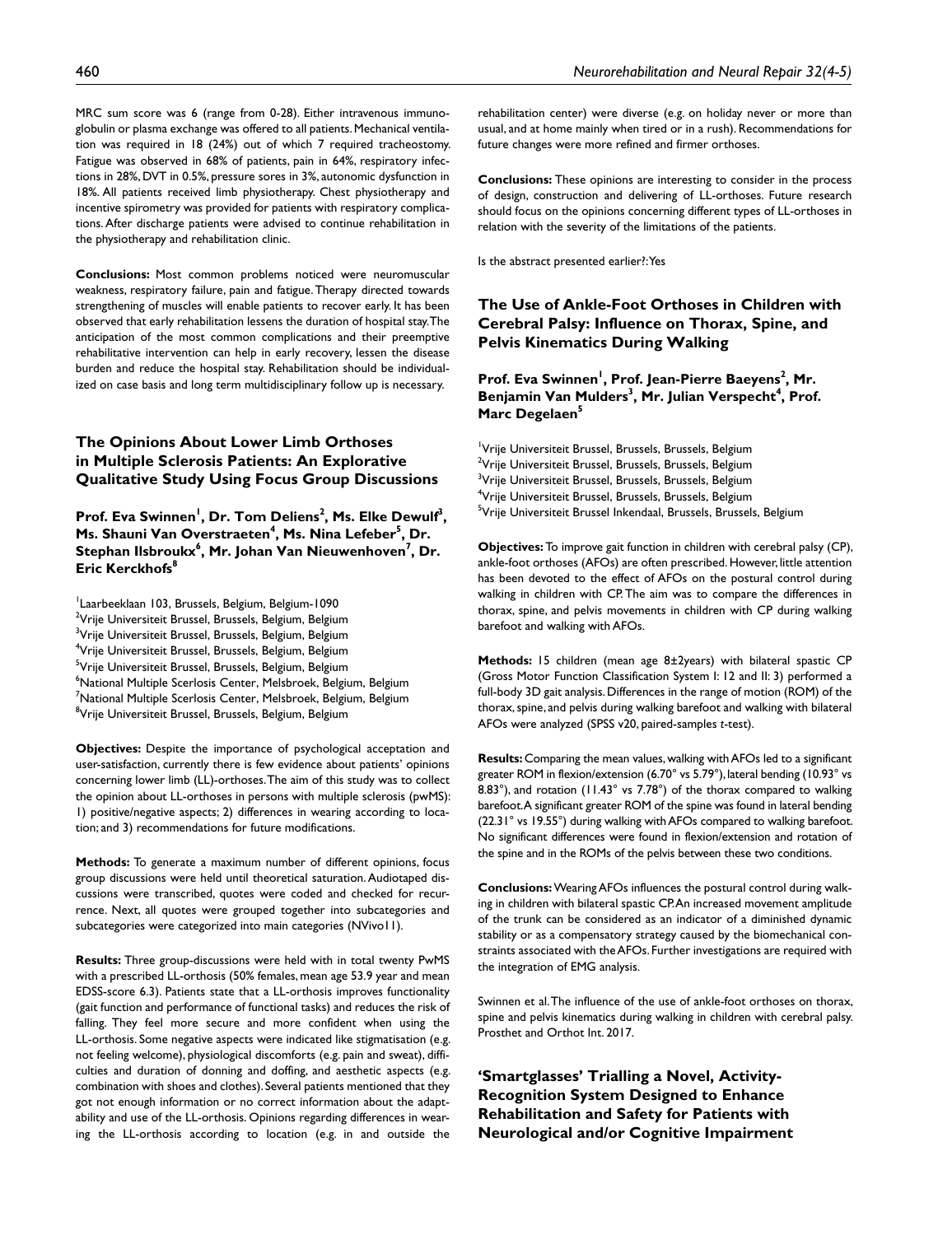## Dr. Steven G Faux<sup>1</sup>, Dr. Christine T Shiner<sup>2</sup>, **Ms. Sheila Caceres<sup>3</sup>, Mr. Rafael Carvalhaes Possas<sup>4</sup>,** Dr. Kai Zhan<sup>5</sup>, Dr. Angelica G Thompson-Butel<sup>6</sup>, **Prof. Fabio T Ramos<sup>7</sup>**

<sup>1</sup>St Vincent's Hospital Sydney, Darlinghurst, Sydney, NSW, Australia  $^{2}$ St Vincent's Hospital Sydney, Darlinghurst, Sydney, NSW, Australia <sup>3</sup>University of Sydney, Sydney, NSW, Australia 4 University of Sydney, Sydney, NSW, Australia <sup>5</sup>University of Sydney, Sydney, NSW, Australia 6 St Vincent's Hospital Sydney, Darlinghurst, Sydney, NSW, Australia  ${\rm ^7}$ University of Sydney, Sydney, NSW, Australia

**Objectives:** Salient recordings of patient activity provide information on functional status; help tailor rehabilitation programs; and can be used to monitor safety and progress. This study investigates a novel activity recognition device, the 'SmartGlasses' system which integrates 3D accelerometry, video footage and machine learning computing to identify in real-time activities of daily living and therapy tasks being performed by rehabilitation patients. Here we compare the recognition accuracy of the first SmartGlasses prototype (see Khan et al, 2015 [1]), to a second iteration of the device.

**Methods:** 31 participants aged 34-89 years were recruited from St Vincent's Hospital, Sydney to trial the first prototype. All patients were actively receiving in- or out-patient rehabilitation for conditions that were either neurological (e.g. stroke), musculoskeletal (e.g. joint replacement) or general weakness (e.g. deconditioning). Patients wore the SmartGlasses during a 1-hour therapy session and were guided through 14 standardised activities (including walking, sit-to-stands, eating/drinking and opening a door). The session was filmed with an external camera to validate accuracy of the SmartGlasses classification. A second SmartGlasses prototype has been designed incorporating additional sensors, and is being trialled on 30 participants as above to compare accuracy.

**Results:** The first SmartGlasses prototype identified activities with an average accuracy of 77.08% for pooled subjects, 82.84% for neurological, 72.71% for musculoskeletal, and 55.21% for general weakness. The average kappa statistic across activities was 0.76 (range 0.57-0.99). Improved accuracy (>85%) is anticipated for the second prototype.

**Conclusions:** The SmartGlasses present a promising quantitative assessment of both stationary and dynamic activities for neurorehabilitation patients, with reasonable validity and test-retest reliability. Continued device modification will further improve accuracy.

**Reference:** Zhan, Faux, Ramos. Multi-scale conditional random fields for first-person activity recognition on elders and disabled patients. *Pervasive and Mobile Computing*. 2015;16(B);251-267.

# **Clinical Effectiveness of a Haptic-Based Perception-Empathy Biofeedback System for Balance Rehabilitation in Patients with Chronic Stroke**

Dr. Kazuhiro Yasuda<sup>l</sup>, Mr. Kenta Saichi<sup>2</sup>, Ms. Naomi Kaibuki<sup>3</sup>, Mr. Hiroaki Harashima<sup>4</sup>, Prof. Hiroyasu Iwata<sup>5</sup> **Objectives:** Most individuals experience sensory disturbances post stroke that contribute to balance impairment. Thus, we proposed a haptic-based perception–empathy biofeedback (PEBF) system, a promising tool for balance rehabilitation in patients with stroke; this system relays information regarding the patient's center of foot pressure (CoP) pattern to the patient and physical therapist (Fig 1). By sharing biofeedback (BF) information, the therapist can accurately instruct and enhance motor-learning. We investigated whether a balance-training regimen with the PEBF system improved clinical balance performance in patients with chronic stroke.

**Methods:** We used a pre–post design with no control group. Nine patients with chronic stroke (mean age, 64.4 ± 9.2 years) received a balance-training regimen using this system twice a week for 4 weeks. Testing comprised quantitative measures (i.e., CoP) and clinical balance scales (Berg Balance Scale, BBS; Functional Reach Test, FRT; and Timed Up and Go test, TUG). The Wilcoxon signed-rank test was used to perform pre–post comparisons for each test score. Significance level was set at  $p > 0.05$ .

**Results:** Post training, patients tended to demonstrate reduced postural spatial variability (i.e., 95% confidence elliptical area) and significantly improved clinical balance performance, as demonstrated by post-training BBS (p < 0.01), FRT (p < 0.01), and TUG (p < 0.01) scores.

**Conclusions:** We used a design that verified the pre–post comparison of effects in the same patient; therefore, key outcomes require careful interpretation. A balance-training regimen involving the proposed PEBF system that enables the sharing of BF information between patient and therapist improves functional balance performance in patients with chronic stroke. This confirms the potential benefits of a proposed balance-training regimen for designing successful motor-learning programs for stroke rehabilitation.

# **Do Adequate Social Media Interactions Exist for Cerebral Palsy?**

### **Dr. Joshua Samuel Rajkumar1 , Dr. Deepak Sharan2**

<sup>1</sup>RECOUP Neuromusculoskeletal Rehabilitation Centre, Bangalore, Karnataka, India

<sup>2</sup>RECOUP Neuromusculoskeletal Rehabilitation Centre, Bangalore, Karnataka, India

Objectives: Social media are interactive Internet-based applications and have become one of the fastest growing information dissemination sources. Facebook (FB) is one of the most frequently used social networking sites and can be accessed on smart phones, tablets and Personal Computers. The aim of the study was to evaluate if there was an adequate social media interaction for Cerebral Palsy (CP).

**Methods:** A review was done on the FB website with the term "cerebral palsy" in the search box. Groups related to CP were searched and the following data were extracted: Name of the group and number of members. The extract limits were kept to minimum 100 members in the group, for it to be included for evaluation. The groups were then classified in to 3 categories based on the following: Group A (Support and Awareness), Group B (Country) and Group C (Specific type). The obtained data was statistically analysed and the results presented as on May 30, 2017.

**Results:** The search data extraction yielded a total of 55 active groups related to CP which had a minimum of 100 members. The total members in all the 55 groups were 75,951. The top 3 groups with the highest memberships were "cerebral palsy parents information group" 8384 members,

<sup>&</sup>lt;sup>1</sup>Waseda University, 3-4-1 Okubo, Shinjuku-ku, Tokyo, Japan <sup>2</sup>Waseda University, 3-4-1 Okubo, Shinjuku-ku, Tokyo, Japan <sup>3</sup>Tokyo General Hospital, 3-15-2 Ekota, Nakano-ku, Tokyo, Japan 4 Tokyo General Hospital, 3-15-2 Ekota, Nakano-ku, Tokyo, Japan

<sup>&</sup>lt;sup>5</sup>Waseda University, 3-4-1 Okubo, Shinjuku-ku, Tokyo, Japan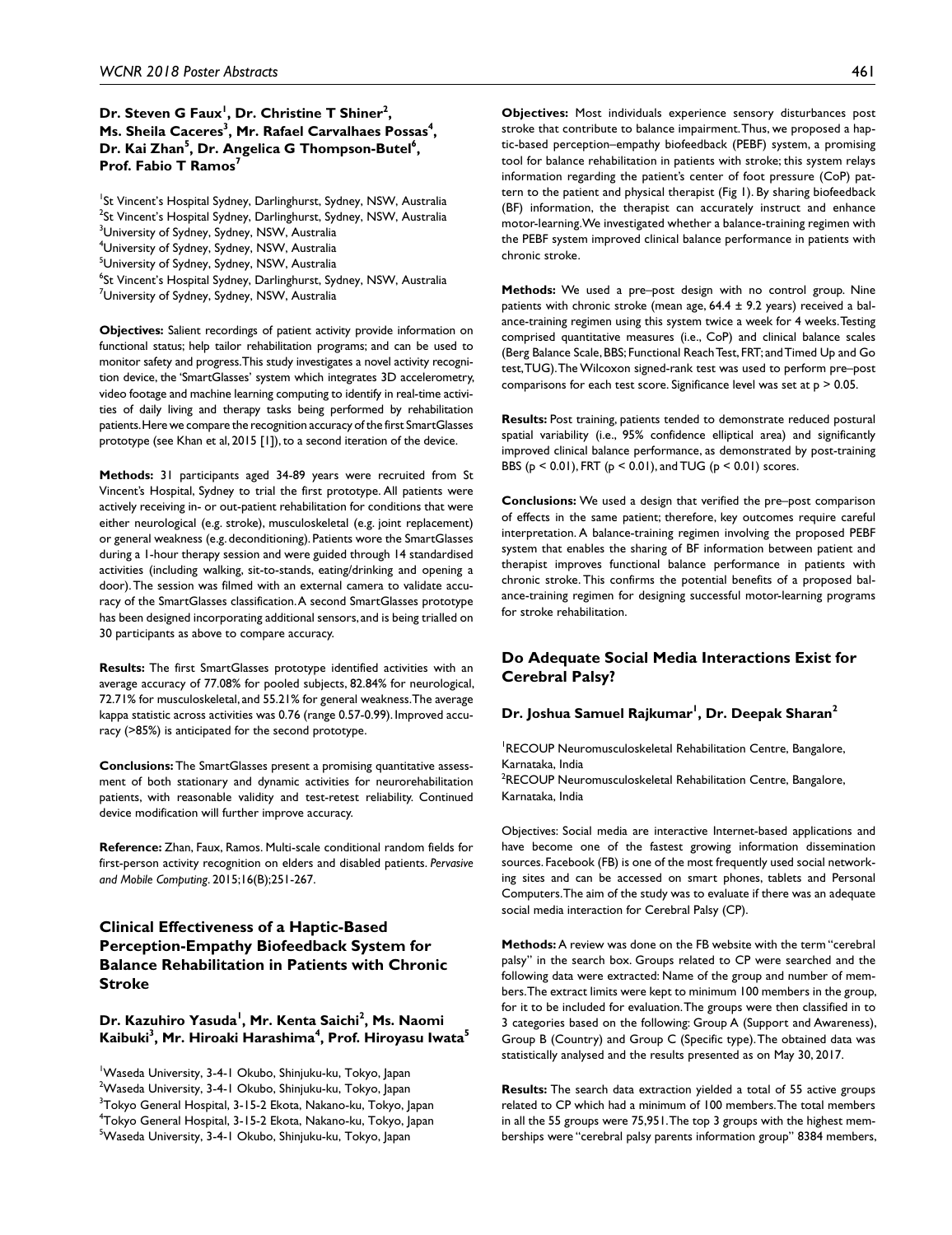followed by "cerebral palsy" 6882 members and "Adults with cerebral palsy advising parents of kids with cerebral palsy" 5409 members. The maximum groups were in Australia followed by UK, New Zealand, Ireland and Indonesia.

**Conclusions:** The FB groups focussing on CP was found to be inadequate compared to its high prevalence rates world-wide. Most active members in the groups were parents, caregivers or friends of persons with CP. Appropriate use of social media interaction with awareness campaigns focussing on specific problems and solutions can be facilitated via FB as the medium of delivery.

# **Influence of Robotics or Lokomat on Psychological Well Being in Patients with Stroke**

### **Ms. Neha Manjunath**

1 Kokilaben Dhirubai Ambani Hospital, Mumbai, Maharashtra, India

**Objectives:** Stroke represents the leading cause of disability among adults in the industrialized world. In recent times, a variety of new rehabilitative strategies beyond conventional physical treatment, including gait training on a treadmill with body weight support, have been proven to be effective in improving walking performancesLokomat has been widely used for gait rehabilitation in several neurological conditions. This form of augmented feedback using robot-assisted gait appears to be a promising way of facilitating gait and physical function, but also of improving psychological and cognitive status.

The objective of the study was to assess the effect of Lokomat on psychological status using Psychological General Well-Being Index (PGWBI) in patients with stroke.

**Methods:** Twenty four hemiparetic patients participated in this study. They were assigned either to the experimental group receiving additional Lokomat training or the control group receiving routine conventional exercise. The Lokomat group underwent active robotic training for twelve sessions (Three sessions per week for four weeks). Each session lasted 30 minutes. A thorough assessment was performed and PGWBI was administered at baseline and post 12 sessions by blinded assessor. Total scores were calculated.

**Results:** On completion of the study, there was statistically significant difference between average scores of both groups. Especially, in terms of mood and psychological well-being, experimental (Lokomat) group showed greater improvement (p<0.05) in PGWBI scores in comparison to scores of control group patients undergoing only conventional therapy.

**Conclusions:** There was a positive effect of additional Lokomat training on psychological well-being in patients with stroke. This may be attributed to the alleviation in attention, mood and motivation along with improved motor outcomes and overall functional status.

# **Touch Screen Smart Tablet Gaming for Improving Fine Motor Skills in Children with Cerebral Palsy**

Dr. Deepak Sharan<sup>'</sup>, Dr. Joshua Samuel Rajkumar<sup>2</sup>, Dr. **Rajarajeshwari Balakrishnan3 , Dr. Mariappan Nagaiah4**

<sup>1</sup>RECOUP Neuromusculoskeletal Rehabilitation Centre, Bangalore, Karnataka, India

<sup>2</sup>RECOUP Neuromusculoskeletal Rehabilitation Centre, Bangalore, Karnataka, India <sup>3</sup>RECOUP Neuromusculoskeletal Rehabilitation Centre, Bangalore, Karnataka, India 4 RECOUP Neuromusculoskeletal Rehabilitation Centre, Bangalore, Karnataka, India

**Objectives:** Recent developments liketouch screen hand held devices canprovide a playful, motivating tool for training the impaired upper extremity in cerebral palsy (CP). This study investigated the effectiveness of pre programmed touch screen smart tablet gaming device (STGD) as a therapeutic intervention on fine motor skills in persons with CP.

**Methods:** The STGD utilised android based game applications on a touch screen based input method for use with the affected hand. 70 individuals with CP aged between 4 to 15 years were randomly divided into two groups. Group A (n=35) received the STGD along with the conventional hand function training (CHFT) and Group B (n=35) received only CHFT. All participants received 1 hour of CHFT and children in Group A played a set of 5 games (from 10 game choices) on the touch screen supervised by caregivers for a minimum of 60 minutes a day, 6 times a week for 6 weeks. Box and block test (BBT), Nine-hole peg test (NHP) and House functional classification (HFC) were the primary outcome measures. Other data like demographics, clinical measures, activity log,and game statistics were also collected.

**Results:** Group Ashowed significant difference in thescores of BBT (p<0.01), NHP (p<0.01) and HFC (P<0.05)compared to group B.It was also observed that the game scores improved as the improvements were seen in the outcomes. The obtained outcomes were maintained at 1 and 3 months follow up analysis also.

**Conclusions:** Pre-programmed touch screen gaming therapy can be included in thehand functionrehabilitation programme in CP to improve fine motor activities. Modern smartphones can be used as a therapeutic tool under the supervision of the parents or caregivers for CP as most of the individuals with CP felt motivated to use it compared to the regular exercise protocols.

### **3D Instrumented Gait Analysis in the Management of Neurogenic Gait Disorder**

### Dr. Navita Purohit<sup>I</sup>, Dr. Abhishek Srivastav<sup>2</sup>

1 Kokilaben Dhirubhai Ambani Hospital & Medical Rese, Mumbai, Maharashtra, India  $^{2}$ Kokilaben Dhirubhai Ambani Hospital & Medical Rese, Mumbai, Maharashtra, India

**Objectives:** -

## **Methods: 3D INSTRUMENTED GAIT ANALYSIS**

#### **Results:** -

**Conclusions:** Clinical gait analysis can be observational or instrumented in nature. While observational gait analysis can measure some temporal and spatial parameters of the gait cycle, it does not offer sensitive, reliable, repeatable and valid quantifications of the gait parameters. Hence the birth of the 3D Instrumented Gait Analysis (IGA) laboratory which in addition to measuring temporal and spatial parameters of gait, measures the kinematics, kinetics and dynamic EMG of relevant gait-specific musclejoint mechanisms. The 3D Instrumented Gait analysis system consist of simultaneous data acquisition and analysis of these four components: six infra red optical cameras capturing human motion in space, 16 channel telemetric EMG representing muscle activity, 2 force plates measuring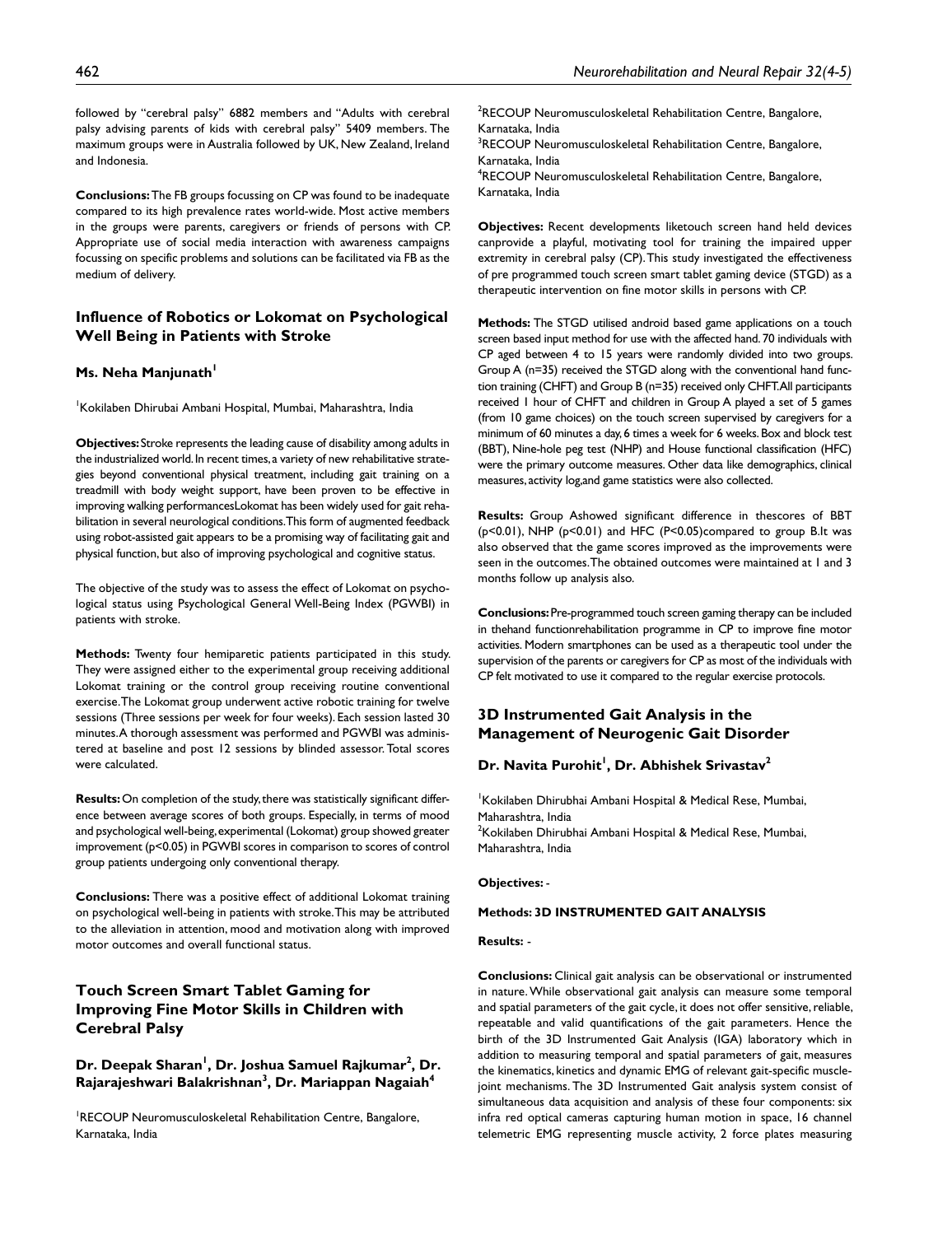joint angles and forces, and 2 video cameras capturing video in sagittal and coronal plane. The analysis helps in diagnosing abnormal gait and movement patterns, to understand the pathology of gait, evaluating underlying causes and helps in targeting treatment strategies and corrective action like targeting muscles for botulinum toxin injections and aids in surgical planning, rational prescription of orthotic devices, and in this era of evidence based medicine to have an evidence of the efficacy of our intervention. Gait analysis is useful for patients with neurological illness like stroke, Parkinson's disease, traumatic brain injury, ataxia or orthopaedic problems like spastic cerebral palsy, amputation and arthritis. Motion analysis is utilised in sports rehabilitation for throwing, bowling or kicking analysis. Reviewing the current literature evidence for instrumented gait analysis amongst various pathological states especially in children with cerebral palsy suggest that it helps in identifying muscles for intervention and surgical procedures, delays and reduces the frequency of surgical procedures with higher positive outcomes, helps in diagnosing normal pressure hydrocephalus, improved efficacy of the botulinum toxin injections.

## **Design of Virtual Reality-Based Intelligent Rehabilitation Evaluation System on Upper Limb**

### Dr. Junhua Wang<sup>1</sup>

1 Guangdong Second TCM Hospital, Guangzhou, Guangdong, China

**Objectives:** To provide a set of intelligent rehabilitation evaluation system for the patients with upper limb hemiplegia.

**Methods:** Combining with the current upper limb rehabilitation training technology, through the design of an upper limb rehabilitation training platform, and using c #, visual studio 2013 integrated development environment and SQL SERVER 2005 to establish a database, a virtual realitybased upper limb intelligent rehabilitation assessment system which contains accurate upper limb rehabilitation training technology is built

#### **Results:**

- 1. The parameters of rehabilitation training can be accurately controlled and recorded.
- 2. The manual scale assessment and equipment automatic evaluation complement each other, and comprehensively assess the functional status of the upper limbs.
- 3. The rich chart report is generated automatically at the end of each training.
- 4. In the training process, the training performance will be feedback immediately.
- 5. The training results of different time have automatic analysis and comparison function.

**Conclusions:** The upper limb rehabilitation evaluation system can realize the intelligence of rehabilitation evaluation and implement instant feedback combined with virtual reality.

# **Robotic Intervention and Occupational Therapy Rehabilitation in Stroke: A Case Study**

### **Dr. Vidhya Depgunde1 , Dr. Deepti Ramchandra Kamble2**

<sup>1</sup>C210, Shree Hari Society, Sector 23, Juinagar, Navi Mumbai, Maharashtra, India-400706  $^{2}$ Kokilaben Dhirubhai Ambani Hospital, Mumbai, Maharashtra, India

**Objectives:** To study the effect of robotic training in occupational therapy treatment continuum.

**Methods:** 16 year old stroke survivor resulting from Fronto-tempoparietal bleed was recruited from inpatient population at the rehabilitation centre in Kokilaben Dhirubai Ambani Hospital. The study design was prepost intervention.

The Armeo spring was utilized to train the affected upper limb. It has 6 degree of freedom. Orthosis without robotic actuators, a so called passive system the adjustable mechanical arm allows variable levels of gravity support by means of a spring mechanism. The orthosis also includes a hand grip pressure sensor.

Robotic therapy was provided for 6 days per week each session lasting for 40 minutes along with conventional occupational therapy twice daily for 6 days a week, each session lasting for 30 minutes. The outcome measure includes Barthel Index score, Fugl- Meyer, and Trunk Impairment Scale.

**Conclusions:** Robotic assisted therapy improves motor function in stroke patients. It can be used as an additional therapeutic intervention in combination with the conventional rehabilitation therapies to improve strength and coordination.

# **The Use of Social Assistive Humanoids in Augmenting Therapy for Children with Cerebral Palsy: A Pilot Study**

# Dr. Fazah Akhtar Hanapiah<sup>I</sup>, Mrs. Norjasween Abdul Malik<sup>2</sup>, Mrs. Rabiatul Adawiah Abdul Rahman<sup>3</sup>, Mrs. **Husna Hassan Basri4**

1 Faculty Of Medicine, Universiti Teknologi Mara, Sungai Buloh, Selangor, Malaysia

 $^{\rm 2}$ Universiti Teknologi Mara, Shah Alam, Selangor, Malaysia <sup>3</sup>Universiti Teknologi Mara, Puncak Alam, Selangor, Malaysia 4 Universiti Kebangsaan Malaysia, Bangi, Selangor, Malaysia

**Objectives:** The objective of this pilot study is to investigate the potential use of social robots in therapy for children with cerebral palsy (CP). To measure the potential benefit of using humanoid social robots, validated clinical outcome measures were used.

**Methods:** Two children with CP of different Gross Motor Function Classification System (GMFCS) were chosen. Both children met the inclusion criteria, agreed to participate and were consented by their parents. Child 1 was 9 years old, male with spastic diplegia and GMFCS II. Child 2 was 13 years old, male with spastic quadriplegia and GMFCS IV. Both children underwent four different interactive scenarios that were formulated for children with CP. These scenarios were 5 minutes each, starting with a rapport scenario (robot conversing with the child), sit-to-stand scenario, single leg stand scenario and a final game scenario with ball kicking into a goal.

**Results:** Both children completed the 8-week programme, with weekly exposure. Outcome measures used to assess clinical benefits were the Gross Motor Function Measure (GMFM), Comprehensive Trail Making Test (CTMT) and Timed Up and Go (TUG) test. Both children improved in their scores for TUG. Child 1 improved CTMT scores, but made not in the GMFM. Child 2 improved in GMFM scores, but had no changes seen in CTMT scores. This could be due to the fact that Child 1 was physically better in GM function and had reached a ceiling affect for improvement. Child 1 also had a higher IQ with potentially faster learning curves reflected by the improved CTMT scores. Other observational findings reflected better engagement, willing to immitate the humanoid with good compliance. The humanoid also appeared to encourage joint attention between the therapist and child.

**Conclusions:** The pilot study showed promising results in the benefits of humanoid as an augment with conventional rehabilitation.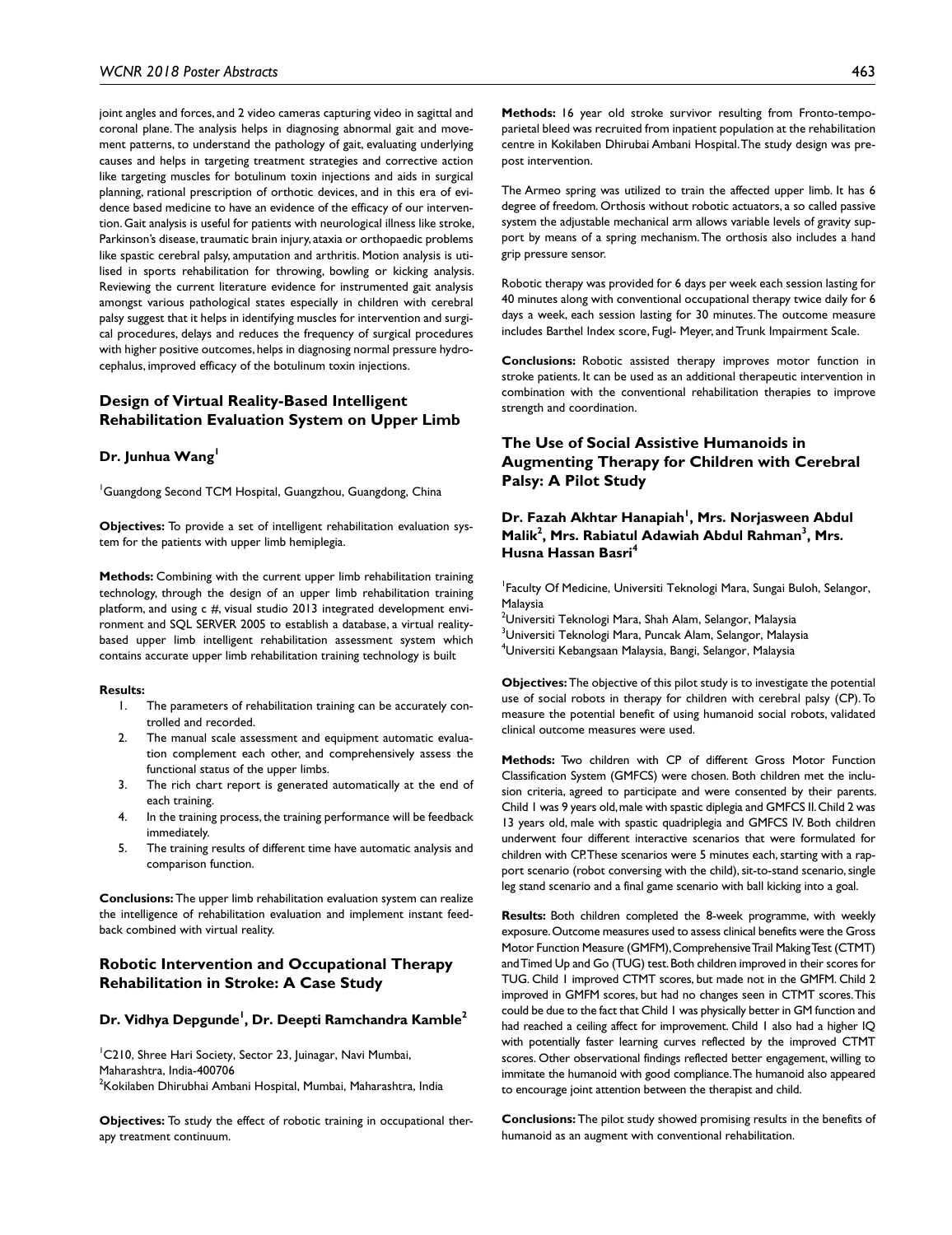# **Trial of Recreation with Humanoid Robot for Frail Older Adults**

## **Ms. Eiko Takano<sup>1</sup>, Dr. Aiko Osawa<sup>2</sup>, Mr. Keita Aimoto<sup>3</sup>, Mrs. Ikue Ueda4 , Mr. Naoki Itoh5 , Prof. Izumi Kondo6**

<sup>1</sup>National Center for Geriatrics and Gerontology, Obu, Aichi, Japan <sup>2</sup>National Center for Geriatrics and Gerontology, Obu, Aichi, Japan  $3$ National Center for Geriatrics and Gerontology, Obu, Aichi, Japan <sup>4</sup>National Center for Geriatrics and Gerontology, Obu, Aichi, Japan <sup>5</sup>National Center for Geriatrics and Gerontology, Obu, Aichi, Japan 6 National Center for Geriatrics and Gerontology, Obu, Aichi, Japan

**Objectives:** It is necessary to utilize a robotics in the medical and welfare facilities because the Japanese population is rapidly aging. The object of this study was to determine the effect of the recreation with humanoid robot on frail older adults.

**Methods:** Subjects were 29 frail older adults (12 men, 17 women; mean age,  $84.6 \pm 6.6$  years) who made use of the outpatient rehabilitation once or twice a week. In the first four weeks, subjects participated in the conventional recreation for 45 minutes at the outpatient rehabilitation. Next four weeks, they participated in the robot recreation. We checked the change of their physical and cognitive function before and after these recreations. The outcome measures were the lower limb circumferences, grip power, the 5m-timed gait test, the mini-mental state examination and the number of vegetables recall. In addition, we investigated the impression for the robot using the visual analogue scale before and after the robot recreation: resistances, friendships, interests and satisfactions. Also, we examined a level of time to spare and needs of robot for 11 staffs after the robot recreation.

**Results:** In these functions, there were no significant differences between the robot and the conventional recreation. Subjects' impression improved after the robot recreation (. The level of time to spare was 8.0 10cm, and needs was 7.6 10cm.

**Conclusions:** By using the robot, frail older adults' impression for the robot became more positive, and the staffs were able to have time to spare. In the future, we are going to determine the effect of the humanoid robot for frail older adults for longer periods.

Is the abstract presented earlier?: Yes

# **Bone Marrow Derived Neural Progenitor Cells Tranplantation Promoting Neurogenesis of Brain Injury Rats**

### **Dr. Wenfang Bai1 , Dr. Mingsheng Zhang2**

1 Guangdong academy of medical science/Guangdong general hospital, Guangzhou, Guangdong, China

 $^2$ Guangdong academy of medical science/Guangdong general hospital, Guangzhou, Guangdong, China

**Objectives:** To search for the evidences about bone marrow derived neurons can long-term survival in the brain injury rats, and participate in nerve regeneration of brain damage.

**Methods:** According we published methods to acquire BM-NPCs and identify. Building brain injury rat models randomly devided into cell group (n=20) and control group (n=20). After 7 days cell group rats were injected with 10 ul (1 million) BM-NPCs labeled by CD-Dil to injury area through

the micro syringe, meanwhile, control group rats were injected with medium under the same contidions. Movement function Wayne clark test and grooming test were respectively carried out after cell transplantation of 1 d, 3 d, 7 d and 30 d and 60 d. At the same time, 7 d, 30 d, 60 d and 90 d after transplantation, brain tissue pathological conditions were detected. Immunofluorescence test analayzed CM-Dil<sup>+</sup> BM-NPCs migration in brain injury and nerve cell differentiation by NeuN and GFAP markers .

**Results:** The CM-Dil+ labeled BM-NPCs were transplanted into injury area, CM-Dil+ NeuN cells did not find after transplantation for 7 d. Transplantation for 30 d, brain damage tissue was around GFAP positive astrocytes, and some astrocytes were CM-Dil+ cells. In the region of the hippocampus and cerebral cortex neurons, some CM-Dil+ cells did find aslopositive expression for NeuN. After 90 days, cell group was still visible CM-Dil+ NeuN cells, which integrated with normal nerve cells in brain damage erea. Transplantation for 3 d, 7 d, 30 d, 60 d, Wayne clark and grooming score results had significant ( $P < 0.05$ ), cell group had better functional recovery.

**Conclusions:** The bone marrow derived neurons can integrate into damage brain and participate in nerve regeneration. BM-NPCs transplantation can promote limb motor function recovery of brain injury rats.

### **Massive Traumatic Brain Injury: Does it Improve?**

### Dr. Tushar Sonawane<sup>l</sup>, Dr. Abhishek Srivastava<sup>2</sup>, Dr. **Navita Purohit<sup>3</sup>**

1 Kokilaben Dhirubhai Ambani Hospital & Medical Rese, Mumbai, Maharashtra, India  $^{2}$ Kokilaben Dhirubhai Ambani Hospital & Medical Rese, Mumbai, Maharashtra, India  $3$ Kokilaben Dhirubhai Ambani Hospital & Medical Rese, Mumbai, Maharashtra, India

### **Objectives: The role of comprehensive neurological rehabilitation IN IMPROVEMENT OF MASSIVE TRAUMATIC BRAIN INJURY**

**Methods:** comprehensive neurological rehabilitation

**Results:** significant neurologically and functional recovery

**Conclusions:** Traumatic brain injury (TBI) occurs when an external force traumatically injures the brain. It is a major cause of death and disability worldwide, especially in children and young adults. TBI can cause a host of physical, cognitive, social, emotional, and behavioral effects, and outcome can range from complete recovery to permanent disability or death. This presentation describes the case of a 30 years old young male who suffered from severe traumatic brain injury requiring decompressive surgery and had very poor neurological recovery for first 3-4 months. This case highlights the role of comprehensive neurological rehabilitation which resulted in significant neurologically and functional recovery

# **Role of Hyperbaric Oxygen Therapy in Traumatic Brain Injuries and Post Traumatic Brain Neurorehabilatation**

## **Dr. Laxmikant Bhople1 , Dr. Vernon Velho2**

<sup>1</sup>J J Hospital, Mumbai, Maharashtra, India

 $^2$ J J Hospital, Mumbai, Maharashtra, India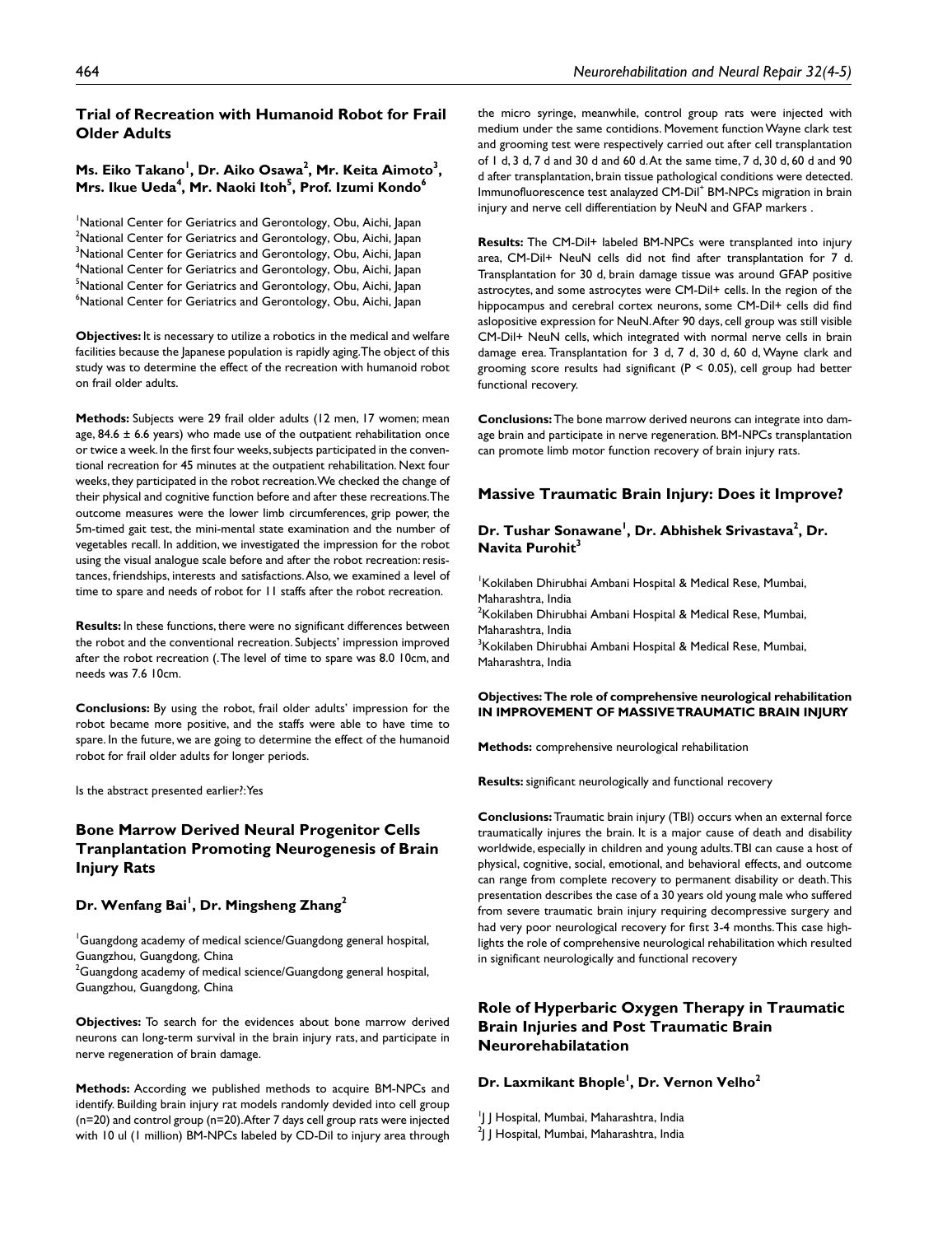#### **Objectives**:

**Introduction:** Hyperbaric Oxygen Therapy (HBOT) is a procedure in which a person is exposed to increased pressure, allowing greater absorption of oxygen throughout the body's tissues.In acute traumatic brain injuries, it is supposed to reduce cerebral edema and improve blood flow in ischemic penumbra. Hence we have studied the response of the patients with traumatic brain injury when subjected to HBOT.

**Aims and objectives:** To study the effects of hyperbaric oxygen therapy in traumatic brain injuries and evaluate its role in neurorehabilitation.

**Materials and Methods:** It was a prospective study including 460 patients with traumatic brain injury.320 patientswere subjected to hyperbaric oxygen therapy and 140 were taken as controls. The HBOT group patients received 10 sessions of HBOT daily for 45 min. Clinical recovery in these patients were assessed and compared with recovery of patients in control group.

**Results: Observation and results–**. Most common age group was 20-40 years with male preponderance.Commonest pathology was extradural hemorrhage followed by Subdural hemorrhage and contusions. Decision for the surgery was taken based on clinical evaluation and CT scan findings.Postoperative patients were started on HBOT after stabilization while nonoperative patients were immediately given HBOT.Significant improvement in GCS and functional outcome was noted in HBOT groupas compared to non HBOT group.Duration of hospital stay also reduced in HBOT group.

**Conclusions:** HBOT does have a role as anadjuvant treatment intraumatic brain injury patients.However more clinical studies are needed to evaluate the effect of HBOT on the outcome.

# **Brain Ultrasonography Findings in Patients with Decompressive Craniectomy for Traumatic Brain Injury Undergoing Rehabilitation**

**Dr. Srikant Venkatakrishnan1 , Dr. Srikant Venkatakrishnan<sup>2</sup> , Dr. Rajalakshmi Hariharan3 , Dr.**  Pavan K Gupta<sup>4</sup>

<sup>1</sup>272, 4th Main, St Bed Layout, Koramangala, Bangalore, Karnataka, India-560034

- <sup>2</sup>St John's Medical College, Bangalore, Karnataka, India <sup>3</sup>St John's Medical College, Bangalore, Karnataka, India
- <sup>4</sup>St John's Medical College, Bangalore, Karnataka, India

**Objectives:** To describe brain ultrasound findings in individuals status post decompressive craniectomy for traumatic brain injury and to correlate lesions detected on sonography with functional outcome measure scores.

**Methods:** Nineteen patients who satisfied the inclusion criteria were included in the study from October 2015 to September 2017. Post operative CT Brain findings were noted, neurological and functional status were documented and monitored serially on a weekly basis till discharge. Bedside brain ultrasound findings were documented at admission and serially on a weekly basis till discharge. The parameters noted on brain ultrasound were; ventricular size, mid-line, focal lesions and brain edema. Comparisons of outcome measure scores ( DRS, RLA,GCS) between individuals with and without a described finding were made.

**Results:** New post operative lesions were detected in 9 (45 %) patients. Ventriculomegaly (5) and hygromas (4 ) were the noted complications. Individuals with ventriculomegaly had poorer scores on the outcome measures at the time of discharge compared to the patients without a new lesion and the differences in the scores were statistically significant

**Conclusions:** Bedside brain ultrasonography was able to detect complications in individuals with traumatic brain injury who underwent decompressive craniectomy. Brain Ultrasonography can be a useful screeninig neuro-imaging tool for physiatrists managing patients with traumatic brain injury.

# **Brain White Matter Abnormalities in Patients with Mild to Moderate Traumatic Brain Injury**

**Dr. Byung-Mo Oh1 , Dr. Han Gil Seo2 , Prof. Eunkyung Kim<sup>3</sup>, Dr. Hyun Haeng Lee<sup>4</sup>, Dr. Seung Hak Lee<sup>5</sup>, Dr. Seung Hong Choi6 , Dr. Roh-Eul Yoo7 , Dr. Won-Sang**  Cho<sup>8</sup>

<sup>1</sup>Seoul National University Hospital, Seoul, Seoul, Korea <sup>2</sup>Seoul National University Hospital, Seoul, Seoul, Korea <sup>3</sup>Seoul National University Hospital, Seoul, Seoul, Korea 4 Seoul National University Hospital, Seoul, Seoul, Korea <sup>5</sup>Seoul National University Hospital, Seoul, Seoul, Korea 6 Seoul National University Hospital, Seoul, Seoul, Korea <sup>7</sup>Seoul National University Hospital, Seoul, Seoul, Korea <sup>8</sup>Seoul National University Hospital, Seoul, Seoul, Korea

**Objectives:** The aim of this study was to examine the altered white matter integrity and connectivity of the mild to moderate traumatic brain injury (TBI) patients using diffusion tensor imaging (DTI) and examine the relationship with the cognitive or physical dysfunctions obtained from the patients.

**Methods:** Fifteen TBI patients (49.±10.5 years) and fifteen age-matched controls underwent structural T1 and DTI (15 distributed orientations) using a 3.0T scanner. Cognitive or balance abilities were measured from the patients. After preprocessing images, diffusion anisotropy measures such as fractional anisotropy (FA), axial diffusivity (AD), and radial diffusivity (RD) were estimated and compared between the groups using tractbased spatial statistics. The correlation coefficient between the diffusion anisotropy measures observed in the given results and the cognitive or balance scores of the patients was estimated. White matter connectivity was defined as the number of white matter streamline reconstructed in each individual, connecting pairs of regions-of-interest based on the automated anatomical labelling template. Group comparison of connectivity was performed using a permutation test.

**Results:** We observed the significantly decreased FA in the left external capsule of the patients. A decreased AD was found in the left cerebellum including middle and inferior cerebellar peduncles and right sagittal stratum. Decreased AD in those regions was significantly correlated with the poor balance performance. An increased AD was observed in the right inferior longitudinal fasciculus, showing significantly positive correlation with the memory performance. The number of reconstructed white matter streamline of the whole brain was not significantly different between the groups but the connection between the left orbital superior frontal and middle temporal areas was significantly increased in the patients.

**Conclusions:** The current results demonstrated the altered white matter integrity associated with the cognitive and balance abilities of the patients and reorganized brain white matter connectivity.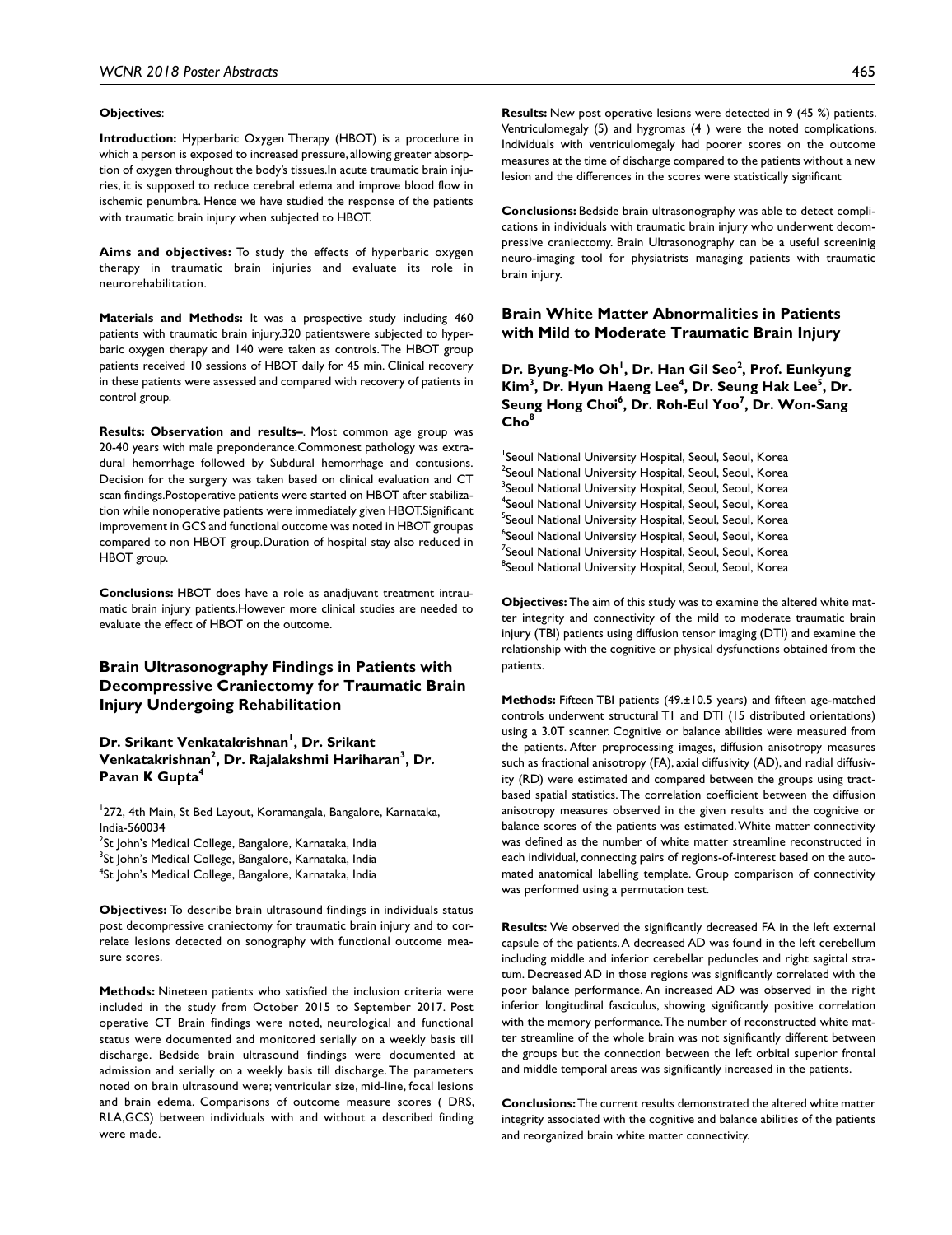# **Clinical Course and Outcome of Cognitive Impairments After Traumatic Brain Injury or Anrurysmal Subarachnoid Haemorrhage**

## Dr. Anna Tölli<sup>!</sup>, Dr. Charlotte Höybye<sup>2</sup>, Dr. Bo-Michael **Bellander3 , Prof. Jörgen Borg4**

1 Karolinska Institutet, Stockholm, Stockholm, Sweden <sup>2</sup>Karolinska Institut, Stockholm, Stockholm, Sweden  $^3$ Karolinska Institutet, Stockholm, Stockholm, Sweden 4 Karolinska Institutet, Stockholm, Stockholm, Sweden

**Objectives:** Cognitive impairments are main causes of disability after moderate or severe traumatic brain injury (TBI) and subarachnoid haemorrhage (SAH), but knowledge on the course and outcome of cognitive impairments after SAH is still incomplete.

The aim of this study was to compare the course and outcome of cognitive impairments during the first year after SAH with matching data from patients with TBI and to explore the relation between cognitive and global function over time.

**Methods:** Adults with moderate and severe TBI or aneurysmal SAH, were evaluated at 3, 6 and 12 months post the event. The Barrow Neurological Institute Screen for Higher Cerebral Functions (BNIS) was used to screen for cognitive impairment and Glasgow Outcome Scale Extended (GOSE) to assess global function.

**Results:** A total of 91 adults, 56 (15 women/41 men) with TBI and 35 (27 women/8 men) with SAH were included. After TBI, 63% scored below cutoff for cognitive dysfunction [T-points < 40 (i.e. <-1SD)] at 3 months, 54% at six months and 36% at 12 months. After SAH, 76% scored below cut-off for cognitive dysfunction at three months, 70% at six months and 59% at 12 months.

BNIS T-scores did not differ significantly at 3, 6 or 12 months. Cognition improved between all-time points in both groups except for between 6 months and 12 months after TBI and the estimated effect of time differed significantly between the diagnostic groups. At 12 months, similar proportions of SAH patients (63%) and TBI patients (62%) had good outcome according to GOSE (GOSE 5-8).

**Conclusions:** Cognitive improvements were similar after TBI and SAH at 3, 6 and 12 months post injury/illness, except for signs of a delayed recovery after SAH. Outcome at 12 months did not differ.

### **The Coma Recovery Scale Modified Score**

# Dr. Matilde Leonardi<sup>1</sup>, Dr. Davide Sattin<sup>2</sup>, Dr. Laura Bartesaghi<sup>3</sup>

<sup>1</sup>Neurological Institute C. Besta IRCCS Foundation, Milan, Italy, Milan, Milan, Italy

 $2$ Neurological Institute C. Besta IRCCS Foundation, Milan, Italy, Milan, Milan, Italy

<sup>3</sup>Neurological Institute C. Besta IRCCS Foundation, Milan, Italy, Milan, Milan, Italy

**Objectives:** For clinicians the differential diagnosis between Vegetative (VS) and Minimally conscious States (MCS) is challenging and the diagnostic error is estimated around 30-40%. The coma recovery scale revised

(CRS-r) is considered the best assessment tool for the evaluation of patients with Disorder of consciousness (DOC), but the original score and the assessment procedure present some limitations: I)patients with the same score may be in VS or MCS and II)there's the underlying assumption that if a patient is able to show higher-level behaviors, he is also able to show lower-level responses. This study aims to present a new assessing method for scoring the items of CRS-r, called CRS-r modified scores (CRS-r MS) and compared it to the original one.

**Methods:** 153 patients were consecutively enrolled in hospital setting from 2011 to 2013. CRS-r MS has been developed in three steps: the extraction of two new indices for CRS-r scoring (called non-cognitively mediated reflexes/behavior and cognitively mediated behavior); the calculation of standardized values of the two new indices and the calculation of the CRS-r modified score. The CRS-r MS score ranges from 0 to 100 and the cutoff value is 8.34.

**Results:** Firstly, the assumption of the standard CRS-r (that is if a patient is able to show higher-level behaviors, he is also able to show lower-level behavior) is refuted, as demonstrated by the inverted method. Secondly, the cutoff value of 8.34 allows to discriminate between VS and MCS diagnosis avoiding the overlap of the scores found in the 32% of the sample.

**Conclusions:** CRS-r MS is a useful evaluation method for the assessment of patients with DOC and for the differential diagnoses between SV and MCS. Moreover, the indication of a cutoff value may help the examiner during the data analysis, avoiding score overlap problem between diagnosis.

## **Inpatient Falls in a Hospital Rehabilitation Department**

### **Dr. Atzmon Atzi Tsur1**

<sup>1</sup>Galilee Medical Center, Nahariya, Galilee, Israel

**Objectives:** To review the various circumstances which may lead to inpatient falls in the rehabilitation department of a general hospital, and fallrelated injuries.

**Methods:** A cohort of 80 fall cases, were involved between the years 2008 and 2012. Group 1 included 41 patients who fell once (mean age 63.2+10.4) and group 2 included 14 patients who fell twice or more (mean age 62.3+7.9). The survey was done between 2008 and 2012. The nursing staff is required by hospital policy to report all falls occurring in the hospital and to record it on a structured form. The data collection was done after hospital discharge. The various data examined were: the illness or injury for which the patients were hospitalized; hour of day the fall occurred; existence of illness or previous injury which may have influenced the occurrence of the fall; the action which caused the fall; location in the hospital where the fall occurred; the injury caused by the fall, if any.

**Results:** There is a liaison between the number of falls and the reason for recovery in the rehabilitation department (Fisher's exact test, p=0.004 2-sided). All patients of group 2 were recovered for rehabilitation due to cerebral or brainstem lesion (Chi square test, p

**Conclusions:** Recent cerebral disease constitutes the most frequent risk factor for falls in patients during hospitalization in the Rehabilitation Department. Those same patients tend to fall while bearing weight on both legs.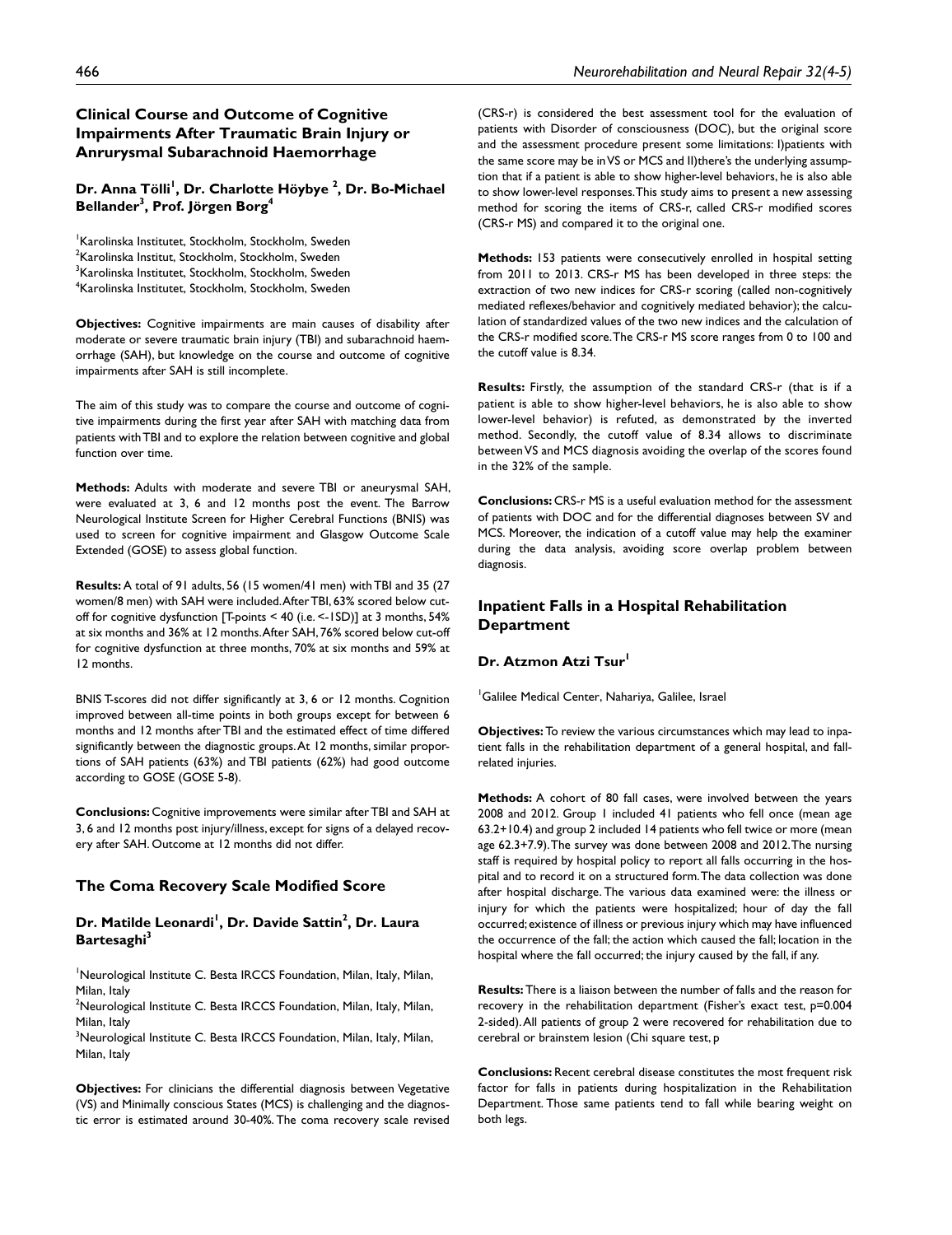# **Knowledge of Healthcare Providers in Managing Challenging Behaviours After Acquired Brain Injury in a Developing Country**

### **Dr. Intan Sabrina Mohamad**

<sup>1</sup>Hospital Rehabilitasi Cheras, Kuala Lumpur, Federal Territory, Malaysia

**Objectives:** This study aims to explore the knowledge of healthcare providers in managing challenging behaviours after acquired brain injury (ABI).

**Methods:** A self-administered pre-post test questionnaire was given to the participants of a two-day course on *Managing Challenging Behaviours After Acquired Brain Injury* on 8 and 9 June 2017 at Hospital Rehabilitasi Cheras, Kuala Lumpur. The test consisted of 10 true or false statements on various aspects of communication techniques, de-escalation of tense situations, coping strategies, non-adherence to therapy and strategies to manage a spectrum of challenging behaviours. Participants were given a series of lectures on ABI followed by role-playing workshops after the pre-test. The same questions were administered at the end of the course. The data was analysed using Microsoft Excel Version 2010.

**Results:** A total of 126 healthcare providers attended the course and 90 (71.4%) responders completed the questionnaire. The participants comprised 55.6% nurses, 11.9 % doctors, 10.3% therapists, 17.6% allied healthcare workers and 5.6% administrative staff. Participants showed the highest improvement in correct post-test answers in: managing ABI patients with sexual behaviours (24.5%), followed by alternative communication techniques, managing non-adherence to therapy and onset of emotional and behavioural issues after ABI (6.7% respectively). Participants showed a decline in correct post-test answers in: techniques to handle aggressive and angry ABI patients (7.8%) and causes of non-adherence to therapy (1.2%).

**Conclusions:** Healthcare providers showed marked improvement in the knowledge of managing sexual behaviours after ABI but require more training in handling aggressive and angry ABI patients and exploring the causes of non-adherence to therapy.

# **Understanding Demographic Variables of Traumatic Brain Injury Patients Admitted to an Indian Post Hospital Inpatient Rehabilitation Center: Road to Recovery**

Dr. Vijay Janagama<sup>l</sup>, Dr. Phani Sagi<sup>2</sup>, Ms. Sunanda **Kandiraju3 , Ms. Sheila Addanki4**

<sup>1</sup>Suvitas Holistic Health Care Pvt Ltd, Hyderabad, Telangana, India <sup>2</sup>Suvitas Holistic Health Care Pvt Ltd, Hyderabad, Telangana, India <sup>3</sup>Suvitas Holistic Health Care Pvt Ltd, Hyderabad, Telangana, India 4 Suvitas Holistic Health Care Pvt Ltd, Hyderabad, Telangana, India

**Objectives:** To evaluate demographic data of Traumatic Brain Injury patients admitted to an Indian post hospital inpatient rehabilitation unit.

**Methods:** We have collected data from patients admitted to our inpatient rehabilitation center in Hyderabad, India. Total 48 patients underwent comprehensive inpatient rehabilitation program from the period of July 2015 to March 2017 (20 Months).

**Results:** The mean age of patients was 40.6 (SD= 15.9). 89.6% were male and 10.4% were females. 22.9% patients were retired, while 54.2% were employed and 20.8% were still students. Out of the 48 patients, 52.1% of them had other comorbid conditions. Medical comorbidities included hypertension (10.4%), type 2 diabetes mellitus (29.2%), overweight (2.1%), tobacco use (8.3%), alcohol consumption (20.8%). It was also found that 50% of the patients had post trauma behavioral disturbances and 37.5% of the patients had post trauma emotional disturbances. On admission, 72.9% of patients needed artificial feeding and 43.8% had tracheostomy and 87.5% had urinary catheter.

**Conclusions:** With increasing incidence of traumatic brain injuries due to road traffic accidents and falls in India there is significant burden of number of disability adjusted life years. Critical understanding of demographic variables will pave the way for preventive steps and cost-effective rehabilitation care services to improve outcomes and quality of life.

# **Exploring the Outcomes in Hypoxic Brain Injury Following Out of Hospital Cardiac Arrest**

### **Dr. Ramesh Munjal<sup>I</sup>, Dr. Han Yin<sup>2</sup>, Dr. Muhammed Khan<sup>3</sup>**

<sup>1</sup>Sheffield teaching hospitals, Sheffield, South Yorkshire, United Kingdom  $^2$ Sheffield teaching hospitals, Sheffield, South Yorkshire, United Kingdom  $^3$ Sheffield teaching hospitals, Sheffield, South Yorklshire, United Kingdom

**Objectives:** Hypoxic brain injury (HBI) following out of hospital cardiac arrest is becoming more common due to the increasing numbers of survivors. This is due to several factors like efficient ambulance services and paramedic training, intensive care units and availability of defibrillators.

The inpatient stay is often prolonged and outcome is generally considered poor. The objective of this study was to find out what is the actual outcome following neuro- rehabilitation.

**Methods:** Retrospective analysis of clinical notes, family reviews, therapy interventions, discharge summaries and radiological investigations of all patients admitted to the Neuro-rehabilitation centre, Northern General hospital, between December 2007 and March 2015 was undertaken.

### **Results:**

Fifteen (12 male and 3 female) patients were considered suitable for multidisciplinary rehabilitation.

- 1. 9 patients had HBI due to ventricular tachycardia or fibrillation. 4 patients had asystole. One patient had unspecified cardiac arrest.
- 2. Duration of Cardiopulmonary resuscitation before return of spontaneous circulation was more than 20 minutes in 5 patients, 10-20 minutes in 4 patients and less than 10 minutes in one patient and in the remaining it was not possible to ascertain from records.
- 3. 0nly 7 patients had MRI brain out of which 3 showed global hypoxic changes, one increased cortical signal, 2 no significant abnormality and one was done outside Sheffield with no report.
- 4. Mean hospital stay was 126.2 days.
- 5. FIM/FAM Motor score mean on admission=76 versus 94.5 on discharge. SD=32.24 versus 30.27. Cognitive score means: admission= 40.5, discharge=66. SD, admission=17.07 versus 23.31 on discharge
- 6. Discharge destination: 11 went home, 3 went to a care home and one died.

#### **Conclusions:**

- 1. We were surprised that 73 % were discharged home.
- 2. Length of stay was similar to other severe brain injuries.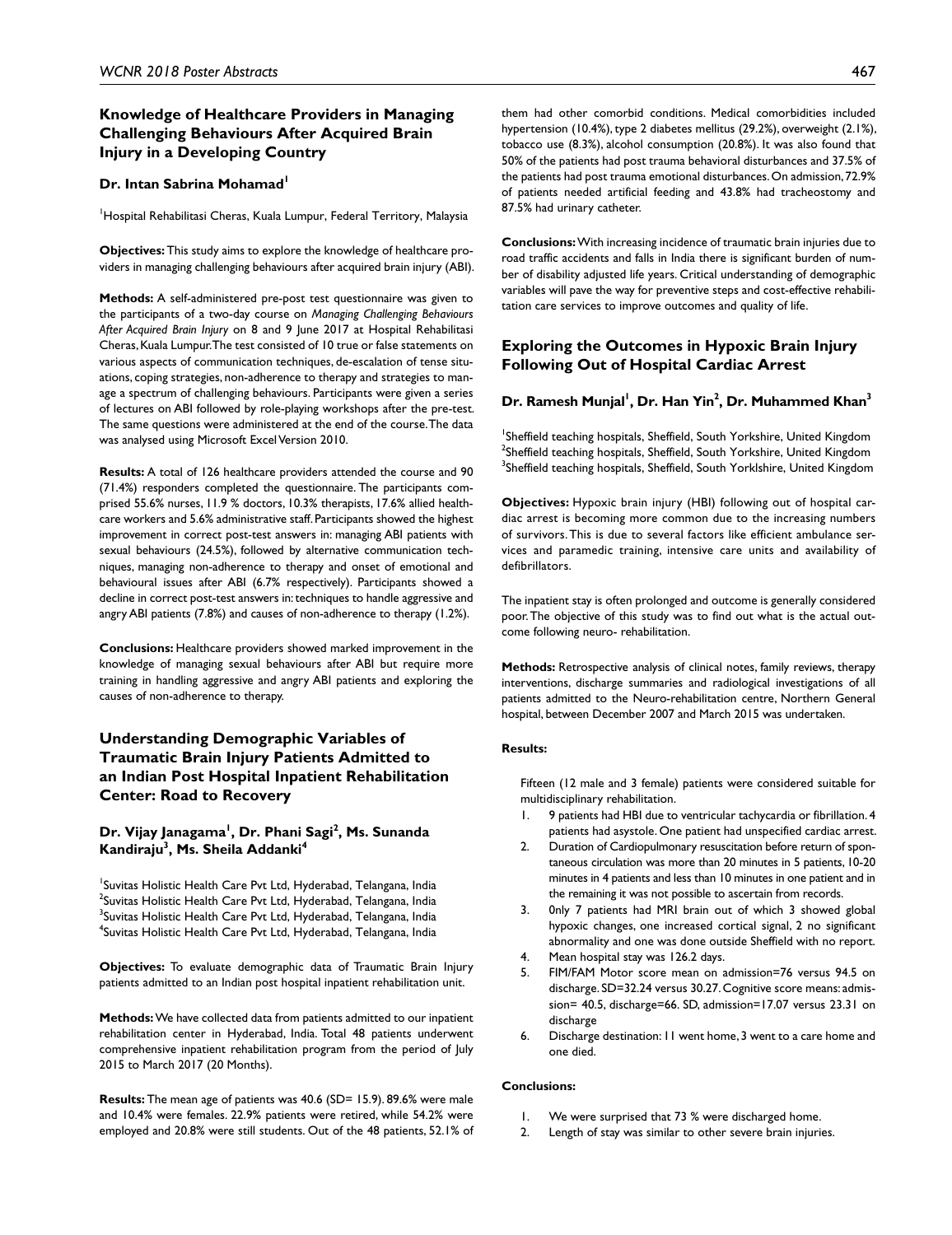3. There was significant improvement in motor and cognitive function following specialised rehabilitation.

# **"How Many People in My House?": Family Members Experiences of Intensive Domiciliary Community Care Following Brain Injury**

### **Ms. Sonja M Soeterik<sup>I</sup>, Ms. Erika Turner<sup>2</sup>**

<sup>1</sup>Neurolink Psychology, London, England, United Kingdom  $^2$ SweetTree Home Care Services, London, England, United Kingdom

**Objectives:** Whilst it has long been established that cognitive, physical and neurobehavioural changes in the person with the brain injury has a wider effect on their family, little has been studied on how the person with a brain injury's professional team involvement can also impact on the lives of the wider family. As pressure builds for shorter periods of inpatient neuro-rehabilitation, many people after brain injury will continue to require intensive community care in their own homes from professional rehabilitation support workers. For their families, living alongside the professional team who know vast amounts and deeply personal information about the whole family and who may have different cultural values and beliefs, this can create unforeseen challenges. The present study seeks to explore what is it like to live with someone who needs professional support and the impact of this on the life of the wider family.

**Methods:** Participants were purposively recruited females, who lived with a family member with a brain injury and required intensive professional domiciliary community care following discharge from inpatient neuro-rehabilitation.

Data collected using semi-structured interviews and was analysed using Interpretative Phenomenological Analysis (IPA).

Ethical approval was granted from the National Social Care Research Ethics Committee, England.

**Results:** Themes identified via IPA were group into super ordinate themes, this will be discussed.

**Conclusions:** Taking a wider perspective of rehabilitation that involves a systemic approach that includes the injured persons wider networks is important. This study indicates that professionals involvement whilst necessary for the injured person, create additional intrusive and ongoing challenges for the family members.

A practical guide for families faced with similar situations will be discussed and a range of considerations and strategies for professionals to use to maximize the experience of intensive domiciliary care provision for the whole family will be described.

# **Ankle Plantarflexor Spasticity is not Differentially Disabling for Those Who are Weak Following Traumatic Brain Injury**

Dr. Gavin Williams<sup>1</sup>, Mrs. Megan Banky<sup>2</sup>, Dr. Dean **McKenzie3 , Prof. John Olver 4**

1 Epworth Healthcare & University of Melbourne, Melbourne, Victoria, Australia

 $^2$ Epworth Healthcare, Melbourne, Victoria, Australia

 $^3$ Epworth Healthcare, Melbourne, Victoria, Australia 4 Epworth Healthcare, Melbourne, Victoria, Australia

**Objectives:** The main aim of this study was to determine whether the presence of distal lower-limb spasticity had a greater impact on mobility for those who had greater levels of muscle paresis following traumatic brain injury (TBI).

**Methods:** This was a cross-sectional cohort study of convenience of 75 people attending physiotherapy for mobility limitations following TBI. All participants had sustained a moderate severe TBI and were grouped according to the presence or absence of ankle plantarflexor spasticity for comparison.

**Results:** The primary outcome measure for mobility was self-selected walking speed and the primary outcome measure for muscle strength was hand-held dynamometry. Secondary outcome measures for mobility and muscle strength were the High-level Mobility Assessment Tool (HiMAT) and ankle power generation (APG) at push-off. Spasticity was quantified with the Modified Tardieu scale. Participants with ankle plantarflexor spasticity (Group 2) had slower self-selected walking speeds (*p* < .05). There was no statistically significant effect for Group and plantarflexor strength  $(p = .81)$ .

**Conclusions:** Although participants with ankle plantarflexor spasticity walked significantly slower than those without, the presence of ankle plantarflexor spasticity did not lead to greater mobility limitations for those who were weak.

# **Assessment of Kinematics Using the Low-Cost**  Microsoft Kinect<sup>™</sup>: Reliability and Validity in **People with Acquired Brain Injury**

# Dr. Gavin Williams<sup>1</sup>, Ms. Michelle Beth Kahn<sup>2</sup>, Dr. Ross Clark<sup>3</sup>, Dr. Benjamin Mentiplay<sup>4</sup>, Dr. Kelly Bower<sup>5</sup>, Prof. **John Olver6 , Mrs. Megan Banky 7**

1 Epworth Healthcare, 89 Bridge Road, Richmond 3121, Melbourne Australia, Melbourne, Victoria, Australia-3121 <sup>2</sup>Melbourne, Vic, Australia <sup>3</sup>Usc Australia, Sunshine Coast, Queensland, Australia 4 Epworth Healthcare And Usc Australia, Melbourne, Victoria, Australia <sup>5</sup>Usc Australia And Epworth Healthcare, Sunshine Coast And Melbourne, Queensland & Melbourne, Australia 6 Epworth Healthcare And Monash University, Melbourne, Vic, Australia  ${\rm ^7}$ Epworth Healthcare, Melbourne, Vic, Australia

**Objectives:** To establish the test-retest reliability and concurrent validity of the low-cost Microsoft Kinect compared to the criterion-reference three-dimensional motion analysis for quantifying upper and lower limb kinematics during gait in people with acquired brain injury.

**Methods:** This was an observational study where twenty people with chronic acquired brain injury with gait abnormalities and upper limb associated reactions were recruited. All participants underwent gait analysis with an Optitrack three-dimensional motion analysis system and the Kinect on two testing occasions, one-week apart. Four trials at selfselected walking speed were recorded. Mean, standard deviation, maximum, minimum and total joint range of motion were captured for the upper and lower limb joint axes. Correlation coefficients reported the association between the two systems for concurrent validity and between sessions for the Microsoft Kinect's test-retest reliability.

**Results:** The Kinect displayed excellent concurrent validity (r > 0.7) to the Optitrack for shoulder flexion range of motion, shoulder abduction mean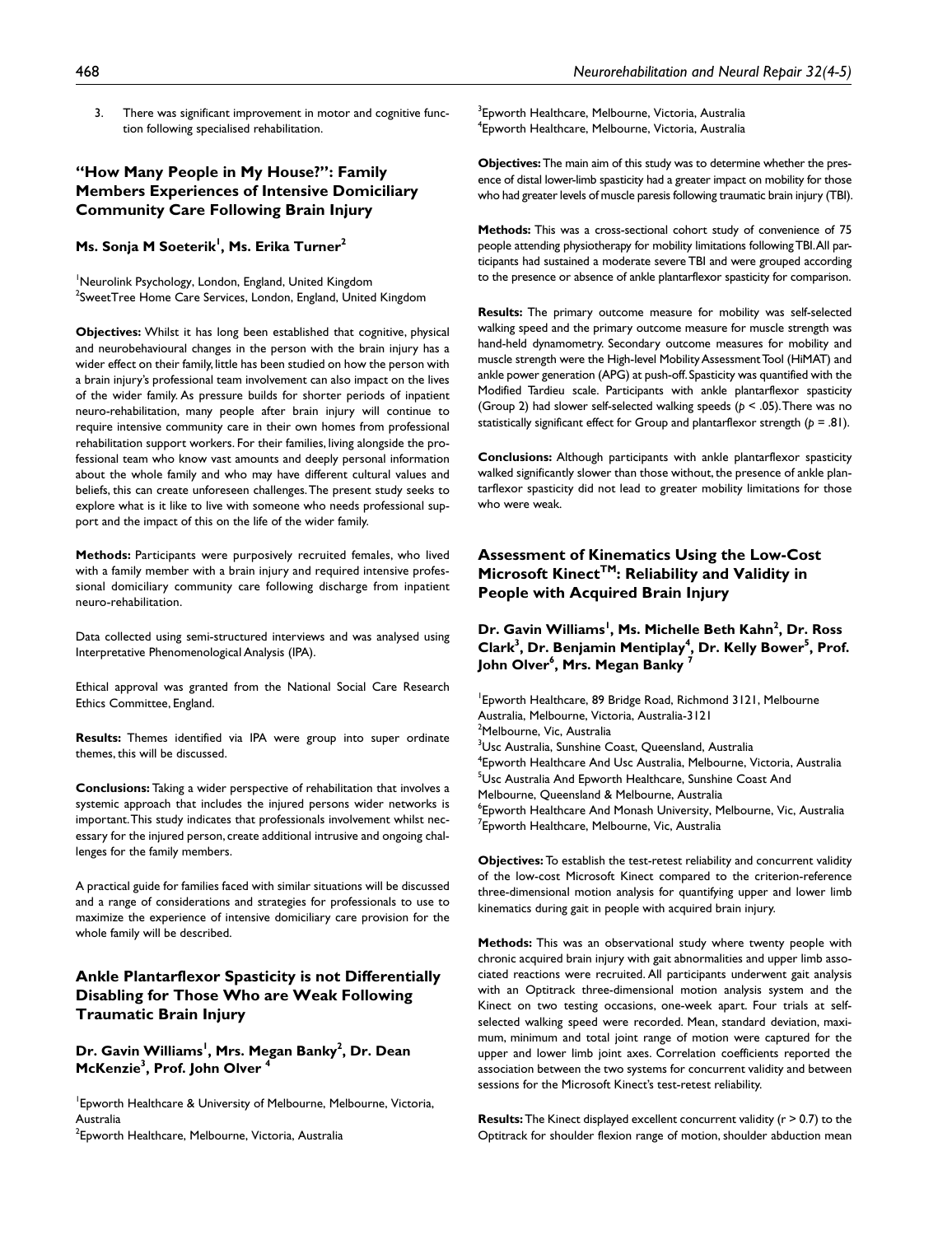and maximum, elbow flexion maximum, hip flexion maximum and all measures of knee flexion for the affected limbs. The Kinect displayed excellent test-retest reliability ( $r > 0.8$ ) for all upper and lower limb joint axes.

#### **Conclusions:**

- The Microsoft Kinect<sup>TM</sup> is a low-cost, three-dimensional, depthsensing camera, originally developed for the Xbox. It is portable and cheap with reduced set-up and analysis burden.
- The Kinect displays promising concurrent validity to three-dimensional motion analysis for key kinematic variables for upper limb associated
- Kinect is highly reliable
- The Kinect may provide a valuable clinical tool to simply and objectively measure gait
- Investigation into the Kinect's responsiveness is warranted
- The Kinect is unable to capture forearm, wrist and ankle joint data

#### **Ethics:**

EPWORTH HREC #648-14 USC AUSTRALIAN HREC S/17/1006

### **Depression 1 Year After TBI; The SHEFBIT Cohort**

## Dr. Rajiv Singh<sup>1</sup>, Dr. Suzanne Mason<sup>2</sup>, Dr. Fiona Lecky<sup>3</sup>, Dr. Jeremy Dawson<sup>4</sup>, Dr. Saurabh Sinha<sup>5</sup>

<sup>1</sup>Sheffield Teaching Hospitals, Sheffield, United Kingdom

<sup>2</sup>School of Health and Related Research (ScHARR) University of Sheffield S1 4DA, Sheffield, United Kingdom

<sup>3</sup>School of Health and Related Research (ScHARR) University of Sheffield S1 4DA, Sheffield, United Kingdom

4 Sheffield University Management School, Conduit Road, Sheffield, United Kingdom

<sup>5</sup>Sheffield Teaching Hospitals, Sheffield, United Kingdom

#### **Objectives**:

**Background:** depression is common after traumatic brain injury(TBI) and associated with worse functional and psychosocial outcomes. However, there remains considerable uncertainty over the exact prevalence of the condition.

**Aims:** assess the prevalence of post-TBI depression and its changes over 1 year.

**Methods:** a prospective cohort of TBI admissions to a teaching hospital emergency department over two years. Minimal exclusions were applied in order to recruit a representative TBI population who were then assessed in a specialist brain injury clinic at ten weeks and at one year post injury. Depression was recorded with a HADS (Hospital Anxiety and Depression Scale) Demographic and injury features were also examined for possible association with depression.

**Results:** 774 individuals were recruited of whom 690 attended one year follow-up and 38 had died. Only 6% of the cohort was lost to follow-up after one year. The prevalence of depression at ten weeks was 56.3% [95% CI 52.8-59.8] and at one year 41.2% [95% CI 37.6-44.9]

A multivariable analysis identified the independent predictors of depression; at ten weeks these were TBI severity, abnormal CT scan, past psychiatric history, alcohol intoxication, female gender and non-white ethnicity. At one year, predictors were; abnormal CT scan, past psychiatric history, alcohol intoxication and female gender. TBI severity was no longer significant. Injury aetiology, social isolation, age, length of stay and medical comorbidity were not associated with depression risk.

**Conclusions:** The prevalence of depression remains high at 1 year. Features related to the injury itself, such as TBI severity, may become less significant in the long-term outcome. It is possible that psychosocial features e.g. personality and coping mechanisms are more important in determining long term outcome than injury features such as severity and aetiology. Some population features have been identified that may allow targeting of susceptible populations.

# **Depression, Burden and Satisfaction with Life in Caregivers of Children Suffering Traumatic Brain Injury Three Months After Injury**

## **Dr. Juan Carlos Arango-Lasprilla<sup>l</sup>, Mrs. Laiene** Olabarrieta Landa<sup>2</sup>, Mrs. Itziar Benito-sánchez<sup>3</sup>, Mrs. **Daniela Ramos-Usuga4 , Mr. Edgar Ricardo Valdivia Tagarife<sup>5</sup> , Dr. Teresita Villaseñor6**

<sup>1</sup>IKERBASQUE. Basque Foundation for Science., Bilbao, Basque country, Spain

 $^{2}$ University of Deusto, Bilbao, Basque country, Spain  $^3$ University of Alicante, Alicante, Valencia, Spain

4 University of Almeria, Almeria, Andalucia, Spain

<sup>5</sup>Instituto Vocacional Enrique Díaz de León, Guadalajara, Jalisco, Mexico

 $^6$ University of Guadalajara, Guadalajara, Jalisco, Mexico

**Objectives:** To compare depressive symptoms, burden, and life satisfaction between caregivers of children with traumatic brain injury (TBI) and caregivers of control children in Guadalajara, Mexico three months after injury.

**Methods:** Forty-six caregivers of children suffering TBI three months prior and 46 caregivers of healthy control children completed the Patient Health Questionnaire (PHQ-9), Zarit Caregiver's Burden Interview, and Life Satisfaction Scale (SWLS).

**Results:** Independent t-tests showed that TBI caregivers group had significantly lower education ( $p$ <.001) and more females (<.05) than healthy control caregivers group. No differences were found with respect to age (p>.05). MANCOVA showed significant differences between the groups on all three measures (F=14.82, p<0.001).Compared to controls, caregivers of children with TBI scored significantly higher on measures of depression (F=22.66, *p*<.001) and burden (F=38.34, *p*<.001) and lower on life satisfaction (F=11.97, *p*<.001) independent of education, and gender.

**Conclusions:** Caregivers of children with TBI show higher levels of depression and burden and less satisfaction with life than caregivers of control children. Psychological interventions implemented with caregivers soon after their child has suffered a TBI may improve their symptoms.

# **Development and Testing of Meaningful Multimodal Sensory Stimulation in Patients with Coma Following Traumatic Brain Injury**

**Ms. Aarsi Umesh Shah<sup>1</sup>, Ms. Aarsi Umesh Shah<sup>2</sup>, Dr.** John Solomon<sup>3</sup>, Dr. Manikandan N<sup>4</sup>, Dr. Girish Menon<sup>5</sup>

<sup>1</sup>School of Allied Health Science Manipal, manipal, Karnataka, India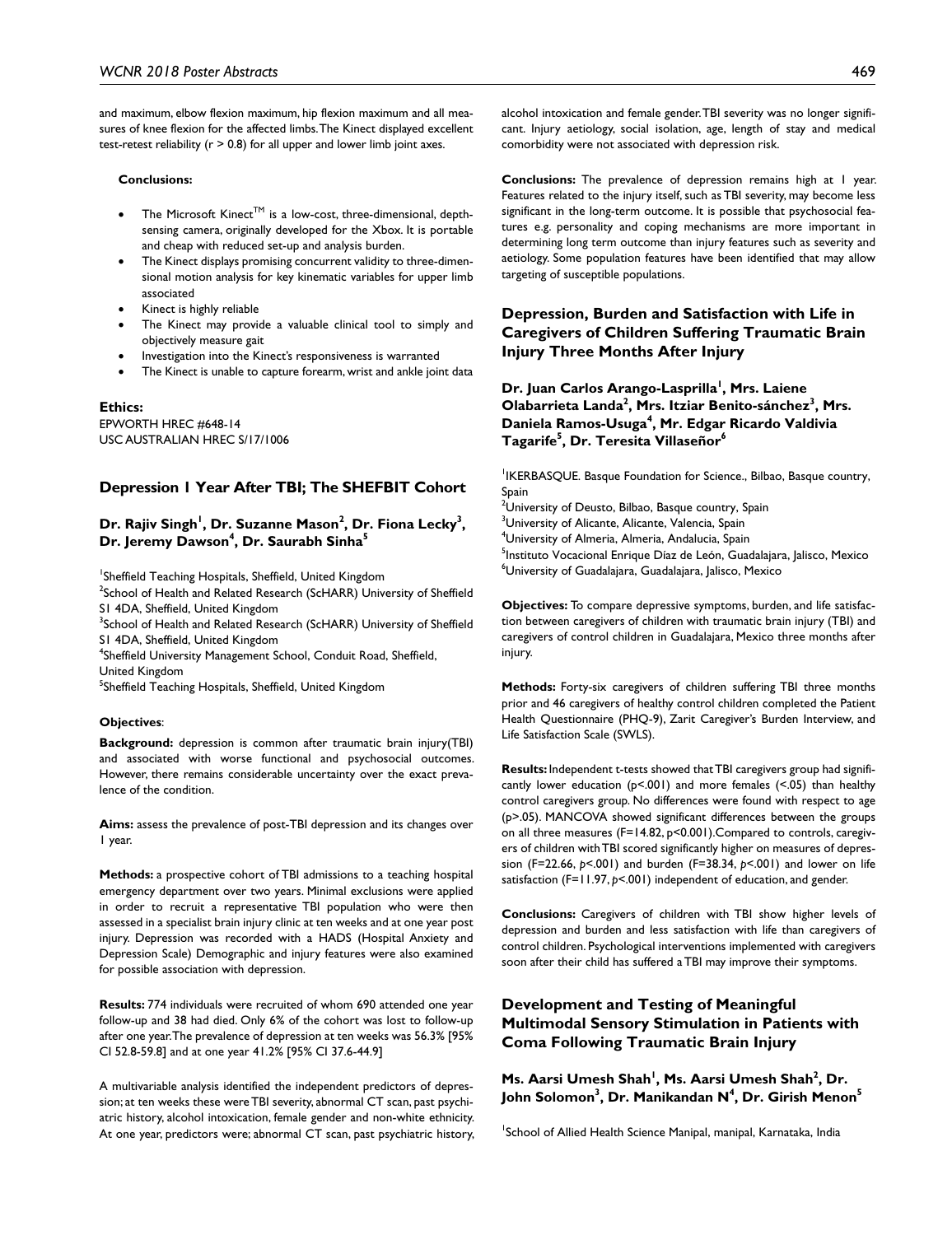$^{\rm 2}$ School of Allied Health Science Manipal, manipal, Karnataka, India <sup>3</sup>School of Allied Health Science Manipal, manipal, Karnataka, India 4 School of Allied Health Science Manipal, manipal, Karnataka, India <sup>5</sup>Kasturba Medical College, Manipal, Karnataka, India

### **Objectives:**

- 1) To develop a meaningful multimodal sensory stimulation protocol for patients with coma following TBI.
- 2) To pilot test the effect of meaningful multimodal sensory stimulation on level of arousal and alertness in patients with coma following TBI.

**Methods:** Ethics committee approval was obtained prior to onset of the study. The study was carried out in 2 phases. 1st phase included development of meaningful multimodal sensory stimulation protocol, validated by different experts who were involved in the rehabilitation of patients with TBI. During second phase, patients with a TBI more than 48 hours after event, operated conservatively managed and with GCS score 8 were randomly divided into control and experimental groups.Control group participants received standard coma arousal techniques while the experimental group participants received newly developed Meaningful Multimodal Sensory stimulation Protocol. Intervention was given for 45 minutes per session,thrice a day for consecutive two weeks.Coma Recovery Scale and Sensory stimulation Assessment Measure (SSAM) was recorded at the time of admission, end of first and second week of intervention. Data was analyzed using repeated measures of Anova.

**Results:** Ongoing study and hence results awaited.

**Conclusions:** Ongoing study and hence conclusion is awaited.

# **Dysphagia in a Case of Cricopharyngeal Spasm: Role of Swallowing Therapy**

### **Ms. Zainab Nagree-Hatimi**

1 Asian Cancer Institute, Mumbai, Maharashtra, India

**Objectives:** The paper highlights the role of intensive swallowing therapy in a case of Severe Pharyngeal Dysphagia with a cricopharyngeal spasm following a TBI.

**Methods:** This is a case report of a 47 year old man who suffered a skull base injury with IX, X, XI cranial nerve palsy following a traumatic brain injury due to a road traffic accident. He had severe pharyngeal dysphagia and was on a PEG. Pre therapy a clinical swallow trial with various consistencies and four finger test was done. Nair Hospital Bedside Swallowing Assessment (NHBSA) and Nair Hospital Swallow Ability Scale (NHSAS) were administered and Fiberoptic Endoscopic Examination of Swallowing (FEES) was done.

The participant was taken up for intensive swallowing therapy sessions for duration of 3 months. The therapy regime included an eclectic approach involving traditional active rehabilitative strategies and maneuvers, sensory stimulation, neuromuscular electrical stimulation, positive affirmations and active swallow trials.

Post therapy similar measures as pre therapy were repeated.

**Results:** Pre therapy the participant was completely on PEG feeds and had severe penetration/? aspiration on all consistencies of food. FEES revealed a cricopharyngeal spasm. Following intensive swallowing therapy using an eclectic approach based on the objective as well as the clinical evaluations; the participant progressed and is now able to tolerate oral feeds to maintain his nutrition and hydration.

**Conclusions:** The use of appropriate therapy strategies can rehabilitate individuals from non-enteral mode of feeding to oral feeding in challenging cases of pharyngeal dysphagia.

### **Early Rehabilitation in Severe Head Injury**

### **Dr. Mansi Saxena1 , Dr. Nitin Garg2**

<sup>1</sup> Bansal Hospital, Bhopal, Madhya Pradesh, India <sup>2</sup>Bansal Hospital, Bhopal, Madhya Pradesh, India

**Objectives:** The aim of this paper is to highlight and share our experience of managing severe head injury patients using varying rehabilitation modalities and cognitive retraining methods.

**Methods:** This is a retrospective analysis of 50 patients of severe head injury treated at Bansal Hospital, Bhopal from 2014 till 2017 with a minimum follow up of 6 months. All patients with Glasgow Coma Score less than 8 were included in this analysis. GCS on admission, CT scan findings, associated injuries, type of surgical intervention if required were recorded. Early tracheostomy was done in majority of patients to facilitate early weaning from ventilator. Resolution of edema on serial scans, duration of ventilation, duration of stay in ICU, secondary complications like infections were analysed. Detailed review of neuro-rehabilitation modalities (PROM, assisted and Active ROM exercises, Functional electrical stimulation, early wheel chair mobilization, stimulation therapy in form of music and tilt table standing, breathing exercises and spirometry)were used, the neurological progress, Glasgow Outcome score on discharge were recorded. Cognitive retraining was done in those with significant cognitive dysfunction and its outcome analysed.

**Results:** 50 patients were included in this study. The mean duration of follow up is 18 months (range 6 months to 39 months). The mean GCS on admission was 7. Surgical intervention was done in 26 patients. Early tracheostomy was done in 24 patients. The mean stay of patients in hospital was 16 days. The GCS at discharge was 11. Majority patients have recovered with good neurological outcomes. However, significant cognitive dysfunction still persists interfering with their social integration and employment.

**Conclusions:** Management of severe head injury patient requires a multidisciplinary approach. Early rehabilitation is an important and effective tool to facilitate better recovery from such devastating injuries. More emphasis must be given to these modalities for favourable outcomes.

# **Effect of an Early Mobilization Algorithm on Functional Outcomes in Patients with Moderate to Severe Traumatic Brain Injury**

## Dr. Tanushree Vishnu Bhat<sup>1</sup>, Dr. John Solomon<sup>2</sup>, Dr. Manikandan N<sup>3</sup>

<sup>1</sup>School of Allied Health Sciences, Manipal University, Manipal, Karnataka, India

 $2$ School of Allied Health Sciences, Manipal University, Manipal, Karnataka, India

<sup>3</sup>School of Allied Health Sciences, Manipal University, Manipal, Karnataka, India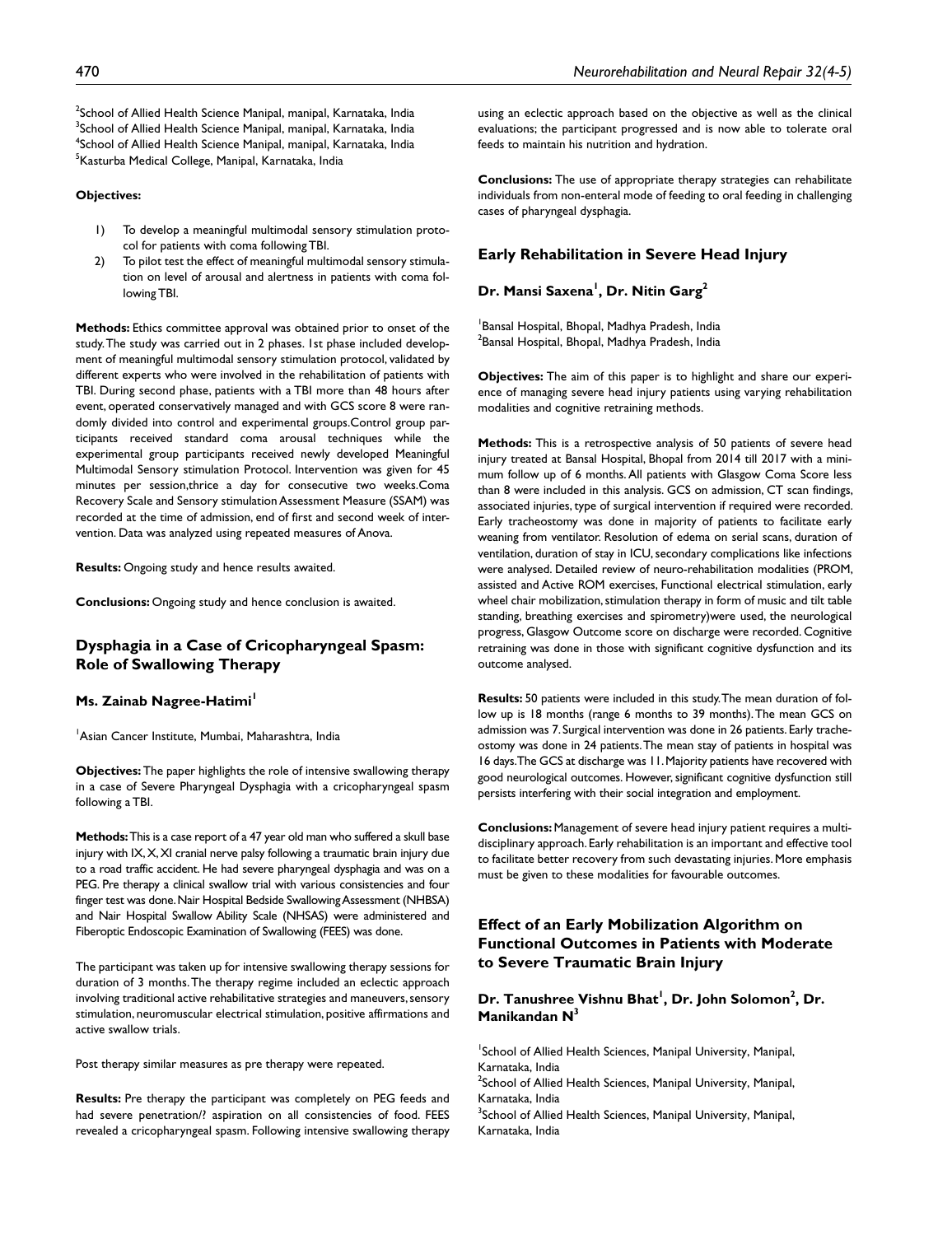**Objectives:** Objective: To test the effectiveness of early mobilization algorithm on functional outcomes and length of stay in patients with moderate to severe traumatic brain injury

**Methods:** Study design: Bi- Directional Case Control Study

Participants: Participants with moderate to severe TBI based on the GCS score within 48 hours of admission.

Intervention: Participants in prospective group (Cases) underwent mobilization according to the newly developed algorithm. Data was collected retrospectively from the records of the patients in the control group, which included mobilization without any algorithm.

Outcome Measures: Glasgow Coma Scale (GCS), Disability Rating Scale (DRS), Glasgow Outcome Scale (GOS), Length of Stay (LOS).

**Results:** 64 participant's data were analysed. There was significant difference in the DRS scores between the two group (p=0.04). There was no significant difference in the GCS (p=0.65) GOS (p=0.19) and LOS (p=0.95) between the group.

**Conclusions:** The developed early mobilization algorithm showed better recovery than the conventional mobilization method in terms of DRS scores

## **Effect of Intensive Physiotherapy in Traumatic Brain Injury Patients**

Dr. Pooja Marmik Patel<sup>'</sup>, Dr. Lata Parmar<sup>2</sup>, Dr. G.P. **Kumar3**

1 Sumandeep Vidyapeeth, Vadodara, Gujarata, India <sup>2</sup>Sumandeep Vidyapeeth, Vadodara, Gujarat, India <sup>3</sup>Sumandeep Vidyapeeth, Vadodara, Gujarat, India

**Objectives:** Traumatic Brain Injury (TBI) is defined as insult to the brain, not of a degeneration or congenital in nature but caused by an external physical force, that may produce diminished or altered state of consciousness, which results in an impairment of cognitive abilities or physical functioning. These impairments may be either temporary or permanent and cause partial or total functional disability or psychosocial maladjustment. There are minimum studies done for effect of increased intensity after TBI. Thus, this study intended to assess the effect of intensive physiotherapy in TBI patients.

**Methods:** Control group received physiotherapy treatment once a day and interventional group received physiotherapy treatment thrice a day. Outcome measure for cognitive function was RLA & MMSE, for motor improvement TCT and for functional improvement FIM.

**Results:** 9 subjects were enrolled with mean age 41.60±24.34 for control group and 28.50±12.26 for interventional group. Cognitive, motor and functional improvement was measured in percentage values. Interventional group showed significant difference in functional status improvement, which was 75% and 0% in interventional and control group respectively. Cognitive function showed 100% improvement in interventional group and 75% improvement in control group. Motor improvement from day was 75% in interventional group and 50% in control group.

**Conclusions:** In 5 days of intensive physiotherapy, functional improvement was 75% in interventional group and 0% in control group. cognitive function has improved 100% in interventional group and 75% in control group. Motor function has improved 75% in interventional group and 50% in control group.

**KEY WORDS:** traumatic brain injury, physiotherapy rehabilitation, intensity.

# **Efficacy of Amandatine on Improving Consciousness for Vegetative State with TBI Patients Applied by Position Emission Tomography/Computed Tomograpy**

## **Dr. Zhenlan Li1 , Dr. Ruojin Li2 , Dr. He Li3**

<sup>1</sup>First Hospital of Jilin University, Changchun, Jilin, China <sup>2</sup>Beijing Electric Power Hospital, Beijing, Beijing, China  $^3$ First Hospital of Jilin University, Changchun, Jilin, China

**Objectives:** To observe the effect of amantadine on recovery of consciousness in vegetative state patients after traumatic brain injury(TBI) by the brain function changes scanned with positron emission tomography/ computed tomography.

**Methods:** 2 cases with vegetative state after TBI were intervented with amandatine. Both of them in baseline were treated comprehensive rehabilitation for 4 weeks. Then the patients were given amantadine 200mg/d for 2 weeks, in the 3rd week 300mg/d, the 4rd week 400mg/d. Extent of consciousness for patients were assessed with Coma Recovery Scale-Revised(CRS-R) every 7 days during treatment,and cerebral glucose metabolism changes of patients's brain were tested by <sup>18</sup>F-FDG-PET/CT pre- and post-treatment.

**Results:** Both patients had shown improvement in CRS-R score after drug treatment, of which one progressed into minimally consciousness state. It was also observed the improvement of global cerebral glucose metabolism in patients brain by PET-CT scanned, involving in bilateral parietal lobe, frontal gyrus, cingulate gyrus, precuneus. Besides, the patient who turned into the minimally consciousness state showed the more residual brain functional areas than another one.

**Conclusions:** Amantadine might be beneficial to accelerate the consciousness recovery in vegetative state after TBI, possibly affected by increasing the brain glucose metabolism in specific functional areas.

## **Efficacy of Mobilization to Sitting in Various Durations to Improve Arousal in Traumatic Brain Injury Patients**

### **Mrs. Rajeswari Muthusamy1 , Mr. Venkatesh Nagarathinam<sup>2</sup>**

<sup>1</sup>Sri Ramachandra University, Chennai, Tamilnadu, India <sup>2</sup>Sri Ramachandra University, Chennai, Tamilnadu, India

**Objectives:** Level of arousal plays a significant role in rehabilitation of motor function in Traumatic brain injury patients (TBI). Upright positioning has proved to improve arousal level by stimulating the ARAS. Verticalization in tilt table has showed positive effects but most of the patients in acute phase are not able to complete the sessions due to orthostatic intolerance. The objective of this study is to evaluate the effectiveness of mobilization to sitting in two durations ½ hour and 1 hour sitting in improving arousal.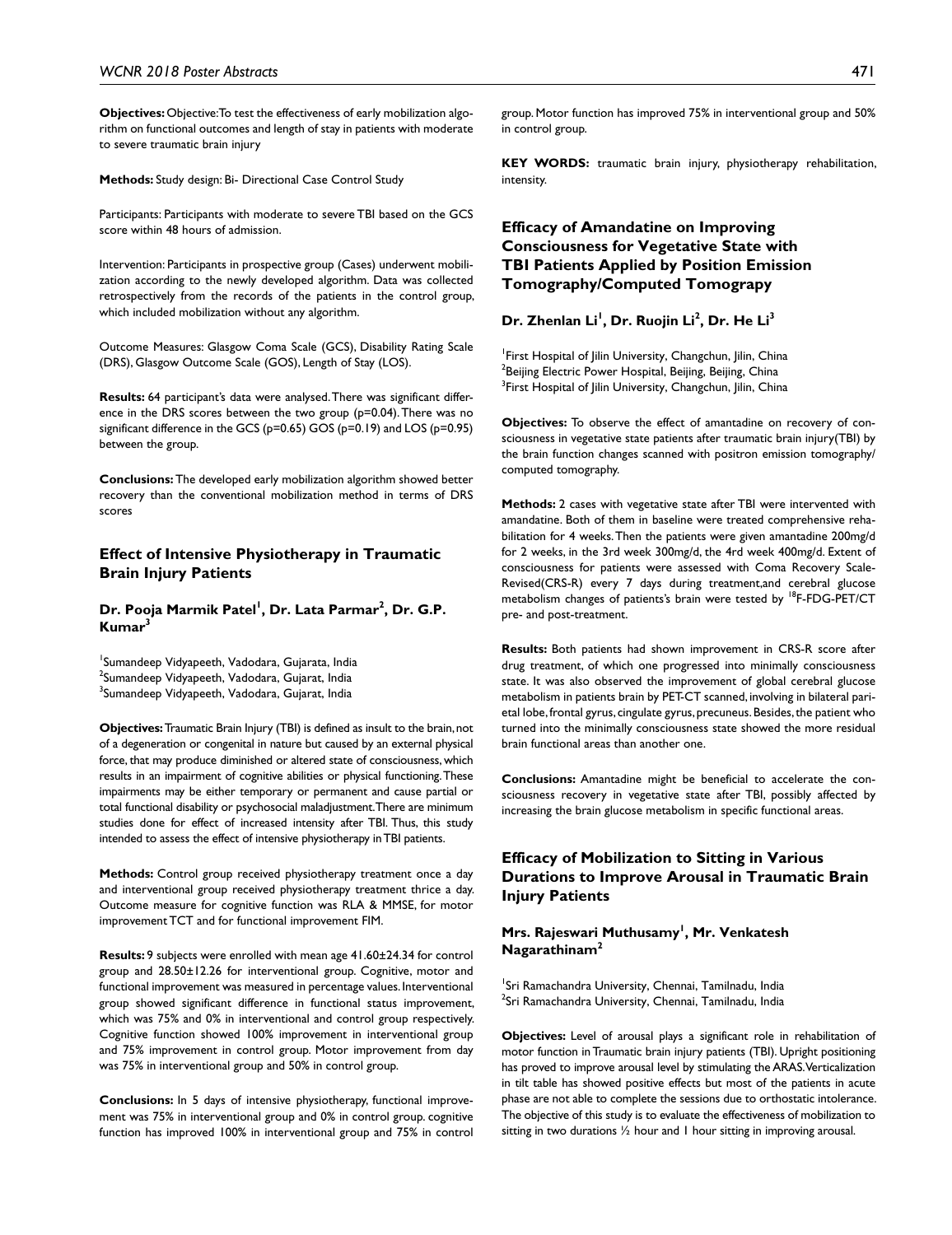**Methods:** This interventional study was carried out in two groups with 24 patients in each group recruited from Neurosurgery ICU after obtaining approval from Ethics committee. Patients were classified for brain abnormalities using Marshalls CT classification of TBI and patients with Coma Recovery Scale  $\leq$  7 were allocated to either  $\frac{1}{2}$  hour or 1 hour (Group 1& 2) mobilization based on sequential sampling followed by mobilization for 15 days. CRS-R was used to assess their arousal level after 15 days .

**Results:** Paired and unpaired t test was used to compare mobilisation to sitting within and between ½ hour and 1 hour duration. Mobilisation to 1 hour showed more significant change in CRS-R scale with p value < 0.01than ½ hour though both groups had significant improvement in arousal after 15 days. Pearson correlation showed negative correlation between onset of mobilisation from time of injury with improvement in CRS-R in both groups with significant p value of < 0.01.

**Conclusions:** Mobilization to sitting for ½ and 1 hour duration along with early onset of mobilization has a significant effect in improving arousal in TBI patients without much orthostatic intolerance in acute period but duration of one hour has increased level of arousal which could be included into standard care of rehabilitation of TBI patients.

# **Evaluation of a Novel Method for Assessing Whole-Body Postural Alignment in Walking, Standing and Sitting**

## **Mr. Simon James Mills<sup>1</sup>, Dr. Dominic Thewlis<sup>2</sup>, Dr. Michelle McDonnell3 , Dr. Shylie Mackintosh 4**

University of South Australia, Adelaide, SA, Australia <sup>2</sup>University of Adelaide, Adelaide, SA, Australia <sup>3</sup>University of South Australia, Adelaide, SA, Australia 4 University of South Australia, Adelaide, SA, Australia

**Objectives:** To establish repeatability of a novel method of 3D measurement of whole-body postural alignment

**Methods:** Observational study of adults without mobility impairment. Whole-body postural alignment was recorded using a Vicon MX-F20 system in 12 participants. Walking, standing and sitting data were collected on two separate days. Tests were repeated with participants holding rails, for future comparison with a clinical sample with impaired mobility. The position of each body segment's centre of mass was calculated and projected over the base of support in the transverse plane for walking (stance foot at mid stance), standing (mid point of the feet), and sitting (pelvis). Euclidean distances were generated to describe the relative position of each segment. A metric was calculated from the sum of the Euclidean distances divided by the number of body segments. Metrics were compared between testing sessions for reliability.

**Results:** Reliability of this method was moderate to strong, with intraclass correlation coefficients for standing and walking higher than for sitting. Reliability was lower when participants were holding rails than unsupported. Intraclass correlation coefficients ranged from  $ICC_{(3,1)} = 0.671$ (95% CI -0.143 to 0.95) for seated alignment when holding rails, to ICC<sub>(3,1)</sub> = 0.949 (95% CI 0.809 to 0.986) for walking right midstance.

#### **Conclusions:**

• Whole-body analysis is important for clinical practice, particularly for people with more complex mobility limitations

- Biomechanical research of mobility has typically focussed on the legs, with trunk and head not included
- This novel method of measuring 3D whole body alignment showed moderate to strong reliability in healthy adults in standing and walking; lower reliability in sitting
- Application of this method to evaluate whole-body postural alignment in people with severe mobility impairment after acquired brain injury is underway

## **Evaluation of Group Brain Injury Education in Persons with an Acquired Brain Injury**

## Dr. Anita Elizabeth Rose<sup>l</sup>, Ms. Laura Hemmings<sup>2</sup>, Ms. **Ann Loughanne3 , Ms. Elizabeth Martens4 , Ms. Alria**   $\mathsf{Williams}^5$ , Dr. Gerhard Florschutz<sup>6</sup>

<sup>1</sup>The Raphael Hospital, Tonbridge, Kent, United Kingdom  $^{\rm 2}$ The Raphael Hospital, Tonbridge, Kent, United Kingdom  $^3$ The Raphael Hospital, Tonbridge, Kent, United Kingdom <sup>4</sup>The Raphael Hospital, Tonbridge, Kent, United Kingdom <sup>5</sup>The Raphael Hospital, Tonbridge, Kent, United Kingdom  $^6$ The Raphael Hospital, Tonbridge, Kent, United Kingdom

**Objective**: There is substantial research into group therapy interventions aimed at increasing self-awareness and providing coping strategies to brain injured individuals. However, there appears to be a paucity of evidence for the effect of educational interventions focused on raising awareness of cognitive deficits within an inpatient neurorehabilitation setting. As part of the neuropsychology provision within a Neurorehabilitation Hospital a Brain Injury Awareness (BIA) group was developed to educate patients regarding the nature and consequences of cognitive and emotional changes following brain injury. The aim of this study was to ascertain whether a group educational approach to brain injury increased awareness of cognitive deficits.

**Methods:** 2 groups were run over a 6 month period. In total sixteen patients with an acquired brain injury and two patients with a degenerative neurological disorder who met the inclusion criteria have completed the group intervention. A self-report evaluation questionnaire was administered pre and post intervention. Also observational data was collected.

**Results:** There was an overall significant effect noted for awareness of cognitive and emotional consequences of brain injury. Considering individual domains the highest impact was noted for attention and executive function in all patients. Observational data noted generalisation of the noted changes outside of the group environment.

**Conclusions:** Educational BIA group interventions can increase levels of awareness in patients with neurological changes.

# **Functional Outcomes After Acquired Brain Injury in Childhood: Which Domains Show the Most Progress?**

## Dr. Lorna Wales<sup>I</sup>, Ms. Gemma Kelly<sup>2</sup>, Dr. Kathy Davis<sup>3</sup>

<sup>1</sup>The Children's Trust, Tadworth, Surrey, United Kingdom  $^{2}$ The Children's Trust, Tadworth, Surrey, United Kingdom  $^3$ The Children's Trust, Tadworth, Surrey, United Kingdom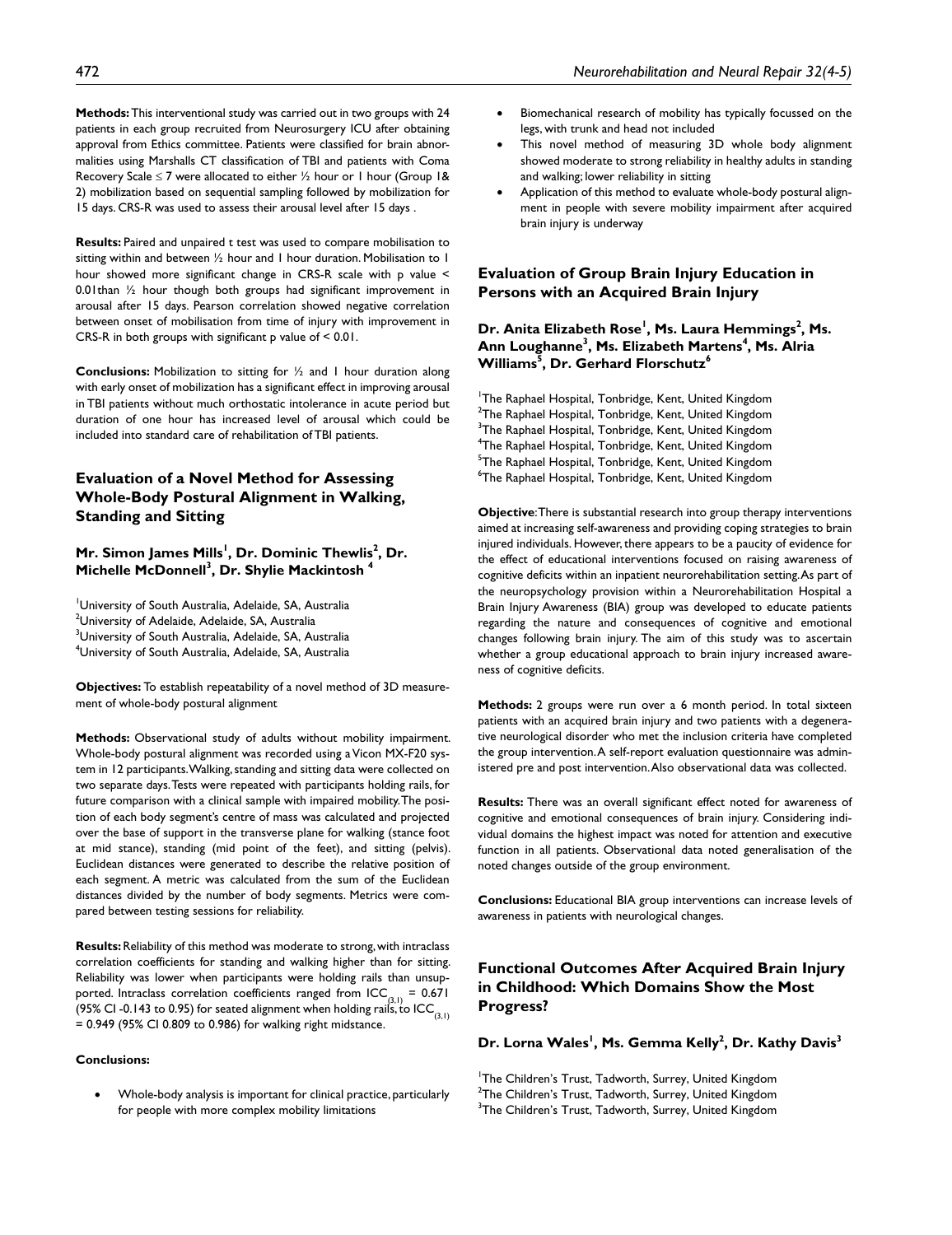**Objectives:** Acquired brain injury in childhood results in a range of physical and cognitive impairments, impacting upon the child's function. In the UK children with moderate/severe brain injuries may access residential neurorehabilitation to optimise their recovery and promote participation.

Aim: explore a wide range of functional areas where children make the most, and least progress, during residential rehabilitation.

**Methods:** Routinely collected UK Functional Independence Measure and Functional Assessment Measure (UKFIM+FIM) for all children aged ≥8yrs admitted for residential neurorehabilitation(2012-2016). 30 items spanning self-care, sphincter control, mobility, locomotion, communication, cognitive and psychosocial skills. Change between admission and discharge scores for all items was analysed using ANOVA.

**Results:** n=128 (55 female), mean age at injury 12.3 years (range 7-17yrs), mean length of stay 140.5 days (range 21-630). Change between admission and discharge reached statistical significance (p≤0.005) for all items except emotional adjustment. Greatest changes were dressing upper body (F=25.7) bed transfer, (F=21.87) and dressing lower body (F=21.54). Lowest changes were emotional adjustment (F=0.17), social interaction (F=5.16) and bowel control (F=7.82). 10 items that changed most were all physical based activities.

**Conclusions:** Children make progress in the majority of their functional skills during rehabilitation, with greater change in physical than cognitive/ psychosocial domains. This concurs with other studies that also highlight poor psychosocial outcome as a barrier to long term participation. More rapid development of physical skills could be explained by multiple factors including maturation, recovery, time since injury and motivation. Early in rehabilitation, mobility and self-care are often prioritised over psychosocial skills by young people and families. Extension of goal focussed intervention is crucial to target psychosocial skills and enable participation at all stages of the rehabilitation process.

## **Holistic Neuropsychological Rehabilitation and Functional Improvement in a Case of Severe Traumatic Brain Injury (TBI): A Single Case Study**

#### **Ms. Farzana Mulla**<sup>1</sup>

<sup>1</sup>Jehangir Hospital, Pune, Maharashtra, India

**Objectives:** Neuropsychological rehabilitation in South Asian countries such as India presents a unique set of challenges and opportunities. A clinical case of severe TBI is utilized to demonstrate the application of some principles of holistic neuropsychological rehabilitation with necessary adaptations to illustrate these challenges and opportunities.

**Methods:** A single case study is presented of Mr SR a 21 year old man with severe TBI, significant cognitive problems and mild behavioural features presenting to the clinic 2 years post injury. Neuropsychological rehabilitation of Mr SR was based on models of holistic neuropsychological rehabilitation. We were able to include features of case formulation, goal setting and behavioural measurement among other features as part of the intervention aimed at improving functional ability in getting ready and accessing hospital appointments. The primary interventions included: use of spaced retrieval method of learning, utilization of an external memory aid, environmental modifications and family education.

**Results:** Over a one month period, behavioural measures showed marked reduction in number of verbal reminders for getting ready in time for

hospital appointment, better recall of information related to hospital appointment, remembering the route to the doctor's clinic once in the hospital and reduced behavioural complaints. Family noted a marked reduction in angry outbursts.

**Conclusions:** The case study illustrated meaningful improvements in specific functional behaviours as a result of involvement in a holistic neuropsychological rehabilitation programme for a patient with severe TBI and cognitive and behavioural problems. Secondary benefits on behaviour and anger outbursts were noted. Challenges unique to the Indian setting such as family dynamics and challenging specific beliefs as part of psycho-education support were addressed as adaptations to the holistic models of rehabilitations. Finally, we found that mobile phone technology can be usefully exploited to help with parts of a neurorehabilitation programme.

# **Home-Based Neuropsychological Rehabilitation in Severe Traumatic Brain Injury (TBI); A Case Study**

## **Ms. Yuvika Jaydeep Kamdar<sup>i</sup>, Dr. Urvashi Shah<sup>2</sup>, Ms. Tanvi Dingankar3 , Ms. Somini Mehta4 , Ms. Mayuri**  Kalika<sup>5</sup>, Dr. Sangeeta Ravat<sup>6</sup>

<sup>1</sup>10/11 Hem Building, I Suvarna Nagar Society, N.S. Road No. 5, J.V.P.D. Scheme, Vile Parle (West), Mumbai, Maharashtra, India-400056  $^{2}$ K.E.M. Hospital, Mumbai, Maharashtra, India <sup>3</sup>K.E.M. Hospital, Mumbai, Maharashtra, India 4 K.E.M. Hospital, Mumbai, Maharashtra, India <sup>5</sup>K.E.M. Hospital, Mumbai, Maharashtra, India 6 K.E.M. Hospital, Mumbai, Maharashtra, India

**Objectives:** In India, due to the lack of rehabilitation facilities, homebased, single therapist driven rehabilitation programs are common. The purpose of this single case study is to evaluate the efficacy of a homebased neuropsychological program in severe TBI.

**Methods:** AF, 39 year old male, suffered a Traumatic Brain Injury (TBI) with subarachnoid hemorrhage, a left subdural hematoma, and bi-frontal hemorrhagic contusions (Glasgow Coma Scale =3, Post Traumatic Amnesia = 4 months). He was referred for home-based neuropsychological rehabilitation, one year after his injury for his mood and behavioural issues. He was homebound and presented with severe anger outbursts, impaired social judgment, lack of insight and resistance to therapy.

The goals elicited from the family included reduction in mood issues and independence in Instrumental Activities of Daily Living (IADL). Techniques of Applied Behaviour Analysis (ABA) like stimulus control, pacing and chaining were used to increase co-operation in therapy sessions. Identification and minimization of environmental triggers along with psycho-education was incorporated to reduce anger outbursts. Lastly, functional training in IADLs such as grocery shopping, cooking, physical exercise and independent travelling was carried out to build a structured routine and to enhance productivity and independence.

**Results:** After 57 sessions of therapy over six months, AF was able to engage for an hour-long session as opposed to the initial ten minutes session. Behaviorally, there was a reduction in his anger outbursts, and agitation as per the therapist's observations and family report. Engagement in IADLs was only under therapist's supervision and independent initiation was not achieved due to lack of opportunities and poor support from the family.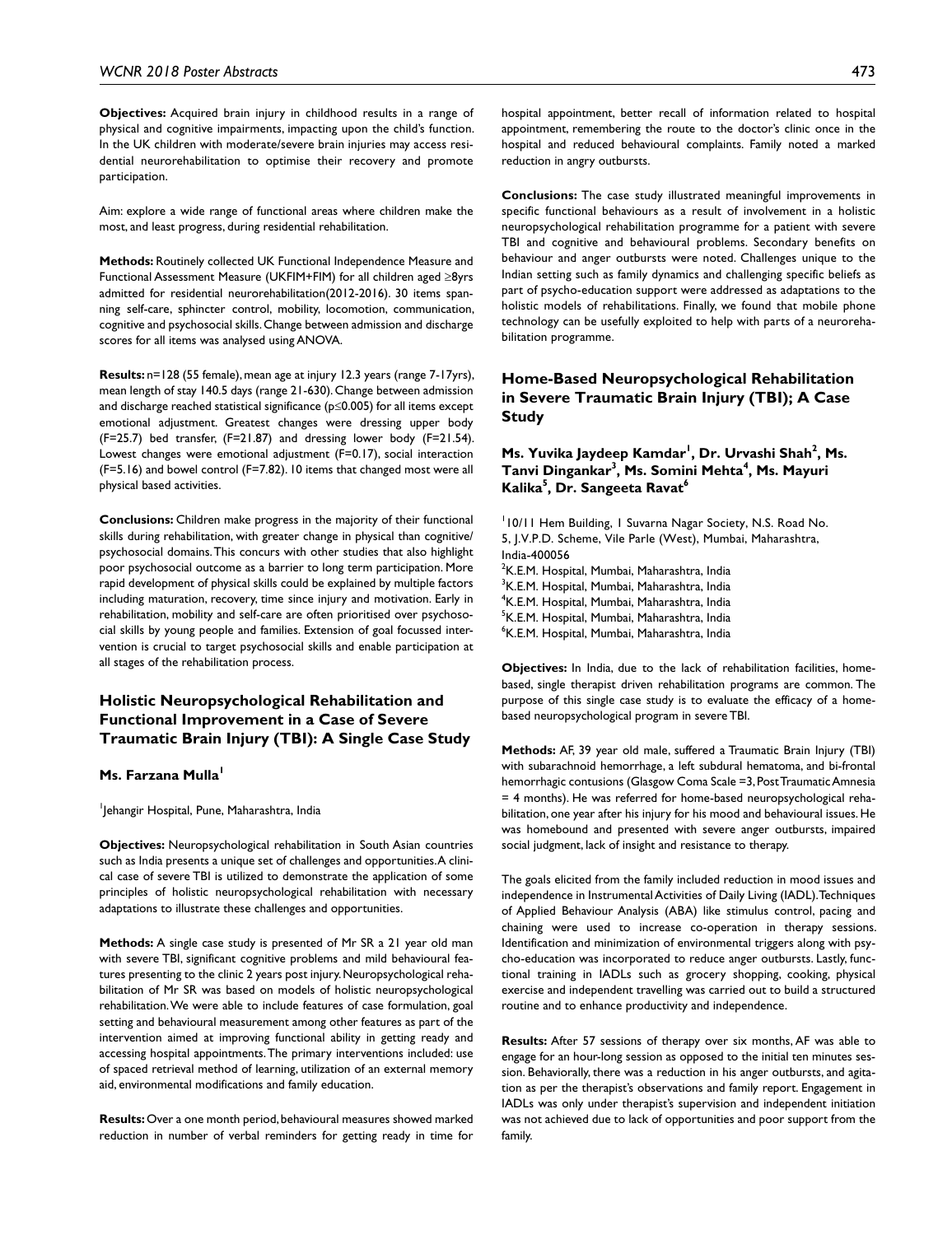**Conclusions:** Tailored interventions addressing mood and behaviour issues are successful in structured, guided therapy sessions at home. Family support and involvement is an important factor for further generalization.

# **Impact of Acquired Brain Injury on Family Caregivers Emotional Health**

## **Dr. Anita Elizabeth Rose1 , Dr. Gerhard Florschutz2**

<sup>1</sup>The Raphael Hospital, Tonbridge, Kent, United Kingdom  $^{2}$ The Raphael Hospital, Tonbridge, Kent, United Kingdom

**Objective:** It is well recognised that acquired brain injury (ABI) has an impact on family members with the prevalence of carer burden, emotional distress and impoverished wellbeing being high. Families' play an important part in the rehabilitation of a person with ABI therefore arguably the distress experienced by the family caregiver will impact on the family and healthcare system. This level of distress can in turn impact on rehabilitation, lead to delayed adjustment and discharge. This study examined the prevalence and risk factors of emotional distress within family members of individuals with ABI in an inpatient setting.

**Methods:** 52 Family members in-patient neurorehabilitation centre completed a number of standardised measures; Depression, Anxiety and Stress Scale (DASS), The General Health Questionnaire (GHQ) and the Burden Interview (BI). Demographic information was also gathered.

**Results:** Levels of depression, anxiety, stress and carer burden were equally prevalent. Over two thirds scored above cut-off in all areas. Distress levels reported by spouse, parent and other family members were comparable. Length of time since ABI and stay in hospital did not impact on overall distress.

**Conclusions:** Emotional distress and carer burden is high within family members whose loved ones are receiving in-patient neurorehabilitation following ABI. Findings from this study substantiate the need for in-patient rehabilitation centres to address the psychological needs of family members as well as those of the individual with an ABI.

# **Influence of Aerobic Exercise on Improvement of Topographic Memory in Patients with Traumatic Brain Injury**

### Dr. Volodymyr Golyk<sup>I</sup>, Mr. Kostiantyn Kalinkin<sup>2</sup>, Mrs. **Oleksandra Ostroushko**<sup>3</sup>

1 Kyiv Regional Hospital, Kyiv, Kyiv, Ukraine

 $^2$ National University of Ukraine on Physical Education and Sport, Kyiv, Kyiv, Ukraine

 $3$ National University of Ukraine on Physical Education and Sport, Kyiv, Kyiv, Ukraine

**Objectives:** Dysfunction in topographic memory is major problem in neurological disorders, including traumatic brain injury (TBI). Survivors have cognitive impairments, including deterioration of "finding the way"/ "learning a route"/ "sequencing places" abilities. It may hinder individual daily tasks performance and determine person`s subjective well-being. Regular physical activity has beneficial effects on cognitive function. Specifically, long-term aerobic exercise training is associated with improvements in cognitive performance across following ICF domains: attention

and processing speed, memory, executive function. Less is known about the effect on topographic memory and space orientation.

**Goal:** To determine effect of high/low intensity aerobic exercise on cognitive functions, in particular, space orientation and topographic memory.

**Methods:** 56 males with TBI in chronic period were enrolled and randomized into 2 groups (28 in each). Controls received standard therapy and investigation group aerobic exercise intervention (treadmill walking) of low-to-high intensity (60-80% Heart Rate Reserve, depending of basic physical endurance). Both groups received therapy three times a week for 3 months. Topographic memory and space orientation was assessed using Walking Corsi Test (WalCT) and Mini-Mental State Examination (MMSE).

**Results:** Investigation group demonstrated more favourable results in both WalCT 142,71 ± 1,46 (ave±S), (p<0.05) and MMSE 27,14 ± 0,93 (ave $\pm$ S), (p<0.05) comparing whith controls: WalCT 100,18  $\pm$  1,66 (ave $\pm$ S) and MMSE 23,  $14 \pm 0.80$  (ave $\pm$ S).

**Conclusions:** As it has been shown, cognitive functions (visual short- and long-term memories, topographic memory and orientation in space) in male persons with chronic TBI positively influenced by aerobic training (treadmill walking). Although such influence should be investigated in other neurological conditions, aerobic training can be included in the rehabilitation program for the patient group and implemented into clinical routine.

## **Multi Disciplinary Rehabilitation in Case of Hypoxic Brain Damage**

## Dr. Poonam Ramesh Bajaj<sup>1</sup>, Ms. Lajja Shah<sup>2</sup>, Dr. Aashish **Contractor3 , Dr. Arun B Shah4**

<sup>1</sup>Sir H N Reliance Foundation Hospital and Research, Mumbai, Maharashtra, India

 $2$ Sir H N Reliance Foundation Hospital and Research, Mumbai, Maharashtra, India

 $3$ Sir H N Reliance Foundation Hospital and Research, Mumbai, Maharashtra, India

4 Sir H N Reliance Foundation Hospital and Research, Mumbai, Maharashtra, India

**Objectives:** To highlight the importance of timely, multidisclinpinary rehabilitation in a case of severe hypoxic brain damage complicated by delayed leukoencephalopathy.

**Methods:** 41 year old female, known to have complex partial seizures and diabetes suffered loss of consciousness during a seizure, and aspirated leading to hypoxic coma, which lasted for 4 days. MRI showed severe hypoxic brain damage. 2 weeks post hypoxic episode, patient was agitated and confused- level 4 on the Ranchos Los Amigos Level Of Cognitive Functioning Scale. She scored 15 on the coma recovery scale-r (CRS-r). Subsequently within 4 weeks she demonstrated physical and cognitive deterioration. Fresh MRI showed delayed post hypoxic leukoencephalopathy affecting the sub-cortical white matter of both hemispheres, the entire length of the corpus callosum and bilateral caudate nuclei.

Patient was started on intensive physical, functional and cognitive-communication rehabilitation along with appropriate medication within 6 weeks of the original hypoxic episode. She had poor orientation, demonstrated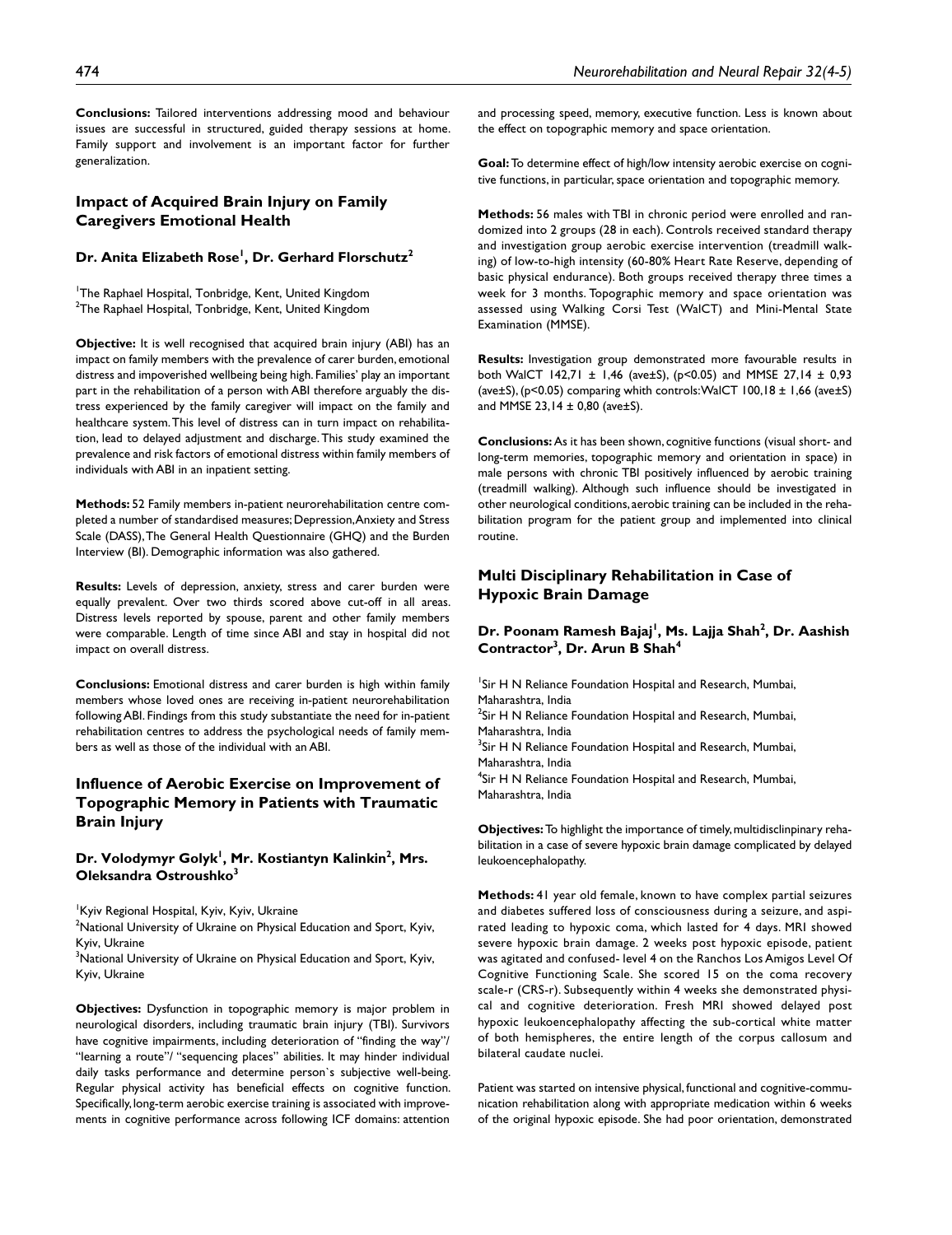significant truncal and limb rigidity with hypomimia, extremely impaired communication, no purposeful speech and significant perseveration. FCM NOMS (Functional Communication Measures- National Outcome Measures Scale) level was 1 /7

#### **CRS-r**

| Subsection                                  | Duration post original hypoxic<br>episode |         |          |  |
|---------------------------------------------|-------------------------------------------|---------|----------|--|
|                                             | 2 weeks                                   | 6 weeks | 13 weeks |  |
| <b>Auditory Function Scale</b>              | 2                                         |         |          |  |
| <b>Visual Function Scale</b>                | 3                                         |         | 5        |  |
| Motor Function Scale                        |                                           |         | 6        |  |
| Oromotor/ Verbal<br><b>Functional Scale</b> | 3                                         | 2       | 3        |  |
| Communication Scale                         |                                           |         | 2        |  |
| Arousal Scale                               | 2                                         | າ       | 3        |  |
| <b>Total Score</b>                          | 15                                        |         | 23       |  |

**Results:** 7 weeks post intensive, customized rehabilitation, the CRS-r score is 23 (highest). She has now progressed to specific balance and gait training for improvement in reactive postural control. Mini Balance Evaluation Systems Test score is 3/28. After intensive cognitive-communication therapy, adequate functional communication is achieved. FCM-NOMS level is 6/7.

**Conclusions:** This case highlights recovery from the severest form of hypoxia induced brain damage due to timely, integrated rehabilitation.

## **Outcomes of Hyperbaric Oxygen in Hypoxic Ischemic Encephalopathy**

## **Dr. Ravi Sankaran1 , Dr. Kurupath Radhakrishnan2**

<sup>1</sup> Amrita Institute of Medical Sciences, Cochin, Kerala, India 2 Amrita Institute of Medical Sciences, Cochin, Kerala, India

**Objectives:** To assess the efficacy of hyperbaric oxygen therapy (HBOT) in patients with hypoxic ischemic encephalopathy (HIE).

**Methods:** Non-randomized case-control observational study in a tertiary level neuro-rehabilitation unit. Twenty-five patients with HIE seen between 1 to 12 months after the injury and a Coma Recovery Scale-Revised score less than 7.Out of 25 patients, 3 did not receive it, 20 received 20 sessions of HBOT at 2 Absolute Atmospheres pressure, and 2 received 40 sessions over 2 different treatment intervals. Outcome data were collected at three time intervals from injury: 1-3 months, 4-8 months and 9-12 months. Cases and controls were taken by participation in Hyperbaric treatment or not. In the first interval there were 9 cases and 16 controls. In the second interval there were 9 cases and 9 controls. In the third interval there were 8 cases and 3 controls. HIE patients who did not receive HBOT acted as controls.The following outcome measures were used Coma Recovery Scale-Revised, Karnofsky Performance Scale (KPS), and change in Disorder of Consciousness (DOC) at admission and discharge.

**Results:** A significant difference in CRS-R favoring the HBOT group at time intervals of 1-3 and 4-8 months was observed. More patients in the HBOT group improved in their DOC than the control group.

**Conclusions:** HBOT given in the first nine months post-HIE can result in better recovery and functional outcome.

## **Patients with Traumatic Brain Injury (TBI) and their Partners' Feelings when Addressing Sexuality Topics After TBI with their Rehabilitation Team**

#### **Dr. Juan Carlos Arango-Lasprilla**

<sup>1</sup>IKERBASQUE. Basque Foundation for Science., Bilbao, Basque country, Spain

Objectives: To explore how patients with traumatic brain injury (TBI) and their partners feel when addressing sexuality topics after TBI with their rehabilitation team.

**Methods:** Thirty three patients with TBI and their partners from Bogotá, Colombia completed a survey about sexuality, relationship with their partner and health care professionals, sexual counseling and treatment after TBI. The majority of patients were male (81%), with and average age of 35.19 years and 12.34 years of education. Eighty four percent of their partners were women and had an average age of 35.19 years and 12.04 years of education.

**Results:** Seventy two percent of participants reported a professional from the rehabilitation team is the best person to address and discuss sexuality topics after TBI with patients and their partners. Participants reported feeling safe (32%), and calm (40%) when talking about their sex life after TBI with a professional. However, 34 percent of participants reported that professionals would feel uncomfortable if they bring these issues mainly because professionals 1) have not enough information in this field (22%), 2) feel distressed for not knowing how to respond to these questions (22%), and 3) have little experience in dealing with these topics (20%). According to participants, a professional should be someone empathic (41%), not prejudiced (46%), willing to listen and provide information (67%) and have adequate training on the topic (73%).

**Conclusions:** Patients reported rehabilitation professionals are the ideal people to speak about sexuality issues, but they believe professionals haven't enough information/experience, and may feel insecure answering their questions. According to participants, a professional should be willing to list and provide information and be emphatic and not prejudiced. These perceptions can influence the evaluation and treatment of sexuality, thus professionals should receive training in sexuality and importantly how to deal with the topic.

# **Pilot Study on Outcome of Brief Right Median Nerve Stimulation and Multimodal Sensory Stimulation in Comatose Patients**

## Prof. Nithya K Manoj<sup>1</sup>, Prof. Udhaya Singh<sup>2</sup>, Prof. **Noorul Amin Shahid**

<sup>1</sup>Neuro Foundation and Govt Mohan Kumaramangalam Medical College, Salem, Tamilnadu, India

 $^2$ Government Medical college, Thiruvaroor, Tamilnadu, India  $^3$ Government Medical college, Coimbatore, Tamilnadu, India

**Objectives:** To evaluate the impact of a Modified version of Coma Arousal Program combination of Brief Right Median Nerve stimulation and Multimodal Sensory stimulation in comatose patients.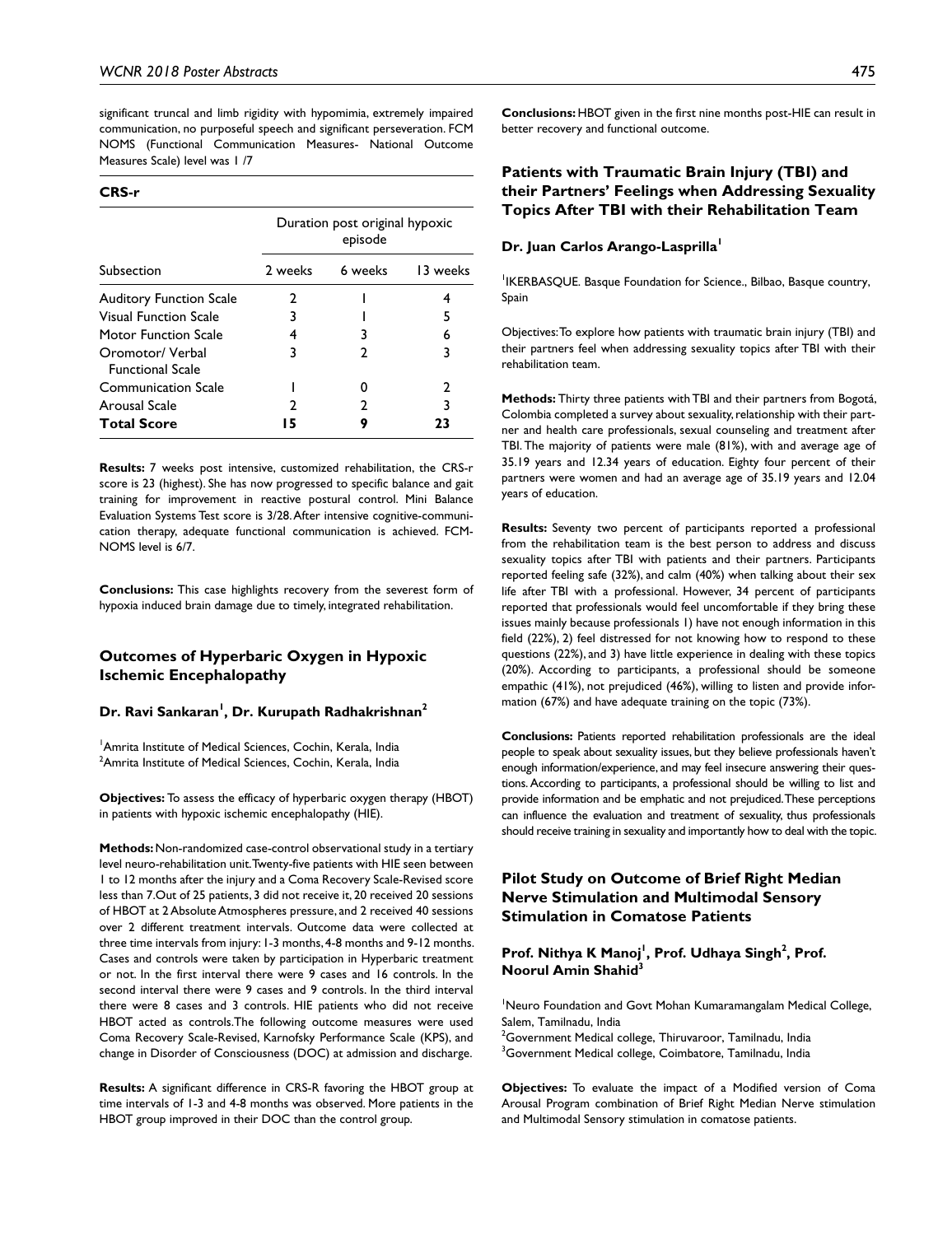**Methods:** A Prospective study with a test group of 100 patients with GCS 7 or below, due to Brain injury, from August 2015 to November 2017 were enrolled. They were given a Modified Coma Arousal Program Electrical Stimulation of Right Median Nerve 300ms intermittent pulse of 15 to 20mA for a brief period of 30 minutes (conventional treatment extends to over 8 hours) in combination with Intensive Multimodal Sensory stimulation for 60 minutes everyday for 14 days.

The control group consists of 100 patients with a similar diagnosis and GCS, from January 2012 to July 2015 were taken retrospectively. They did not undergo any specific treatment for coma arousal.

In order to avoid bais, other parameters that determine outcome of coma like age of the patient, diagnosis, GCS on admission, mode of treatment were matched and paired between cases.

Outcome was evaluated using a modified SMART (Sensory Multimodal And Rehabilitation Therapy) scoring scale which quantifies the motor and verbal response of the patient to different sensory stimulus like visual, auditory, gustatory, tactile, olfactory, vestibular stimulus and GCS score.

**Results:** The test group showed a statistically significant (P < 0.05) improvement in the motor response to sensory stimulation with an average improvement of 12 scores. Verbal response to stimuli could not be analysed adequately as many patients were on tracheostomy during the acute phase of treatment. Glascow Coma Scale on day 14 showed that the test group had a better motor response than the control group.

**Conclusions:** The modified Coma arousal program has significant impact on the outcome of coma patients.

## **Right Median Nerve Electrical Stimulation (RMNS) to Improve Arousal in Acquired Brain Injury Patients a Randomised Controlled Trial**

#### Dr. Raji Thomas<sup>I</sup>, Dr. Remya Mathew<sup>2</sup>

<sup>1</sup> Christian Medical College, Vellore, Tamil Nadu, India <sup>2</sup>CMC, Vellore, Tamil Nadu, India

**Objectives:** To test whether RMNS produces significant differences in arousal of Acquired Brain Injury (ABI) patients with disorders of consciousness less than eighteen duration, as measured by Coma Recovery Scale(CRS), Wessex Head Injury Matrix(WHIM) score, Glasgow Outcome Scale Extended(GOSE) and Ranchos Los Amigos (RLA) scores.

**Methods:** In this randomised controlled double blind trial, 26 patients, 18 to 70 years, in vegetative or minimally conscious states following ABI less than eighteen months duration satisfying the inclusion and exclusion criteria were allocated to 2 groups. Along with standard coma stimulation, experimental group received RMNS for one hour twice daily for forty sessions over four weeks while control group received sham stimulation. Pre and post intervention, CRS-R, WHIM, RLA and GOSE scores were assessed by primary investigator, blinded to the intervention. Statistical analysis was done using Mann Whitney U test and Kruskall Wallis test.

**Results:** 24 patients completed the study. Improvement was better in CRSR,WHIM Total, WHIM maximum, RLA and GOSE scores post intervention in experimental than control group, without statistical difference between groups (p: 0.57, 0.36, 0.68,0.97,0.8 respectively). Highest scores attained in CRSR,CRSR subscales, WHIM Total and GOSE scores was seen in the intervention group. Maximum difference in CRSR(14 and 7), WHIM Total(50 and 27), RLA(4 and 3) and GOSE (2 and 1) scores was more in

RMNS group than control group though not statistically significant. With duration of injury less than 6 months, there was 120percent increase in the median CRSR score. None had adverse effects.

**Conclusions:** RMNS is safe, noninvasive, cost effective and may be effective in improving responsiveness in patients with disorders of consciousness. Better results are possible if patients are recruited early. Longer duration studies with larger sample size may show statistically significant results.

Is the abstract presented earlier?: Yes

## **Role of Insight and Motivation in Memory Rehabilitation: A Case Study**

**Ms. Tanvi Dingankar1 , Dr. Urvashi Shah2 , Ms. Yuvika**  Kamdar<sup>3</sup>, Ms. Somini Mehta<sup>4</sup>, Ms. Mayuri Kalika<sup>5</sup>, Dr. **Sangeeta Ravat<sup>6</sup>** 

<sup>1</sup> K.E.M. Hospital, Mumbai, Maharashtra, India  $^{2}$ K.E.M. Hospital, Mumbai, Maharashtra, India <sup>3</sup>K.E.M. Hospital, Mumbai, Maharashtra, India <sup>4</sup>K.E.M. Hospital, Mumbai, Maharashtra, India <sup>5</sup>K.E.M. Hospital, Mumbai, Maharashtra, India 6 K.E.M. Hospital, Mumbai, Maharashtra, India

**Objectives:** Moderate to severe traumatic brain injuries (TBI) result in significant anosognosia, or lack of awareness (Vanderploeg et al, 2007). This lack of insight is found to interfere with the process of cognitive rehabilitation (Choie et al, 2013). The purpose of this single case study is to highlight the barriers faced in memory rehabilitation in TBI.

**Methods:** KA, a 21-year-old, high school educated, male suffered a severe TBI (Glasgow Coma Scale = 3) with bilateral subdural hematoma, right temporal bone fracture, and Diffuse Axonal Injury (DAI). Post injury sequelae included right upper limb spasticity, post-traumatic amnesia (PTA = 3 months), and significant memory complaints in daily living.

Memory rehabilitation was provided in two phases. Phase one of therapy included neuropsychological evaluation and eliciting patient and family goals. Short-term goals were independence in daily living (travelling, remembering appointments), and long-term goal of a career in music. External strategies of a structured routine with memory aids (electronic reminders, diary writing, whiteboard and post-its), under supervision was planned. Phase Two focused on internal strategies (self cueing and independent use of aids) to facilitate generalization across activities.

**Results:** Neuropsychological evaluation revealed significant memory impairment and poor insight for the same. Motivation to follow strategies was low due to devaluation and embarrassment of using external aids. Consequently, even though *enforced* external strategies were successfully implemented in Phase One, there was poor compliance in Phase Two for internalizing strategies and a lack of generalization.

**Conclusions:** Lack of motivation resulting from poor insight is a barrier to developing internal strategies and optimal generalization in severe TBI. The study emphasises the need for counseling and psycho-education as important interventions for creating awareness and improving motivation for successful memory rehabilitation.

**Sexual Counseling and Treatment Experience of Patients with Traumatic Brain Injury and their Partners**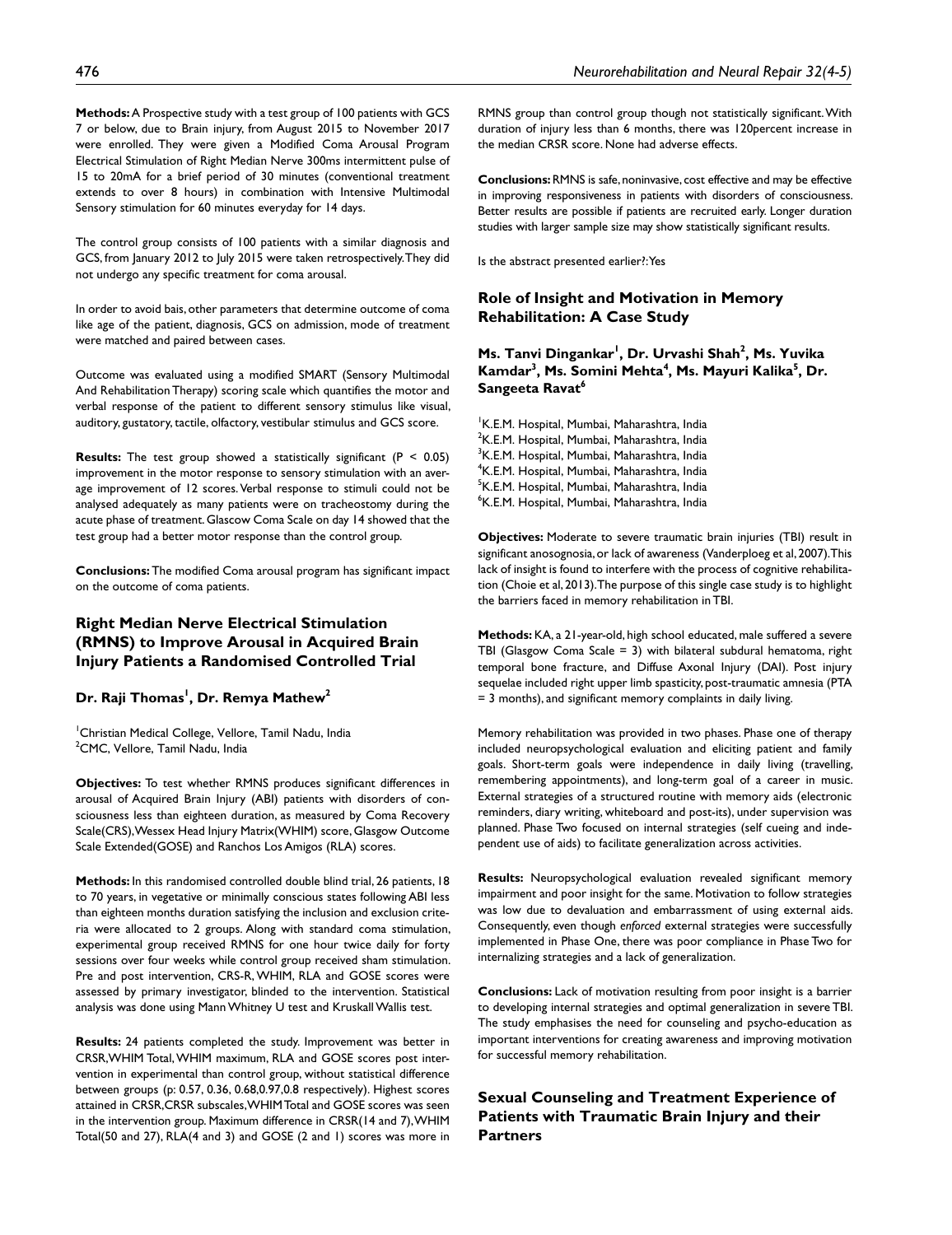## Dr. Juan Carlos Arango-Lasprilla<sup>1</sup>, Dr. Rocío Acosta<sup>2</sup>, **Mrs. Laiene Olabarrieta-Landa3 , Mrs. Alejandra Morlett-Paredes<sup>4</sup>**

<sup>1</sup>IKERBASQUE. Basque Foundation for Science., Bilbao, Basque country, Spain

<sup>2</sup>San Buenaventura University, Bogotá D.C., Bogotá, D.C:, Colombia  $^3$ University of Deusto, Bilbao, Basque country, Spain

4 Virginia Commonwealth University, Richmond, Virginia, United States

**Objectives:** To explore the experience patients with traumatic brain injury (TBI) and their partners have regarding sexual counseling and treatment after injury.

**Methods:** Thirty three patients with TBI and their partners from Bogotá, Colombia completed a survey about sexuality, relationship with their partner and health care professionals, sexual counseling and treatment after TBI. The majority of patients were male (81%), with and average age of 35.19 years and 12.34 years of education. Eighty four percent of their partners were women and had an average age of 35.19 years and 12.04 years of education.

**Results:** Eighty seven percent of participants indicated they did not receive any information about sexuality during their hospital stay after TBI, although 83% would have liked to receive it. Ninety one percent reported that during rehabilitation they were never asked if they had any problems with their sex life after TBI. Forty one percent reported the best time to get this information is during outpatient rehabilitation, and the ideal way to receive it is by an interview with a professional (74%). Participants indicated they would feel more comfortable discussing sexual issues with a doctor (49%) or a nurse (47%). Ninety six percent did not receive any form of rehabilitation to improve their sex life after TBI, although 77% reported they would have liked to receive it. According to participants, sexual therapy should address how to communicate with the partner about sex after TBI (69%), and discuss strategies to help maintain a healthy sex life after TBI (53%), among others.

**Conclusions:** Results provide information on the experience of patients with TBI and their partners in sexuality after TBI. Rehabilitation services should take this information into account to help patients and their partners get the most information about any issues related to their sex life.

# **The Efficacy of a One Month Intense Physiotherapy Programme for Acquired Spastic Equinovarus Deformity in Brain Injury Patients**

**Ms. Betsy Jacob<sup>1</sup>, Ms. Anda-Florina Mitran<sup>2</sup>, Mr. Mehmed, Mahmud3 , Dr. Anita Rose4 , Dr. Gerhard Florschutz5**

<sup>1</sup>The Raphael Hospital, Tonbridge, Kent, United Kingdom

- $^{\rm 2}$ The Raphael Hospital, Tonbridge, Kent, United Kingdom
- $^3$ The Raphael Hospital, Tonbridge, Kent, United Kingdom

4 The Raphael Hospital, Hildenborough, Tonbridge, Kent, United Kingdom <sup>5</sup>The Raphael Hospital, T, Kent, United Kingdom

tation goals. The aim of this study was to investigate efficacy of

**Objective:** Equinovarus deformity is a common secondary complication of acquired brain injury in adults, particularly in the case of injury resulting from trauma or diffuse subarachnoid or intracerebral haemorrhage. Such deformity can severely limit the achievement of rehabilidifferent physiotherapy interventions for acquired spastic equinovarus deformity.

**Methods:** A comparison of three physiotherapy inventions utilised with who had acquired spastic equinovarus deformity following an acquired brain injury. The patients had been admitted to a Neurorehabilitation Hospital for rehabilitation and the deformity was impacting rehabilitation goals. Each intervention was provided for 30 minutes six times per week for a period of four weeks. Intervention 1 comprised of Botox + Splinting + Standing; Intervention 2 comprised of Botox + Standing; Intervention 3 was Standing only. Outcome was measured using goniometer to compare the ankle ROM before and after the intervention.

**Results:** Significant improvement was noted in alignment and ankle ROM for all patients. There were no significant differences noted between the three interventions suggesting that standing is the vital component in treating acquired spastic equinovarus deformity.

**Conclusions:** A one month intense physiotherapy programme based on standing is efficacious in improving the ankle alignment and ROM in acquired spastic equinovarus deformity. The improvement, in turn, had a positive impact on the patients' rehabilitation goals.

## **The Efficacy of Errorless Learning in Treating Disorientation**

## Dr. Anita Rose<sup>l</sup>, Ms. Elizabeth Martens<sup>2</sup>, Dr. Gerhard **Florschutz3**

<sup>1</sup>The Raphael Hospital, Tonbridge, Kent, United Kingdom  $^{\rm 2}$ The Raphael Hospital, Tonbridge, Kent, United Kingdom  $^3$ The Raphael Hospital, Tonbridge, Kent, United Kingdom

**Objectives:** Errorless learning (EL) is arguably one of the most successful memory rehabilitation interventions in patients with severe acquired brain injury (ABI). The majority of patients with ABI have memory difficulties and EL strategy is essential to prevent errors, when encouraging learning of new information. This study will aim to demonstrate the effectiveness of this strategy in orientating a brain injured patient.

**Methods:** Patient CQ was 31 year old gentleman who sustained a severe ABI eighteen months prior to the intervention. He presented with amnesia and significantly impaired learning capabilities. He was disorientated, confused and highly dependent on the people around him to consistently orientate him. He was also anosognosic. Using an ABA design a baseline was established of CQ's orientation to day, date, year, month and location. The errorless learning intervention was employed over 8 weeks and then a post-intervention baseline conducted.

#### **Results:**

- Pre-intervention baseline results recorded 100% errors made.
- During the intervention phase, there was clear evidence of learning and at the post-intervention CQ's results indicated he learnt and retained and was orientated, averaging scores of 92% correct information. In addition, qualitatively staff report he is less anxious and confused as he is now orientated.
- With withdrawal of the errorless learning intervention CQ shows he is Orientated to day, date time place, month with no errors recorded.

**Conclusions:** This study supports the use of errorless learning as an effective rehabilitation intervention for improving orientation in severely memory impaired patients.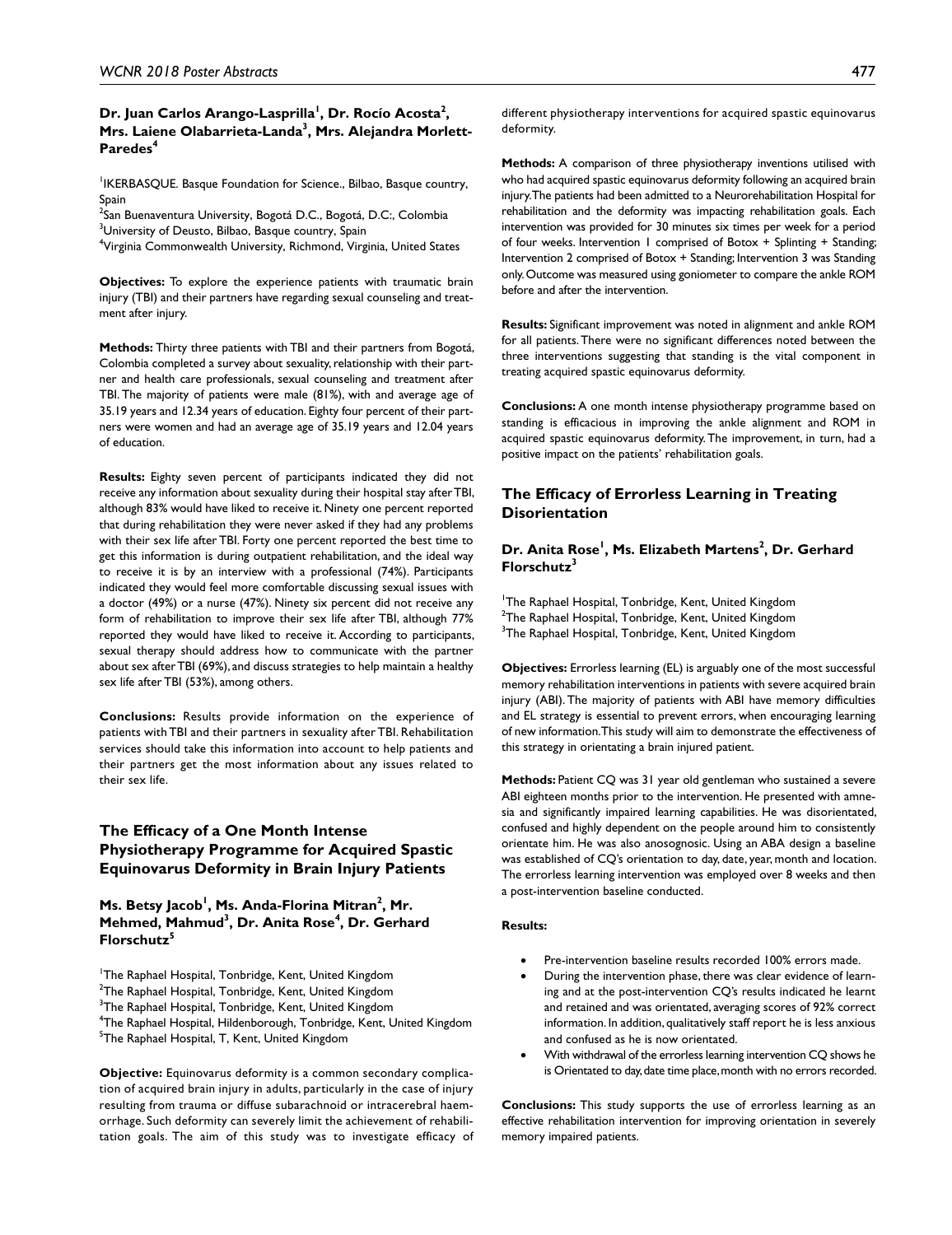## **The Incidence of Anosmia After Traumatic Brain Injury; The SHEFBIT Cohort**

## Dr. Rajiv Singh<sup>1</sup>, Dr. Suzanne Mason<sup>2</sup>, Dr. Thomas Humphries<sup>3</sup>, Dr. Fiona Lecky<sup>4</sup>, Dr. Jeremy Dawson<sup>5</sup>, Dr. Saurabh Sinha<sup>6</sup>

<sup>1</sup>Sheffield Teaching Hospitals, Sheffield, United Kingdom

 $^2$ School of Health and Related Research (ScHARR) University of Sheffield S1 4DA, Sheffield, United Kingdom

<sup>3</sup>University of Sheffield (Medical School), Beech Hill Road, Beech Hill Road, United Kingdom

4 School of Health and Related Research (ScHARR) University of Sheffield S1 4DA, Sheffield, United Kingdom

<sup>5</sup>Sheffield University Management School, Conduit Road, Sheffield, United Kingdom

<sup>6</sup>Sheffield Teaching Hospitals, Sheffield, United Kingdom

#### **Objectives:**

**Background:** Anosmia is common after Traumatic Brain Injury(TBI) with a prevalence of 4-68% in previous studies. It may be associated with a number of other injury features.

**Aims:** to assess the incidence of anosmia within a large, mixed TBI cohort and any relationships with other TBI and demographic features, including depression and global outcome (GOSE).

**Design, Subjects and Setting:** 774 consecutive TBI admissions over two years, assessed within a specialist neurorehabilitation clinic.

**Methods:** All patients assessed at 6-8 weeks and 1 year. Tools included the Extended Glasgow Outcome Scale(GOSE), Rivermead Head Injury Follow-up Questionnaire, Rivermead Post-Concussion Symptoms and the Hospital Anxiety and Depression Score. Olfactory function assessed with sensitivity to coffee granules.

**Results:** The overall incidence of anosmia was 19.7%; mild TBI(9.55%), moderate(20.01%), severe(43.5%). On a logistic regression, features of TBI severity (p<0.001 (95% CI 0.098-0.438)), medical comorbidities (p=0.026 (95% CI 0.301-0.927)) and depression (p=0.006 (95% CI 1.202-2.981)) were significant. 60% of patients with anosmia at one year were found to be clinically depressed, compared to 36% of patients without anosmia.

**Conclusions:** In the largest prospective study of post-TBI anosmia, the incidence increased with TBI severity and other medical illness. It's presence should also raise the clinical suspicion of depression.

# **Treatment Efficacy for TBI in Children: Importance of Detailed Evaluation and Individualized Family-Based Rehabilitation Program a Case Report**

## Dr. Eliane Cespedes Paes Huard<sup>1</sup>, Mrs. Ana Luisa **Moretto<sup>2</sup>, Mrs. Katia Soares Pinto<sup>3</sup>, Dr. Marcus Vinicius Telles4 , Dr. Bernardo Jose Alves Ferreira Martins5**

<sup>1</sup>Sarah Network Of Rehabilitation Hospitals, Brasilia, Df, Brazil <sup>2</sup>Sarah Network Of Rehabilitation Hospitals, Brasilia, Df, Brazil <sup>3</sup>Sarah Network Of Rehabilitation Hospitals, Brasilia, Df, Brazil 4 Sarah Network Of Rehabilitation Hospitals, Brasilia, Df, Brazil <sup>5</sup>Sarah Network Of Rehabilitation Hospitals, Brasilia, Df, Brazil

**Objectives:** To best access treatment efficacy for TBI, its mandatory a detailed evaluation of each stage of recovery, planning on an individual program for the child and his family. We also aim to find a correlation in between radiological, neurophysiological, functional and psychological aspects.

**Methods:** Methodology: Describing the first case from a serie of children who are being studied prospectively: a 6 years old boy who was severely brain-injured on a car accident on february 2016. Glasgow coma scale was 7; he needed decompressive craniectomy and a ventriculoperitoneal shunt. He was discharged from the emergency hospital 3 months later and came to SARAH 5 months after the accident. He is being evaluated by WISC IV, VINELAND III, PEDI, GMFM scales; PEGBOARD; VEEG, Inter-Hemispheric Transfer Time (Visual Evoked Potentials); MRI, DTI, spectroscopy; tractography; gait analysis, posturography; APOE genotype and BDNF.

**Results:** Initially, he was tetraplegic, and we decided for an internal and intensive 8 weeks rehabilitation program with an experienced interdisciplinar team. Now, he is on an external program 3 times a week, in group or individual activities that include physiotherapy, daily activities training, swimming, electronic games, psychomotricity sessions, with psycopedagogical support. The tests are being performed every 6 months, and the results show a positive correlation. Tractography showed increasing at the corpos callosum fibers. APOE Genotype was E3/E4.The patient is back to school, and his mother is working, again.

**Conclusions:** Tools selected by an experienced team are able to identify the points that better need to be addressed and reinforce strong and potential aspects, that will increase treatment efficacy and help to rebuild the patients self steem. Family participation and support are essencial to develop strategies that will increase quality of life.

Is the abstract presented earlier?: Yes

## **Understanding Decision Making Environment for People in Minimally Conscious State**

## Dr. Kudret Yelden<sup>I</sup>, Prof. Jo Samanta<sup>2</sup>, Ms. Sarah Sargent<sup>3</sup>

<sup>1</sup>Royal Hospital for Neuro-disability, Putney, London, United Kingdom

 $^2$ De Montfort University, Leicester, Leicester, United Kingdom <sup>3</sup>University of Buckingham, Buckingham, Buckingham, United Kingdom

**Objectives:** Patients in Minimally Conscious States (MCS) show minimal, fluctuating but definitive signs of awareness of themselves and their environments. While patients with MCS have higher chances of further recovery than people in vegetative states, this is not guaranteed and their prognosis is fundamentally uncertain.

Therefore, patients with MCS need regular input from healthcare professionals to monitor their progress (or non-progress); to address their needs for rehabilitation, for the provision of an appropriate environment and equipment. These requirements form a backdrop to the potentially huge variety of ethical-legal dilemmas that may be faced by their families, care-givers and ultimately, the courts.

This paper aims to analyze the decision-making environment for people with MCS.

**Methods:** A qualitative empirical research study was carried out using focus groups as the data collection tool. The input of 29 senior decision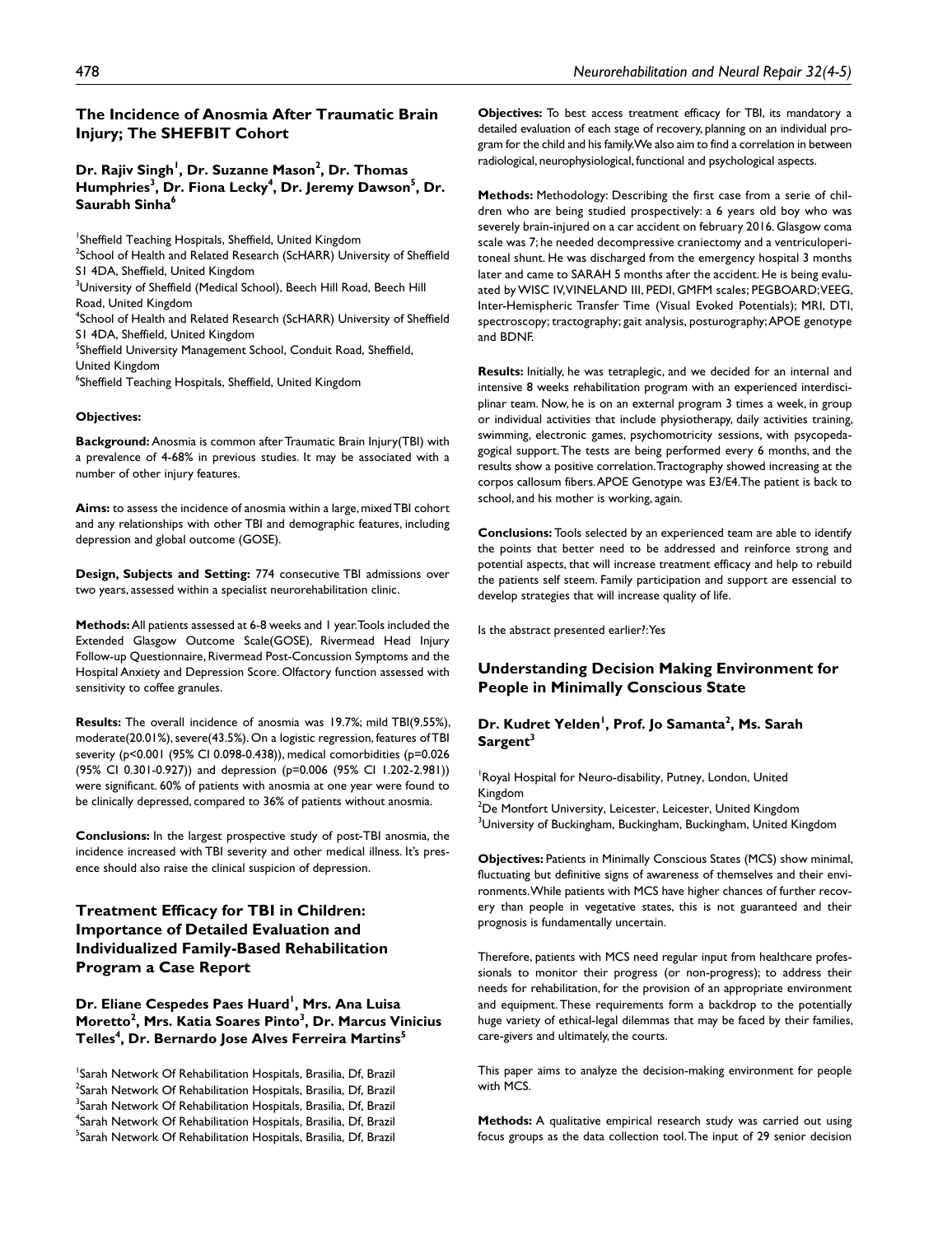makers in the area were recorded. The data was analyzed using a grounded theory methodology.

**Results:** During the focus groups participants focused on two key areas: first, possible conceptions of legal and moral rights to re-assessment for people with MCS and second, the potential barriers relating to the difficulties of providing on-going care to this patient cohort. We will be presenting the results of the focus group study and further explore the topic with attention on recurrent and strong themes such as lack of expertise, resource issues, and the influence of families and friends of people with MCS.

**Conclusions:** Legalistic conceptions of enforceable rights were certainly not at the forefront of clinicians' decision-making. Practical difficulties that arose because of constraints such as lack of resources and expertise represented the most prominent aspects of the focus group discussions. What also emerged from the discussions was that many factors that could not be predicted, or controlled for, influenced patient' care.

Is the abstract presented earlier?: Yes

## **Cardiac Autonomic Control in Infants with Transient Hypertonia and Psychomotor Retardation**

## **Mrs. Claudia Andrea Melipillan Cardenas<sup>1</sup>, Mr. Alexis Rafael Arce Alvarez<sup>2</sup> , Dr. Rodrigo Andre Del Rio Troncoso<sup>3</sup>**

<sup>1</sup> Corporacion De Rehabilitación Club De Leones Cruz Del Sur, Punta Arenas, Magallanes, Chile

 $^{\rm 2}$ Universidad Autónoma De Chile, Santiago, Santiago, Chile <sup>3</sup>Pontificia Universidad Católica De Chile, Santiago, Santiago, Chile

**Objectives:** Transient hypertonia (TH) in early life is characterized by an increased muscular tone, postural restriction and decreased movement, all resulting in psychomotor retardation. Abnormalities of tone are an integral component of many transient or chronic motor disorders of childhood. Alterations in the concentration of several metabolites during changes in muscular tone may occur in infants with TH. Importantly, these metabolites have been shown to regulate cardiovascular function through the activation of the metaboreflex then regulating the activity of central sympathetic neurons that ultimately lead to cardiac adjustments through the modulation of autonomic function. Accordingly, we aimed to determine if TH infants showed alterations in cardiac autonomic control.

**Methods:** Thirty subjects aged 0-24 months were recruited and allocated into 2 different groups: control (n=15), TH group (n=15) according to their neurological examination. Non-invasive measurements of cardiac autonomic function were assessed by linear and non-linear analysis of heart rate variability (HRV).

**Results:** Compared to control healthy infants, TH group displayed higher resting heart rate values and showed overt signs of autonomic imbalance. Indeed, TH group displayed a significant increase in the low to high frequency ratio of the HRV compared to control. Importantly, HRV in TH group infants were characterized by a shift in the spectral components towards sympathetic predominance. Also, parasympathetic withdrawal was evident compared to control.

**Conclusions:** Autonomic dysfunctions are shown as high prognostic value for future cardiovascular disease risk, and our results showed for the first time that infants with TH display cardiac autonomic imbalance.

## **Effect of Electroacupuncture Stimulation of Acupoint of Heart Meridian on Brain Connectivity in 27 Healthy Volunteer Subjects**

## **Mrs. Zhang Wei<sup>1</sup>, Mrs. Shi Ying<sup>2</sup>, Mr. Li Ping<sup>3</sup>, Mrs. Chang Xiao Rong4**

<sup>1</sup>The First Affiliated Hospital Of Hunan University Of Chinese Medicine, Ch, Hunan, China

 $^{2}$ The First Affiliated Hospital Of Hunan University Of Chinese Medicine, Changsha, Hunan, China

<sup>3</sup>The First Affiliated Hospital Of Hunan University Of Chinese Medicine, Changsha, Hunan, China

4 Hunan University Of Chinese Medicine, Changsha, Hunan, China

**Objectives:** To observe the changes of brain rest-state functional fllowing electroacupuncture (EA) stimulation of right Xia-jiquan (HT1), Shaohai (HT3), Lingdao (HT4) and Shenmen (HT7) of the heart Meridian and nonacupoint in healthy volunteers so as to provide an imaging basis for clinical treatment of some related disorders.

**Methods:** A total of 20 healthy volunteers who met the inclusion criteria were randomly divided into HT- acupoint group (n=10 cases) and nonacupoint group (n=10 cases) according to visiting sequence. EA (2 Hz, 2-5mA) was applied to the right HT1-HT3, and HT4-HT7 (two outputs of the EA stimulator being connected to two acupuncture needle handles) and non-acupoint (4 spots on the imaginary mid-line between the HT and the Pericardium Meridian apart from the 4 acupoints HT1-HT3, and HT4-HT7) for 6 min.All the subjects underwent resting-states (rs) fMRI using an Achieva 1.5 magnetic resonance image (MRI) scanner before and after EA stimulation. The bilateral posterior cingulate was used as the seed point and the functional connectivity date was analyzed by using DPARSF software and rs- fMRI date analysis toolk it.

**Results:** After EA stimulation of both acupoints and non-acupoints, a similar functional connectivity change was found in the bilateral postcentral gyrus, right inferior parietal lobule and right inferior frontal gyrus. After EA of acupoints of the HT Meridian, an enhancement of Brain functional connectivity was found in the left inferior temporal gyrus and right parahippocampal gyrus, and the newly activated brain regions were the left precentral gyrus, right precuneus, left angular gyrus, left inferior occipital gyrus,left insula. After EA stimulation of non-acupoints,an increased functional connectivity was found in the left superior temporal gyrus, which was different from EA of acupoints of the HT Meridian.

**Conclusions:** EA stimulation of acupoints of the HT Meridian can enhance the rs functional connectivity in some brain regions as the postcentral gyrus,inferior temporal gyrus,etc.which is related to mediating information of somatosensory, cognitive, affective, memory cardiovascular activities, etc. in healthy volunteer subjects.The only difference between the two EA groups is an enhanced functional connectivity found in the left superior temporal gyrus after EA of non-acupoints.

## **Study of Cardiovascular Autonomic Dysfunction in Type 2 Diabetic Patients**

### Dr. Juhi Agrawal<sup>I</sup>, Dr. Subodh Pandey<sup>2</sup>

<sup>1</sup>Gmc Bhopal, Bhopal, Mp, India  $^{2}$ Gmc Bhopal, Bhopal, Mp, India

**Objectives:** Cardiac autonomic dysfunction is a frequent complication of diabetic autonomic neuropathy with potentially life threating outcomes.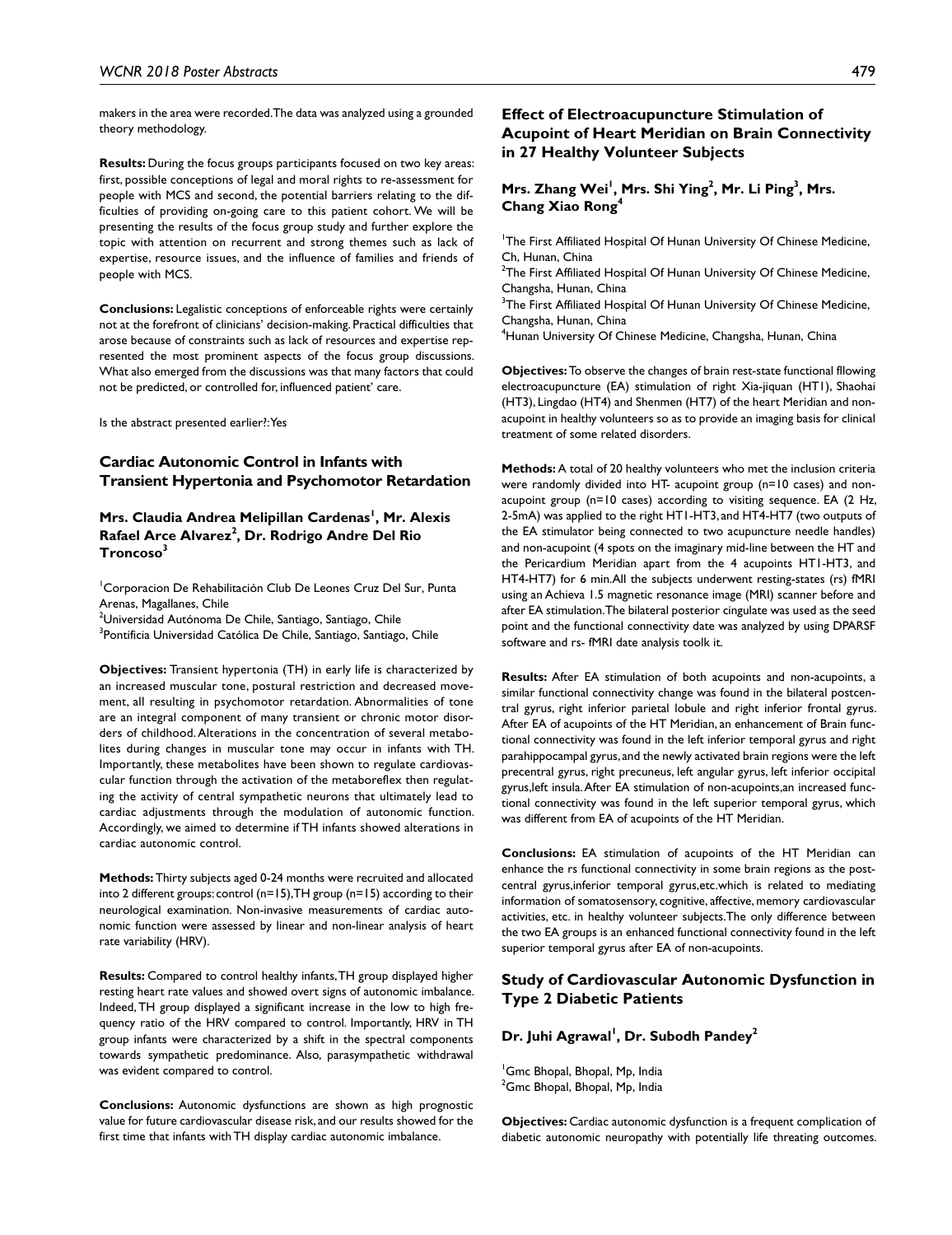The present study was undertaken to clinically assess cardiac autonomic neuropathy (CAN) in diabetic patients.

**Methods:** The study included 20 type-2 diabetic patients in the age group 40 60 years and 20 age & sex matched controls. To assess CAN, a battery of tests as given by Ewing were used. These tests include heart rate response to 1) deep breathing (DBT) 2) lying to standing (30:15 ratio ) 3) valsalva manovoer (valsalva ratio;VR) for parasympathetic nervous activity and blood pressure response to 4) standing and 5) sustained hand grip (HGT) for sympathetic nervous activity. All the subjects enrolled in the study underwent cardiovascular autonomic function tests. The results were compared between the diabetics and control using unpaired 't' test. Statistical significance was considered at p <0.05.

**Results:** The results showed that diabetics had significanty impaired cardiovascular autonomic reflexes as compared to controls ( P<0.05) .The most sensitive test was DBT and least sensitive test was blood pressure response to standing.

**Conclusions:** Autonomic dysfunction occurs in diabetic patients that involves cardiovascular system. So patients of DM-2 should be evaluated for presence of cardiac autonomic neuropathy (CAN) at subclinical stage for better prognosis of disease and increased quality of life.

# **When East Meets West: Transcultural Comparison of Sexual Rehabilitation Protocols. A Systematic Review**

Prof. Reynaldo Rey Matias<sup>1</sup>, Prof. Humberto Antonio **Cerrel Bazo<sup>2</sup> , Dr. Carl Froilan Leochico3 , Dr. Elia Zanin4 , Dr. Sarah Salizzato5**

<sup>1</sup>St Luke's Medical Center, Quezon City, Metro Manila, Philippines  $^{2}$ Ospedale Riabilitativo di Alta Specializzazione, Motta di Livenza, Treviso, Italy

<sup>3</sup>RMR Physical Therapy Clinic, Manila, Metro Manila, Philippines 4 Ospedale Riabilitativo di Alta Specializzazione, Motta di Livenza, Treviso, Italy

<sup>5</sup>Ospedale Riabilitativo di Alta Specializzazione, Motta di Livenza, Treviso, Italy

#### **Objectives:**

**Background:** Sexual activity is considered a basic activity of daily living, which becomes neglected among persons with disability. There is a huge body of evidence on the importance of sexual rehabilitation for spinal cord injury (SCI) patients. However, there is lack of consensus as to how the ideal sexual rehabilitation program should be structured and what stages it should follow. Sexual rehabilitation programs also vary depending on the underlying socio-cultural framework of each society.

**Objective:** In this paper, we aim to provide comprehensive review of interventions regarding sexual rehabilitation

**Methods:** We perform a comprehensive review to critically analyze the state of art of various SCI sexual rehabilitation programs. We investigate how sexual rehabilitation programs are delivered according to different phases after traumatic spinal cord injury. We also evaluated any cultural difference underlying the investigation of sexual life of SCI patients and subsequent rehabilitation programs.

**Results:** The global picture emerging from our review is that the management of sexual rehabilitation protocols is still relatively at an early stage. In

detail, we found a strong role of individual and cultural aspects in the way patients manifest their sexuality during the rehabilitation program. However, we found some common factors shared by different rehabilitation protocols regardless of cultures that may be helpful in guiding the rehabilitation team.

**Conclusions:** We identify gaps in clinical guidelines, and formulate possible future directions for clinical research and management addressing sexual concerns of SCI patients and their partners.

# **Bladder Involvement in Subacute Combined Degeneration of Spinal Cord and Bladder Rehabilitation**

## Dr. Aradhana Shukla<sup>l</sup>, Dr. Archana Shukla<sup>2</sup>, Dr. Anil **Kumar Gaur3 , Dr. Chandramohan Sharma4**

<sup>1</sup>All India Institute Of Physical Medicine and Rehabilitation, Mumbai, Maharshtra, India <sup>2</sup>SMS Medical College, Jaipur, Rajasthan, India <sup>3</sup>All India Institute Of Physical Medicine and Rehabilitation, Mumbai, Maharshtra, India 4 SMS Medical College, Jaipur, Rajasthan, India

**Objectives:** To report 4 cases of Subacute Combined Degeneration of Spinal Cord (SACD) with micturition or bladder disturbances and correlation with UDS and MRI findings along with medical management and bladder rehabilitation.

**Methods:** 4 cases diagnosed with SACD reported with difficulty in walking, paresthesia and incoordination. On careful examination also revealed bladder dysfunction as deranged storage or voiding functions with post void residual urine. All cases were confirmed of SACD by vitamin B12 levels (less than 211 pg/ml) and positive MRI findings with variable levels of involvement.

**Results:** Patients had variable urinary symptoms from urge incontinence, frequency, urgency, poor stream and retention. Urodynamic study was suggestive of neurogenic detrusor overactivity in two patients and other two showed detrusor areflexia. One of the patients improved with continued treatment with vitamin B12. Two patients were managed with continuous intermittent self-catherization. One patient also showed improvement with tablet oxybutanin. Patients are still in follow up.

**Conclusions:** Bladder involvement though much not reported in SACD but delay in treatment can worsen the chances of full recovery. Careful history elicitation and proper diagnostic procedure can reveal full spectrum of the disease. Early treatment and management can alleviate symptoms fully but delay in treatment and rehabilitation may have unfavourable outcomes.

## **Aphasia Rapid Test a New Scoring System to Assess Prognosis and Recovery**

Dr. Harish Jayakumar<sup>ı</sup>, Prof. Balasubramanian Samivel<sup>2</sup>, **Dr. Bhanu Kesavamurthy3 , Dr. Krishnamoorthy**  Kuppusamy<sup>4</sup>, Dr. Sindhuja Lakshminarasimhan<sup>5</sup>, Prof. **Venkatraman Chandramouleeswaran6**

<sup>1</sup>Institute of Neurology, Madras Medical College, Chennai, Tamil Nadu, India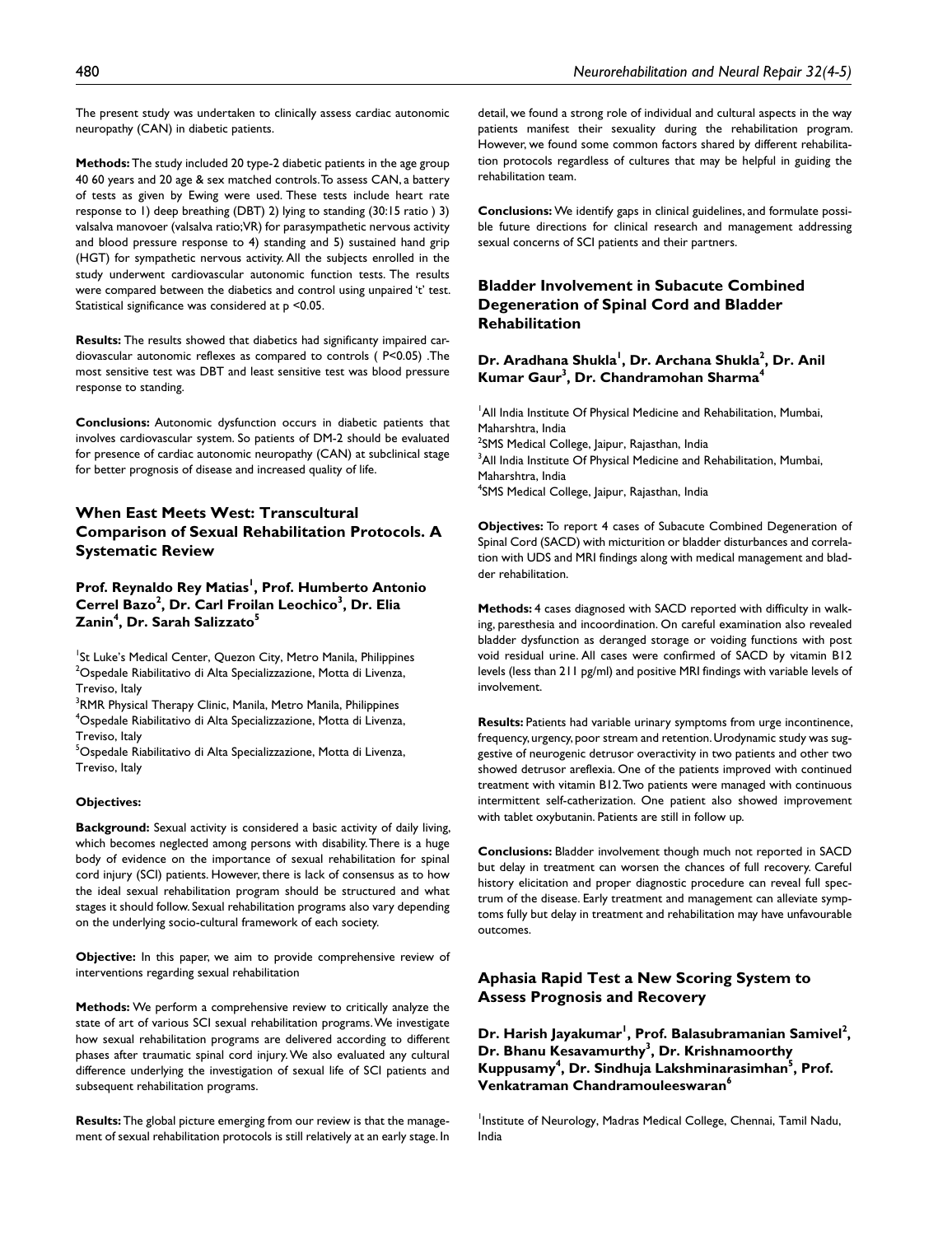<sup>2</sup>Institute of Neurology, Madras Medical College, Chennai, Tamil Nadu, India

<sup>3</sup>Institute of Neurology, Madras Medical College, Chennai, Tamil Nadu, India

<sup>4</sup>Institute of Neurology, Madras Medical College, Chennai, Tamil Nadu, India

<sup>5</sup>Institute of Neurology, Madras Medical College, Chennai, Tamil Nadu, India <sup>6</sup>Institute of Neurology, Madras Medical College, Chennai, Tamil Nadu, India

**Objectives:** Aphasia rapid test (ART) is a quick, reliable and reproducible language test developed by C.Azuar and A.Leger. Their study showed high inter-rater reliability and the lack of a test–retest effect.

**Objective:** To assess the correlation between admission ART score with Aphasia Handicap Scale (AHS) at discharge and to study the variation in ART score during the period of stay.

**Methods:** 46 patients who presented with features of acute stroke and language deficits were included. All patients underwent ART assessment in addition to detailed neurological examination at the time of admission and at the time of discharge. At the time of discharge, AHS was quantified in all of them. Based on ART scores patients were grouped into three categories Group 1 ART≤12, Group 2 ART 13-20, Group 3 ART≥21 and the AHS were assessed for each group at the time of discharge. The AHS Values were correlated with the ART score using Pearson's correlation coefficient. All patients were provided speech therapy as a routine.

**Results:** Based on ART, 19 patients were categorized in Group 1, 14 in Group 2, and 13 patients in Group 3 respectively. The average ART values for group 1 was  $8.63 \pm 0.47$ , group 2 was  $17.57 \pm 0.62$  and group 3 was 23.23 ± 0.49. Patients with higher admission ART score had higher AHS scores at discharge, which was statistically significant (p<0.05). Analysis of the variation in ART scores showed that group 1 patients showed maximum reduction in ART score at the time of discharge compared to others.

**Conclusions:** ART is a quick method of assessment and quantification of impairment. Considering its reliability and its impact in prognostication of recovery, it needs to be implemented and followed as a routine. Intense and early rehabilitation is associated with better recovery outcomes

## **Suprahyoid Muscle Complex: A Reliable Neural Assessment Tool for Dysphagia?**

## Dr. Mohit Kothari<sup>'</sup>, Dr. Peter William Stubbs<sup>2</sup>, Dr. **Asger Roer Pederson3 , Mr. Jim Jensen4 , Prof. Jørgen Feldbæk Nielsen5**

1 Aarhus University, Hammel, Aarhus, Denmark <sup>2</sup>Aarhus University, Hammel, Aarhus, Denmark  $^3$ Aarhus University, Hammel, Aarhus, Denmark 4 Aarhus University, Hammel, Aarhus, Denmark <sup>5</sup>Aarhus University, Hammel, Aarhus, Denmark

#### **Objectives:**

**Background:** Assessment of swallowing musculature using motor evoked potentials (MEPs) can be used to evaluate neural pathways. However, recording of the swallowing musculature is often invasive, uncomfortable and unrealistic in normal clinical practise. Suprahyoid muscle complex (SMC) might be a non-invasive reliable neural assessment tool for patients with dysphagia.

**Objective**: To investigate the possibility of using the suprahyoid muscle complex (SMC) using surface electromyography (sEMG) to assess changes to neural pathways by determining the reliability of measurements in healthy participants over days.

**Methods:** Seventeen healthy participants were recruited. Measurements were performed twice with one week between sessions. Single pulse (at 120% and 140% of the resting motor threshold (rMT)) and paired pulse (2 ms and 15 ms paired pulse) transcranial magnetic stimulation (TMS) were used to elicit MEPs in the SMC which were recorded using sEMG.

**Results:** ≈50% of participants (range: 42%-58%; depending on stimulus type/intensity) had significantly different MEP values between day 1 and day 2 for single pulse and paired pulse TMS. A large stimulus artefact resulted in MEP responses that could not be assessed in four participants.

**Conclusions:** The assessment of the SMC using sEMG following TMS was poorly reliable for ≈50% of participants. Although using sEMG to assess swallowing musculature function is easier to perform clinically and more comfortable to patients than invasive measures, as the measurement of muscle activity using TMS is unreliable, the use of sEMG for this muscle group is not recommended and requires further research and development.

## **Bilingualism Enhances Recovery in Stroke Aphasia**

## **Dr. Avanthi Paplikar1 , Dr. Suvarna Alladi2 , Dr. Shailaja Mekala3 , Dr. Thomas Bak4 , Dr. Subhash Kaul5**

1 NIMHANS, Bangalore, Karnataka, India <sup>2</sup>NIMHANS, Bangalore, Karnataka, India  $^3$ Nizam's Institute of of Medical Sciences, Hyderabad, Telangana, India  $^4$ University of Edinburgh, South Bridge, Edinburgh, United Kingdom  $^5$ Nizam's Institute of of Medical Sciences, Hyderabad, Telangana, India

**Objectives:** Bilingualism has been associated with cognitive benefits in healthy people as well as in patients with cognitive impairment due to stroke and dementia. However, the relationship between bilingualism and aphasia is more complex. Bilinguals are as likely as monolinguals to develop aphasia after stroke and studies of post-stroke language recovery have produced conflicting results, with much evidence derived from single case studies or small case series.

**Objectives:** Against this background of limited number of studies and variability in findings, we set out to explore the relationship between bilingualism and the type and severity of language impairment in stroke aphasia. We explored the hypothesis that enhanced cognitive abilities related to bilingualism may have a positive impact on recovery from aphasia.

**Methods:** We investigated 39 bilingual and 29 monolingual patients who participated in a longitudinal hospital-based stroke registry and were evaluated at least 3 months after stroke (mean 11.5 months). Patients were classified into classical aphasia subtypes and their performance on language and other cognitive functions was evaluated with Addenbrooke's Cognitive Examination–Revised (ACE-R). The results of monolinguals and bilinguals were compared after accounting for confounding variables.

**Results:** Global aphasia was significantly more common in monolinguals (58.6% vs 17.9%), transcortical aphasias in bilinguals (10.3 vs. 38.4%). Aphasia severity as measured by the language domain sub-scores (total of language and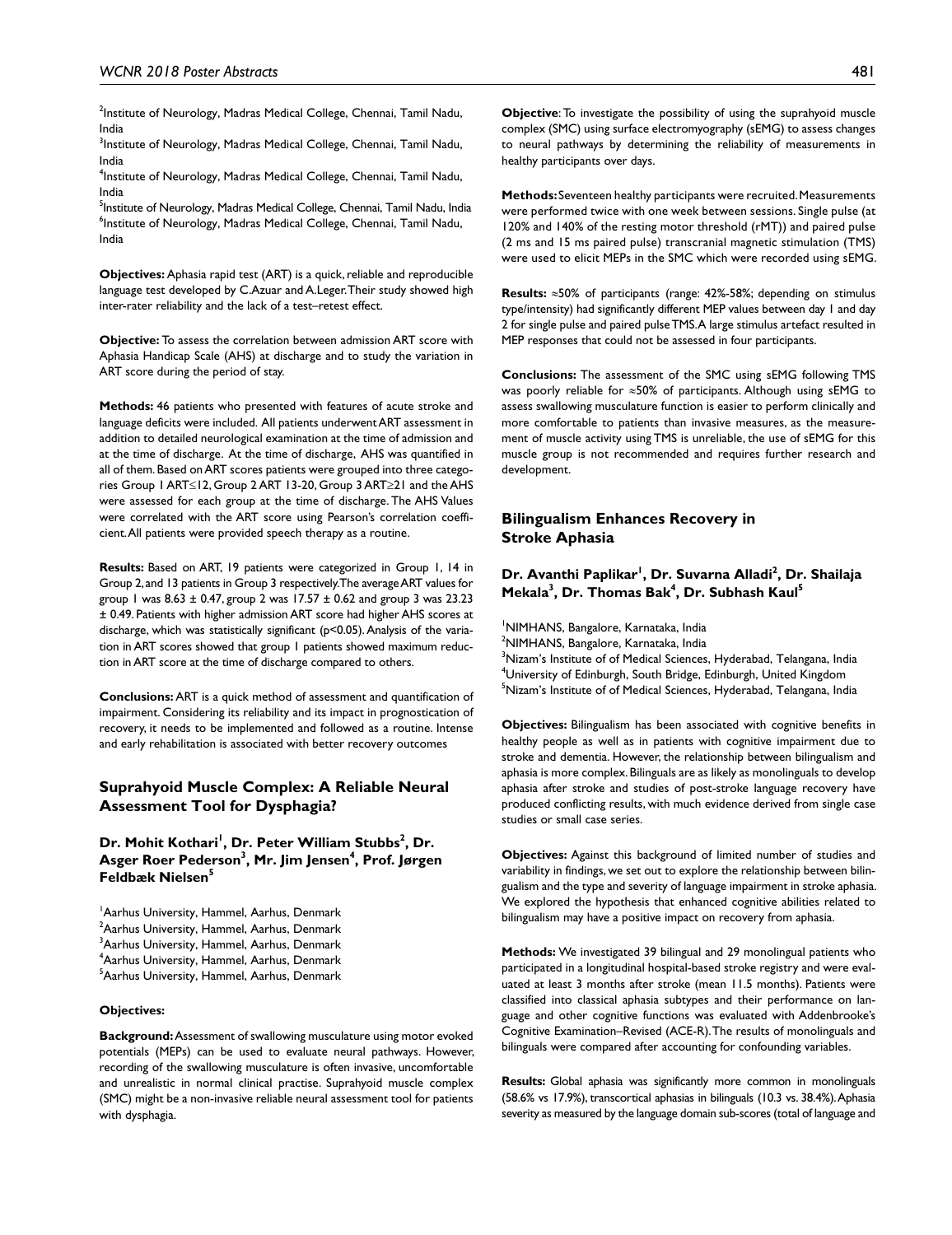fluency scores) of ACE-R was significantly higher in monolinguals compared with bilinguals. Bilinguals performed significantly better than their monolingual counterparts in attention, memory, and visuospatial domains of ACE-R. A univariate GLM analysis showed that bilingualism was significantly associated with language domain scores of ACE after adjusting for other variables.

**Conclusions:** The results suggest that although bilingual speakers are at equal risk of developing aphasia after stroke as monolingual ones, their aphasia is likely to be less severe.

## **A Comparative Investigation into Verb Naming Impairment in Bilinguals with Primary Progressive Nonfluent Aphasia vs. Semantic Dementia**

## **Ms. Sonal V Chitnis<sup>1</sup>, Dr. Sudheer Bhan<sup>2</sup>, Dr. Suvarna** Alladi<sup>3</sup>, Dr. Vani Rupela<sup>4</sup>, Dr. Jaydip Ray Chaudhuri<sup>5</sup>, Dr. Sujit A Jagtap<sup>6</sup>

<sup>1</sup> Bharati Vidyapeeth Deemed University's Medical Col, Pune, Maharashtra, India

 $^2$ Hyderabad Central University, Hyderabad, Telangana, India

 $3$ Nizam's Institute of Medical Sciences, Hyderabad T, Hyderabad, Telangana, India

4 Nizam's Institute of Medical Sciences, Hyderabad T, Hyderabad, Telangana, India

<sup>5</sup>Yashoda Superspeciality Hospitals, Somajiguda, Hyderabad, Telangana, India 6 Jagtap Clinic and research Centre of Neurology & E, Pune, Maharashtra, India

**Objectives:** Verbs play an important role in communicating effectively in both expressive and receptive language. Many studies reveal impaired verbal semantics in cognitive communication disorders following neurodegenerative disorders. The present study aimed to investigate verb naming in bilingual Telugu-English & Marathi English speaking persons with primary progressive aphasia (PPA). Patterns of naming errors were examined in relation to transitive vs. intransitive verbs across the groups

**Methods:** The cross sectional study included total 26 participants in three groups, persons with Progressive Non Fluent Aphasia (5 PNFA Agrammatic, 2 Logopenic PPA) (5), persons with Semantic Dementia (PPA-S) (SD) (6) and cognitively healthy normal individuals(13) who were matched in terms of age, gender, education and bilingual exposure. Participants were tested using adapted Telugu or Marathi version of Western Aphasia Battery version, Addenbrooke's Cognitive Examination-R, along with PPA diagnostic criteria. Verb test battery including 21 motion verbs and participants were asked to describe pictures in first language L1 (Telugu or Marathi ) and English (L2).

**Results:** A significant difference was observed in comparison of verb naming in persons with PPA and control group. SD had significant impairment in verb naming task over persons with PNFA. This can be attributed to degradation of action semantics in neurodegenerative disorders ( York et al 2014, Thompson et al 2012) ).PNFA exhibited more phonological errors such as groping and phonemic paraphasias whereas persons with SD exhibited semantic jargon, semantic paraphasias. Regression in L2 was observed more in SD than PNFA. On comparing noun vs verb naming from WAB and ACE-R subtests verb naming was more impaired. Verbal diadochokinetic rate correlated well with poor verb naming in PNFA

**Conclusions:** PNFA's showed more preserved verbal semantic memory than bilingual SD. The study demonstrates significant findings regarding language attrition in primary progressive aphasias, verbal semantics, and bilingualism

## **An Insight into the Speech and Language Characteristics of Monozygotic Twins with Phenylketonuria (PKU)**

## **Ms. Sunaina Yahiya<sup>l</sup>, Ms. Ashiya Shaima<sup>2</sup>, Dr. Sudhin Karupalli3 , Ms. Manita Thomas4**

<sup>1</sup> Karturba Medical College, Mangalore, Karnataka, India <sup>2</sup>Karturba Medical College, Mangalore, Karnataka, India <sup>3</sup>Karturba Medical College, Mangalore, Karnataka, India 4 Karturba Medical College, Mangalore, Karnataka, India

**Objectives:** The purpose of the research is based on a genetic condition called as Phenylketonuria (PKU). PKU is an inherited disorder that increases level of phenylalanine in blood. It is due to mutations in PAH gene which results in low levels of the enzyme phenylalanine hydroxylase. Infants with classic PKU when untreated may develop seizures, delayed development, intellectual disability, learning disability, behavioral problems, psychiatric disorders and other serious health problems. PKU is highest among caucasians occurring approximately 1 in 10,000 births. The newborn screening programme in Hyderabad, India gives prevalence of PKU as ~0.5/10,000.

**Methods:** The current study involves twins of age 6 years who are diagnosed with PKU and came with the complaint of not speaking age appropriately. These children had episodes of epilepsy and are under medication for the same. They had non-verbal mode of communication and one word utterances intelligible only to family members. They exhibited temper tantrums and other behaviors like throwing away of objects, biting their own hands and sudden laughing.

**Results:** However, Oral peripheral mechanism was found to be structurally and funtionally normal. They had both receptive and expressive language delay, with receptive language age being approximately equal to the 2-3 years old and expressive language age equal to 18- 20 months of age. Generally, there is no cure for PKU, but a newborn if diagnosed with PKU should receive treatment like dietery restriction of phenylalanine often with tyrosine supplementation and other essential amino acids helps prevent intellectual disabilities and other health problems. These twins were recommended for intensive speech therapy. Therapy mainly focused on goals in improving the pre-linguistic beahavior. And also the improvement of comprehension and expression of the children.

**Conclusions:** This paper work will be to know more on speech and language characteristics in these twins with PKU.

# **Efficacy of Non Speech Oro Motor Exercises on Speech Intelligibility of Individuals with Dysarthria**

## **Mrs. Trupti Khade1 , Ms. Sharon Mary Oommen2**

<sup>1</sup> Comprehensive Thalassemia Care Centre, Thane, Maharashtra, India <sup>2</sup>Medical Trust Hospital, Cochin, Kerala, India

**Objectives:** To study the effect of non-speech oro motor exercises on speech intelligibility of individuals with Dysarthria.

**Methods:** Sixty individuals with Dysarthria were included in the study. An informed consent was taken from each participant. Participants were informed about the study prior. Each participant's case history was taken with medical details. The presence of Dysarthria was diagnosed by a Speech Language Pathologist. The participants were divided into three groups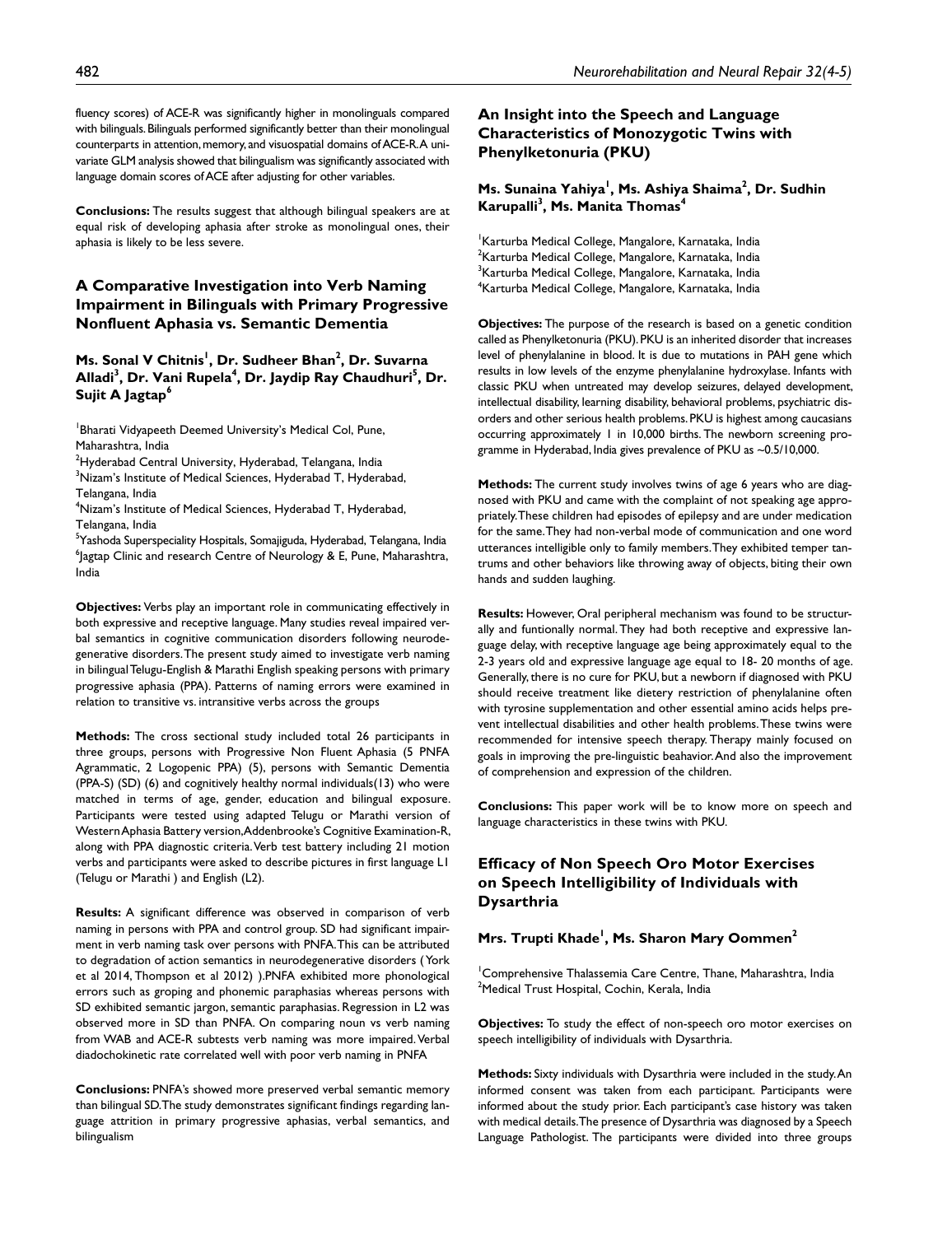based on the severity of Dysarthria. The treatment period was varied in the basis of the severity of the disorder .The reading samples of the individuals were taken. Participant's speech function was evaluated by FDA where as Speech intelligibility was assessed perceptually using an equal appearing scale, Severity was assessed used FCM levels.Statistical analysis was conducted using the SPSS. The treatment included exercises focusing on the oromotor functioning. ABA research design was used where participant's baseline assessment was carried out followed by the non speech oromotor treatment on the basis of the severity of Dysarthria. Post treatment assessments were done, to note the changes in participant's speech intelligibility.

**Results:** Results showed a noticeable change in speech intelligibility of the participants and a statistically significant result was also obtained. Effect of treatment was documented by improvement in FDA scores, speech intelligibility, FCM levels of the participants.

**Conclusions:** This study indicates that that non speech oro-motor exercises has an effect on speech outcome of individuals with dysarthria. These findings would help the SLP to know how oro motor exercises, aid in speech therapy for individuals with Dysarthria. However the results have to be interpreted cautiously and cannot be generalized.

# **Exploring Intervention in Primary Progressive Aphasia: A Case Study**

## **Dr. Piyush Vikas Sone1 , Ms. Akshee Kaul2**

<sup>1</sup> Bharati Vidyapeeth Deemed University, Pune, Maharashtra, India  $^2$ Bharati Vidyapeeth Deemed University, Pune, Maharashtra, India

**Objectives:** To investigate pre and post therapy assessment and explore intervention aspects in a patient with Primary progressive aphasia.

**Methods:** We report details of speech, language and cognitive assessment and intervention in 75 year male who was diagnosed with primary progressive aphasia. The clinical findings of course of intervention are discussed here highlighting results of speech, language, &cognitive linguistic tools in brief.

**Results:** Initial assessment was done using Western Aphasia Battery (WAB) and Addenbrooke's Cognitive Examination- Revised (ACE-R). Speech was slurred and slow. He had significant short term memory loss. Narration and verbal fluency task showed significant impairment, word finding difficulty observed. Regression rate was noticed over a period of intervention which was reduced. Narration task, short term memory, auditory attention, phonological awareness, verbal fluency, maximum phonation duration, writing and rate of speech were worked upon during the therapy.

**Conclusions:** Holistic language, speech and cognitive communication therapy can facilitate & reduce regression in speech, language & cognitive skills of patient with primary progressive aphasia.

## **ILAT Treatment: An Effective Group Approach for Heterogenous Person with Aphasia (PWA)**

#### **Ms. Pinki Singh<sup>1</sup>, Dr. Apoorva Pauranik<sup>2</sup>**

1 AIIMS, Bhopal, Bhopal, Madhya Pradesh, India  $^2$ MGM Medical College And Hospital, Indore, Madhya Pradesh, India

**Objectives:** To introduce ILAT approach in chronic person with aphasia (PWA) with different type and severity of aphasia as an intensive and effective group treatment.

#### **Methods:** Participants

Eleven participants were included.

Procedure

- ILAT treatment was incorporated in group setting with a singlesubject, multiple baseline designs across behaviours on three groups.
- An intensive two- week, 25/30 -hour-total treatment program was conducted.
- $1<sup>st</sup>$ ,  $5<sup>th</sup>$  and  $10<sup>th</sup>$  sessions were considered as an evaluative sessions to calculate RT of sp. comprehension and production separately for successful card exchange and correct denial turn.
- Level of complexity of language action game (LAGs) and level and pattern of help during LAGs has been considered to calculate corrected mean RT.
- Percentage of successful and unsuccessful card exchange has also been calculated for each evaluative session.

**Results:** ILAT treatment analysis suggests no uniform pattern in RT of speech production and comprehension. So, average corrected mean was calculated to understand and establish the relation between ILAT evaluative sessions and RT. RT and performances of each group was compared for 1st &5th, 5th & 10th and 1st & 10th sessions.

A consistent reduction in RT across the groups and sessions shows effectiveness of ILAT. Significant reduction in RT with increment of sentence complexity and reduction in the level of help was observed as session progressed.

**Conclusions:** This study provides preliminary evidence about feasibility and utility of a culturally appropriate new method of interactive and interesting communication during group therapy for chronic PWA.

# **ILAT Treatment: An Effective Individual Approach for Heterogenous Persons with Aphasia (PWA)**

#### Dr. Apoorva Pauranik<sup>I</sup>, Ms. Pinki Singh<sup>2</sup>

<sup>1</sup>MGM Medical College And Hospital, Indore, Madhya Pradesh, India <sup>2</sup>AIIMS, Bhopal, Bhopal, Madhya Pradesh, India

**Objectives:** To observe the pattern of improvements in terms of individual reaction time (RT) of person with aphasia (PWA) for Speech Production and Speech Comprehension.

**Methods:** Participants

Eleven participants were included.

Procedure

- ILAT treatment was incorporated in group setting with a singlesubject, multiple baseline designs across behaviours on three groups.
- An intensive two- week, 25/30 -hour-total treatment program was conducted.
- $1^{st}$ ,  $5^{th}$  and  $10^{th}$  sessions were considered as an evaluative sessions to calculate RT of sp. comprehension and production separately for successful card exchange and correct denial turn.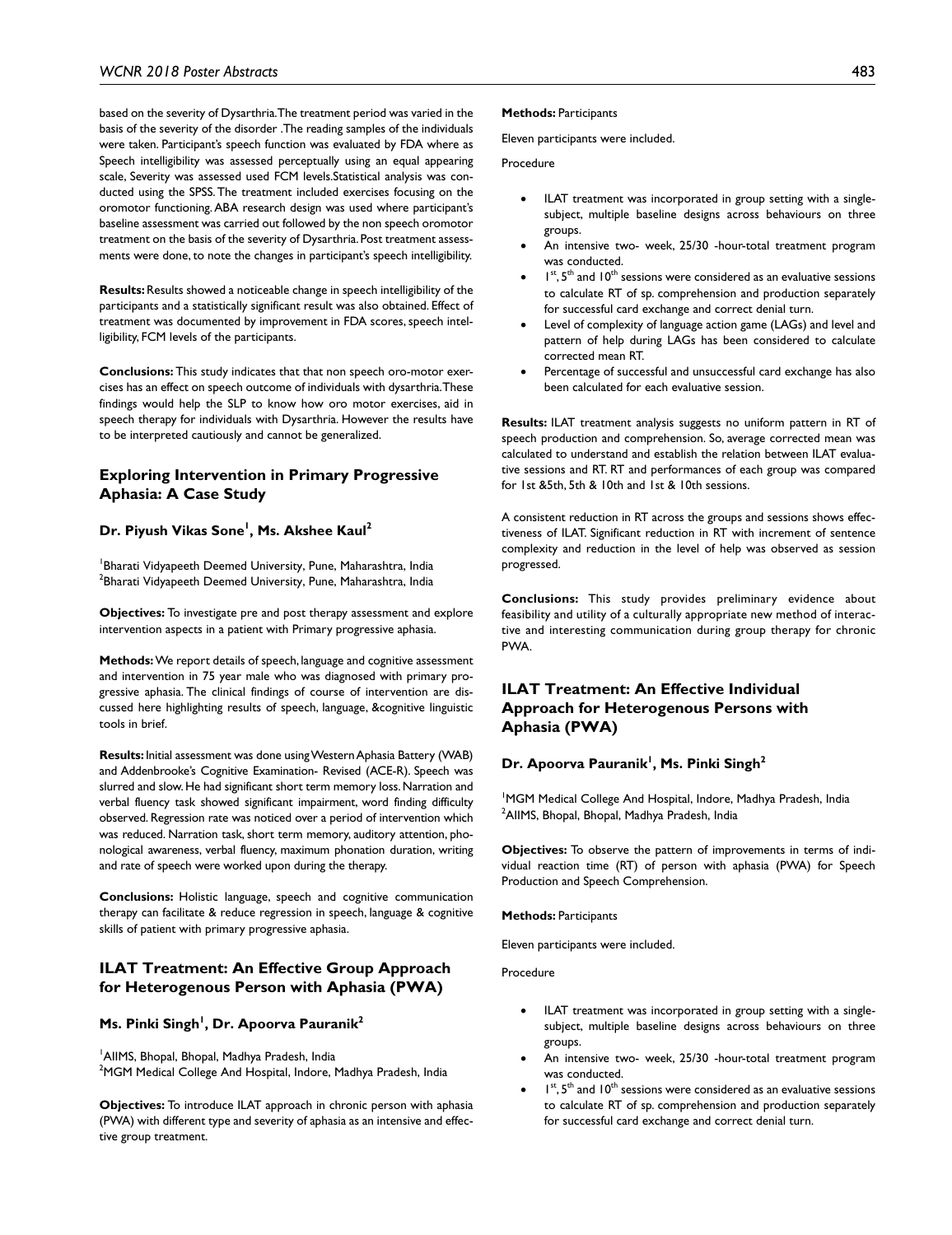- Level of complexity of language action game (LAGs) and level and pattern of help during LAGs has been considered to calculate corrected mean RT.
- No. of trials (±3turn) for Speech comprehension and Speech production were kept approximately equal.

**Results:** The numbers of trials among groups were varying due to number of participants. In group number of trials for production and comprehension task among the participants was varying due to reversal procedure, repetition of turn accompanied by false denial turn, better fluency of participants and difficulty level of LAGs.

**Conclusions:** This study provides preliminary evidence about feasibility and effectiveness of ILAT on heterogeneous population of PWA as an individual improvement in speech production and comprehension.

# **Investigating the Influence of Pediatric Bilateral Moyamoya Disease on Speech, Language and Swallowing Functions: A Preliminary Clinical Case Report**

## Mrs. Vineetha Sara Philip<sup>1</sup>, Ms. Asha Manoharan<sup>2</sup>, Ms. **Sneha Sara John3 , Ms. Smithra Suresh4**

<sup>1</sup>National Institute of speech and Hearing(NISH), Trivandrum, Kerala, India  $^{2}$ National Institute of speech and Hearing(NISH), Trivandrum, Kerala, India  $^3$ National Institute of speech and Hearing(NISH), Trivandrum, Kerala, India  $^4$ National Institute of speech and Hearing(NISH), Trivandrum, Kerala, India

**Objectives:** To investigate the influence of Bilateral Moyamoya disease on Speech, Language and swallowing functions in a child over a period of 3 years.

#### **Methods:**

**Design:** Retrospective Single subject design

Research Question:

- a) Is there any effect of bilateral moyamoya disease on speech, language and swallowing functions in pediatric population?
- b) How does the bihemispheric involvement contribute to the presenting symptomatology?
- c) Is the currently available standard tools for assessing speech, language and swallowing functions sufficient to quantify the features and aid in formulating a treatment plan?

**Tools:** Western Aphasia Battery (WAB), Frenchay Dysarthria Assessment (FDA), Receptive Expressive Emergent Language Scale (REELS), Gugging Swallowing Screen (GUSS), Recorded speech sample, systematic clinical observation and Semi- Structured parental interview.

**Study Protocol:** The speech, language and swallowing features; assessment and rehabilitation process over a period of 3 years were subjected to qualitative analysis.

**Results:** On systematic investigation of speech, language and swallowing characteristics, it was observed that bilateral moyamoya disease have a marked effect on all three functions and was varying in nature. Quantifying the speech and language difficulties were difficult due to fluctuating symptomatology,bihemispheric involvement and lack of standardized assessment tools accounting pediatric population. Clinical diagnosis altered from Global Aphasia, Wernicke's Aphasia and Broca's Aphasia at varying

points of time. Speech was characterized by imprecise consonants, monotonicity similar to dysarthria along with disfluencies similar to neurogenic stuttering. Due to fluctuating nature of symptoms, multidisciplinary intervention process was mostly flexible and changed with periodic assessments and introspections.

**Conclusions:** The speech and language characteristics in bilateral moyamoya as observed in this subject were divergent, and hence diagnostic labelling was difficult. There is a growing need for use of culturally appropriate tests, systematic observation, and clinical documentation for such cases to study pattern of speech, language and swallowing characteristics and study the efficacy of medical and rehabilitation intervention.

#### **Speech Therapy for Aphasia**

## Dr. Deepak Arjundass<sup>I</sup>, Dr. Deepak Arjundass<sup>2</sup>, Dr. Subavathi Ajay<sup>3</sup>

<sup>1</sup>434, NSK Salai, Vadapalani, chennai, tamilnadu, India-600026 <sup>2</sup>vijaya hospital,vadapalani, chennai, tamilnadu, India <sup>3</sup>Vijaya, chennai, tamilnadu, India

**Objectives:** through a stroke or brain injury. The situation where someone losses the speech is sometimes described as missing speech. All groups of persons ranging from children, young adults to elderly people can suffer from lose of speech and language; it is common especially amongst the elder due to some age related factors. it is worth noting that a person with aphasia has lots of difficulties communicating. The purpose of this study is to examine the available tools and strategies that can be used to ease communication between a caregiver and an aphasic person. In order to meet with the aim and objective of this study the author used Howard Giles(1973) Communication Accommodation Theory (CAT) that simply examines what happens when two speakers change their communication style in order to accommodate each other. The CAT theory supports the use of Alternative and Augmentative Communication systems when communicating with aphasic persons. The study was guided by the following question: 1- What kind of tools and strategies are available to communicate with aphasic persons? 2- How can these tools and strategies ease communication between persons with aphasia and their care givers? A qualitative method was used in this study,. Deductive content analysis was applied while analyzing the selected articles and the findings were later on being categorized under two heading. Results of this study shows that there are available tools and strategies in forms of AAC systems and these tools can greatly ease communication between a caregiver and an aphasic person.

# **Swallowing and Speech Disorders in Patients with Head and Neck Cancers Following Radiotherapy: A Tertiary Care Experience**

## Dr. Banumathy Nagamani<sup>1</sup>, Dr. Nurain Alam<sup>2</sup>, Dr. **Jayamanti Bakshi3 , Dr. Naresh K Panda4**

1 PGIMER, Chandigarh, Chandigarh, India <sup>2</sup>PGIMER, Chandigarh, Chandigarh, India <sup>3</sup>PGIMER, Chandigarh, Chandigarh, India 4 PGIMER, Chandigarh, Chandigarh, India

**Objectives:** Patients with advanced head and neck cancer (HNC) usually show adverse effects on speech and swallowing following radiotherapy (RT). The primary aim of the present study is to explore the prevalence of various speech and swallowing disorders in HNC patients following RT in a tertiary healthcare setup.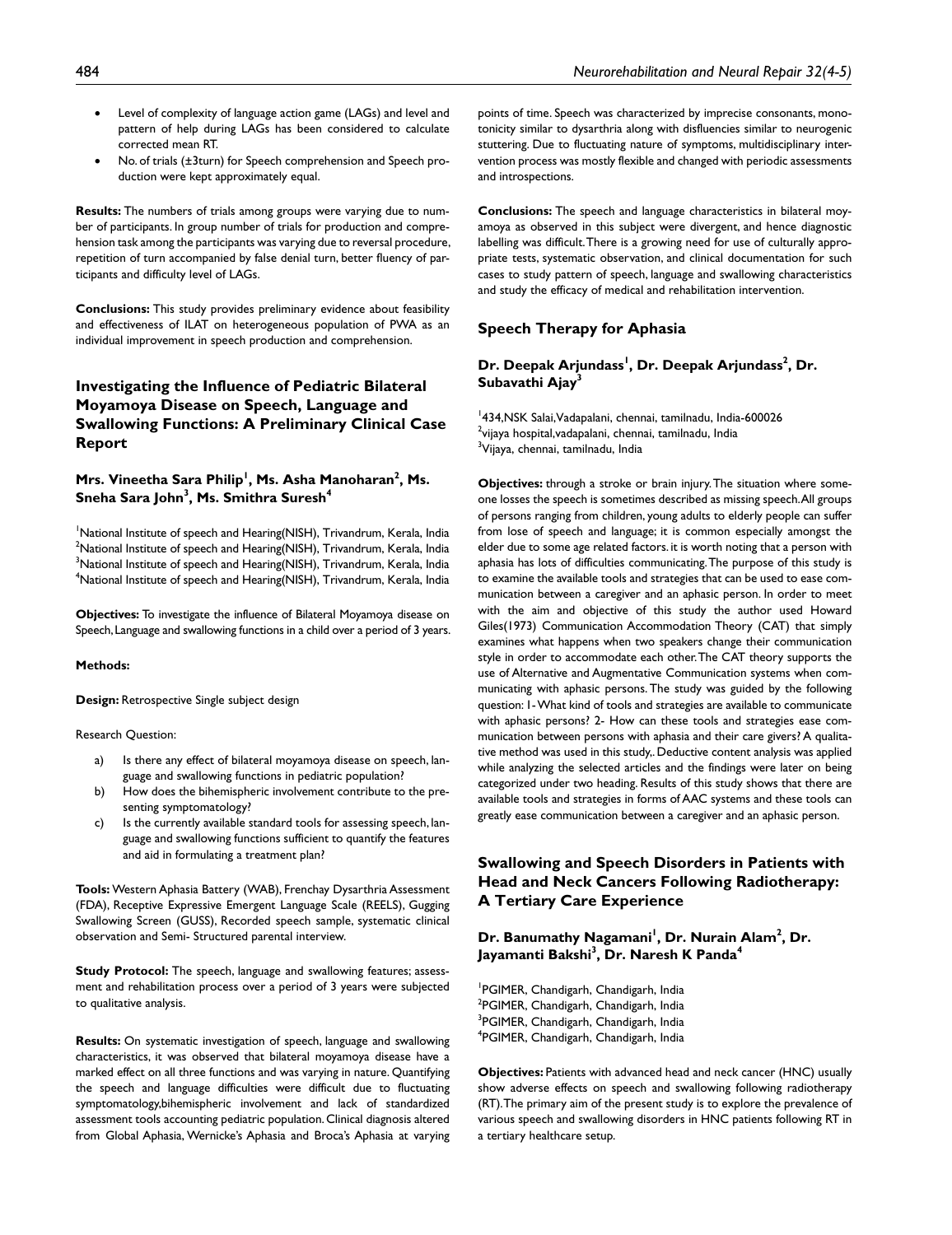**Methods:** 140 patients who presented with stage 1 & 2 tumors, diagnosed by a head and neck surgeon for the site, stage, type and extent of tumor, were advised for radical radiotherapy. Post radiotherapy, when the patients presented with complaints of speech and swallowing disorders, they were administered a screening questionnaire to screen for the presence of diagnostic features of different communication disorders. Those who passed more than 75% of the items, diagnostic for each of the disorders were considered for immediate detailed assessment and management. The raw data on percentage of patients with speech and swallowing disorders were calculated and subjected to statistical analyses with SPSS version 15.0. A *t* test was carried out to see for differences with respect to their gender, tumor site, status of pre and post RT.

**Results:** Swallowing dysfunction was observed in 83 (59%) patients, while 18 (13%) of them presented with slurred speech, 36 (26%) with voice disorder, 1 (1%) patient with stuttering and trismus each. There was a significant difference observed with respect to gender and tumor site. Among the oral cancers, cancers of oral cavity were more prevalent followed by oropharyngeal, laryngeal, hypo pharyngeal and nasopharyngeal cancers.

**Conclusions:** As deleterious effects of RT have always been evidenced and reported following radical radiotherapy, it is the major predictive factor relating to both speech and swallowing impairment; All patients need to be counselled regarding conformal and IMRT techniques, to save the surrounding structures of the tumour to avoid life threatening disorders.

## **To Explore the Relationship Between the AF Integration and the Recovery of the Language Function in a Post-Stroke Aphasia**

#### **Dr. Hong Wang1**

<sup>1</sup>The First Affiliated Hospital of Jinan University, Guangzhou, Guangdong, China

**Objectives:** To explore the relationship between the AF integration and the recovery of the language function in a post-stroke aphasia.

**Methods:** One patient with chronic post-stroke aphasia received 5 month speech therapy, Both Aphasia Battery of Chinese (ABC) and diffusion tensor imaging (DTI) were performed before and after therapy to observe and analyze the changes of language function and bilateral AF. The patient received language therapy for a period of 8 months started at 6 months after stroke. And language evaluation was performed at baseline, 3 months and 8 months of language therapy. At the meanwhile, diffusion tensor imaging (DTI) was underwent for reconstructing the AF at the end of language therapy.

**Results:** After 5 month speech therapy, the ABC score percentage of oral expression and repetition improved from 69.81% to 81.13%, 64.00% to 72.00% respectively. While the ABC score percentage of audio comprehend and nomination were improved only from 66.38% to 69.40%, 84.76% to 84.76%. In the subitem of oral expression, the ABC score percentage of information content and fluency were improved significantly from 66.67% to 83.33%,48.15% to 66.67% respectively. In the subitem of repetition only the sentence repetition score percentage was increased evidently from 52.63% to 63.16%.DTI showed that the quantity and the compactness of bilateral AF were increased and the reorganization in the damaged area was also observed.

**Conclusions:** After speech therapy, the increased integrity and reorganization can take place in bilateral AF, and all these changes may involved in the recovery of the language function of post-stroke aphasia.

## **Tracking Interventional Progress in Striato-Capsular Aphasia: A Case Study**

## Dr. Silky L Arora<sup>1</sup>, Dr. Anil K Singh<sup>2</sup>

<sup>1</sup> Max Super Speciality Hospital, Dehradun, Uttarakhand, India  $^{2}$ Max Super Speciality Hospital, Dehradun, Uttarakhand, India

**Objectives:** To understand the subcortical mechanisms involved in different language functions through a case with striato-capsular aphasia.

**Methods:** The following domains of language were studied using standardized test batteries: 1)Auditory Verbal Comprehension 2) Spontaneous Speech Production 3)Repetition 4)Naming 5)Reading Comprehension 6) Writing 7)Calculation 8)Phonological to orthographic conversion

Clinico-radiological correlation was tried pre-tx & post-tx using 1.5T MRI. Video recordings of therapy were taken for detailed analysis. These recordings will be played during presentation.

**Results:** Significant improvement was observed in all domains during 10 months of therapeutic window. Clinico-radiological correlation was not observed on MRI.

**Conclusions:** Intensive & timely intervention is the key to mainstreaming individuals with aphasia into their normal work & society.

Is the abstract presented earlier?: Yes

## **A Case of Non-Structural (Functional) Neuromuscular Scoliosis Does Lumbar Traction Help?**

#### Prof. Ohnmar Htwe<sup>1</sup>, Prof. Amaramalar Selvi Naicker<sup>2</sup>, **Dr. Brenda Saria Yuliawiratman3**

1 Faculty of Medicine,University Kebangsaan Malaysia, Kuala Lumpur, Willayah, Malaysia <sup>2</sup>Faculty of Medicine,University Kebangsaan Malaysia, Kuala Lumpur, Willayah, Malaysia  $3$ University Kebangsaan Malaysia Medical Centre, Kuala Lumpur, Willayah, Malaysia

#### **Objectives:**

**Introduction:** Nonstructural (functional) scoliosis is a temporary abnormal curvature of the spine resulting from the muscle spasm and imbalance, differences in leg length, or inflammatory conditions.

**Methods:** We report a case of a 15-year-old boy who was diagnosed with hereditary spastic paraplegia associated with non-structural (functional) scoliosis. The functional scoliosis responded well to lumbar traction which was self prescribed by the family members. He was in GMFCS V and his lower limbs spasticity was graded as MAS 2-3. Poor truncal balance and marked hyperlordosis of lumbar spine was noted.

The lumbar traction was widely used for the treatment of prolapsed intervertebral disc in adults however it was never prescribed for the treatment of functional scoliosis in children. In this case, parents were influenced by their siblings to give a trial of lumbar traction, as they were not keen for any other treatment options except special seating system.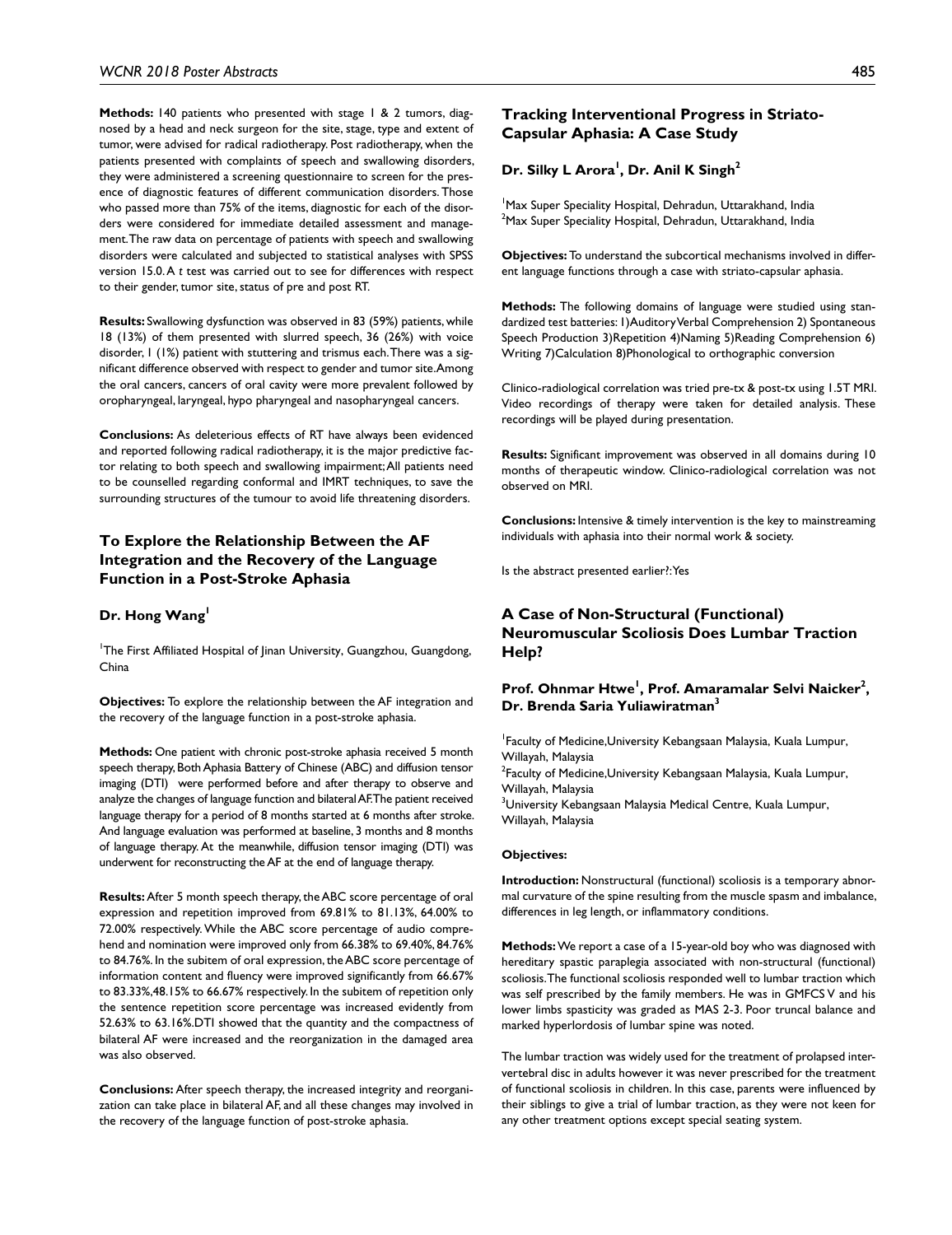**Results:** Surprisingly, functional scoliosis has remarkably improved (Pre and post-traction: Figure 1,2) after 3 weeks of lumbar traction which was started of with 30 minutes per session, 2 sessions day. Parents noticed the significant improvement in sitting posture with good shoulder balance. The lumbar traction was continued everyday and well-balanced shoulder and pelvis with a straight spine was well appreciated after the completion of 78 tractions (Figure 3).

Patient was on regular home physiotherapy program such as strengthening exercises, stretching exercises, daily standing (1 hour/ day) with standing frame and walking within the parallel bar.

**Conclusions:** umbar traction as an unusual treatment option for the functional scoliosis did show the remarkable improvement in terms of sitting posture, shoulder balance. The possible mechanisms will be further elaborated.

## **A Case Study Focusing on Early, Multidisciplinary and Self-Awareness Based Neurorehabilitation in Acquired Brain Injury**

Dr. Shraddha S Shah<sup>1</sup>, Ms. Rowena Sait<sup>2</sup>, Ms. Shraddha **M Shah3 , Mrs. Lajja Shah4**

<sup>1</sup>806-B, Chandanbala Building, R.T. Marg, Off Ridge, Mumbai, Maharashtra, India-400006 <sup>2</sup>Synapsium Brain Health Clinic, Mumbai, Maharashtra, India

<sup>3</sup>Synapsium Brain Health Clinic, Mumbai, Maharashtra, India <sup>4</sup>Sir. H.N. Reliance Foundation Hospital, Mumbai, Maharashtra, India

**Objectives:** To evaluate the effects of early, multidisciplinary neurorehabilitation and efficacy of self-awareness based interventions on functional outcomes in a single case of Acquired Brain Injury (ABI).

**Methods:** ST, a 65-year old male, suffered an intracerebellar bleed, subdural and left frontal subarachnoid haemorrhage, and secondary hypoxic injury in December 2015. GCS score was unavailable. Through collaboration between the rehabilitation department at a tertiary care hospital and a neuropsychology clinic, in March 2016, ST was assessed by a Physiotherapist, Speech and Language Pathologist and Clinical Psychologist. Rehabilitative interventions were cohesively planned using SMART goals to help achieve independence in ADLs, improve swallowing, expressive speech, overall cognition and Quality of Life (QOL). The overarching goal was functional independence and return to work. Follow-up assessments were conducted in August and December 2016 to track progress and modify rehabilitation goals.

**Results:** ST presented with Post-Traumatic Amnesia (PTA), dysarthric speech, poor gait and motor skills. Acknowledging spontaneous recovery, ST showed significant improvement in orientation, attention, speech and ADL functioning after initial interventions. Despite improvement in assessment scores, significant mood and behavioural disturbances began deteriorating familial relationships and affecting participation in therapy. Strategies were modified to include metacognitive, self-awareness based interventions which led to greater compliance and motivation during therapy sessions. Family relationships and self-reported QOL improved. Even though functional assessment scores plateaued, ST is currently, functioning independently and has resumed part-time work responsibilities. Data were analysed using the Wilcoxon signed-rank test.

**Conclusions:** The case study highlights the importance of employing a metacognitive approach to build insight, self-regulation and error

awareness. This helps improve mood, behaviour and motivation towards rehabilitation. The results corroborate with literature findings to suggest that multidisciplinary approaches provide better outcomes as compared to standalone interventions. Furthermore, beginning rehabilitative interventions even during PTA can prove to be beneficial.

## **A Framework for Neurorehabilitation of Children with Disabilities and their Caregivers in Resource Restricted Settings**

## Dr. Krupa Kumarsen Ovalekar<sup>i</sup>, Dr. Sharmila Donde<sup>2</sup>, **Dr. Nicole D'souza3 , Dr. Maria Barretto4**

<sup>1</sup>Neurology Foundation, Mumbai, Maharashtra, India <sup>2</sup>Neurology Foundation, Mumbai, Maharashtra, India  $^3$ Neurology Foundation, Mumbai, Maharashtra, India 4 Parkinson's Disease And Movement Disorder Society, Mumbai, Maharashtra, India

**Objectives:** Children with neurological disabilities require a multi-disciplinary treatment approach for successful community reintegration. Lack of awareness and limited access to neurorehabilitation is common in low resource settings. Thus children in these settings have poor outcomes leading to poorer quality of life and a large burden on their caregivers.

The objectives of this study are to describe a framework of neurorehabilitation for children with disabilities and their caregivers and to show its effectiveness and feasibility in terms of cost and delivery of medical services in resource restricted settings.

**Methods:** The framework is a three-tier structure in which the Community forms the core.

*First Tier*:

Local community workers are identified and trained.

*Second Tier*:

- Door to door surveys, awareness and networking is conducted to identify undiagnosed neurological children.
- Local neurological camp is organised to establish an accurate diagnosis and prescribe further treatment.

*Third Tier*:

- Neurorehabilitation of children is conducted.
- Caregiver support, inservice caregiver training and resource material is provided for follow-up home therapy.

**Results:** This framework was implemented in 2 centres in Mumbai for one year. 30 community workers were trained through 4 trainings, who covered 7000 households through survey. 2 medical camps were organised which identified 80 children with disabilities who underwent neurorehabilitation. 5 caregiver trainings were conducted which were attended by 85 caregivers.

Case study data is in the process of being collected.

**Conclusions:** This framework helped to overcome challenges of a resource restricted setting and find solutions to them. This led to better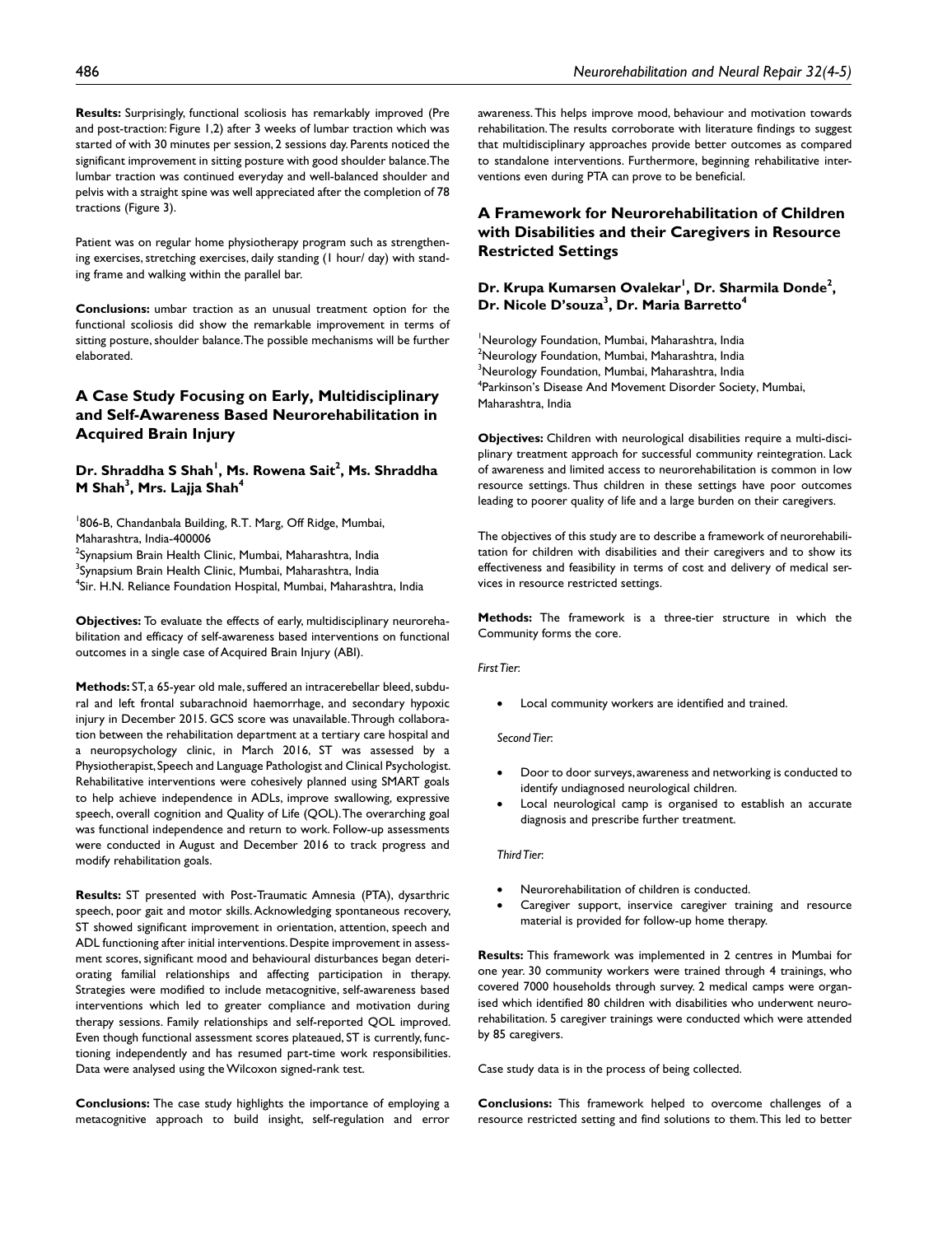long-term therapy compliance and superior clinical outcomes of children and their caregivers. The framework being effective and feasible can be reproduced in multiple localities in need.

## **A Multidisciplinary Parkinson's Rehabilitation Model Development, Validation and Replication**

Dr. Maria Barretto<sup>'</sup>, Ms. Nicole Dsouza<sup>2</sup>, Ms. Cathryn Pinto<sup>3</sup>, Ms. Jagruti Wandrekar<sup>4</sup>, Mrs. Meghana **Srinivasan5 , Mrs. Anjali Sivaramakrishnan6**

<sup>1</sup>Parkinson's Disease and Movement Disorder Society, Mumbai, Maharashtra, India

<sup>2</sup>Parkinson's Disease and Movement Disorder Society, Mumbai, Maharashtra, India

<sup>3</sup>Parkinson's Disease and Movement Disorder Society, Mumbai, Maharashtra, India

4 Parkinson's Disease and Movement Disorder Society, Mumbai, Maharashtra, India

<sup>5</sup>Parkinson's Disease and Movement Disorder Society, Mumbai, Maharashtra, India

6 Parkinson's Disease and Movement Disorder Society, Mumbai, Maharashtra, India

**Objectives:** To study the effectiveness of a multidisciplinary model for the rehabilitation of people with Parkinson's (PWP's) in low resource areas in India.

**Methods:** Phase 1:Collaboration with experts in various medical and paramedical fields to develop a multidisciplinary rehabilitation module for people with Parkinson's which could be delivered by non-medical individuals. Phase 2: A pre post own control experimental design was used to determine the effectiveness of the multidisciplinary module specially designed for PWP. Phase 3 A capacity training manual was developed for implementing the model anywhere in India.

**Results:** A 16 session Multidisciplinary Module was developed and then evaluated. Analysis of the data showed an improvement in both the UPDRS-ADL and PDQ scores for the patient participants. Fifty-six individuals have been trained to establish satellite Parkinson's centers and deliver the module. This Multidisciplinary Module has since been replicated successfully in 45 centers in India.

**Conclusions:** This Multidisciplinary Model for the Rehabilitation of People with Parkinson's Disease is both effective and replicable.

# **A New Initiative Towards Selection and Delivery of Low Cost Assistive Technology (AT) for Neuro-Rehab Patients in India**

#### Dr. Rajendra Prasad<sup>i</sup>, Dr. Tarun Lala<sup>2</sup>

<sup>1</sup>Indraprastha Apollo Hospitals, New Delhi, Delhi, India <sup>2</sup>Indraprastha Apollo Hospitals, New Delhi, Delhi, India

**Objectives:** 75 % of TBI in India occur to people of low socio economic groupwho live in rural areas. 1.5 million patients every year, with other neurological problems, need neuro-rehabilitation. Apart from lack of awareness regrading neuro-rehabilitation, there is virtually no access to neuro-rehabilitation for most patients in India. On way to overcome this problem is to develop apps for neuro-rehabilitation for use by the 220 million smartphone users and to have centers where low cost AT solutions will be providedto these patients and follow-up will be done through Tele –rehab. This pilot project can then be expanded to the national level with Govt. support.

#### **Methods:**

- Patients who visitour Neuro rehab center will beidentified on the basis of theirimpairments in locomotion, hearing, vision, cognitive speech and memory impairments (ADL). The need of low cost AT solution for the individual patient will be met through our panel of Physiotherapist, Occupational Therapist, Speech and Language therapist, Psychologist, Neuro physician and Neuro surgeon.
- Low cost AT solutions will be developed in association with AT engineers of IIT.
- Neuro-rehabilitation in general and the use of AT provided to these patients will be monitored through Tele-rehab

#### **Results:**

- Research protocols on efficacy of AT in community based neurorehab through Tele-rehabwill be developed.
- Training of rehab specialist in AT solutions.

**Conclusions:** A large number of patients in India do not receive neurorehab because they live in rural community because they are poor. This pilot project will help identify if the needs can be met through low cost AT solutions and tele-rehab.

Is the abstract presented earlier?: Yes

## **Advances on Development (NEURO) Rehabilitation System in Ukraine**

## Prof. Volodymyr Golyk<sup>I</sup>, Prof. Christoph **Gutenbrunner<sup>2</sup> , Dr. Oksana Syvak3 , Dr. Alla Pivnyk4**

1 Dobrovoltsev bstr.6, apt.18, Dnipro, Dnipropetrovsk region, Ukraine-49100 <sup>2</sup>Hannover University Medical School, Hannover, Lower-Saxony, Germany  $^3$ Ministry of Health of Ukraine, Kyiv, Kyiv, Ukraine 4 Kyiv Regional Hospital, Kyiv, Kyiv, Ukraine

**Objectives:** At 2015 WHO-ISPRM Technical Consultancy to Support the Development of the National Disability, Health and Rehabilitation Plan in Ukraine was visited Ukraine. Since 2016 systemic stepwise changes in Ukrainian rehabilitation system is happening.

**Methods:** Action plan on changing legislation (Law for system of rehabilitation in Ukraine, set of Orders for managing rehabilitation), introducing new rehabilitation methodology (ICF based approach), set of professionals (establishing and growing new rehabilitation specialties) and gradual changes on rehabilitation service provision was created and currently is implementing.

**Results:** As for autumn 2017 two changes to Ukrainian Classificatory of Occupations were approved: specialty names "Physician of Physical and Rehabilitation Medicine", "Physical therapist", "Ergotherapist" (2016), "Assistant of PT", "Assistant of Ergo" (2017) were established, names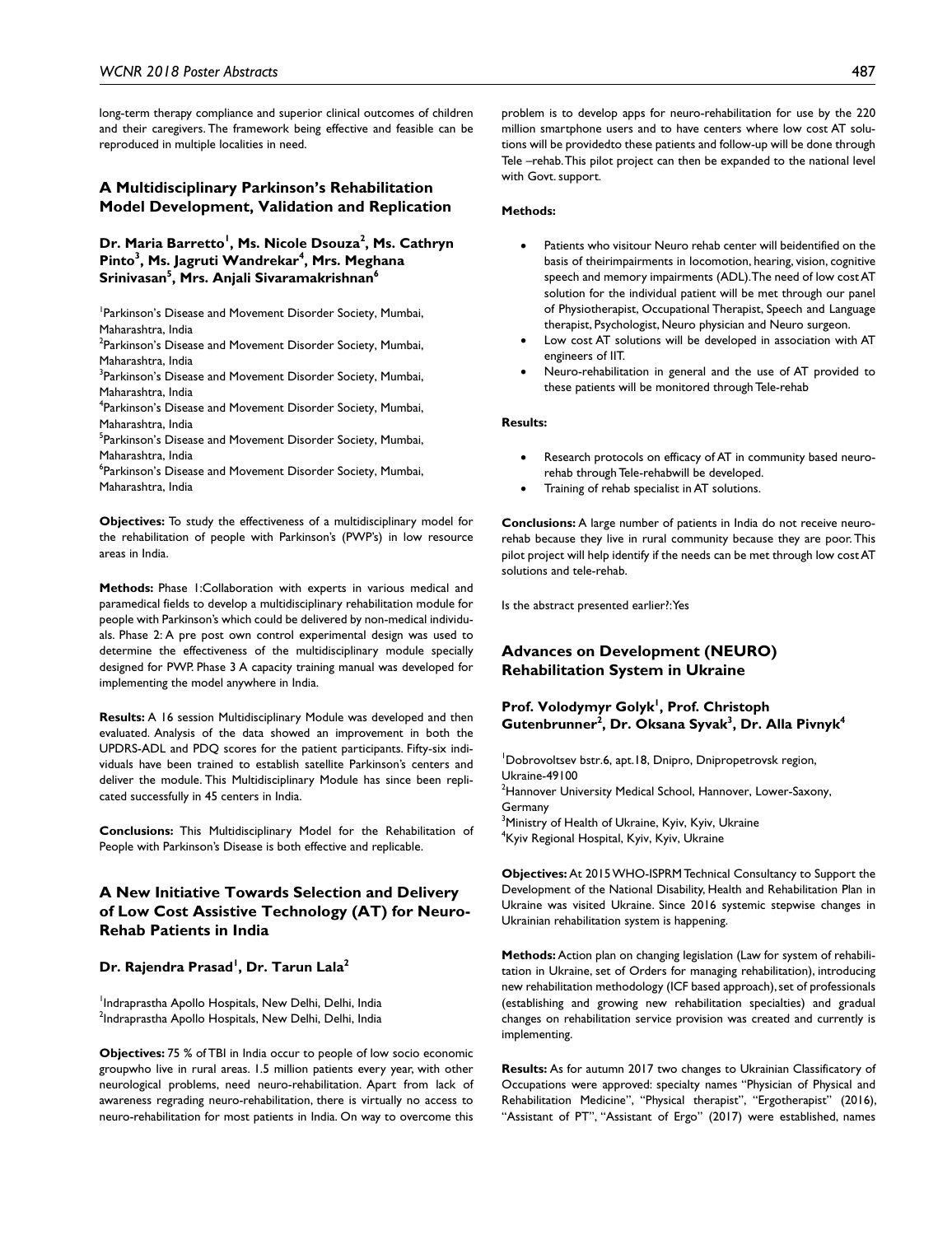"Nurse of remedial Gymnastics", "Nurse of Massage", "Specialist in Physical Rehabilitation", "Instructor for labor therapy", "Instructor for labor adaptation" (2017) were deleted, Physicians-therapists were renames as "Physicians of Internal Medicine"(2017).

ICF and ICF-CY are now translating into Ukrainian language consequently passing Cultural Adaptation Process for Developing a Language-specific Version. Decree of Cabinet of Ministers of Ukraine for ICF intersectoral implementing (general legislation, invalidity status determination criteria, disability and rehabilitation statistics collecting, routine rehabilitation assessments, goal setting organization principals, curricula implementation) is developed and currently processed.

New "Law for system of rehabilitation in Ukraine" was developed and is under discussion. Cardinal changes on principles of financing health care (with special focus on rehabilitation) is developing and preparing for the discussion.

Changes on rehabilitation service network (starting from several pilot projects) are developing.

Continuing growing new rehabilitation professionals (ToT, establishing new training/retraining curricula, professional Board legislation creation).

**Conclusions:** Ukraine is executing the roadmap, proposed by WHO-ISPRM DAR assessment Mission, gradually rebuilding (in fact creating many segments from scratch) national rehabilitation system.

## **An Interesting Case of Poly-Trauma Needing Rehabilitation**

#### Dr. Arjun Dhar<sup>i</sup>, Dr. Premanand S Ramani<sup>2</sup>

1 Lilavati Hospital and Research Centre, Mumbai, Maharashtra, India  $^2$ Lilavati Hospital and Research Centre, Mumbai, Maharashtra, India

**Objectives:** This case scenario highlights the dilemma in neurorehabilitation program for a patient suffering from polytrauma superimposed with psychiatric ilness and imparts us with technical experience in dealing with both the problems simultaneously.

**Methods:** A 33 year old male receiving psychiatric treatment for a long time met with an accident Auto vs Pedestrian on 18/4/2012 while crossing road. Patient was GCS 3 on arrival to the Emergency Department. He was intubated on arrival to the Emergency Department. Patient was hypotensive and was in tachycardia on arrival to the Emergency Department. Transfused with 3 units of blood immediately. Patient was noted to have shull base left sphenoid wing fracture with undislocated C2 posterior arch fracture with diffuse axonal injury. He also had a pelvic fracture with heamatoma. Patient had active extravasation of blood in the abdomen near duodenum noted on FAST examination. Patient was taken to the OR for Damage Control Surgery and taken for exploratory laparotomy where IMV ligation with left paracolic gutter packing was performed. Later bilateral internal Iliac Artery Embolisationwas performed in view of delayed right pelvic bleed. He was placed under halo after stabilisation. Subsequently he started improving with physiotherapy and conservative management.

**Results:** Patient progressively improved with rehabilitative measures and is now leading an independent and active life.

**Conclusions:** It is imperative to identify and treat the correct pathology in cases of traumatic head injury superimposed with a psychiatric disorder in order to justify the rationale of treatment.

# **Asian Physiotherapy and Research Institute: A Benchmark Model for Holistic Physiotherapy Practice in Developing Countries**

#### Dr. Sagar Kiritbhai Naik<sup>1</sup>

<sup>1</sup> Asian Physiotherapy & Research Institute, Surat, Gujarat, India

**Objectives:** Asian Physiotherapy and Research Institute (APRI) is the biggest and first most comprehensive, private-owned center, dedicated purely for physiotherapy practice in Asia. The center is uniquely constructed across 40,000 sq.feet space to provide barrier free environment based on UN accessibility guidelines. This is the first outpatient physiotherapy center equipped with 18 in-patient beds only for physiotherapy services. It is the first clinical driven research facility in India.

**Methods:** The aim of APRI is to provide quality and standardize care; promote health prevention and promotion among people; create awareness about scope of physiotherapy practice in non-communicable diseases; train physiotherapists with advanced skills; and promote physiotherapy research. The center has a cutting-edge over other centers because of our expertise to provide rehabilitation care for patients and normal individuals of all ages from children to elders.

**Results:** APRI is unique because of: a) advanced equipment ranging from unweighing gait & balance systems, hand & spine evaluation and rehabilitation systems to virtual reality systems; b) center has unique environment, where therapy is play for kids, functional activities for adults and recreational center for elderly people; c) ergonomic training apartment has been designed to gain functional independence with height-adjustable platforms; d) hydrotherapy unit is constructed to provide adjustable water currents to assist and resist movements and has a unique hydro-gym for neurological patients; e) therapists helps neurological patients to slowly transit to their community by providing simulated training in different environments; f) center has its own documentation system, based on International Classification of Functioning.

**Conclusions:** Till date, there have been huge rehabilitation centers in the world, covering medical, surgical, rehabilitative services and physiotherapy is one of its part. At APRI, physiotherapy is the only part with some add-on rehabilitation services, which makes it a unique and benchmark center for physiotherapy across the globe.

## **Attitude of Parents for Neurorehabilitation in Developmentally Delayed Children**

#### **Dr. Anand Gajanan Diwan**

1 Dr Vasantrao Pawar Medical College, Nashik, Nashik, Maharashtra, India

**Objectives:** To assess the attitude, compliance, difficulties faced by parents and relatives of developmentally delayed child.

**Methods:** In routine Out-patient department, parents were asked questionnaire orally and responses were noted down. Questions were based on their understanding of the importance of Neurorehabiliation (Physiotherapy, Speech therapy, Occupational therapy, Autism therapy etc.), availability and compliance for following such therapy, benefits noted during the therapy, reasons for not following such therapy.

**Results:** Majority of parents of developmentally delayed children, felt rehabilitation is not very important and insisted only on medications. Many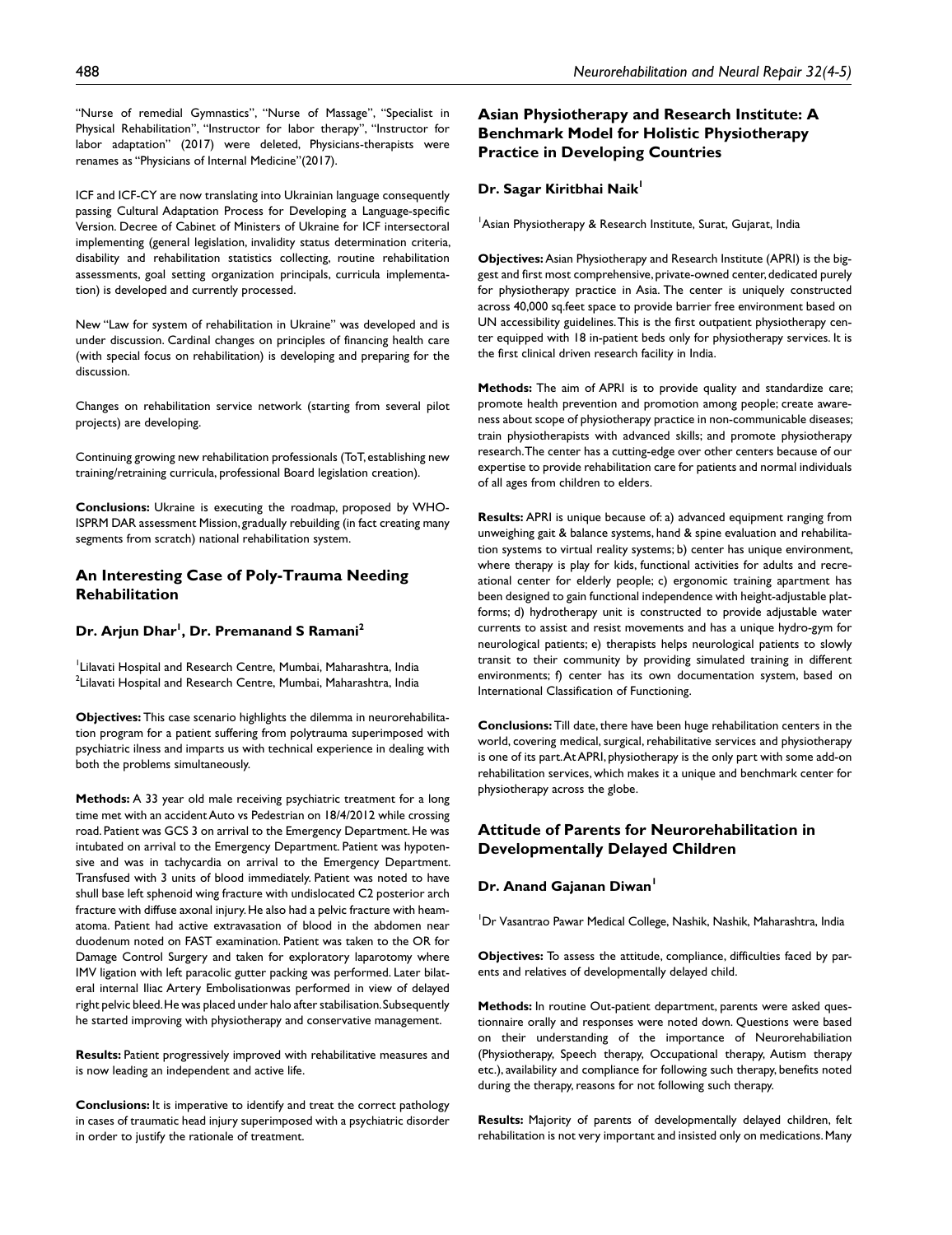children were from rural area and did not have easy access to such rehabilitation therapy. They had to travel 100 to 200km per day to reach the facility and it costed too much time and money for them. Many parents were unsatisfied with the long course of therapy and outcome from therapy (as parents' expectations were too high for the recovery from underlying static or neuroregressive problem).

**Conclusions:** Overall, the compliance for Neuro-rehailitative therapy is poor in developmentally delayed children following up in routine outpatient department. Suggestions to improve counselling regarding the need for rehabilitation therapy, realistic goals of therapy, to make availability of such facility easy and cost effective.

## **Bedside Clinical Swallow Test and Fiberoptic Endoscopic Evaluation of Swallowing Level of Agreement**

## **Dr. Akanksha Gupta1 , Dr. Arun Garg2 , Dr. Nikhila Govathi3**

<sup>1</sup>Medanta The Medicity Hospital, Gurgaon, Haryana, India  $^2$ Medanta The Medicity Hospital, Gurgaon, Haryana, India  $^3$ Medanta The Medicity Hospital, Gurgaon, Haryana, India

#### **Objectives:**

**Introduction**: Bedside clinical swallow tests (BCST) are important predictor of aspiration in swallow evaluation and they are the most widely used tests. Fiberoptic endoscopic evaluation of swallow (FEES) is one of the gold standard tests for dysphagia evaluation.

**Objective**: To assess the sensitivity and specificity of BCST in comparison with FEES. To analyze which physiological examination in the BCST is better indicator for presence or absence of aspiration.

**Methods:** 38 patients were assessed for swallowing difficulties. They were 33 males and 5 females (Mean age of 59.6 years). They were admitted due to various etiologies like stroke, chikunguniya, sepsis, polymyositis etc. Aspiration correlates were assessed in the bedside tests like Labial examination, lingual examination, gag reflex, coughs during or post swallow, change in voice quality and hyo laryngeal excursion during swallow with semisolid and thin liquid consistency. FEES was performed to on the same day of BCST to confirm the findings from bedside swallow evaluation.

**Results:** Bedside clinical swallow test were found to have sensitivity of 87% and specificity of 100%. The BCST the positive and negative predictive value of the BCST was obtained to be 92% and 100% respectively. Kappa coefficient of 87.9 shows high degree of correlation between the FEEST and BCST. Gag, change in voice quality and hyolaryngeal excursion are shown to be better indicator of swallow competency than cough, labial and lingual movements in BCST.

**Conclusions:** Though an additional objective test becomes necessary to aid in the decision of BCST, but BCST alone is an important cost effective time saving screening tool. A combination of bedside evaluation and FEES is the best way to prevent silent aspiration. This procedure can be done bedside.

# **Building Patient Ownership and Engagement a New Approach to Induction into Community Neurorehabilitative Groups**

## **Ms. Shraddha Biharilal Kinger1 , Ms. Alannah Joanne**  Dsouza<sup>2</sup>, Ms. Nicole D'souza<sup>3</sup>, Mrs. Navaz Irani<sup>4</sup>, Ms. **Nishaat Mukadam5 , Dr. Maria Barretto 6**

<sup>1</sup>Parkinson's Disease and Movement Disorder Society, Mumbai, Maharashtra, India <sup>2</sup>Parkinson's Disease and Movement Disorder Society, Mumbai, Maharashtra, India <sup>3</sup>Parkinson's Disease and Movement Disorder Society, Mumbai, Maharashtra, India 4 Parkinson's Disease and Movement Disorder Society, Mumbai, Maharashtra, India <sup>5</sup>Parkinson's Disease and Movement Disorder Society, Mumbai, Maharashtra, India 6 Parkinson's Disease and Movement Disorder Society, Mumbai, Maharashtra, India

**Objectives:** Despite community rehabilitative services being rendered free of cost, patient adherence to the same is poor. This study introduced a new approach for inducting patients with Parkinson's (PwPs) and their caregivers into community healthcare groups, so as to sustain participation, build ownership and improve adherence to neurorehabilitative services in a developing country like India.

**Methods:** The attendance of PwPs at weekly community groups across Mumbai showed that a segment of PwPs were irregular and some did not participate or transfer learning actively to their daily lives.

Participatory research was conducted with these irregular and regular PwPs, caregivers, therapists and experts in the field. Further, semi-structured interviews, program observations and new patient feedback revealed various needs of PwPs and caregivers. The data collected revealed many barriers, based on which the concept of a new approach to induct PwPs was developed. This concept was refined using iterative cycles of testing and finalized to meet patient needs.

**Results:** The approach used by a therapist for inducting a patient into the group played an important role in determining participation. The areas needing a change in approach were:

- a) The first instance of contact with the patient
- b) Patient involvement in goal setting
- c) Patient experience in a group setting
- d) Specific, personalized advice for a patient
- e) Caregiver interaction

Based on this, guidelines were established for therapist interaction with patients and a booklet was formulated as part of the approach. Examples of some features covered in the booklet were: a feedback plan filled by the patient, a pledge undertaken by the patient on completion of certain sessions, focus areas for daily routine and tips for caregivers.

**Conclusions:** An approach that focuses on patient engagement and ownership right from the induction can promote better adherence to community neurorehabilitative services.

**Challenges Faced in Semi Urban & Rural Rehabilitation Center: A Single Center Prospective Study from India**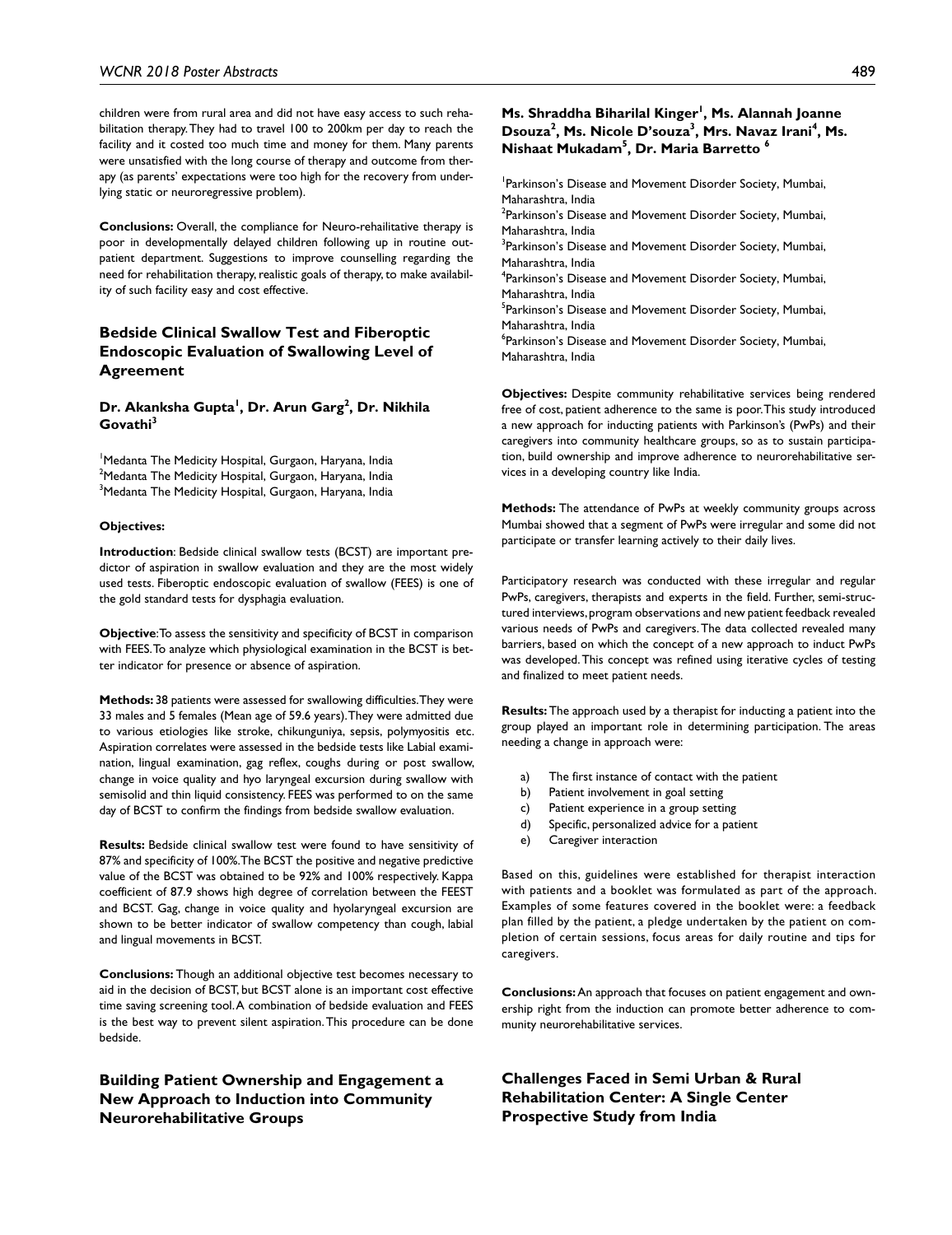## Dr. Devashish Deorao Ruikar<sup>i</sup>, Dr. Prachi Vyankatesh Ligade<sup>2</sup>, Prof. Surath Mohandas<sup>3</sup>, Dr. Sachin Manohar **Kokane4**

1 MIMSR Medical College, Latur, Maharashtra, India <sup>2</sup>Shree Neurocare Center, Latur, Maharashtra, India <sup>3</sup>KIMS, Hyderabad, Telangana, India 4 Shree Neurocare Center, Latur, Maharashtra, India

**Objectives:** Aims: Challenges faced while working in predominantly rural area are different. We present here experience from a rehabilitation center based in draught prone area in India.

**Methods:** Materials & methods: This data is derived from single neuro rehabilitation center baseed at Latur,India.This area is highly draught prone and faced one of the worst draughts in india of recent times. The center serves predominantly to low socio economical and rural population.The data presented here is prospectively collected in last 3 years from 31 march 2014 to 31 june 2017.

**Results:** Result During the study period there were 2550 patients who availed services at the center. 60% were male patients. More than 65% people who were treated were from rural areas. Average distance people had travelled to reach the rehab center was approx 50 km which takes approximately 2 to3 hrs of one way travel time. Patients presented more for regional pain syndromes. Cervical and lumbar radiculopathy were most common syndrome 27.45% 26%. vertigo 11.37%, Neuropraxic syndrome 8.39%, stroke 3.9%. Many of patients believe that their problems are due to curse of God.

**Conclusions:** Working in neuro rehabilitation center in rural setups have diffrent challenges than to work in metropolitan areas. Due to misconceptions about rehab services & highly irregular followup,outcomes many times remain sub optimal. Many times people just attend one session and did not turn up for followup due to distances and loss of wages. Pain is more common reason to attend the services. Mostly female patients didn't attempt exercise sessions at center or at home. Rural region rehab centers probably need different approach, use of newer technology like CD, visual demonstration, showing videos on youtube etc will help more and may be more useful.

## **Cognitive Rehabilitation in Subarachnoid Hemorrhage–A Case Report**

## **Ms. Neelam Mishra1 , Dr. Rajinder k Dhamija2**

<sup>1</sup>Ganga Ram Hospital, Old Rajinder Nagar, Delhi, Delhi, India  $^2$ Lady Harding Medical College & Smt. Suchita Kripla, Delhi, Delhi, India

**Objectives:** Subarachnoid haemorrhage usually causes significant disability in cognitive functioning. The objective of this study was to analyse the outcome of cognitive rehabilitation in the patient of subarachnoid haemorrhage.

**Methods:** Patient's cognitive areas were assessed using standardized tools such as MMSE, MoCA, and NIMHANS Neuropsychological battery.

According to neuropsychological assessment, rehabilitation was given in 3 phases. The first phase included retraining exercises with functional goals (which included association of familiar and unfamiliar information for identification, categorisation to identify utilization.

The second phase, involved acquaintance with official atmosphere at home by assigning work, followed by allowing him to go to office for few hours (for 2 weeks) which later extended to half day.

The third phase in the therapy involved in family orientation to the rehabilitation and counselling.

**Results:** Patient was assessed on standardised tests after each phase and rehabilitation was completed in 6 months.

After first phase, significant improvement was seen in categorization, identification and route recall with corresponding score of MMSE-  $18<sup>th</sup>$ , MoCA-12, COWA-  $80<sup>th</sup>$ , Colour trails-32th and Complex figure  $50<sup>th</sup>$  percentile.

In second phase, patient improved aquientence to work environment and office, begun spending half day in the office with handling client's meeting with corresponding scores were MMSE- 24, MoCA- 18, AVLT- 55<sup>th</sup> and Stroop test- 10<sup>th</sup> percentile.

In third phase,psycho-therapy showed significant improvement in executive functioning and lifestyle modification. BDI was administered which was not indicative of depression.

After the completion of 6 months rehabilitation plan, patient corresponding scores were MMSE 29, MoCA- 25, AVLT-  $75<sup>th</sup>$ , Complex figure 60<sup>th</sup>, Color trails-  $55<sup>th</sup>$ , COWA-  $90<sup>th</sup>$  and Stroop test-  $85<sup>th</sup>$  percentile.

**Conclusions:** Cognitive and functional rehabilitation with holistic approach in the patient of subarachnoid haemorrhage provides significant improvement and should be considered in these patients.

## **Community Based Group Occupational Therapy Approach in Children with Epilepsy and Associated Comorbidities**

### **Dr. Aishwarya Swaminathan Iyer1 , Dr. Nirmal Surya2**

Lokmanya Tilak Medical College and Hospital, Sion, Mumbai, Maharashtra, India <sup>2</sup>Surya Epilepsy Foundation, Mumbai, Maharashtra, India

**OBJECTIVE:** To understand role of group occupational therapy approach in community based rehabilitation of children with epilepsy and associated co morbidities in rural areas of Maharashtra.

**Methods:** The patients attending the "Free epilepsy detection and treatment camps" during a camp conducted during 2015- 2016 were evaluated and appropriate group occupational therapy treatment was provided to them during the camps.

**Results:** The patients attending the camps were segregated as per their comorbidities and accordingly the group therapy was provided for cerebral palsy, global developmental delay, attention deficit hyperactivity disorder, autism, learning disability, behavioral issues etc. based on principles of neurodevelopmental therapy, sensory integration therapy, visuomtor integration therapy, academic training, and behavioural therapy. The caregivers (CGs) and the community health workers (CHWs) accompanying the patients were trained for better follow up.

**Conclusions:** The group therapy approach helped in catering to a large number of children with epilepsy and associated comorbidities in a short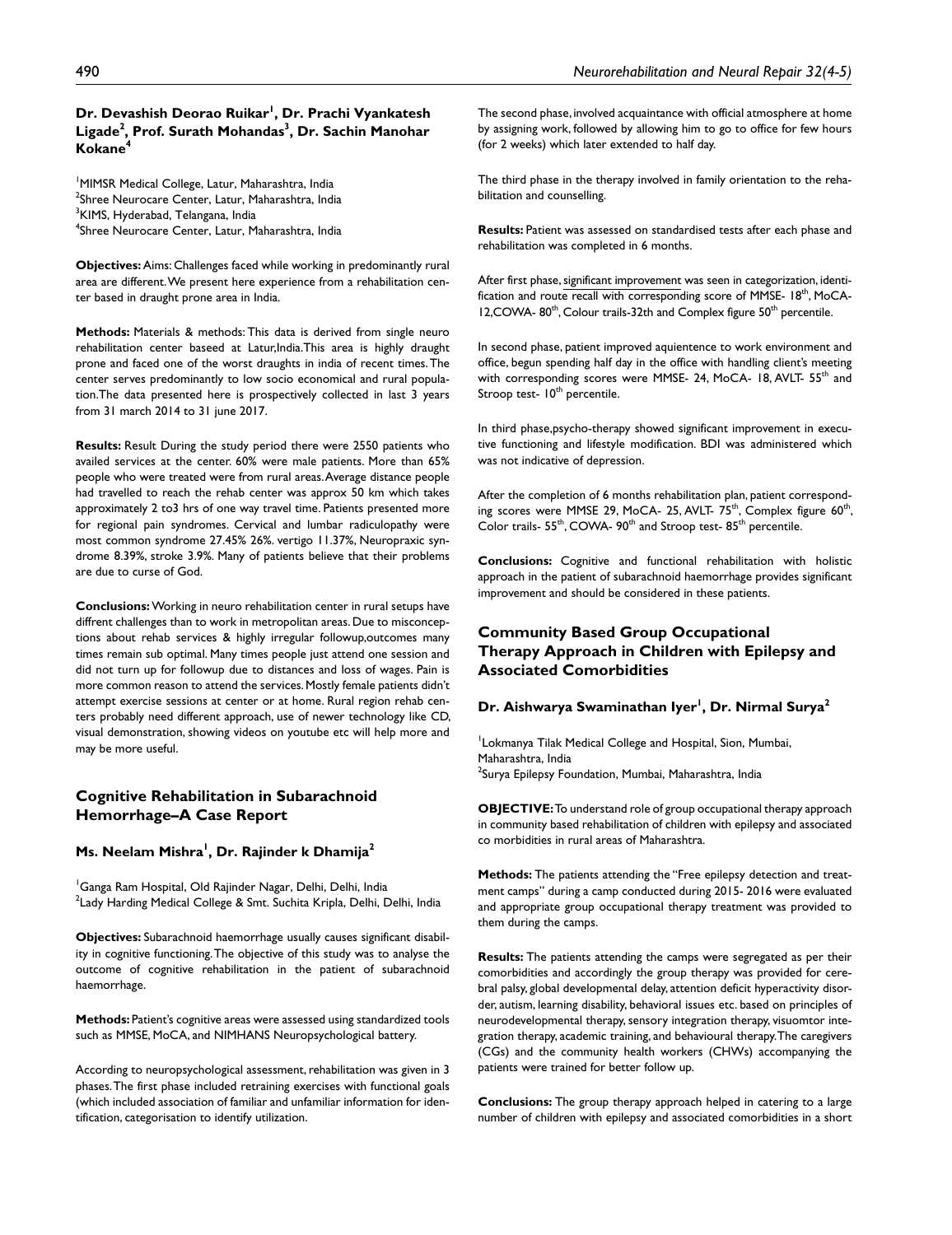duration. The training of caregivers (CGs) and community health workers (CHWs ) provided them with an opportunity to interact with each other to develop a support system and better human resourses for future community based outreach programs.

## **Community Based Rehabilitation in Children with Epilepsy- An Occupational Therapy Qualitative Perspective**

#### **Dr. Aishwarya Swaminathan Iyer1 , Dr. Nirmal Surya2**

Lokmanya Tilak Medical College and Hospital, Sion, Mumbai, Maharashtra, India <sup>2</sup>Surya Epilepsy Foundation, Mumbai, Maharashtra, India

OBJECTIVE: To study through the experiences of a community out-reach programs in rural areas of Maharashta ( 2015-16), the different factors that affect the provision of occupational therapy services to children with epilepsy (CWE).

**Methods:** Patients who attended the Free epilepsy detection and treatment camps" during the year 2015-16 were assessed and data was collected. Qualitative analysis was carried out based on the data collected through semi structured interview of caregivers (CG) and Community Health Workers (CHW), patient observation and field notes to formulate themes and categories so as to get an insight into the factors affecting the provision of occupational therapy services to children with epilepsy (CWE).

**Results:** RESULTS Various factors that affect provision of occupational therapy services to facilitate patients' participation in the occupational performance areas i.e. Activities of Daily Living, Work or Productive Activities and Play Activities were identified and discussed. The major factors like lack of health seeking behaviors amongst patients' Care Givers (CGs), accessibilitlity issues, poverty, illetaracy, ignorance were identified and discussed.

**Conclusions:** This study gives an insight into the various factors affecting provision of occupational therapy services to children with epilepsy through community outreach program. it gives future implications for better and sustainable occupational therapy services to be provided to children with epilepsy.

# **Comparison Between Virtual Reality Training Using X-Box 360 Kinect and Conventional Physiotherapy on Trunk, Postural Control and Quality of Life**

Dr. Trupti N Kulkarni<sup>1</sup>, Dr. Trupti N Kulkarni<sup>2</sup>, Dr. Asmita K Karajgi<sup>3</sup>, Dr. Unnati Pandit<sup>4</sup>

1 D.Y.Patil School Of Physiotherapy, Navi Mumbai, Navi Mumbai, Maharashtra, India

 $^{2}$ D.Y.Patil School Of Physiotherapy, Navi Mumbai, Navi Mumbai, Maharashtra, India

<sup>3</sup>D.Y.Patil School Of Physiotherapy, Navi Mumbai, Navi Mumbai, Maharashtra, India

4 D.Y.Patil School Of Physiotherapy, Navi Mumbai, Navi Mumbai, Maharashtra, India

#### **Objectives:**

**BACKGROUND AND PURPOSE** Virtual reality (VR) using commercial gaming devices has been recognized a promising tool to induce functional recovery after lesions followed by stroke.Therefore the purpose of the study was to explore the effect of X Box 360 kinect on trunk, postural control and quality of life in stroke rehabilitation.

**OBJECTIVE** was to compare the effect of VR using X Box 360 Kinect and conventional therapy (CT) on trunk and postural control in terms of sitting limit of stability, maintaining and changing posture and quality of life (QOL).

**Methods:** The experimental study on chronic patients was conducted at neurophysiotherapy department. 28 participants fulfilling inclusion criteria, allotted in VR group (Group A, n=15) and CT group (Group B, n=13). VR group was trained using X BOX 360 kinect for 6 weeks (30mins/day, 3 days/week). CT group underwent mobility, balance and trunk specific exercises for same period. Pre and post intervention Trunk impairment scale (TOS) for trunk control, sitting limit of stability (LOS), Postural assessment scale (PASS) for postural control and stroke specific QOL (SSQOL) for QOL analyzed for both groups.

**Results:** Both the groups showed significant (P<0.05) improvement in TIS, PASS, SSQOL. But VR group showed significantly more improvement compared to CT Group (P<0.05) in dynamic component of TIS, maintaining and changing posture components (P<0.05) of PASS, reaction time and movement velocity (P<0.05) components of LOS. There was no significant difference in end point excursion, maximum end point excursion and directional control between the groups.

**Conclusions:** CONCLUSION VR training using X box 360 is significantly more effective on trunk, postural control and QOL in chronic stroke patients compared to conventional physiotherapy. Therefore this costeffective, Kinect friendly technique can be used in rehabilitation.

## **Comparison of Strength Training and Task Specific Exercises to Improve Upper Limb Function in Stroke Patients**

## Dr. Pradeep Kumar Maheshwari<sup>'</sup>, Dr. Saurabh Kaushik<sup>2</sup>, **Dr. Vishwas K3**

<sup>1</sup>S N Medical College, Agra, Uttar Pradesh, India

<sup>2</sup>S N Medical College, Agra, Uttar Pradesh, India

<sup>3</sup>S N Medical College, Agra, Agra, Uttar Pradesh, India

**Objectives:** Stroke is the leading cause of long term disability in adults. Rehabilitation is probably one of the most important phases of recovery for many stroke survivors. Stroke survivors and their families can find workable solutions to most difficult situations by approaching every problem with patience, ingenuity, perseverance and creativity. Early recovery and rehabilitation can improve functions and sometimes remarkable recoveries observed for someone who suffered a stroke. Approximately 72-84% of people sustaining a stroke have upper limb impairment. Upper limb usage in performing routine activities is very important for any individual, however, difficulty in using this Upper limb in daily tasks has been associated with reduced quality of life. A comparative effect of Strength Training exercises and Task specific exercises, alone or combined has been unknown. Hence, Primary objective of this study was to find out the effectiveness of combined Strength training and Task Specific exercise intervention in sub-acute stroke patients, along with that to compare the effectiveness of combined Task Specific exercise and Strength Training; Strength Training alone and Task Specific exercise alone.

**Methods:** This study was conducted in P.G. Department of Medicine, S. N. Medical college, 47 patients were defined into 3 groups, Group A –Received Task Specific exercise; Group B Received Strength Training; and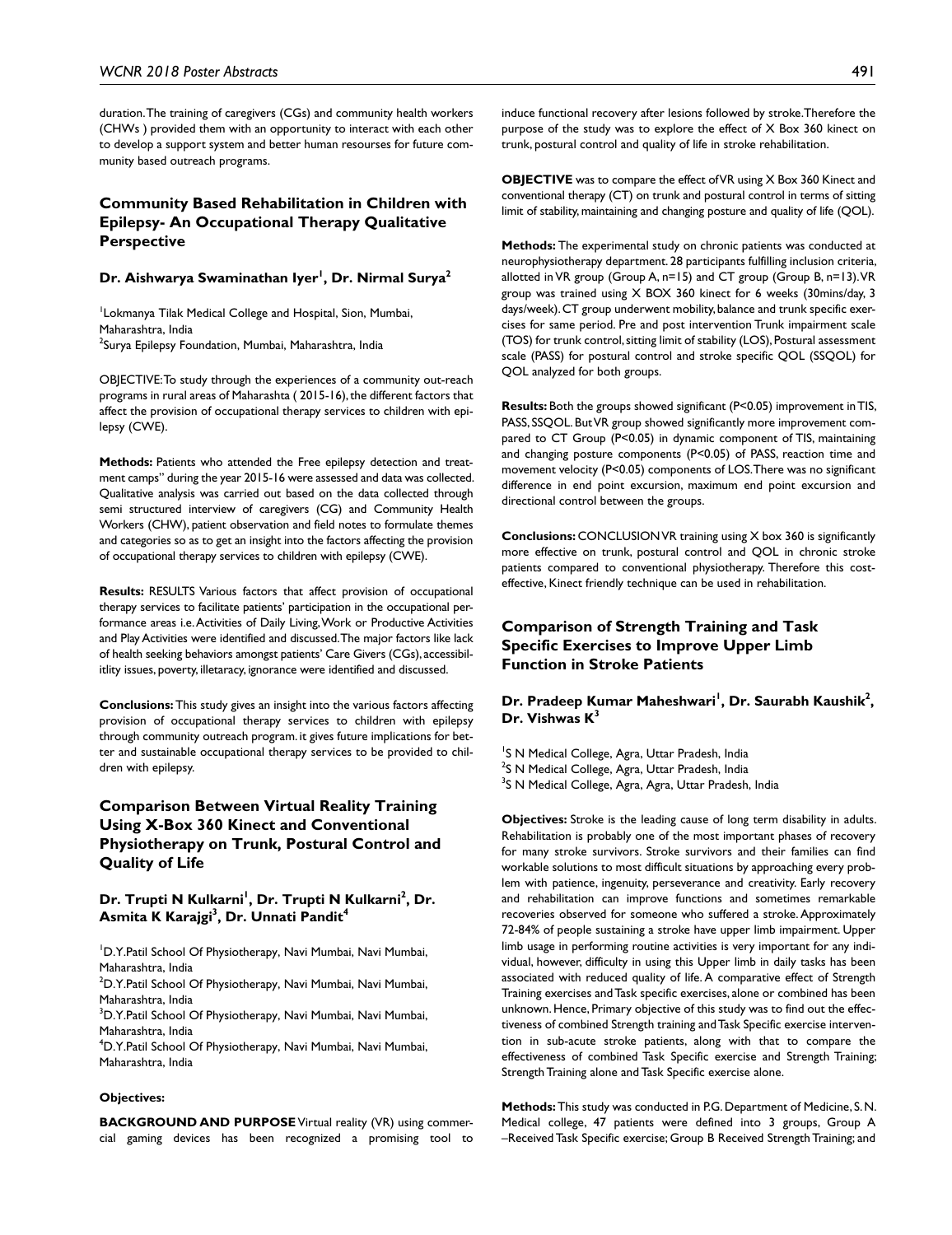Group C Received Combined Task Specific exercise and Strength Training. Outcome measures were assessed using Fugl Meyer assessment, Motor activity log and Action research arm test.

**Results:** All 3 groups were studied statistically and analysed. Significant improvement in outcome were measured individually for each test. Subjects in Group C improved more than the subjects in other 2 groups, Group A showed improvement more than group B.

**Conclusions:** Task Specific exercise and Strength Training should be combined together in the treatment of stroke patients to improve Upper Limb function, and if used alone task specific exercises are more yielding than strength training.

## **Correlation Between DQ5 and DIS in Children with Cerebral Palsy**

## **Ms. J. Gangai<sup>l</sup>, Mrs. Divya Mohan<sup>2</sup>, Dr. Suruliraj Karthikbabu3**

<sup>1</sup>Sathya Sai Nagar, Katttiganapalli, Krishnagiri (Dist), Chennai, Tamilnadu, India-635001

 $^{2}$ Manipal University, Bangalore, Karnataka, India

<sup>3</sup>Manipal University, Bangalore, Karnataka, India

**Objectives:** Drooling Quotient( DQ5) is semi quantitative observational method which is performed for five minutes by the researcher to measure the quantity of drooling. Drooling Impact Scale(DIS) which is judged by parents and care giver which gives information about the child's selfesteem, social isolation, psychological burden it shows impact on drooling. However it is unknown how drooling measures relate to each other. The purpose of the study is to evaluate the correlation between DIS and drooling quotient-5mins(DQ5).

**Methods:** The study includes a prospective analysis of 23 participants who are males aged between 6years-14years, classified according to GMFC I, II & III who are drooling frequently

**Results:** The result showed moderate association between DIS and DQ5(rest)r=0.423DQ5(activity)r=0.422. By using correlation co-efficient the p value showed significant at the 0.01 level.

**Conclusions:** We assumed if the drooling quotient is more in children with cerebral palsy there would be an impact on their social life, though we found that an in drooling severity has only moderate correlation with its impact on the individual as a whole.

## **Effect of Structured Balance Exercise Programme on Improving Gait & Balance in Parkinson's Disease**

## **Dr. Angja Bose1 , Dr. Arun Garg2**

<sup>1</sup>Medanta Institute Of Neurosciences, Gurgaon, Haryana, India  $^{2}$ Medanta The Medicity, Gurgaon, Haryana, India

#### **Objectives:**

**Introduction:** Gait & balance disorders represent a major therapeutic challenge in Parkinson's disease (PD). These symptoms respond poorly to

dopaminergic treatments, except in the early phase of the disease. Currently, no other treatment is particularly efficient and rehabilitation appears to be the most effective approach. The increasing impact of gait and balance disorders is mainly explained by lack of efficacy of dopaminergic treatments on these symptoms. Exercises have proven to improve balance & gait in Parkinson's Patients though a structured programme is yet to be devised.

**Aim of the study:** The purpose of the study is to devise a disseminated balance strategy programme and to educate the patient about structured home exercise programme. To evaluate the effect of the programme on balance in Parkinson's Patients.

**Methods:** Patients are evaluated in detail. Patient with confirm diagnosis are chosen from Inpatient and outpatient in Medanta Institute of Neurosciences at Medanta the Medicity hospital.

This programme is developed for ambulatory patients with minor to moderate balance impairment's

50 patients with Parkinson's were evaluated and included in the study. The patients were called once a week for 8 weeks. Variables (BBS, Hoehn & Yahr Scale) were assessed at the start of the class, on every follow up and at the end of 8 weeks.

**Results:** Out of 50(100%) patients only 40(80%) patients came for follow up, out of which 30% were male and 20% female patients. Average age was 72.4. Hence Stastically significant difference was noted, BBS was 28.9 at week 1 and 43.4 at the end of week 8 on an average with P value  $(< 0.05)$ .

**Conclusions:** –

## **Effectiveness of a Novel Velcro Platform Device on Improving Standing Balance in Cerebral Palsy**

## Dr. Joshua Samuel Rajkumar<sup>ı</sup>, Dr. Deepak Sharan<sup>2</sup>, Dr. **Rajarajeshwari Balakrishnan3**

<sup>1</sup>RECOUP Neuromusculoskeletal Rehabilitation Centre, Bangalore, Karnataka, India <sup>2</sup>RECOUP Neuromusculoskeletal Rehabilitation Centre, Bangalore,

Karnataka, India

<sup>3</sup>RECOUP Neuromusculoskeletal Rehabilitation Centre, Bangalore, Karnataka, India

**Objectives:** A novel method using a Velcro platform (VP) was developed by our team for improving standing balance. This studyevaluated the effectiveness of VP in improving standing balance in children with cerebral palsy (CWCP)following a type of multilevel surgery called single event multilevel lever arm restoration and anti spasticity surgery (SEMLARASS).

**Methods:** A pilot clinical trial was conducted among 60 CWCP post SEMLARASS. They were randomly assigned to 2 groups:Group A (n=30) received training on VPwith conventional balance training (CBT)and Group B (n=30) received only CBT. VP device comprised of a platform in which the negative side of the Velcro was pasted on a wooden platform placed on the ground and the positive side of the Velcro was reinforced on the sole of shoes, so that when the individual with CP stood, the foot gripped the standing surface. Study duration was 5 weeks with 1hour of intervention per day for 6 days per week.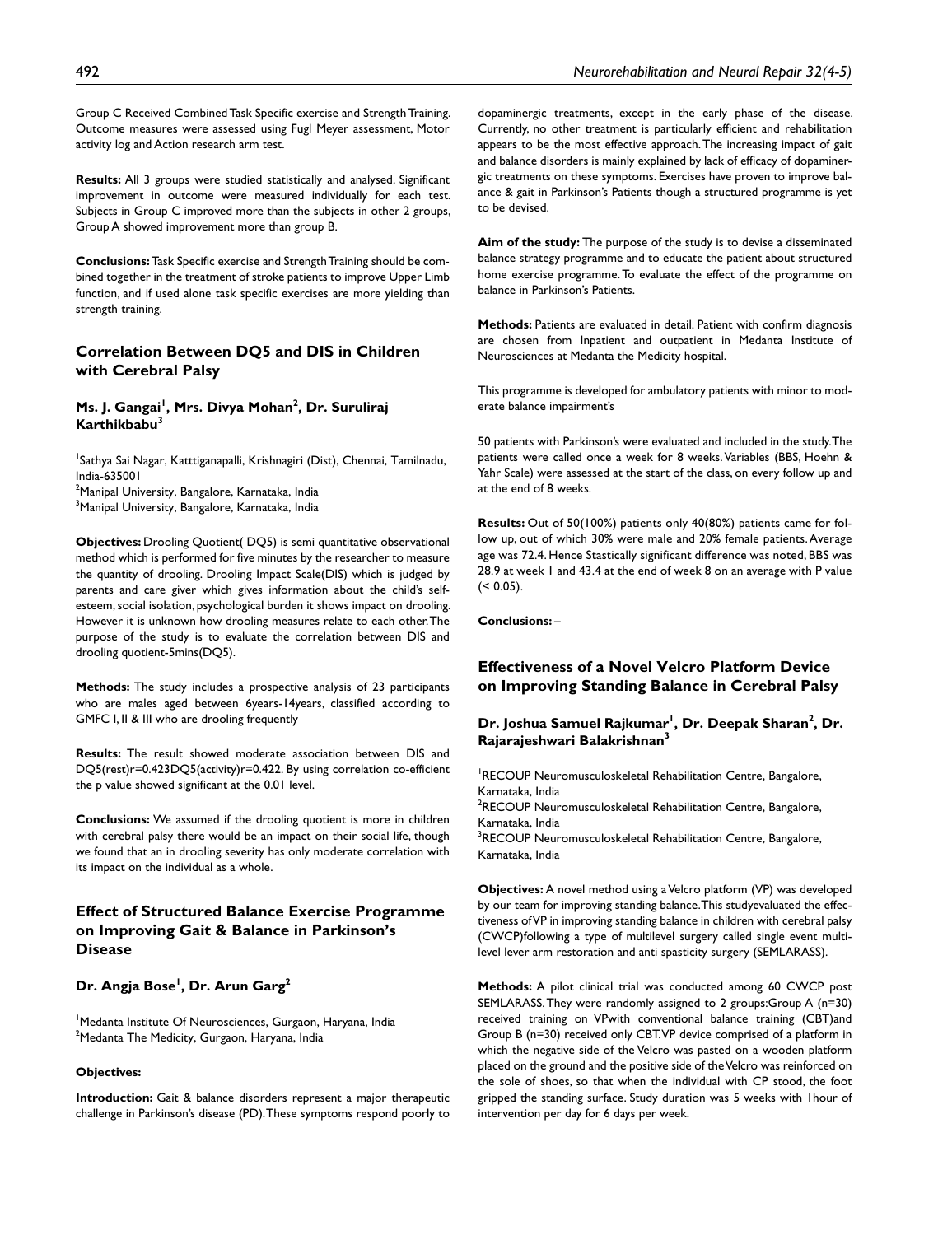**Results:** Paediatric Balance Scale (PBS) andDynamic Gait Index (DGI) were the primary outcome measures. Group A showed significant differences in the scores of PBS (p<0.01) and DGI (p<0.01) compared to Group B. The obtained outcomes were maintained at 1 month and 3 months follow up.

**Conclusions:** VP training can be incorporated in the post SEMLARASS rehabilitation programmeof CPto improvestanding balance.

## **Effects of Electroacupuncture and Exercise training on Motor Ability and MAP-2 Expression in Rats with Cerebral Infarction**

## Dr. Qian Yu<sup>1</sup>, Dr. Qian Yu<sup>2</sup>, Dr. Hong Xiao Li<sup>3</sup>, Dr. Mei **Ya Li4 , Mrs. Jing Fu5 , Mr. Xin Zong Xiao6**

<sup>1</sup>The Sichuan Academy Of Medical Sciences & Sichuan Provincial People's Hospital, Chengdu, Sichuan, China

 $^{2}$ The Sichuan Academy Of Medical Sciences & Sichuan Provincial People's Hospital, Chengdu, Sichuan, China

<sup>3</sup>The Affiliated Hospital Of Southwest Medical University, Luzhou, Sichuan, China

4 The Sichuan Academy Of Medical Sciences & Sichuan Provincial People's Hospital, Chengdu, Sichuan, China

<sup>5</sup>The Sichuan Academy Of Medical Sciences & Sichuan Provincial People's Hospital, Chengdu, Sichuan, China

6 The Sichuan Academy Of Medical Sciences & Sichuan Provincial People's Hospital, Chengdu, Sichuan, China

**Objectives:** To discuss effects of electroacupuncture combined with exercise training on motor abilityandmicrotubule-associated protein 2 (MAP-2) in hippocampus region of rat with middle and late stages of cerebral infarction and the potential mechanism of promoting motorfunctional recovery.

**Methods:** A total of 80 Witar rats were randomly divided into model group, electroacupuncture group, training group and electroacupunctureandtraining group (n =20 in each group) after they were made of middle cerebral artery occlusion (MACO) models. These rats were treated with electroacupuncture and training in the 6th week. After received treatment 2 weeks, motor function was estimated and the expression of MAP-2 in CA3 region of hippocampus was measured by immunohisto chemical method.

**Results:** Compare to model group, significant differences of walking stick, balance beam and ability of screen capturewere detected inacupuncture group, training group and acupuncture training group (*P* < 0.05). Electroacupuncture training group was dominant thanthat in electroacupuncture group and training group (*P* < 0.05), and significant difference was obtained between electroacupuncture group and training group (*P* < 0.05). Significant differences of expression of MAP-2 were detected inacupuncture group, training group and acupuncture training group (*P* < 0.05) when compared to model group. The expression of MAP-2 in Electroacupuncture training group was also dominant than that in electroacupuncture group and training group (*P* < 0.05), and significant difference was also obtained between electroacupuncture group and training group (*P* < 0.05).

**Conclusions:** Expression of MAP-2 is higher in electroacupuncture training group than that in single electroacupuncture or training group. Electroacupuncture combined with exercise training can significantly promote recovery of motor function in middle and late stages of cerebral infarction.

## **Effects of Modified CIMT in the Recovery of Upper Extremity Function Affected by a Stroke: Comparing Group Versus Individual Intervention**

## **Ms. Claudia Cristina Rivas<sup>1</sup>, Dr. Arlette Doussoulin<sup>2</sup>, Dr. José Saiz3 , Dr. Rodrigo Rivas4**

<sup>1</sup>Universidad de La Frontera, Temuco, Araucanía, Chile <sup>2</sup>Universidad de La Frontera, Temuco, Araucanía, Chile <sup>3</sup>Universidad de La Frontera, Temuco, Araucanía, Chile 4 Universidad de La Frontera, Temuco, Araucanía, Chile

**Objectives:** To determine the effectiveness of a group therapy, as compared to individual mCIMT, in increasing the use and functionality of movement of a paretic upper limb.

**Methods:** The study was a single blind, randomized parallel trial. Thirtysix patients who had had a stroke more than 6 months previously were randomly divided into two intervention groups. The independent variable was the implementation of group or individual modalities for 3 hours for 10 consecutive days and the dependent variables were evaluated by the Motor Activity Log (MAL) and Action Research Arm test (ARAT), at baseline (pre-intervention evaluation), end (post-intervention evaluation) and six months after intervention (follow-up).

**Results:** We performed analyses of covariance (ANCOVAs) to determine whether posttest and follow-up scores were significantly different between the two treatments modalities, once pretest scores were held constant. By controlling the pre-intervention evaluations, analyses of covariance indicated that both dependent variables presented significant differences in favor of the group therapy at both the post-intervention evaluation and follow-up evaluations (Table 1).

**Table 1.** Means (and standard deviations) of the dependent variables by treatment modalities and measurement time.

| Dependent variables and |               |              |              |
|-------------------------|---------------|--------------|--------------|
| treatment modalities    | Pretest       | Posttest     | Follow-up    |
| Amount of use (MAL)     |               |              |              |
| Group                   | 1.79(0.95)    | 3.09(0.89)   | 2.93(0.86)   |
| Individual              | 1.51(0.99)    | 2.69(0.88)   | 2.53(0.87)   |
| Motor function (ARAT)   |               |              |              |
| Group                   | 37.96 (13.07) | 42.91 (7.75) | 42.37 (8.38) |
| Individual              | 35.25 (17.00) | 40.19 (7.76) | 40.60 (8.39) |

*Note*. Posttest and follow-up means and standard deviations are adjusted by their respective pretest scores.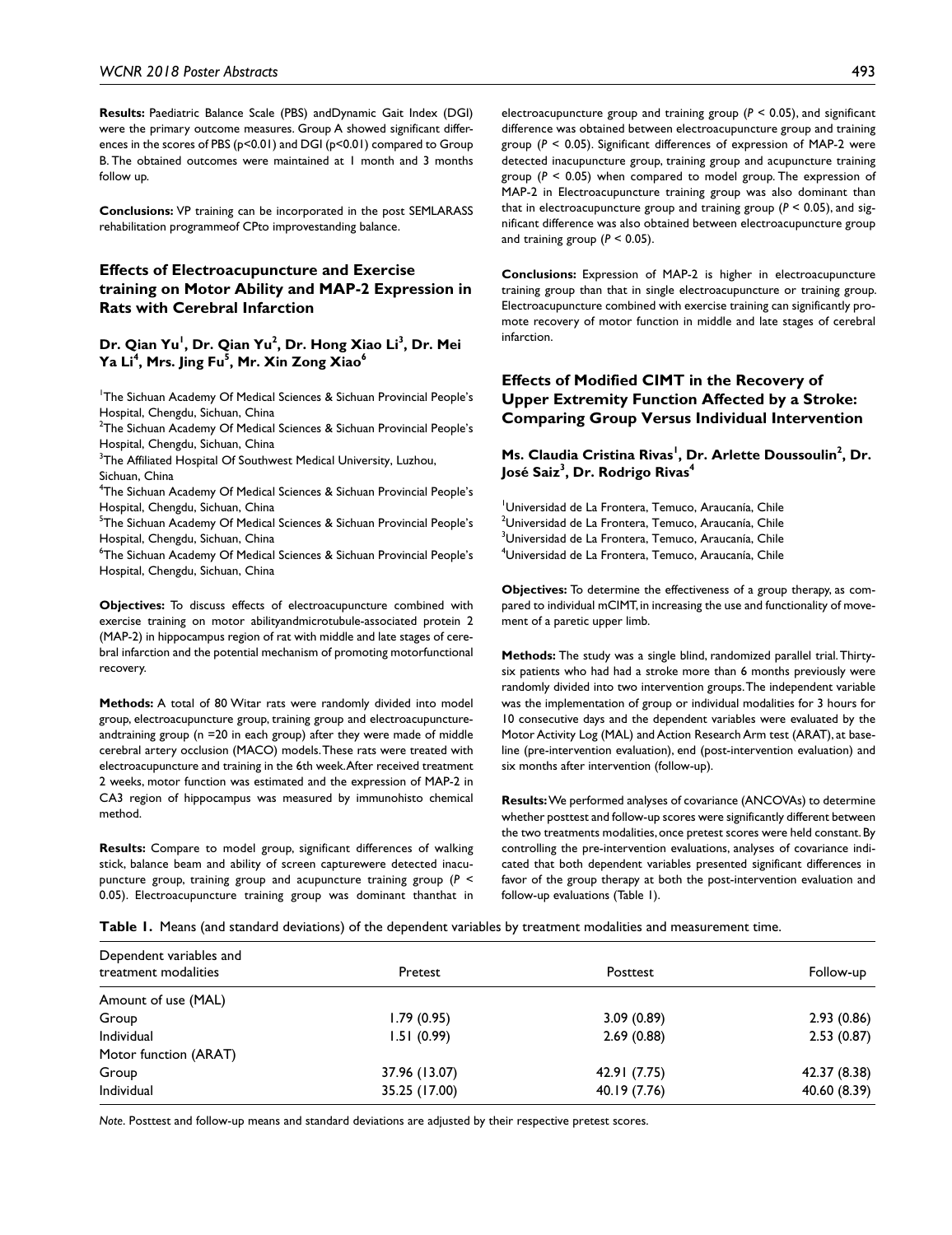**Conclusions:** Both types of intervention generated increases in the function and use of the upper extremity, with these increases being higher in the group therapy. The effects of the group therapy modality were maintained 6 months after the intervention ended.

# **Effects of Musculoskeletal Surgery and Intensive Rehabilitation on Gross Motor Function and Mobility in Non-Ambulatory Persons with Severe Cerebral Palsy**

#### **Dr. Deepak Sharan**

<sup>1</sup>RECOUP Neuromusculoskeletal Rehabilitation Centre, Bangalore, Karnataka, India

**Objectives:** Persons with severe cerebral palsy (CP) (GMFCS level IV and V) are non-ambulatory and have a high prevalence of hip dislocation, musculoskeletal pain, low bone mineral density and low energy fracture. The purpose of the study was to evaluate the outcome of a minimally invasive, low cost Single Event Multilevel Lever Arm Restoration and Anti Spasticity Surgery (SEMLARASS) and protocol based rehabilitation on gross motor function and mobility of non-ambulatory persons with CP at GMFCS levels IV and V.

**Methods:** 248 persons with GMFCS IV and V participated. The surgical procedures included Orthopaedic Selective Spasticity Control Surgery and restoration of lever arm dysfunctions and was followed by protocol based, sequenced multidisciplinary rehabilitation for 6-12 months, including body weight supported treadmill training, virtual reality based therapy, whole body vibration therapy, aquatic therapy, functional electrical stimulation, EMG Biofeedback. The outcome measures included GMFM-88, Functional Mobility Scale (FMS), Physicians Rating Scale (PRS) and Manual Ability Classification System (MACS) at a minimum follow up of 2 years.

**Results:** Mean age of the participants was 9.5 years. The results showed a significant improvement (p<0.001) in all GMFM-88 components. The median FMS of the subjects before and after the intervention was 1 and 3 respectively. The result of Pre-Post PRS evaluation showed a significant improvement for both sides (P<0.01). The median MACS score of the subjects before intervention was 3 and after the intervention was 2. The median GMFCS of the subjects before and after the intervention was 4 and 2 respectively. All the types of CP showed significant improvement in gross motor function and mobility. All the subjects could walk at least with help of a walker.

**Conclusions:** SEMLARASS, followed by intensive protocol based, sequenced multidisciplinary rehabilitation, provides a significant functional improvement in gross motor function and mobility in persons with severe CP.

# **Efficacy of Inpatient Rehabilitation in Stroke Patients in Improving Quality of Life: Outcomes from India's Post Hospitalization Rehabilitation Center**

## Dr. Vijay Janagama<sup>l</sup>, Dr. Phani Sagi<sup>2</sup>, Ms. Sunanda **Kandiraju3 , Ms. Sheila Addanki4**

<sup>1</sup>Suvitas Holistic Health Care Pvt Ltd, Hyderabad, Telangana, India <sup>2</sup>Suvitas Holistic Health Care Pvt Ltd, Hyderabad, Telangana, India <sup>3</sup>Suvitas Holistic Health Care Pvt Ltd, Hyderabad, Telangana, India 4 Suvitas Holistic Health Care Pvt Ltd, Hyderabad, Telangana, India

**Objectives:** Stroke is one of theleading causes of disability in India. Given the epidemic burden and complexity of requirements, there is significant need for comprehensive multidisciplinary rehabilitation centers. Purpose of our study was to evaluate efficacy of inpatient rehabilitation center(s) in improving quality of life and outcomes of stroke rehabilitation in India.

**Methods:** The data was collected through retrospective chart review of stroke patients admitted from July 2015 to March 2017 (20 months), at our comprehensive inpatient rehabilitation center. The main outcomes reviewed were Stroke Specific Quality of Life scale (SS-QOL), at admission and discharge. We used descriptive and inferential statistics to analyze the data.

**Results:** A total of 95 patients underwent intensive post stroke rehabilitation. A paired t -test was conducted to see the difference on admission and discharge for SSQoL. There was a significant difference in scores for SSQoL at admission (M= 73.41, SD= 29.97) and discharge (M= 164.39, SD= 41.66), *t*(94) =.23.93, *p*=0.01.

**Conclusions:** Above findings highlight the positive impact of inpatient rehabilitation by multidisciplinary team in improving quality of life in stroke patients. This can add to growing literature data regarding outcome measures like SS-QOL scores in post stroke rehabilitation patients. We strongly recommend that multicenter prospective studies should be undertaken to evaluate rehabilitation outcome measures in stroke patients in India.

# **Efficacy of Multi Disciplinary Rehabilitation Care in Improving Outcomes for Neurological Patients: Outcomes from Post Hospitalization Rehabilitation Center in India**

## Dr. Vijay Janagama<sup>l</sup>, Dr. Phani Sagi<sup>2</sup>, Ms. Sunanda **Kandiraju3 , Ms. Sheila Addanki4**

<sup>1</sup>Suvitas Holistic Health Care Pvt Ltd, Hyderabad, Telangana, India  $^2$ Suvitas Holistic Health Care Pvt Ltd, Hyderabad, Telangana, India <sup>3</sup>Suvitas Holistic Health Care Pvt Ltd, Hyderabad, Telangana, India 4 Suvitas Holistic Health Care Pvt Ltd, Hyderabad, Telangana, India

**Objectives:** Neurological disorders leave a challenging impact on individual's functional status, psychological abilities, social interactions and financial wellbeing. Given the epidemic burden and complexity of requirements, there is significant need for comprehensive multidisciplinary rehabilitation centers for early, effective and empowered recovery.

**Methods:** The data was collected through retrospective chart review of neurorehabilitation patients admitted from July 2015 to March 2017 (20 months), at our comprehensive inpatient rehabilitation center. The main outcomes reviewed were Barthel Index, Mini Mental State Examination and Berg balance at admission and discharge. We used descriptive and inferential statistics to analyze the data.

**Results:** A total of 174 patients underwent intensive neurorehabilitation. A paired t -test was conducted to see the difference on admission and discharge for Barthel Index, Mini Mental Status Examination and Berg balance. There was a significant difference in scores for Barthel Index at admission (M=3.22, SD=3.60) and discharge (M=14.52, SD=3.55), *t*(173) =40.06, *p*=0.01; Mini Mental Status Examination at admission (M=20.52,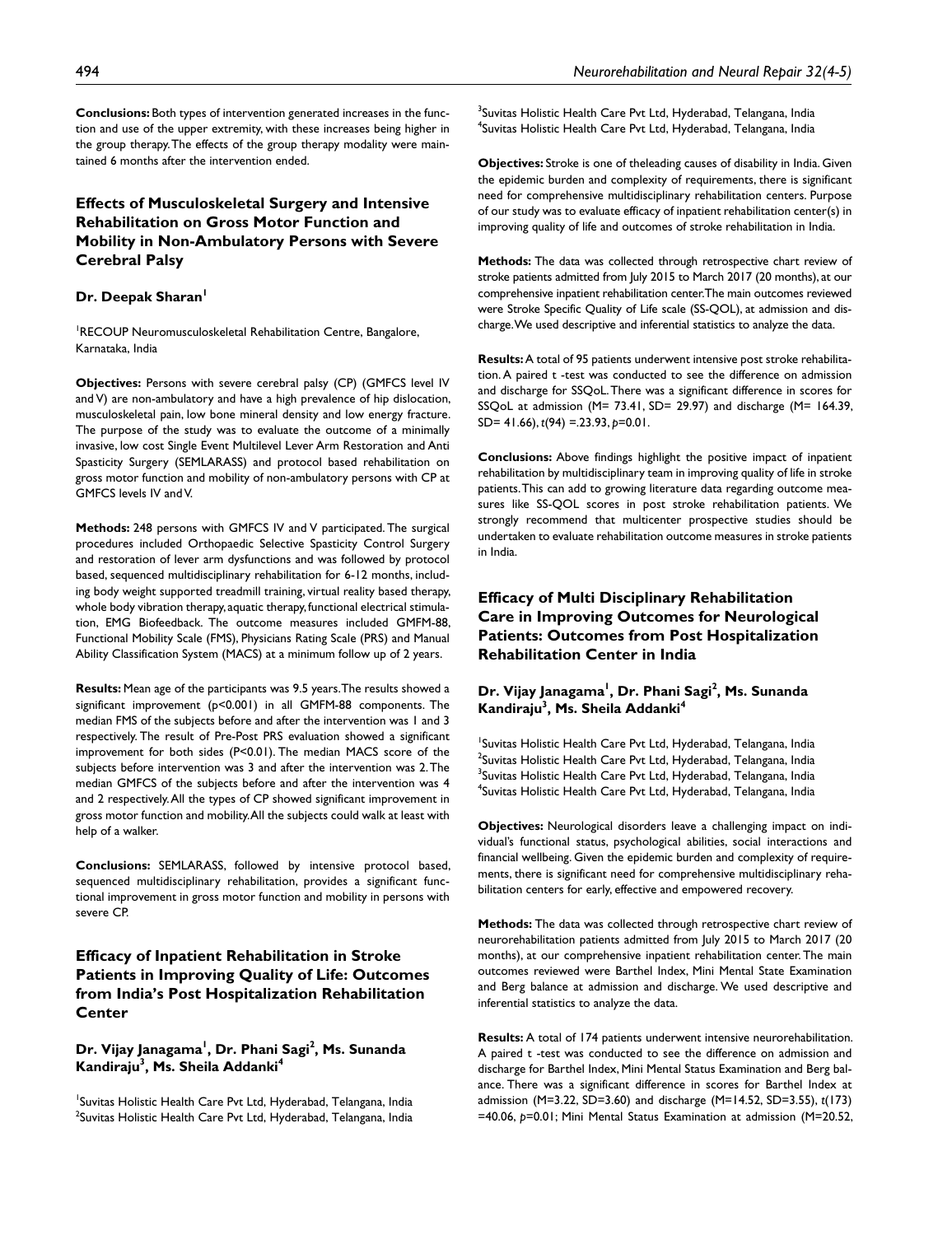SD=3.6) and discharge (M= 26.5, SD=4.1), *t*(173) =2.65, *p*=0.01; Berg balance at admission (M= 5.74, SD= 7.1) and discharge (M=32.16, SD= 12.46), *t*(173) =31.47, *p*=0.01.

**Conclusions:** From the above results, it was found that there was a significant improvement in the functional and psychological aspects of patients going through intensive inpatient neurorehabilitation by multidisciplinary team. Multidisciplinary approach ensures holistic approach to alleviate the impact of neurological disorders and accelerates their overall recovery.

# **Efficacy of Swallowing Maneuvers in Treating Oro-Pharyngeal Dysphagia in Patients with Head and Neck Cancers Following Radiotherapy**

### Dr. Banumathy Nagamani<sup>1</sup>, Dr. Jayamanti Bakshi<sup>2</sup>, Prof. **Naresh K Panda**<sup>3</sup>

1 PGIMER, Chandigarh, Chandigarh, India <sup>2</sup>PGIMER, Chandigarh, Chandigarh, India <sup>3</sup>PGIMER, Chandigarh, Chandigarh, India

**Objectives:** Patients with cancers of the oral cavity, pharynx or larynx may have a negative impact on their swallowing function following their treatment with either surgery, radiotherapy, chemotherapy, or a combination of these. There are number of rehabilitative procedures available to reduce or eliminate swallowing dysfunction in patients with different types of head and neck cancer (HNC). This study aimed to see the efficacy of certain maneuvers used in these patients for reducing eliminating the swallow dysfunction.

**Methods:** 62 HNC Patients diagnosed with cancers of the head and neck, by an Otolaryngologist, Head and Neck Surgeon, and presenting with Oro-pharyngeal dysphagia following radiotherapy, served as subjects for the study. Certain swallowing maneuvers, viz Masako, Mendelsohn, Shakers, and Super Supraglottic swallow in combination with posturing techniques, were chosen to address the oro-pharyngeal swallowing dysfunction. These patients underwent an intensive swallowing rehabilitation on a regular basis for 2 years. The patients were then evaluated for swallowing abilities qualitatively and quantitatively (VideoFluroScopy) at regular intervals, for certain sensitive measures like aspiration, penetration, oral residue and swallow reflex time.

**Results:** Patients showed a drastic progress in the swallowing measures with Masako maneuver (Tongue hold) along with chin tuck both qualitatively and quantitavely, revealing that Masako in combination with chin down posture proved to as an efficient swallowing maneuver for HNC patients following radiotherapy. The tongue-hold maneuver is thus designed to improve pharyngeal constrictor motion, which is frequently impaired in these patients.

**Conclusions:** Efficacy studies on therapy techniques serves as a strong evidence base for adhering to specific swallowing maneuvers during the management of oro pharyngeal dysphagia, following radiotherapy in patients with head and neck cancers, which in turn would enable the clinicians to not only improve the extent of pharyngeal movement but also improve timing and coordination of pharyngeal movement during swallowing.

**Establishing a Model of Care for Children with Disabilities Enrolled in Mainstream Schools: A Rural and Urban Model**

## Dr. Rangwala Zuzer Rangwala<sup>1</sup>, Dr. Mithu Sathi Alur<sup>2</sup>, **Mrs. Varsha Ravi Hooja3**

<sup>1</sup>Adapt (Formerly The Spastics Society Of India), Mumbai, Maharashtra, India

 $^{2}$ Adapt (Formerly The Spastics Society Of India), Mumbai, Maharashtra, India

 $3$ Adapt (Formerly The Spastics Society Of India), Mumbai, Maharashtra, India

#### **Objectives:**

**Background:** The Right to Education Act, 2009 made it mandatory for all mainstream schools to admit children with disabilities. ADAPT, an organization working in the field of neurodisability and inclusion launched a project to demonstrate a methodology to ensure the operationalization of this act.

**Objectives:** To demonstrate the methodology to identify, admit and retain children with disabilities in their neighbourhood schools in an urban and rural setting. Project components included the documentation for the following processes in a reasearch framework; identification of the children with disabilities, admitting them to neighbourhood schools and providing intervention to retain them in the school system.

**Methods:** Census methodology was adopted for the primary identification done in partnership with an external social research agency. Screening tools and assessment methodology was done in partnership with educational and health specialists from the field of different types of disabilities. The assessment tools ensured systematic documentation across professionals to prepare a CARE pathway for each student so that he/she may attend their neighbourhood school.

**Results:** External agency identified 145 children with disabilities, numbers went to 250 post the screening by professionals and additional numbers were reported by the local school teachers. A need based analysis revealed that ONLY 1 child needed multiple interventions where as majority of the children required moderate support in the classroom environment. The concept of a multidisciplinary peripatetic team supported by community multipurpose workers was demonstrated to ensure the admission and retaining children with disabilities into mainstream schools in both the jurisdictions.

**Conclusions:** A model of an inclusive educational district hub providing the required health and educational support for children with disabilities to operationalize the RTE was demonstrated. The same has been recommended to the GOI and has been taken up for upscaling.

# **Exploring Speech & Language Disorders in Epileptic vs Non Epileptic Population Screened at Epilepsy Outreach Program**

## Ms. Sonal V Chitnis<sup>1</sup>, Ms. Sakshi Pal<sup>2</sup>, Ms. Akshee Kaul<sup>3</sup>, **Dr. Nirmal Surya4**

<sup>1</sup> Bharati Vidyapeeth Deemed University's Medical Col, Pune, Maharashtra, India  $^2$ Bharati Vidyapeeth Deemed University's Medical Col, Pune, Maharashtra, India <sup>3</sup>Bharati Vidyapeeth Deemed University's Medical Col, Pune, Maharashtra, India 4 Surya Neuro Centre, Bombay Hospitals & Epilepsy Fo, Mumbai, Maharashtra, India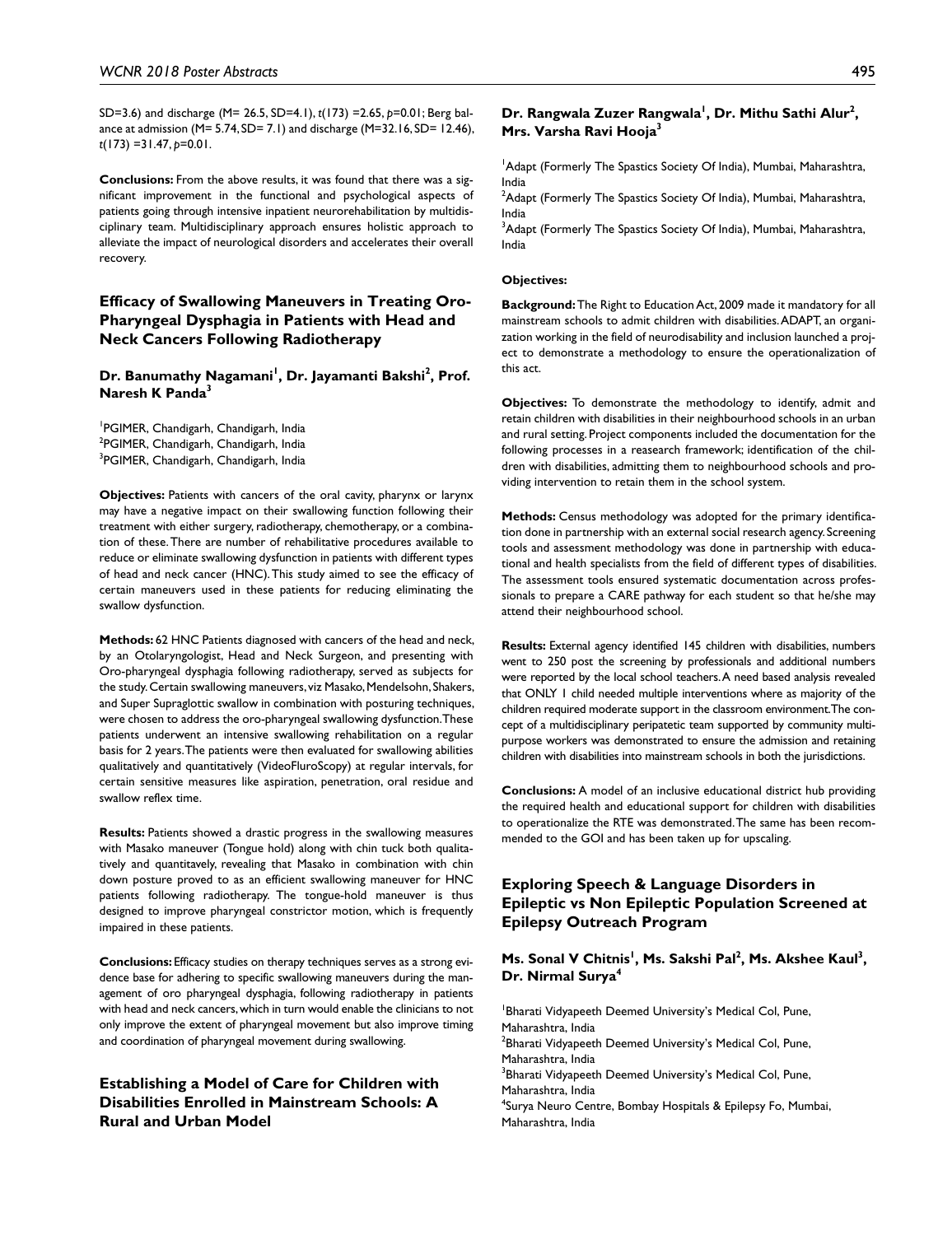**Objectives:** There is an overlapping interrelationship between cognitive, neurological, behavioral, and linguistic skills in epilepsy being multifaceted, diverse disorder ( Herman et al, 2001) Study aimed to investigate speech, language, literacy and cognitive impairment in epileptic vs non epileptic patients reported at one day outreach camps at Civil Hospitals Ahmadnagar, Satara & Pune districts organized by NHM & Epilepsy foundation, India

**Methods:** Total 1500 patients were screened holistically for the epilepsy and related disorders by interdisciplinary team of neurologists, SLPs, OT, PT,psychologists, Dentist & Social workers at 3 consecutive Epilepsy detection camps. 253(16.86%) were identified to have speech language disorders (SLD). They were assessed on Com DEALL development checklist, oromotor skills, informal tests of literacy and language and memory tasks, Verbal fluency test & Auditory verbal recall by team of 8 speech language pathologists

**Results:** Out of 253 (145 Males + 108 Females, Mean age 9.2 yrs) patients with SLD, 156 (61.7%) were with epilepsy and 97(38.33%) were non epileptic. Impaired expressive and receptive language, oral motor agility, attention, poor verbal memory, scholastic backwardness were observed in persons with epilepsy (Monjauze et al,2005). 9(3.55%) population was cerebral palsy with epilepsy and 4(1.58%) without epilepsy. 10(3.95%) population was Down's syndrome without epilepsy. Team of 8 SLP's grouped children, adolescents and patients with similar speech, language, Cognitive impairment as well as Children with CP and home training program, demonstration therapy for oromotor skills, swallowing, language rehab was given. Early identification, Counseling, and Intervention through such outreach camps can play quintessential role in epilepsy rehabilitation.

**Conclusions:** Communicative performance was significantly impaired and not age appropriate in majority of TLE unbiased of literacy, cultural and socioeconomic background. Study demonstrates clinically applicable results of high significance in achieving ultimate goal of improving social communication, cognitive wellbeing of persons with TLE.

Is the abstract presented earlier?: Yes

# **Facilitators and Barriers of Active Participation of Caregivers of Children with Cerebral Palsy in their Rehabilitation: An Exploratory Study**

#### **Mr. Auwal Abdullahi1 , Mr. Auwal Isah2**

1 Bayero University Kano, Kano, Kano, Nigeria <sup>2</sup>Bayero University Kano, Kano, Kano, Nigeria

**Objectives:** Cerebral Palsy (CP) is a group of permanent disorders of movement and posture, attributed to non-progressive disturbance that occurred in the developing fetal or infant brain. The condition results in long term disability in carrying out activities of daily living (ADL). Thus, it most times required active participation of the caregivers of the children affected in their rehabilitation.The aim of this study is to explore the facilitators and barriers of active participation of caregivers of children with CP in the rehabilitation of their wards. P.

**Methods:** The study design used was qualitative interviewing. The participants consisted of caregivers of children with CP attending Hasiya Bayero Paediatric Specialists Hospital, Kano. The caregivers were sampled and interviewed by one of the researchers until theoretical saturation was attained. A note taker wrote down and recorded responses of the participants using a tape recorder. The data generated from the interview was then transcribed, coded and analyzed using thematic (matrix) analysis.

**Results:** Forty caregivers with mean age, 27 years participated in the study. The results of the study showed that, the facilitators are improvement in the child's condition, family support, improvement in the conditions of other children with CP, encouragement from the therapist managing the child, empathy, and cooperation of the child during home programs. The barriers are number of children the caregiver has, caregiver's occupation and financial resources.

**Conclusions:** Therapists need to help reinforce these facilitators, and devise strategies to help caregivers overcome barriers during rehabilitation of children with CP.

# **Feasibility of Home Based Graded Repetitive Arm Supplementary Program (GRASP) for Post Stroke Upper Limb Functional Recovery in Rural India**

#### **Dr. Aniket Chandrakant Pande1**

<sup>1</sup>Govt Medical College And Hospital, Aurangabad, Maharashtra, India

**Objectives:** Stroke is the major cause of disability worldwide. After a stroke, more than 70% individuals experience upper extremity weakness. Graded Repetitive Arm Supplementary Program (grasp) is a selfdirected exercise program for upper extremity, which is done independently by the participant with caregiver support. GRASP was shown to be effective in randomized controlled trials in western countries. Objective of this study was to assess the effectiveness of a 2 month home-based GRASP on upper extremity recovery in stroke patients in rural India.

**Methods:** Adult stroke patients with upper extremity weakness within last 2 weeks of stroke onset were selected from inpatient of a tertiary care center. The intervention included self-administered home-based exercise program(GRASP) for 2 months. Participants received exercise book with written and pictorial instructions for each exercise in local language and the kits with inexpensive equipment. Exercises included range of motion exercises, strengthening exercises, repetitions of the stroke-affected arm and hand, weight-bearing, trunk control and repetitions using both arms as per protocol. Participants received 60 minutes continuous exercise for 5 days/week for 2 months. Participants were monitored weekly over the phone. Outcome measure used was Chedoke Arm and Hand Activity Inventory-9 (CAHAI).

**Results:** 15 participants received GRASP at home for 2 months. Preintervention CAHAI score was 29.7 (±7.6) and post-intervention CAHAI score was 44.8 (±5.3). There was significant improvement in outcome measure after intervention(P < 0.00001).

**Table 1.** Pre and post-intervention difference of CAHAI in study group:

|               | <b>Pre</b><br>intervention | Post<br>intervention |             |
|---------------|----------------------------|----------------------|-------------|
| CAHAI-9 score | $29.7 \ (\pm 7.6)$         | 44.8 $(\pm 5.3)$     | P < 0.00001 |

**Conclusions:** Home-based graded repetitive arm supplementary program (GRASP) is effective and feasible in rural Indian population.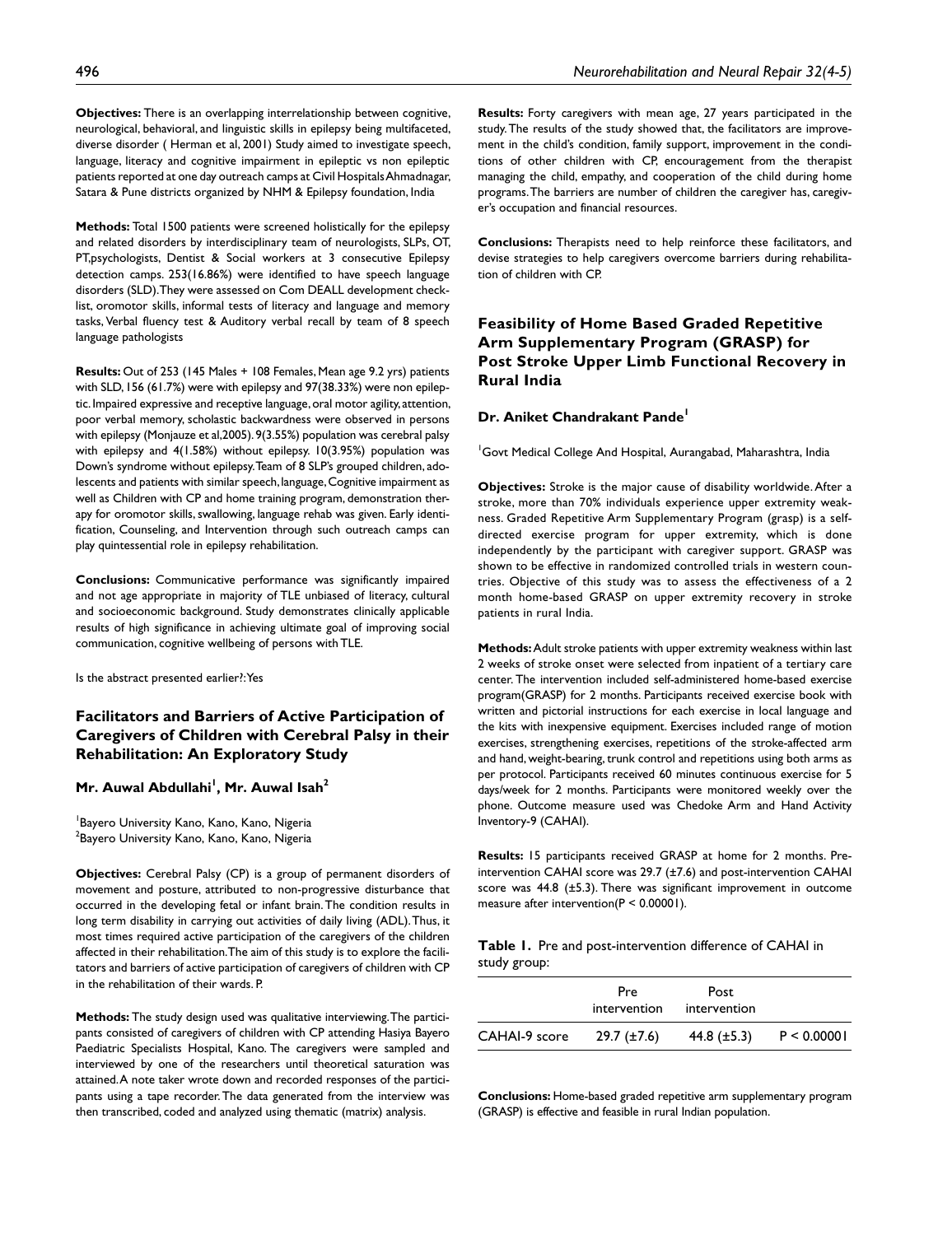## **Functional Prognostic Indicators and Rehabilitation Potential in Traumatic Spinal Cord Injury Versus Non-Traumatic Myelopathy– Indian Scenario**

#### **Dr. Padmapriya P1 , Prof. C Ramesh2 , Dr. T Jayakumar3**

1 PMR, Chennai, Tamilnadu, India

 $^2$ Government Institute of Rehabilitation Medicine, Chennai, Tamilnadu, India

<sup>3</sup>Madras Medical College, Chennai, Tamilnadu, India

#### **Objectives:**

**INTRODUCTION:** Demography of spinal cord injury(SCI) in developing countries and developed world differ from each other and so as with traumatic(T) and non-traumatic(NT) etiology. Despite the advances in medical and surgical management of SCI, it is yet difficult to predict the functional outcome. So, it is essential to study the prognostic indicators to set realistic goals and to plan individualized effective rehabilitation.

**AIM & OBJECTIVES:** To identify the functional prognostic indicators and rehab potentials in individuals presenting with traumatic or non-traumatic spinal cord compromise by studying and analyzing the demographic features and descriptive data including response to rehabilitation in detail aiming at to derive a model rehab-protocol depending on the outcome predictors.

Methods: It was a non-concurrent cohort study (retrospective and prospective), conducted in a tertiary care rehab center with 1218 subjects (T:1172, NT:46, aged from 11–77 years, inter group comparison T:NT=3:1 age and sex matched subjects) with traumatic or non-traumatic spinal cord compromise during 2016 and 2017, excluding those with supra-spinal or generalized systemic involvement. Data acquisition was through patient-care giver interviews, review of medical records and clinical assessment. Recovery pattern was studied and documented with periodical assessment. Potential outcome predictors were identified and based on which model rehab protocol was formulated. Outcome measures used: ASIA, FIM Score, FIM efficiency, SCIM III, VAS, MAS, AMI, Length of Stay. Multi variant analysis was used for statistical analysis of prognostic indicators.

**Results:** There were statistically significant difference (p)

**Conclusions:** By identifying and analyzing functional prognostic indicators, rehab potential can be predicted so that effective rehabilitation protocol can be formulated with realistic goal settings to maximize functional outcome.

#### **Gandhian Philosophy and Neurorehabilitation**

#### **Dr. Netha Hussain**

Institute of Neuroscience and Physiology, Gothenburg, Gothenburg, Sweden

**Objectives:** Neurorehabilitation is a complex process that involves minimization of neural damage and compensation of limitation of functions arising from neural disorders. It is a life-long process in which the individuals suffering from neural disorders are enabled to function to their fullest potential. Exploring the principles of neurorehabilitation in the light of Gandhi's autobiography, *The Story of My Experiments with Truth*, gives insights about caregiving, reconciliation and simplicity, and the application of these principles in daily life.

The Gandhian principles of holism, inclusivity, commitment and harmony are in alignment with the principles of neurorehabilitation. Gandhi's core ideals, *ahimsa, satyagraha and truth* serve as remainders for the healthcare professionals to remain gentle, perseverant and sincere respectively. In neurorehabilitation, great importance is given to the individual's personal satisfaction and fulfilment, the aspects which have been consistently emphasized by Gandhi. The Gandhian vision of a self-sustained community has parallels with community-based care in neurorehabilitation, in which it is partly the responsibility of the community and the state to fulfil the need for rehabilitating the individual.

The perspectives, ideals and vision of Gandhi are relevant today that one can find many parallels from his life in the principles used in modern neurorehabilitation worldwide.

# **Health Interventions in Neurorehabilitation: The New Landscape Provided by the International Classification of Health Interventions (ICHI)**

## Dr. Andrea Martinuzzi<sup>!</sup>, Dr. Ann Helene Almborg<sup>2</sup>, Dr. Nicola Fortune<sup>3</sup>, Ms. Megan Cumerlato<sup>4</sup>, Dr. Lyn **Hanmer5 , Dr. Richard Madden6**

<sup>1</sup>"E. Medea" Scientific Institute, Conegliano, TV, Italy <sup>2</sup>Jönköping University, Jönköping, NA, Sweden <sup>3</sup>Sydney University, Sydney, NSW, Australia 4 Sydney University, Sydney, NSW, Australia <sup>5</sup>South African Medical Research Council, Cape Town, Western Cape, South Africa 6 Sydney University, Sydney, NSW, Australia

**Objectives:** The description of health interventions across the world is now heterogeneous and fragmented. Many countries developed their own classification of interventions and some rely on the obsolete list in the  $3^{rd}$ volume of the ICD-9-CM. In every instance the interventions for functioning and disability are described in least detail. The WHO initiated in 2007 the development of ICHI, to fill the gap in the international classification family. We wish to inform the neuro-rehabilitation community of the ongoing process, explain the ICHI content model and highlight the major changes that it could bring in the ability to fully account for the interventions in neuro-rehabilitation.

**Methods:** The conceptual model providing the appropriate ontological structure for the new classification was developed starting from the interventions classifications of the various countries. A detailed count and comparison of neurorehabilitative interventions was carried out to evaluate the coverage and level of detail and the possible need for further granularity.

**Results:** In ICHI each intervention is identified within a 3 axis model: Target (the entity on which the Action is carried out), Action (the deed done by an actor to the Target) and Means (the processes and methods by which the Action is carried out). The ICHI alpha 2016 lists 780 non-surgical interventions for which the nervous systems and the correlated activities are the targets. 305 interventions are diagnostic procedures, 475 are therapeutic interventions. This compares with 74 non-surgical procedures in ICD-9-CM. Major enhancement was possible by adopting the components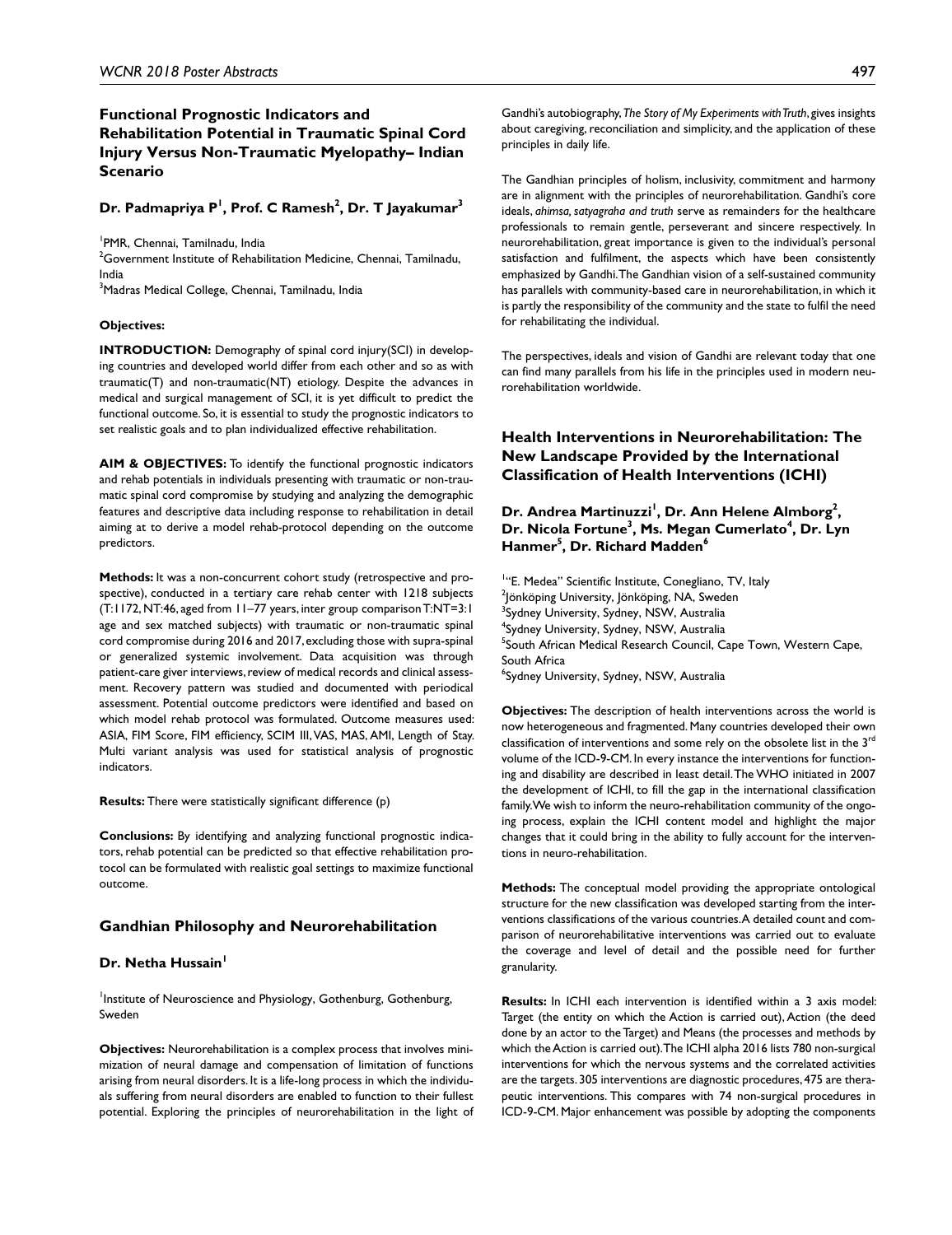of the ICF (body structures, body functions, activities & participation) as target categories.

**Conclusions:** The ICHI alpha-2016 provides an order of magnitude enhancement for the description of neurorehabilitation interventions. More refinement, including possibly pruning, will be provided via testing especialli in developing countries, once the beta draft is released. WHO plans to bring ICHI to its finalization by 2019.

# **Holistic Benefits of Indian Semi-Classical Dance Therapy in Institutionalized Children with Down Syndrome– A Case Series**

#### Ms. Manasa Kolibylu Raghupathy<sup>I</sup>, Mrs. Divya Mohan<sup>2</sup>, **Dr. Suruliraj Karthikbanu3**

1 Manipal University, Manipal Hospital, Bangalore, Bangalore, Karnataka, India

 $^{2}$ Manipal University, Manipal Hospital, Bangalore, Bangalore, Karnataka, India

<sup>3</sup>Manipal University, Manipal Hospital, Bangalore, Bangalore, Karnataka, India

**Objectives:** The institutionalisation of orphaned children often impacts their wellbeing, which can be due to structured neglect caused by numerous factors. These could be limited physical resources, caregiver-child interactions, positive social-emotional relationships and stimulation requirements. Thereby it impacts the wholesome development of the child on the physical, social, emotional and intellectual constructs. Down syndrome is a genetic condition characterized by substantial limitations in cognitive, neuromotor and adaptive behaviour functions. Hence institutionalized children with Down syndrome are faced with greater challenges to holistic development. Indian dance therapy being holistic approach which engages body-mind in their entirety may be beneficial in this population. Hence this case series describes the benefits of dance therapy for institutionalised Down syndrome children. Multi-dimensional effects are illustrated on cognition, behaviour, emotion, sensory- motor experience, socialization, communication and quality of life.

**Methods:** 5 Children with Down syndrome (age group of 7-10) from an orphanage received the intervention. Each of them presented with specific concerns which included poor attention, working memory, praxis, movement fluency, laterality, emotional liability, isolation and other behavioural issues. The group intervention using Indian semi-classical dance therapy was provided for 1 hour per session with total 18 sessions over a period of 6 weeks.

**Results:** Dance as a fun, excitement and enjoyable approach has shown significant improvements in aspects of body awareness, temporal and spatial bodily adjustments, non-verbal communication, spontaneity, self-confidence, self -esteem, social-emotional integration and creative expression in these children.

**Conclusions:** Implementing dance therapy for institutionalized children with Down syndrome may be beneficial in their holistic development.

## **How to Improve Participation During the First 6 Months After Stroke in the African Context?**

Dr. Oyéné Kossi<sup>!</sup>, Mr. Felix Nindorera<sup>2</sup>, Dr. Thierry **Adoukonou3 , Prof. Jean-Louis Thonnard4**

1 Université de Parakou, Parakou, NA, Benin <sup>2</sup>University Hospital Roi Khaled, Bujumbura, NA, Burundi <sup>3</sup>Université de Parakou, Parakou, NA, Benin  $^4$ Université catholique de Louvain, Brussels, NA, Belgium

**Objectives:** To investigate modifiable factors that are associated to participation over the first six months after stroke onset, and to propose prediction equations.

#### **Methods:**

**Design:** A six-month observational study with three evaluation time points. Correlations were investigated between variables at each evaluation time point and prediction equations were proposed. **Setting:** Rehabilitation centers. **Participants**: Stroke patients (N = 64); mean age ± standard deviation of 56.9 ± 12.6 years; 70% male. **Intervention**: Not applicable. **Main outcome measures:** Participants were evaluated using the PM-Scale, ACTIVILIM-Stroke, SIAS, and 6-MWT. The modified Rankin Scale was used to categorize the overall disability level for each patient.

**Results:** At 1 month poststroke only the ACTIVLIM-Stroke score and communication (aphasia) determined the subject's participation. At 3 months, the ACTIVLIM-Stroke score and the walk speed were the best predictors of the level of participation. At 6 months, the participation level can be predicted by the ACTIVLIM-Stroke score, the SIAS score, and the MRS score.

**Conclusions:** The main predictors of participation after stroke in community-dwelling stroke patients in the African context would be the functional independence over the first 6 months, the presence of aphasia at onset to 1 one month, the walking ability at 3 months, and the overall level of disability at 6 months. These factors should therefore be addressed with particular attention at each stage of the rehabilitation that should mainly oriented to functional tasks.

# **Impact of Task Specific Training on Stroke Rehabilitation Outcomes a Narrative Literature Review**

## **Ms. Meenakshi Jharbade<sup>l</sup>, Dr. R. Sivakumar<sup>2</sup>, Dr. V Shankar3**

<sup>1</sup>Sri Ramachandra Medical College And Research Institute, Porur, Chennai, India

<sup>2</sup>Sri Ramachandra Medical College And Research Institute, Porur, Chennai, India

<sup>3</sup>Sri Ramachandra Medical College And Research Institute, Porur, Chennai, India

#### **Objectives:**

**BACKGROUND:** Recent advances in research and technologies has increased the understanding of neural plasticity and its relationship to stroke recovery. Neuroplasticity is identified as the background for motor learning. Motor learning is greater if the practice method is meaningful, repetitive, and intensive. Task-specific training is reported as more relevant training strategy than individual muscle training to enhance neuroplasticity. There is a large data available on impact of task specific training in motor recovery; however the variables between the studies limit the understanding of outcomes and clinical relevance.

**OBJECTIVE:** To understand the effectiveness of task specific training in sub acute and chronic stroke patients in improving the functional outcomes following stroke.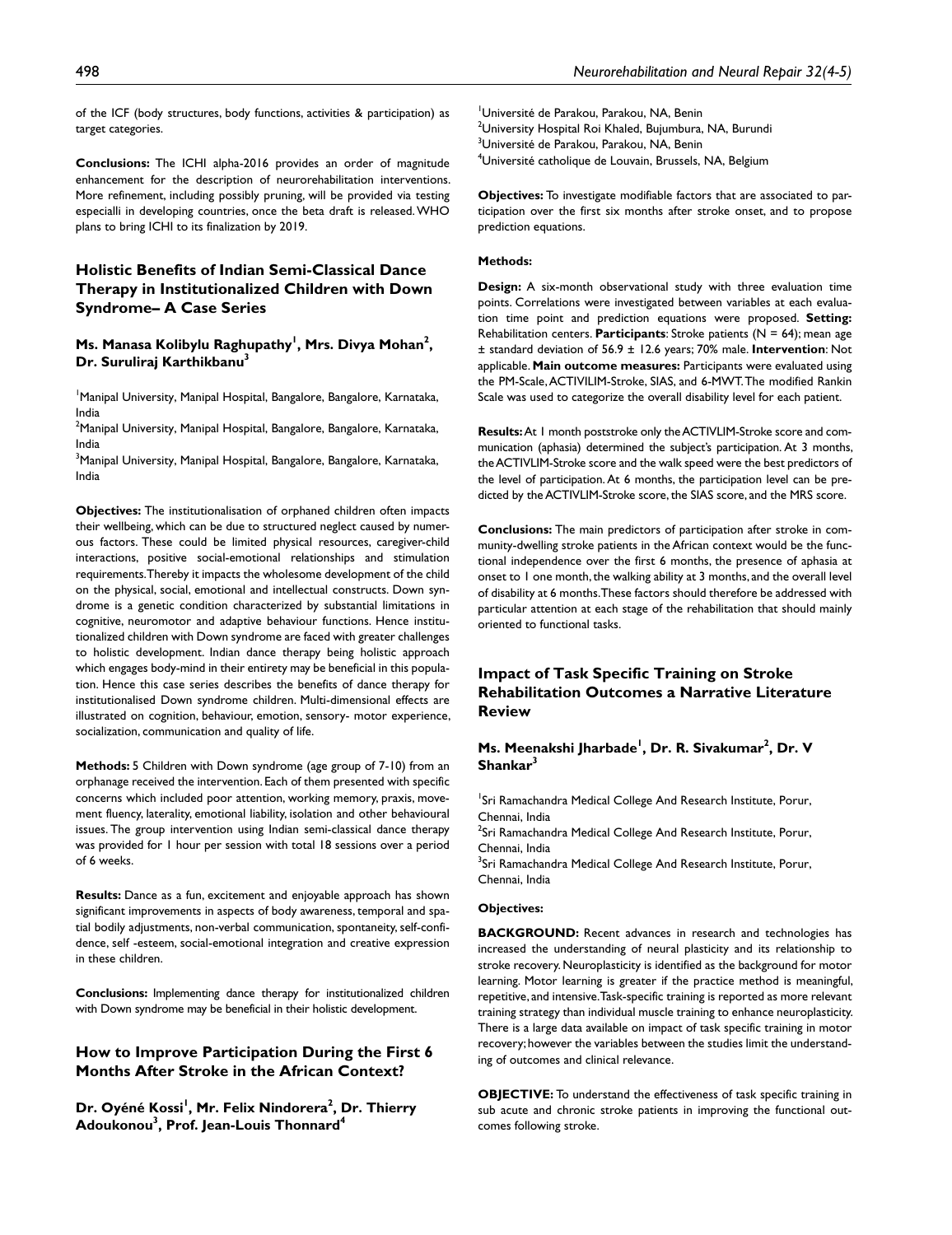**Methods:** The literature review focused on randomized control trials published in the English language from 1993 to 2017 on Research databases like PUBMED, PEDro and Trip Database with the following keywords: "stroke", "rehabilitation", lower limb", "task specific training".

**Results:** Twenty four studies are reviewed. Studies included sixty two percent of chronic and thirty eight percent of sub acute stroke patient population. The usual duration of intervention programme in studies was 4 weeks and 6 weeks. The primary outcomes in the studies were sit to stand, muscle strength of lower limb, balance, locomotion related parameters like speed, distance and dual task performance. Secondary outcomes in the studies are of Activities of daily living and Quality of life.

**Conclusions:** Task specific training showed improvement in sub-acute and chronic stroke patients on outcome measures. But evidence for sustenance of outcomes was not clear. Studies involved chronic stroke patients more than acute stroke patients. Further studies are needed to show the evidence of effectiveness of task specific training for its better understanding to maximize rehabilitation benefits.

# **Implementing ICF in a Childhood Rehabilitation Setting in Uttar Pradesh: Lesson Learned for a Stepwise Approach**

Dr. Andrea Martinuzzi<sup>1</sup>, Dr. Moreno Toldo<sup>2</sup>, Dr. **Animesh Manji3 , Dr. Pawan Kushwaha4 , Dr. Shikha Sharma5 , Dr. Preeti Singh6**

<sup>1</sup>"E. Medea" Scientific Institute, Conegliano, TV, Italy <sup>2</sup>Kiran Society, Varanasi, UP, India <sup>3</sup>Kiran Society, Varanasi, UP, India 4 Kiran Society, Varanasi, UP, India <sup>5</sup>Kiran Society, Varanasi, UP, India 6 Kiran Society, Varanasi, UP, India

**Objectives:** The biopsychosocial model embodied by the WHO International Classification of Health Interventions (ICF) offers many potential advantages when implemented in a rehabilitation setting, but its complexity and the departure from more usual approaches hinder its diffusion especially in low resource settings. A stepwise strategy was devised to test the feasibility of the introduction of ICF as master planner for the multiprofessional rehabilitation programs in a childhood rehabilitation Center in Varanasi.

**Methods:** Kiran Society is a centre for rehabilitation and education vocational training of disabled children and youths. The primary school (nursery to  $8<sup>th</sup>$  class) has an inclusive setting; it gives education and rehabilitation to children mainly affected by cerebral palsy and/or cognitive delay. The multi-professional team includes special educators, physio- and occupational therapists, a speech therapist, a clinical psychologist and a neurologist The introduction of ICF was planned as a medium term strategy (3 years) identifying three steps: information/training, pilot simplified testing using a well-established methodology (Martinuzzi et al 2013), evaluation and diffuse implementation. Nine professionals were directly involved in the plan. A mid-project check was carried on by reviewing the ICF based programs, completed on 23 children affected by cerebral palsy, and by probing the response of the involved professionals.

**Results:** The implementation plan was well received by all participants and ICF identified as a tool easing communication and transparent connection between needs and interventions. Use of the ICF components was appropriate but environmental influence was sometimes underreported. Use of the qualifiers in A&P still poses the harder challenge.

**Conclusions:** Stepwise introduction of ICF in a multi-professional setting requires careful medium term planning and monitoring but has the potentiality to greatly improve rehabilitation efficiency and team coesion.

#### **Influence of Engagement Activities on Patients Admitted to Inpatient Rehabilitation Care in India:**

## Dr. Vijay Janagama<sup>l</sup>, Dr. Phani Sagi<sup>2</sup>, Ms. Sunanda **Kandiraju3 , Ms. Sheila Addanki4**

<sup>1</sup>Suvitas Holistic Health Care Pvt Ltd, Hyderabad, Telangana, India  $^2$ Suvitas Holistic Health Care Pvt Ltd, Hyderabad, Telangana, India <sup>3</sup>Suvitas Holistic Health Care Pvt Ltd, Hyderabad, Telangana, India 4 Suvitas Holistic Health Care Pvt Ltd, Hyderabad, Telangana, India

**Objectives:** Most of the neurorehabilitation patients have varied and complex needs that mandates long duration of stay in inpatient rehabilitation facility. Motivation to stay is a key factor for effective adherence to advised care plan. Neurological disorders like stroke, spinal cord injuries and traumatic brain injuries in India pose a major public health challenge. Engagement activities planned for therapeutic recreation will help patients and their family members engaged and stay motivated to continue the advised care plan.

**Methods:** Engagement activities planned for therapeutic recreation are integral part of inpatient rehabilitation care in Hyderabad, India. We have been organizing spectrum of weekly engagement activities including music therapy, art therapy, yoga therapy, medication and games.

**Results:** Feedback collected at the discharge time emphasized the importance of these engagement activities for the patients and family members to stay motivated to complete the advised care plan.

**Conclusions:** Patients requiring neurorehabilitation need to stay long and adhere to advised care plan, and engagement activities with therapeutic recreation will help motivate patients and their family members to adhere to advised care plan.

# **Measuring Participation After Stroke in Africa: Development of the Participation Measurement Scale**

## Dr. Oyene Kossi<sup>!</sup>, Dr. Félix Nindorera<sup>2</sup>, Dr. Charles **Sèbiyo Batcho3 , Dr. Thierry Adoukonou4 , Dr. Massimo Penta5 , Prof. Jean-Louis Thonnard6**

<sup>1</sup>Université catholique de Louvain, Brussels, NA, Belgium <sup>2</sup>CHU Roi Khaled, Bujumbura, NA, Burundi  $^3$ Université Laval, Quebec City, Quebec, Canada 4 Université de Parakou, Parakou, NA, Benin <sup>5</sup>Glabais, Louvain-La-Neuve, NA, Belgium  $^6$ Université catholique de Louvain, Brussels, NA, Belgium

**Objectives:** To develop a valid stroke-specific tool for the measurement of participation in Africa, named the Participation Measurement Scale

**Methods:** A new International Classification of Functioning, Disability and Health-based and Rasch-built measure was constructed from stroke patients' perceptions of involvement in life situations. Patients were recruited from 15 rehabilitation centers in Benin and Burundi. A 100 item experimental questionnaire was completed by 276 participants and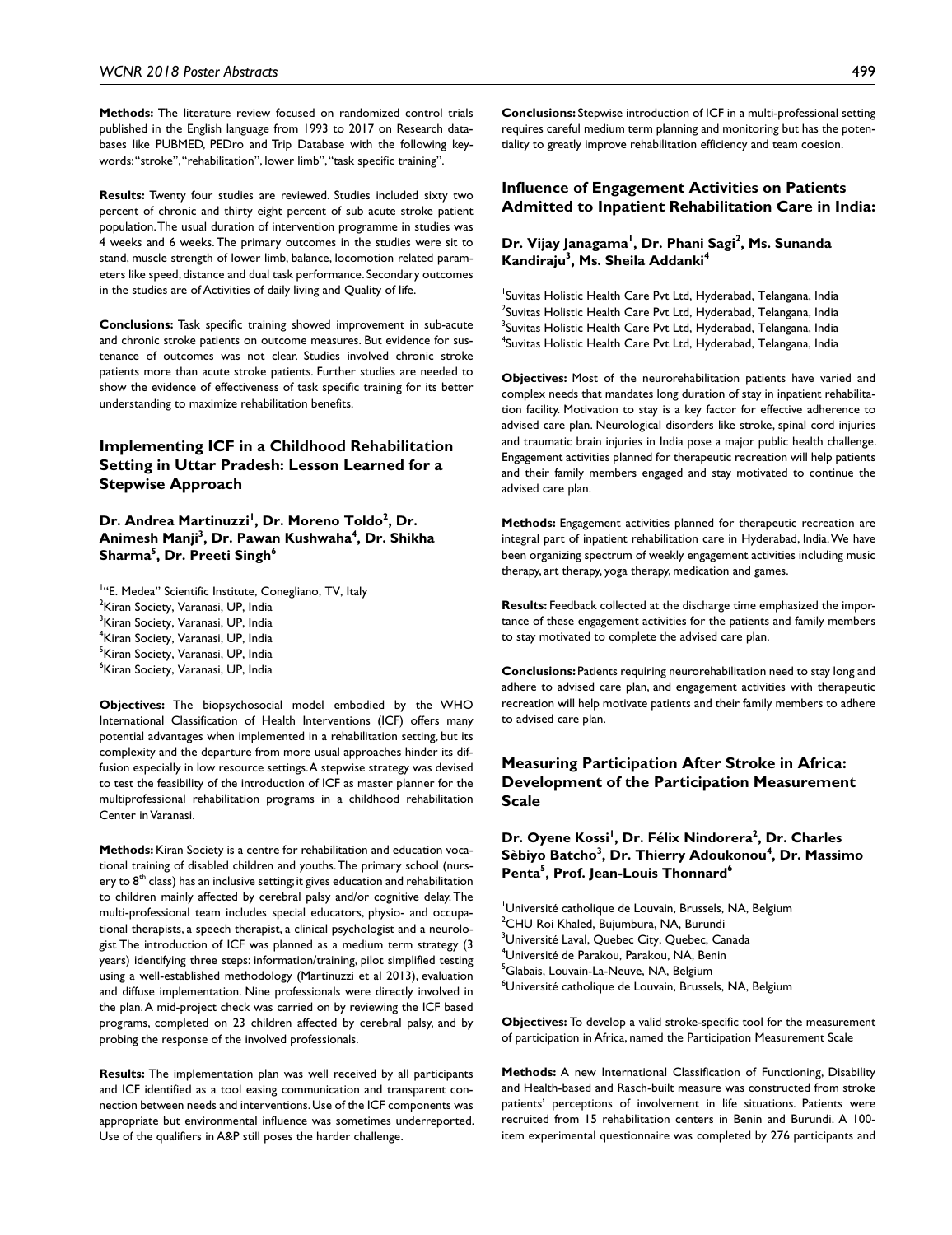resubmitted to 151 subjects within 2 weeks. Data were analyzed using RUMM2030 under unrestricted partial-credit parameterization. Criteria for items selection included missing response, category and threshold discrimination, item fit statistics, and differential item functioning.

**Results:** After successive analyses, a valid, unidimensional and linear 22-item scale for the measurement of participation was constructed. All 22 items fulfilled the measurement requirements of overall and individual item and person fits, category discrimination, invariance, and local response independence. The Participation Measurement Scale showed good internal consistency (person separation index = 0.93). The test–retest reliability of item difficulty hierarchy (*r* = 0.96, *p* <0.001) and patient location (*r* = 0.99, *p* <0.001) were excellent. This patient-based scale covers all nine ICF domains of participation.

**Conclusions:** The Participation Measurement Scale has good psychometric qualities and provides accurate measures of participation in patients with stroke in Africa.

## **Misconceptions About Traumatic Brain Injury in Mumbai, India**

## **Ms. Shraddha Shah<sup>1</sup>, Mr. Archisman Dash<sup>2</sup>, Ms. Rowena Sait3 , Ms. Rahat Sanghvi4**

1 Synapsium Brain Health Clinic, Mumbai, Maharashtra, India <sup>2</sup>Synapsium Brain Health Clinic, Mumbai, Maharashtra, India <sup>3</sup>Synapsium Brain Health Clinic, Mumbai, Maharashtra, India 4 Synapsium Brain Health Clinic, Mumbai, Maharashtra, India

**Objectives:** Sixty percent of Traumatic Brain Injuries (TBI) in India are caused by road traffic accidents and, in 2015, there were approximately 5 lakh road traffic injuries. The purpose of this survey is to investigate current levels of awareness around TBI by exploring the common misconceptions associated with the nature and sequelae of injury, in a metropolitan Indian city.

**Methods:** A survey was circulated, in-person and electronically, amongst a cross-sectional sample of urban, English-speaking adults residing in Mumbai using the convenience sampling technique. The questionnaire consisted of: i) Demographics, ii) 40-item Common Misconceptions about Traumatic Brain Injury (CM-TBI) questionnaire with 19 additional statements relevant to neuropsychological rehabilitation and TBI in India. Internal consistency was established for the modified CM-TBI in India (CM-TBII) ( $\alpha$ =0.712). A total of 4567 adults were approached and usable data were collected from 1002 consenting participants (36% men, 64% women, mean age=37 years, mean education=15 years).

**Results:** Hundred percent of the sample reported misconceptions on the CM-TBII items (mean misconceptions=15, SD=5.3). Significant differences in total misconceptions were found between men (mean=15.34) and women [mean=14.01; *t*(722),3.46, *sign*.005]. Participants had the most misconceptions about Amnesia (48%), Neurocognitive Sequelae (41%), Unconsciousness (36%), Recovery (32%) and Rehabilitation (28%). Majority participants (75%) had not attended seminars on awareness of TBI but reported the need (95%). Approximately 89% participants had not heard of neurorehabilitation centres in the city or country.

**Conclusions:** A majority of educated, urban Mumbai appears to have poor understanding of TBI and its sequelae. The survey results underscore the critical need for psychoeducational models, public awareness campaigns, and training modules. This knowledge would empower individuals

to seek appropriate treatment and help families cope with the chronic consequences of TBI.

**Need for Psycho-Education in Chronic Epilepsy: A Survey in a Tertiary Referral Centre, Mumbai, India**

Mrs. Mayuri Kalika<sup>l</sup>, Dr. Urvashi Shah<sup>2</sup>, Ms. Somini Mehta<sup>3</sup>, Ms. Yuvika Kamdar<sup>4</sup>, Ms. Tanvi Dingankar<sup>5</sup>, Ms. **Shivani Rajeshree6 , Dr. Sangeeta Ravat7**

<sup>1</sup> K.E.M. Hospital, Mumbai, Maharashtra, India <sup>2</sup>K.E.M. Hospital, Mumbai, Maharashtra, India <sup>3</sup>K.E.M. Hospital, Mumbai, Maharashtra, India <sup>4</sup>K.E.M. Hospital, Mumbai, Maharashtra, India <sup>5</sup>K.E.M. Hospital, Mumbai, Maharashtra, India 6 K.E.M. Hospital, Mumbai, Maharashtra, India <sup>7</sup>K.E.M. Hospital, Mumbai, Maharashtra, India

**Objectives:** Co-morbidities in chronic epilepsy are frequent and neuropsychological rehabilitation is rarely sought despite their significant contribution to the burden of epilepsy. The objective of the study was to survey the level of awareness regarding cognitive, mood and psychosocial issues associated with chronic epilepsy.

**Methods:** The survey was carried out in the specialized Epilepsy Out-Patient Department by a team of neuropsychologists. Hundred adults from low socio-economic background with chronic epilepsy and their families underwent a semi-structured interview. The interview was at two levels. 1. *Spontaneous* queries by persons with epilepsy (PWE) and their families. 2. *Elicited* information regarding cognitive, psychosocial, educational, marital, and occupational functioning. Thematic analysis of the responses was carried out followed by a psycho-education and a supportive counselling session.

**Results:** Majority of the *spontaneous* queries were posed by family members and not the PWE. They were primarily related to procedures (what tests to be done, where to do them, etc), the cause of illness, dietary restrictions and 'do's and don'ts' (watching television, travelling independently, etc). Only on *eliciting*, family members and PWE admitted to issues related to the themes of *slowing, low energy, disturbed mood, behaviour issues decreased participation and productivity in daily activities* but did not associate these as being part of the epilepsy condition. Following the psycho-education the families understood the relationship between epilepsy and the co-morbidities and felt empowered to effectively manage the issues.

**Conclusions:** The study highlights the poor state of awareness in the low socio-economic strata regarding co-morbidities associated with epilepsy. Consequently, health seeking behaviours are limited to seizure control by medications. It also underscores the need for including routine psychoeducation modules in newly diagnosed PWE and their families.

# **Neurorehab in the Indian Scenario Value Added Role of a Pedorthist**

### **Dr. Bharati V Patil1 , Mrs. Alishah Gillani2**

1 Prince Aly Khan Hospital, Mumbai, Maharashtra, India <sup>2</sup>Prince Aly Khan Hospital, Mumbai, Maharashtra, India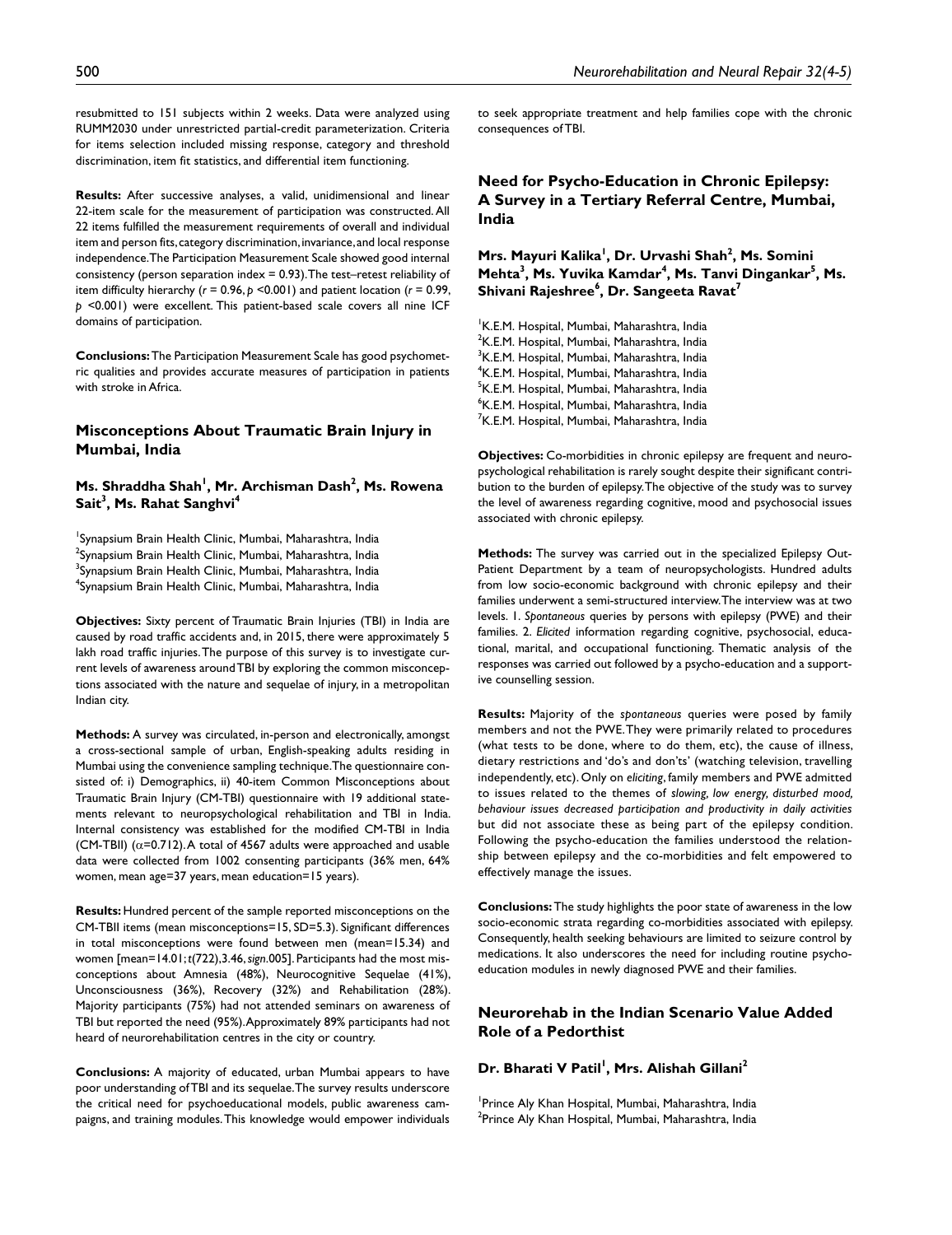**Objectives:** The process of recovery from a neurological deficiency is seen to be augmented by pedorthic **specialization**, which makes available the means to achieve effective and efficient gait patterns. Pedorthic intervention allows for the identification of pathologic gait beginning with a detailed **gait analysis** that targets the individual components of the gait cycle and focuses on the **biomechanics** and other gait-related features of cadence, speed, stride length, duration, and symmetry.

**Methods:** It is imperative to note that deviated gait patterns have been seen to implicate many causes of impairment; which will be examined in this poster to highlight various aspects of gait analysis and deliver knowledge of fundamental pedorthic-related available treatment applications to three widespread neurological conditions seen in daily practice.

**Results: Orthopedic footwear**, footwear modifications and **orthoses** all play important roles in stabilizing the leg and foot to provide effective compensation tools for neurological deficits. Adaptations to achieve normal gait prerequisites allow for reducing the energy expenditures of pathologic gait and lead to re-establishing near normal gait patterns allowing for a smoother transition to community and social settings. Progress is seen and reported in both static and dynamic stability, with an increase in independence and abilities to perform activities of daily living and participate sooner in re-established lifestyles.

#### This means that **PEDORTHIC INTERVENTIONS ARE CRUCIAL TO THE FUNCTIONAL MOBILITY OF PATIENTS!**

**Conclusions:** The capacity of Neurorehabilitation offered at Prince Aly Khan Hospital has been augmented wherein the value-added role of pedorthics is introduced as early as the in-patient stages when patients are haemodynamically stable and fit for weight bearing and ambulation. The addition of a Pedorthist to the core practices is transformational in providing fundamental tools that deliver rapid and perceptible gains in patients' daily functioning and journey to regaining independence.

Is the abstract presented earlier?: Yes

#### **Neuro-Rehabilitation in Developing Countries**

#### **Dr. Rakesh Srivastava1 , Dr. Shikha Bhatnagar2**

Reconnect Neuropsychiatry And Child Guidance Clinic, New Delhi, Delhi, India

 $^{2}$ Reconnect Neuropsychiatry And Child Guidance Clinic, New Delhi, Delhi, India

**Objectives:** To present SWOT Analysis of institutional, community-based and technology driven model of neuro-rehabilitation in developing countries.

#### **Methods:**

1. Literature review: After thorough scanning of literature, it was established that neurological dysfunction were described in all global literature. Modern medical science described it as part general medicine in its earlier text books of medicines. Science of neuro-rehabilitation found first elaborate description in text book of Physical medicine and rehabilitation in fifties, thereafter community based neuro-rehabilitation was described in seventies as part of global strategy for introducing rehabilitation in primary health care and finally technology driven comprehensive

neuro-rehabilitation computer mediated model showed its full scale development in first decade of this century. Computer mediated models, programmes, protocols built in customized systems have perfected technology driven model Role/ value of various innovations in neuro-rehabilitation was also got established gradually.

2. Systematic Analysis of different models: reports of systematic analysis of all three model for neuro-rehabilitation in its totality is not available, but many analysis of stroke/SCI/C.P are available. However efforts have been made to derive useful inputs for each model from available reports, and project it as strength, weaknesses, opportunities and threat for each model.

#### **Results:**

- 1 Identification of good practices of all models: Setting based good practices for tertiary/secondary care hospitals and community based could be identified, to recommend them for developing countries
- 2 Suggestive Model for developing countries: A practical Hybrid model of Neuro-rehabilitation is proposed for field test in public health care in India.

**Conclusions:** Evidence based hybrid model of Neuro-rehabilitation is essential for developing countries, specially for India, so that the disability burden could be reduced, OOP minimized and economic growth is improved in a sustainable manner.

Is the abstract presented earlier?: Yes

# **Ocular Cysticercosis Masquerading as Sixth Nerve Palsy Producing Binocular Diplopia in Benign Intracranial Hypertension**

#### **Dr. Aradhana Shukla1 , Dr. Archana Shukla2**

<sup>1</sup> All India Institute Of Physical Medicine and Rehab, Mumbai, Maharashtra, India <sup>2</sup>SMS Medical College, Jaipur, Rajasthan, India **Objectives** 

To report a rare cause of worsening of binocular dipipopia due ocular cysticercosis in a patient of benin intracranical hypertension

**Methods:** 25-year old male with a known history with a cortical venous thromboembolism and subsequent development of benign intracranial hypertension develops painful red eye with existing under treatment residual sixth nerve palsy. Patient had sudden worsening of diplopia along with the symptoms and ptosis. Diagnosis of patient was upon grounds of high clinical suspicion. After consulting with neurologist diplopia charting was done, following 3T orbital MRI was done.

**Results:** Diplopia charting was consistent with findings of binocular diplopia. The 3T MRI showed a granulomatous lesion in extraocular muscle of right eye with parasitic cyst. Patient was offered both surgical and medical management for same. He had full course steroids with antihelmintic drugs and recovered fully.

**Conclusions:** Index of high clinical suspicion and liberal use of diagnostic procedure can help in diagnosing causes of worsening or onset of new set of symptoms in patients with chronic disorders: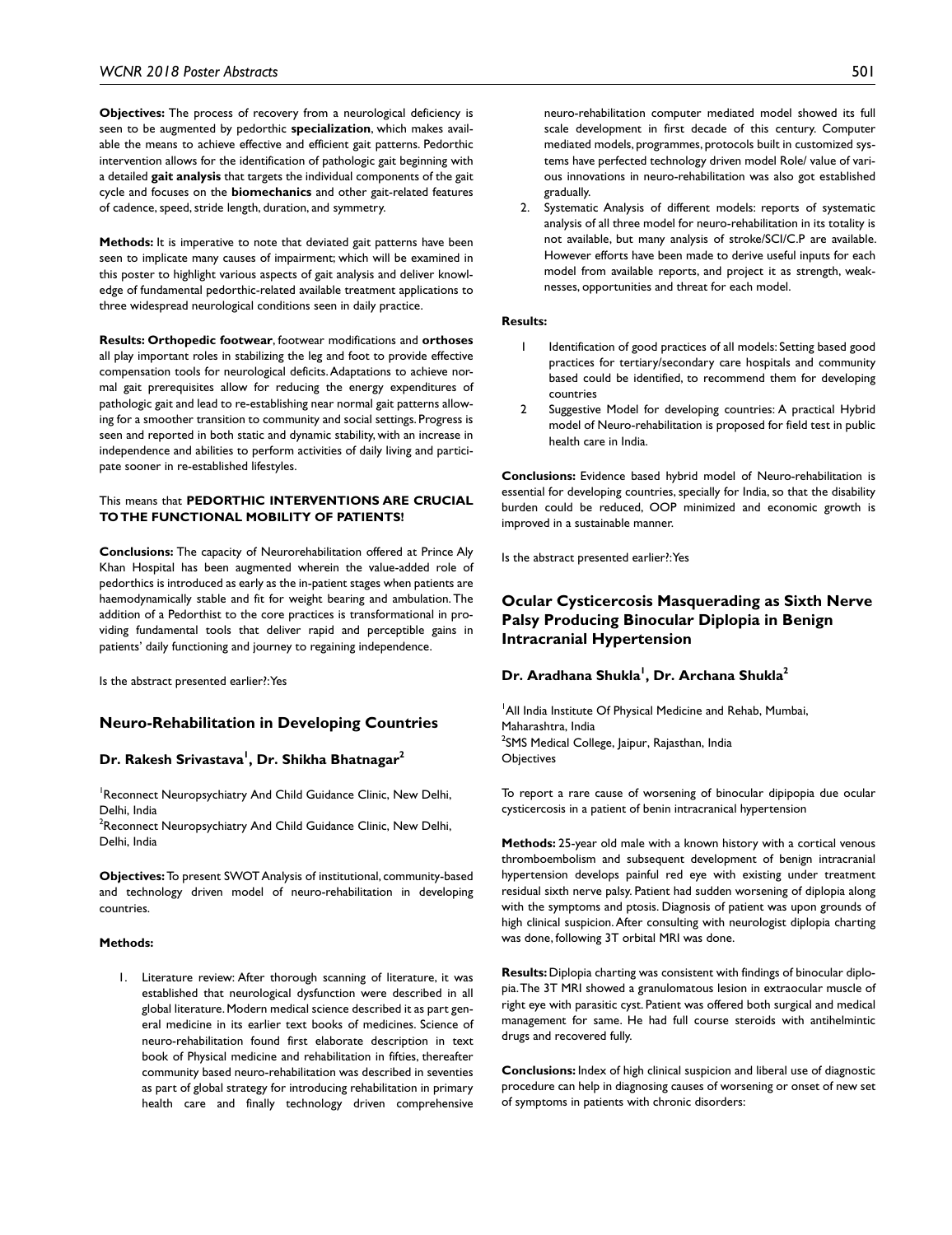## **One Deck, 52 Cards, Infinite Possibilities: The Use of Playing Cards in Cognitive Rehabilitation**

## **Dr. Deepa Anand Bapat**

1 FLAME University, Pune, Maharashtra, India

**Objectives:** Despite the high incidence of traumatic brain injury in India, many survivors are unable to avail of cognitive rehabilitation services. Therapy cost and absence of local service providers are two major hindrances to accessing these services. This study aims to determine the viability of a new approach to cognitive rehabilitation that uses playing cards as a cost-effective and remotely accessible medium of training cognition.

**Methods:** An extensive review of card games played around the world (using the traditional deck of 52 cards) was conducted and individuals from various socio-economic backgrounds were interviewed, to identify a variety of games involving different cognitive functions. Games were reviewed for their suitability to a cognitive rehabilitation program based on a) cognitive skill(s) involved b) number of required players c) simplicity of rule structure d) average time for game completion and e) amenability to develop graded levels of difficulty within the task.

**Results:** Reviewed games were modified to develop a total of 30 different tasks with progressive levels of difficulty within each task. Most tasks tap multiple aspects of cognition. Cognitive domains addressed thus far include attention, memory, processing speed, visuospatial skills, planning and reasoning. It is intended for these tasks to be collated in the form of a manual using simple language and pictures.

**Conclusions:** A preliminary review suggests that using a traditional deck of playing cards to offer cognitive rehabilitation services is a viable concept. The development of a manual outlining these tasks is the first step to investigating the potential of an inexpensive and easily accessible, remotely guided alternative to traditional, face-to-face cognitive rehabilitation. A proof of concept study is proposed to investigate the use of this manual as a rehabilitation tool and test the validity of such a paradigm.

# **Opportunities and Challenges in Community-Based Neurorehabilitation in India: A Case-Study from Indore, MP**

#### **Dr. Abha Agrawal**

<sup>1</sup>A4 Clinics, Indore, Madhya Pradesh, India

**Objectives:** Neurological disorders pose a huge burden of physical disability and social stigma for patients and families in India. Intense, evidencebased rehabilitation is vital to improving patients' functional status and to reduce the burden of "preventable" disability. In India, such facilities are grossly lacking or available only in big cities at an exorbitant price making them unaffordable and inaccessible.

With social justice and equity as drivers, in June 2017, we launched an advanced neurorehabilitation clinic in Indore, (population 2 million) in Central India. Below, we describe the opportunities and challenges in implementing such centers across the country.

**Methods:** A systematic survey of Indore revealed, there are ~60 neuro doctors, ~300 patients per month with acute stroke, and thousands with chronic stroke and other neurological diseases. There is no advanced neurorehab center.

A comprehensive neurorehab program with robotics, virtual rehab and brain stiumulation (Fig. 1) along with systematic protocols to standardize care were implemented. Since inception, ~500 persons have contacted clinic, ~250 received consultation, and 20 patients are undergoing rehabilitation. The commonest conditions encountered are stroke, cerebral palsy, TBI and Parkinson's.

**Results:** We have identified three challenges:

- 1. Lack of awareness of the potential for rehab, more in rural areas.
- 2. Lack of resources for patients who wish to access rehab.
- 3. Lack of insurance posing financial hardship for the entire family.

Key recommendations for prevention of neurological disability are:

- Early access to stroke care via FAST campaign
- Improve road safety to reduce the tragic consequences of TBI
- Early rehabilitation for diseases e.g. Parkinson's and Cerebral Palsy
- Disability-friendly buildings and transportation

Most importantly, social attitudes toward any visible disability must be improved.

**Conclusions:** There is an enormous opportunity for comprehensive evidence-based neurorehabiitation in India. Rehab community must strive to overcome significant challenges.

# **Paediatric Neuro Rehabilitation Beyond Clinical Practice**

#### **Dr. Subhash Raghunath Apte<sup>1</sup>**

<sup>1</sup>Health And Care Foundation Hospital, Ahmedabad, Gujarat, India

#### **OBJECTIVES:**

- 1. To provide Neuro rehabilitation services for special children (Special Children refers to children having cerebral palsy, Autism. Intellectual disabilities and Multiple disabilities)
- 2. To identify factors creating obstacles in rehabilitation center attendance.
- 3. To plan and overcome identified obstacles and asses effectiveness.

#### **Methods:**

- 1. Regularity of attendance of children was assessed by keeping record
- 2. Parent's counseling and family education was done
- 3. Reasons for irregular attendance identified.
- 4. Effectiveness of new center studied by personal interviews and questioners planned by two researchers (2017)

#### **Results:**

1. Carrying Special Child and travelling with it to the center and other clinics was causing great hardship and expenses.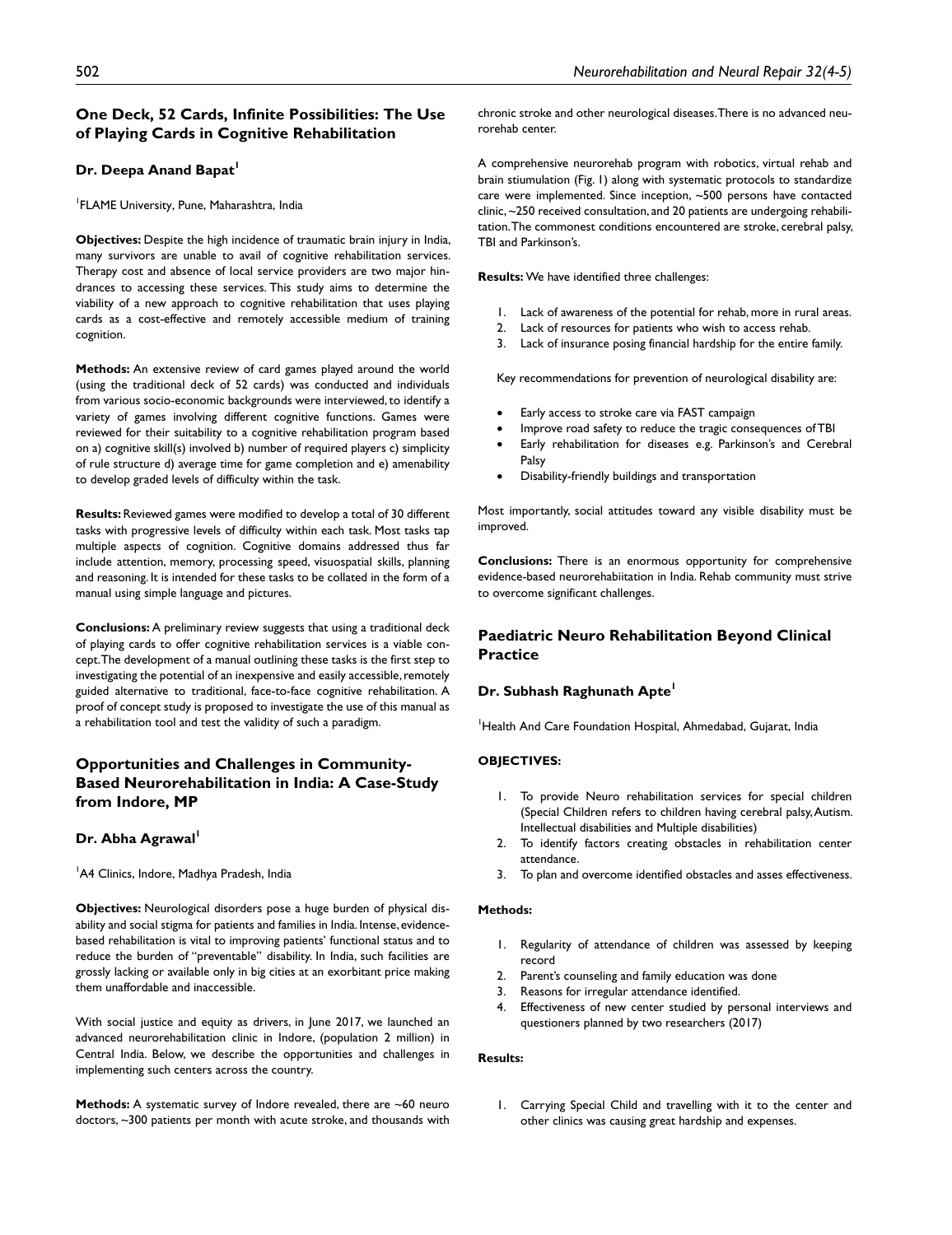- 2. Motivation and mood of special child's mother was important for participation.
- 3. Financial burden was important obstacle.
- 4. Families needed relief from burden of expenses and care giving.
- 5. All necessary neuro rehabilitation services (Total 20) were started under one roof at Health and Care foundation.
- 6. Various strategies were planned to provide financial and emotional relief to family and counseling was done.
- 7. Researchers assessed effectiveness of strategies.
- 8. Providing all 20+ Neuro rehabilitation services under one roof and providing neuro rehabilitation services at special child's doorsteps through satellite centers was helpful in reducing hardships and expenses of parents of special children.
- 9. Organizing regular counseling, parent's training programs, festival celebrations, picnic and involving special child's families was useful in providing motivation and support to them.

#### **Conclusions:**

**ABSTRACT CONCLUSION:** Happy and healthy mother & happy and healthy families are needed for successful neuro rehabilitation of special children.

To provide good rehabilitation services, along with clinical excellence, institutions must make plans beyond clinical practice and involved families of special child in rehabilitation.

# **Participation & Adherence to a Group Therapy Program in Mumbai: Perceptions of People with Parkinson's & their Primary Caregivers**

#### **Ms. Nicole Dsouza1 , Dr. Rajshri Mahtani2**

<sup>1</sup>Parkinson's Disease and Movement Disorder Society, mumbai, Maharashtra, India  $^{\rm 2}$ Knowledge Whiteboard, Mumbai, Maharashtra, India

**Objectives:** This qualitative study explored the perceptions of PwP and CGs, to their participation and adherence to a GT program in Mumbai.

**Methods:** Twenty PwP and 20 CGs were purposively sampled from an ongoing GT program. In depth unstructured interviews were conducted with PwP who attended either the physiotherapy (PTG) or support group (SG) sessions or a combination of the sessions and with CGs who attended the GT either regularly or irregularly. In addition to this, Group interviews were conducted with 3 Parkinson's groups and 3 CGs groups.

**Results:** PwP highlighted a number of reasons for participation and adherence to the GT program. Participants pointed out that the GT programs offered an opportunity to interact with other PwP, reduced feelings of loneliness and provided a support system. Pwp reported that they attended the SG when their primary goal was to learn more about different aspects of Parkinson's whereas those who attended only the PTG specifically wanted physical therapy and to learn skills to manage their symptoms. Caregivers reported that participation in GT gave them an opportunity to interact with other CG in similar situations and to learn more about Parkinson's and its management. In our sample, CGs of PwP who were more disabled and required supervision attended GT more regularly as compared to CG of PwP who were more independent. The presence of a therapist was considered an important factor which encouraged PwP to attend GT regularly. However, cost of travel to and from the GT center was considered a limiting factor for both PwP and CG.

**Conclusions:** This study enhances our understanding of the reasons and challenges faced by PwP and CG in participating and adhering to a GT programs. This has several implications for those designing and executing GT programs for PwP and their CG.

# **Patient's Perception of Problems in Body Structure/Function, Activity and Participation and Contextual Factors Following Stroke in India**

## **Dr. Senthil Kumaran D<sup>1</sup>, Dr. Bhamini K Rao<sup>2</sup>, Dr. S N Rao3 , Dr. Asha Kamath4**

<sup>1</sup>School Of Allied Health Sciences, Manipal University, Manipal, Karnataka, India

<sup>2</sup>School Of Allied Health Sciences, Manipal University, Manipal, Karnataka, India

 $^3$ Kasturba Medical Colllege, Manipal University, Manipal, Karnataka, India 4 Kasturba Medical Colllege, Manipal University, Manipal, Karnataka, India

**Objectives:** Identifying the patients' perceptions of problems in body structure/function, activity and participation and contextual factors following stroke.

**Methods:** A self-developed questionnaire consisted of two sections (general and specific) was administered through in-person distribution (n=58) to identify patients' perception of problems following the stroke. The general section asks for the patients' age, gender, post-stroke duration, side of involvement and caregiver assistance. The specific section addressed the impairments, activity limitations and participation restrictions that the respondents commonly face in them. In addition, the respondents were asked to comment on their views about their illness, the length of stay in the hospital and exercise program received in the hospital. Responses were obtained and analysed.

**Results:** Mean age of patients is 56.41 years (43 males, 15 females; 29 right hemiplegia, 29 left hemiplegia) and post stroke median duration is 4 months. The median length of stay of patients in the hospital as reported by them is 11 days and the total median duration of exercise program received during their hospital stay is for the period of 10 days. Muscle power functions (84.4%), control of voluntary movement functions (60.3%), and muscle tone functions (56.8%) were the commonly identified categories as problems by patients in body structure/function domain of ICF Stroke core sets in patients with stroke. Walking outside the home (82.7%) and walking inside the home (50%) in activity and participation domain and Transportation (84.4%) and outside environment (65.5%) in contextual factors were the commonly identified categories as problems by patients following stroke.

**Conclusions:** This study helped in identifying patients' perception of problems (based on ICF domains) that are commonly experienced by them. Major categories of body structure/function, activity/participation and contextual factors were identified from the patients' perspective.

# **Peripheral Nerve Block and Intra-Articular Steroid Injection of Shoulder Joint in Treatment of Complex Regional Pain Syndrome a Prospective Study**

Dr. Jungindro Singh Ningthoujam<sup>1</sup>, Dr. Meeka Khanna<sup>2</sup>, Dr. Anupam Gupta<sup>3</sup>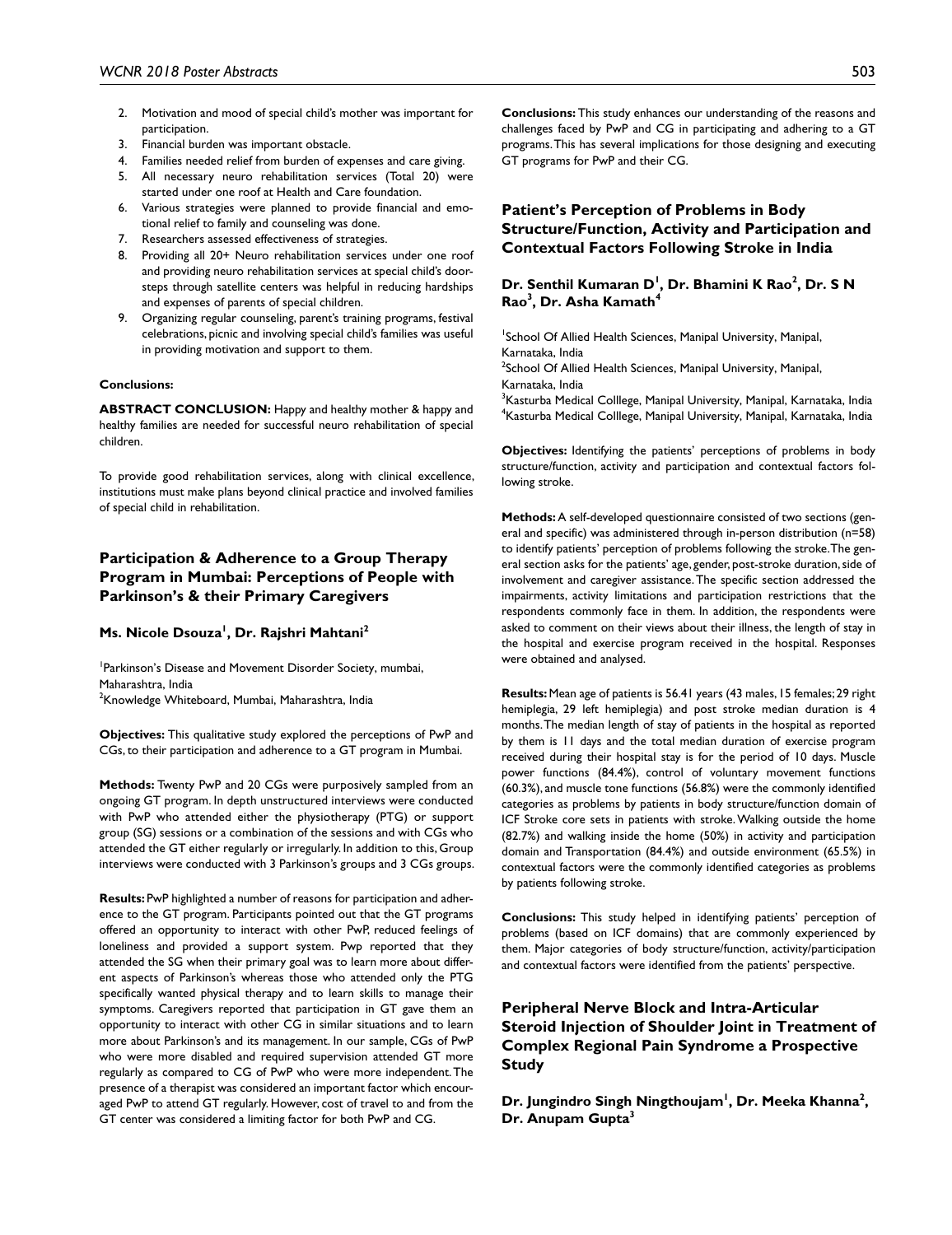1 NIMHANS, Bangalore, Karnataka, India <sup>2</sup>NIMHANS, Bangalore, Karnataka, India <sup>3</sup>NIMHANS, Bangalore, Karnataka, India

**Objectives:** 1. To see the effect of a single dose of peripheral nerve block (PNB) (radial, ulnar and Median) along with intra-articular steroid injection of shoulder joint in Complex Regional Pain Syndrome (CRPS) of Upper Limb in improving range of motion of the joints and reducing pain and hand swelling 2. To see the efficacy of the treatment procedure by comparing pre and post intervention

#### **Methods:**

**Materials & Method:** Patients having features of CRPS of any cause and satisfy Budapest clinical diagnostic criteria attending the outpatient service or admitted as in-patient from August 2016 to May 2017. Patients were given a single dose of injection at the shoulder joint with 40mg methylprednisolone mixed with 5ml of 2% lignocaine and 5ml of sterile water. For PNB, injections are given at 4 different sites. Each site is injected with 10mg methylprednisolone mixed with 1ml of 2% lignocaine and 1ml of sterile water. Post injection, patients were advised for passive ROM exercises of the joints and followed after one week.

**Results:** 30 patients (8F, 22M) of mean age 55.2 (±9.5)yrs and disease duration of 101.3 (±87.9) days were recruited. Follow-up after one week showed significant improvement in the range of motions of all the joints (P

**Conclusions:** PNB along with intra-articular steroid injection of shoulder joint in CRPS of Upper Limb is a safe out-patient procedure with negligible complication. It helps in improving range of motion of the joints and reduced pain. This can be used for the treatment of CRPS avoiding other more complicated interventions.

# **Predictors of Failure of Decannulation of Tracheostomy: A Retrospective and Observational Data Analysis from a Tertiary Care Teaching Hospital**

## **Dr. Akanksha Gupta1 , Dr. Arun Garg2 , Dr. Charu Dutt3**

1 Medanta-The Medicity, Gurugram, Haryana, India

 $^{2}$ Institute of Neurosciences, Medanta-The Medicity, Gurugram, Haryana, India

 $3$ Institute of Critical Care and Anesthesia, Medanta-The Medicity, Gurugram, Haryana, India

**Objectives:** Airway protection is imperative in neurologically unstable patients and one of the most common surgical procedure performed in the intensive care units to provide mechanical ventilation and toileting of pulmonary secretions is Tracheostomy.1 "Decannulation" is defined as the process of removing the tracheostomy tube that facilitates the path of weaning from mechanical ventilation and results in spontaneous breathing. This vital transition is a simple and rapid process in most of the cases. However, this apparently simple step needs a coordinated effort of brain, swallowing, coughing and vocal cord muscles. There have been reported complications including death2 due to lack of evaluation and closure of stoma post tracheostomy tube removal. Despite the importance of such a bedside procedure, it is still unknown in most of the centers of the world when a tracheostomy tube can be safely removed. In this study, we aim to analyze the factors which affect failure of decannulation in neurology and neurosurgery patients, thus helping us create a scoring system for a more objectified evaluation and preventing any complication(s) related to the procedure.

**Methods:** We retrospectively reviewed all the inpatients with neurological and neurosurgical conditions who failed in the process of decannulation during the period of August 2016 to July 2017. We extracted data from our electronic health records including patient characteristics, level of consciousness of patients, indications of tracheostomy, associated co-morbidities and success or failure of swallowing assessment pre-decannulation.

**Results:** The 26 patients (n) who failed decannulation procedure in the given period were majority from Neurology conditions (n=21). There were 22 males (84%) and 4 females (16%), with a mean age of 62 Years and a mean weight of 71 kg who failed decannulation. The most common indication of tracheostomy in these patients was cerebro-vascular accident (n=16, 61%), brain malignancy (n=3, 11%), traumatic brain injury (n=3, 11%), motor neuron disease (n=2, 7%) and spinal cord injury (n=2, 7%). Amongst the patients with stroke, there were 9 patients with infarct (n=34%) and 2 with hemorrhage (7%).There was a significant 2 relation between the level of consciousness and the result of removal of tracheostomy tube as low GCS patients (<8/15) were 12 in number (46%). It was also observed that 23 patients (88.4%) failed in the swallowing assessment which was performed pre-decannulation procedure and most of these required some swallowing intervention to pass the test (n=20). There was a higher chance of decannulation failure in stroke patients (56%) with Right MCA infarct which can be explained by the control of swallow and speech centers by this cerebral territory. Difficult intubation (n=13, 50%) was not associated with decannulation failure. Presence of sepsis (34%) witnessed a higher rate of decannulation failure. Amongst other associated comorbidities were Hypertension (n=23, 88%), Diabetes (n=11, 42%), Seizure disorder (n=4, 15%) Smoking (n=10, 38%) and Bronchial Asthma (n=5, 19%) which accounted for higher chances of decannulation failure.

**Conclusions:** Despite the importance and relevance of the procedure of decannulation, there are subjective and variable algorithms3, multiple aberrations in the complex interplay of systems, dearth of literature and ambiguity in screening and evaluation of patients which limit our understanding in this unexplored area of neurosciences and intensive care. To better understand the practice of decannulation, we propose developing of a scoring system which can assess the patient objectively and prevent aspiration and failure of this process.

# **Recovery of Sitting Balance During Rehabilitation Process in Post-Stroke Patients: Prospective Study of "Spanish-Functional in Sitting Test (S- FIST)"**

## Mr. Raúl Antonio Moya<sup>l</sup>, Dr. Gonzalo Bernardo Rivera<sup>2</sup>, Dr. Rosa Cabanas<sup>3</sup>

<sup>1</sup> Clínica Los Coihues, Santiago, Santiago, Chile  $^{2}$ Universidad de Chile, Santiago, Santiago, Chile <sup>3</sup>Universitat Internacional de Catalunya, Barcelona, Catalunya, Spain

**Objectives:** The sitting balance is a very important for Activities of Daily Living (ADL) performance in post-stroke patients, so the assessment is essential to make a good treatment and prognosis of patients. The Functional in Sitting Test (FIST) is a scale that measures the functional sitting performance in post-stroke patients. The purpose of the study is to describe the functional sitting variations in patients in rehabilitation and, to find the relation with changes in functional independence level. The data exposed corresponds to preliminary values.

**Methods:** The participants were post-stroke patients of Clinica Los Coihues, at any rehabilitation stage, who were measured through the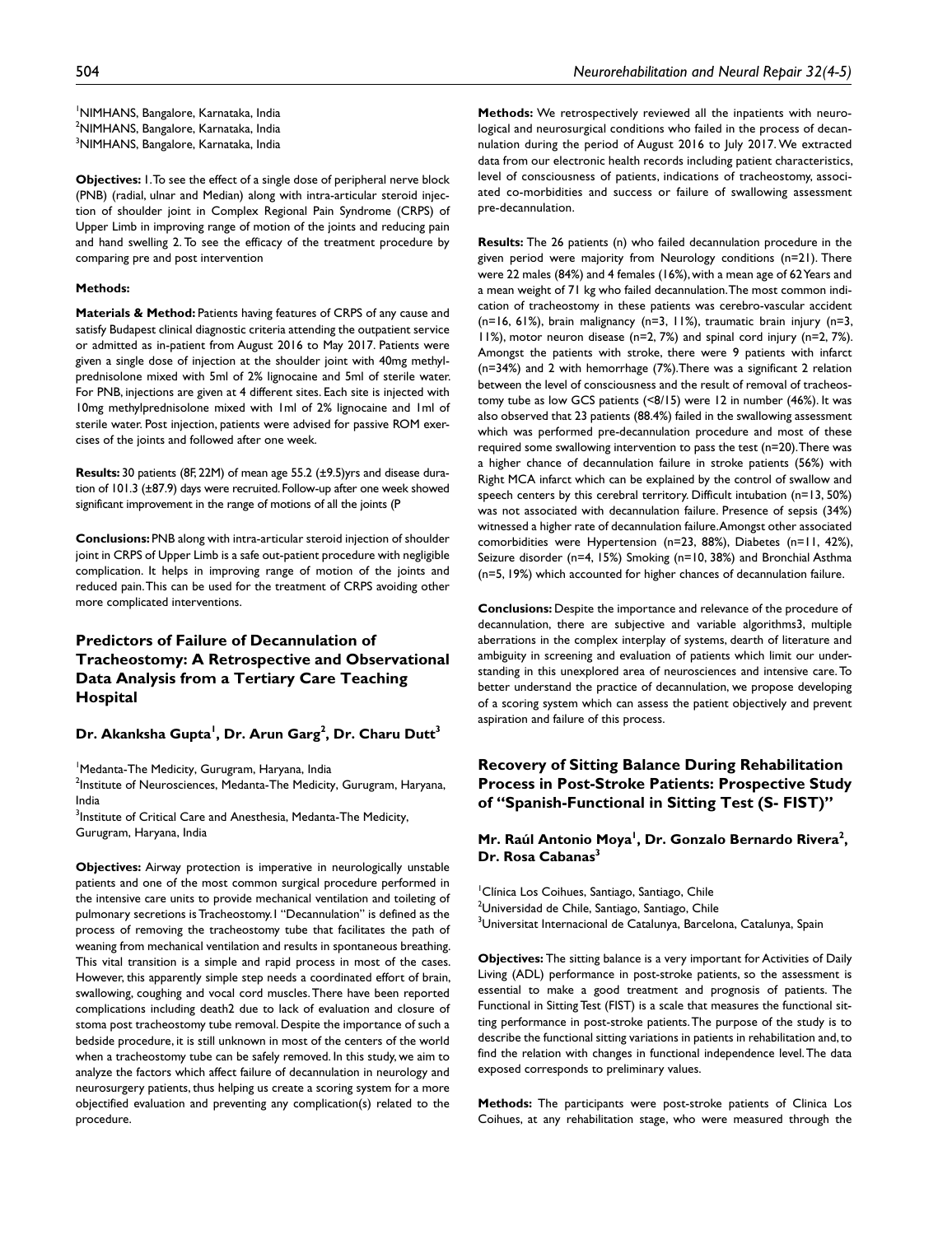Spanish Version of FIST (S-FIST) and FIM every two weeks for two months, during the neurorehabilitation process.

**Results:** Five patients were measured. The results showed significant changes in functional sitting performance  $(p = 0.02)$  and ADL independence level ( $p = 0.04$ ). The baseline assessments between S-FIST and FIM did not show a meaningful correlation. Nevertheless, a significant correlation was observed between the final assessment of the S-FIST and FIM (r  $= 0.92$ ;  $p = 0.012$ ).

**Conclusions:** The S-FIST is sensitive to assess the changes in sitting balance in post-stroke patients, and the outcomes maintain a significant correlation with the increased independence in some ADL. There are meaningful changes in S-FIST outcomes at the end of the rehabilitation process. A detailed analysis showed that the sub items of greatest changes in ADL were Grooming and Transfers. The increase in these items could respond to the fact that grooming and transfers, in contrast of others ADLs, exclusively need a good sitting balance because to perform the technique, patients should get away from any back support and these items cannot be performed in any other way.

#### **Rehabilitation Counseling in Epilepsy Surgery**

**Ms. Tanvi Dingankar1 , Dr. Urvashi Shah2 , Ms. Yuvika**  Kamdar<sup>3</sup>, Ms. Somini Mehta<sup>4</sup>, Ms. Mayuri Kalika<sup>5</sup>, Dr. **Sangeeta Ravat<sup>6</sup>** 

<sup>1</sup> K.E.M. Hospital, Mumbai, Maharashtra, India  $^{2}$ K.E.M. Hospital, Mumbai, Maharashtra, India <sup>3</sup>K.E.M. Hospital, Mumbai, Maharashtra, India 4 K.E.M. Hospital, Mumbai, Maharashtra, India <sup>5</sup>K.E.M. Hospital, Mumbai, Maharashtra, India 6 K.E.M. Hospital, Mumbai, Maharashtra, India

**Objectives:** People with epilepsy (PWE) are known to have psychosocial difficulties even after successful epilepsy surgery. Positive shifts are important to patients and families as they define how effectively a person will be integrated back into society. Studies have suggested that preoperative factors may play a role in successful adjustment and improved quality of life (QoL). This study measures the long-term status shifts in employment and marriage post Anterior Temporal Lobectomy (ATL) in patients who received *postoperative* rehabilitation counseling.

**Methods:** Retrospective data analysis of 50 patients (33 males, 17 females) fulfilling the inclusion criteria (ATL surgery, right handed, IQ >70, follow up at ≥5 years post surgery). Statistical analysis of pre to post surgery shifts in occupational and marital functioning was carried out using percentage calculations and paired samples t-tests.

**Results:** Sample mean age was 27.32± 8.7 and mean education was 11.32 years± 3.2. 42% of the sample showed positive shifts (unemployment to employment, improved functioning at work) in occupation post surgery (p<.005). However, 12% showed a decline, becoming unemployed or having reduced productivity. Majority of those who declined were not totally seizure free. For marriage, 17% had positive shifts (unmarried to married) (p<.05) and majority were women. Overall less than half of the patients improved in employment status and small minority, mainly women were able to marry post surgery despite majority becoming seizure free (70%).

**Conclusions:** Our study reveals that for positive social shifts after surgery, besides seizure freedom, other pre-surgery and cultural factors

maybe important. Pre-surgery employability and female gender priority in marriage seems to influence positive shifts post surgery. This study highlights the need for additional, *pre-operative* rehabilitation counseling as well, to ensure success of post surgery social status outcomes.

## **Rehabilitation of Coma and Minimally Conscious Patients: A Systematic Review**

#### **Dr. Anagha Prashant Gamare1 , Dr. Deepti Ramchandra Kamble<sup>2</sup>**

1 Kokilaben Dhirubhai Ambani Hospital, Mumbai, Maharashtra, India  $^{2}$ Kokilaben Dhirubhai Ambani Hospital, Mumbai, Maharashtra, India

**Objectives:** To review literature on Sensory Stimulation Program outcome in comatose and minimally conscious patients from the year 2000-2017.

**Methods:** A literature search from multiple databases (Pubmed, Medline, Researchgate, American Journal of Occupational Therapy, Indian Journal of Occupational Therapy, Archives of Physical Medicine and Rehabilitation, Cochrane review and OTseeker) was done. Key terms used for search were Coma, minimal conscious state Rehabilitation, Sensory stimulation, multimodal stimulation, arousal awareness and auditory stimulation. The search was limited to outcome studies published in English language between the year 2000 2017 using identified key terms of which 6 were full article and 4 abstracts (amongst which 7 were Randomized Control trials and 3 were Systematic reviews). Studies involving Pharmacological interventions and duplicate studies were excluded.

**Results:** Studies provide evidence that multimodal sensory stimulation improves arousal and enhances clinical outcomes in patients with coma and minimal consciousness.

**Conclusions:** The review thus points the effectiveness of various approaches for managing coma. We conclude that comprehensive sensory stimulation program needs to be formulated inclusive of Auditory, Tactile, Visual and vestibular stimulation and it should be patient specific. It can be a potent tool to promote awareness in coma and minimal conscious patients.

## **Rehabilitation Tale with a Twist: Miller Fisher Syndrome and Related Overlapping Clinical Features of Guillain–Barré Syndrome**

#### **Dr. Norhayati Hussein'**

<sup>1</sup>Department of Rehabilitation Medicine, Hospital Rehabilitasi Cheras, Jalan Yaacob Latif, Kuala Lumpur, Malaysia

**Objectives:** Miller Fisher Syndrome (MFS) is a variant of Guillain–Barré syndrome (GBS) which classically presents as a triad of ataxia, ophthalmoplegia and areflexia. GBS and MFS have several subtypes which forms a spectrum of discrete or overlapping syndrome. This case series aim to highlight the heterogeneity within the spectrum which implicates rehabilitation management.

**Methods:** Case series highlighting the clinical course of patients referred for rehabilitation- with the initial diagnosis of MFS.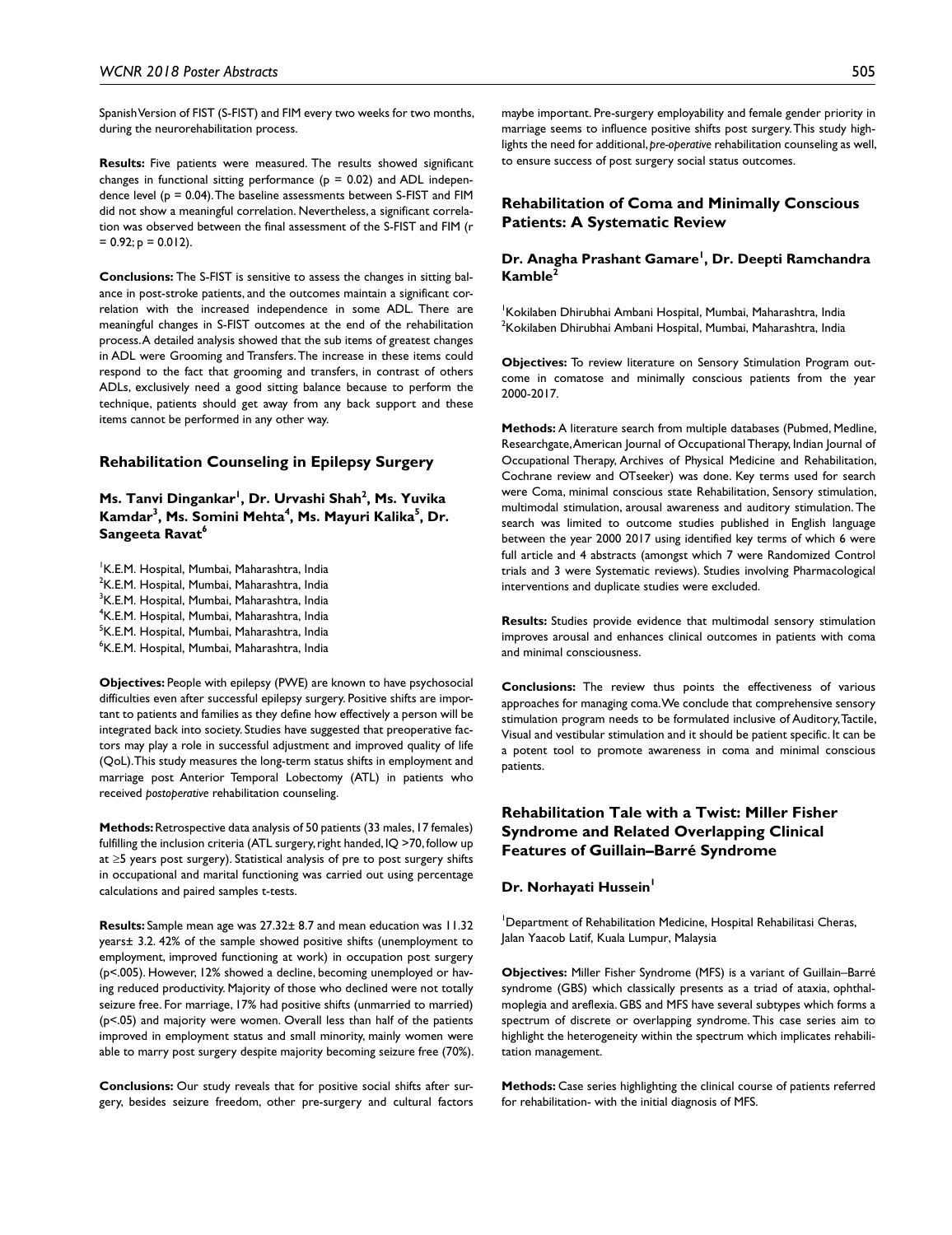#### **Results:**

**Case 1:** A 48 year-old lady presented with ophthalmoplegia, ataxia and areflexia, and diagnosed as MFS. Respiratory impairment ensued; requiring mechanical ventilation. Post-extubation, she demonstrated reduced conscious level with features suggestive of Bickerstaff brainstem encephalitis. She endured a long rehabilitation phase; successfully resumed to modified employment after 2 years.

**Case 2:** A 46 year-old lady developed ascending limb weakness and respiratory impairment requiring mechanical ventilation. Post-extubation, she demonstrated ophthalmoplegia, ataxia and areflexia; with dysphagia and was diagnosed as MFS. Ophthalmoplegia and ataxia improved, but she demonstrated persistent dysphagia and shoulder girdle musculature weakness suggestive of Pharyngeal-Cervical-Brachial variant of GBS. She improved with rehabilitation and resumed working after 10 months.

**Case 3:** A 25 year-old lady developed ascending limb weakness and respiratory impairment within 5 days, necessitating mechanical ventilation. Post-extubation, she was diagnosed as MFS with ophthalmoplegia, ataxia and areflexia. She progressed well with intensive rehabilitation and became fully independent by 4 months.

**Conclusions:** Rehabilitation professionals must be aware of the typical GBS and MFS and various related subtypes; including the overlapping syndromes. Rehabilitation goals may follow an altered course during the rehabilitation phase; depending on the predominant clinical features and functional impairment.

# **Retraining of Swallowing Central Pattern Generators in Cases with Disuse Atrophy Due to Stroke and Head Injury: Two Case Reports**

## **Dr. Akanksha Gupta1 , Dr. Arun Garg2**

<sup>1</sup>Medanta The Medicity, Gurugram, Haryana, India <sup>2</sup>Institute of Neurosciences, Medanta-The Medicity, Gurugram, Haryana, India

#### **Objectives:**

**Introduction**: Stroke victims or others patients who have lost the ability to swallow for other reasons like disuse atrophy of the pharyngeal muscles may "forget" how to swallow, and can be retrained to do so ( Henry Heimlich) The technique of swallowing retraining is based on the idea that the reflex sequence of deglutition can be retaught if it is lost as a result of stroke. Patients are being instructed through the direct and the indirect mode of rehabilitation. Indirect exercises included the range of motion exercises, strengthening exercise, elevation of the larynx while the direct exercises included sucking, swallowing of various consistencies of food and coordination of respiration and swallow reflex.

**Objective:** To study dysphagia associated with disuse atrophy due to late initiation of swallow therapy.

**Methods:** Observational study involving two patient with prolonged history of dysphagia due to different pathologies.

**Results:** A patient with history of fall from height, having Mild fronto parietal Sub Dural hemorrhage and multiple hemorrhagic contusions in superior frontal gyrus, middle cerebellar peduncle. He was put on Ryle's tube after the fall when in unconscious state. After regaining consicuousness no swallow evaluation or therapy was done. He was discharged home with RT

tube. He visited Medanta 1 .5 months post injury with RT. Modified Barium Swallow study with liquids showed reduced and delayed hyolaryngeal excursion and inadequate opening of Upper Esophageal sphincter. He had severe distress and was Swallow therapy with Vital stim was initiated. He underwent direct and indirect swallow exercises with Neuro Muscular electrical stimulation of swallow for four days continuously. In the fifth session the patient could start taking the semisolid consistencies well and in next two day his RT was taken out.

Patient with severe dysphagia, history of PICA infarct in 2008, Gastrostomy dependent was presented at Medanta hospital in December 2013. Post stroke he was advised by the team of doctors that the swallowing functions will come gradually, on its own and he must not attempt to swallow saliva as this may cause aspiration pneumonia. He was never referred to SLT. This was a case of stroke associated dysphagia eventually landing up at disuse atrophy, un-intervened for almost 6 years. But after 6 months of rigorous swallow therapy with NMES, swallow functions were regained and the PEG tube was removed.

**Conclusions:** Stroke/ neurological insult to brain may often result in dysphagia but inadequate treatment guidance often prolong the duration of dysphagia. Longer is the tube dependent period, longer is the duration of therapy required to recover swallow functions.

#### **Robotic Management for Hand Rehabilitation in Non Progressive Neurological Conditions**

## Dr. Deepti Ramchandra Kamble<sup>1</sup>, Dr. Akshay Mane<sup>2</sup>, Dr. Vidhya Depgunde<sup>3</sup>, Dr. Navita Purohit<sup>4</sup>, Dr. **Abhishek Srivastava5**

1 Kokilaben Dhirubhai Ambani Hospital, Mumbai, Maharashtra, India  $^{2}$ Kokilaben Dhirubhai Ambani Hospital, Mumbai, Maharashtra, India  $^3$ Kokilaben Dhirubhai Ambani Hospital, Mumbai, Maharashtra, India 4 Kokilaben Dhirubhai Ambani Hospital, Mumbai, Maharashtra, India <sup>5</sup>Kokilaben Dhirubhai Ambani Hospital, Mumbai, Maharashtra, India

**Objectives:** To study the effectiveness of Robotic Device (AMADEO) training to improve hand functions in non progressive neurological conditions.

**Methods:** A Retrospective study was done in 11 patients with stroke (9) and spinal cord injury (2) in Department of Rehabilitation of a tertiary care hospital. The mean age of subjects was  $47.55.0 \pm 18.37$ . All patients underwent a robotic training program for 40 minutes once a day for 6 days a week along with standard therapy for an average period of 12 weeks. The outcome measures used were Fugl-Meyer, and Action Research arm test (ARAT).

**Results:** The Fugyl-Meyer(P=0.002), Barthel Index(P=0.00),ARAT scores(P=0.00) showed statistically significant improvement in post Amadeo training.

**Conclusions:** Robotic training along with conventional therapy improves hand functions in non progressive neurological condition.

**Role of Caregiver Preparation Program to Family Members During Inpatient Rehabilitation Care for Effecient Continuty of Care After Discharge:**

Dr. Vijay Janagama<sup>l</sup>, Dr. Phani Sagi<sup>2</sup>, Ms. Sunanda **Kandiraju3 , Ms. Sheila Addanki4**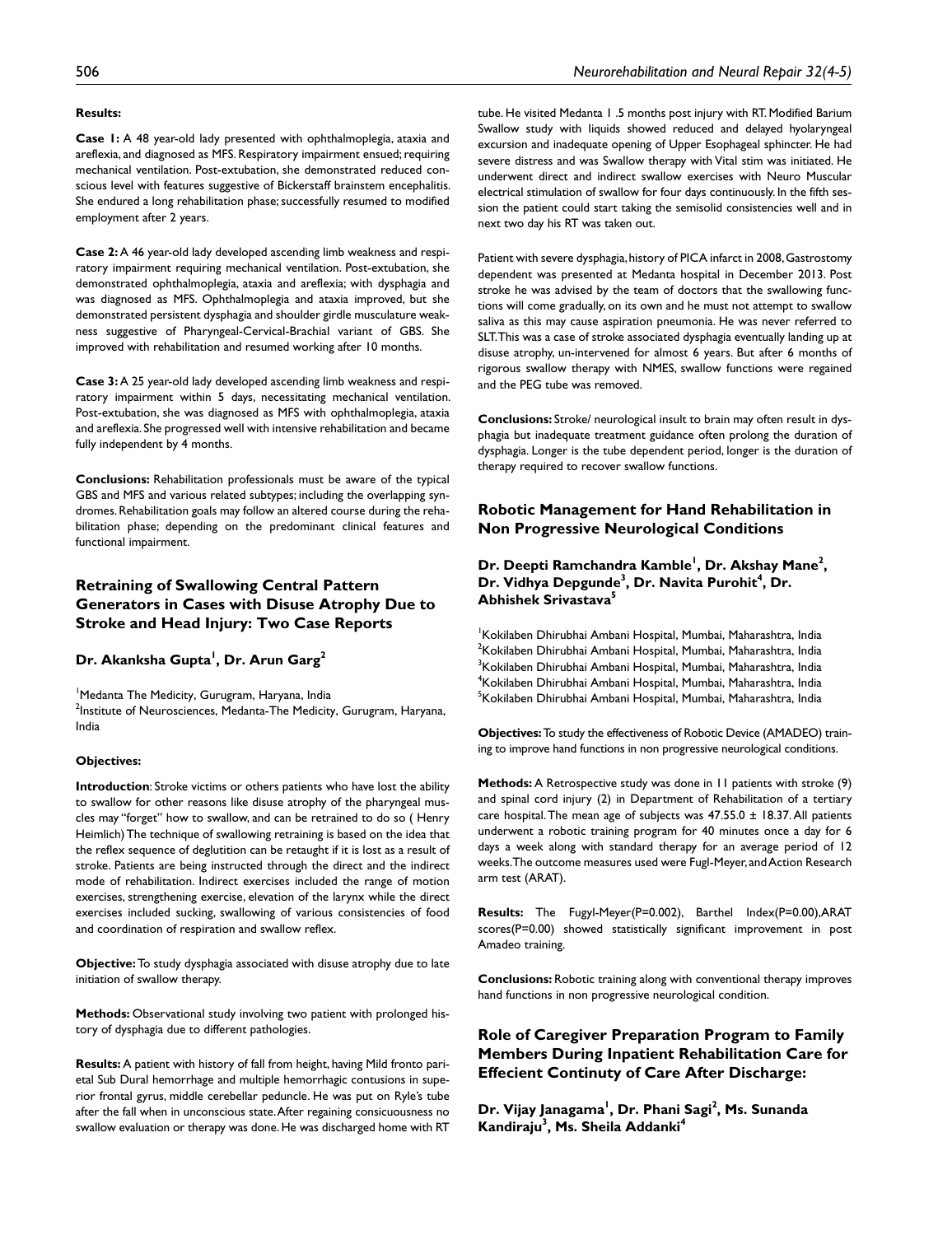<sup>1</sup>Suvitas Holistic Health Care Pvt Ltd, Hyderabad, Telangana, India <sup>2</sup>Suvitas Holistic Health Care Pvt Ltd, Hyderabad, Telangana, India <sup>3</sup>Suvitas Holistic Health Care Pvt Ltd, Hyderabad, Telangana, India 4 Suvitas Holistic Health Care Pvt Ltd, Hyderabad, Telangana, India

**Objectives:** Family members play a critical role in implementation of neurorehabilitation care. High level of family support is associated with progressive improvement of functional status. Majority of the neurological patients will have lasting impact of the disease even after discharge, with support still required at home. There exists a significant need to prepare family member(s) to ensure efficient continuity of care after discharge to home.

**Methods:** To address the continued needs of neurorehabilitation patients after discharge to home, we have initiated caregiver preparation program with multidisciplinary rehabilitation team in inpatient rehabilitation care facility in the city of Hyderabad, India.

**Results:** Caregiver preparation program with multi-disciplinary team is an integral part of inpatient rehabilitation care in Hyderabad, India. After baseline rehabilitation evaluation by multidisciplinary team, caregiver identification is done, and is enrolled to caregiver preparation program. The main objectives of the preparation program include (1) Orientation about the proposed care plan. (2) Address concerns and challenges of the caregivers (3) Empower the caregivers to prepare them to better handle the disease, risk factors or precautions after discharge.

**Conclusions:** In view of need for continued care after the discharge from inpatient rehabilitation care, we believe caregiver preparation program to the family member(s) will improve efficient continuity of care after discharge to home.

# **Role of Early Transthoracic Surgery in Neurological Recovery of Patients with Anterior Dorsal Spine Pathology**

#### **Dr. Harish Rama Naik1 , Dr. Vernon L Velho2**

<sup>1</sup>J J Hospital, Mumbai, Maharashtra, India

 $^2$ J J Hospital, Mumbai, Maharashtra, India

**Objectives:** Role of early transthoracic surgery in neurological recovery of patients with anterior dorsal spine pathology.

**Introduction** – Anterior thoracic spine pathologies are one of the most common neurological disorders which can lead to permanent neurological deficit if not treated promptly. Commonest pathologies are Pott's spine and traumatic collapse of the vertebral bodies both of which can cause cord compression and spinal instability imparting neurological deficits. Commonly used posterior approach does not allow adequate cord decompression and correction of kyphosis. Hence we evaluate the role of early transthoracic surgery for decompression and fixation of dorsal spine and improvement in neurological recovery.

**Aims and objectives** – To evaluate the role of early transthoracic surgery in neurological recovery of patients with anterior dorsal spine pathology.

**Methods: Material and methods** – It was a retrospective study including 94 patients of anterior dorsal spine pathologies and associated neurological deficits. Decision for surgery was based on clinical evaluation and CT/MRI findings. Transthoracic approach was used for decompression and fixation of spine and neurological recovery assessed in these patients.

**Results:** Observation and results – Study included 94 patients with commonest pathology being Pott's spine followed by traumatic spine. Most of the patients presented with paraparesis and bowel bladder involvement. Correction of kyphosis was measured with improvement in Kobb's angle. Demonstrable improvement in Kobb's angle was noted in most of the patients. Significant neurological recovery was observed in patients undergoing early surgery.

**Conclusions:** Conclusion – Early transthoracic surgery with proper decompression of cord and fixation of spine allows for better neurological recovery and rehabilatation.

# **Role of Family Meetings with Multidisciplinary Team in Helping Neuro Patients Adhere to Advised Care Plan at Inpatient Rehabilitation Care:**

## Dr. Vijay Janagama<sup>l</sup>, Dr. Phani Sagi<sup>2</sup>, Ms. Sunanda **Kandiraju3 , Ms. Sheila Addanki4**

<sup>1</sup>Suvitas Holistic Health Care Pvt Ltd, Hyderabad, Telangana, India  $^2$ Suvitas Holistic Health Care Pvt Ltd, Hyderabad, Telangana, India <sup>3</sup>Suvitas Holistic Health Care Pvt Ltd, Hyderabad, Telangana, India 4 Suvitas Holistic Health Care Pvt Ltd, Hyderabad, Telangana, India

**Objectives:** Primary objective of rehabilitation is to regain independence and full functional capability. Clear understanding of the needs and goals by patient and family members will ensure adherence to advised care plan. Multiple sytemic reviews have emphasized the family/care giver role in rehabilitation outcomes. In order to improve adherence to advised care plan, we have initiated family meetings with multidisciplinary rehabilitation team in inpatient rehabilitation care facility in the City of Hyderabad, India.

**Methods:** Family meetings with multidisciplinary team are part of inpatient rehabilitation care in Hyderabad, India. There is an initial meeting to understand the patient/family needs and arrive at agreeable goals. There are weekly meetings to evaluate the progress and continuity of care. One conclusion meeting is scheduled before the discharge. Informed decision making of the proposed care plan addressing concerns of patients/care givers.

**Results:** Patients/family who have participated regularly in family meetings, discharge was prepared well and the one who were not regularly participated, discharge preparation was not complete.

**Conclusions:** In the view of recent scientific studies validating the importance of family role during inpatient rehabilitation, we believe family meetings with multi-disciplinary rehabilitation team will improve adherence to advised rehabilitation care plan and complete discharge preparation to home.

### **Role of Homoeopathy in Patients with Neurological Deficit**

#### **Dr. Gauri Hansraj More**

1 Private Practice, Mumbai, Maharashtra, India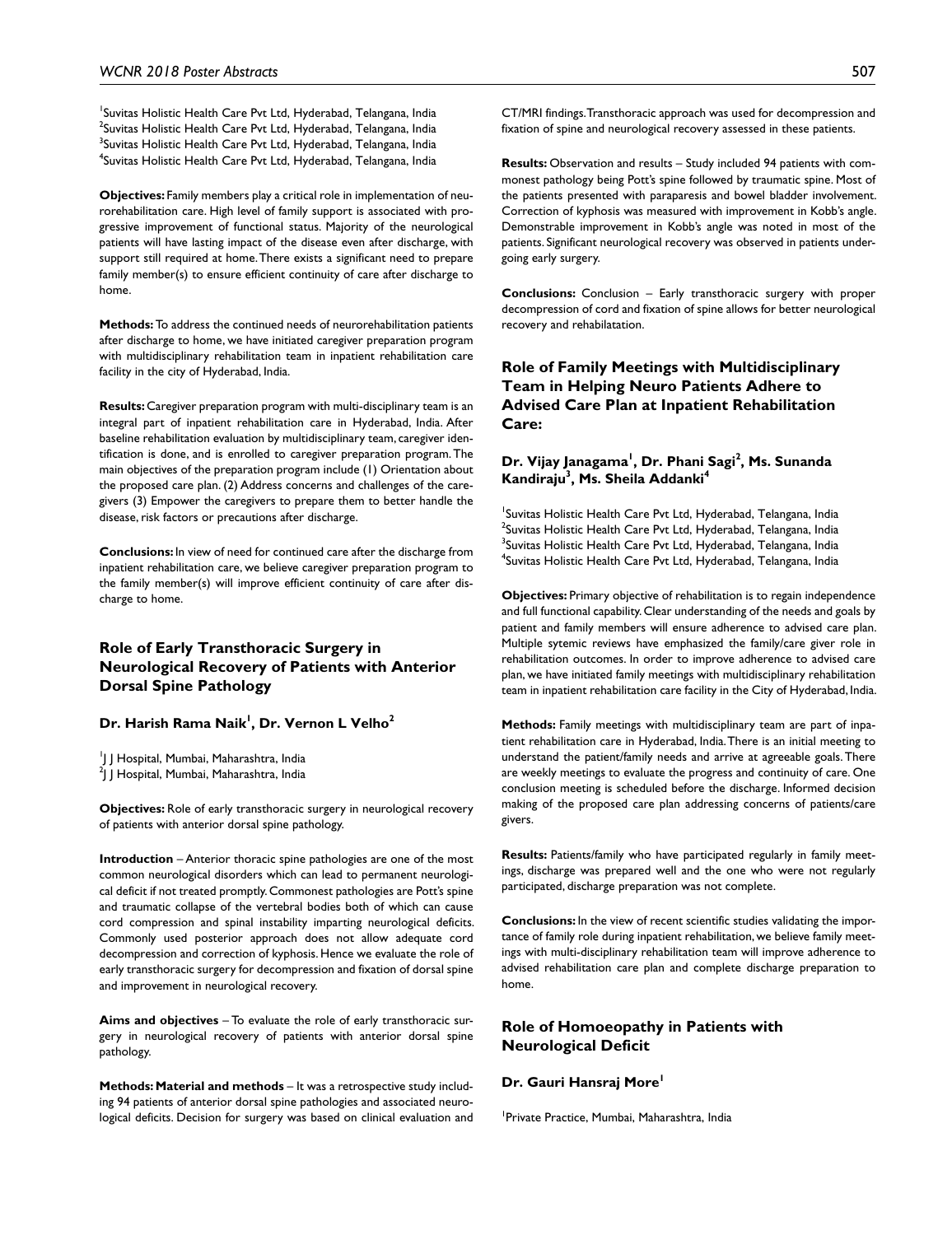**Introduction:** Homoeopathy is a science based on individualization. It believes that each patient and each disease cannot be generalized under diagnostic nosological names like Stroke, Migraine etc. Homoeopathy looks at the patient both from physical as well as mental aspect. Hence even if there are patients of the same diagnostic entity viz. stroke, they are to be dealt with individual features of the disease and the patient itself. The mental state of the patient and his personality is to be considered in detail before administering the medicine. The medicines which are administered are given in optimum dosage which act at the immune level which aims at boosting the vitality of the patient and promotes internal healing. In patients with neurological deficits, homoeopathic medicines aims at developing new neuronal pathways and circuits.

**Objectives:** To rehabilitate patients with neurological disorders with homoeopathic medicines which acts as adjuvant therapy where surgery and allopathic medicines have ceased to provide any further curative or palliative relief to the patient.

**Methods:** We have analyzed the reports and studies of various publications in national and international journals to demonstrate the efficacy of Homoeopathic treatment in neurological disorders.

**Results:** Changes were recorded with respect to signs and symptoms of neurological deficit which include sensation, power, muscle tone, involuntary movements etc. There was improvement noted in the parameters under study.

**Conclusions:** Homoeopathic treatment begins with administration of small doses and moves towards progressively higher dilutions to stimulate the body's own natural mechanism.

In our opinion, Homoeopathy can act as an effective tool to provide symptomatic relief to the patients by developing new neuronal circuits.

# **Role of Simplified Mobility Score to Assess the Progress of Patients Undergoing Intense Stroke Rehabilitation in Developing Countries**

## Dr. Vijay Janagama<sup>l</sup>, Ms. Sunanda Kandiraju<sup>2</sup>, Ms. Sheila **Addanki3**

<sup>1</sup>Suvitas Holistic Health Care Pvt Ltd, Hyderabad, Telangana, India  $^2$ Suvitas Holistic Health Care Pvt Ltd, Hyderabad, Telangana, India <sup>3</sup>Suvitas Holistic Health Care Pvt Ltd, Hyderabad, Telangana, India

**Objectives:** Stroke is the leading cause of disability in developing countries like India. Stroke rehabilitation aims at improving the functional independence of stroke survivors. Tracking the progress is important for improving efficient health care delivery. There are insufficient trained personnel who can measure and communicate about the progress of the rehabilitation to patients. Having a simplified score to assess the progress might be helpful for the patients undergoing intense stroke rehabilitation.

**Methods:** To simplify the progress evaluation, we have used MOBILITY SCORE in our inpatient rehabilitation care center in the city of Hyderabad in India. The MOBILITY SCORE had score ranging from 1-8 as mentioned below.

Mobility score was noted at the time of admission and discharge.

| <b>Mobility Status</b>          | <b>Mobility Score</b> |
|---------------------------------|-----------------------|
| Bed ridden (No able to roll)    |                       |
| Able to roll in bed             | 7                     |
| Able to sit                     | 3                     |
| <b>Wheel Chair Mobilization</b> | 4                     |
| Standing with support           | 5                     |
| Standing without support        | 6                     |
| Walking with support            |                       |
| Walking without support         | 8                     |

**Results:** A total of 95 patients underwent intensive stroke rehabilitation at our comprehensive inpatient rehabilitation center. Mobility score was estimated at the time of admission and discharge. Progress was noted as per the mobility score value at the time of admission and discharge as mentioned below.

**Conclusions:** Primary objective of stroke rehabilitation is to improve functional outcomes. In developing countries like India where there are

| <b>Mobility Score</b> | Number of patients at<br>admission | Number of patients<br>at discharge |  |  |
|-----------------------|------------------------------------|------------------------------------|--|--|
|                       | 46                                 |                                    |  |  |
|                       | 25                                 |                                    |  |  |
| 3                     | 17                                 |                                    |  |  |
|                       |                                    | 5                                  |  |  |
| 5                     |                                    | 22                                 |  |  |
| 6                     |                                    |                                    |  |  |
|                       |                                    | 44                                 |  |  |
| 8                     |                                    | 23                                 |  |  |

insufficient trained personnel, having a simplified mobility score to assess the progress might be helpful for the patients undergoing intense stroke rehabilitation.

#### **Rural Epilepsy Clinic Reachout Program**

#### **Dr. Pravina Shah<sup>1</sup>**

1 Samman Association, Mumbai, Maharashtra, India

**Objectives:** To improve seizure control and overall health through Anti-Epileptic Drug compliance and holistic care.

**Methods:** We started the rural epilepsy clinic in Raigad district as infrastructure was available in one of its towns called Pen. Raigad district has a population of 22,07,929 out of which 76% live in rural areas and 24% in urban. It is 91 kms away from South East of Mumbai city.

With help from the village Head, leaflets announcing the camp were pasted on trees. Additionally the local cable channel made announcements free of cost. A neurologist, general practitioner, physiotherapist, special educator, psychologist and support group members volunteer at these camps. At first 5 basic anti-epileptic drugs: Phenobarbitone, Phenytoin, Carbamazepine, Sodium Valproate and Clobazam were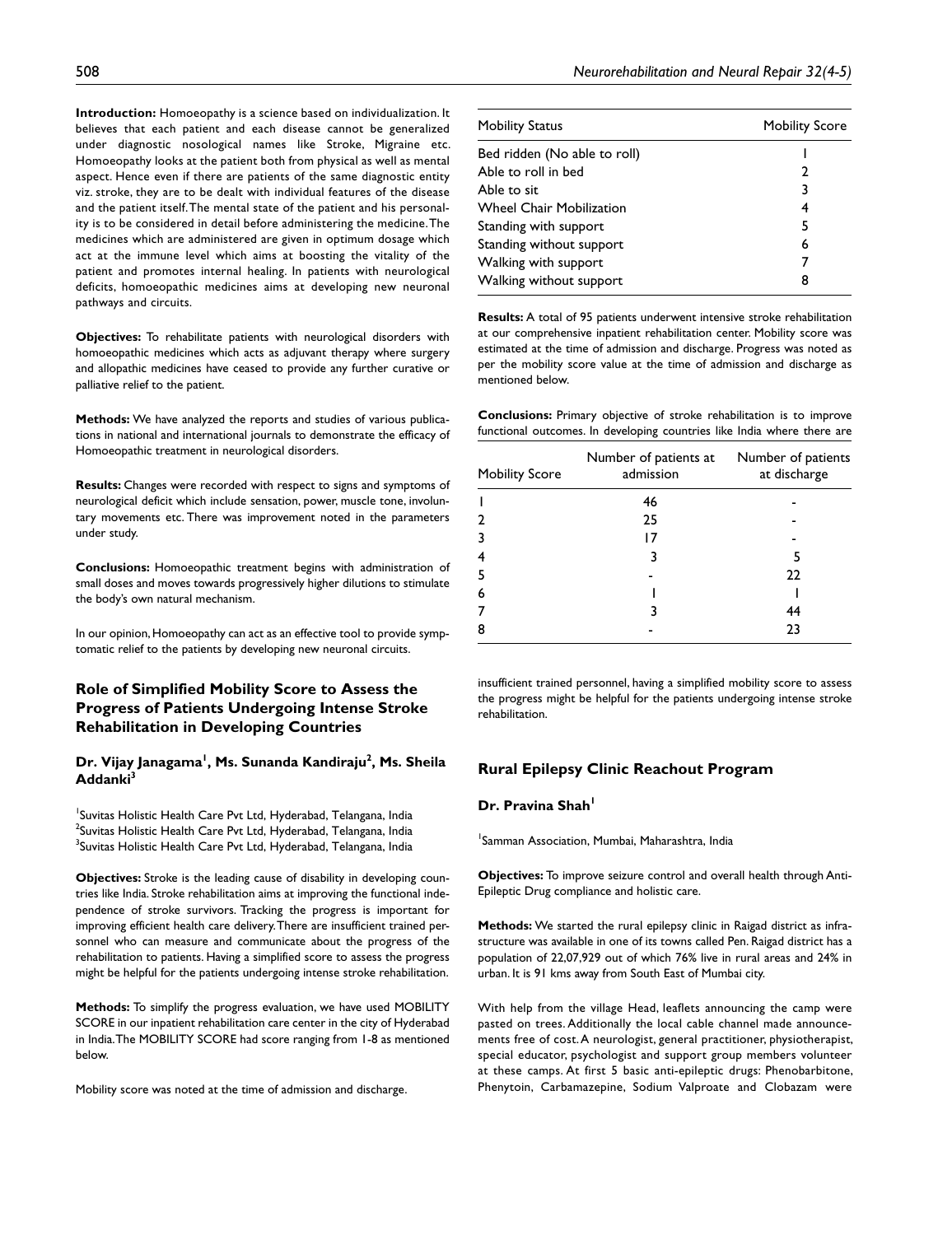distributed. In Oct 2013 started giving Leviteracetam as well. At the outset, we liaised with the local doctor, pathologist, special school & rehabilitation center and chemists in the area. Festivals and National Epilepsy Day are celebrated during the course of the year leading to more interaction among the patients and caretakers. An average of 100 patients were seen at the last 3 clinics.

#### **Results:** –

**Conclusions:** Proper documentation, regular follow up, group talks, counseling, educational and vocational guidance, improved compliance and seizure control.

There is a shift in thinking in rural areas, with people coming forward to be investigated and treated. Non-affordability, non-availability of medication, long distances to travel, medicine not helping and side effects were reasons given for irregular compliance. Verbal reports suggest that patients seek medical help but do not realize the importance of continuing medication for 2-3 years after seizure freedom.

# **Setting Up Community Based Parkinson's Rehabilitation Centres in a Developing Country, Across Various Urban, Rural, Tribal Settings: Comparison and Challenges**

## Ms. Navaz Irani<sup>1</sup>, Ms. Nicole D'souza<sup>2</sup>, **Ms. Nishaat Mukadam<sup>3</sup>, Ms. Shraddha Kinger<sup>4</sup>, Dr. Maria Barretto5**

<sup>1</sup>Parkinson's Disease And Movement Disorder Society, Mumbai, Maharashtra, India

<sup>2</sup>Parkinson's Disease And Movement Disorder Society, Mumbai, Maharashtra, India

<sup>3</sup>Parkinson's Disease And Movement Disorder Society, Mumbai, Maharashtra, India

4 Parkinson's Disease And Movement Disorder Society, Mumbai, Maharashtra, India

<sup>5</sup>Parkinson's Disease And Movement Disorder Society, Mumbai, Maharashtra, India

**Objectives:** To set up *multidisciplinary Community Based Rehabilitation (CBR) centres* to overcome barriers to Parkinson's Disease (PD) rehabilitation in a developing country like India.

#### **Methods:**

Phase I: Pre-requisites and variables to develop a replicable framework for setting up CBR PD centres were identified.

Phase II: Each setting presented various challenges such as unidentified diagnosis, heavy reliance on pharmacology, inaccessible and unaffordable non-pharmacological therapies.

These were addressed through identification and development of *settingspecific techniques* for the variables identified in Phase I.

Phase III: Replication of the strategies and frameworks to various locations.

**Results:** Phase I resulted in the formulation of the following 7-step framework for setting up of CBR centres:

- Identification of location-specific lacuna in services
- Funds mobilization
- Logistics organization
- Capacity building of local resources
- Patient identification
- Evidence-based therapeutic resources
- Monitoring and evaluation.

A review of setting-specific strategies developed in Phase II highlighted their success through the establishment of cost-effective, sustainable, affordable and accessible centres and thus addressed the key challenges identified in various settings.

Phase III resulted in the successful replication of the framework and thus the establishment of 41 urban, 3 peri-urban, 1 tribal and 3 rural CBR centres for PD.

These were found to be effective for beneficiaries, inferred through outcomes like therapy-acceptance and compliance, and positive trends seen in variables like perceived Quality of Life, mobility, regained independence in Activities of Daily Living and skilled tasks, higher self-efficacy, improvement in emotional well-being and social support, and informed decision making.

**Conclusions:** The framework and strategies developed have been successful in increasing the reach of rehabilitative services within various communities in a developing country like India. These show promise to be replicable in other developing countries, and for a larger group of neurological conditions and neurorehabilitative services.

### **Significance of Rehabilitation in Traumatic Spastic Quadriparesis**

#### Dr. Achal Gupta<sup>1</sup>, Dr. Apurva Prasad<sup>2</sup>, Dr. Premanand **S** Ramani<sup>3</sup>

1 Lilavati Hospital and Research Centre, Mumbai, Maharashtra, India  $^2$ Lilavati Hospital and Research Centre, Mumbai, Maharashtra, India  $^3$ Lilavati Hospital and Research Centre, Mumbai, Maharashtra, India

**Objectives:** Spastic quadriparesis due to trauma occurs due to injury to spinal cord. With prolonged survival being the rule, rehabilitation of these injuries has an increasingly important role. The primary goals of rehabilitation are prevention of secondary complications, maximization of physical functioning, and reintegration into the community.To evaluates the role of rehabilitation in achieving the functional ability of the patient.

**Methods:** ASIA Score was evaluated on admission and high dose steroids started. Surgical decompression and fixation was done. Postsurgery, the patient had residual spastic quadriparesis which was managed with rehabilitation. Periodic assessment of spasticity and neurodeficits were done.

**Results:** The patients improved in spasticity and power in limbs with depression.

**Conclusions:** Rehabilitation following SCI is most effectively undertaken with a multidisciplinary, team-based approach which includes physiotherapists, occupation therapists, rehabilitation nurses, psychologists, social workers, etc.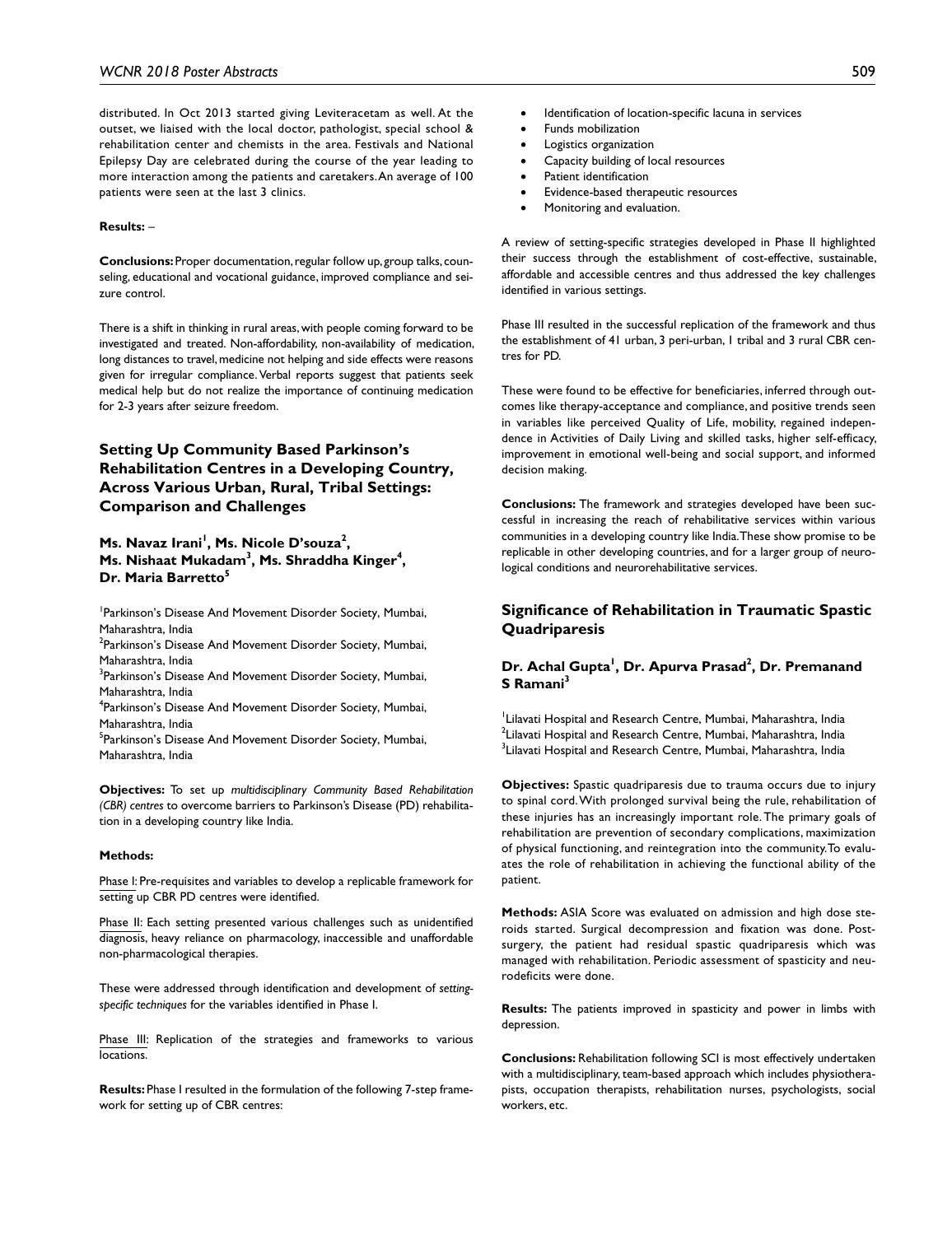# **Speech and Language Pathologist and Surgical Approach in Apraxic Dysphagia and Zenker's Diverticulum: Relevance of Imaging Exhaustive Assessment**

#### **Mr. Javier Hurtado<sup>l</sup>, Dr. Jan Wedman** $^2$

1 Universidad Mayor, Temuco, Araucanía, Chile <sup>2</sup>University Medical Center Groningen, Groningen, Groningen, **Netherlands** 

**Objectives:** (1) Determine the origin of the persistence of neurogenic dysphagia for cognitive disorder after swallowing rehabilitation. (2) Measure the utility of the imaging assessment searching for other causes of swallowing disorders when dysphagia persists after CVA.

**Methods:** A 70 year-old man, Dutch native speaking. In 2015 coursed with Dysarthria and SA resulting from right cerebral ischemia. Treated at the ENT Department, Head and Neck Surgery of the University Medical Centre Groningen (The Netherlands), through gastrostomic feeding (PEG) and at Rehabilitation Centre of Groningen by SLP through swallowing training, reaching near normal speech and swallow but persists aspiration of thin liquids after swallow. Fiber-optic endoscopic evaluation of swallowing (FEES) performed by the SLP and ENT department concludes normal sensivity, normal vocal cords movement, post-cricoid residues and regurgitation, and Videofluoroscopy concludes ZD. Surgical procedures consisted in diverticulotomy, transoral diverticuloscope and GIA (gastrointestinal application).

**Results:** Neurogenic swallow impairment recovery confirmed, associating the dysphagia to a mechanical disorder by ZD. Post-operation assessment concludes near normal swallow.

**Conclusions:** This study reports on a patient with near total swallow recovery, highlighting the importance of trying to find other causes of swallowing disorders when the swallowing disorder persist after CVA but the other disorders resolve. The benefit of the collaborative clinical and instrumental assessment approach is confirmed.

# **The Integration of Mobile Technologies and Neuropsychological Interventions: A Need-Based Study in India**

#### Dr. Aparna Sahu<sup>l</sup>, Mr. Sundar N<sup>2</sup>

<sup>1</sup>Psyneuronics, Bengaluru, Karnataka, India <sup>2</sup>Psyneuronics, Bengaluru, Karnataka, India

**Objectives:** Objectives: Neurorehabilitation is known to be therapist contingent and resource intensive (in terms of cost, travel time etc.). Rehabilitation expert to patient ratio is massively disproportionate across the world (Global Health Observatory Repository, 2015). Consequently, patients are less involved in the rehabilitation process, and eventually dropout. Recent research on using computer, tablet device, and mobile phone based apps (hereafter referred to as mobile technologies) for cognitive remediation for processes such as attention, memory has shown promise. There is increased patients' acceptance of using mobile technologies for cognitive remediation because of their engaging and therapeutic qualities (e.g., Ameer & Ali, 2017; Tacchino et al., 2015). Moreover, clinicians can track patients' progress on cognitive tasks, and evaluate their feedback on task difficulty. We believe such technologies are feasible in countries such as India, just like the West that has now widely adopted them as part

of neurorehabilitation. However, first we needed to check the receptiveness of this idea by professionals who practice neuropsychology in India, as they are at the front end of understanding patients' needs.

**Methods:** An online survey link was sent to practicing professionals (*N* = 31), to find out about their interest and inclination in integrating mobile technologies for patients' cognitive remediation.

**Results:** Results revealed that very few used mobile technologies for cognitive remediation yet considered the usefulness of both traditional and mobile technology based cognitive tasks in improving cognitive performance, and were willing to participate in and/or explore the integration of such innovations in neurorehabilitation.

**Conclusions:** The findings are discussed in light of the company's vision to create customized cognitive remediation modules as an add-on therapy, in addition to the periodic one-to-one sessions between professionals and patients.

# **Therapeutic Verbal DDK a Novel Technique for Facilitation of Verbal Praxis in Acquired Neurogenic Communication Disorders**

#### **Ms. Sonal V Chitnis**

<sup>1</sup>Bharati Vidyapeeth Deemed University's School of Audiology, Speech Language Pathology, 4th floor, Ho, Pune, Maharashtra, India-411046

**Objectives:** Verbal diadochokinesis (DDK) has crucial role in communicative performance & clinical phonology. It is observed to be impaired in majority of acquired Neurogenic communication disorders ( ANCD). Phonemic paraphasia, apractic errors account for impaired speech motor control and execution which is also influenced by lexical access and storage. Study is an attempt to develop novel modified verbal DDK technique and investigate it's effect in ANCD.

**Methods:** Cohort study considered total 33 persons with ANCD [8 stroke aphasias (4 Broca's Aphasia, 2 Transcortical Motor Aphasia,2 Subcortical Aphasia), 5 Neurogenic Stuttering, 5 persons with mild to moderate cognitive communication disorders following TBI, 8 PNFA, 3 dysprosodia, 4 mild to moderate Hypokinetic dysarthria with Parkinson's disease]. All the patients fulfilled the inclusion criteria of minimum MLU. Speech intelligibility scale, IACT were administered. This therapeutic verbal DDK technique was designed (Part of Synergistic Approach of Intervention for PNFA (Chitnis, Bhan, Alladi, & Chaudhuri, 2010) in combination of letters (labial, lingual alveolar and velaric voiced & voiceless stops) and shapes, colors presented in backward and forward manner. Later words with same phonemes at all initial, medial & final position were included. Bilinguals were given same tasks in their other languages too. Patients and caregivers were asked to practice daily thrice a day.

**Results:** Results revealed significant improvement in verbal praxis, reduction in Dysfluencies, phonemic praphasias in pre and post 6 weeks intervention (p<0.001).Reduction in perseveratory utterances in few and overall improvement in speech intelligibility was observed among all patients (Dysprosodia >hypokinetic dysarthria >PNFA >TBI&stroke aphasias >Neurogenic stuttering).

**Conclusions:** Novel Verbal DDK facilitatory technique improved communicative performance & articulatory integration. More systematic studies can be designed to evaluate its efficacy and efficiency on larger ANCD population.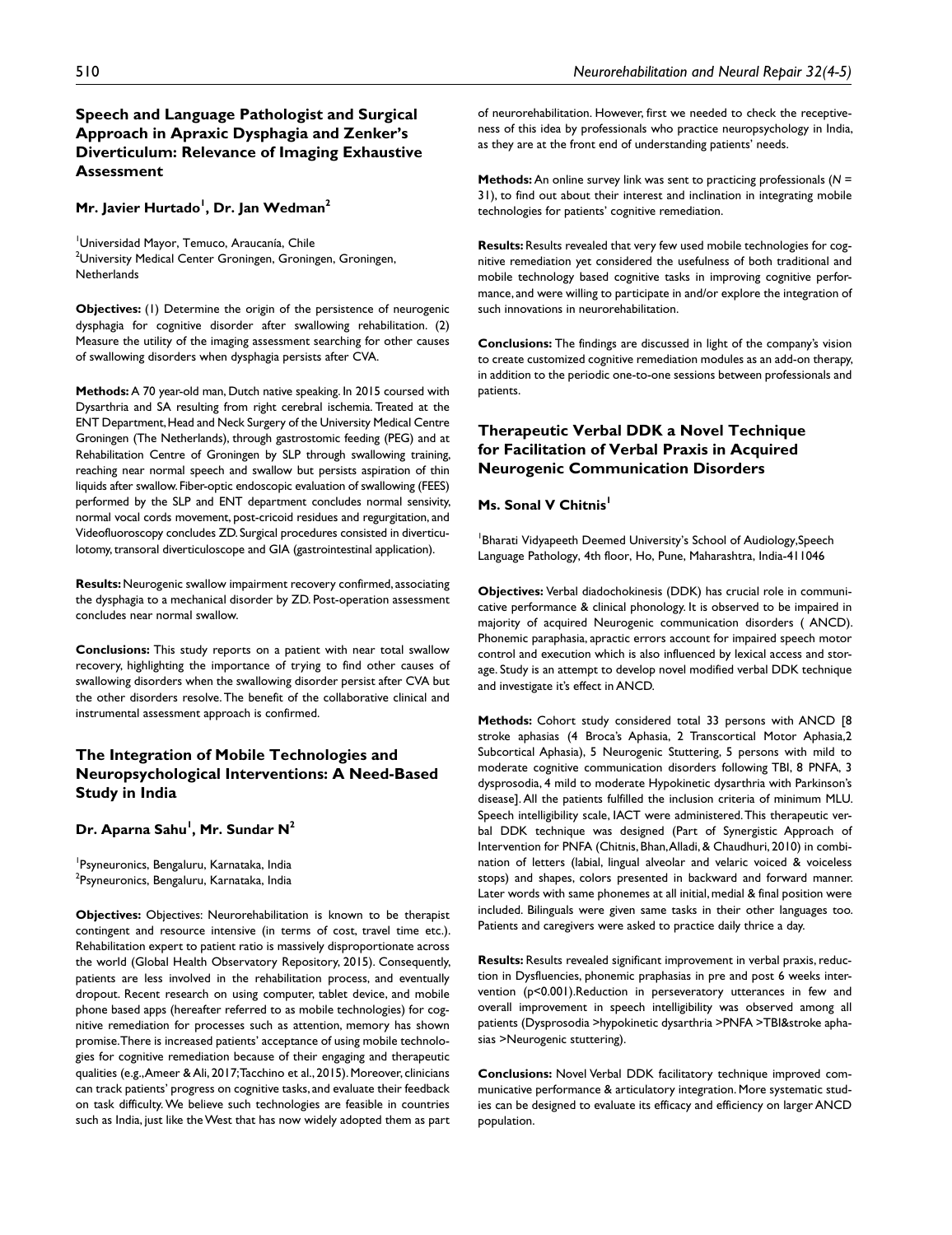## **To Assess the Effects of Hyperbaric Oxygen Therapy on Non Traumatic Brain Injury Patients and Evaluate its Efficacies**

## **Ms. Vaishali Santosh Auti<sup>1</sup>**

<sup>1</sup>Jj Hospital, Mumbai, Maharashtra, India

**Objectives:** To asess the effects of hyperbaric oxygen therapy on non traumatic neurological disorders.

**Methods:** A prospective study data base of 580 patients was collected out of which 282 patients were of non traumatic neurological disorders who were subjected to HBOT at 100% oxygen via a closed chamber under pressure of 1.5 ATA to 2ATA (Atmospheric presssure) for 60minutes for 05settings at mean 3days interval.The tool used for neurological examination was done by GLASGOW COMA SCALE.Selection criteria was based on patients GCS betweeen 3-13 and GCS between 13-15 with motor and language deficit whereas patients with post op GCS between 13-15 with no deficits,patients on ventilator with GCS<3, HYDRCEPHALUS, COPD were excluded.

**Results:** Changes seen in GCS after HBOT were recorded as followed :-patients with non taumatic neurological disorders have shown following improvements: Glioma 65.3%, Meningioma 60%, IC bleeds 75.6%, brain infarcts 66% and abscess 55.5%.

**Conclusions:** HBOT does have a role in adjuvant treatment of non traumatic neurological disorders in patients who have poor GCS and neurological deficit.However more clinical studies are needed to evaluate the effect of HBOT on the outcome

# **To Assess the Effects of Hyperbaric Oxygen Therapy on Traumatic Brain Injury Patients and Evaluate its Efficacies**

#### **Ms. Dhanlaxmi Aseervatham Nadar1**

<sup>1</sup>J J. Hospital, Mumbai, Maharashtra, India

**Objectives:** To asses the effects of hyperbaric oxygen therapy on traumatic brain injury patients

**Methods:** A prospective study data base of 580 patients was collected out of which 298 were traumatic brain injuries who were subjected to HBOT at 100% oxygen via a closed chamber under pressure of 1.5 to 2 ATA(Atmospheric Absolute) for 60 minutes for 05 settings at mean 3days interval.The tool used for neurological evaluation was done by GlasGow coma Scale.Selection criteria was based on patients GCS between 3-13 And GCS between 13-15 with motor and language deficit whereas patients with postop GCS between 13-15 with no deficits, patients on ventilator with GCS <3, hydrocephalus, COPD wee excluded

**Results:** Changes seen in GCS after HBOT were recorded as followed Patients with Traumatic brain injuries have shown following improvements. EDH 92%, SDH 89%, DAI 91% and SAH 71%. Video recordings were done.

**Conclusions:** HBOT does have role in adjuvant treatment of patients with traumatic brain injuries who have poor GCS and neurological deficit. However more clinicak studies are needed to evaluate the effect of HBOT on the outcome

## **To Review Current Trends in Cognitive Rehabilitation from Occupational Therapy Perspective**

## **Dr. Deepti Ramchandra Kamble1 , Dr. Vidya Depgunde2 , Dr. Abhishek Srivastava3 , Dr. Navita Purohiot4**

1 Kokilaben Dhirubhai Ambani Hospital, Mumbai, Maharashtra, India  $^{2}$ Kokilaben Dhirubhai Ambani Hospital, Mumbai, Maharashtra, India  $^3$ Kokilaben Dhirubhai Ambani Hospital, Mumbai, Maharashtra, India 4 Kokilaben Dhirubhai Ambani Hospital, Mumbai, Maharashtra, India

**Objectives:** To update clinical recommendation for cognitive rehabilitation in patients with neurological conditions based on review of literature from 2006 to 2016 to highlight major strengths and weakness in this field and provide directions for clinical application.

**Methods:** Relevant studies were identified using computerised database (PUBMED, COCHRANE REVIEW, RESEARCH GATE, CANADIAN JOURNAL OF OCCUPATIONAL THERAPY, ARCHIEVES OF PHYSICAL MEDICINE & REHABILITATION, AMERICAN JOURNAL OF OCCUPATIONAL THERAPY, INDIAN JOURNAL OF OCCUPATIONAL THERAPY, BIOMED CENTRAL) using identified key terms. Studies involving pharmacological intervention, co morbid psychiatric conditions, non English articles and telerehabilitation articles were excluded.

**Results:** Search resulted in the list of 95678 citations. Based on title and abstract 163 relevant full articles were obtained of which 77 met inclusion criteria.(28 -Level I, 22 -Level II,16 Level III, 9 Level IV).These articles were reviewed from occupational therapy perspective and analysed for treatment recommendation.

**Conclusions:** The available evidence regarding cognitive training remains limited and the quality of evidence needs to improve. Inspite of such extensive literature available on cognitive rehabilitation there is still no indication of any significant long term benefits from cognitive training and no definite conclusion can be drawn about the effect of different types of intervention on cognitive rehabilitation outcomes in non occupational therapy articles. However, there is substantial evidence to support the role of occupational therapy intervention to improve cognitive functions in patients with neurocognitive affectations. This difference was analysed and presented in this review. It can be recommended that cognitive retraining should incorporate activities of daily living and other functional task and should be carried out by a multidisciplinary team which will enable best result in this practice area.

# **Tracking Changes of Participation with Participation Measurement Scale in Community-Dwelling Stroke Patients in Africa**

#### Dr. Oyene Kossi<sup>'</sup>, Prof. Jean-Louis Thonnard<sup>2</sup>

<sup>1</sup>Université catholique de Louvain, Brussels, NA, Belgium  $^{\rm 2}$ Université catholique de Louvain, Brussels, NA, Belgium

**Objectives:** To investigate the responsiveness of the Participation Measurement Scale.

**Methods:** Sixty-four stroke patients; mean age  $\pm$  SD of 56.9  $\pm$  12.6 years; 70% males; have been recruited from 3 rehabilitation centers in Benin. Participants have been included in a 6-month observational cohort study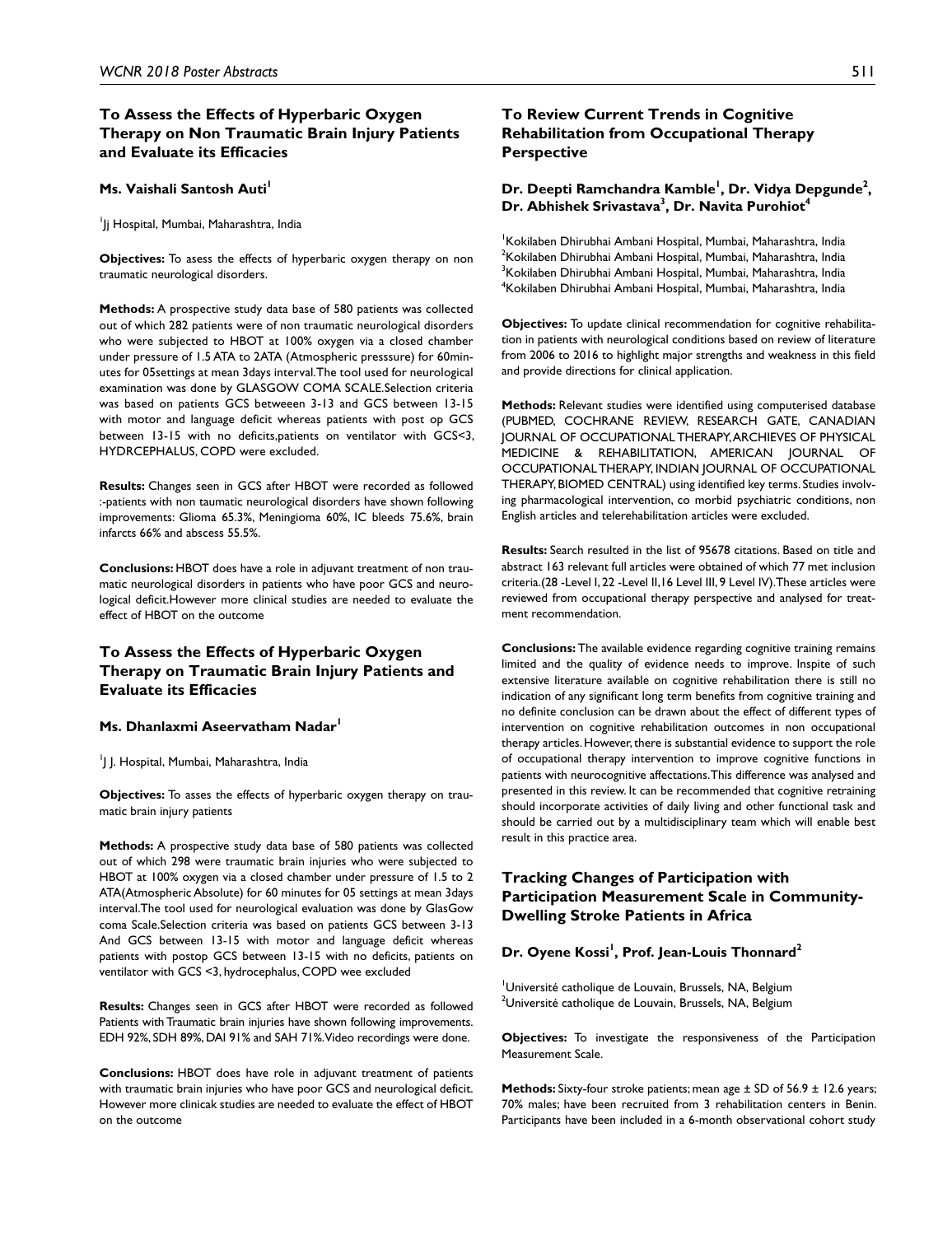with 3 evaluation time points. They were evaluated using the PMS. The modified Rankin Scale was used to categorize the overall disability level of each of participants. The responsiveness of Participation Measurement Scale was investigated trough three approaches: global, group and an individual.

**Results:** The PMS detected clinically significant changes in the whole sample  $(p < 0.001$ ,  $ES = 0.67)$  and in subgroups of patients  $(p < 0.001, 0.25)$  $\leq$  ES  $\leq$  0.82). Moreover, the PMS permitted the classification of patients into very discriminative groups as important improvement (*p* < 0.001, ES  $= 2.13$ ), moderate and clinically meaningful improvement ( $p \le 0.001$ , 0.56  $\le$  ES  $\le$  0.78), moderate and clinically meaningful decrease ( $p$  < 0.001, ES = 0.67), small but clinically meaningful decrease ( $p = 0.03$ , ES = 0.32), and important decrease (*p* < 0.001, ES = 1.45)

**Conclusions:** The PMS showed good responsiveness and can detect accurately clinical changes of stroke patients' involvement in life situations. It can be used in clinical trials and settings to evaluate the effects of interventions on stroke patients in Africa. The PMS could also be used to guide the various stages of health service provision, including assessment, goal setting, and program planning for individuals and groups in Africa.

## **Training Response Abilities in Children with Intellectual Developmental Disorders**

## **Ms. Pratiksha Tilak Rao**<sup>1</sup>

<sup>1</sup>School of Allied Health Sciences, Manipal University, Manipal, Karnataka, India

**Objectives:** Response abilities, measured in terms of response time(RT) and response force(RF), of children with IDD has shown an increase in RT and decrease in RF as the complexity of task increases. The aim of the study was to compare the effect of object control skills training and video game based training against no training on RT and RF when measured across task conditions among children with IDD.

**Methods:** Children with IDD studying in a special education school between nine to seventeen years of age and who met the inclusion criteria participated in the randomized controlled trial. Participants were randomly assigned to one of the three groups i.e. object control skills training(OCSTG), video game training(VGTG) or no training group(NTG). Participants in both the intervention groups received one to one training three times a week for a period of four weeks. The outcome measures i.e. RT and RF were measured using a response analyzer across task conditions i.e. simple response task, (passive and active) dual-task and choice response task. The measurements were taken at baseline, four weeks after intervention and four weeks after the post-test.

**Results:** The RT of participants in the OCSTG reduced significantly during the post test period (p<0.05), which did not sustain during the follow up period. The VGTG showed a reduction in RT during the post-test period which was not statistically significant. For RF, the OCSTG were able to modulate the force better leading to controlled force as compared to the VGTG and NTG.

**Conclusions:** The object control skills training lead to better response abilities among children with IDD as compared to video game based training and no training.

# **Understanding Demographic Variables of Spinal Cord Injury Patients Admitted to an Indian Post Hospital Inpatient Rehabilitation Center: Identifying Needs Ahead**

## Dr. Vijay Janagama<sup>l</sup>, Dr. Phani Sagi<sup>2</sup>, Ms. Sunanda **Kandiraju3 , Ms. Sheila Addanki4**

<sup>1</sup>Suvitas Holistic Health Care Pvt Ltd, Hyderabad, Telangana, India <sup>2</sup>Suvitas Holistic Health Care Pvt Ltd, Hyderabad, Telangana, India <sup>3</sup>Suvitas Holistic Health Care Pvt Ltd, Hyderabad, Telangana, India 4 Suvitas Holistic Health Care Pvt Ltd, Hyderabad, Telangana, India

**Objectives:** To evaluate demographic data of spinal cord injury patients admitted to an Indian post hospital inpatient rehabilitation unit.

**Methods:** We have collected data from patients admitted to our inpatient rehabilitation center in Hyderabad, India. Total 15 patients underwent comprehensive inpatient rehabilitation program. The data was collected from the period of July 2015 to March 2017 (20 Months).

**Results:** The mean age of patients was 46.93% (SD= 21.4). 66.7% were male and 33.3% were females. 20% patients were students while 46.7% were employed. Out of the 15 patients, 53.3% of them had other medical co-morbid conditions. Medical comorbidities include hypertension (26.7%), type 2 diabetes mellitus (26.7%), coronary artery disease (6.7%), alcohol consumption (13.3%) and tobacco use (13.3%). On admission, significant number of patients (80%) had urinary catheter.

**Conclusions:** Spinal cord injuries pose significant burden of disability adjusted life years in India. There is an essential need for understanding demographic variables to develop preventive steps and quality rehabilitation care services. Considering the mean age and current employment status, it is very crucial for stake holders to develop multidisciplinary rehabilitation facilities for improved quality of life and functional outcomes in spinal cord injury patients.

## **Work from IHIF Neuro Rehab Group**

#### **Dr. Tarun Lala1 , Dr. Prateek Sharma2**

<sup>1</sup>Indraprastha Apollo Hospital, New Delhi, Delhi, Delhi, India  $^2$ Indian Head Injury Foundation, Delhi, Delhi, India

**Objectives:** IHIF Neuro Rehab Group was formed in 2012 with an aim to gather all Multi-disciplinary Therapist and doctors involved in neuro rehab on one platform and to train the therapists/ doctors who are in the interiors and remote places These therapist and doctors lack hands on experiences in assessment and treatment of neurological patients.

**Methods:** This group has more than 300 members all over India. Neuro rehab group meetings are conducted thrice in a year at different centres to discuss latest advances/techniques in rehabilitation. It also conducts annual workshops on Neuro Rehabilitation comprising of three days which gives hands on training in assessment and treatment and also train through teleconferences & CME's, till now five national workshops have been conducted in which we have trained more than 1200 therapist. Neuro rehab group also conducts free Camps for awareness and prevention of fall for geriatric population, camps for paediatric/adult neuro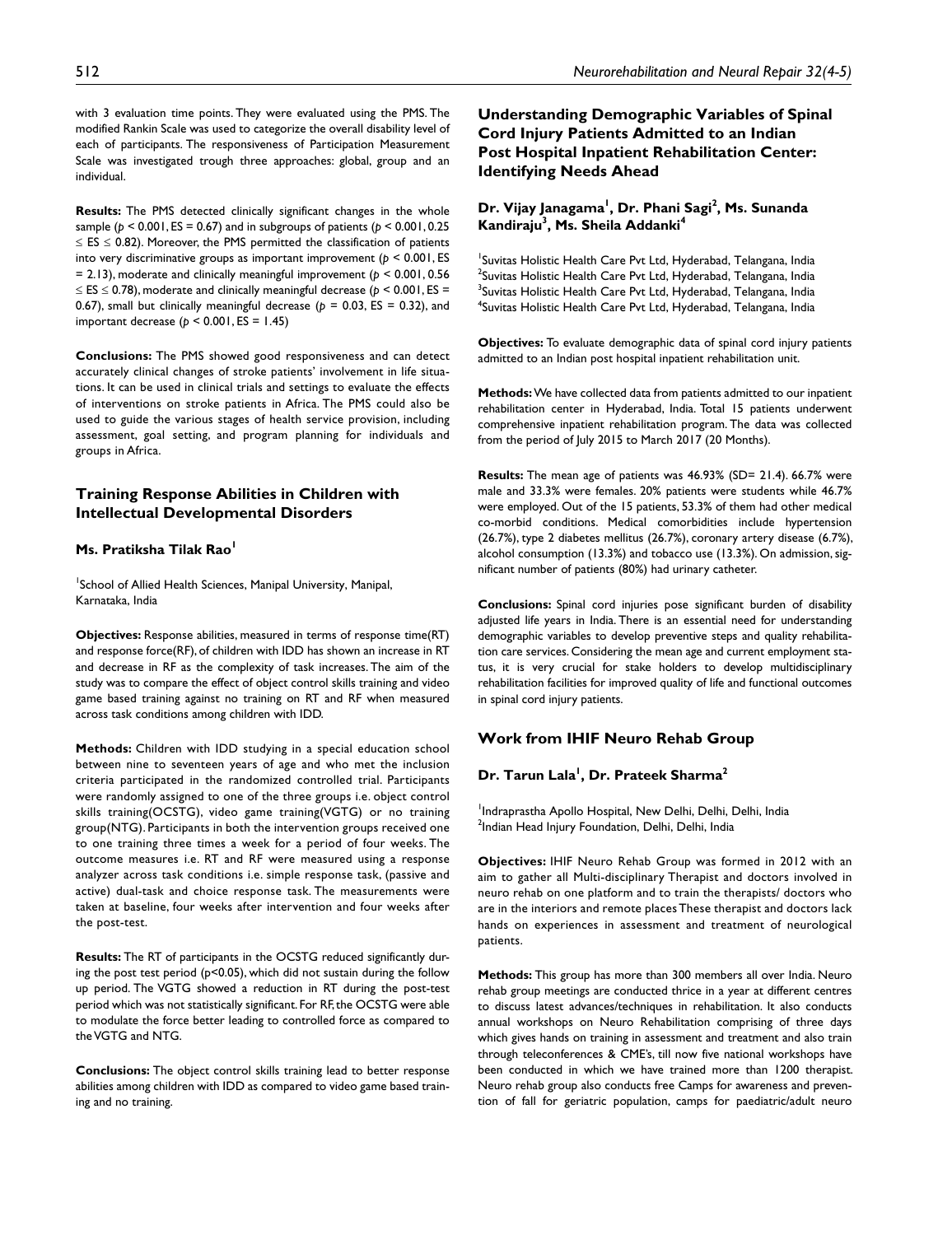rehabilitation in various states. Every month support group meeting are conducted with the involvement of patients and care givers.

**Results:** Comprehensive system has been build for the assessment and treatment of neurological disorders. To maintain continuity of care various patients are referred to these professionals who follow them up at their hometowns.

**Conclusions:** A Strong networking has been build between professionals through which we have been able to cater a large number of patients from any part of the country.

## **Bringing Epilepsy Out of the Shadows Through Counselling & Support Group Meetings**

#### **Dr. Pravina Shah1 , Dr. Carol D'Souza2 , Dr. Pooja Nandi3**

1 Samman Association, Mumbai, Maharashtra, India <sup>2</sup>Samman Association, Mumbai, Maharashtra, India <sup>3</sup>Samman Association, Mumbai, Maharashtra, India

Objectives: To bring people with epilepsy out of the shadows through counselling and support group meetings.

**Methods:** Support group meetings started way back in 1998. Through the years it has been nurtured by active members of the support group and Dr. Pravina Shah. In 2000 Carol D'Souza started regular individual, family and group counselling. Both these activities continue to date.

People with epilepsy who have been brought up to be dependent and who are more focused on their disability than ability need counselling at least once a week for 2-6 months for personality change to occur. This was offered free of cost and now we charge Rs.100/- (USD 1.5) per session.

For the support group meeting a topic is chosen and group participants are sometimes asked to prepare for the meeting if needed. There is great variation in sessions. We have had excursion trips one day as well as to national conferences, debates, competitions, used role play etc. There is a celebration of birthdays of the month after every meeting and a lot of social interaction. The group interacts on social media as well.

**Results:** Through regular counselling sessions, personality change does occur and the whole family is able to live a better quality of life. Additionally, once counselling ceases, support group meetings continue to improve the person's QOL and keep the person in touch with reality. Seeing other people with epilepsy living successful happy lives motivates them.

**Conclusions:** People with epilepsy stop being afraid of stigma and do not mind their pictures being posted on the website and social media. We have also had two editions of Conquering Epilepsy which details life stories of people living with epilepsy along with their pictures.

#### **A Rare Case of Survival Post Rabies Encephalitis**

#### Dr. Anil Venkitachalam<sup>1</sup>, Dr. Divyashree S<sup>2</sup>, Dr. **Archana Thakur3**

1 MGM Hospital, Navi Mumbai, Maharashtra, India <sup>2</sup>MGM Hospital, Navi Mumbai, Maharashtra, India 3 MGM Hospital, Navi Mumbai, Maharashtra, India **Objectives:** Mr. X, a 26-year-old gentleman was admitted to hospital in May 2017 with history of intermittent fever for one-week duration. History of dog bite (category 3) over left cheek present 2 weeks prior to date of admission to hospital. He received first aid immediately and was started on post exposure prophylaxis for rabies. Anti-rabies immunoglobulin was not administered.

On admission, he was febrile and neurologically normal. In hospital, he developed skew deviation of eyes with absent reflexes. There was a significant drop in sensorium and he required mechanical ventilation. MRI brain showed abnormal T2 and FLAIR hyperintensities involving pons and medulla. CSF study was abnormal. Saliva, nuchal skin and CSF rabies PCR was negative. Initial CSF anti-rabies titre was 64 with a corresponding serum titre of 4096. Repeat CSF analysis 5 days later showed a CSF antibody titre of 1024 with a corresponding serum titre of 8192, confirming diagnosis of rabies encephalitis.

He was initially started on injection immunoglobulin (400mg/kg/day for 5 days) as ADEM was considered as a differential for the case. Subsequently, he was started on high dose of Dexamethasone 6mg/kg which was gradually tapered over 3 weeks.

He was comatose for the first three weeks and subsequently showed an improvement in sensorium. He was gradually weaned off the ventilator. He developed generalized dystonia and over the past few months there has been a good improvement in motor function. Overall, he is dystonic but can stand up with support. He is currently on a tracheostomy tube with PEG feeding and Foleys catheter in situ. Cognition is impaired. He does not talk, and comprehension is impaired. The main objective of presenting this case is to discuss if any further modalities of rehabilitation can be applied to facilitate recovery.

**Methods:** -

**Results:** -

**Conclusions:** -

## **Rehabilitation Requirements in Children with Tuberculous Meningitis**

## Dr. Sumeet R Dhawan<sup>1</sup>, Dr. Anju Gupta<sup>2</sup>, Dr. Pratibha Singhi<sup>3</sup>, Dr. Naveen Sankhyan<sup>4</sup>, Dr. Prahbhjot Malhi<sup>5</sup>, Dr. N Khandelwal<sup>6</sup>

Institute of Medical Education and Research, Chandigarh, Chandigarh, India

<sup>2</sup>Institute of Medical Education and Research, Chandigarh, Chandigarh, India

<sup>3</sup>Institute of Medical Education and Research, Chandigarh, Chandigarh, India

4 Institute of Medical Education and Research, Chandigarh, Chandigarh, India

<sup>5</sup>Institute of Medical Education and Research, Chandigarh, Chandigarh, India

6 Institute of Medical Education and Research, Chandigarh, Chandigarh, India

#### **Objectives:**

**Background**: Neurological infections and trauma are one of most common acquired causes of neuro-deficits and intellectual disability.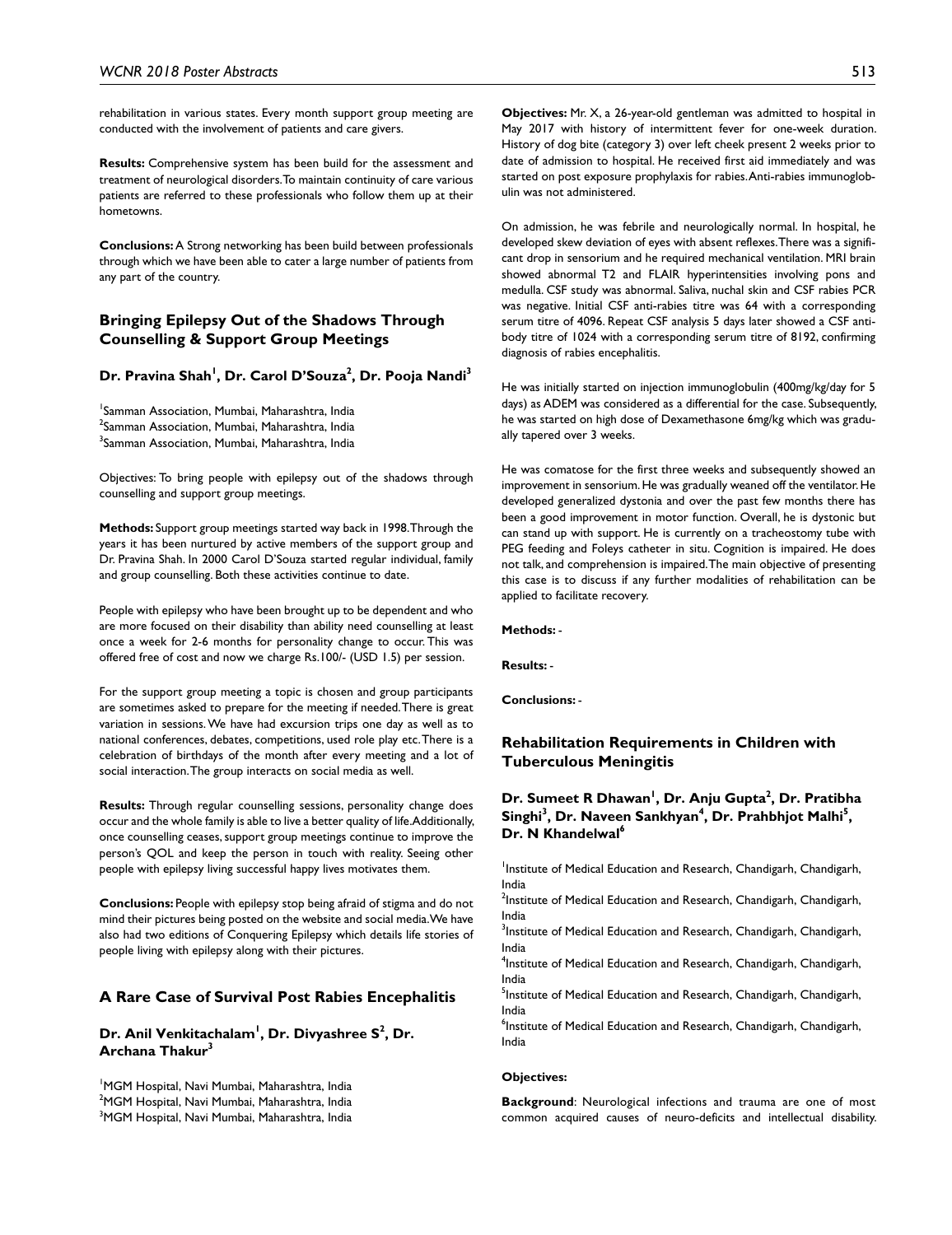Tuberculous meningitis (TBM) is a severe disabling life threatening infections causing severe disability due to multiple neurosurgical intervention and strokes.

**Aims and objectives**: To assess impairments in activities' of daily living in survivors of children with tubercular meningitis.

**Methods:** This was a single center prospective cohort of children diagnosed with TBM. Consecutive children meeting criteria for possible, probable or definite TBM as per the recommended scoring system were enrolled for the study. All children were given daily anti-tubercular therapy as per WHO schedule. Steroids were given for the initial period of 6-8 weeks. All Children were followed up at 6 months and again at 12 months after discharge. Neurological status, need for neuro-rehailitation and activities of daily living were assessed in each follow-up.

**Results:** A total of 130 children (80 boys) were enrolled. Forty eight (37%) were stage III in TBM severity. 29% children died in hospital. At discharge, 22% and 4.6% children were severely disabled or comatose/vegetative respectively. At discharge, 74.3% children needed physical and physiotherapy compared to 31.9% at 12-months. Similarly, independent feeding was achieved in 25.3% and 61.5% at discharge and 12-months respectively. Independence in activities of daily living like dressing, bathing, toilet needs was seen in 61.5% of surviving children at discharge which improved to 90% children at 12-months. Vision Impairment, hearing impairment and epilepsy were seen in 8.5%, 5.4% and 6% respectively.

**Conclusions:** In this cohort of children with severe disease status at admission, frequency of deficits needing systemic rehabilitation was high and necessitatedsystematic multi-disciplinary care.

# **Clinical Implementation of an Alternating Walking Speed Test for People Living with Parkinson's Disease**

Dr. Shao Ming<sup>1</sup>, Dr. Shao Yi Ming<sup>2</sup>, Dr. Jinyi Liu<sup>3</sup>, Dr. Jin **Liu4 , Dr. XiaoShuang Guo5 , Dr. Dan Liu6 , Dr. Bin Hu7**

<sup>1</sup> Bayi Rehabilitation Hospital of Sichuan Provinc, che, Sichuan, China  ${}^{2}$ Bayi Rehabilitation Hospital of Sichuan Provinc, Chengdou, Sichuan, China

 ${}^{3}$ Bayi Rehabilitation Hospital of Sichuan Provinc, Chengdou, Sichuan, China

4 Bayi Rehabilitation Hospital of Sichuan Provinc, Chengdou, Sichuan, China

<sup>5</sup>Bayi Rehabilitation Hospital of Sichuan Provinc, Chengdou, Sichuan, China

 $^6$ Bayi Rehabilitation Hospital of Sichuan Provinc, Chengdou, Sichuan, China

 $^7$ Bayi Rehabilitation Hospital of Sichuan Provinc, Chengdou, Sichuan, China

**Objectives:** Clinical tests of physical capacity of over-groun walking, such as the time for completing six-minute walking test (6MWT),is a sensitive and widely used method for differential diagnosis, prognosis of patients suffering from chronic illness, such as Parkinson's disease. However, as described in European Respiratory Society and American Thoracic Society guidelines on 6WMT that the utility and accuracy of 6MWT can be influenced by several technical factors including testing environment, walkway design, the need of an accompanying evaluator

who provides verbal encouragements. These technical limitations hinder broad adoption of 6MWT.

**Methods:** The current study describes a system that can not only automate walking test but with instructions to test a subject's capability in alternating walking speed which is an essential element of daily activities.

**Results:** The system consists of: (1) A wearable sensor system which enable continuous capture of step length data. (2) simultaneously issue defined auditory instructions and reminders via a headphone to a user; (3) Algorithms by which distortions in walking distance data incurred during the test due to turns, shorter walks or stops are automatically detected and corrected and allows walking data including distance and stops, to be reported back to the evaluator within minutes after being processed and compared to reference values.

**Conclusions:** We tested our system in 36 patients with Parkinson's disease and found many of the negative factors associated with testing environment of 6MWT were avoided. In addition, the system allowed us to obtain such data as speed difference during alternating speed walking which is very difficult to extract using conventional testing method.

# **Effect of Rapamycin Treatment on the Behavioristics of L-Dopa Induced Dyskinesia Rats**

# **Mr. Zhang Bing Tian<sup>1</sup>, Prof. zhibin Chen<sup>2</sup>, Dr. Xiaokuo He3 , Dr. Zhibin Chen4**

<sup>1</sup>Shiyan Taihe Hospital of Hubei Province, shiyan, Hubei province, China  $^{2}$ the Affiliated Hospital of Hainan Medical University, Haikou, Hainan province, China

<sup>3</sup>Shiyan Taihe Hospital of Hubei Province, shiyan, Hubei province, China 4 the Affiliated Hospital of Hainan Medical University, Haikou, Hainan province, China

**Objectives:** Evaluate the behaviors improvement of levodopa-induced dyskinesia (L-dopa Induced Dyskinesia, LID) in striatum treated with rapamycin.

**Methods:** Made hemi-parkinsomism rat models by 6-OHDA microinjection stereotaxically into medial forebrain bundle (MFB), then established LID rat models by intraperitoneal injection of L-dopa for a week, the sucessful high dyskinesia rats were randomly applied into the control group (n=12) and observation group (n=12). Then treat with levodopa intraperitoneal injection for 2 weeks, the rats in the observation group were treated RAPA by intraperitoneal injection 45 min before levodopa injection, at dose of 0.35 mg/ (kg D) 4 days a week for 2 weeks in total.The control group was given the same volume of normal saline.Rats AIM scores werer ecorded and for Analysis and compare.

**Results:** The results showed that the dayly total AIM scores of the rats in the observation group were significantly lower than that in the control group, the difference was statistically significant (P<0.05). The AIM score of the observation group of the 120th min After levodopa treatment on the 20th day was also significantly decreased compared with control group, the difference was statistically significant (P<0.05).

**Conclusions:** Rapamycin therapy can significantly improve the rats with behavioral performance, improve rats with involuntary movement symptoms.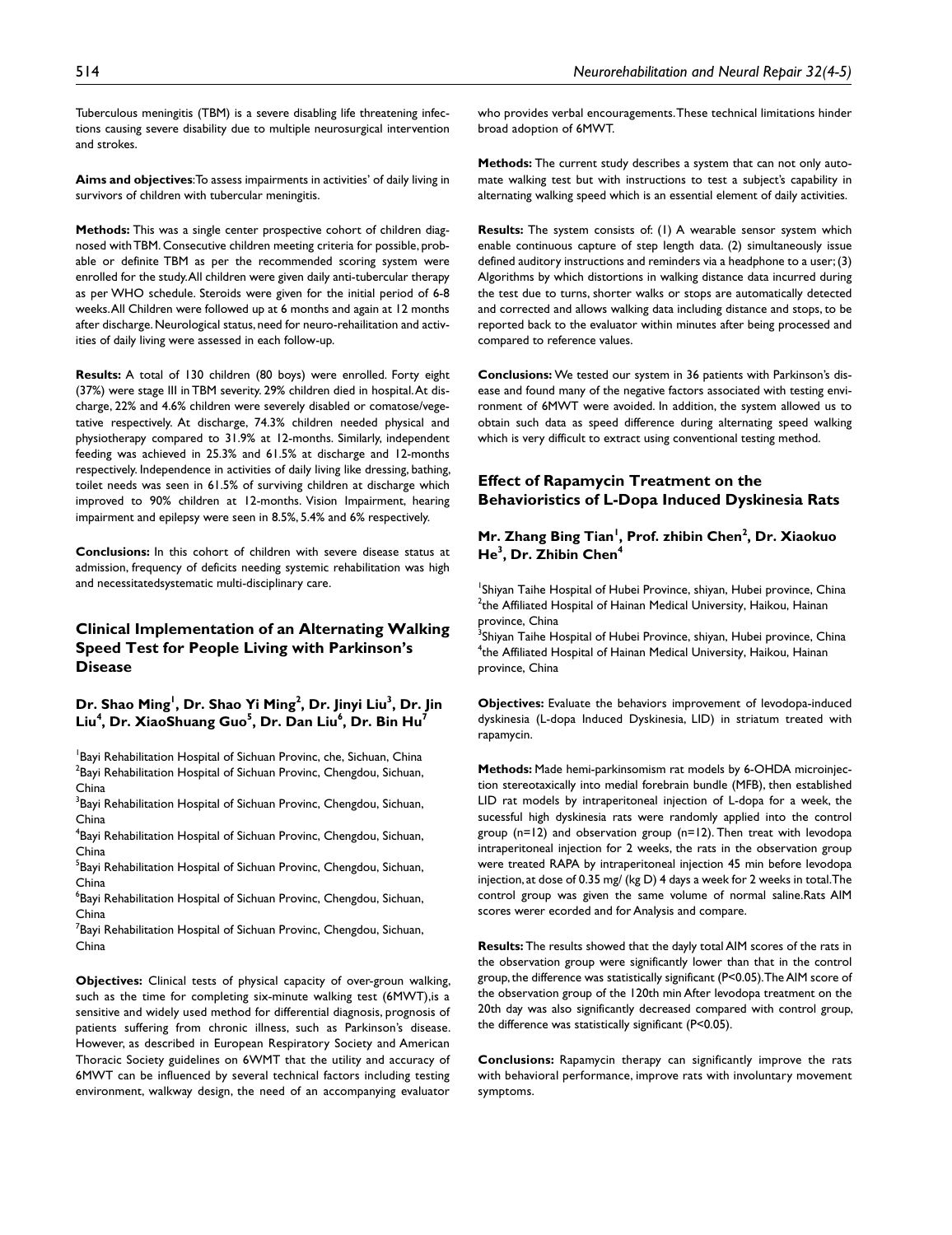## **Handedness Correlation to Dominant Side of Motor Symptom(s) Onset in Parkinson's Disease**

#### Dr. Amit Ranjan Barua<sup>1</sup>, Dr. Nomal Chandra Borah<sup>2</sup>, **Dr. Parth Sarthi Deb3**

1 GNRC Institute of Medical Sciences, North Guwahati,Guwahati, Assam, India

 $^2$ GNRC Institute of Medical Sciences, North Guwahati,Guwahati, Assam, India

<sup>3</sup>GNRC Institute of Medical Sciences, North Guwahati,Guwahati, Assam, India

**Objectives:** Handedness significance is largely unexplored and unexplained in initial motor symptom(s) onset in Parkinson's disease.

The objective of this prospective & retrospective observational study was to assess whether a possible correlation between dominant half and of motor symptom(s) onset exist in Parkinson's disease patients in a tertiary care centre in the North Eastern region of India.

**Methods:** A total of 104 patients of Parkinson's disease diagnosed using UPDRS from 1<sup>st</sup> February, 2015 -31<sup>st</sup> December, 2016.

Patients with asymmetrical onset were divided into those with dominant hand side of onset and those with non-dominant hand side of onset, and the clinical characteristics of the two subgroups were compared.

The presentation of symptom(s) onset were studied in relation to handedness dominance.

**Results:** Majority of the patients presented with right handed symptom(s) onset & dominance= 80.7% (Right handed-(87.7%; n=79/90);

Left handed-(33%;n=4/12);Ambidextrous-(50%; n=1/2)).

Left handed symptom(s) onset & dominance was −19.2%(Right handed- (12.2%;n=12/90);Left handed-(66.6%; n=8/12);Ambidextrous-950%; n=1/2)).

Male: females –(67.3%; n=70) & 3(2.6%; n=34) in our sample respectively.

The mean age of onset -52 years.

The mean disease duration at the time of evaluation 4.2 years.

The initial symptoms to present with in the dominant hand side ( irrespective of right or left handed onset) were tremor(68.2%; n=71); Bradykinesia (29.8%; n=31); Rigidity(30.7%; n=32); gait abnormality (24%;n=25); Slow monotonous voice(21.1%; n=22).

**Conclusions:** Handedness dominance and the side of the initial symptom(s) onset are probably inter-related; i.e, the dominant hand side was affected first in the majority of both left or right-handed subjects.

# **The Role of Changes of Connexin CX36 Expression in the Pathogenesis of Levodopa Induced Dyskinnesia in Rats**

Mr. Zhang Bing Tian<sup>1</sup>

<sup>1</sup>Shiyan Taihe Hospital of Hubei Province, Shiyan, Hubei province, China

**Objectives:** To Research the mechanism of connexin 36 (Cx36) in the pathogenesis of LID.

**Methods:** 60 SD rats were divided into experimental group, control group, PD group, sham operation group, normal control group, 12 rats in each group. Made hemi-parkinsomism rat models by 6-OHDA microinjection stereotaxically into right medial forebrain bundle (MFB), then establish LID rat models by intraperitoneal injection of L-dopa 10mg/kg +Benserazide 2.5 mg/kg once a day for a week, The successful LID rats were divided into treatment group (n=12) and control group (n=12). The treatment group was given levodopa therapy for another 2 weeks while the control group given rapamycin 0.35mg\*kg<sup>-1</sup> 4 times a week for 2 weeks in extra. The sham operation group, Parkinson's disease (PD) group and normal control group received only vehicle. The expression levels of Cx36 in the right striatums in all 5 groups was detect by immuno histochemical analysis, and the relationship between Cx36 expression level and behavior was investigated.

**Results:** The expression levels of Cx36 in striatal of treatment group is extremely increased compared with control grpup(p<0.001). The abnormal involuntary movement (AIM) scores of the treatment group was significantly higher than that of the control group, and the difference was significant (P<0.05). And Cx36 expression in the lesioned side of the striatum was increased significantly compared with the control group, and PD group (P < 0.001); and no significant difference between sham group and the normal control group( $P > 0.05$ ).

**Conclusions:** The overexpression of Cx36 may increase in the firing rate of neurones and changes in the pattern of synchronisation of discharges between neurones, which enhangced the inbalance of the direct and indirect pathways in the striatum, spiking the abnormal striatal signal output,which is closely related to the pathogenesis of LID.

## **Acoustic Analysis of Speech as Marker of Parkinson's Disease**

## Mr. Prabhakar Upadhyaya<sup>'</sup>, Prof. Rajinder K Dhamija<sup>2</sup>, Dr. Sunita Gudwani<sup>3</sup>, Dr. Kamlesh Sharma<sup>4</sup>, Dr. Ankit **Goyal5**

<sup>1</sup>LHMC and Associated SSK Hospitals, New Delhi, Delhi, India  $^{\rm 2}$ LHMC and Associated SSK Hospitals, New Delhi, Delhi, India 3 AIIMS, New Delhi, Delhi, India 4 ESIC Dental College & Hospital, New Delhi, Delhi, India <sup>5</sup>LHMC and Associated SSK Hospitals, New Delhi, Delhi, India

**Objective:** Parkinson's disease (PD) involves progressive loss of dopaminergic neurons where imprecise vowel articulation plays role as early marker. Hypokinetic dysarthria observed in PD influence communication impacting quality of life and self-perception. Recently dysarthria is described as adverse effect of deep brain stimulation (DBS). Sensitive and objective parameters are required to assess such outcomes. Hence this study is planned to optimize the variable parameters in acoustic analysis of PD as tool for investigation and management.

**Methods:** Sample included 12 PD patients (age range 45-70 years) (8 Males and 4 Females) and 12 age-gender matched healthy controls. Recruitment inclusions were (a) PD onset <3 years and exclusions as (a) cognitive problems, (b) neurologic disorder other than PD. Speech sample was recorded with laptop sound recorder as sustained vowel; word level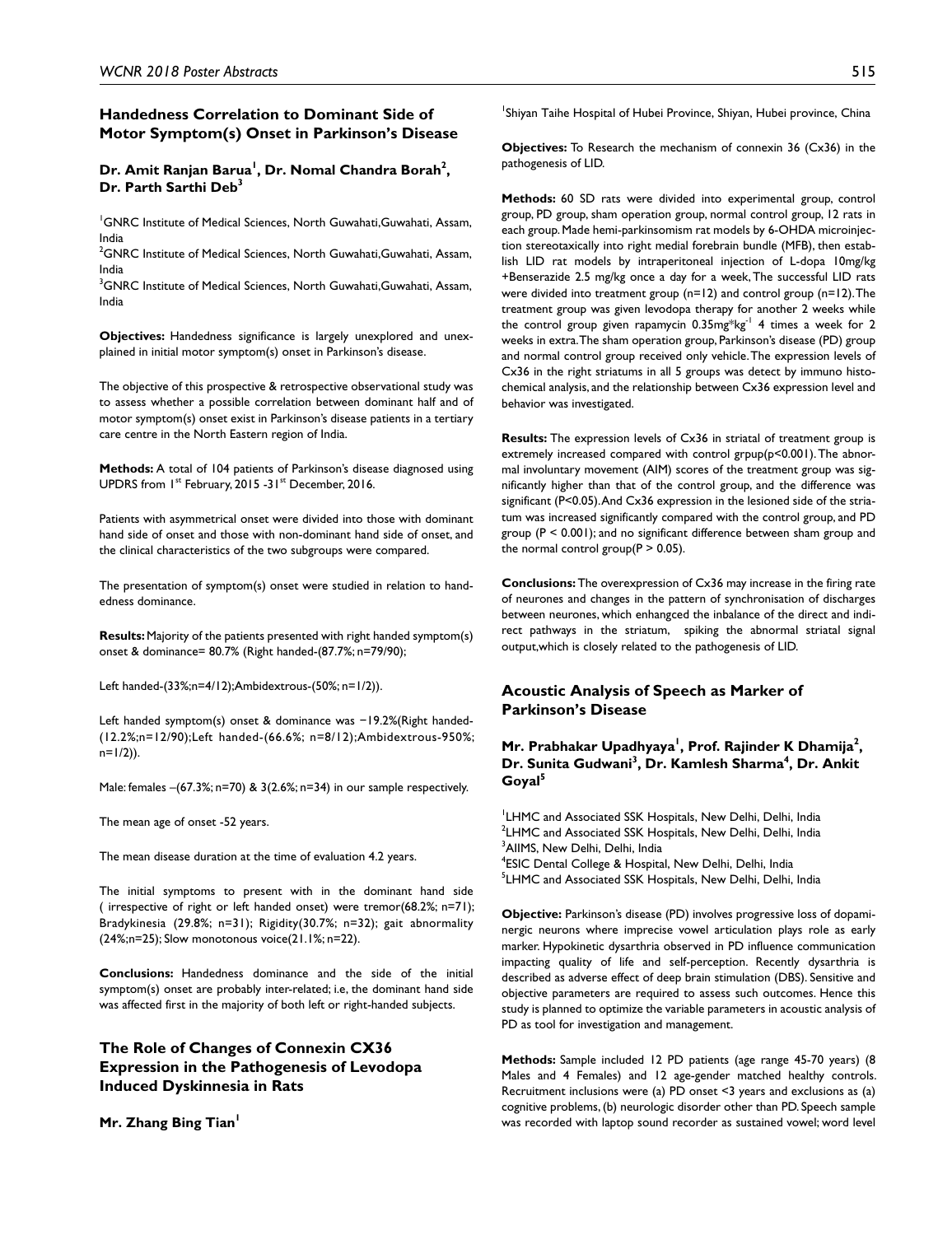articulation; and sentence level articulation from which quantitative data was extracted and analyzed in Praat software. Parameters studied were (i) maximum phonation duration; (ii) pitch (iii) visible pitch contour (iv) voice onset time (VOT); (v) frequency formants (F1- tongue height; F2- length of oral cavity; F3 lip rounding); (vi) Intensity and transmission energy; (vii) Jitter (irregularities in duration/ frequency); (viii) Shimmer (irregularities in amplitude/intensity); (ix) voice breaks; and (x) harmonicity (dB) (harmonic/ noise ratio). Group analysis was done with 't'- test using SPSS.

**Results:** Significant difference in formant F3 plays important role in Hindi. Similarly F4 formant is significantly different indicating a front oral cavity resonating while production of affricate sounds (grooving and approximation of tongue with hard palate). The intensity difference between the groups shows lower transmission energy or loudness as well as frication in PD.

**Conclusions:** Thus spectrogram analysis may support diagnostic outcome of DBS and other rehabilitation managements.

# **Comparative Phase-Wise Evaluation of Oropharyngeal Dysphagia in Cases of Mild to Moderate Dementia**

# **Ms. Sonal Vijay Chitnis1 , Dr. Kaustubh Suresh**  Chaudhari<sup>2</sup>, Dr. Jaydip Ray Chaudhuri<sup>3</sup>, Dr. Suvarna **Alladi4 , Dr. Sujit A Jagtap5**

1 BVDU Medical College Bharati Vidyapeeth deemed Uni, Pune, Maharashtra, India

 $^{2}$ Jagtap Clinic & Research centre of Neurology and E, Pune, Maharashtra, India

<sup>3</sup>Yashoda Superspeciality Hospitals, Soamjiguda, Hyderbad, Telangana, India

4 National Institute of Mental Health and Neuro-Scie, Bangalore, Karnataka, India

5 Jagtap Clinic & Research centre of Neurology and E, Pune, Maharashtra, India

**Objectives:** Oropharyngeal phases of swallowing require intricate neuromotor and sensory integration & regulation. Video-Fluoroscopic Swallow Study (VFSS) is helpful in understanding deglutition in neurodegenerative disorders where subtle dysphagia symptoms often get undetected. The study aims to investigate oropharyngeal dysphagia in persons with mild moderate dementia (PWD) mainly of non-degenerative Vascular Dementia (VaD) and degenerative type such as Alzheimer's Disease (AD), Behaviour Variant Frontotemporal Dementia (bvFTD), Parkinson's Disease (PD), Primary Progressive Non-fluent Aphasia(PNFA), Semantic Dementia (SD).

**Methods:** 30 consecutive PWDs were included in this crosssectional study. They were further grouped into different categories like VaD and PNFA, SD, bvFTD, PD, AD (Non VaD) All the persons were administered ACE-R M, CDR, ASHA Swallowing Rating Scale, **Bedside Swallowing Evaluation Protocol** (BSEP) & **VFSS** as gold standard measurement

**Results:** The study demonstrated significant prevalence of dysphagia in Oral preparatory and oral transitory, and pharyngeal phases in inter & intra groups of PWD across PNFA-FTD, SD-FTD, BvFTD, AD, PD and VaD (mild<moderate dementia) (p<0.001). Variable impairment in oral preparatory phase, laryngeal penetration or aspiration was observed inter and intra groups of PWD ( Altman et al,2013; Alagiakrishnan et al, 2012). Swallowing rating scale well correlated with CDR, MMSE and BSEP Scores. Pharyngeal phase dysphagia on thin liquids >1 second delay is mostly occurring symptom well correlated on BSEP & VFSS among patients with VaD > FTD> PD>AD> PNFA>SD. There was no significant difference found among Vascular dementia vs non vascular dementias ( p>0.38) except on two parameters of oral phase. Patients who did not report dysphagia had significant dysphagia on VFSS.

**Conclusions:** PWD exhibit oropharyngeal dysphagia & are at risk of developing aspiration due to poor cognition and CNS degenerative changes. Objective & subjective swallowing assessment can help clinicians facilitate safe swallowing in PWD throughout & minimize nutritive morbidity.

## **Study on Genito-Urinary Symptoms in Parkinson's Disease Affecting Quality of Life**

#### Dr. Bhanu Kesavamurthy<sup>¦</sup>, Prof. Avathvadi Venkatesan **Srinivasan<sup>2</sup>**

1 Mehtas Hospitals Pvt Ltd, Chennai, Tamilnadu, India <sup>2</sup>Institute Of Neurology, Madras Medical College, Chennai, Tamil Nadu, India

#### **Objectives:**

**INTRODUCTION:** Parkinsons disease is the most common neurodegenerative disease presenting with tremors, rigidity, bradykinesia and postural disability. In addition, there are many nonmotor manifestations which affect the quality of life, especially the dysfunction affecting pelvic organ (urinary bladder, bowel and genital organs), although well recognized are rarely reported by the patient due to embarrassment and need to be addressed to improve the well-being.

**OBJECTIVE:** To study the type and the incidence of pelvic organ dysfunction in patients with PD.

**Methods:** A questionnaire based on Sakakibara R et al study was administered to 100 patients with PD and 50 age-matched controls to study the three pelvic organ dysfunctions. All patients were on levodopa without dopamine agonists. The questionnaire assessed function of the bladder, bowel and sexual. Each question was scored from 0(none)to 3(severe) with an additional quality of life(QOL)index scored from 0(satisfied)to 3(extremely dissatisfied).

**Results:** PD group showed higher frequency of dysfunction in the following domains as compared to controls constipation(58%), difficulty in expulsion(49%), diarrhea(13%); urinary urgency (women 30%, men 45%), daytime frequency (43%), nighttime frequency (52%), urge incontinence (20%), prolongation/poor stream (men 52%), straining (19%); decrease in libido (74%), decrease in sexual intercourse(78%), decrease in orgasm(50%) and in men, decrease in erection(76%) and ejaculation(56%). The dissatisfaction score of PD patients was significantly higher for sexual dysfunction(56%) compared to bladder(23%) and bowel(30%).

**Conclusions:** Bladder, bowel, and sexual dysfunction are present in a majority of patients with PD. Most patients do not report these symptoms due to embarrassment. Recognition of these symptoms and early intervention and rehabilitative measures can help the patient overcome their difficulties and enjoy a better quality of life.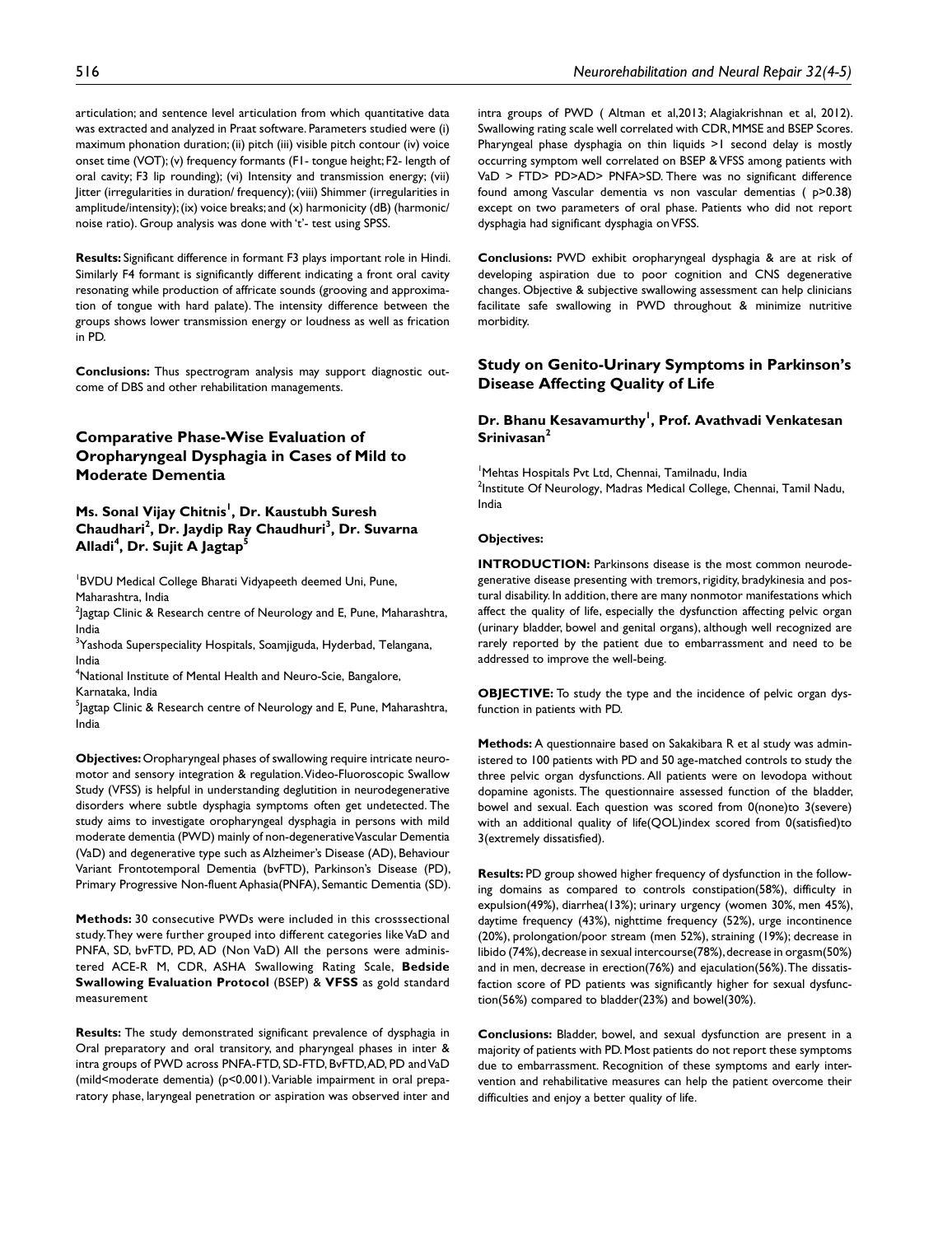## **A Case Report on Use of Nerve Block for Parkinson's Associated Rigidity**

#### **Dr. Kappaganthu Venkatesh Prasanna**

#### 1 Changi general Hospital, Singapore

**Objectives:** Parkinson's associated rigidity can at times be severe and disabling to patient and stressful to care giver. This can have functional and hygiene implications for patient. We report a case of elderly woman with Parkinson's disease, who was successfully managed with nerve block for upper limb rigidity.

**Methods:** A 68 years old Indian Singaporean lady known to have Parkinson's disease for the last 5 years presented with increasing stiffness and tightness in the left upper limb. She had severe tightness in the left elbow flexors, wrist flexors and finger flexors. In view of severe rigidity and spasticity involving multiple groups of muscles I suggested trying the nerve block. Patient's family and care giver felt maintaining the hygiene and her dressing ADLs were much better after the block.

**Results:** Parkinson's disease is a progressive disorder with long term disability which has severe impact on patient as well as carer. In this case patient had severe rigidity which made caring for her difficult. Although overall quality of life was not hugely different, nerve block helped family care better for patient.

**Conclusions:** Parkinson's associated rigidity may be amenable to nerve block to help improve the patient's care. A long term study is needed to assess its further usefulness.

Is the abstract presented earlier?: Yes

# **A Study of the Effects of a Group Dance Intervention Program Using Indian Dance Techniques on Symptoms of Parkinson's**

**Ms. Tejali Madhav Kunte1 , Ms. Nicole Dsouza2 , Dr.**  Maria Barretto<sup>3</sup>

<sup>1</sup>Parkinson's Disease and Movement Disorder Society, Mumbai, Maharashtra, India

<sup>2</sup>Parkinson's Disease and Movement Disorder Society, Mumbai, Maharashtra, India

<sup>3</sup>Parkinson's Disease and Movement Disorder Society, Mumbai, Maharashtra, India

**Objectives:** Dance and movement therapy interventions using western dance forms such as Tango, Waltz/foxtrot, Ballroom, etc. are found to be useful for people with Parkinson's (PWPs). Dance and music are culturally rooted art forms and thus PWPs in India may not relate and respond to Western dance forms as they would to Indian dance forms. The present study was focused on developing a culturally specific dance intervention program using Indian dance techniques for PWPs in India, which would address the symptoms of Parkinson's disease. The purpose of the study was to assess the effectiveness of this culture specific dance intervention on motor, non-motor symptoms of Parkinson's and quality of life of PWPs in India.

**Methods:** 34 people diagnosed with Parkinson's disease (Hoehn &Yahr stage- II to IV) and attending support groups of PDMDS in Mumbai

participated in the study. Using convenience sampling, 17 people were assigned to 'dance intervention study' group and 17 people continued with traditional exercise group therapy. Over 12 weeks, the participants attended once a week, 1-hour group therapy sessions. Participants were assessed for their physical functioning, cognitive abilities, non-motor symptoms: anxiety and depression, mood and quality of life; pre and post intervention period using standardized tests for each domain. Differences in their Pre and Post scores were compared using Statistical analysis tests.

**Results:** Data of 16 participants from dance group and 11 from traditional exercise group (according to attendance criteria) was analysed. Participants in Dance intervention group improved significantly on mood as measured by PANAS (p=0.02) and HADS (p=0.02), as compared to participants in traditional exercise group.

**Conclusions:** Culture specific dance intervention using Indian dances can be used as an alternative or supportive therapy along with traditional exercises, it has added benefits on improving mood and depression of PWPs in India.

## **Botulinum Toxin Therapy for "Clenched Hand" in Cortico Basal Syndrome**

#### **Dr. Ummer K1 , Dr. Jayakrishnan Chellenton2**

1 Baby Memorial Hospital, Kozhikkode, Kerala, India  $^{2}$ Baby Memorial Hospital, Kozhikkode, Kerala, India

**Objectives:** To report 3 (three) cases of cortcobasal syndrome, in which botulinum toxin injection therapy was done for clenched fist (fixed dystonia)

**Methods:** We report three cases of CBS, who had presented with painful, foul smelling and unhygenic, clenced dystonic hand. These cases had significant dysability due to the focal fixed deformity secondery to the dystonia. They were all female patients, age ranging from 60- 70 years. All of them had presented with a progressive, non LEVODOPA responsive, asymmetric, bradykinetic parkinsonian syndrome with fixed, painful dystonia of the upper limb. All of them had a historical evidence of spontaneous leviataion, intermanual conflict and ideomotor apraxia of this dystonic upper limb. The hand were flexed at MCP, PIP and DIP along with wrist flexion and pronation. The thumbs were usually adducted and flexed at MCP. Their deformity was causing considerable pain and had led to maceration and ulceration on the hand creases. Botulinum toxin (Botox) 50 units were given under EMG guidance to the forearm mucles. The most commonly injected muscles were Flexor digitorum sublimus(FDS), Flexor digitorum profundus(FDP), Flexor pollicus longus(FPL) and Adductor pollicus(AP).

**Results:** These patients after the Botox injections had considerable pain relief, and had opening up of the hands. The hand care and hygeine could be improved.

**Conclusions:** Botulinum Toxin (Botox) injections can be used as an effective therapy for the clenched fist syndrome seen in patients with CBS. The treatment gives very good results with least adverese effects.

#### **Client Centered Occupational Therapy in Neurodegenerative Conditions- Case Series**

**Dr. Aishwarya Swaminathan Iyer 1 , Dr. Shriharsh Jahagirdar<sup>2</sup> , Dr. Chaitrali Kulkarni3**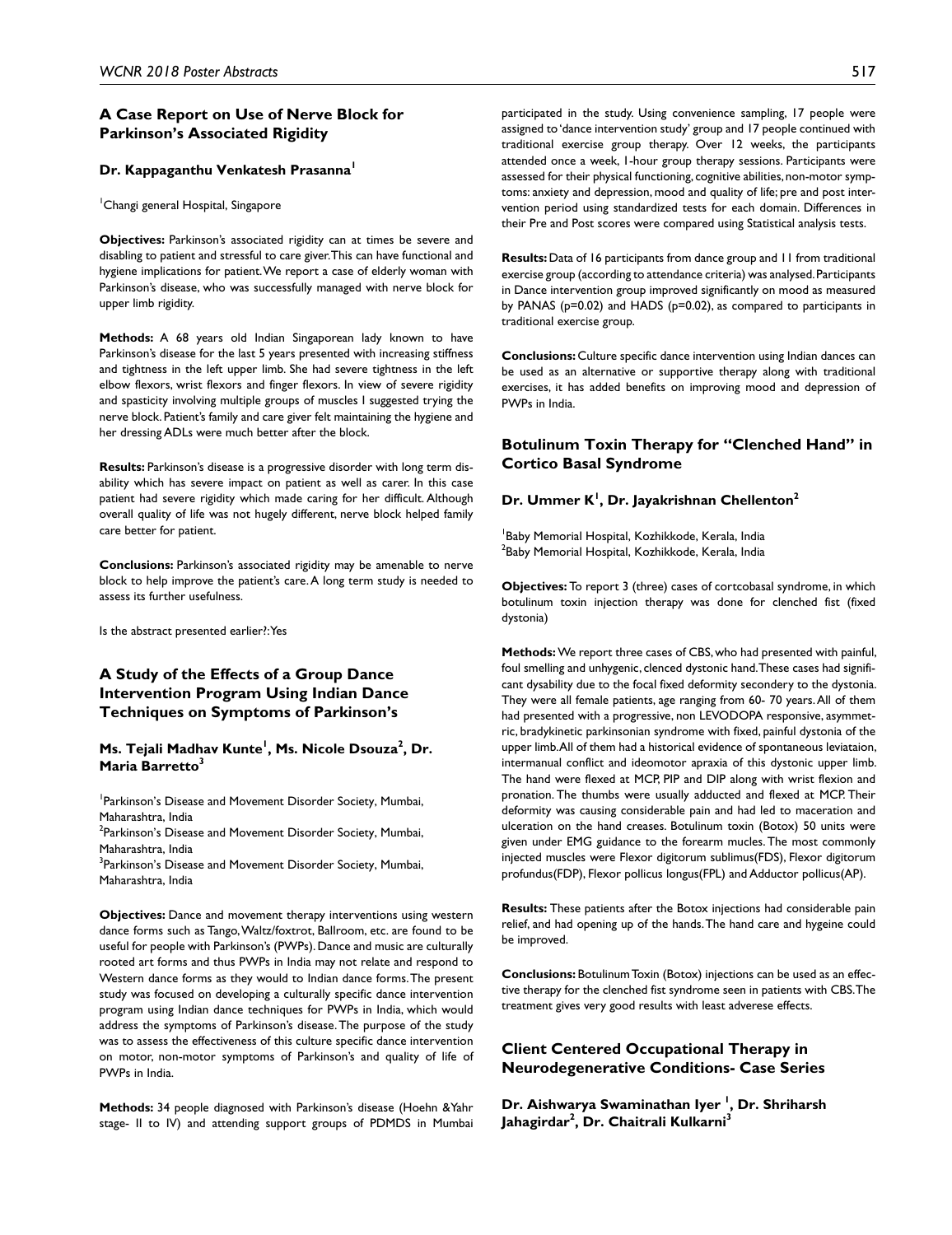Lokmanya Tilak Medical College and Hospital, Sion, Mumbai, Maharashtra, India

 $^{2}$ Topiwala Nair Medical College and Hospital, Mumbai, Maharashtra, India

<sup>3</sup>Lokmanya Tilak Medical College and Hospital, Sion, Mumbai, Maharashtra, India

**Objectives:** OBJECTIVE: 1) To study the role of client centered occupational therapy in neurodegenerative conditions. 2) To study the various factors affecting the provision of client centered care.

**Methods:** . 3 clients diagnosed with neurodegenerative conditions (senile dementia, progressive ataxia, multiple sclerosis) were assessed on Canadian Occupational Performance Measure (COPM) and were intervened for 24 weeks using the client centered approach. The occupational therapy program involved working on the individualized occupational performance goals set for each client in the areas of Activities of Daily Living, Work and Productive Activities and Leisure Activities.The clients were re assessed post intervention. This data was quantitatively analyzed.

Qualitative analysis was carried out based on the data collected through semi structured interview, patient observation and field notes to formulate themes and categories so as to get an insight into the factors affecting client centered practice.

#### **Results:**

- 1) Quantitative results show improvement in performance of occupations i.e. Activities of Daily Living, Work and Productive Activities and Leisure Activities in all the three clients as per the scores of Canadian Occupational Performance Measure (COPM).
- 2) Qualitative analysis provides insight into clients perspective (values and beliefs) and also helps understanding the socio-cultural and contextual factors that affect occupational performance. It also gives an insight into the barriers that affect the provision of client centered occupational therapy.

**Conclusions:** Client centered approach estabilishes a partnership between the therapist and the client. It incorporates the client also as an important decision maker in all phases of intervention i.e. assessment, goalsetting, treatment, and followup phases. It helps in understanding clients perspective, which is very essential in neurodegenerative conditions. Thus this study helped in understanding the role of client centered occupational therapy in rehabilitation of clients with neurodegenerative conditions.

Is the abstract presented earlier?: Yes

# **Comparison of Action Observation vs Cueing on Freezing of Gait in Patients with Parkinson's Disease- A Trial**

## **Dr. Poonam Shyamsunder Gandhi1 , Dr. Archana Aditya Ranade<sup>2</sup> , Dr. Urmila Pushkaraj Takalkar3**

1 TEAM Physiotherapy Services, Pune, Maharashtra, India  $^{2}$ TEAM Physiotherapy Services, Pune, Maharashtra, India <sup>3</sup>TEAM Physiotherapy Services, Pune, Maharashtra, India

#### **Objectives:**

**Background and Objective:-** Freezing of gait (FOG) is a disabling impairment for people with Parkinson's disease (PD) and may not respond

to medications. The effectiveness of physical therapy for FOG is debatable. Action observation (AO) strategies to overcome FOG may enhance physical training.

To assess whether action observation, combined with practicing the observed actions is better than cueing strategies to reduce FOG episodes.

**Methods: -** Twenty patients with PD from our center and pune parkinson's group have entered the trial and are randomly assigned to the Action or cueing groups. Baseline evaluation and outcome measures are done in all patients. Those in the Action group are shown video clips showing specific movements and strategies to circumvent FOG episodes, whereas those in the cueing group are shown visual/auditory cueing strategies to reduce cueing episodes. All patients are undergoing identical physical therapy, 3 sessions a week for 4 weeks.

**Outcome Measures:-** The FOG Questionnaire score and the number of FOG episodes will be assessed in both groups after the training period and at follow-up examination (4 weeks after the end of intervention). Motor performance (walking and balance) assessments with UPDRS, TUG and 10M-WT will be done and quality-of-life assessments will be done in both groups at the end of training and follow-up

**Results:** - There are reviews saying that cueing strategies for freezing may have temporary effect, so we hypothesize that action observation along with physical therapy may have a better motor learning effect and so may give us better results than cueing for reduction of freezing in PD patients

**Conclusions:** Cueing strategies are found to have short term effects on freezing episodes, so there is a need to evaluate strategies having better and long term effcts on freezing episodes of PD patients.

# **Does Transcranial Direct Current Stimulation (tDCS) Plus Concurrent Activity Lessen Dual Task Cost in People with Parkinson's Disease (PD)?**

### Dr. Jyutika Mehta<sup>1</sup>, Dr. Chad Swank<sup>2</sup>, Ms. Christina **Criminger3**

<sup>1</sup>Texas Woman's University, Denton, Tx, United States  $^{2}$ Texas Woman's University, Denton, Tx, United States <sup>3</sup>Texas Woman's University, Denton, Tx, United States

**Objectives:** Management of people with PD improves motor symptoms but inadequately benefits cognitive function. tDCS may have therapeutic potential in facilitation of motor and cognitive processing in people with PD. This study aims to identify if tDCS with concurrent activity improved dual task gait in people with PD.

**Methods:** 7 participants with PD (age 44-77 years) received four sessions of tDCS protocol (tDCS<sub>sitting</sub>, tDCS<sub>aerobic</sub>, tDCS<sub>sham</sub>) during<br>medication "ON" times each separated by 7 days. Following each tDCS protocol, participants performed single and dual task gait. Gait conditions were randomized.Interventions: Three 20-minute session of bilateral tDCS (dlPFC; left = anode, right = cathode) at 2mA and one sham session. tDCS protocols were sitting alone, playing Wii golf, and pedaling a recumbent bicycle at moderate intensity.Outcome Measures: Participants assessed at baseline for disease severity [United Parkinson Disease Rating Scale (UPDRS)] and executive function [Repeatable Battery for the Assessment of Neuropsychological Status (RBANS)]. Immediately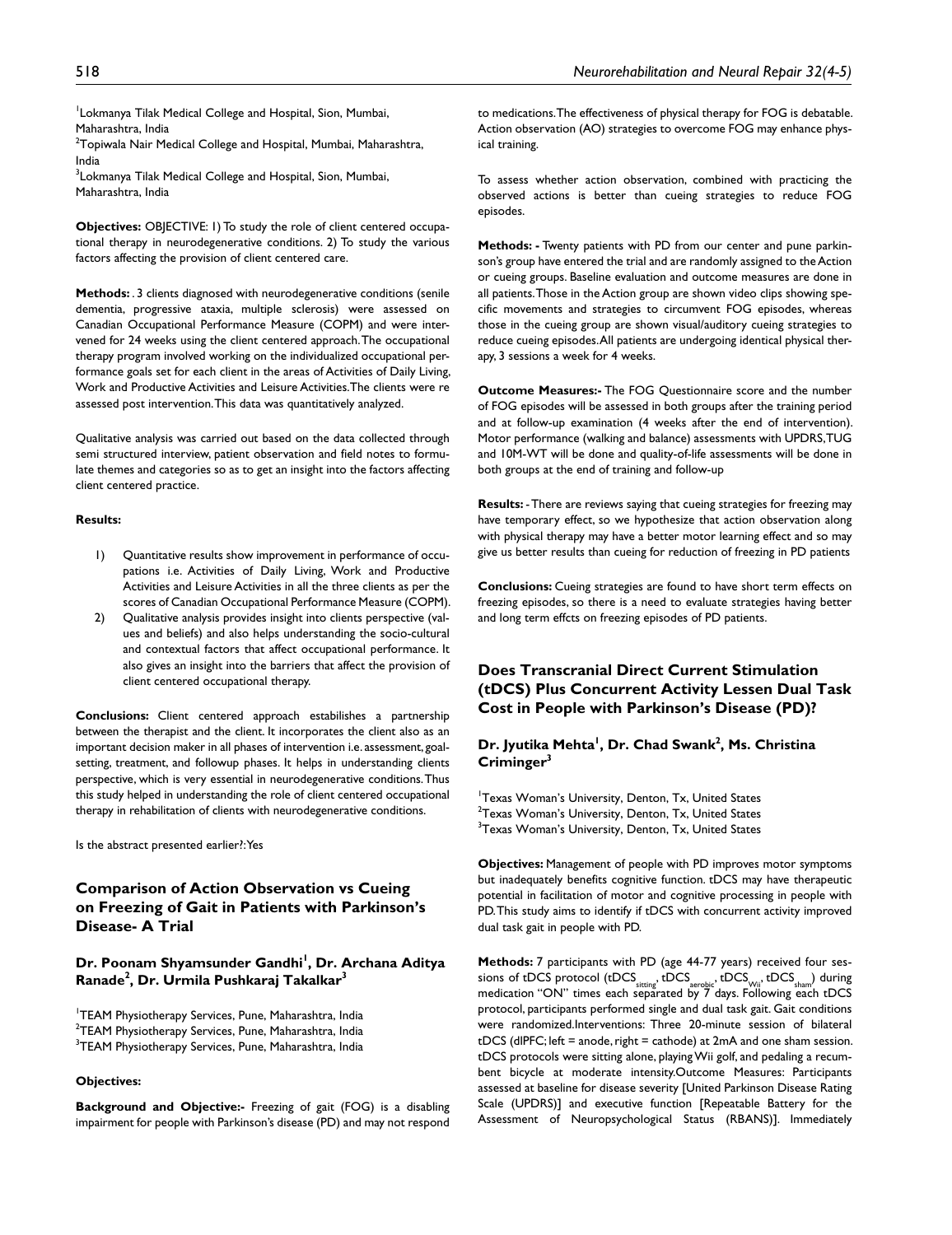following each of the four tDCS conditions, participants performed Timed Up and Go (TUG) single and dual task conditions (TUG<sub>alone</sub>, TUG<sub>motor</sub>, TUG cognitive) and PD Questionnaire 39 (PDQ-39).

**Results:** Participants [UPDRS x=43.71(range=20-70), RBANS x=80.71 (9%ile)] gait velocity dual task cost for  $TUG_{\text{motor}}$  was 12.54% (tDCS sitting), 27.26% (tDCS $_{\rm acrobic}$ ), 16.66% (tDCS $_{\rm Wij}$ ), 16.46% (tDCS $_{\rm sham}$ ); for TUG $_{\rm cognitive}$ was 26.25% (tDCS $_{\rm{sitting}}$ ), 35.92% (tDCS $_{\rm{aerobic}}$ ), 37% (tDCS $_{\rm{Wii}}$ ), -25.23% (tDC-). Cognitive dual task cost for  $\tilde{TUC}^\sim_{\text{C,2}}$  was 57.62% (tDCS sitting),  $-12.04\%$  (tDCS<sub>aerobic</sub>),  $-26.52\%$  (tDCS<sub>Vii</sub>),  $25.86\%$  (tDCS<sub>sham</sub>).

**Conclusions:** tDCS did not lessen dual task cost when paired with activities. Fatigue may have limited performance. However, tDCS when paired with a concurrent activity may deliver gait task specific benefit, rather than overall gait benefits. Further investigation of tDCS approach on dual task gait in PD with larger sample size appears warranted.

Is the abstract presented earlier?: Yes

## **Effect of Iyengar Yoga Practice on Individuals with Parkinson's Disease**

### **Dr. Rajvi Hasmukhlal Mehta1 , Dr. Nicle D'Souza2**

<sup>1</sup> Light on Yoga Research Trust, Mumbai, Maharashtra, India <sup>2</sup>Parkinson's Disease and Movement Disorder Society, Mumbai, Maharashtra, India

**Objectives:** To determine whether long-term practice of Iyengar Yoga benefits individuals with Parkinson's Disease

**Methods:** Four patients (2 males and 2 females), diagnosed with Parkinson's disease were enrolled for this study. Their age and duration of Parkinson Disease are Ms P: 62 years, 5 yrs; Mr RJ: 66 years, 8 years; Ms F 64 yrs, 2.5 years; Mr CB: 68 years, 5 years Their quality of life and disease status was assessed using the Parkinson Disease Questionnaire -39 [PDQ-39] and Unified Parkinson's Disease Rating Scale [UPDRS] respectively. The patients initially attended a special Iyengar yoga session for two weeks where they were made to do various yogasanas [yoga postures] with the help of props and supports for 90 min per day. Subsequently, they attended a 75 minute weekly yoga class for 15 months after which they were reassessed with PDQ-39 as well as the UPDRS.

|       |    | <b>Total PDO Scores</b> | <b>Total UPDRS</b><br>Scores                                |    |    |
|-------|----|-------------------------|-------------------------------------------------------------|----|----|
|       |    |                         | Patient Pre-test Post-test % improvement Pre-test Post Test |    |    |
| Ms P  | 44 | 31.0                    | 29.5                                                        | 12 | 9  |
| MrR   | 46 | 33                      | 28.3                                                        | 27 | 25 |
| Mr CB | 19 | 17                      | 10.5                                                        | 20 | 30 |
| MsF   | 31 | 24                      | 22.6                                                        | 13 | 20 |

**Results:** The total PDQ scores decreased in all the 4 patients indicating a better quality of life. In Ms F, an increase in tremor and bradykinesia in the left upper limb affected her UPDRS scores while her posture, balance and gait scores remained unchanged. Mr CB's change in UPDRS scores could be due to fluctuations in the TSH levels a few months prior to the re-assessment.

**Conclusions:** Parkinson's Disease is considered as a progressive neurological disorder. We demonstrate here that yoga has a significant impact on the quality of life of patients with Parkinson's disease and can retard the progression of the disease.

# **Effect of Limits of Stability Versus Reaction Time Training Using the Computerized Dynamic Posturography on Balance in Parkinson's Disease**

## Dr. Stephanie Dacruz<sup>I</sup>, Dr. Geeson David<sup>2</sup>, Dr. Abhishek Srivastava<sup>3</sup>, Dr. Navita Purohit<sup>4</sup>, Dr. Mohit Bhat<sup>5</sup>

1 Kokilaben Dhirubhai Ambani Hospital, Mumbai, Maharashtra, India  $^{2}$ Kokilaben Dhirubhai Ambani Hospital, Mumbai, Maharashtra, India <sup>3</sup>Kokilaben Dhirubhai Ambani Hospital, Mumbai, Maharashtra, India 4 Kokilaben Dhirubhai Ambani Hospital, Mumbai, Maharashtra, India <sup>5</sup>Kokilaben Dhirubhai Ambani Hospital, Mumbai, Maharashtra, India

**Objectives:** Subjects with Parkinson's disease (PD) face difficulty in controlling the centre of mass at the limits of stability and have a consistent deficit in simple reaction time. The primary objective is to train the subject with PD on the Computerized dynamic posturography (CDP) using limit of stability training versus reaction time training and assess their efficacy. The secondary objective is to understand which training is better at improving balance.

**Methods:** Eighteen subjects diagnosed with Parkinson's disease between Stages 1-3 on the Hoen and Yahr scale were included. Group 1 consisted of Limits of Stability training and postural exercises and Group 2 consisted of reaction time training and postural exercises. Each group received 6 sessions of 30 minutes each. Berg Balance Scale (BBS) and MiniBESTest was taken pre-and post 6 sessions.

**Results:** Reaction time training using the CDP showed better scores on BBS and MiniBESTest post training, although there was a considerable improvement in scores of both the groups.

**Conclusions:** Findings of the study concluded that although both the groups showed positive results, reaction time training on the CDP had better results on the BBS and miniBESTest.

#### **Frontotemporal Dementia: A Case Study**

### **Dr. Rucha Vinod Kale1 , Dr. Archana Aditya Ranade3**

1 Deenanath Mangeshkar Hospital, Pune, Maharashtra, India  $^{\rm 2}$ Deenanath Mangeshkar Hospital, Pune, Maharashtra, India

**Objectives:** To find out effectiveness of physiotherapy treatment in patient with frontotemporal dementia.

**Methods:** A 62 year old male diagnosed as frontotemporal dementia came with complaints of imbalance, motor and speech issues. It was progressive in nature. Assessment was done with berg balance scale and Neuro Com system version 9.2 for balance. Previous berg balance score was 33/56. All components of berg balance scale were affected except sitting unsupported and standing to sitting. On Neuro Com system patient was assessed for sensory reorganization and motor control. Gait video was taken.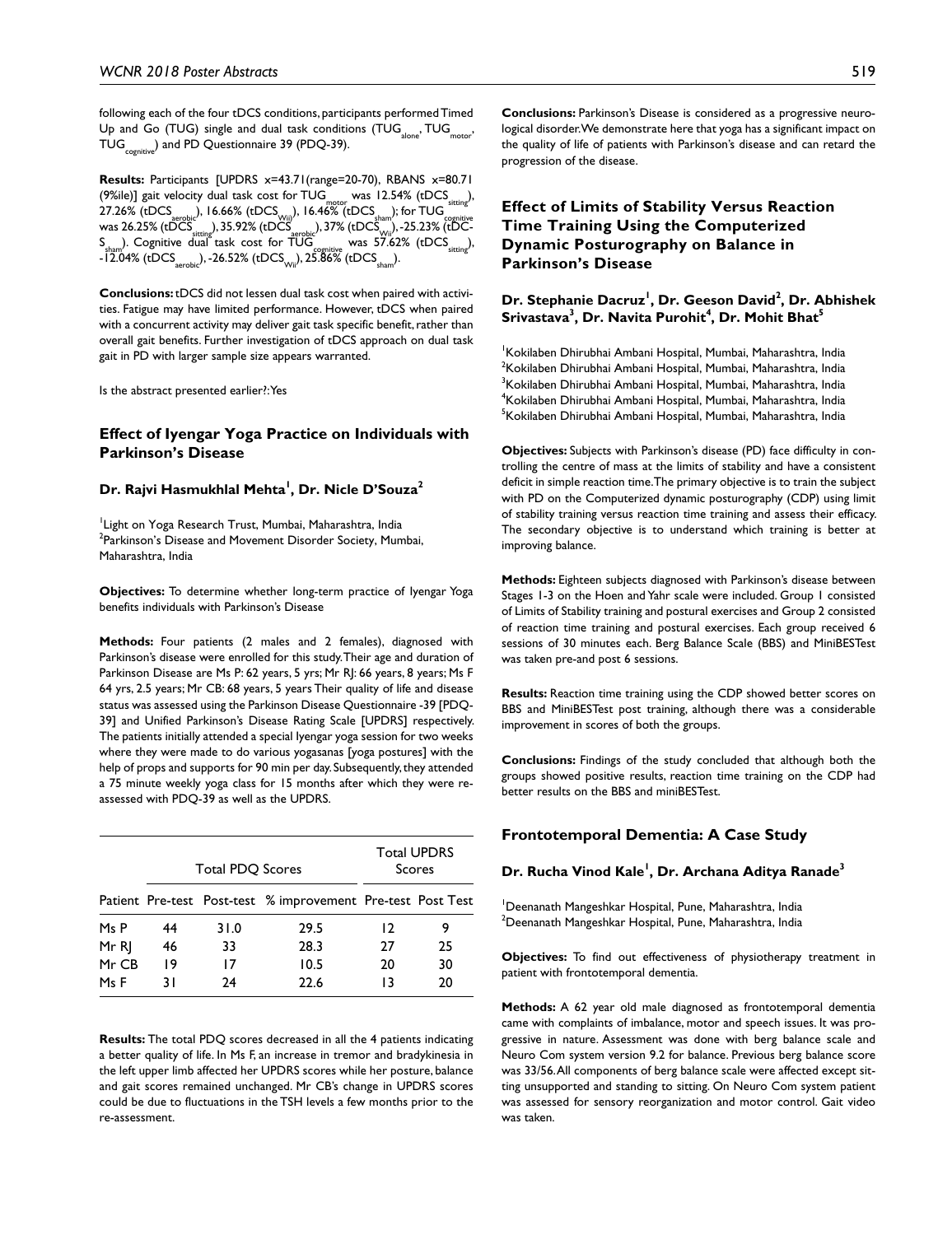FDG PET-CT scan showed area of symmetrically decreased FDG uptake within bilateral superior and mid frontal cortex, RT>LT. Normal and symmetric FDG uptake was noted within deep grey nuclei, thalamus, cerebellum and brain stem.

Patient is being treated with intense strength, balance training on Neurocom and motor control for trunk and balance and gait training for 60 sessions.

**Results:** Training has shown changes post treatment in berg balance score, strength and gait. Berg balance score after treatment was 51/56 after 30 sessions There is improvement in sensory reorganization and motor control and weight shifting on Neuro Com system which has transferred to better gait.

**Conclusions:** Physiotherapy is working as restorative rather than maintainence in our subject with Fronto parietal degeneration. NeuroCom system proved to be useful as visual feedback and different aspects of control and balance can be taught to the patient with ease.

We aim to do a final eval post 60 sessions and a carry over effect after 2 mnths to understand effect of such intense therapy on such cases.

## **Mobile Technology of Rehabilitation in Patients with Parkinson's Disease**

#### **Prof. Yury N Bykov1 , Dr. Tatiana B Bender2**

<sup>1</sup> Irkutsk State Medical University, Irkutsk, Irkutsk, Russian Federation <sup>2</sup>Irkutsk State Medical University, Irkutsk, Irkutsk, Russian Federation

**Objectives:** To compare the efficacy of mobile audio-brain stimulation in improving motor and non-motor disorders for patients with Parkinson's disease.

**Methods:** Hoehn-Yahr Stage (HYS), Montreal Cognitive Assessment (MoCa), McNair and Kahn Scale (McNair-Kahn Scale), Hospital Anxiety and Depression Scale (HADS), United Parkinson's Disease Rating Scale (UPDRS), Vegetative Disturbance Scale (VDS). 101 patients were randomly assigned to 2 groups: 1) patients with mobile audio-brain stimulation via smartphone (n=51). 2) patients without stimulation (n=50). Stimulations were performed 2 times a day for 14 days.

Results: I<sup>st</sup> group. 54% of patients had akinetic-rigid-tremor syndrome. MoCa: before treatment 23,2±0,76, after 26,7±0,78 (p<0,001). McNair-Kahn Scale: 41,7±0,96 and 35,2±0,94 (p<0,01). HADS-anxiety: 11,8±0,86 and 8,2±0,88 (p<0,05). HADS-depression: 9,9±0,72 and 9,6±0,73 (p>0,05). UPDRS: 53,1±0,88 and 46,3±0,87 (p<0,01). VDS: 2,2±0,24 and 2,1±0,25 (p>0,05).

2<sup>nd</sup> group. 70% had akinetic-rigid-tremor syndrome. MoCa: before treatment 22,8±0,61, after 25,1±0,68 (p<0,05). McNair-Kahn Scale: 42,5±0,88 and 38,7±0,87 (p<0,01). HADS-anxiety: 12,3±0,55 and 10,5±0,58 (p<0,05). HADS-depression: 10,6±0,66 and 10,2±0,68 (p>0,05). UPDRS: 52,6±0,74 and 50,1±0,78 (p<0,05). VDS: 2,3±0,31 and 2,2±0,34 (p>0,05).

**Conclusions:** Obtained data revealed that most popular type of Parkinson's disease was akinetic-rigid-tremor. Most of patients were at a third stage of disease with cognitive, emotional impairments and vegetative disturbances. The effects of mobile audio-brain stimulation were seen across all 2 exercise groups, great benefit of stimulation reflected on motor disorders, cognitive and emotional impairments.

## **Neuro Rehabilitation for Cerebral Palsy (Spastic) Patients**

### **Dr. Mohan Sampath Kumar1 , Dr. Kanaka Santhanakrishna<sup>2</sup>**

<sup>1</sup>Institute of Neurosurgery, Madras Medical College, Chennai, Tamilnadu, India

 $^{2}$ Institute of Neurosurgery, Madras Medical College, Chennai, Tamil Nadu, India

**Objectives:** Among several procedures available for the rehabilitation of the spastic cerebral palsy patients, two important areas are being addressed primarily in rehabilitation, first to improve the cognitive function, second to improve locomotion in patients. To improve locomotion one has to reduce spasticity. We present our experience with DEEP BRAIN STIMULATION-DENTATE NUCLEUS STIMULATION and its efficacy in reducing spasticity and its usefulness in early rehabilitation.

**Methods:** 20 patients who had hypertonia, either hemiplegic or tetraplegic type were Included (Male 15, Female 5). With youngest being 11 and oldest 44 years old.

**Electrodes Placements:** Leksell's sterotaxic apparatus was used for the procedure. An average of 6 electrodes was placed in dentate nucleus, from medial to lateral at 3 sites viz Medial, Middle and Lateral parts of dentate nucleus. The position of electrodes was confirmed by postoperative Xrays with stereotaxic frame in situ and depth EEG studies. Cerebellar nuclei were electrically stimulated with GROSS stimulator.

Improvement was analyzed by

Clinical Assessment

Comparing H&M reflex ratio

STIMULATION PARAMETERS:

Frequency Adjusted between 50-100 pps/sec

Duration Repetitive stimulus with Pulse adjusted to 30-50 msec

Voltage Voltage of 3 volts; gradually increased upto a maximum of 7 volts over a week

**Current:** according to the patient's tolerability (10 15 mamps)

**Results:** The relaxation of the limbs was observed from the first day of stimulation after 60 90 minutes. Effect was observed after 48 72 hours. Stimulation of the dentate nucleus produced hypotonia mainly on the ipsilateral limbs which were equal in both upper and lower limbs. In 3 PATIENTS, reduction of tone was observed in contralateral limbs also, after dentate nucleus stimulation.

**Conclusions:** This is an effective procedure to attain reduction in spasticity in short period of time and target localization is easier for electrode placement. Concealed System of DBS would be ideal for relief of spasticity.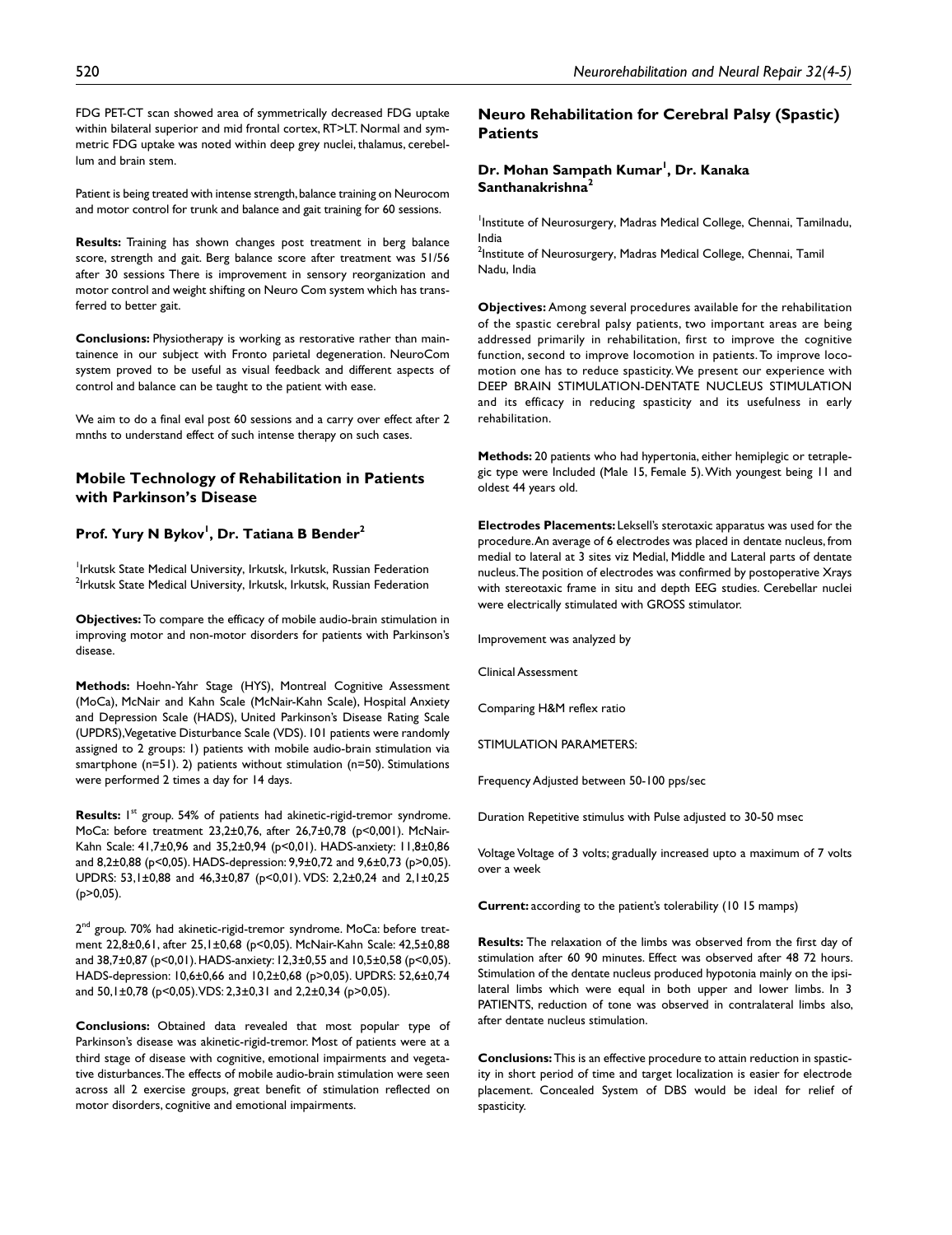# **BMI and Abdomen Perimeter as a Prognostic Factor of Pain and Global Health in Patients After Lumbar Discectomy**

**Dr. Styliani Konstantinos Papakosta1 , Dr. Athanasios**  Konstantinos Tsivgoulis<sup>2</sup>, Dr. Dimos Ilias Galliopoulos<sup>3</sup>, Dr. Georgia Ilias Skoufi<sup>4</sup>, Ms. Paraskevi Ioannis Kotoula<sup>5</sup>, Mr. Christos Georgios Skandalos<sup>6</sup>, Dr. Christos Pavlos **Liaskos<sup>7</sup>**

<sup>1</sup> Arogi, Larisa, Larisa, Greece <sup>2</sup>Arogi, Larisa, Larisa, Greece <sup>3</sup>Arogi, Larisa, Larisa, Greece 4 Arogi, Larisa, Larisa, Greece <sup>5</sup>Arogi, Larisa, Larisa, Greece 6 Arogi, Larisa, Larisa, Greece <sup>7</sup>Arogi, Larisa, Larisa, Greece

**Objectives:** Lumbar discectomy due to degenerative myelopathy entails more preoperative complications for overweight patients (operation time, blood loss). The aim was to evaluate the impact of BMI and perimeter of abdomen (AP) on severity of pain and global health during the first weeks in patients after lumbar discectomy.

**Methods:** 86 patients (53 female, 33 males (median age 71±14.4 years, range 58-79) were tested 1 week and 6 weeks after surgery. 59 patients (68.6%, 38 females) had BMI> 25 but only 3patients (2females) had BMI> 35. 75patients (75.6%, 41 females) had AP>100cm. 10-point visual analogue scale (VAS) was used to estimate the severity of pain and global health after surgery.

**Results:** Statistical correlation was observed at comparison of BMI and VAS pain and global health score only at the  $2^{nd}$  time point (6 weeks after the surgery) ( $r=0.564$ ,  $p=0.021$  and  $r=0.645$ ,  $p=0.019$  respectively) and not the first week after surgery (r=0,124, p=0,732). In addition, increased AP were associated with worse VAS pain and global health at the 2<sup>nd</sup> time point (r=0.599, p=0.02 and r=0.612, p=0.02 respectively). No statistical correlation between BMI and AP compared to sex at any time point was observed. In the overweight group the pain was more often referred in knees and hips due to possible co-existed osteoarthritis. No difference observed in wound healing. Two overweight patients had lower urinary tract infection without residual urinary volume during the first month.

**Conclusions:** Increased BMI and AP can influence pain and global health after surgery in patients with lumbar discectomy due degenerative myelopathy. Future prospective studies will be needed to validate these observations.

# **Study on the Mechanism of Lung Injury in Patients with Acute Cervical Spinal Cord Injury**

#### **Mr. Qianqian Jin1 , Mrs. Jianxian Wu2 , Mr. Jinniu Zhang3**

<sup>1</sup>the 2nd Hospital of AnHui Medical University, Hefei City, China, China  $^2$ the 2nd Hospital of AnHui Medical University, Hefei City, China, China  $^3$ the 2nd Hospital of AnHui Medical University, Hefei City, China, China

**Objectives:** This paper summarized the possible mechanisms of lung injury by retrieving the literature on the mechanism of lung injury after acute cervical spinal cord injury (SCI).

**Methods:** To compare the adequacy of the different mechanisms then established the most likely mechanism of lung injury after cervical spinal cord injury.

**Results:** Here are 4 possible mechanisms.**1.Remote effect.** When the force is applied to the body at high speed, the resulting pressure wave can cause damage to the tissue or organ that is far from the wound. **2.Respiratory dysfunction.** Respiratory muscles and other muscle dysfunction below the damaged plane, leading to restrictive ventilator disorder after acute cervical SCI. **3.Neurogenic pulmonary edema (NPE).** Destruction of the spinal cord pathway after SCI, dislocation of the nucleus from the lower central or peripheral nervous system, and intracranial hypertension after spinal cord injury all can cause sympathetic nervous system disorders. **4.Systemic inflammatory response syndrome (SIRS).** SCI makes the body in a moderate SIRS state. Inflammatory cells in circulation are activated and enhanced its attack on the lung by improving the adhesion and/or permeability of the pulmonary vascular endothelium.

**Conclusions:** Lung injury can occur in the early stage of acute SCI and respiratory dysfunction is only a synergistic factor to increase lung injury. The rate of lung injury after SCI and the pathology of lung tissue after injury is all confirmed that neurogenic pulmonary edema is most likely to be the main mechanism of acute lung injury after SCI. SIRS aggravates the performance of lung injury at the same time and is involved in the production and maintenance of NPE after injury. According to the damage mechanism, the effective prevention and treatment of lung injury after cervical SCI can be called upon to reduce the mortality of cervical SCI.

#### **Winning Over Spinal Cord Injury**

## Dr. Tushar Sonawane<sup>1</sup>, Dr. Abhishek Srivastava<sup>2</sup>, Dr. **Navita Purohit<sup>3</sup>**

1 Kokilaben Dhirubhai Ambani Hospital & Medical Rese, Mumbai, Maharashtra, India

 $^{2}$ Kokilaben Dhirubhai Ambani Hospital & Medical Rese, Mumbai, Maharashtra, India

<sup>3</sup>Kokilaben Dhirubhai Ambani Hospital & Medical Rese, Mumbai, Maharashtra, India

**Objectives:** goal oriented rehab efforts and interventions can effectively change the outcome of spinal cord injury

**Methods:** case study

**Results:** that goal oriented rehab

**Conclusions:** Survivability in spinal cord injury has seen a paramount change from weeks to months in the beginning of  $20<sup>th</sup>$  century to near average life expectancy to the present day. Incidence of spinal cord injury is also high correlating with high incidence of road traffic accidents, falls, violence and sports injuries has exposed us to increased number of spinal cord injury survivors. The magnitude of impact on quality of life of a spinal cord injury survivor is severely affected and all possible rehabilitation efforts are warranted for such cases. This presentation describes a case of 19 year old boy how suffered from SCI of T5 level ASIA B at the age of fifteen. The case describes the journey of the patient from his complete bed bound status and complications as bowel-bladder incontinence, bilateral lower limb and trunk spasms, posterior dislocation of hip and sever dependence for activities of daily living to his present state where he is perusing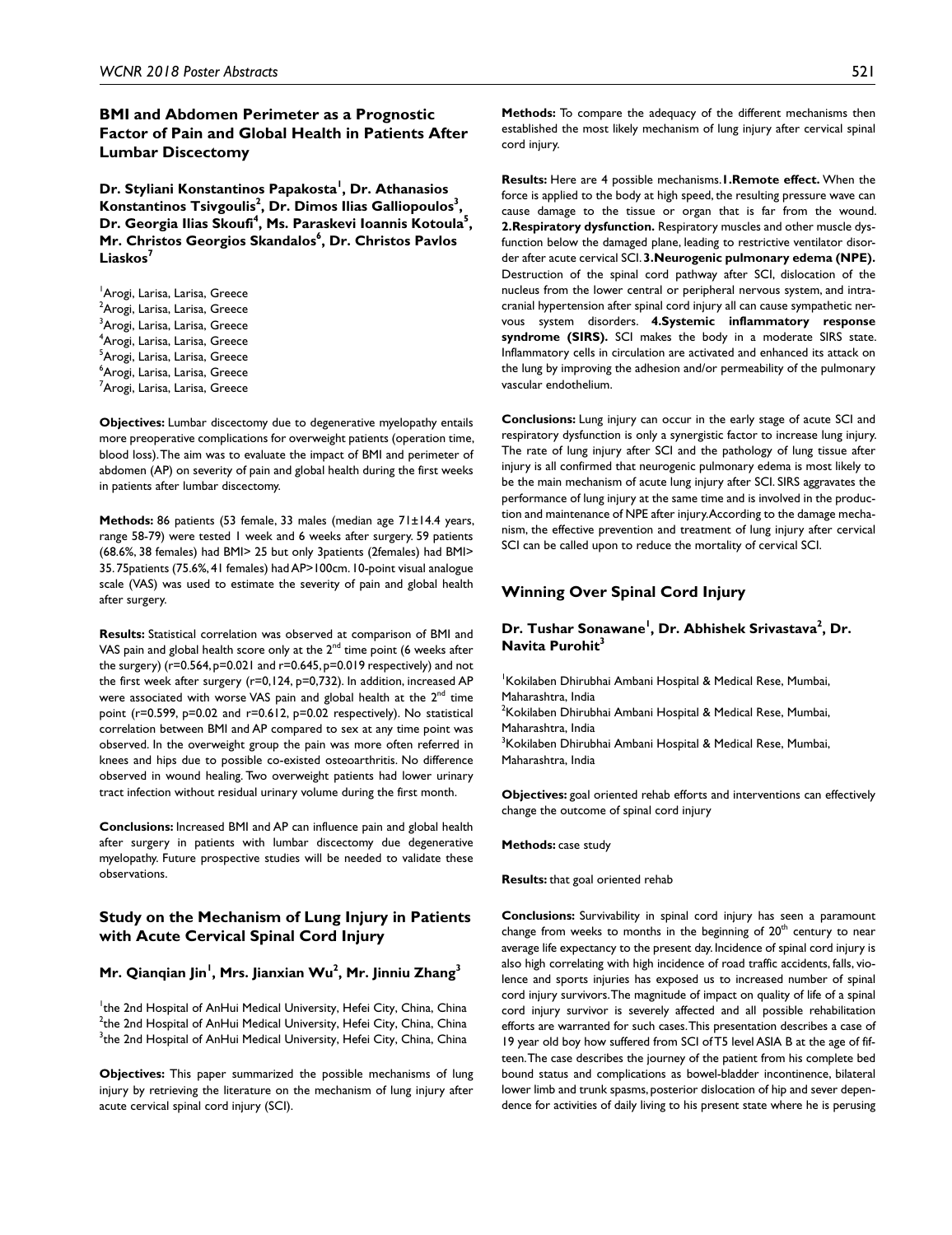his day today courses of life as self care, studies, wheelchair based ambulation, driving as well as his leisure activities as travelling. This case tries to highlights the fact that goal oriented rehab efforts and interventions can effectively change the outcome of spinal cord injury of present day.

# **Application of International Classification of Functioning, Disability and Health [ICF] in Individuals with Spinal Cord Injury**

## Dr. Madhusree Sengupta<sup>1</sup>, Dr. Ameed Equebal<sup>2</sup>, Dr. Ambar Ballav<sup>3</sup>

1 Nimhans, Bangalore, Karnataka, India

2 National Institute For Locomotor Disabilities (Div, Kolkata, West Bengal, India

 $3$ National Institute For Locomotor Disabilities (Div, Kolkata, West Bengal, India

**Objectives:** International Classification of Functionality, Disability and Health (ICF), is a member of the international classification family of the WHO. It measures disability and health at both individual and population levels and describes functioning from three perspectives body, person and societal. It organizes information in two parts, Functioning and Disability and Contextual factor.The objective of this study is to evaluate the functionality of patients with spinal cord injury through the domains as classified in the ICF.

**Methods:** This observational Cross sectional study was conducted on sixty patients of spinal cord injury (SCI) of the age group of twenty one to sixty years attending outpatient department (OPD) and admitted in indoor unit of NILD over a period of nineteen months. Questions were framed according to the guidelines of the codes of the different categories of ICF from the domains of 'Body Functions', 'Activities and Participation', 'Environmental Factors'. Each patient was interviewed and a 'Patient's data sheet' was filled. The percentages of patients in each category after dividing the population into paraplegics vs. tetraplegics was calculated and the statistical significance of the results were analysed with Chi square test. Literature search was made to compare with the western world.

**Results:** Statistically significant results were found in some of the categories of ICF. Interesting differences were noted between the findings of our study and the western world.

**Conclusions:** ICF was found to be a useful tool in evaluating the functionality of patients with SCI.

Is the abstract presented earlier?: Yes

# **Evaluation of Sexual Dysfunction in Men with Spinal Cord Injury**

Dr. Vinay Goyal<sup>ı</sup>, Dr. Anil Kumar Gaur<sup>2</sup>, Dr. Rajendra Sharma<sup>3</sup>

1 AIIPMR, Mumbai, Maharashtra, India <sup>2</sup>AIIPMR, Mumbai, Maharashtra, India <sup>3</sup>AIIPMR, Mumbai, Maharashtra, India

**Objectives:** Objectives To study sexual dysfunction in Men with Spinal Cord Injury Using International Index of Erectile Function Questionnaire IIEF 15.

#### **Methods:**

- 1. Informed written consent are being taken from all patients.
- 2. Men with spinal cord injury of more than six months duration will undergo detailed clinical examination as per ASIA 2002 for confirming diagnosis
- 3. Study period is of one year.
- 4. Patients are given IIEF-15 Questionnaire in their language and will be asked to fill it.

**Inclusion Criteria:** Post SCI Men in age range of 21 65 years who are in a stable sexual relationship and are willing to participate in study

#### **Exclusion Criteria:**

- Patients with genital anatomical deformities that impair erectile function
- Patients with pressure ulcer over sacrum and ischial tuberosity.
- Patient with perurethtal catheter insitu
- Patients with Uncontrolled DM or HTN.

Equipments IIEF Questionnaire -15

**Results:** Study has been approved by Institution Ethical Committee.

It is an ongoing study and the final result will be presented at the conference platform

**Conclusions:** It is an ongoing study and final conclusion will be presented at the conference platform.

# **Exploring Food and Nutrition Knowledge, Attitudes and Behaviours of Spinal Inpatients in Specialist Rehabilitation**

## **Ms. Priya Iyer<sup>I</sup>, Prof. Eleanor Beck<sup>2</sup>, Prof. Karen Walton3**

<sup>1</sup> Royal Rehab, Sydney, New South Wales, Australia <sup>2</sup>University of Wollongong, Sydney, NSW, Australia  $^3$ University of Wollongong, Sydney, NSW, Australia

**Objectives:** There is increased prevalence of cardiovascular disease risk factors in individuals post spinal cord injury. Given the role of diet in development of chronic conditions, this study explores the nutrition knowledge, behaviours and attitudes of inpatients admitted to active spinal rehabilitation. Initial pilot data is reported.

The primary objective of this study is to explore the knowledge, attitudes and nutrition behaviours of patients with spinal injury in specialist inpatient rehabilitation. Secondary objectives include 1. to ascertain if current (inpatient) food choices and nutrition practices are in line with national food guidance systems 2. to identify knowledge deficits 3. to determine any correlation between the participant's nutrition knowledge and food behaviours/practices and 4. to determine priority areas in food and nutrition education to design an intervention project to address the gaps identified.

**Methods:** This cross-sectional study is a situational analysis, within an inpatient rehabilitation setting to inform priority areas for future intervention. Participants complete a knowledge questionnaire $^\mathsf{I}$  and are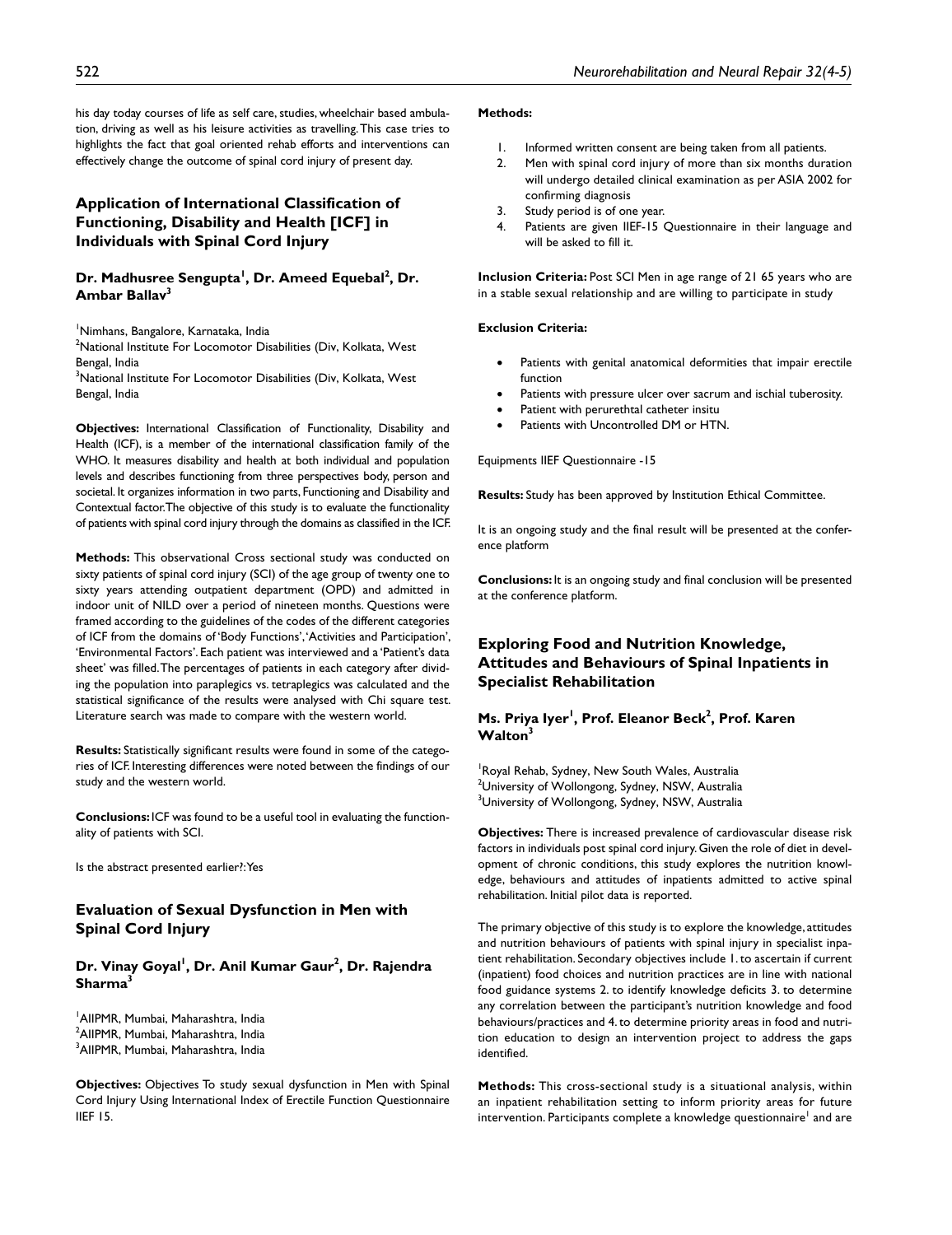interviewed to clarify dietary intake details and reasons for dietary choices prior to injury. Three-day food records are also collected to determine dietary intake while in hospital.

**Results:** Preliminary data (n=13) indicates knowledge gaps of varying degrees correlated with the level of education. Current intake is influenced by dietary requirements as a result of the medical condition, dietary preferences, emotional and social factors. However, more than 50% (n=7) of the participants' intake exceeded the recommended serves for meat and grains whilst being low in dairy and vegetables.

**Conclusions:** Initial data indicates inpatients are motivated to participate in this study and improve food choices. Food intake is affected by multiple factors like acute illness, hyper-metabolism, co-morbidities and others. Further data will inform trends and enable meaningful recommendations for better health outcomes.

# **Impact of Sexual Satisfaction on Perceived Functional Status Among Spinal Cord Injury Patients and their Spouses**

## Dr. Elia Zanin<sup>'</sup>, Dr. Carl Froilan Leochico<sup>2</sup>, Prof. **Humberto Antonio Cerrel Bazo3 , Prof. Reynaldo Reyes Rey Matias<sup>4</sup> , Dr. Sarah Salizzato5**

<sup>1</sup>Via Padre Leonardo Bello 3/c 31045, Motta di Livenza, Treviso, Italy <sup>2</sup>RMR Physical Therapy Clinic, Mnaila, Metro Manila, Philippines  $^3$ Ospedale Riabilitativo di Alta Specializzazione, Motta di Livenza, Italy, **Philippines** 

4 St Luke's Medical Center, Quezon City, Metro Manila, Philippines <sup>5</sup>Ospedale Riabilitativo di Alta Specializzazione, Motta di Livenza, Treviso, Italy

#### **Objectives:**

**Background:** Scientific literature suggests that sexuality is an under-recognized concern among patients suffering from spinal cord injury (SCI) during in-patient hospitalization and post-discharge period. Various studies investigate factors leading to steep decline of sexual (recreation, see the figure 1) functioning following SCI among patients and their spouses. However, little is known about the relationship between sexual satisfaction and perceived functional status after SCI.

**Objective:** In this paper, we aim to determine the association between the couple's sexual satisfaction and their perceived functional status of the patient. We also explore the factors that affect sexual satisfaction for patients and spouses before and after the injury.

**Methods:** We employ mixed-methods study design by involving couples in a survey on sexual satisfaction and perceived functional status, individual interviews, and focus group discussion. We also corroborate data on perceived functional status with patient records to ensure chronology. We then attempt to trace the peaks and troughs of sexual satisfaction along with the patient's functional progress or decline with respect to time from injury (phases of disability as proposed by Menter and Hudson, 1995).

**Results:** Psychosocial, more than physical factors, seem to affect sexual satisfaction of couples before and after the injury. The couple's level of sexual satisfaction seems to be associated with the level of function of the patient at certain periods of the disability.

**Conclusions:** Sexual rehabilitation among spinal cord injury patients should not only improve physical functioning, but more importantly, it should also explore and address psychosocial concerns of both patient and spouse. Improved sexual satisfaction of couples can positively impact perceived functional status of the patient.

## **Prevalence of Medical Complications During Initial Hospitalization in Persons with Spinal Cord Injury**

## Dr. Julia Patrick Engkasan<sup>'</sup>, Dr. Sau Tjun Lim<sup>2</sup>, Dr. **Nazirah Hasnan3**

1 University of Malaya, Lembah Pantai, Kuala Lumpur, Malaysia  $^{\rm 2}$ University of Malaya, Lembah Pantai, Kuala Lumpur, Malaysia  $^3$ University of Malaya, Lembah Pantai, Kuala Lumpur, Malaysia

**Objectives:** To determine the occurrence of medical complications during initial hospitalization following a spinal cord injury (SCI).

**Methods:** This was a retrospective study performed between November 2014 and October 2015. Patients who were admitted to University Malaya Medical Center (UMMC) for SCI (traumatic and non-traumatic), referred for Rehabilitation for the first time, and aged more than 18 years old were included in the study. Patients with other neurologic disease prior to SCI, progressive spinal cord disease and without neurological deficits were excluded. The types of complications to be collected were classified according to the body systems and data were obtained from patients' medical records.

**Results:** The participants were predominantly males (65.7%), had non-traumatic SCI (69/105, 65.7%), with the mean age of  $51.8 \pm 19.0$  years. Majority (85.7%) of participants had at least one complication and 58.1% of patients sustained two or more complications. The top five complications in traumatic SCI were anemia (41.7%), impacted stool (33.3%), musculoskeletal pain (33.3%), neuropathic pain (33.3%), and pressure ulcer (30.6) while in non-traumatic SCI were impacted stool (47.8%), pressure ulcer (40.6%), neuropathic pain (39.1%), musculoskeletal pain (29%), and spasm (26.1%). Within first week of admission, the top three complications were cardiac, respiratory, and neuropsychiatric. In the second week of admission, hematological, gastrointestinal and genitourinary complications were more common. The total number of complications in a patient was associated with prior morbidity, concurrent injury and cause of injury and was positively correlated with increased length of hospitalization (*rs*=0.695, p <0.000).

**Conclusions:** Impacted stool, pressure ulcer and pain are the common complications in both traumatic and non-traumatic SCI. The above information priority could help outline preventive strategies, educational strategies for staff increasing awareness, its detection and prompt treatment.

## **Traumatic Myelopathy on Background of Spinal Canal Stenosis: Retrospective Study**

#### **Dr. Suresh Subramanian**

<sup>1</sup>Middlemore Hopsital, Auckland, Auckland, New Zealand

**Objectives:** Introduction: Epstein in 1980 reported patients with lowest anteroposterior diameters of the spinal canal either from developmental or degenerative had more severe myelopathy after trauma. Du Sung et al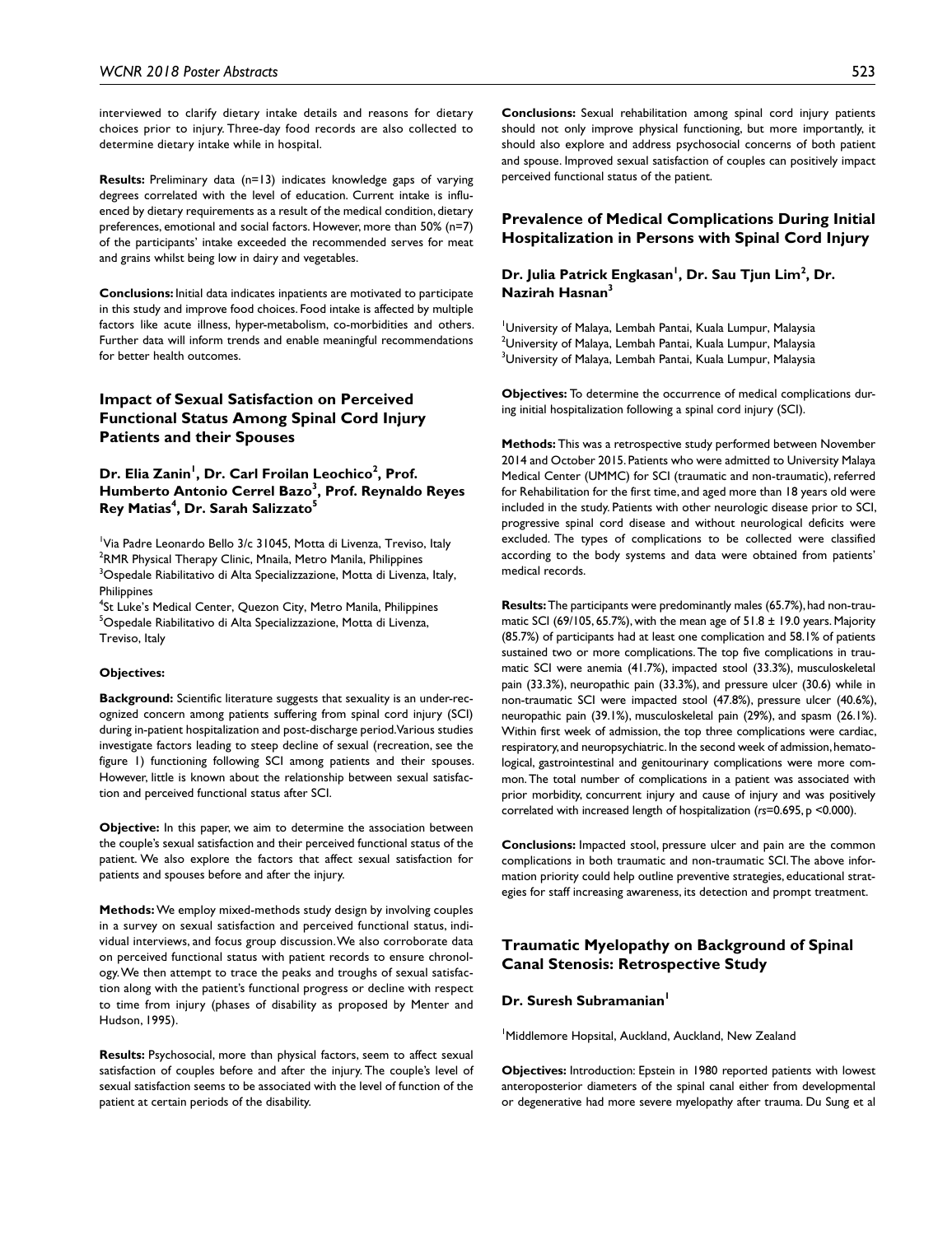and Kato et al reported narrow spinal canal increases the risk of SCI following low energy trauma. Coldham et al identified high prevalence of narrow cervical spinal canal in Maori and Polynesian population. The Auckland Spinal Rehabilitation Unit (ASRU) located in Auckland, serves a diverse population with high percentage of Maori and Polynesian ethnicity.

**Objective:** Aim of this study is to review number of admissions with the diagnosis of traumatic myelopathy (traumatic Spinal Cord Injury (SCI) without associated bone or ligament injury) between 2005 and 2009 in ASRU.

**Methods:** Retrospective chart review of acute SCI admissions to ASRU between January 2005 and December 2009 (5 years). Inclusion criteria consisted of acute onset of neurological deficits following trauma and spinal canal stenosis as confirmed by radiographic scan without evidence of bone or ligamentous injury.

**Results:** Thirty patients of the 422 admissions fulfilled the criteria of traumatic myelopathy 7.1% of total admission. Eighty three per cent were identified as non-European ethnicity with 43% Polynesian and 26% Maori ethnicities. Mean age 53, 86% had incomplete SCI (AIS C &D) with mean admission motor score of 43 and discharge 65.

**Conclusions:** Traumatic myelopathy is not an uncommon admission diagnosis in ASRU with over representation of Polynesian and Maori ethnicity.

Is the abstract presented earlier?: Yes

# **Understanding Demographic Variables of Neurological Patients Admitted to an Indian Post Hospital Inpatient Rehabilitation Center: Exploring the Essential Needs**

Dr. Vijay Janagama<sup>l</sup>, Dr. Phani Sagi<sup>2</sup>, Ms. Sunanda **Kandiraju3 , Dr. Sheila Addanki4**

<sup>1</sup>Suvitas Holistic Health Care Pvt Ltd, Hyderabad, Telangana, India  $^2$ Suvitas Holistic Health Care Pvt Ltd, Hyderabad, Telangana, India <sup>3</sup>Suvitas Holistic Health Care Pvt Ltd, Hyderabad, Telangana, India 4 Suvitas Holistic Health Care Pvt Ltd, Hyderabad, Telangana, India

**Objectives:** To evaluate demographic data of neurological patients admitted to an Indian post hospital inpatient rehabilitation unit.

**Methods:** We have analyzed data of 174 patients admitted to our inpatient rehabilitation center in Hyderabad, India. The data was collected between the period of July 2015 to March 2017 (20 Months).

**Results:** The mean age of patients was 51.96 (SD= 17.11). Out of the 174 patients 74.1% were males and 25.9% were females. 25.9% of patients were retired while 43.7% were employed and 9.2% were students. 93.1% were directly admitted from hospital where as 6.9% came from home. 54.6% had stroke, 27.6% had Traumatic Brain Injury, 8.6% had Spinal cord injury, 4.6% had Polyneuropathies, 4.5% were others. Out of the 174 patients, 70.1% of them had associated medical comorbid conditions like hypertension (44.3%), type 2 diabetes Mellitus (40.8%), coronary artery disease (2.3%), hyperlipidemia (1.1%), atrial fibrillation (1.1%), overweight (1.7%), alcohol (10.3%), Tobacco (8%) and others (12.1%). On admission, more than half (54%) of patients needed artificial feeding, more than onefourth (29.9%) had tracheostomy and a significant number of patients (77%) had urinary catheter.

**Conclusions:** With increasing incidence of neurological patients in India, there is a dire need to understand demographic variables and develop cost effective resources and protocols to improve rehabilitation outcomes. Majority of the effected individuals were still working (43.7%) or were students (9.2%) which can cause significant burden of number of disability adjusted life years. Hence it is very crucial for stake holders to develop multidisciplinary rehabilitation facilities for early, effective and empowered recovery of neurological patients.

# **Robotic Training: Adjunct to Conventional Therapy in Upper Limb Rehabilitation in Spinal Cord Injury a Case Series**

**Dr. Akshay Dayanand Mane1 , Dr. Deepti Ramchandra Kamble<sup>2</sup>, Dr. Navita Purohit<sup>3</sup>, Dr. Abhishek Srivastava<sup>4</sup>, Dr. Deepti Ramchandra Kamble5 , Dr. Vidhya Depgunde<sup>6</sup> , Dr. Abhishek Srivastava7 , Dr. Navita Purohit8**

<sup>1</sup>C/110 Sri Krishna Cooperative Society Manish Nagar Four Bunglows Andheri West, Mumbai, Maharashtra, India-400053  $^{2}$ Kokilaben Dhirubhai Ambani hospital, Mumbai, Maharashtra, India  $^3$ Kokilaben Dhirubhai Ambani hospital, Mumbai, Maharashtra, India 4 Kokilaben dhirubhai Ambani Hospital, Mumbai, Maharashtra, India 5 Kokilaben Dhirubhai Ambani Hospital, Mumbai, Maharashtra, India 6 Kokilaben Dhirubhai Ambani Hospital, Mumbai, Maharashtra, India  $^7$ Kokilaben Dhirubhai Ambani Hospital, Mumbai, Maharashtra, India 8 Kokilaben Dhirubhai Ambani Hospital, Mumbai, Maharashtra, India

**Objectives:** To study the efficacy of Robotic Therapy as an adjunct to standard therapy in upper limb Rehabilitation during post spinal cord injury patient Rehabilitation.

**Methods:** A Retrospective study was done in 10 patients (7 male, 3 females) with spinal cord injury in Department of Rehabilitation of a tertiary care hospital. The mean age of subjects was  $44.27 \pm 33$ (Neurological Level: C4-C6, ASIA level A-D). All patients underwent a robotic training program for 40 minutes once a day along with standard therapy for an average period of 16 weeks. The outcome measures used were Action Research Arm Test (ARAT) and Spinal Cord Independence Measure (SCIM).

**Results:** Paired t test was used for statistical analysis of the data. Statistically significant improvement was seen in ARAT (P= 0.000349) and SCIM Scores (p= 0.000494) post training.

**Conclusions:** Robotic training along with conventional therapy improves hand functions in patients with spinal cord injury.

# **30 Meter Incremental Wheelchair Propulsion Test for Assessment of Cardiorespiratory Endurance in People with Spinal Cord Injury**

Dr. Shailesh Satyanarayana Gardas<sup>I</sup>, Dr. Deepak Ramchandra Tandel<sup>2</sup>, Dr. Stanley Jones<sup>3</sup>, Dr. Rajani **Kanade4 , Dr. Bela Agarwal5**

<sup>1</sup>MGM College of Physiotherapy, MGM Institute of Hea, Navi mumbai, Maharashtra, India

 $2$ MGM Institute University Department of Physiothera, Navi Mumbai, Maharashtra, India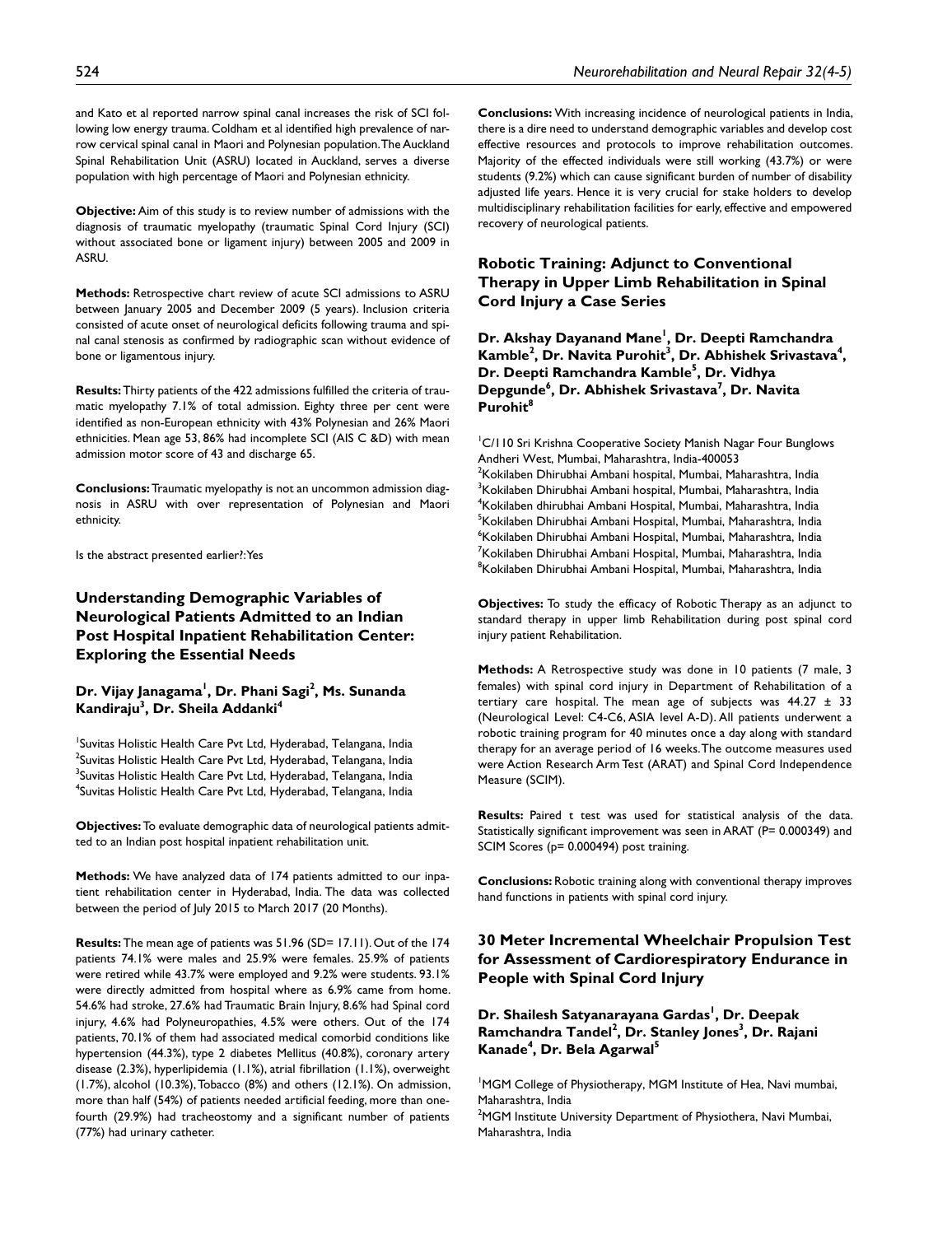$3$ MGM Institute University Departmet of Physiotherap, Navi Mumbai, Maharashtra, India

4 MGM Institute University Department of Physiothera, Navi Mumbai, Maharashtra, India

<sup>5</sup>MGM Institute University Department of Physiothera, Navi Mumbai, Maharashtra, India

**Objectives:** To find average speed of wheelchair propulsion by using different shuttle corridor length and to develop 30 Meter Incremental Wheelchair Propulsion Test.

**Methods:** Following ethical approval, 30 people with SCI, mean age (Male 31.4, female 24.6)were enrolled in Phase-1 testing which involved evaluating average speed of wheelchair propulsion using shuttle corridor length of 10meters, 20meters and 30meters. Average speed of wheel chair propulsion was highest in 30meter shuttle corridor which was decremented and incremented by 20 % to develop a seven phased 30meter incremental wheelchair propulsion test (30meter IWPT). 14 participants were enrolled for Phase-2 testing. Each participant performed 30meter IWPT guided by pre-recorded metronome beat.Pre and post-test oxygen consumption(VO<sub>2</sub>) (Fitmate Pro, COSMED), heart rate(HR), respiratory rate(RR) and rate of perceived exertion(RPE) by modified Borg's scale were recorded.

**Results:** Average speed of wheel chair propulsion for 10,20 and 30 meter corridor were 1.2,1.4,1.6 m/s respectively which were significantly different(p-value< 0.05). Distance covered, post-test heart rate, respiratory rate and RPE were highest in 30-meter IWPT. Comparison of pre and post test variables following 30-meter IWPT showed significant rise in heart rate from 94.9-148.3 beats/min(p=0.002), respiratory rate from 22.9-34.5(p=0.001) and VO<sub>2</sub> from 5.9-19.3ml/kg/min(p=0.000). Post-test VO<sub>2</sub> was comparable with post arm cranking test VO<sub>2.s</sub>

**Conclusions:** An incremental load was placed on cardiorespiratory system by 30-meter Incremental Wheelchair Propulsion test which uses external pacing to guide the speed of wheel chair propulsion thus

**Results:**

providing a safe practical test for assessing cardiopulmonary endurance in SCI patients.

## **A Beneficial Effect Of A Brain Computer Interface Based Stimulation Device Aimed at Spinal Cord Injury Patients Impaired Neural Networks**

Dr. Gabriel Zeilig<sup>I</sup>, Dr. Evgeny Gaidukov<sup>2</sup>, Dr. Ido  $\mathsf{Tavor}^3$ , Dr. Abigail Livny<sup>4</sup>, Dr. Ariela Alter<sup>5</sup>, Dr. Yaron Segal<sup>6</sup>

<sup>1</sup>Sheba Medical Center, Ramat Gan, Israel, Israel <sup>2</sup>Sheba Medical Center, Ramat Gan, Israel, Israel <sup>3</sup>Sheba Medical Center, Ramat Gan, Israel, Israel 4 Sheba Medical Center, Ramat Gan, Israel, Israel <sup>5</sup>BrainQ Technologies, Jerusalem, Israel, Israel  $^6$ BrainQ Technologies, Jerusalem, Israel, Israel

**Objectives:** 'First in human' trials of the device for SCI. Preclinical studies of a brain-computer interface stimulation device(BCI) show motor improvement, supported by MRI-DTI imaging evidence, after spinal cord injury(SCI), suggesting that the treatment promotes neuroplasticity(Segal et al.2016).

#### **Methods:**

**Case studies:** DH age:27, Gender:F, Severity of SCI: T6, AIS-B, months from injury-36. NA:33, M, C6, AIS-A, 5 respectively.

*Treatment*: The BCI device (BrainQ Technologies) uses Artificial Intelligence to distil tailored electromagnetic treatment protocols. Treatment is based on spectral patterns associated with patients' functional neural networks as observed in EEG data of healthy/non-healthy subjects. *Protocol*: Low intensity, non-invasive, peripheral electromagnetic field administered 45 min/day, 5 days/week, 16 weeks.

| Patient        | DH                                                                  | <b>NA</b>                                                                                                                                             |
|----------------|---------------------------------------------------------------------|-------------------------------------------------------------------------------------------------------------------------------------------------------|
|                |                                                                     |                                                                                                                                                       |
| AIS            | $B \rightarrow C$                                                   | $A \rightarrow B$                                                                                                                                     |
|                | Motor 50->53; voluntary anal contraction Sensory                    | Motor $C6 \rightarrow C7$                                                                                                                             |
|                | $65\rightarrow 72$ increased on both sides T6 to T9 Regained some   | Motor $17\rightarrow 30$                                                                                                                              |
|                | voluntary muscle control(1-2/5) lower limbs                         | Sensory $29 \rightarrow 32$                                                                                                                           |
| <b>SCIM</b>    | Sphincter management bladder: SCIM 3→11                             | Self care $I \rightarrow I2$ , Mobility $3 \rightarrow I2$ , Total 20 $\rightarrow$ 40                                                                |
| <b>PENN</b>    | From 2 with anti-spastic medications to 2 without<br>medications    | $\rightarrow$ 2                                                                                                                                       |
| SF-36          | Physical 57.1 $\rightarrow$ 83.6, Emotional 68.6 $\rightarrow$ 83.6 | Total $48 \rightarrow 54.5$                                                                                                                           |
| <b>MRI-DTI</b> | Not Available-metal fixation                                        | Increase in the number of fibers below injury<br>$(147\rightarrow 912)$ ; and fibers ratio below-injury/above-<br>injury $(3.2\% \rightarrow 21.5\%)$ |

**Conclusions:** Patients showed significant neurological improvement following treatment with device tailored electromagnetic protocol which targets patients' impaired functional neural networks, possibly due to enhanced neuroplasticity. This technology may become an innovative treatment modality for neuro-recovery enhancement following CNS injury. Clinical trials are underway to test the technology in broader populations.

# **Client Centered Occupational Therapy in Spinal Cord Injury Patients Using Canadian Occupational Performance Measure**

Dr. Chaitrali Krishnarao Kulkarni<sup>I</sup>, Dr. Anuradha **Venkatesh Pai<sup>2</sup>**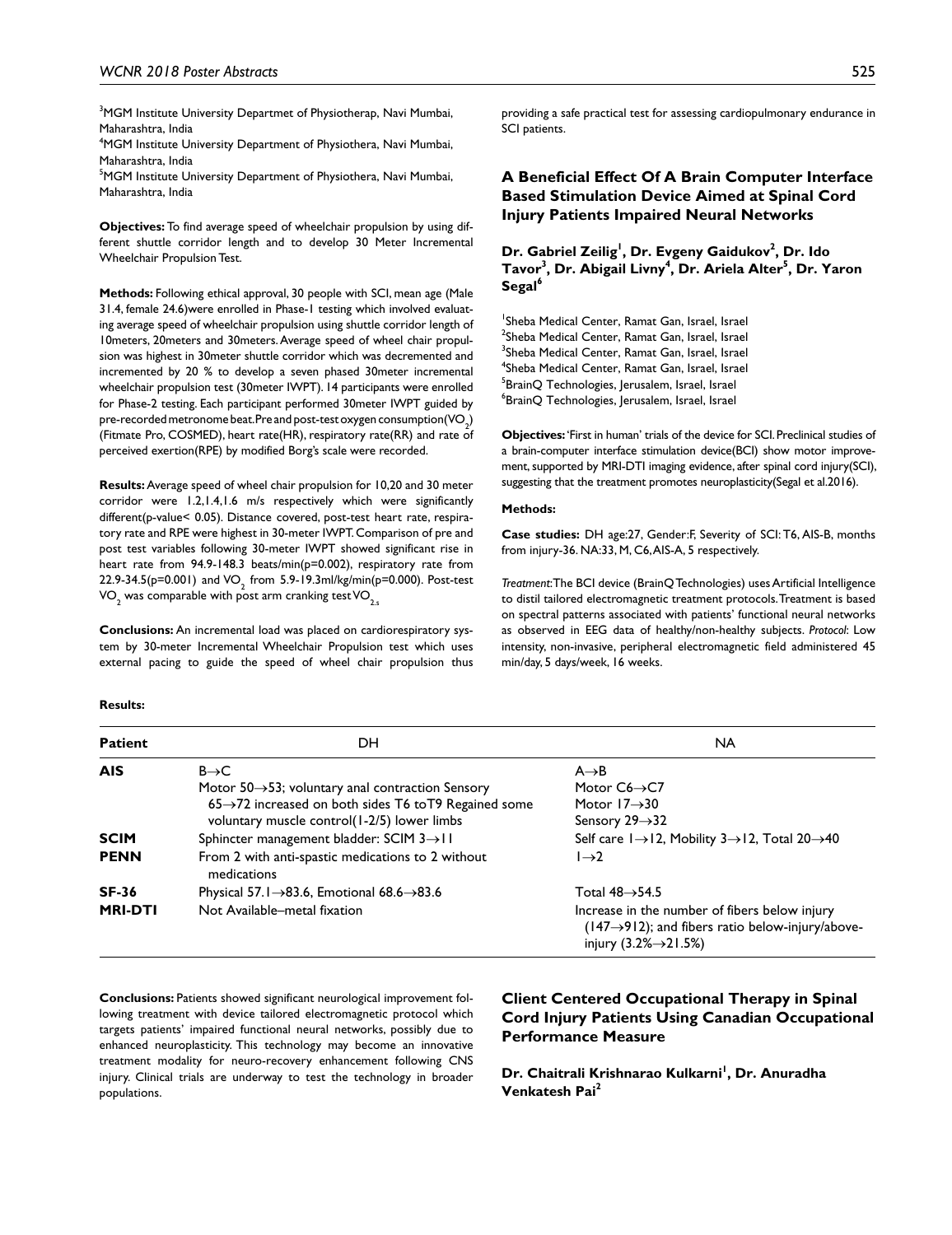1 HGG, Mumbai, Maharashtra, India  $^2$ LTMM College and Hospital, Sion, Mumbai, Maharashtra, India

**Objectives:** To identify occupational performance components as perceived by the clients in terms of importance, performance & satisfaction using COPM, Pre & Post Intervention.

To assess effectiveness of Client Centered Occupational Therapy in Spinal Cord Injury Patients through assessment of ADL, Quality of life, Level of Depression.

**Methods:** Twenty subjects with spinal cord injury, in chronic rehab phase, participated in the study. Canadian Occupational Performance Measure (COPM) was administered to set therapy goals. Client-centered intervention for achievement of the set therapy goals was provided for 6 months. Quality of life WHOQOL, Beck's Depression Scale, & The Functional Independence Measure (FIM) were administered pre, during and post interventions.

**Results:** Statistical analysis showed increase in performance scores and satisfaction scores on COPM. Findings show significant decrease in depression level & increase in Functional Independence Measure & in all domains of WHOQOL (P value= 0.000).

**Conclusions:** Current study suggests that client centered occupational therapy brings improvement in Daily Activities of clients thus giving them better Quality of life and decreasing their depression levels.

# **Effect of Virtual Reality Training on the Trunk Postural Stability and Balance in Patients of Spinal Cord Injury**

## Dr. Madhusree Sengupta<sup>1</sup>, Dr. Anupam Gupta<sup>2</sup>, Dr. **Meeka Khanna3 , Dr. Rashmi Krishnan Uk4**

1 Nimhans, Bangalore, Karnataka, India <sup>2</sup>Nimhans, Bangalore, Karnataka, India <sup>3</sup>Nimhans, Bangalore, Karnataka, India 4 Nimhans, Bangalore, Karnataka, India

**Objectives:** Virtual reality (VR) technology creates a virtual environment simulating real life contexts, engages the patients in an enjoyable interactive therapy and thus promotes motor relearning utilizing the principle of neuroplasticity. The objective of this study is to evaluate the effectiveness of virtual reality therapy on the trunk postural stability and balance in patients of spinal cord injury.

**Methods:** In this prospective study, thirty patients of spinal cord injury who are dorsal paraplegics with duration of injury between three weeks to six months will be recruited from the indoor ward of the Department of Neurological Rehabilitation of NIMHANS, Bangalore. A programme of six virtual reality games focusing on trunk posture and sitting balance has been customized. Each patient will undergo a thirty minute session of VRT thrice a week for four consecutive weeks. All patients will undergo the conventional rehabilitation programme as well. Outcome measures of Functional Reach Test (FRT), Berg Balance Scale (BBS), Tinetti Mobility Test, Timed Up and Go (TUG) test and Quality of life scale (QOL) will be administered prior to and after the course of intervention.

**Results:** The study is ongoing

**Conclusions:** The results from this current study will provide evidence for the use of VRT as an adjunct intervention to improve the posture and sitting balance in dorsal paraplegics. The effect of VRT on the mood and the functionality of patients of spinal cord injury will be interpreted as well.

# **Feasibility of Embodied Virtual Reality Based Upper Limb Motor Rehabilitation After Incomplete Spinal Cord Injury: A Case Study**

## Dr. Gangadhar Garipelli<sup>!</sup>, Dr. Shiva Jamwar<sup>2</sup>, Dr. **Georgina Gardner3 , Dr. Patricia Pepe4 , Dr. Tayana Harding5**

1 MindMaze SA, Lausanne, Vaud, Switzerland

<sup>2</sup>Royal Buckinghamshire Hospital, Aylesbury, Buckinghamshire, United Kingdom

<sup>3</sup>Royal Buckinghamshire Hospital, Aylesbury, Buckinghamshire, United Kingdom

4 Royal Buckinghamshire Hospital, Aylesbury, Buckinghamshire, United Kingdom

<sup>5</sup>Royal Buckinghamshire Hospital, Aylesbury, Buckinghamshire, United Kingdom

**Objectives:** Virtual reality (VR) augmented training represents an innovative approach for patients with spinal cord injury (SCI). Previous studies suggest that VR-based training may help to maximize the rehabilitation dose early post-SCI for better lower limb functional gains. This study aimed to determine the feasibility of using an embodied VR-based upper limb rehabilitation system (MindMotion<sup>TM</sup> PRO) in a later stage post-SCI patient The system allows intensive well-controlled, motivating and goaloriented movement (e.g. reach and grasp) training using a camera-based motion capture system for tracking upper extremity (trunk, shoulder, elbow, forearm and wrist).

**Methods:** 79-year-old male (incomplete-tetraplegia 18-months post-SCI; non-functional upper limbs; restricted range of motion, ROM), was administered the VR therapy over three months (30-minute sessions four times per) alongside conventional therapy. We recorded pre- and post-intervention motor and functional gains, fatigue, engagement and quantitative motion data (QMD) reflecting motor performance.

**Results:** Improvements (Figure) were observed bilaterally in the major muscle group strength, active-ROM and functional gains (Rivermead Motor Assessment arm subset score five from three; Functional Independence Measure and Functional Assessment Measurefeeding score three from zero). The QMD analysis showed a bilateral improvement in movement accuracy. The patient also reported reduced fatigue and enhanced engagement during training despite the intensive participation (20-minute activity in a typical 30-minute session).

**Conclusions:** We observed meaningful functional gains in daily activities (e.g. writing, feeding, turning pages, and manipulation of the power wheelchair switch), with a consistent and intensive participation in the VR-mediated bilateral upper limb rehabilitation.

# **Good and Poor Imagers Show Different Improvements in Motor Imagery Capabilities with Training After C6-C7 Tetraplegia**

Dr. Sébastien Mateo<sup>l</sup>, Dr. Karen T Reilly<sup>2</sup>, Prof.  ${\sf Christian~Collet}^3, {\sf Prof.~Gilles~Rode}^4$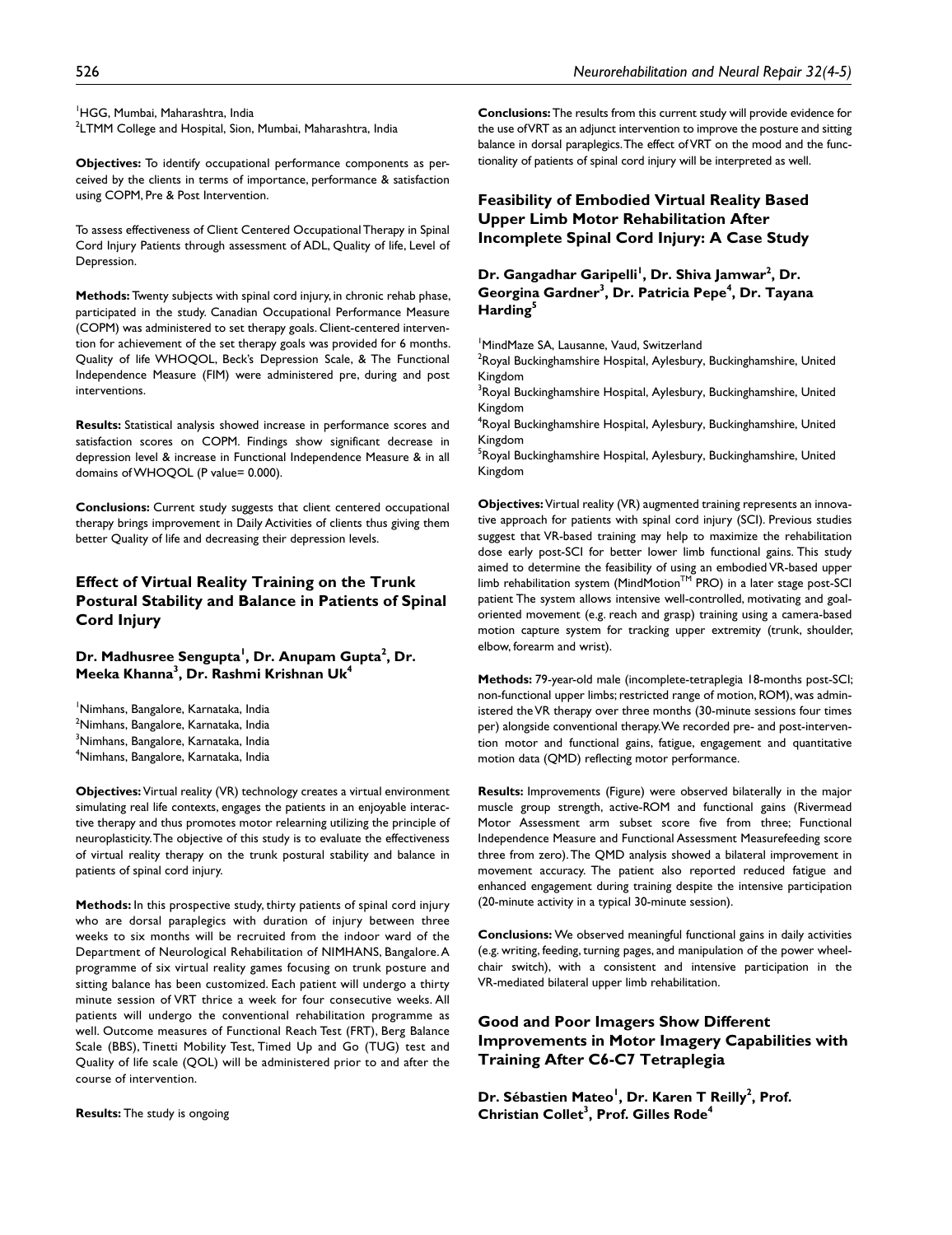<sup>1</sup>Hospices Civils De Lyon, Hôpital Henry Gabrielle, Lyon, France, France <sup>2</sup>Lyon Neuroscience Research Center, Impact Team, Lyon, France, France  $3$ Laboratoire Interuniversitaire De La Biologie De L, Lyon, France, France

4 Hospices Civils De Lyon, Hôpital Henry Gabrielle, Lyon, France, France

**Objectives:** Functional equivalence between motor imagery and actual practice more likely promotes brain plasticity and outcomes improvement. However, little is known about functional equivalence after tetraplegia. In particular, do good imagers show greater changes than poor imagers during motor imagery (MI) training for grasping rehabilitation? We investigated whether functional equivalence differently changed according to MI ability of tetraplegic individuals during 15 training sessions of MI grasping rehabilitation program that led to improved grasping (Mateo et al., 2015).

**Methods:** Six chronic participants with C6-C7 tetraplegia completed blocks of actual, imagined single-joint (wrist extension) and multiple-joint (reach-to-grasp) movements. We measured MI ability of participants using the KVIQ (cut-off score 75/100). We assessed functional equivalence using 1) imagined/actual time ratio computed from duration of both actual and imagined movements 2) MI vividness self-rated with reference to actual movement.

**Results:** Half participants showed poor MI ability (60/100 SD=8), the others exhibited good MI ability (88/100 SD=7). In response to MI training, all participants increased both visual MI (<sub>v</sub>MI) and kinesthetic MI (<sub>k</sub>MI) vividness. However, only good imagers reduced the temporal difference between covert and overt practice.

**Conclusions:** MI practice improves functional equivalence according to MI ability. All imagers showed substantial increase in MI accuracy (measured by vividness). Only good imagers exhibited improvement of temporal characteristics of MI. Overall, MI accuracy (vividness) might be the

main parameter controlled during MI. Assessing functional equivalence is thus an effective mean to potentiate possible outcomes improvement through MI.

# **Heart Rate and Blood Pressure Following Functional Electrical Stimulation Evoked Activity Amongst Inpatients with Spinal Cord Injury**

## Dr. Nur Azah Hamzaid<sup>1</sup>, Dr. Najla Assila Abd Naser<sup>2</sup>, **Dr. Julia Patrick Engkasan<sup>3</sup>**

1 University of Malaya, Kuala Lumpur, Kuala Lumpur, Malaysia  $^{\rm 2}$ University of Malaya, Kuala Lumpur, Kuala Lumpur, Malaysia 3 University of Malaya, Kuala Lumpur, Kuala Lumpur, Malaysia

**Objectives:** Functional Electrical Stimulation (FES) is one of an alternative treatment for individuals with Spinal Cord Injury (SCI). Inpatients of University Malaya Medical Centre (UMMC) received FES as part of their treatment. This study investigated their heart rate (HR) and blood pressure (BP) before and after FES evoked exercises.

**Methods:** Berkelbike was used as the FES cycling device, while the electrodes were placed on both legs their hamstrings, quadriceps and gluteus maximus. Following Medical Ethics approval nine inpatients participated in the study (Table 1). They were divided into 2 groups as not all SCI participants were able to do arm cycling due to their muscle weakness and insufficient upper limb strength to move the hand crank. In Group  $1 (N =$ 5), participants performed 2 consecutive trials of FES cycling for 20 minutes. In Group 2 (N=4), participants performed arm cycling followed by FES cycling exercise with rest in between, for a duration according to their ability. HR and BP were measured during rest and after each trial using Omron SEM-1.

| Group I        |        |     |                       |                  |  |  |
|----------------|--------|-----|-----------------------|------------------|--|--|
| Subjects       | Gender | Age | Duration since Injury | Level of Injury  |  |  |
|                | Male   | 32  | 10 months             | Paraplegia       |  |  |
| $\overline{2}$ | Male   | 44  | 6 years               | Tetraplegia(C8)  |  |  |
| 3              | Male   | 39  | 16 months             | Tetraplegia(C10) |  |  |
| 4              | Female | 40  | 16 months             | Paraplegia(T4)   |  |  |
| 5              | Male   | 53  | 15 months             | Paraplegia(T8)   |  |  |
| Group 2        |        |     |                       |                  |  |  |
| A              | Male   | 32  | 14 months             | Paraplegia       |  |  |
| В              | Male   | 26  | 2 years               | Paraplegia       |  |  |
| C              | Male   | 45  | 21 months             | Paraplegia       |  |  |
| D              | Female | 53  | 15 months             | Paraplegia       |  |  |

#### **Table 1.** Participants characteristics.

**Results:** In Group 1, the mean value of HR and systolic BP increased significantly after FES cycling from rest for both trials. On the other hand, the diastolic blood pressure decreased after FES cycling was performed in both trials. Trial 1 showed

a higher increment of systolic BP after FES cycling while trial 2 showed only minor changes of systolic BP after the cycling. Diastolic blood pressure increased in trial 1 and have no changes in trial 2 after FES cycling was performed.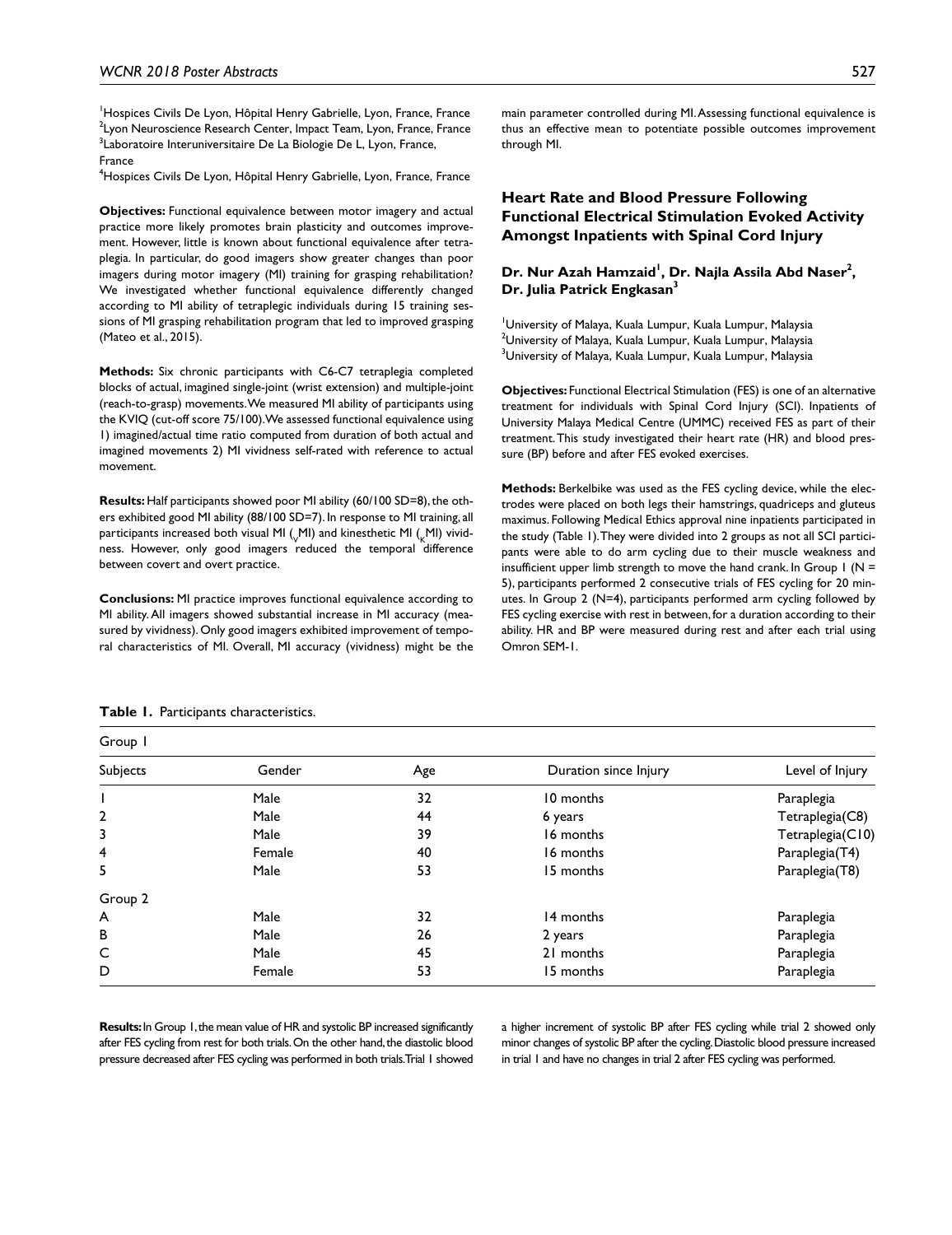| Subject (Group 1)<br>Trial I | <b>Rest</b> |         |          | <b>FES-Cycling</b> |         |         |          |        |                   |
|------------------------------|-------------|---------|----------|--------------------|---------|---------|----------|--------|-------------------|
|                              | HR(bpm)     |         | BP(mmHg) |                    | HR(bpm) |         | BP(mmHg) |        |                   |
|                              | Trial 2     | Trial I | Trial 2  | Trial I            | Trial 2 | Trial I | Trial 2  |        | Duration<br>(min) |
|                              | I I 5       | 95      | 97/69    | 92/60              | 128     | 117     | 123/91   | 86/49  | $\overline{10}$   |
| 2                            | 68          | 69      | 102/67   | 121/74             | 83      | 85      | 114/64   | 124/76 | 20                |
| 3                            | 106         | 85      | 123/80   | 117/69             | 120     | 106     | 141/99   | 133/76 | 25                |
| 4                            | 100         | 88      | 103/64   | 113/65             | 127     | 117     | 19/69    | 119/63 | 15                |
| 5                            | 105         | 82      | 134/85   | 120/70             | 124     | 123     | 149/98   | 122/74 | 10                |

#### **Table 2.** HR and BP of Group 1.

In Group 2, the HR and BP following arm cycling and FES cycling increased from rest respectively. The mean value of diastolic blood pressure varied largely. However, the increment in HR, systolic BP and diastolic BP between rest and arm cycling and between rest and FES cycling were not statistically significant.

**Table 3.** HR and BP of Group 2.

| Subject (Group 2) | Rest    |          |         | Arm Cycling | <b>FES Cycling</b> |          |
|-------------------|---------|----------|---------|-------------|--------------------|----------|
|                   | HR(bpm) | BP(mmHg) | HR(bpm) | BP(mmHg)    | HR(bpm)            | BP(mmHg) |
| A                 | 85      | 102/67   | 91      | 91/50       | 106                | 86/48    |
| B                 | 98      | 105/68   | 110     | 121/62      | 117                | 126/69   |
| C                 | 88      | 103/55   | 95      | 120/58      | 110                | 127/62   |
| D                 | 86      | 100/66   | 97      | 18/60       | 116                | 123/57   |

**Conclusions:** This study revealed clinically significant changes of HR and BP before and after exercise. Prolonged period of training might make the changes in HR and BP more statistically significant.

# **Improvement of Locomotor Function in Chronic Spinal Cord Injury with Use of Antigravity Treadmill: A Single Case Study**

Dr. Poonam Ramesh Bajaj<sup>1</sup>, Dr. Shraddha Shah<sup>2</sup>, Dr. **Aashish Contractor3**

<sup>1</sup>Sir H N Reliance Foundation Hospital And Research, Mumbai, Maharashtra, India

<sup>2</sup>Sir H N Reliance Foundation Hospital And Research, Mumbai, Maharashtra, India

 $3$ Sir H N Reliance Foundation Hospital And Research, Mumbai, Maharashtra, India

**Objectives:** To highlight improvement in locomotor function and emergence of a reciprocal gait pattern in a T8 complete spinal cord injury, after 24 months.

**Methods:** 19 year old male patient came to our center for rehabilitation 6 months post traumatic spinal cord injury. At initial evaluation he was classified as ASIA A, T8 level and Level I on Walking Index for Spinal Cord Injury Revised ( WISCI-II). He underwent an intensive rehabilitation protocol including facilitation techniques for muscle strengthening, transfer training, functional electrical stimulation, wheelchair mobility skills and assisted gait training. At the end of 24 months post injury, he was classified as ASIA A, T8 level and was a level 9 on WISCI II.

He was then trained on an antigravity treadmill for the next 6 monthsthree times per week. Initially he was unloaded to 10 % of his body weight and then gradually the unloading was reduced to 70 % of body weight.

The WISCI II is documented for inter-rater and concurrent validity and has been shown to be responsive to change in a clinical setting.

**Results:** At 30 months post injury he was classified as ASIA A, T8 level and was a level 12 on WISCI II. Within the antigravity treadmill the emergence of a reciprocal gait pattern was seen and this persisted during his locomotion on ground outside of the antigravity treadmill.

**Conclusions:** This case highlights the use of an antigravity treadmill in enabling improvement of locomotor function of spinal cord injured patients and increased aerobic endurance. Age and other bio-psychosocial factors could affect outcomes. A larger sample size for a future study is ongoing.

# **Intensive Physiotherapy Restores Walking Function in Chronic Cervical Spinal Cord Injury: A Case Report**

## Dr. Sagar Kiritbhai Naik<sup>1</sup>, Dr. Kina Sagar Naik<sup>2</sup>

<sup>1</sup> Asian Physiotherapy & Research Institute, Surat, Gujarat, India  $^2$ Asian Physiotherapy & Research Institute, Surat, Gujarat, India

**Objectives:** The most obvious consequence of cervical spinal cord injury (SCI) is paralysis of trunk and all four limbs. Ability to walk again is rated as the most important function along with bladder and bowel control in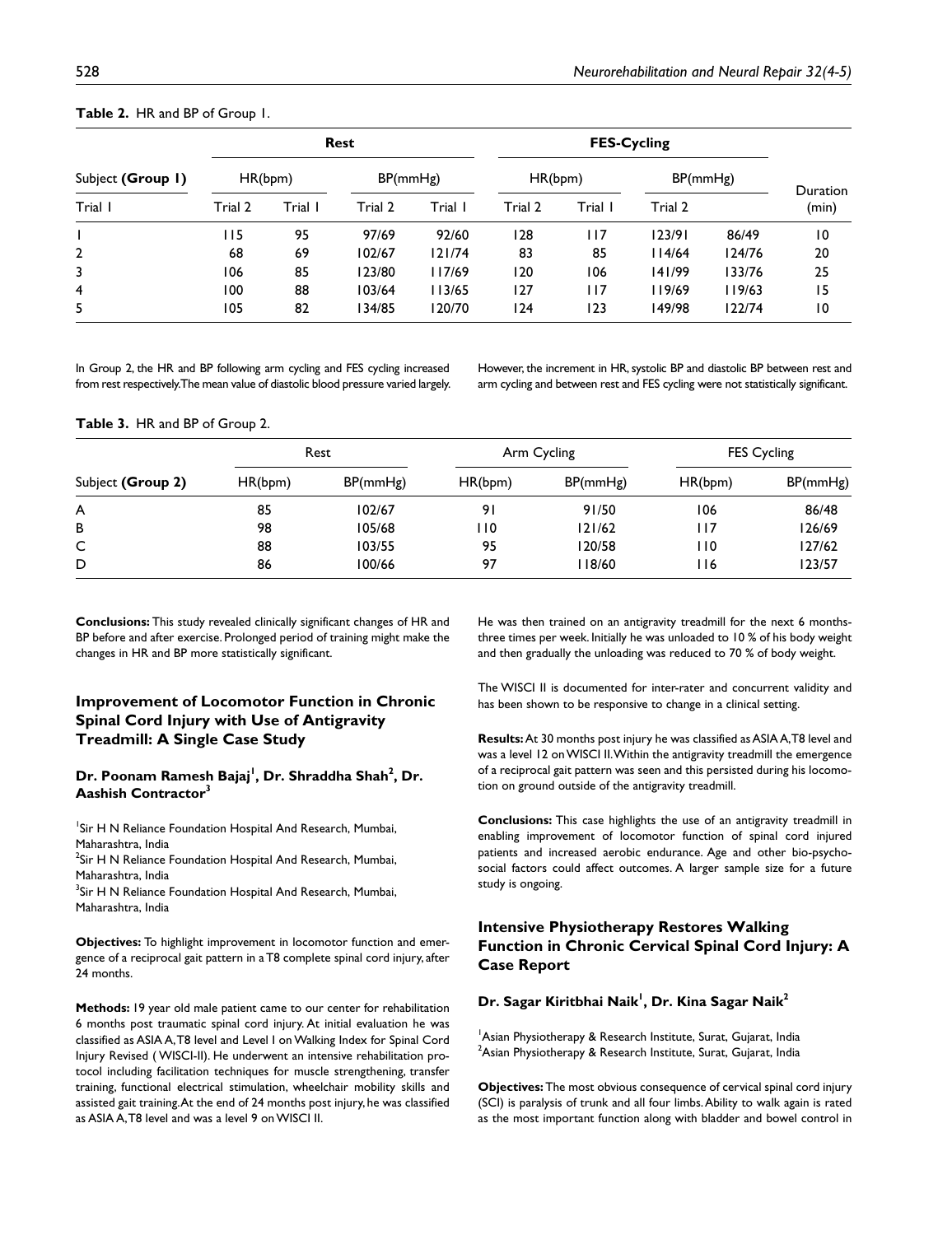SCI patients.<sup>1</sup> However, less than one percent of SCI patients with no muscle activity in lower limbs after one month gains walking function.<sup>2,3</sup> Present case report describes the recovery of walking function with intensive and vigorous physiotherapy in a tetraplegic student, who had no lower limb muscle activity at six months after SCI.

**Methods:** A 22 year old student sustained cervical  $C_4$ - $C_5$ - $C_6$  SCI while diving in a swimming pool. He regained sensory function below the level of injury in first two months. However, he was not able to sit independently; no muscle power in lower limbs; and no elbow extension, wrist flexion and finger movements at 6 months after SCI, when he joined Asian Physiotherapy & Research Institute (APRI). Intensive physiotherapy of six hours of one-to-one sessions for six days/week was started. Sessions included developmental sequencing; facilitation approaches; resistance training; repetitive, patterned motor activity; and task-specific locomotor training. After six months, hydrotherapy session was added for an hour as he regained some lower limb movements. At every three months, Manual Muscle Testing, Functional Independence Measure, and ASIA Scale were examined.

**Results:** Over a one-year period, his lower limb motor scores improved from 0/50 to 20/50 and upper limb from 10/50 to 24/50. Initially, he was completely dependent for transfers and mobility, however, now he only requires moderate support to perform sit-to-stand and only supervision to walk independently with walker.

**Conclusions:** The primary novelty of this report is that substantial motor and functional recovery is possible with intensive physiotherapy in chronic cervical SCI.

# **Is it Possible to Improve Lower Limb Proprioceptive Sense in People with Incomplete Spinal Cord Injury?**

Prof. Tania Lam<sup>1</sup>, Mr. Taha Qaiser<sup>2</sup>, Mr. Gevorg **Eginyan3 , Mr. Franco Chan4**

University of British Columbia, Vancouver, BC, Canada <sup>2</sup>University of British Columbia, Vancouver, BC, Canada  $^3$ University of British Columbia, Vancouver, BC, Canada 4 University of British Columbia, Vancouver, BC, Canada

**Objectives:** To investigate the effects of a new robotic-based protocol to train lower limb proprioceptive sense in people with spinal cord injury (SCI).

**Methods:** Thirteen individuals with incomplete SCI and 10 able-bodied controls enrolled in this study. Lower limb proprioceptive sense was assessed by knee joint position sense (JPS) using custom software of the Lokomat robotic exoskeleton. Knee JPS scores were computed as the error (in degrees) between an initial and matched joint angle. Larger scores correspond to poorer proprioceptive sense. Participants then underwent a two-day proprioceptive training session, which involved a task requiring them to detect whether their foot position was higher or lower than an initial position. Training was individualized to each participant's baseline proprioceptive sense such that the vertical distance between the initial and test position corresponded to changes in knee angle that were outside ('easy') or within ('hard') their JPS score. Visual feedback of actual foot position was provided and scored as 1 (correct) or 0 (incorrect). Lower limb proprioceptive sense was then reassessed posttraining as well as 24-hours later (retention).

**Results:** Both groups showed improvements with training, as shown by an overall improvement in foot position detection from pre- (M = 0.52, SD 0.26) to post-training ( $M = 0.72$ , SD 0.25). There was also a significant improvement in knee JPS scores from pre- to post-training (Fig. 1, p=0.035). There was a trend towards retention at 24-hour testing, but this was not significant. There were no between-groups effects.

**Conclusions:** These findings indicate that it could be possible to improve lower limb proprioceptive acuity following sensory training in people with SCI. Given the critical role of proprioceptive sense in motor control, this research could have important implications for gait and balance rehabilitation strategies.

## **New Strategies in Refractory Pain Treatment in Post-Traumatic Spinal Cord Injury: A Case Report**

## Dr. Mario Basciani<sup>'</sup>, Dr. Mario Basciani<sup>2</sup>, Dr. Marisa **Nazzaro3 , Dr. Vitalma Liotti4 , Dr. Carlo D'aurizio5**

1 Holy Trinity Hospital, Pescara, Italy, Italy  $^{2}$ Holy Trinity Hospital, Pescara, Chieti, Italy <sup>3</sup>St Camillo Hospital Agency, Rome, Italy, Italy 4 Holy Trinity Hospital, Pescara, Italy, Italy <sup>5</sup>Holy Trinity Hospital, Pescara, Italy, Italy

**Objectives:** A patient with paraplegia, persistent for 7 years, secondary to post traumatic spinal injury suffering from a major continuous pain in the legs. The neuropathic pain had L3-L4-L5 root distribution, associated with muscle spasms.

The patient had post-surgical sepsis of soft paravertebral tissues in anamnesis, POA of coxofemoral joints bilaterally, with previous failure of intrathecal infusion of sodium baclofen. When he came to us for observation he had been in treatment since 5 months with continuous intravenous infusion, performed by elastomer infuser, with Morphine 20 mg, Ketamine 7,5 mg, Ondansetron hydrochloride dehydrate 1 mg, ranitidine 50 mg, Desmethason Sodium Phosphate 1 mg in 4 ml of physiological solution at the infusion rate of 4 ml/h, with the addition of tablets of 75 mg of tramadol hydrochloride and 25 mg of dexketoprofen during the peaks of pain.

The purpose of our intervention was to have a better control of painful symptoms with a better manageable treatment.

**Methods:** We performed treatment with increasing doses of tapentadol up to 250 mg twice a day, overall 1000 U of abobotulinumtoxin (Dysport, Ipsen Ltd) in the legs' areas of pain extension, palmitoylethanolamide 700 mg.

At the same time, the previous therapy was progressively suspended.

**Results:** The NRS scale was employed to measure pain at various stages.

Initially, the patient had grade 5 continuous pain with grade 10 daily spikes triggered by verticalization.

With the new treatment, after 40 days, the continuous pain was grade 4, with spikes of grade 8. Particularly the frequency of the peaks had decreased to an episode every 15 days.

With repetition of abobotulinumtoxin injections after 90 days the result has now been persisting for 180 days.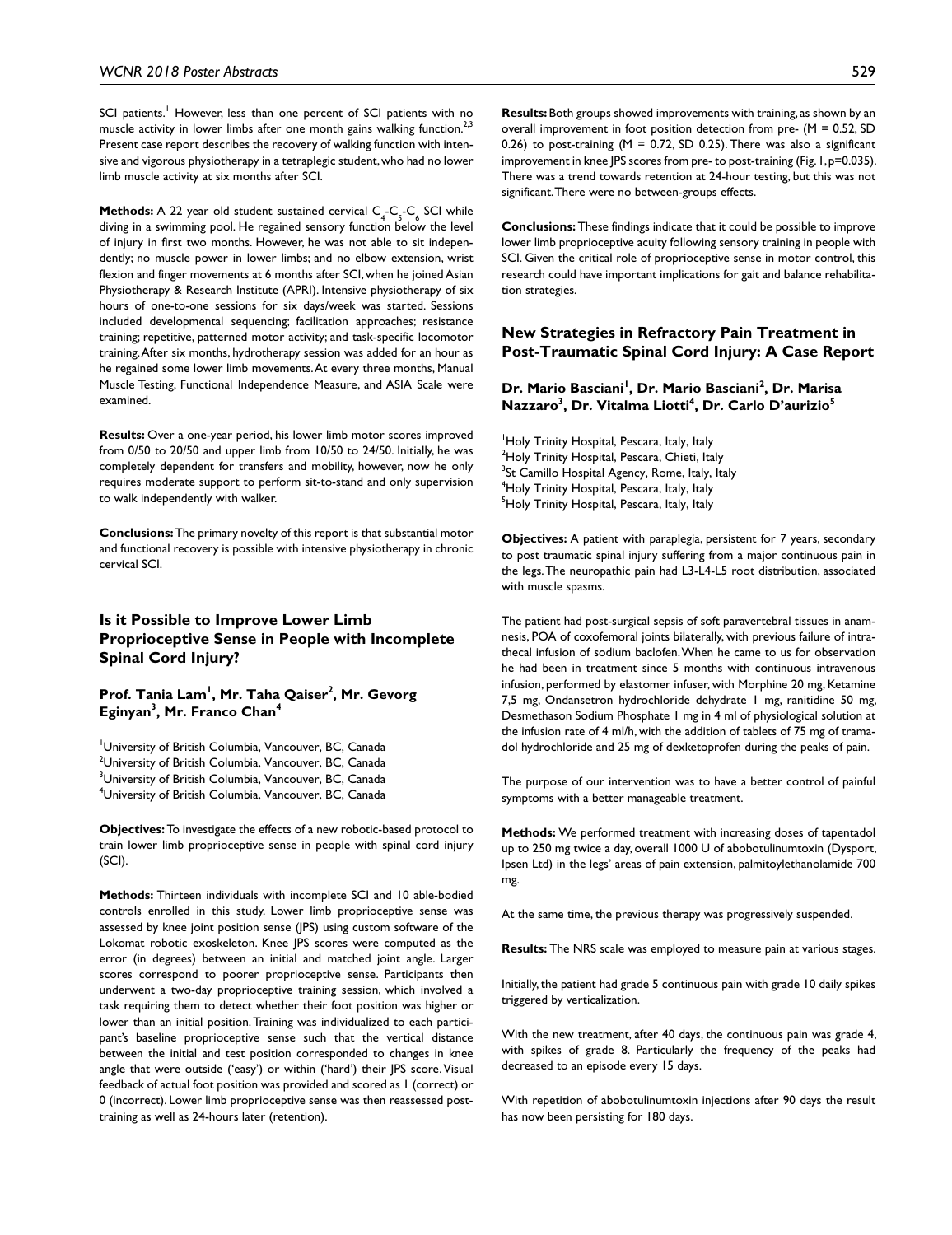The motor function remained unmodified.

**Conclusions:** New therapeutic options can offer greater efficacy and ease of management than traditional treatments.

# **Outcomes of Locomotor Training in Spinal Cord Injury Patients Who Reported at Rehabilitation Research and State Spinal Injury Centre, Jaipur**

## Dr. Anurag Ranga<sup>l</sup>, Prof. Mrinal Joshi<sup>2</sup>, Ms. Priyanka **Sharma3**

<sup>1</sup>S.M.S. Medical College and attached hospitals, Jaipur, Rajasthan, India  $^2$ S.M.S Medical College and attached Hospitals, Jaipur, Rajasthan, India <sup>3</sup>S.M.S Medical College and attached Hospitals, Jaipur, Rajasthan, India

**Objectives:** To describe the outcomes of locomotor training on restoration of walking and activities of daily living in spinal cord injury patients who reported at rehabilitation research and state spinal injury centre, Jaipur.

**Methods:** This hospital based observational descriptive study was conducted at rehabilitation research and state spinal injury centre, by dept. of Physical Medicine and Rehabilitation (PM&R), Jaipur. A total of 29 patients were included in this study of age group between 18-57 years and neurological level ranging from D<sub>10</sub> to L<sub>1</sub>. Intensive locomotor training including step training using body weight support concomitantly with regular physiotherapy was given to patients with therapy sessions of 1-2 hour a day and 5-6 times a week. The main outcome measures were WISCI (walking Index in Spinal Cord Injury) and FIM (Functional Independence Measure).

**Results:** After the locomotor training and physiotherapy all the included patients showed a significant improvement in both the WISCI Score (p < 0.01) and FIM Score (p < 0.01). There was significant correlation between number of locomotor training days with improvement in WISCI score (p  $= 0.013$ ).

**Conclusions:** India is a large country with limited resources that requires minimum amount of therapy which gives maximum outcome. So this study is a pioneer study in India which shows the requirement of appropriate amount of locomotor training with maximum outcome. Locomotor training is an important treatment to improve the walking ability and functional outcome of spinal cord injury patients. Larger controlled studies are still required to determine the optimal timing and protocol design for the maximal efficacy of locomotor training in SCI patients.

# **Patients' Perspectives on the Usability of a Mobile App for Self-Management Following Spinal Cord Injury**

# **Mr. Gurkaran Singh<sup>1</sup>, Dr. Ben Mortenson<sup>2</sup>, Ms. Megan MacGillivray3 , Dr. Bonita Sawatzky4 , Dr. Mahsa**   $\mathsf{Sadeghi}^\mathsf{5}, \mathsf{Dr}.$  Patricia Mills $^{\mathsf{6}}, \mathsf{Dr}.$  Jared Adams $^7$

<sup>1</sup>3rd Floor (ICORD), 818 West 10th Ave, Vancouver, British Columbia, Canada-V5Z 1M9

 $2$ The University of British Columbia, Vancouver, British Columbia, Canada

<sup>3</sup>The University of British Columbia, Vancouver, British Columbia, Canada

4 The University of British Columbia, Vancouver, British Columbia, Canada <sup>5</sup>Wayne State University, Detroit, Michigan, Canada  $\mathrm{^6}$ G.F. Strong Rehabilitation Centre, Vancouver, British Columbia, Canada <sup>7</sup>Self Care Catalysts Inc., Toronto, Ontario, Canada

**Objectives:** With decreasing inpatient lengths of stay following spinal cord injury (SCI), newly injured patients may be discharged into the community without the self-management skills needed to prevent secondary complications. We have developed a mobile app designed to facilitate selfmanagement skills following SCI in the inpatient rehabilitation and early community settings. The objective of this study was to explore patients' perspectives on the usability of this self-management app.

**Methods:** A mixed-methods study design was used. The app was trialed at a local rehabilitation center with 20 inpatients who experienced their first SCI. They received training to use the app and follow-up sessions throughout their inpatient rehabilitation. Participants' tool usage data were collated and descriptive statistics were calculated (i.e., means, standard deviation, proportions). A content analysis was performed on qualitative data. Feedback was gathered from participants via exit questionnaires at discharge and researchers' field notes were taken at each follow-up session.

**Results:** Based on the exit questionnaire, participants rated all tools on average as good-very good. The five most used tools were the medication tracker, daily moods, bladder journal, symptom tracker, and bladder tracker. Participants' feedback identified three ways to improve the app: (1) incorporating journaling tools (i.e., tools for logging, updating, and reflecting on health data), (2) integrating a pain tracking tools (i.e., tools for neurological and mechanical pain, and their management strategies), and (3) modifying the exercise tools to be SCI-focused (i.e., exercise tools that can improve physical recovery as individuals transition into the community).

**Conclusions:** Our results show that participants appear to find the app acceptable for use in inpatient rehabilitation and community settings. We believe that patients' suggestions for journal, pain tracker, and exercise tools will offer a more functional and relevant mobile app for individuals with SCI.

# **Pelvic Floor Muscle Activity in Response to Walking and Targeted Maneuvers in Individuals with Spinal Cord Injury**

## **Ms. Alison MM Williams<sup>1</sup>, Dr. Amanda E Chisholm<sup>2</sup>, Dr. Tania Lam3**

1 818 West 10th Avenue, Vancouver, British Columbia, Canada-V5Z 1M9  $^{2}$ University of British Columbia, Vancouver, British Columbia, Canada  $^3$ University of British Columbia, Vancouver, British Columbia, Canada

**Objectives:** To characterize and compare activation patterns of the pelvic floor and trunk muscles during walking and validated pelvic floor muscle (PFM) targeted maneuvers in those with spinal cord injury (SCI) and able-bodied control subjects.

**Methods:** In this ongoing study, 4 participants have been recruited: two able-bodied control subjects and two motor-complete SCI participants. Surface electromyography (EMG) was used to record bilaterally from rectus abdominis, external oblique, and erector spinae at the L4 level. Vaginal EMG (women) or perineal surface EMG (men) were used to record the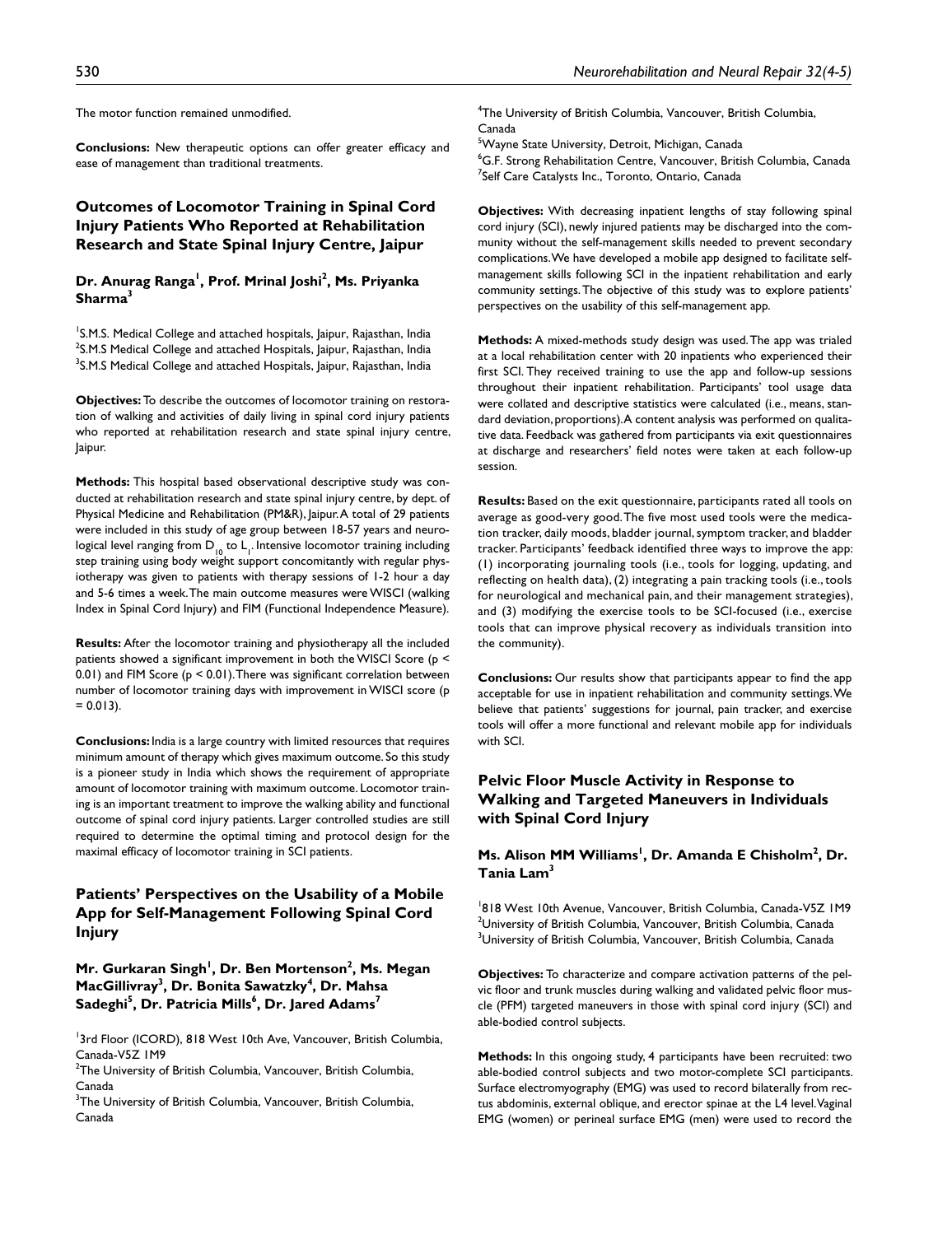levator ani muscles of the pelvic floor. Recordings were made while participants completed validated targeted PFM maneuvers and walking trials. Walking trials were completed overground, but the SCI subjects used a robotic exoskeleton (Ekso) for assistance.

**Results:** In able-bodied controls, EMG recordings from the PFM showed a clear onset and activation during Kegel contractions and rhythmic activity in the trunk and PFM during walking (. Neither SCI subject could voluntary activate the PFM in any attempted targeted maneuver, but some rhythmic activation was observed during Ekso-assisted walking.

**Conclusions:** These preliminary results suggest that PFM activity can be elicited in SCI motor-complete participants during Ekso-assisted walking. While voluntary PFM was not seen with the targeted maneuvers, the presence of PFM activity during Ekso-assisted walking suggests that there may be opportunities to recruit this muscle group in those with motor-complete SCI. If it is possible to activate the PFM during walking, then this could provide a new means of training the PFM to potentially improve bladder function for individuals with SCI.

## **Polyuria and Obstructive Sleep Apnea After Spinal Injury, Coincidence or Correlation**

## **Dr. S J Vadassery1 , Dr. A Tow2 , Dr. R Dalan3**

<sup>1</sup>Tan Tock Seng Hospital, Singapore  $^{2}$ Tan Tock Seng Hospital, Singapore <sup>3</sup>NUS-Yong Loo Lin school of Medicine, Singapore

#### **Objectives:**

**Background**: Spinal cord injured (SCI) patients are at increased risk of cardio-vascular and pulmonary dysfunction. There are reports of polyuria among SCI individuals, especially so among those who have sustained high cervical cord injury but no conclusive explanation of the cause. This may be nocturnal polyuria, the night-time excretion of significant amounts of urine. Further investigations are, till now, considered unwarranted as the patients are asymptomatic. However nocturia maybe a manifestation of underlying sleep disordered breathing in these patients.

**Aim**: We report a case series of SCI patients who had unexplained polyuria and incidental finding of obstructive sleep apnea (OSA), the detection of which is challenging in this group and possible explanations.

**Methods:** We looked at clinical data including level of spinal injury, associated symptoms, changes in postural blood pressure, intake-output charts as well as laboratory data of five consecutive patients admitted to our rehabilitation centre.

**Results:** All five patients were tetraplegic from cervical spinal cord injury and all had polyuria that is unexplained by laboratory data. Four of them had significant postural hypotension that required symptomatic treatment. Two of them were diagnosed with obstructive sleep apnea (OSA).

**Conclusions:** Polyuria maybe due to OSA or changes in anti-diuretic hormone release related to postural hypotension leading to a relative diabetes insipidus state in SCI individuals, especially high tetraplegics, and is also known to co-exist. Whether this is a coincidence or is there a correlation? Possible mechanisms and associations need to be studied, as there are long term mortality and morbidity benefits if diagnosed early in these young patients.

### **Recovery of Reach-to-Grasp After Tetraplegia: A Kinematic Longitudinal Study**

## Dr. Sébastien Mateo<sup>l</sup>, Mr. Ludovic Delporte<sup>2</sup>, Dr. Patrice Revol<sup>3</sup>, Prof. Yves Rossetti<sup>4</sup>, Prof. Gilles Rode<sup>5</sup>

<sup>1</sup>Hospices Civils De Lyon, Hôpital Henry Gabrielle, Lyon, France, France <sup>2</sup>Hospices Civils De Lyon, Hôpital Henry Gabrielle, Lyon, France, France <sup>3</sup>Hospices Civils De Lyon, Hôpital Henry Gabrielle, Lyon, France, France <sup>4</sup>Hospices Civils De Lyon, Hôpital Henry Gabrielle, Lyon, France, France <sup>5</sup>Hospices Civils De Lyon, Hôpital Henry Gabrielle, Lyon, France, France

**Objectives:** After C6-C7 spinal cord injury (SCI) grasping relies on tenodesis. Wrist extension elicits a palmar grip. To date, no kinematic study has investigated the mechanism of reach-to-grasp recovery after tetraplegia. We investigated the longitudinal changes of reaching and grasping kinematics along with Upper Extremity strength during rehabilitation of C6-C7 tetraplegia.

**Methods:** We followed 6 inpatients with C6-C7 tetraplegia (AIS B, delay since SCI 1-9 months) during the course of rehabilitation. We repeated recording at inclusion and 3 months later including i) ASIA Upper Extremity Motor Score (UEMS) for one arm (i.e. /25), ii) kinematics recording of a reaching and a grasping task with a VICON system. We compared measures at inclusion and 3 months later using a Mann-Whithney-Wilcoxon. Parameters were UEMS, wrist flexion/extension and movement time (MT).

**Results:** Without reaching significance, UEMS increased from 12±3 to 13±4 (p=0.3). Similarly, wrist position decreased from 7.8±27.0° of extension to 2.2±17.5° of flexion (p=0.25). Only MT showed trend to decrease only for reach-to-grasp from 2861±141ms to 1999±475ms (p=0.09) but not for reaching changing from 1311±366ms to 1087±158ms (p=0.1).

**Conclusions:** Absence of significant changes in wrist position suggest that the tenodesis pattern hence the grasping compensation is quickly acquired during rehabilitation. Moreover, trend to MT decrease can be related to an improvement of the reaching phase relying on proximal joints hence favoring a recovery mechanism. These results emphasize that wrist position can be improved by cognitive training such as motor imagery and potentially result in an increase of hand function after tetraplegia.

## **Rehabilitation of a Patient with Central Cord Syndrome (CCS) and Head Injury- A Case Report**

**Dr. Poonam Shyamsunder Gandhi1 , Dr. Archana Aditya Ranade<sup>2</sup> , Dr. Urmila Pushkaraj Takalkar3**

1 TEAM Physiotherapy Services, Pune, Maharashtra, India  $^{2}$ TEAM Physiotherapy Services, Pune, Maharashtra, India

<sup>3</sup>TEAM Physiotherapy Services, Pune, Maharashtra, India

#### **Objectives:**

**Background and Objective:-**A 65 year old elderly male with CCS (C3- C4 Level) and brain injury due to subdural haematoma enters the rehabilitation department on wheelchair, with a urinary catheter and upper limbs in flexed, internally rotated posture on  $2<sup>nd</sup>$  april 2017. He sustained injuries due to motor vehicle accident 5 months back and now came to the department with complaints of difficulty in walking, difficulty in use of upper extremities and hands and difficulty forming new memories. Acute traumatic CCS is the most common acute cervical incomplete spinal cord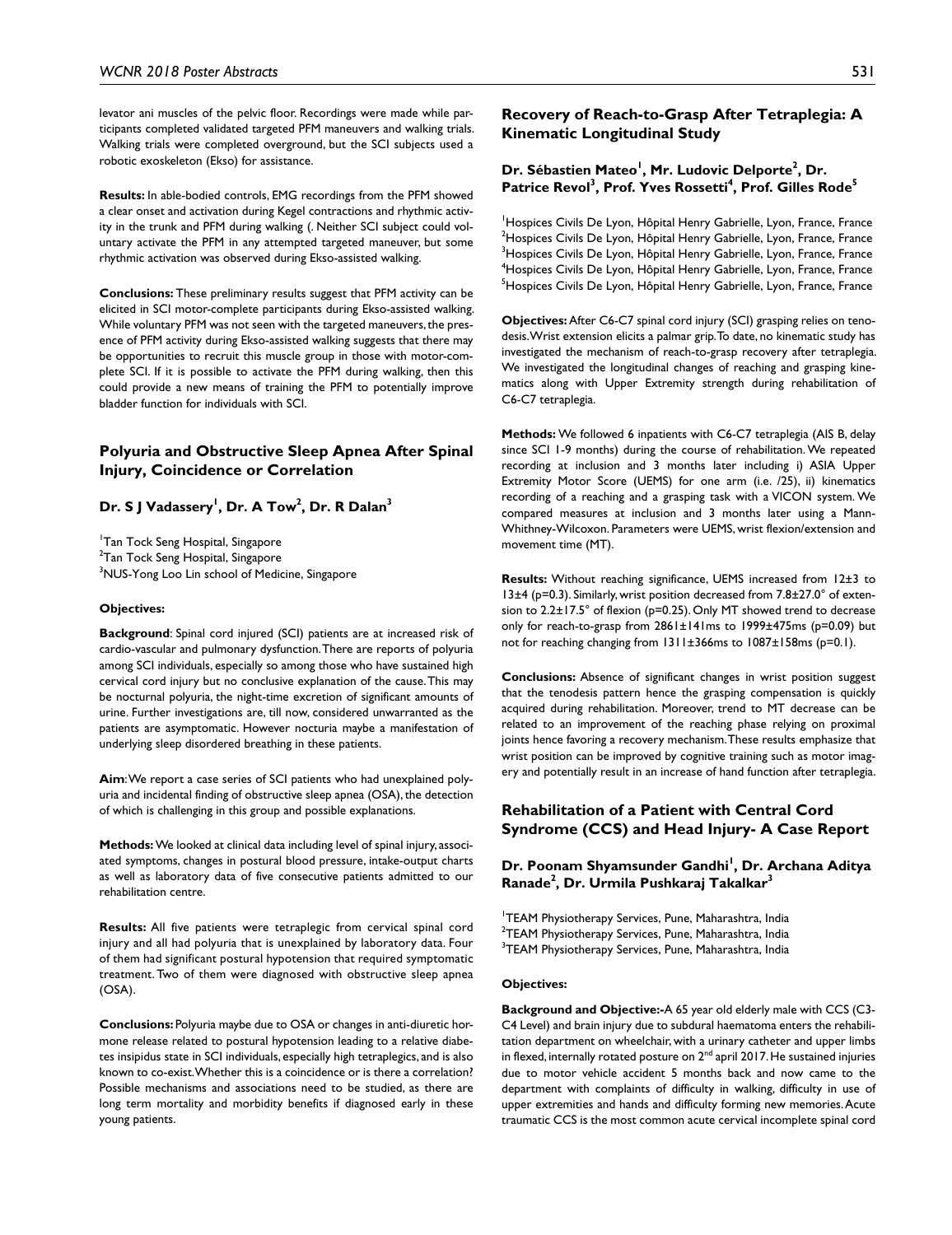injury accounting for 70% of all incomplete cervical spinal cord injuries characterized by motor weakness more severe in the upper than lower extremities. Patient's initial neurological evaluation was done, scales MMSE, ASIA score, WISCI and SCIM were recorded.

There is evidence that patients with central cord syndrome may have to go for cervical surgery to see neurological improvement. The objective was to see whether tailored and intense rehabilitation can change neurological status of an old CCS patient without surgery.

**Methods:** Rehabilitation included strength training of upper and lower extremities, transfers training, gait training. Functional splint is made for hands to prevent contractures. Memory training had been commenced as the patent had difficulty making new memories.

**Results:** After 1 and ½ of rehabilitation (4-5days/week), his orientation has improved, does bed mobility independently, walks independently, upper limbs flexion attitude has reduced and they are used for support, strength of shoulder muscles has improved from grade 0 to grade1 /2. Acitivations have come in hand, elbow strength increased from grade 1 to 2. His WISCI has changed from level 4 to 17 and SCIM from 14 to 45. We are expecting more recovery In him as the rehabilitation continues.

**Conclusions:** Focused, tailored rehabilitation improves cases with Central Cord Syndrome and brain injury.

# **Spinal Cord Injury (SCI) Assessing Tolerability and Use of Combined Rehabilitation and NeuroAiD (SATURN Study)**

## Dr. Ohnmar Htwe<sup>l</sup>, Dr. Ramesh Kumar<sup>2</sup>, Dr. Azmi **Baharudin3 , Dr. Mohamad Hisam Ariffin4 , Dr. Shaharuddin Abdul Rhani5 , Dr. Kamalnizat Ibrahim6**

1 University Kebangsaan Malaysia, Cheras, Wilayah Persekutuan, Malaysia  $^{\rm 2}$ University Kebangsaan Malaysia, Cheras, Wilayah Persekutuan, Malaysia  $^3$ University Kebangsaan Malaysia, Cheras, Wilayah Persekutuan, Malaysia 4 University Kebangsaan Malaysia, Cheras, Wilayah Persekutuan, Malaysia 5 University Kebangsaan Malaysia, Bandar Tun Razak, Cheras, Wilayah Persekutuan, Malaysia

6 University Kebangsaan Malaysia, Bandar Tun Razak, Cheras, Wilayah Persekutuan, Malaysia

#### **Objectives:**

**Introduction:** NeuroAiD, a combination of natural products, has been shown to be safe in aiding neurological recovery after brain injuries. The primary objective of this study is to evaluate the safety and potential efficacy of NeuroAiD in SCI.

**Methods: Materials and Methods:** SATURN (clinicaltrials.gov NCT02537899) is a prospective cohort study of patients with moderately-severe to severe SCI (American Spinal Injury Association (ASIA) Impairment Scale (AIS) A and B) treated with open-label NeuroAiD for 6 months with standard care and followed for 24 months. Anonymized data was prospectively collected at baseline and months 1, 3, 6, 12, 18, and 24 and includes demographics, diagnosis, neurological and functional state assessed by the Spinal Cord Independence Measure (SCIM), ASIA -International Standard for Neurological Classification Spinal Cord Injury (ISNCSCI) and Short Form (SF)-8 Health Survey. NeuroAiD treatment, compliance, concomitant therapies, and any side effects was collected. Investigators used a secured online system for data entry. The co-primary endpoints were safety, AIS grade, and improvement in ASIA motor score at 6 months.

**Results:** To date, 11 patients who met the inclusion criteria were included in the study. One out of 11 patients passed away due to other medical problems not related to the spinal cord injury and another 2 patients were not keen to continue medication with no specific reasons. Eight of them has completed 6-month follow up and 3 of them has completed 3-months follow up.

**Conclusion:** NeuroAiD is safe and potentially efficacious in patients with moderately severe to severe SCI.

Is the abstract presented earlier?: Yes

# **Spontaneous Spinal Epidural Haematoma due to Anticoagulant Therapy: A Rare Case Report and Literature Review**

**Prof. Ohnmar Htwe1 , Dr. Muhammad Shukri Muhammad Safian<sup>2</sup>, Prof. Radhika Sridharan<sup>3</sup>, Dr. Brenda Saria Yuliawiratman4 , Prof. Amaramalar Selvi Naicker<sup>5</sup>**

1 Faculty of Medicine, University Kebangsaan Malaysi, Kuala Lumpur, Willayah, Malaysia <sup>2</sup>Faculty of Medicine, University Kebangsaan Malaysi, Kuala Lumpur, Willayah, Malaysia <sup>3</sup>Faculty of Medicine, University Kebangsaan Malaysi, Kuala Lumpur, Willayah, Malaysia 4 Faculty of Medicine, University Kebangsaan Malaysi, Kuala Lumpur, Willayah, Malaysia <sup>5</sup>Faculty of Medicine, University Kebangsaan Malaysi, Kuala Lumpur, Willayah, Malaysia

#### **Objectives:**

**Introduction:** Spinal epidural haematoma results from the rupture of fragile epidural venous plexus. Epidural venous plexus in the spinal epidural space lacks venous valves, and undulating pressure from the thoracic and abdominal cavities could impact it directly.

**Methods: Case report:** A 34-year-old man who has been on prophylactic anticoagulant therapy (Warfarin- 3mg/day) after liver transplant for cirrhosis since 2016, presented with an acute onset of reduced sensation and weakness in both lower extremities associated with impaired bladder and bowel functions. Prior to this, he experienced an acute dull-aching low back pain but no other precipitating factors were noted. Upon admission to our tertiary center, his neurological status was T9 American Spinal Injury Association Impairment Scale (AIS) A.

His prothrombin time (PT) was 54.9 seconds (control, 11.4-14.2 seconds), international normalized ratio (INR) was 6.17 (therapeutic range, 2.4-4.0), and activated partial thromboplastin time (APTT) was 68.6 seconds (control, 31.3-46.1 seconds).

Magnetic resonant imaging scan revealed an epidural haematoma at T8-T10 level. Warfarin was withheld immediately and was given 4 units of fresh frozen plasma. He underwent T9 laminectomy and evacuation of extradural haematoma (T8-T10) within 60 hours.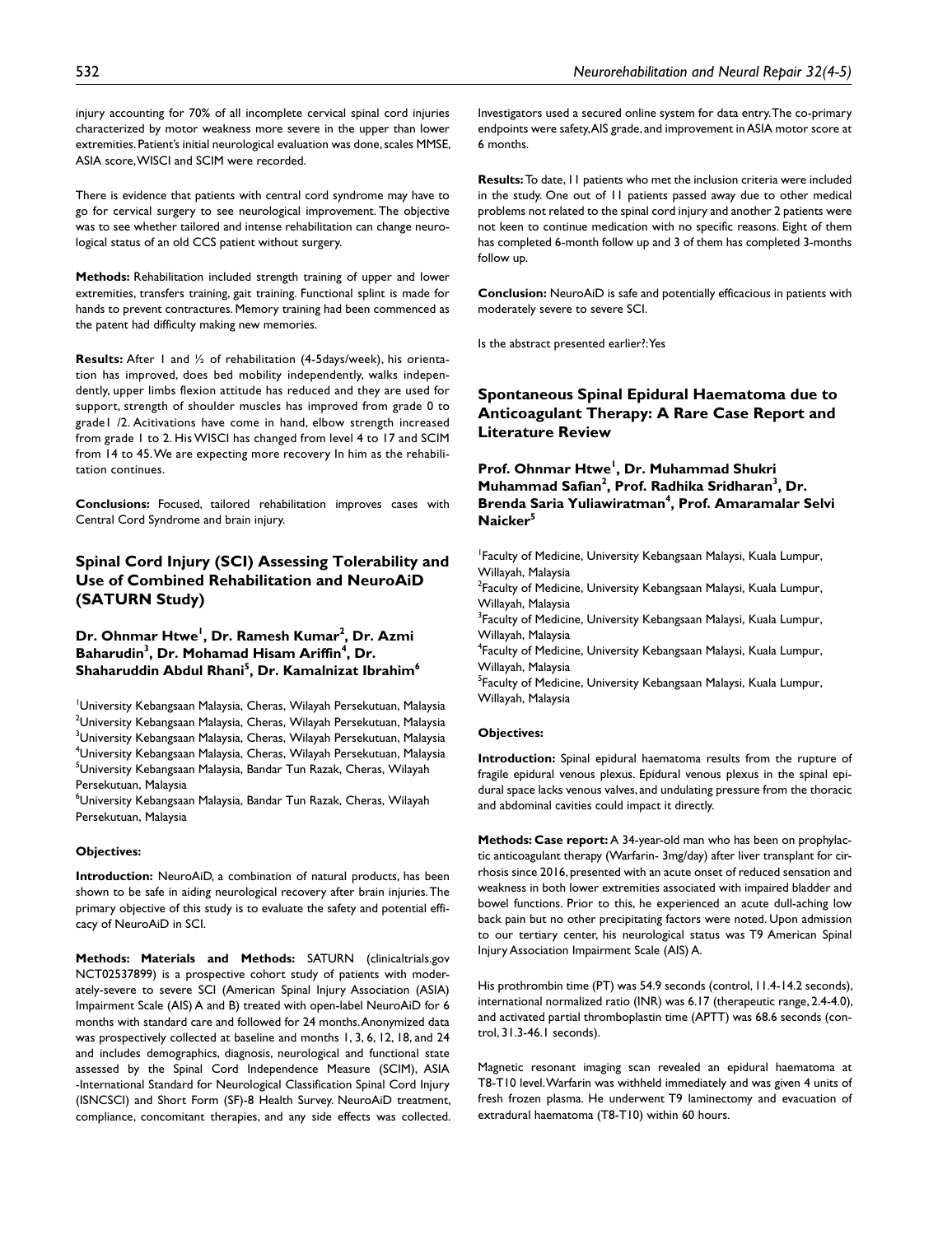**Result:** The patient's neurology improved to T10 AIS D a month later however he still had neurogenic bladder and bowel problems. He was able to walk with minimal assistance.

**Conclusions:** Spontaneous spinal epidural haematoma should be included as one of the differential diagnoses of acute paraplegia in patients who are receiving anticoagulant therapy. Prompt diagnosis and early surgical decompression is mandatory to achieve the best clinical outcome that in turn reduces morbidity, mortality and improve quality of life.

## **The Acute Effects of FMS on Micturation with Spinal Cord Patients**

#### **Mrs. Liu Xiao Ling1 , Prof. Xiaokuo He2**

<sup>1</sup>Shiyan Taihe Hospital of Hubei Province, Shiyan, Hubei province, China  $^2$ Shiyan Taihe Hospital of Hubei Province, shiyan, Hubei province, China

**Objectives:** To investigate the acute effects of functional magnetic stimulation (FMS) on bladder contraction and bladder emptying during stimulation with spinal cord injury (SCI) patients.

**Methods:** A total of 10 patients with spinal cord injury, during the perfusion of bladder and the monitoring by urodynamics, were stimulated by scaral and suprapubic FMS with different intensities (30%, 50%, 70% maximal intensity), different frequencies (1HZ, 5HZ, 30HZ), and different durations(2S, 5S). Observe respectively the change of the detrusor pressure and micturition when the patients had different feelings(anuria、initial urination and stillicidium urinae).

**Results:** The detrusor pressure and micturition were demonstrated noninvasively in all the patients when they felt anuria and initial urination. During the stillicidium urinae, occasionally the patients produced 20ml of urine only after the scaral stimulation (70% intensity, 1HZ, 2 seconds on, 1 min off).

**Conclusions:** FMS can't cause detrusor contraction and functional micturition. During the stillicidium urinae, occasionally the patients produced urine after the scaral stimulation.that's the rebound as aresult of bladder felling inhibition。It's not the functional micturition.

# **The Effect of Custom Molded Thoracic Lumbosacral Orthosis on Sitting Balance Among SCI Persons**

Prof. Shiv Lal Yadav<sup>1</sup>, Ms. Shivani Lal Sharma<sup>2</sup>, Mr. **Anjani Kumar Sinha3**

<sup>1</sup> All India Institute of Medical Sciences, New Delhi, Delhi, India <sup>2</sup>Indian Spinal Injury Centre, New Delhi, Delhi, India <sup>3</sup>Indian Spinal Injury Centre, New Delhi, Delhi, India

**Objectives:** To analyze the sagittal and coronal sway in postoperative SCI persons with and without TLSO orthosis.

**Methods:** It's a pre and post-test experimental design study included 28 subjects (25 male and 3 female), age group between 19-38 years, Level of injury betweenT2 L2, all Subjects were having AIS "A" injury, the SCI person should be able to maintain static sitting balance at least for 30 seconds without support. The custom molded TLSO was fitted

on 12th day of surgical procedure, sitting balance (sway velocity) was recorded with and without TLSO in eye open and eye closed condition while seated on force plate at both soon after and adaptation period of 15 minutes.

**Conclusions:** This study concludes that Custom Molded TLSO significantly improves the sitting balance in terms of both sway direction and velocity (coronal and sagittal plane) in persons with SCI.

#### **The Use of Propiverine for Facial Hyperhydrosis in Patient with Post Traumatic Syringomyelia**

### **Dr. Mohd Izmi Ahmad1 , Dr. Cherlyn Lim2**

<sup>1</sup>Hospital Pulau Pinang, George Town, Penang, Malaysia <sup>2</sup>Hospital Pulau Pinang, George Town, Penang, Malaysia

**Objectives:** This case report highlighted the clinical benefit of oral Propiverine in treating unilateral facial Hyperhydrosis in a 33 years old lady who sustained Post-traumatic syringomyelia as a result of a spinal cord injury (SCI) following a Road traffic accident (RTA).

**Methods:** She sustained C5 burst fracture with retropulsion and cord edema as well as C6 sagittal fracture. Her neurological level was C5, AIS C (incomplete tetraplegia). Anterior cervical corpectomy of C5/C6 with cage plating was performed and she was referred to the Rehabilitation Ward of Hospital Pulau Pinang 2 months post RTA. She started experiencing intermittent unilateral hyperhidrosis over one side of her face 6 months post injury. The profuse sweating would be very disturbing that her pillow, towel and clothes were soaked. It usually occured at night with no other features of autonomic dysreflexia symptoms.

**Results:** The MRI of the whole spine done revealed a post traumatic C4 to C6 focal syringomyelia with 3cm in length. Neurosurgical team opted for conservative management. We started her on oral Propiverine 15mg nocte for the facial hyperhidrosis. The hyperhidrosis improved significantly within one week. She does not experience any unwanted side effects and keen to continue with this pharmacological agent. Neurosurgical team will continue to follow up her for the post traumatic syringomyelia in the future.

**Conclusions:** Propiverine is one of the anti-muscarinic drugs used for the treatment of overactive bladder in patients with SCI. In this case, the treatment of hyperhidrosis using this agent is considered off label. Further clinical research is needed to prove its efficacy in SCI population with hyperhidrosis.

# **Why We Should Focus on Environmental and Personal Factors Instead of Weight Loss in Obese Spinal Cord Injured Patients**

## **Dr. Intan Sabrina Mohamad1 , Dr. Intan Sabrina Mohamad<sup>2</sup>**

<sup>1</sup>Hospital Rehabilitasi Cheras, Kuala Lumpur, Federal Territory, Malaysia  $^{2}$ Hospital Rehabilitasi Cheras, Kuala Lumpur, Federal Territory, Malaysia

**Objectives:** To evaluate the barriers to goal-attainment in obese SCI patients during an inpatient PA-enhancing intervention using the ICF Core Sets and Rehab-Cycle framework.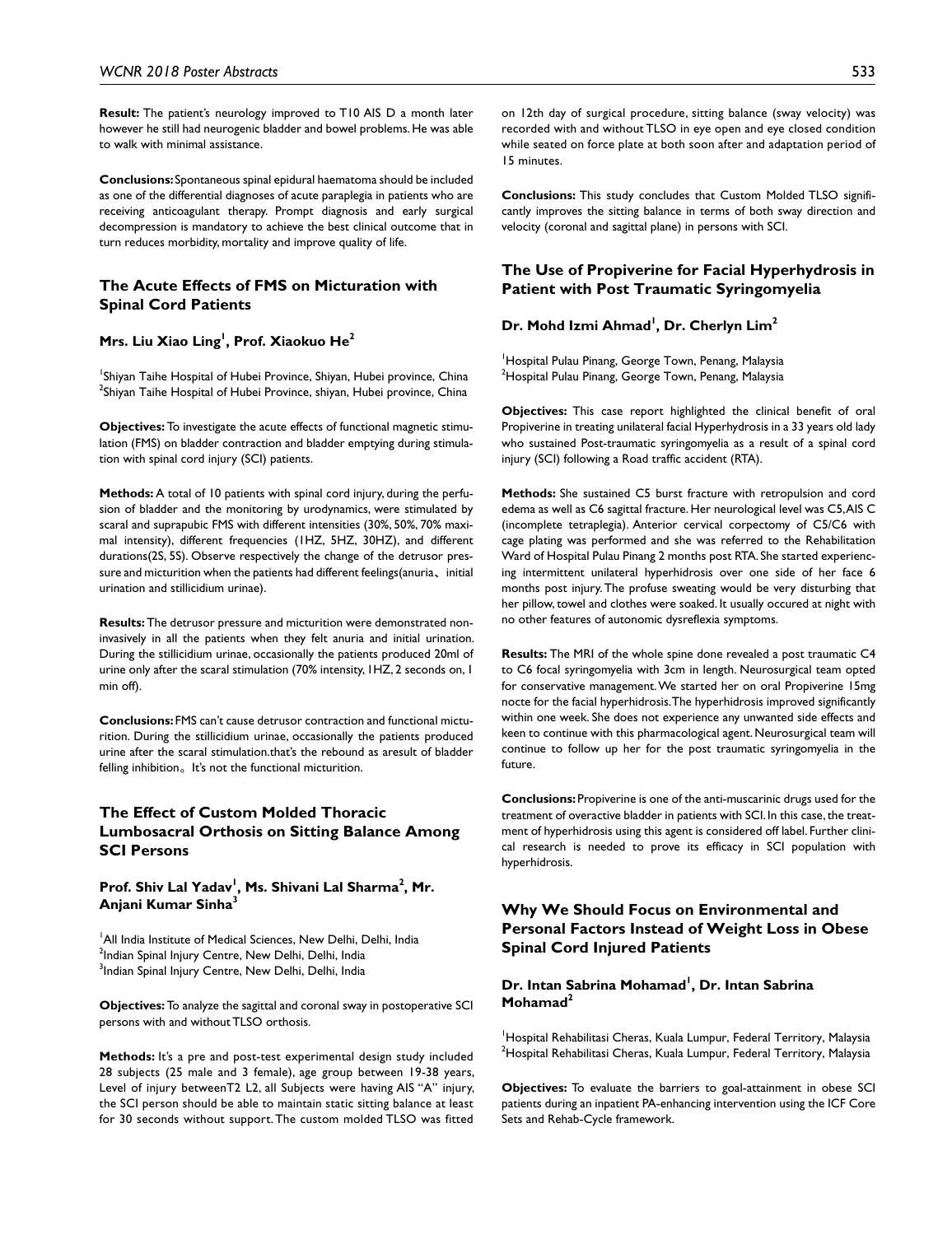**Methods:** A retrospective study was performed on obese SCI patients undergoing inpatient rehabilitation in Hospital Kuala Lumpur, Malaysia from 15/8/2008 to 15/11/2008. Obese SCI patients were identified using body-mass index (BMI) and waist circumference (WaC) in a standing position (tilt-table). The subjects underwent intensive 4-week PA-enhancing intervention program, which included twice daily sessions of 30-minute circuit-training (cable pulleys, arm-cycling, free-weights) and dietary management. Weight reduction (body weight, BMI and WaC) were set as 'goals' by a multidisciplinary team. Challenges in goal attainment were classified using the ICF Core Sets. Formulation of goals, its management and suggestions for improvement were outlined using the Rehab-Cycle framework.

**Results:** Four of nine obese subjects gained body weight, BMI and WaC after the intervention. The most common barriers to adherence were issues related to equipment, attitude and number of staff and family members, level of education, motivation and cooperation from the stakeholders.

**Conclusions:** The ICF Core Sets and Rehab-Cycle framework may be used to evaluate rehabilitation goals and to guide healthcare providers in the management of this heterogeneous population. Wellness programs in obese SCI individuals should not focus only on weight loss per se, but to also include environmental and personal factors, as they have unique physical, functional and psychosocial needs.

Is the abstract presented earlier?: Yes

# **Electromyographic Activity During Sit-to-Stand in Patients with Stroke a Systematic Review**

#### **Dr. Dimple Kantibhai Antiya1 , Dr. Suvarna Shyam Ganvir<sup>2</sup>**

<sup>1</sup>Dr. Vitthalrao Vikhe Patil Foundation's College of Physiotherapy, Ahmednagar, Maharashtra, India  $^{2}$ Dr. Vitthalrao Vikhe Patil Foundation's College of Physiotherapy, Ahmednagar, Maharashtra, India

**Objectives:** To provide a comprehensive information about analysis of activation of various muscles during Sit-to-Stand in patients with stroke. To determine if there exists any common pattern of muscle activation. To give direction to future studies regarding the muscles to be investigated during Sit-to-Stand.

**Methods:** A literature search was performed with help of the most commonly used database i.e. PubMed to select the studies related to electromyographic activities of various lower extremity, trunk and upper extremity muscles during Sit-to-Stand activity, published till 2016. The Inclusion criteria for the study were Prospective or retrospective cohort studies, studies that included only participants with stroke leading to hemiparesis and/or along with healthy participants as control group and studies that measured the EMG activity in either trunk muscles and/or limb muscles during sit to stand. The exclusion criteria were if their population of interest also included patients with other neurological conditions and studies in any language other than English. Two independent investigators assessed the studies based on inclusion and exclusion criteria. Keywords used during the search were Electromyography, Stroke, Sitto-Stand. The studies were thoroughly evaluated with respect to the Sit-to-Stand procedure and variety of muscles that were investigated through EMG analysis.

**Results:** With the help of given keywords, abstracts of 21 studies were retrieved from the database. After initial screening of the abstracts 12 studies were selected for in depth analysis.

**Conclusions:** From this study it can be concluded that the activity of Tibilais Anterior muscle was investigated more frequently by various researchers followed by the activity of Soleus and Quadriceps muscle. Common pattern observed during Sit-to-Stand activity is that the Tibilais Anterior muscle gets activated earlier than other muscles which warrants for the due emphasis to be given for activating Tiblialis Anterior muscle in order to achieve smooth Sit-to-Stand activity during clinical training.

## **Impact of Cognitive Impairments on Functional Ambulation in Chronic Stroke Patients**

#### **Dr. Isha Tajane**

<sup>1</sup>K. J. Somaiya College of Physiotherapy, Mumbai, Maharashtra, India

**Objectives:** To determine the association between cognition and functional ambulation level in chronic stroke patients.

**Methods:** Study design: Cross-sectional

**Setting:** Physiotherapy department in a tertiary care center in Mumbai

**Intervention:** Not applicable

**Participants:** 40 Stroke patients with unilateral, hemiplegic involvement, ambulatory (with or without assistive devices), communitydwelling, with a gait speed above 48 m/min (cut-off value for community ambulation, Perry et al, 1995) were recruited from a neuro rehabilitation unit.

#### **Main outcome measures:**

- 1) Cognition was assessed using Montreal Cognitive Assessment (MOCA)
- 2) Functional ambulation level was determined using Modified Hoffer functional ambulation classification (FAC).

**Results:** Though this sample consisted patients with gait speed ≥ 48 m/ min, only 29.26% of the patients were independent community walkers (according to FAC). Prevalence of cognitive impairments was 46% (as per the cut-off of ≤ 26 on MOCA). One way ANNOVA showed that MOCA score discriminated between unlimited household and most limited community walkers (p <0.03) and also between least limited community and community walkers  $(p < 0.04)$ 

**Conclusions:** Community ambulation is significantly limited in chronic stroke patients. Cognitive impairments are prevalent and persistent even after the acute phase. Though gait speed remains central to community ambulation, cognition is an important determinant in the attainment of community ambulation in chronic stroke patients. Results of this study suggest that community ambulation is a multidimensional task and cognitive impairments need to be specifically addressed for successful rehabilitation outcome in stroke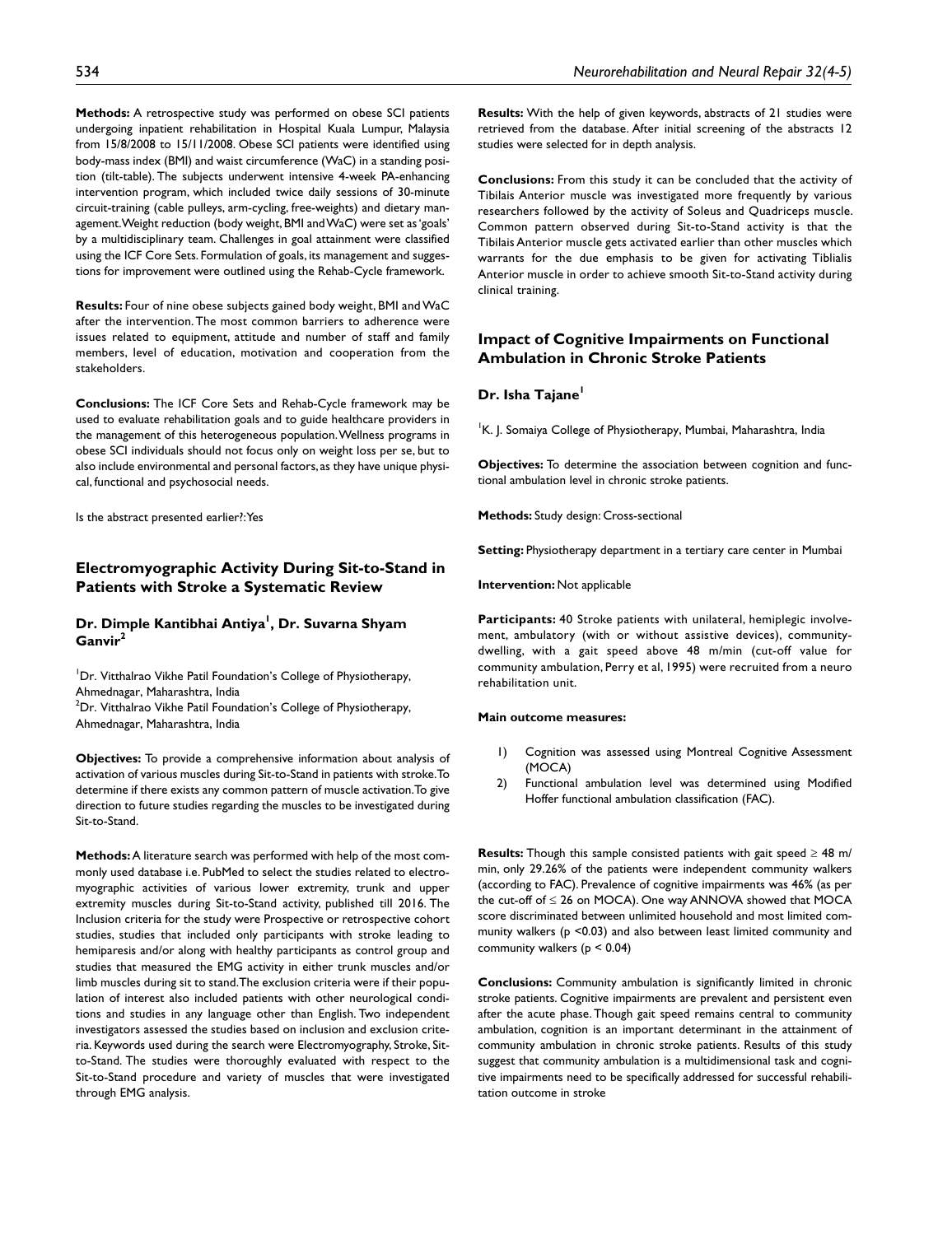## **A Study of Sexual Dysfunction and Awareness on its Rehabilitation Measures in Multiple Sclerosis**

Dr. Arun Shivaraman Mulanur Murugesan<sup>1</sup>, Prof. **Lakshmi Narasimhan Ranganathan<sup>2</sup> , Dr. Guhan Ramamurthy<sup>3</sup>, Dr. Uma Maheshwari E<sup>4</sup>, Dr.**  $Shanmugasundaram N<sup>5</sup>, Dr. Thamilpavai N<sup>6</sup>, Prof.$ **Balasubramanian S7 , Prof. Bhoopathy R M8**

<sup>1</sup> Madras Medical College, Chennai, Tamil Nadu, India <sup>2</sup>Madras Medical College, Chennai, Tamil Nadu, India <sup>3</sup>Madras Medical College, Chennai, Tamil Nadu, India 4 Tamil Nadu Government Multi Super Speciality Hospi, Chennai, Tamil Nadu, India <sup>5</sup>Madras Medical College, Chennai, Tamil Nadu, India 6 Madras Medical College, Chennai, Tamil Nadu, India <sup>7</sup>Madras Medical College, Chennai, Tamil Nadu, India <sup>8</sup>Tamil Nadu Government Multi Super Speciality Hospi, Chennai, Tamil Nadu, India

**Objectives:** To assess the prevalence and type of sexual dysfunction in multiple sclerosis patients.

**Methods:** A total of 25 multiple sclerosis patients attending multiple sclerosis (MS) clinic were included in this study. Out of the 25 patients, 15 patients (7 males, 8 females) were found to be sexually active. Sexual function of the patients is assessed by Questionnaire method (International Index for Erectile Function in males and Female Sexual Functionality Index in females). Patients were also questioned about their knowledge in rehabilitative measures available for sexual dysfunction. Patients with severe form of multiple sclerosis like paraplegia and other comorbid conditions (Diabetes mellitus) were excluded from the study.

**Results:** In males the above questionnaire (n=7) assesses the erectile function, orgasmic function, sexual desire, intercourse satisfaction and overall satisfaction. Of 7 patients, 2(28.5%) had mild to moderate erectile dysfunction, 3(42.8%) had moderate erectile dysfunction, 2(28.5%) had severe erectile dysfunction. Overall dissatisfaction in sexual life was moderate in 3(42.8%) males, mild to moderate in 3(42.8%), mild in 1(14%).

Sexual dysfunction in females was assessed by Female Sexual Functionality Index questionnaire (n=8). It assesses libido, orgasm, pain, satisfaction about sexual life. Of the 8 patients, 3(37.5%) patients had mild to moderate reduction in their sexual desire (libido), 5(62.5%) had severe reduction in sexual desire. 6(75%) individuals experienced pain most of the times, 2(25%) experienced pain few times during sexual intercourse.

None of the patients had sexual satisfaction.

All patients had poor knowledge about rehabilitative measures available for sexual dysfunction.

**Conclusions:** Sexual dysfunction is common but a neglected problem. Aetiology of sexual dysfunction in multiple sclerosis can be multifactorial. Addressing the issue by clinician at an earlier stage helps in identifying the type of problem and available rehabilitative measures be discussed.

#### **A Study on Assessment of Fatigue in Multiple Sclerosis**

## **Dr. Venkateswaran Kuttuvajeyaram1 , Prof. Lakshminarasimhan Ranganathan<sup>2</sup> , Dr. Manickavasagam J**<sup>3</sup>, Prof. Chandramouleeswaran V<sup>4</sup>, Prof. Sarala G<sup>5</sup>, Prof. **Bhoopathy R M6 , Dr. Uma Maheswari E7**

<sup>1</sup>Madras Medical College, Chennai, Tamilnadu, India <sup>2</sup>Madras Medical College, Chennai, Tamilnadu, India <sup>3</sup>Madras Medical College, Chennai, Tamilnadu, India 4 Madras Medical College, Chennai, Tamilnadu, India <sup>5</sup>Madras Medical College, Chennai, Tamilnadu, India 6 Tamilnadu Government Multisuperspeciality Hospital, Chennai, Tamilnadu, India  $7$ Tamilnadu Government Multisuperspeciality Hospital, Chennai, Tamilnadu, India

**Objectives:** To measure the severity of fatigue in multiple sclerosis patients

**Methods:** 20 patients attending the demyelination clinic were included in this study. Fatigue was assessed by Modified Fatigue Index Severity Scale Questionnaire.

**Results:** Of the 20 patients included in this study, 7 individuals were male and 13 individuals were female. Criteria assessed include physical fatigue, cognitive fatigue and psychosocial fatigue. Of the criteria assessed physical fatigue were more common than psychosocial and cognitive fatigue. Only one patient had both physical and psychosocial fatigue.

**Conclusions:** Fatigue is an underrated or under examined symptom in Multiple sclerosis. Defining fatigue with subjective measures like Questionnaire method will be difficult to assess the severity. The physical,cognitive and psychosocial fatigue symptoms are three pronged symptoms which requires effective early rehabilitation measure to reduce the disabling features in multiple sclerosis. The population in this study is a smaller group, a study including larger population may be needed in the future to assess fatigue.

# **Dysarthria Dysphasia- Dysphagia in a Case of Hodgkin's Lymphoma with Retroviral Disorder (HIV) Case Report of a Difficult to Diagnose Individual**

## Mr. Hemaraja Nayaka. S<sup>I</sup>, Prof. Jayashree S Bhat<sup>2</sup>, Ms. **Namratha G3 , Ms. Ashwini P4**

1 Kasturba Medical College, Manipal University, Mangalore, Karnataka, India

<sup>2</sup>Kasturba Medical College, Manipal University, Mangalore, Karnataka, India

<sup>3</sup>Kasturba Medical College, Manipal University, Mangalore, Karnataka, India

4 Kasturba Medical College, Manipal University, Mangalore, Karnataka, India

**Objectives:** To profile Speech- Language and Cognitive abilities in individual with Hodgin's lymphoma with retroviral disorder (HIV)

To investigate the swallowing abilities in individual with Hodgin's lymphoma with retroviral disorder (HIV)

To differentially diagnose the Dysarhthria, Dysphagia, Apraxia and Dysphasia in the case presented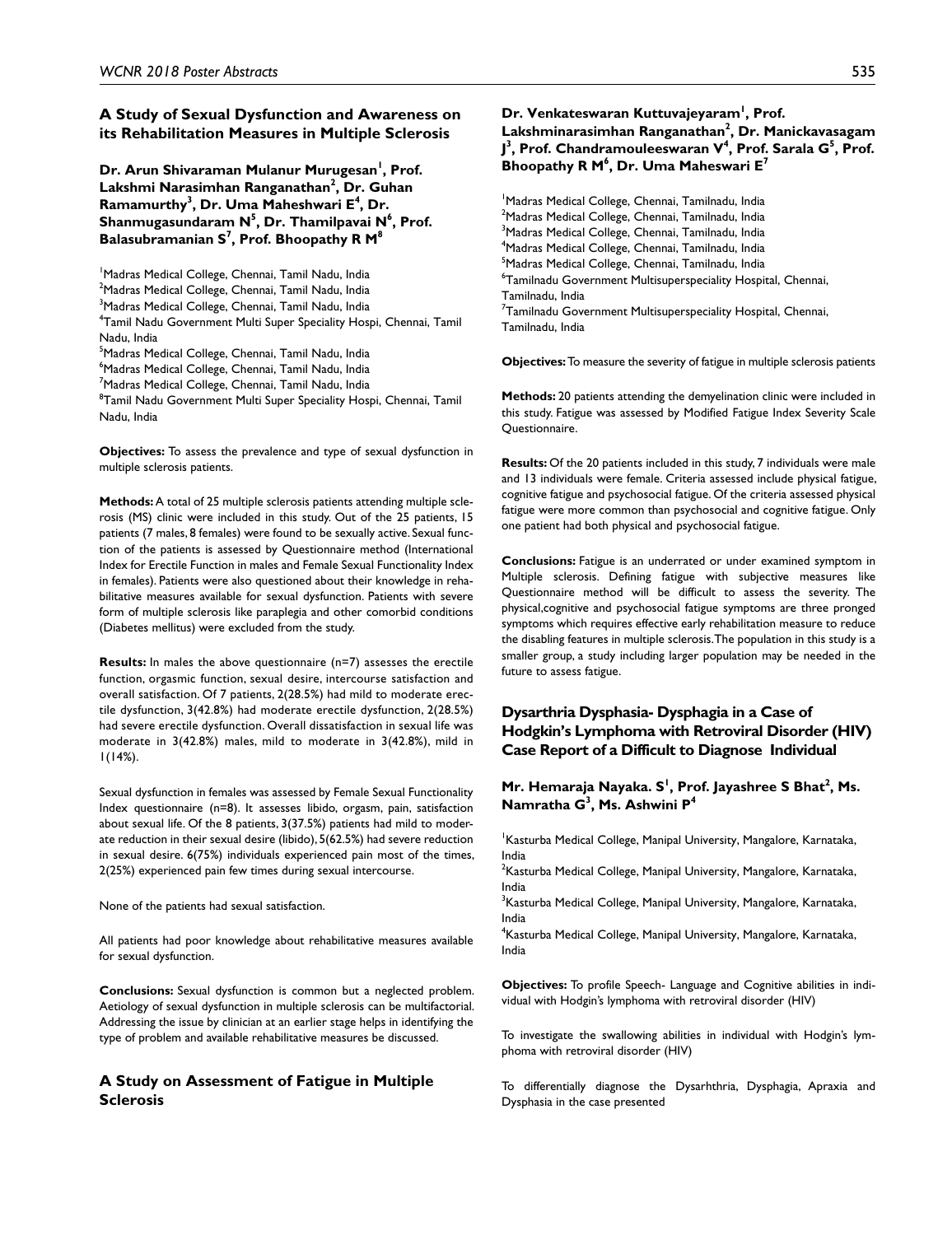**Methods:** Medical history revealed that case had HIV with Hodgkin's lymphoma, right facial nerve palsy, right side hemiparesis and hypertension. Neurological examination reported slurred speech characteristics, persistent word finding difficulty, UMN facial palsy, increased tone and exaggerated reflexes on right side upper and lower limbs. Laboratory studies were disclosed. CT scan report gave an impression of stage II lymphoma, mild hepatomegaly and poorly defined subcortical white matter hypo density without discrete lesion in left parietal and right frontal lobes. Immunohistochemistry (IHC) and histopathological reports suggested RVD, pyogenic multifocal Hodgkin's lymphoma mixed cellularity type /tuberculosis.

Various investigations to profile speech- language and cognition along with swallowing abilities were done. Audiological evaluation was included to rule out the involvement of cranial nerve involvement. Signs of dysarthria and dysphasia and dysphagia were confirmed and posed a challenge to arrive at a diagnosis.

**Results:** Intervention based on the symptoms was initiated. Arriving at a diagnosis when multiple signs and symptoms were present was challenging. Selection of skills to target and train during the rehabilitation was a challenging

**Conclusions:** The difficulty in arriving at a diagnosis in the midst of presenting signs and symptoms should not restrict our intervention methods. This calls for the symptom based approach for the treatment aspects of underlying deficits. It also calls for the implementation of an augmentative and alternative communication mode for cases to enhance their communication abilities.

## **Estimating Dysphagia Limit in Patients with Neurogenic Dysphagia**

#### Dr. Lenin Sankar<sup>i</sup>, Dr. Lakshminarasimhan **Ranganathan<sup>2</sup>**

<sup>1</sup> Madras Medical College, Chennai, Tamil Nadu, India <sup>2</sup>Madras Medical College, Chennai, Tamil Nadu, India

**Objectives:** To evaluate the value of dysphagia limit in the evaluation of neurogenic dysphagia.

**Methods:** Thirty patients with features of neurogenic dysphagia and thirty age matched controls were included in the study. After written informed consent, patients and the age matched control subjects underwent detailed clinical history and examination. Both the groups were given increasing volumes(in the order of 5, 10, 15 ml) of measured water boluses and the volume at which the patient required a piecemeal deglution is taken as the dysphagia limit of that particular subject. The patient group was given swallowing therapy and its effects with respect to the severity of dysphagia is being assessed.

**Results:** Of the 30 control subjects no one required a piecemeal deglution when the bolus volume is less than 20ml which is in accordance with previous studies. In the patient sub-group 28(93%) had a dysphagia limit of less than 20ml. There was also a positive correlation between the severity of dysphagia and the dysphagia limit.

**Conclusions:** Dysphagia limit is a safe, non-invasive bed side method of dysphagia assessment that complements the clinical history and examination with a good sensitivity and specificity.

## **Imaginary Cues in Freezing of Gait in Patients with Parkinson's Disease**

Dr. Prabaharan Umachandran<sup>1</sup>, Prof.

Lakshminarasimhan Ranganathan<sup>2</sup>, Prof. Sarala G<sup>3</sup>, Dr. **Tamilpavai Arulnambi4 , Dr. Shunmugasundaram K5**

<sup>1</sup>Institute of Neurology, Madras Medical College, Chennai, Tamil Nadu, India

<sup>2</sup>Institute of Neurology, Madras Medical College, Chennai, Tamil Nadu, India

<sup>3</sup>Institute of Neurology, Madras Medical College, Chennai, Tamil Nadu, India

4 Institute of Neurology, Madras Medical College, Chennai, Tamil Nadu, India

<sup>5</sup>Institute of Neurology, Madras Medical College, Chennai, Tamil Nadu, India

#### **Objectives:**

**Introduction:** Freezing of gait is a disabling core feature of Parkinson's disease. Several studies have proven that implementation of visual, auditory cues have improved Freezing of gait, which requires conspicuous horizontal lines, audio instruments such as metronome. We present a simple method that improves Freezing of gait in patients with Parkinson's disease.

**Objectives:** To study the beneficial effect of imaginary cues in Freezing of gait in patients with Parkinson's disease.

**Methods:** 20 patients who presented with Freezing of gait & diagnosis consistent with Parkinson's disease were included in the study. All patients were insisted to imagine themselves as riding a bicycle & initiate gait. The effect of test-retest variability was assessed.

**Results:** 8 out of 20 patients showed immediate improvement in Freezing of gait. Whereas 6 out of 20 patients showed improvement on repeated attempts. 6 out of 20 patients did not show improvement.

**Conclusions:** Imaginary cues are simple methods of improving Freezing of gait in Parkinson's disease. This study reiterates the fact that such a simple measure that requires no special instruments, can improve the mobility & the Quality of life in Parkinson's disease patients. Further studies are required to assess sensitivity/ specificity.

### **Male Sexual Dysfunction in Epilepsy**

## Dr. Mariappan Veerappan<sup>'</sup>, Dr. Mariappan Veerappan<sup>2</sup>, Dr. Lakshminarasimhan R<sup>3</sup>, Dr. Thamilpavai N<sup>4</sup>, Dr. **Sarala Govindarajan5**

<sup>1</sup> Madras Medical College, Chennai, Tamil Nadu, India <sup>2</sup>Madras Medical College, Chennai, Tamil Nadu, India <sup>3</sup>Madras Medical College, Chennai, Tamil Nadu, India 4 Madras Medical College, Chennai, Tamil Nadu, India <sup>5</sup>Madras Medical College, Chennai, Tamil Nadu, India

**Objectives:** The aim of this study was to evaluate the frequency of sexual dysfunction in male epileptic patients.

**Methods:** Male sexual dysfunction in Epilepsy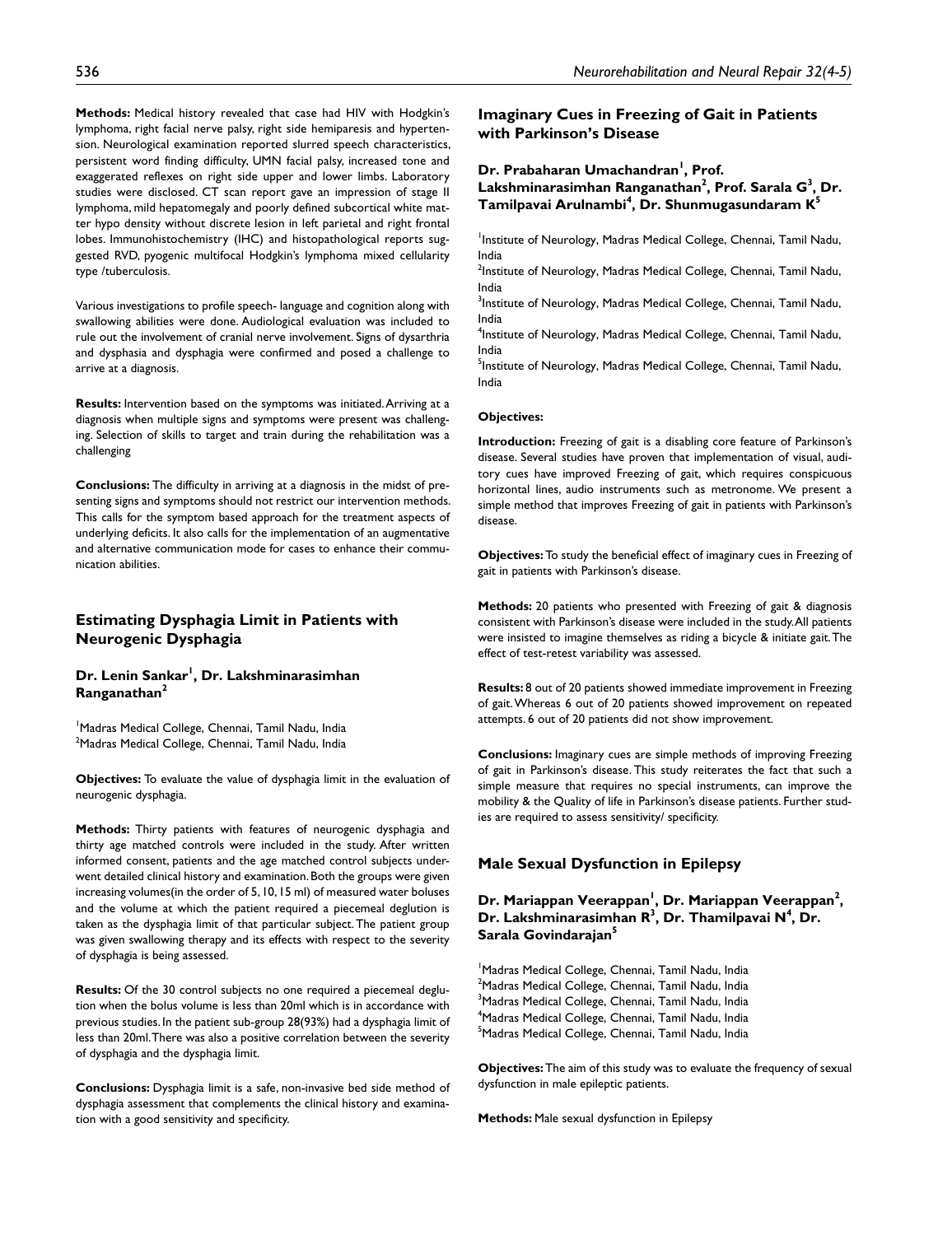The aim of this study was to evaluate the frequency of sexual dysfunction in male epileptic patients.

Fifty male patients between age group of 25 to 60 years with epilepsy on anti-epileptics were enrolled in this study. Patients with coexisting illness like diabetes, systemic hypertension, coronary artery disease, psychiatric illness, uro-genital illness and other neurological illness were excluded from the study. Clinical profile of the illness was evaluated, regarding type of seizure, anti-epileptic drugs, duration and frequency of seizure. Sexual function was assessed by the self administered questionnaire of the International Index of Erectile Function-15.

Of fifty patients, 28(56%) had erectile dysfunction. Type of seizure and medication had a significant correlation with erectile dysfunction, common among focal seizures (64%) and patients taking phenytoin and carbamazepine. There was no difference in IIEF domain scores among patients with controlled and uncontrolled epilepsy over the past six months. There was also no differences between the patients in different age groups (<30 years, 31 to 40 years, >41years) in the IIEF scores.

The main aspects of sexual activity such as erectile function, orgasmic function, sexual desire and overall satisfaction are frequently impaired in epileptic patients. Patient counseling and treatment with team of doctors involving neurologist, psychiatrist and urologist may improve the quality of sexual life in epileptic patients.

**Results:**

**Conclusions:**

# **Epilepsy, Antiepileptic Drugs and Suicidality**

Dr. Balaji B S<sup>I</sup>, Prof. Lakshminarasimhan Ranganathan<sup>2</sup>, **Dr. Tamil Pavai3 , Prof. Sarala G4**

<sup>1</sup>Madras Medical College, Chennai, Tamilnadu, India <sup>2</sup>Madras Medical College, Chennai, Tamilnadu, India <sup>3</sup>Madras Medical College, Chennai, Tamilnadu, India 4 Madras Medical College, Chennai, Tamilnadu, India

**Objectives:** An FDA alert in 2008 raised concerns that AEDs may increase the risk of suicidal thoughts and behaviour. The objective of this study was to assess the suicide risk associated with AEDs and determinants among adults with epilepsy.

**Methods:** We administered the suicidality module of The Columbia– Suicide Severity Rating Scale (C-SSRS), The Neurological Disorders Depression Inventory for Epilepsy (NDDI-E) to all consenting 50 consecutive patients (>18yrs age) with diagnosis of epilepsy attending the outpatient epilepsy clinic of RGGGH Hospital, Chennai during June 2017 to determine the prevalence and severity of suicide risk, and the depressive symptoms, respectively. We also recorded the sociodemographic and clinical characteristics of the patients. During the time frame of this study, 6 different AEDs were included carbamazepine, clonazepam, levetiracetam, phenobarbital, phenytoin and valproate.

**Results:** The prevalence of suicide risk was 14.0%. Short seizure-free periods, previous suicide attempts, anxiety symptoms and depressive symptoms were significantly associated with suicidal tendencies.

**Conclusions:** Suicide risk is common among epileptic patients on AEDs. Poor seizure control, previous suicidal attempts and emotional distress are associated factors. Clinicians should routinely include scoring systems as screening instruments for suicide related behaviour and psychiatric symptoms as part of their practice for prescribing AEDs in epileptic patients.

#### **Sexual Dysfunction in Females with Epilepsy**

## Dr. Saranya Masilamani<sup>1</sup>, Dr. R. Lakshmi Narasimhan<sup>2</sup>, **Dr. Thamil Pavai N3 , Dr. Sarala G4**

<sup>1</sup> Madras Medical College, Rgggh, Chennai, Tamil Nadu, India  $^{2}$ Madras Medical College, Rgggh, Chennai, Tamil Nadu, India <sup>3</sup>Madras Medical College, Rgggh, Chennai, Tamil Nadu, India 4 Madras Medical College, Rgggh, Chennai, Tamil Nadu, India

**Objectives:** The aim of this study was to evaluate sexual dysfunction in female epileptic patients.

**Methods:** Fifty females between age group of 25 to 60 years with epilepsy on anti-epileptics were enrolled in this study. Patients with coexisting illness like diabetes, systemic hypertension, coronary artery disease, hypothyroidism, psychiatric illness, uro-genital illness and other neurological illness were excluded from the study. Postmenopausal females, those who are on drugs like antihypertensives, antidepressants, antipsychotics, and chemotherapeutic agents are also excluded from the study. Clinical profile of the illness was evaluated, regarding type of seizure, anti-epileptic drugs, duration and frequency of seizure. Sexual function was assessed by the FSFI (female sexual function index) questionnaire. Sexual dysfunction normally comprises dysfunction in four components desire, arousal, orgasm and pain during penetration.

**Results:** Among 50 patients studied 40 patients had normal scoring and normal sexual function. 10 patients had sexual disturbances, out of which 7(14%) had hypoactive sexual desire, 2 had arousal defect and 1 patient had dyspareunia. Of patients with sexual disturbances 7 patients were on treatment for more than 10 yrs and 3 less than 5 yrs. Among these 10 patients 6 patients were taking carbamezepine and 1 patient on combination of carbamezepine and levetiracetam and 3 patients on phenytion .

**Conclusions:** This study showed sexual dysfunction in 20% of patients. Limitations of the study include attitude and social stigma in fully disclosing their sexual issues influenced by culture of the society. Patient counseling and treatment with team of doctors involving neurologist, psychiatrist and urologist may improve the quality of sexual life in epileptic patients.

# **Improvement in Quality of Life and Physical Performance Post Cardiac Ischemic Vascular Accident: A Case Study**

#### **Ms. Garima Joshi<sup>!</sup>, Dr. Nand Kumar<sup>2</sup>, Dr. Ashima Nehra3**

<sup>1</sup>All India Institute of Medical Sciences, New Delhi, Delhi, India  $^2$ All India Institute of Medical Sciences, New Delhi, New Delhi, India  $^3$ All India Institute of Medical Sciences, New Delhi, New Delhi, India

**Objectives:** To study the efficacy of neurocognitive rehabilitation and retraining, along with high frequency rTMS in a case of A 34 year old